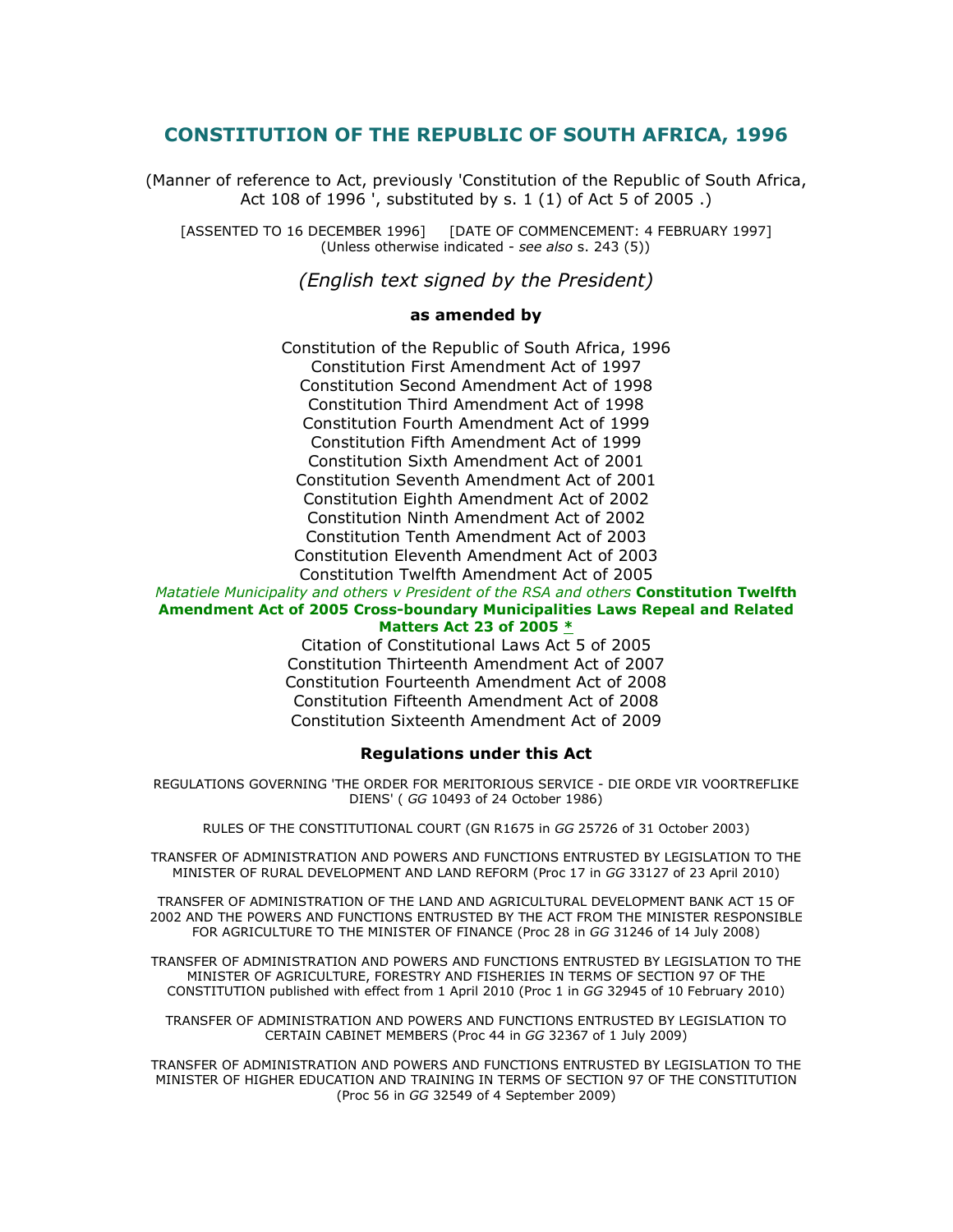TRANSFER OF ADMINISTRATION OF, AND POWERS AND FUNCTIONS ENTRUSTED BY LEGISLATION FROM THE MINISTER OF TRADE AND INDUSTRY TO THE MINISTER OF ECONOMIC DEVELOPMENT (Proc 6 in GG 33003 of 5 March 2010)

TRANSFER OF ADMINISTRATION OF THE NATIONAL YOUTH DEVELOPMENT AGENCY ACT, 2008 AND NATIONAL YOUTH COMMISSION ACT, 1996 (Proc 51 in GG 32513 of 19 August 2009)

TRANSFER OF POWERS AND FUNCTIONS ENTRUSTED BY THE PUBLIC SERVICE ACT, 1994 IN TERMS OF SECTION 97 OF THE CONSTITUTION (Proc 86 in GG 32780 of 11 December 2009)

# REGULATIONS GOVERNING 'THE ORDER FOR MERITORIOUS SERVICE - DIE ORDE VIR VOORTREFLIKE DIENS'

#### ACT

#### To introduce a new Constitution for the Republic of South Africa and to provide for matters incidental thereto.

**CONTENTS** 

#### Preamble

**Sections** 

#### CHAPTER 1

1-6 Founding Provisions

CHAPTER 2

7-39 Bill of Rights

CHAPTER 3

40-41 Co-operative Government

CHAPTER 4

42-82 Parliament

CHAPTER 5

83-102 The President and National Executive

CHAPTER 6

103-150 Provinces

#### CHAPTER 7

151-164 Local Government

#### CHAPTER 8

165-180 Courts and Administration of Justice

CHAPTER 9

181-194 State Institutions Supporting Constitutional Democracy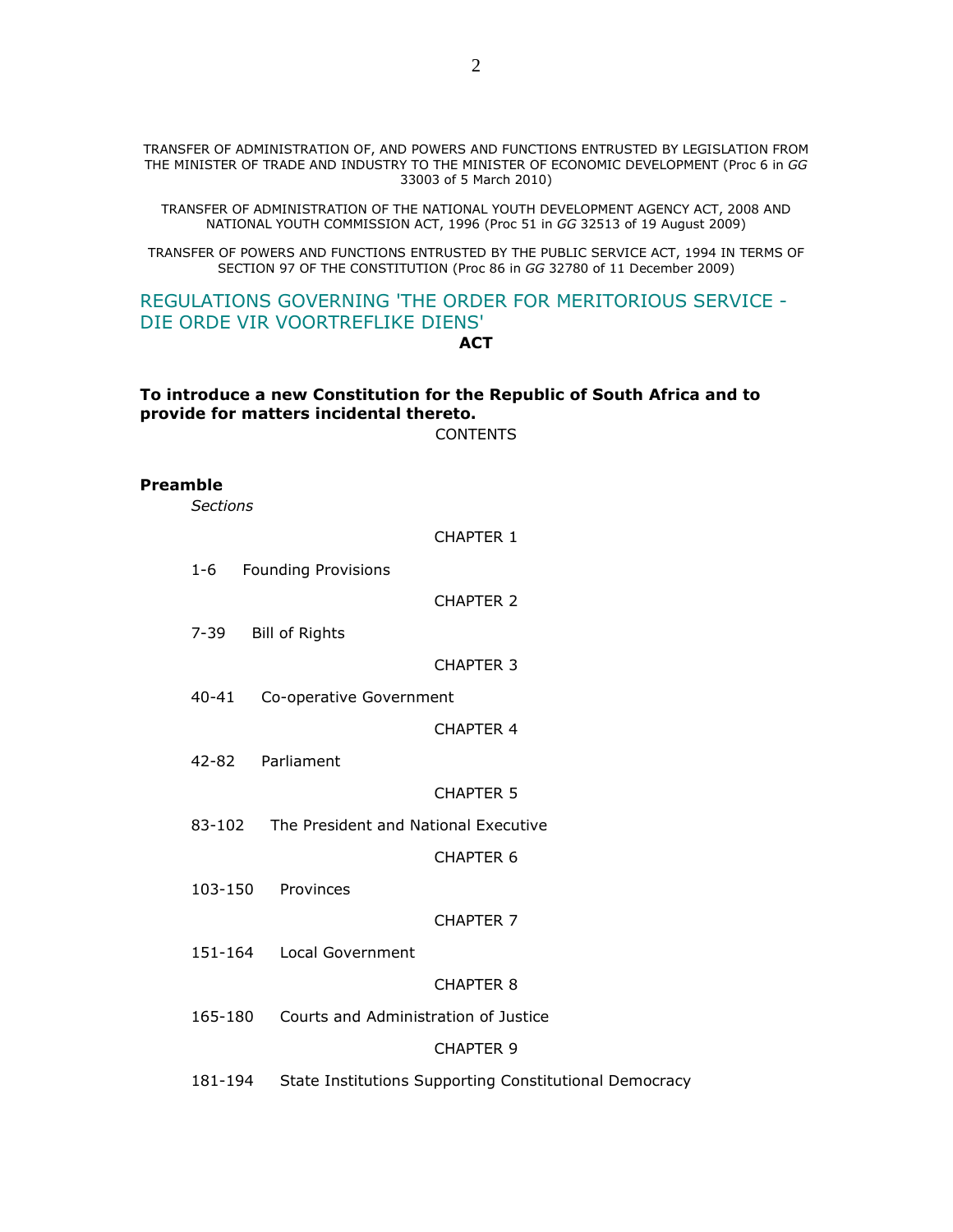CHAPTER 10

195-197 Public Administration

CHAPTER 11

198-210 Security Services

CHAPTER 12

211-212 Traditional Leaders

CHAPTER 13

213-230A Finance

CHAPTER 14

231-243 General Provisions

Schedule 1 National Flag

Schedule 1A Geographical Areas of Provinces

[Schedule 1A inserted by s. 4 of the Constitution Twelfth Amendment Act of 2005.]

- Schedule 2 Oaths and Solemn Affirmations
- Schedule 3 Election Procedures
- Schedule 4 Functional Areas of Concurrent National and Provincial Legislative Competence
- Schedule 5 Functional Areas of Exclusive Provincial Legislative Competence
- Schedule 6 Transitional Arrangements

Schedule 6A ......

[Schedule 6A inserted by s. 6 of the Constitution Tenth Amendment Act of 2003 and repealed by s. 6 of the Constitution Fourteenth Amendment Act of 2008.]

Schedule 6B

[Schedule 6B, previously Schedule 6A, inserted by s. 2 of the Constitution Eighth Amendment Act of 2002, renumbered by s. 6 of the Constitution Tenth Amendment Act of 2003 and repealed by s. 5 of the Constitution Fifteenth Amendment Act of 2008.]

Schedule 7 Laws Repealed

### Preamble

We, the people of South Africa,

Recognise the injustices of our past;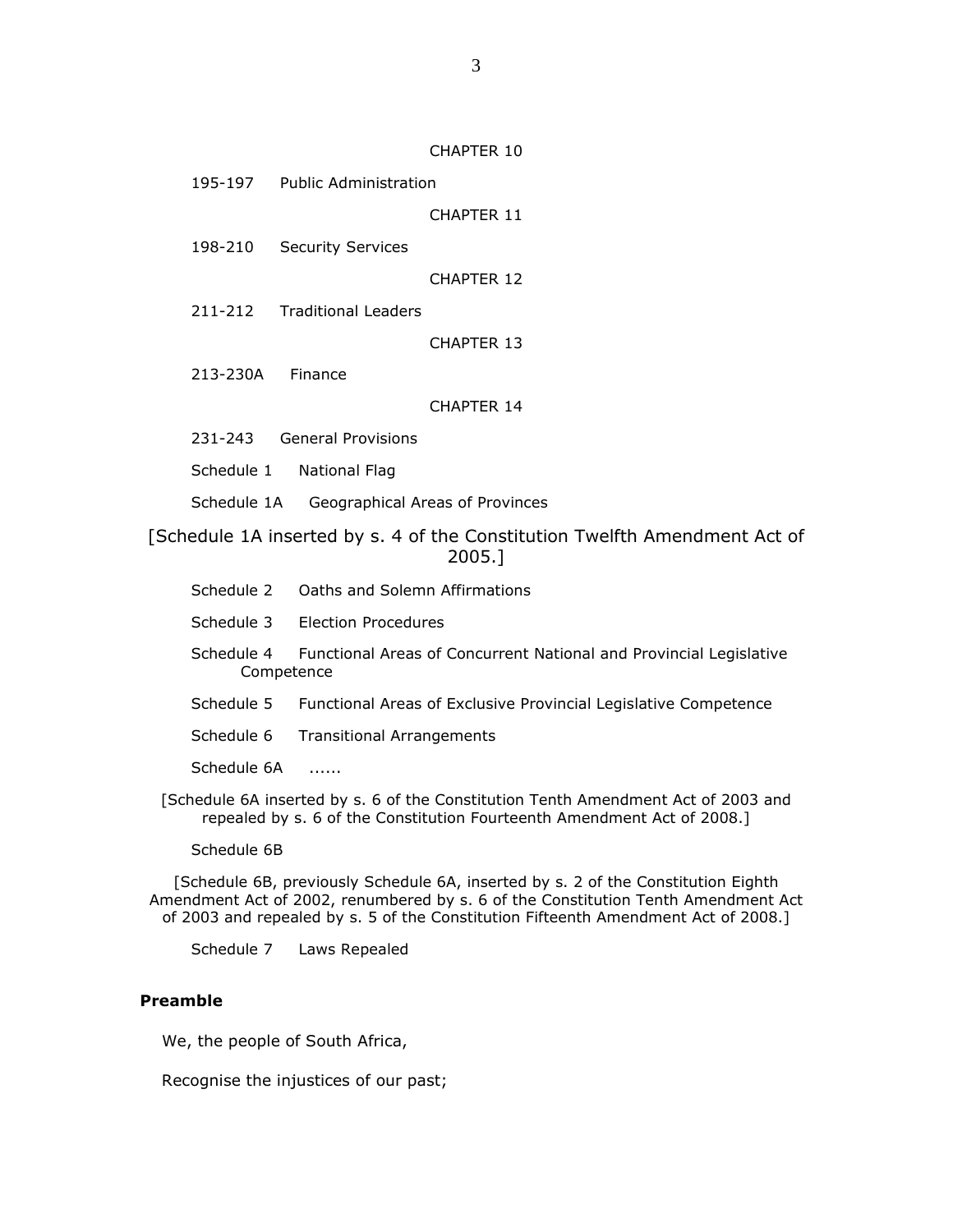Honour those who suffered for justice and freedom in our land;

Respect those who have worked to build and develop our country; and

Believe that South Africa belongs to all who live in it, united in our diversity.

 We therefore, through our freely elected representatives, adopt this Constitution as the supreme law of the Republic so as to-

- Heal the divisions of the past and establish a society based on democratic values, social justice and fundamental human rights;
- Lay the foundations for a democratic and open society in which government is based on the will of the people and every citizen is equally protected by law;
- Improve the quality of life of all citizens and free the potential of each person; and
- Build a united and democratic South Africa able to take its rightful place as a sovereign state in the family of nations.

May God protect our people.

Nkosi Sikelel' iAfrika. Morena boloka setjhaba sa heso.

God seën Suid-Afrika. God bless South Africa.

Mudzimu fhatutshedza Afurika. Hosi katekisa Afrika.

# CHAPTER 1 FOUNDING PROVISIONS (ss 1-6)

#### 1 Republic of South Africa

 The Republic of South Africa is one, sovereign, democratic state founded on the following values:

- $(a)$  Human dignity, the achievement of equality and the advancement of human rights and freedoms.
- (b) Non-racialism and non-sexism.
- (c) Supremacy of the constitution and the rule of law.
- (d) Universal adult suffrage, a national common voters roll, regular elections and a multi-party system of democratic government, to ensure accountability, responsiveness and openness.

# 2 Supremacy of Constitution

 This Constitution is the supreme law of the Republic; law or conduct inconsistent with it is invalid, and the obligations imposed by it must be fulfilled.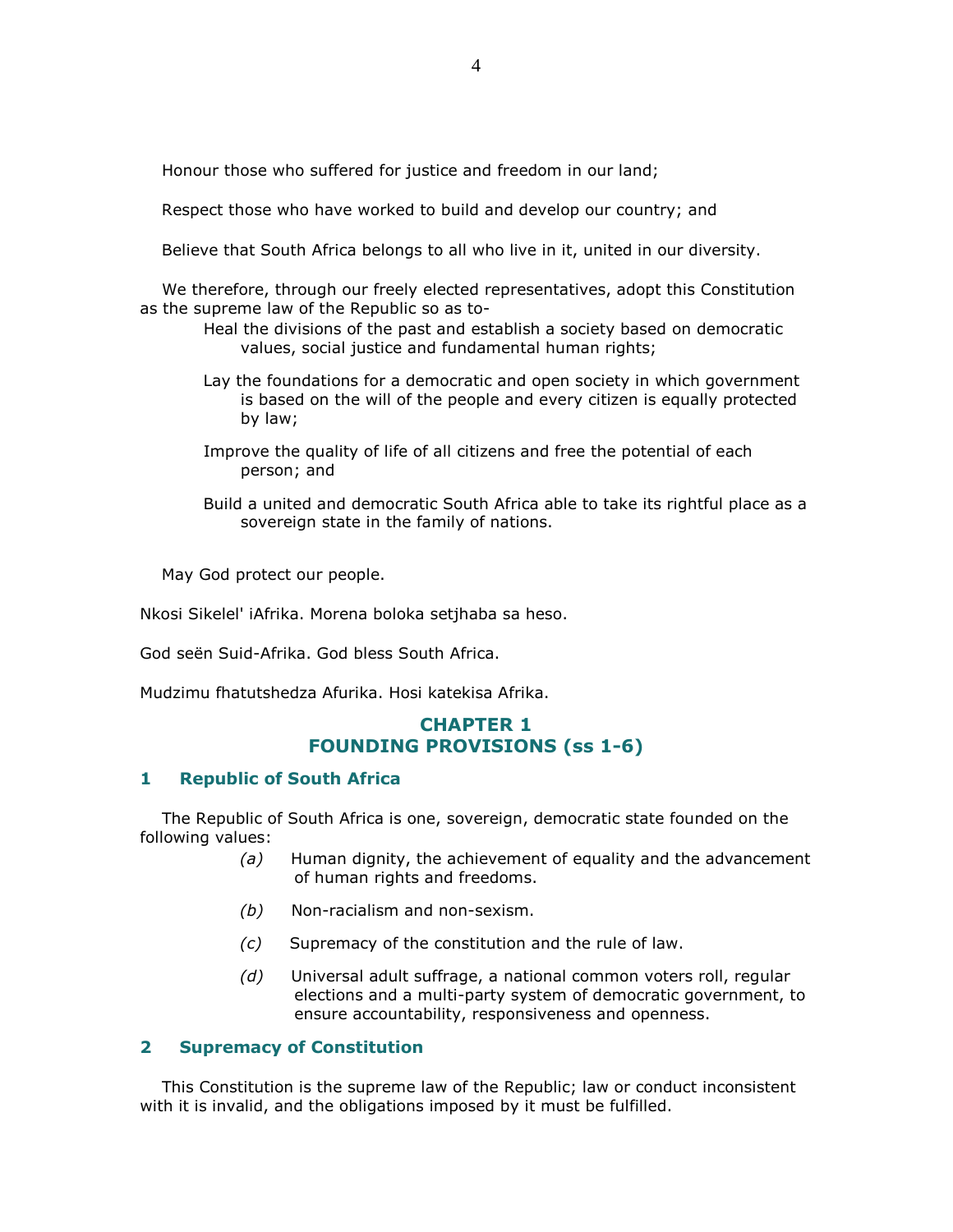# 3 Citizenship

(1) There is a common South African citizenship.

- (2) All citizens are-
	- (a) equally entitled to the rights, privileges and benefits of citizenship; and
	- $(b)$  equally subject to the duties and responsibilities of citizenship.

 (3) National legislation must provide for the acquisition, loss and restoration of citizenship.

### 4 National anthem

 The national anthem of the Republic is determined by the President by proclamation.

#### 5 National flag

 The national flag of the Republic is black, gold, green, white, red and blue, as described and sketched in Schedule 1.

#### 6 Languages

 (1) The official languages of the Republic are Sepedi, Sesotho, Setswana, siSwati, Tshivenda, Xitsonga, Afrikaans, English, isiNdebele, isiXhosa and isiZulu.

 (2) Recognising the historically diminished use and status of the indigenous languages of our people, the state must take practical and positive measures to elevate the status and advance the use of these languages.

(3) (a) The national government and provincial governments may use any particular official languages for the purposes of government, taking into account usage, practicality, expense, regional circumstances and the balance of the needs and preferences of the population as a whole or in the province concerned; but the national government and each provincial government must use at least two official languages.

 (b) Municipalities must take into account the language usage and preferences of their residents.

 (4) The national government and provincial governments, by legislative and other measures, must regulate and monitor their use of official languages. Without detracting from the provisions of subsection (2), all official languages must enjoy parity of esteem and must be treated equitably.

- (5) A Pan South African Language Board established by national legislation must-  $(a)$  promote, and create conditions for, the development and use of-
	- (i) all official languages;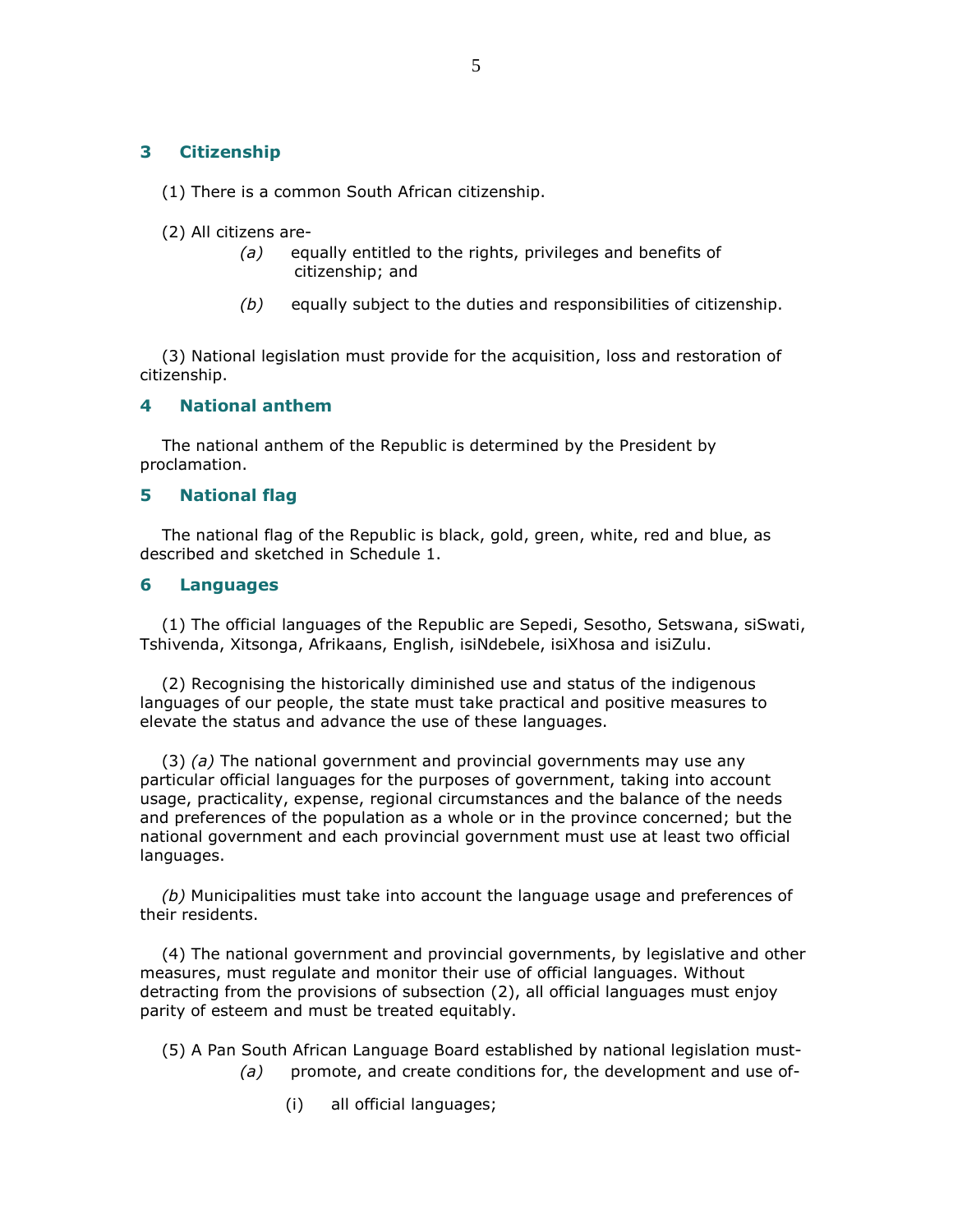- (ii) the Khoi, Nama and San languages; and
- (iii) sign language; and
- (b) promote and ensure respect for-
	- (i) all languages commonly used by communities in South Africa, including German, Greek, Gujarati, Hindi, Portuguese, Tamil, Telegu and Urdu; and
	- (ii) Arabic, Hebrew, Sanskrit and other languages used for religious purposes in South Africa.

# CHAPTER 2 BILL OF RIGHTS (ss 7-39)

#### 7 Rights

 (1) This Bill of Rights is a cornerstone of democracy in South Africa. It enshrines the rights of all people in our country and affirms the democratic values of human dignity, equality and freedom.

 (2) The state must respect, protect, promote and fulfil the rights in the Bill of Rights.

 (3) The rights in the Bill of Rights are subject to the limitations contained or referred to in section 36, or elsewhere in the Bill.

#### 8 Application

 (1) The Bill of Rights applies to all law, and binds the legislature, the executive, the judiciary and all organs of state.

 (2) A provision of the Bill of Rights binds a natural or a juristic person if, and to the extent that, it is applicable, taking into account the nature of the right and the nature of any duty imposed by the right.

 (3) When applying a provision of the Bill of Rights to a natural or juristic person in terms of subsection (2), a court-

- $(a)$  in order to give effect to a right in the Bill, must apply, or if necessary develop, the common law to the extent that legislation does not give effect to that right; and
- $(b)$  may develop rules of the common law to limit the right, provided that the limitation is in accordance with section 36 (1).

 (4) A juristic person is entitled to the rights in the Bill of Rights to the extent required by the nature of the rights and the nature of that juristic person.

### 9 Equality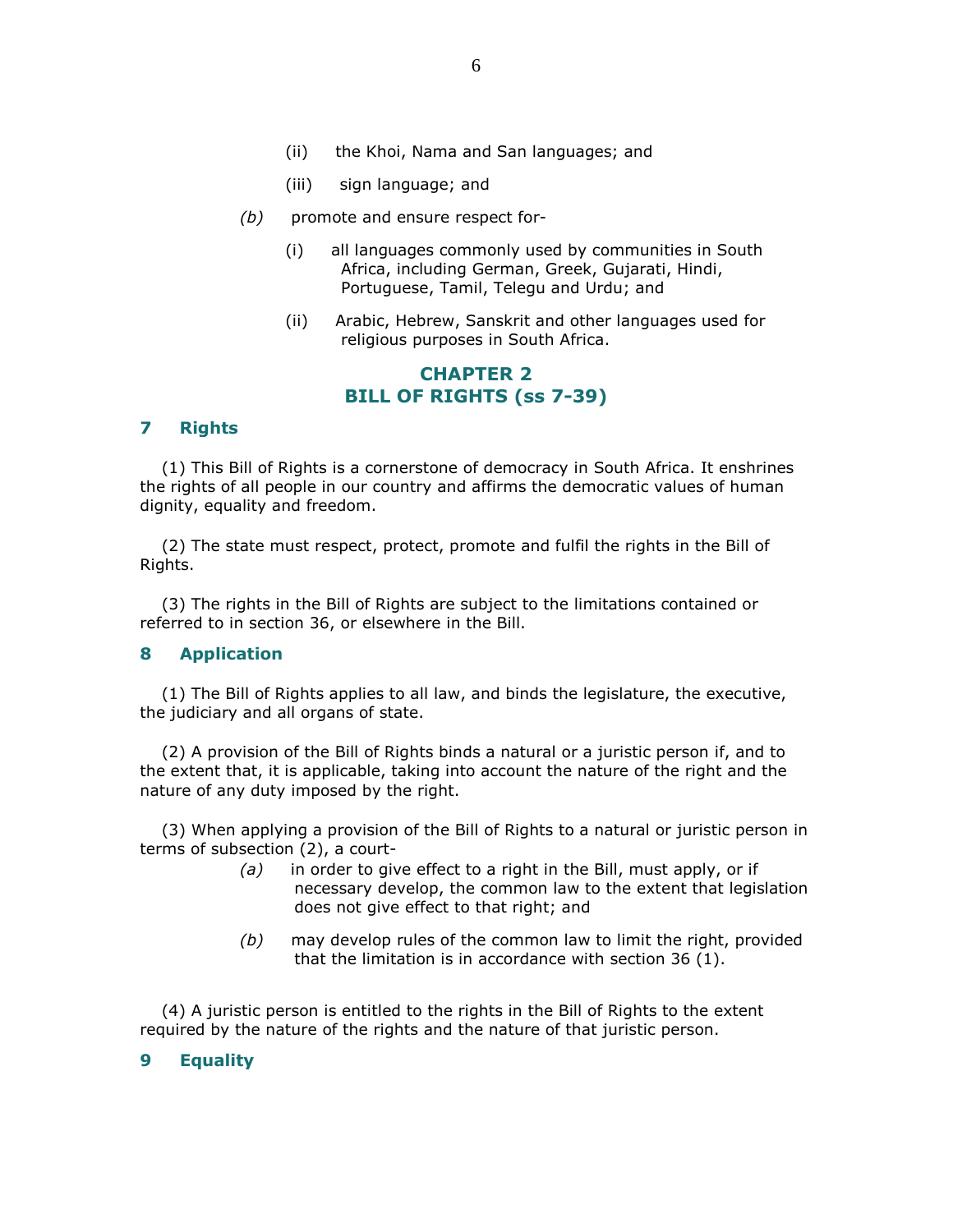(1) Everyone is equal before the law and has the right to equal protection and benefit of the law.

 (2) Equality includes the full and equal enjoyment of all rights and freedoms. To promote the achievement of equality, legislative and other measures designed to protect or advance persons, or categories of persons, disadvantaged by unfair discrimination may be taken.

 (3) The state may not unfairly discriminate directly or indirectly against anyone on one or more grounds, including race, gender, sex, pregnancy, marital status, ethnic or social origin, colour, sexual orientation, age, disability, religion, conscience, belief, culture, language and birth.

 (4) No person may unfairly discriminate directly or indirectly against anyone on one or more grounds in terms of subsection (3). National legislation must be enacted to prevent or prohibit unfair discrimination.

 (5) Discrimination on one or more of the grounds listed in subsection (3) is unfair unless it is established that the discrimination is fair.

#### 10 Human dignity

 Everyone has inherent dignity and the right to have their dignity respected and protected.

#### 11 Life

Everyone has the right to life.

#### 12 Freedom and security of the person

 (1) Everyone has the right to freedom and security of the person, which includes the right-

- (a) not to be deprived of freedom arbitrarily or without just cause;
- (b) not to be detained without trial;
- (c) to be free from all forms of violence from either public or private sources;
- (d) not to be tortured in any way; and
- (e) not to be treated or punished in a cruel, inhuman or degrading way.

 (2) Everyone has the right to bodily and psychological integrity, which includes the right-

- (a) to make decisions concerning reproduction;
- $(b)$  to security in and control over their body; and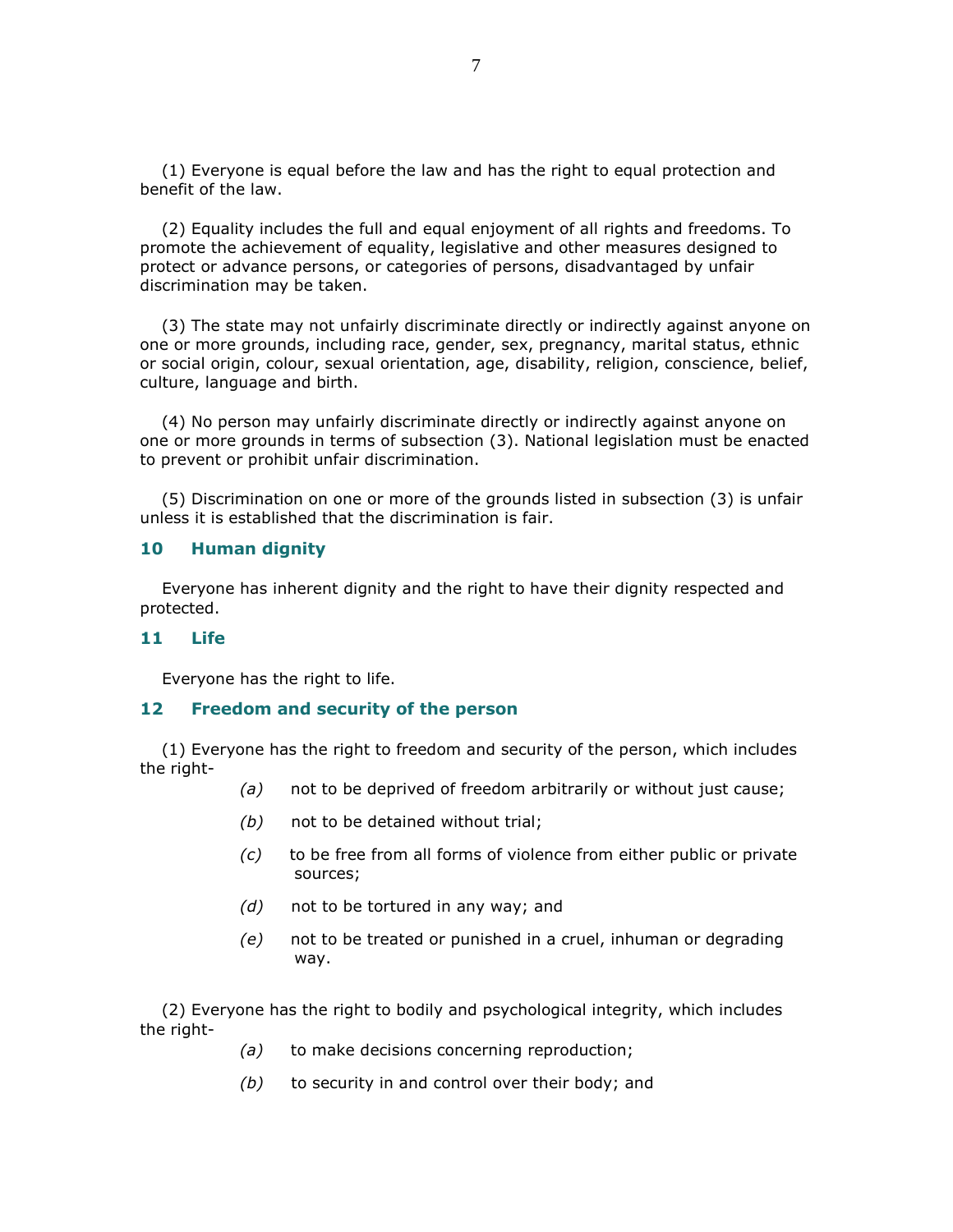(c) not to be subjected to medical or scientific experiments without their informed consent.

## 13 Slavery, servitude and forced labour

No one may be subjected to slavery, servitude or forced labour.

### 14 Privacy

Everyone has the right to privacy, which includes the right not to have-

- (a) their person or home searched;
- (b) their property searched;
- (c) their possessions seized; or
- $(d)$  the privacy of their communications infringed.

## 15 Freedom of religion, belief and opinion

 (1) Everyone has the right to freedom of conscience, religion, thought, belief and opinion.

 (2) Religious observances may be conducted at state or state-aided institutions, provided that-

- (a) those observances follow rules made by the appropriate public authorities;
- $(b)$  they are conducted on an equitable basis; and
- (c) attendance at them is free and voluntary.
- (3) (a) This section does not prevent legislation recognising-
	- (i) marriages concluded under any tradition, or a system of religious, personal or family law; or
	- (ii) systems of personal and family law under any tradition, or adhered to by persons professing a particular religion.

(b) Recognition in terms of paragraph (a) must be consistent with this section and the other provisions of the Constitution.

### 16 Freedom of expression

(1) Everyone has the right to freedom of expression, which includes-

- (a) freedom of the press and other media;
- (b) freedom to receive or impart information or ideas;
- (c) freedom of artistic creativity; and
- (d) academic freedom and freedom of scientific research.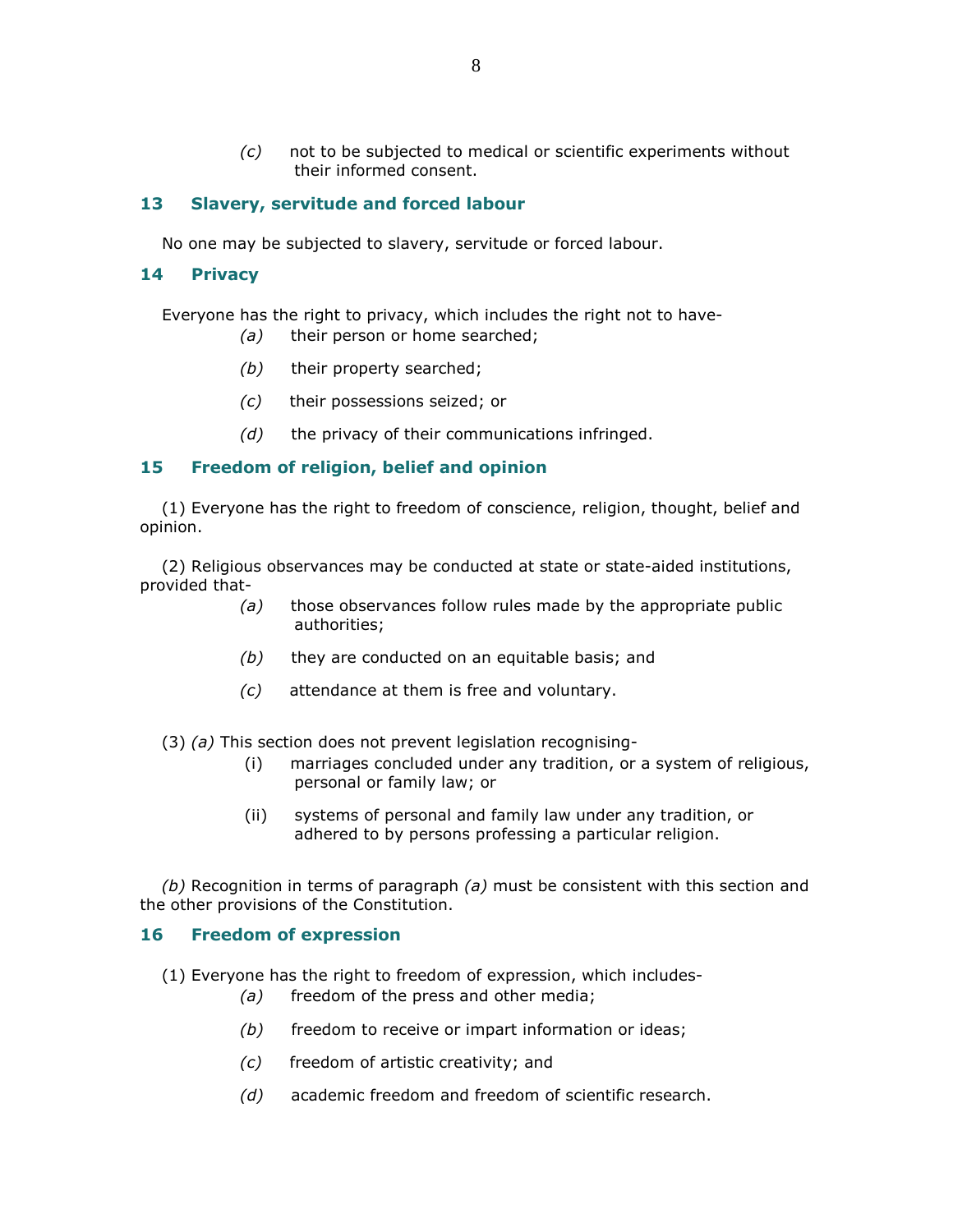- (2) The right in subsection (1) does not extend to-
	- (a) propaganda for war;
	- (b) incitement of imminent violence; or
	- (c) advocacy of hatred that is based on race, ethnicity, gender or religion, and that constitutes incitement to cause harm.

## 17 Assembly, demonstration picket and petition

 Everyone has the right, peacefully and unarmed, to assemble, to demonstrate, to picket and to present petitions.

## 18 Freedom of association

Everyone has the right to freedom of association.

## 19 Political rights

- (1) Every citizen is free to make political choices, which includes the right-
	- (a) to form a political party;
	- $(b)$  to participate in the activities of, or recruit members for, a political party; and
	- (c) to campaign for a political party or cause.

 (2) Every citizen has the right to free, fair and regular elections for any legislative body established in terms of the Constitution.

(3) Every adult citizen has the right-

- $(a)$  to vote in elections for any legislative body established in terms of the Constitution, and to do so in secret; and
- $(b)$  to stand for public office and, if elected, to hold office.

### 20 Citizenship

No citizen may be deprived of citizenship.

### 21 Freedom of movement and residence

- (1) Everyone has the right to freedom of movement.
- (2) Everyone has the right to leave the Republic.

 (3) Every citizen has the right to enter, to remain in and to reside anywhere in, the Republic.

(4) Every citizen has the right to a passport.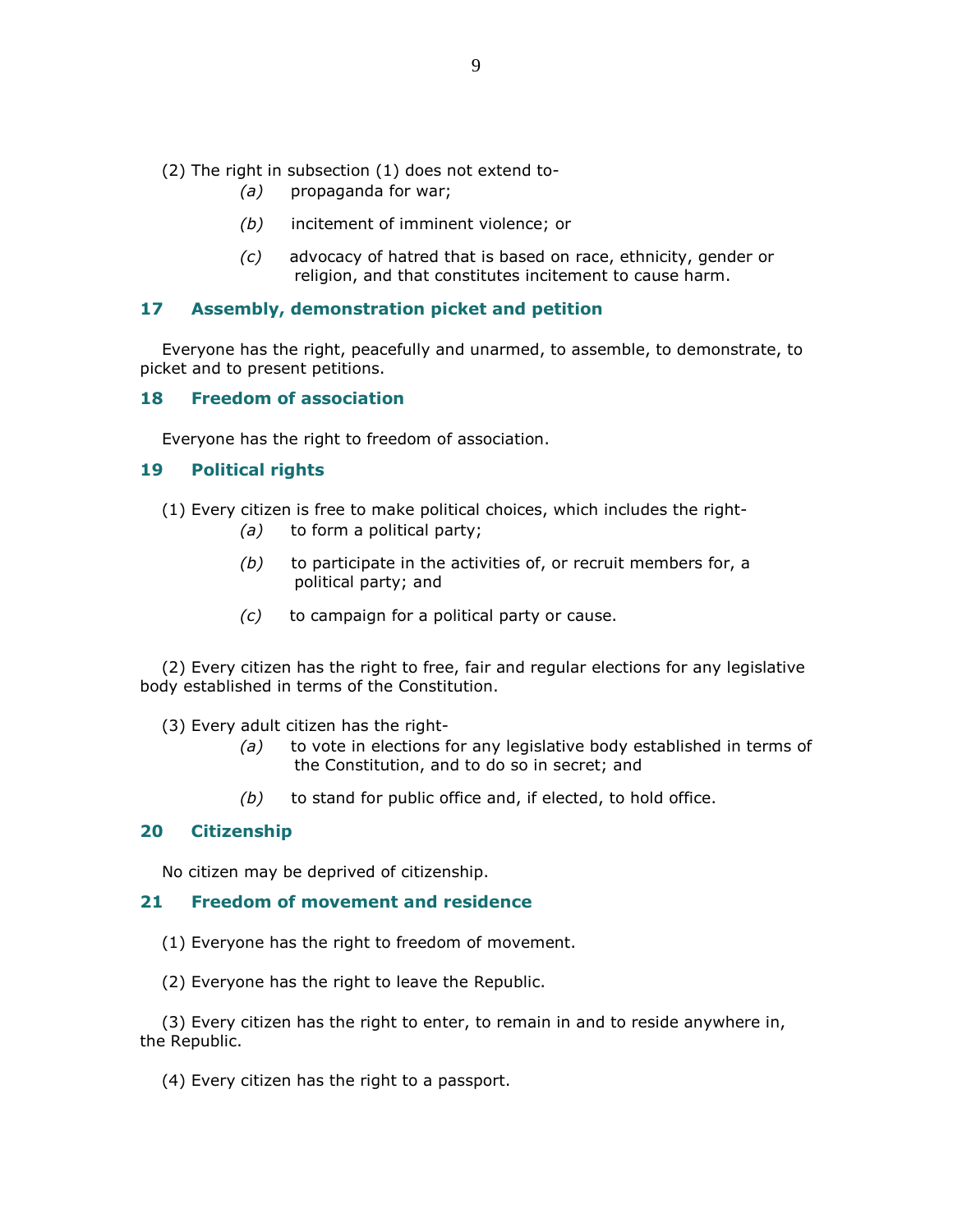# 22 Freedom of trade, occupation and profession

 Every citizen has the right to choose their trade, occupation or profession freely. The practice of a trade, occupation or profession may be regulated by law.

### 23 Labour relations

- (1) Everyone has the right to fair labour practices.
- (2) Every worker has the right-
	- (a) to form and join a trade union;
	- $(b)$  to participate in the activities and programmes of a trade union; and
	- (c) to strike.

(3) Every employer has the right-

- (a) to form and join an employers' organisation; and
- $(b)$  to participate in the activities and programmes of an employers' organisation.
- (4) Every trade union and every employers' organisation has the right-
	- $(a)$  to determine its own administration, programmes and activities;
	- (b) to organise; and
	- (c) to form and join a federation.

 (5) Every trade union, employers' organisation and employer has the right to engage in collective bargaining. National legislation may be enacted to regulate collective bargaining. To the extent that the legislation may limit a right in this Chapter, the limitation must comply with section 36 (1).

 (6) National legislation may recognise union security arrangements contained in collective agreements. To the extent that the legislation may limit a right in this Chapter the limitation must comply with section 36 (1).

### 24 Environment

Everyone has the right-

- $(a)$  to an environment that is not harmful to their health or wellbeing; and
- $(b)$  to have the environment protected, for the benefit of present and future generations, through reasonable legislative and other measures that-
	- (i) prevent pollution and ecological degradation;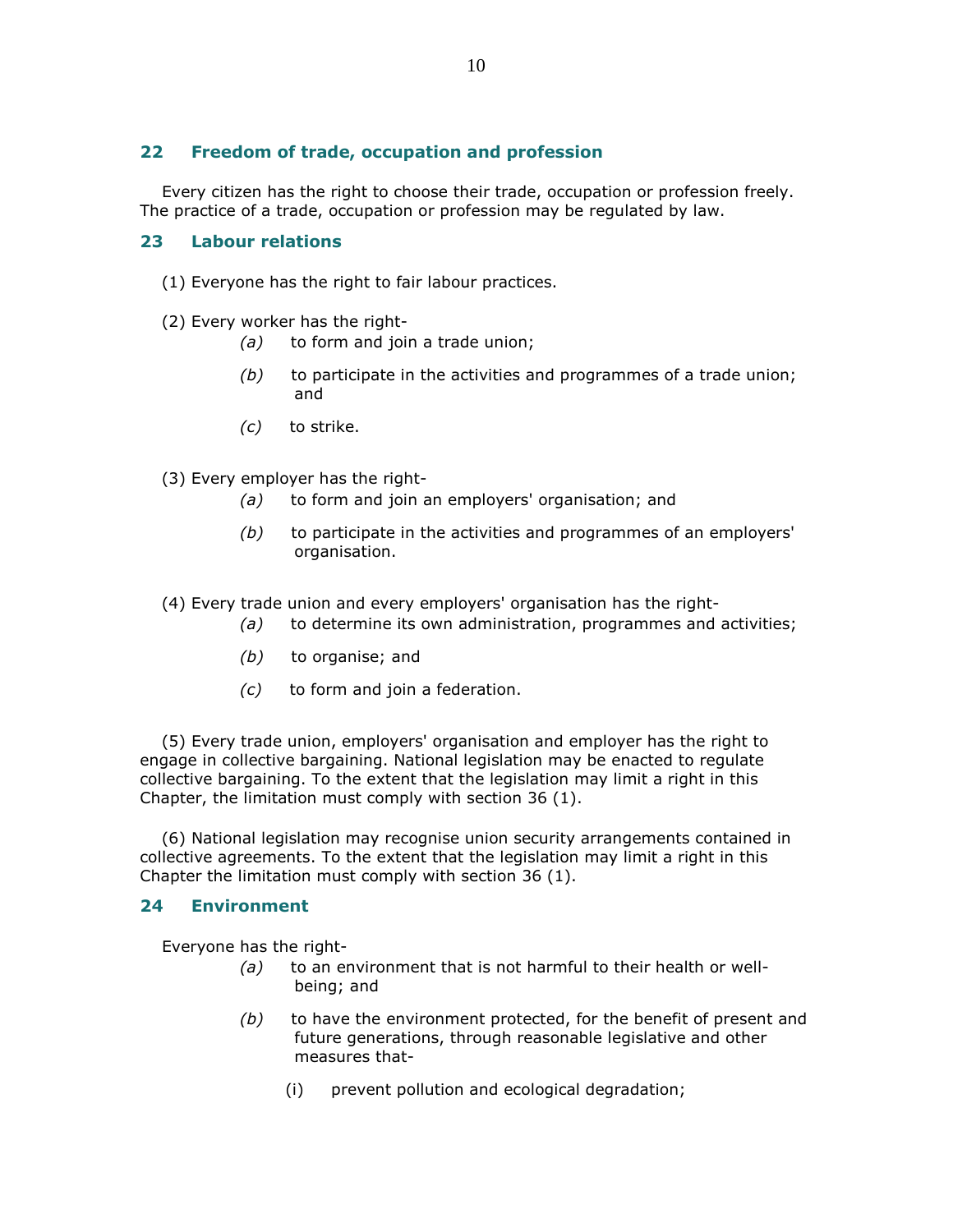- (ii) promote conservation; and
- (iii) secure ecologically sustainable development and use of natural resources while promoting justifiable economic and social development.

## 25 Property

 (1) No one may be deprived of property except in terms of law of general application, and no law may permit arbitrary deprivation of property.

(2) Property may be expropriated only in terms of law of general application-

- $(a)$  for a public purpose or in the public interest; and
- (b) subject to compensation, the amount of which and the time and manner of payment of which have either been agreed to by those affected or decided or approved by a court.

 (3) The amount of the compensation and the time and manner of payment must be just and equitable, reflecting an equitable balance between the public interest and the interests of those affected, having regard to all relevant circumstances, including-

- $(a)$  the current use of the property;
- $(b)$  the history of the acquisition and use of the property;
- (c) the market value of the property;
- $(d)$  the extent of direct state investment and subsidy in the acquisition and beneficial capital improvement of the property; and
- (e) the purpose of the expropriation.

(4) For the purposes of this section-

- (a) the public interest includes the nation's commitment to land reform, and to reforms to bring about equitable access to all South Africa's natural resources; and
- $(b)$  property is not limited to land.

 (5) The state must take reasonable legislative and other measures, within its available resources, to foster conditions which enable citizens to gain access to land on an equitable basis.

 (6) A person or community whose tenure of land is legally insecure as a result of past racially discriminatory laws or practices is entitled, to the extent provided by an Act of Parliament, either to tenure which is legally secure or to comparable redress.

(7) A person or community dispossessed of property after 19 June 1913 as a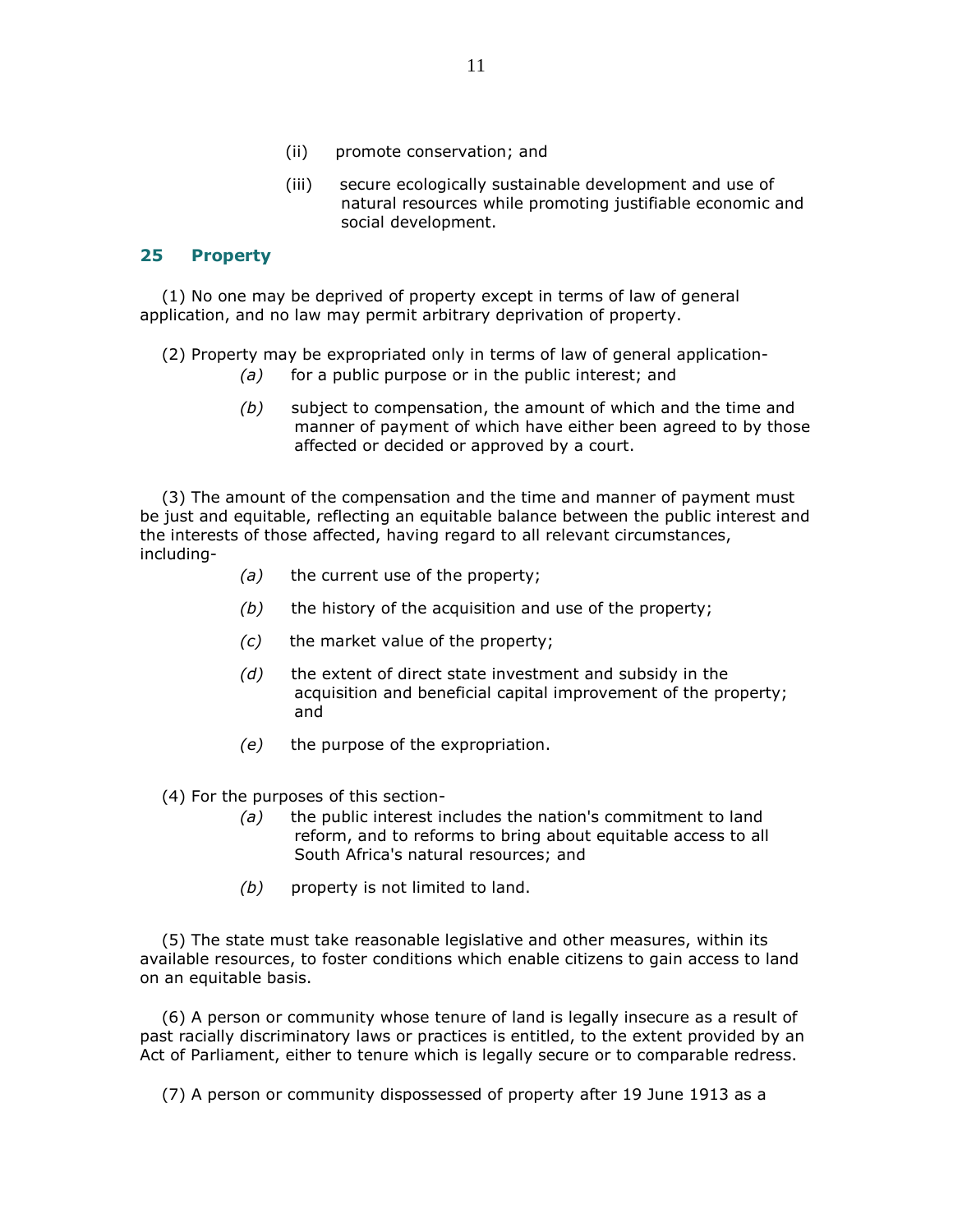result of past racially discriminatory laws or practices is entitled, to the extent provided by an Act of Parliament, either to restitution of that property or to equitable redress.

 (8) No provision of this section may impede the state from taking legislative and other measures to achieve land, water and related reform, in order to redress the results of past racial discrimination, provided that any departure from the provisions of this section is in accordance with the provisions of section 36 (1).

(9) Parliament must enact the legislation referred to in subsection (6).

## 26 Housing

(1) Everyone has the right to have access to adequate housing.

 (2) The state must take reasonable legislative and other measures, within its available resources, to achieve the progressive realisation of this right.

 (3) No one may be evicted from their home, or have their home demolished, without an order of court made after considering all the relevant circumstances. No legislation may permit arbitrary evictions.

## 27 Health care, food, water and social security

(1) Everyone has the right to have access to-

- $(a)$  health care services, including reproductive health care;
- (b) sufficient food and water; and
- $(c)$  social security, including, if they are unable to support themselves and their dependents, appropriate social assistance.

 (2) The state must take reasonable legislative and other measures, within its available resources, to achieve the progressive realisation of each of these rights.

(3) No one may be refused emergency medical treatment.

## 28 Children

(1) Every child has the right-

- $(a)$  to a name and a nationality from birth;
- $(b)$  to family care or parental care, or to appropriate alternative care when removed from the family environment;
- $(c)$  to basic nutrition, shelter, basic health care services and social services;
- (d) to be protected from maltreatment, neglect, abuse or degradation;
- (e) to be protected from exploitative labour practices;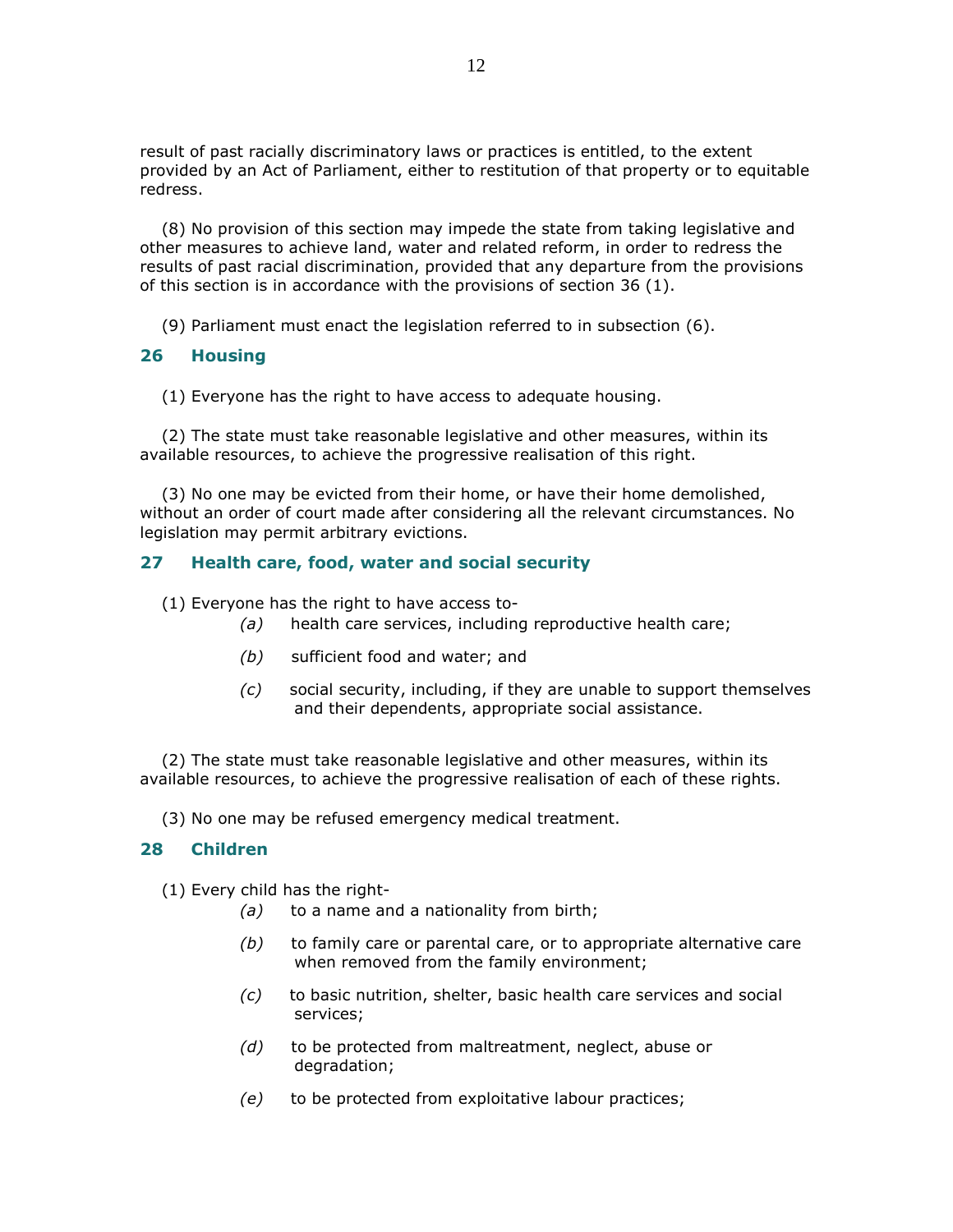- $(f)$  not to be required or permitted to perform work or provide services that-
	- (i) are inappropriate for a person of that child's age; or
	- (ii) place at risk the child's well-being, education, physical or mental health or spiritual, moral or social development;
- $(g)$  not to be detained except as a measure of last resort, in which case, in addition to the rights a child enjoys under sections 12 and 35, the child may be detained only for the shortest appropriate period of time, and has the right to be-
	- (i) kept separately from detained persons over the age of 18 years; and
	- (ii) treated in a manner, and kept in conditions, that take account of the child's age;
- $(h)$  to have a legal practitioner assigned to the child by the state, and at state expense, in civil proceedings affecting the child, if substantial injustice would otherwise result; and
- $(i)$  not to be used directly in armed conflict, and to be protected in times of armed conflict.

 (2) A child's best interests are of paramount importance in every matter concerning the child.

(3) In this section **'child'** means a person under the age of 18 years.

### 29 Education

(1) Everyone has the right-

- (a) to a basic education, including adult basic education; and
- $(b)$  to further education, which the state, through reasonable measures, must make progressively available and accessible.

 (2) Everyone has the right to receive education in the official language or languages of their choice in public educational institutions where that education is reasonably practicable. In order to ensure the effective access to, and implementation of, this right, the state must consider all reasonable educational alternatives, including single medium institutions, taking into account-

- (a) equity;
- (b) practicability; and
- $(c)$  the need to redress the results of past racially discriminatory laws and practices.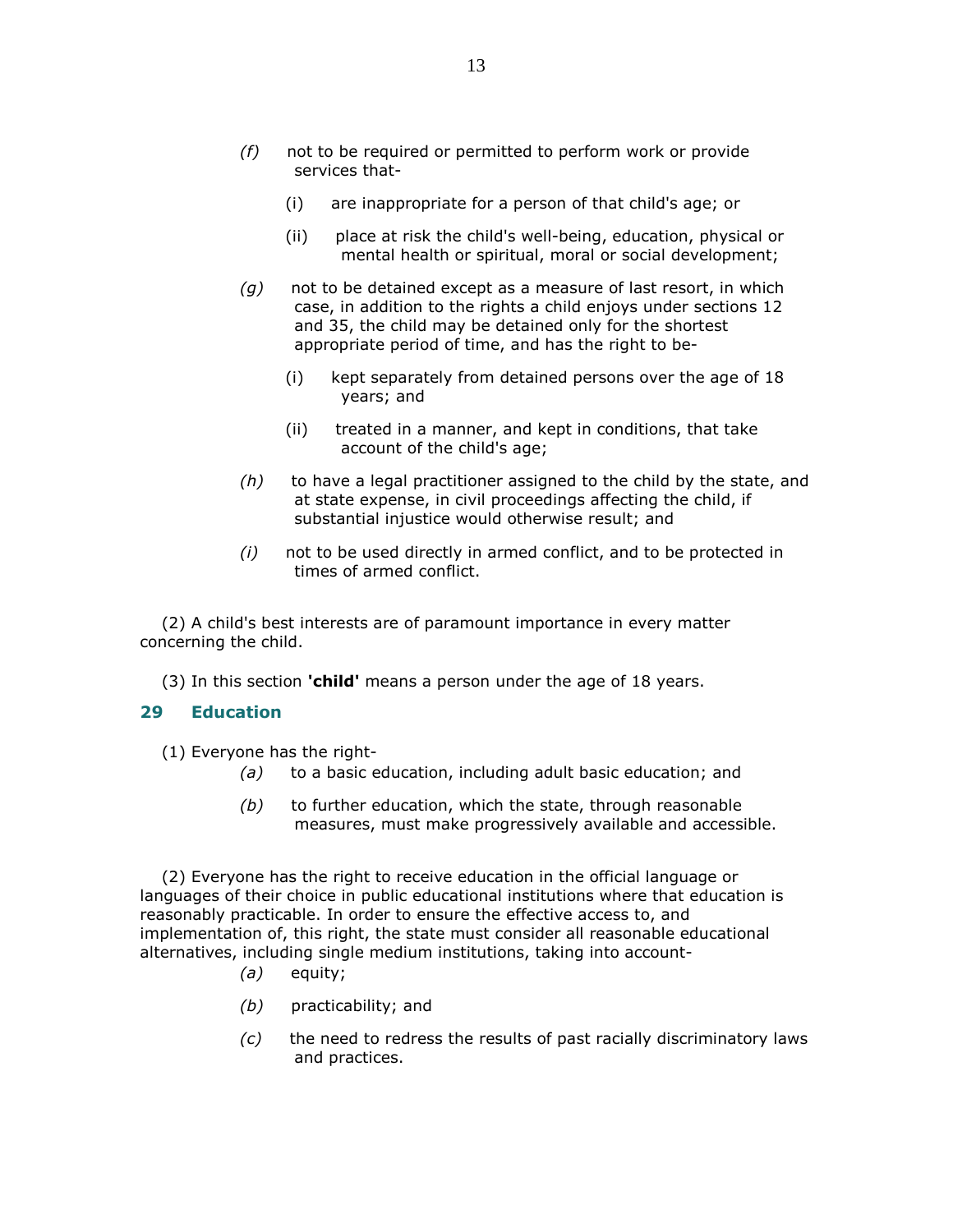(3) Everyone has the right to establish and maintain, at their own expense, independent educational institutions that-

- (a) do not discriminate on the basis of race;
- (b) are registered with the state; and
- (c) maintain standards that are not inferior to standards at comparable public educational institutions.

 (4) Subsection (3) does not preclude state subsidies for independent educational institutions.

### 30 Language and culture

 Everyone has the right to use the language and to participate in the cultural life of their choice, but no one exercising these rights may do so in a manner inconsistent with any provision of the Bill of Rights.

### 31 Cultural, religious and linguistic communities

 (1) Persons belonging to a cultural, religious or linguistic community may not be denied the right, with other members of that community-

- (a) to enjoy their culture, practise their religion and use their language; and
- $(b)$  to form, join and maintain cultural, religious and linguistic associations and other organs of civil society.

 (2) The rights in subsection (1) may not be exercised in a manner inconsistent with any provision of the Bill of Rights.

#### 32 Access to information

(1) Everyone has the right of access to-

- (a) any information held by the state; and
- $(b)$  any information that is held by another person and that is required for the exercise or protection of any rights.

 (2) National legislation must be enacted to give effect to this right, and may provide for reasonable measures to alleviate the administrative and financial burden on the state.

#### 33 Just administrative action

 (1) Everyone has the right to administrative action that is lawful, reasonable and procedurally fair.

 (2) Everyone whose rights have been adversely affected by administrative action has the right to be given written reasons.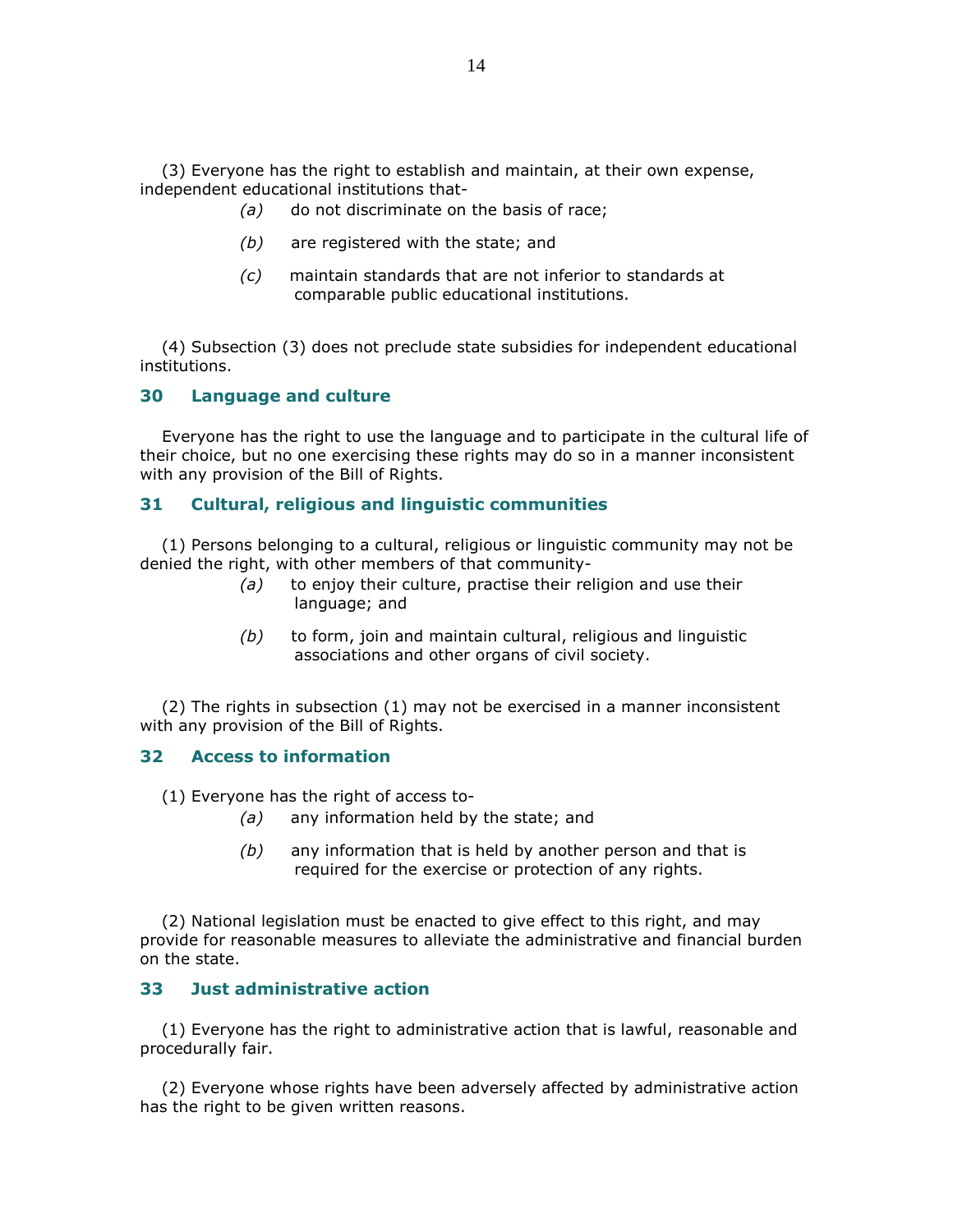- (3) National legislation must be enacted to give effect to these rights, and must-
	- $(a)$  provide for the review of administrative action by a court or, where appropriate, an independent and impartial tribunal;
	- $(b)$  impose a duty on the state to give effect to the rights in subsections (1) and (2); and
	- (c) promote an efficient administration.

#### 34 Access to courts

 Everyone has the right to have any dispute that can be resolved by the application of law decided in a fair public hearing before a court or, where appropriate, another independent and impartial tribunal or forum.

#### 35 Arrested, detained and accused persons

- (1) Everyone who is arrested for allegedly committing an offence has the right-
	- (a) to remain silent;
	- (b) to be informed promptly-
		- (i) of the right to remain silent; and
		- (ii) of the consequences of not remaining silent;
	- (c) not to be compelled to make any confession or admission that could be used in evidence against that person;
	- $(d)$  to be brought before a court as soon as reasonably possible, but not later than-
		- (i) 48 hours after the arrest; or
		- (ii) the end of the first court day after the expiry of the 48 hours, if the 48 hours expire outside ordinary court hours or on a day which is not an ordinary court day;
	- (e) at the first court appearance after being arrested, to be charged or to be informed of the reason for the detention to continue, or to be released; and
	- $(f)$  to be released from detention if the interests of justice permit, subject to reasonable conditions.
- (2) Everyone who is detained, including every sentenced prisoner, has the right- (a) to be informed promptly of the reason for being detained;
	- $(b)$  to choose, and to consult with, a legal practitioner, and to be informed of this right promptly;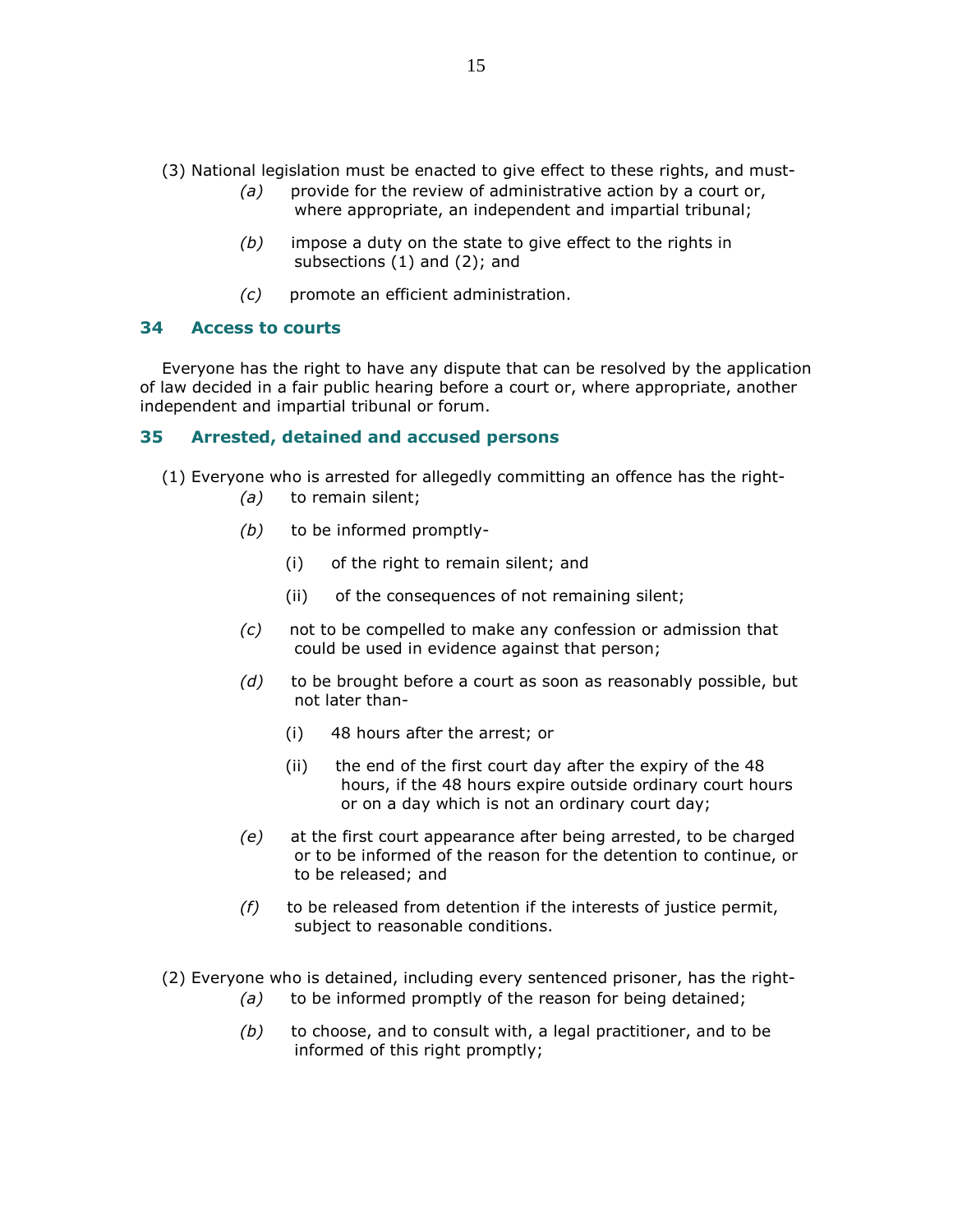- $(c)$  to have a legal practitioner assigned to the detained person by the state and at state expense, if substantial injustice would otherwise result, and to be informed of this right promptly;
- $(d)$  to challenge the lawfulness of the detention in person before a court and, if the detention is unlawful, to be released;
- $(e)$  to conditions of detention that are consistent with human dignity, including at least exercise and the provision, at state expense, of adequate accommodation, nutrition, reading material and medical treatment; and
- $(f)$  to communicate with, and be visited by, that person's-
	- (i) spouse or partner;
	- (ii) next of kin;
	- (iii) chosen religious counsellor; and
	- (iv) chosen medical practitioner.
- (3) Every accused person has a right to a fair trial, which includes the right-
	- (a) to be informed of the charge with sufficient detail to answer it;
	- $(b)$  to have adequate time and facilities to prepare a defence;
	- (c) to a public trial before an ordinary court;
	- $(d)$  to have their trial begin and conclude without unreasonable delay;
	- (e) to be present when being tried;
	- $(f)$  to choose, and be represented by, a legal practitioner, and to be informed of this right promptly;
	- $(q)$  to have a legal practitioner assigned to the accused person by the state and at state expense, if substantial injustice would otherwise result, and to be informed of this right promptly;
	- $(h)$  to be presumed innocent, to remain silent, and not to testify during the proceedings;
	- (i) to adduce and challenge evidence;
	- $(i)$  not to be compelled to give self-incriminating evidence;
	- $(k)$  to be tried in a language that the accused person understands or, if that is not practicable, to have the proceedings interpreted in that language;
	- (l) not to be convicted for an act or omission that was not an offence under either national or international law at the time it was committed or omitted;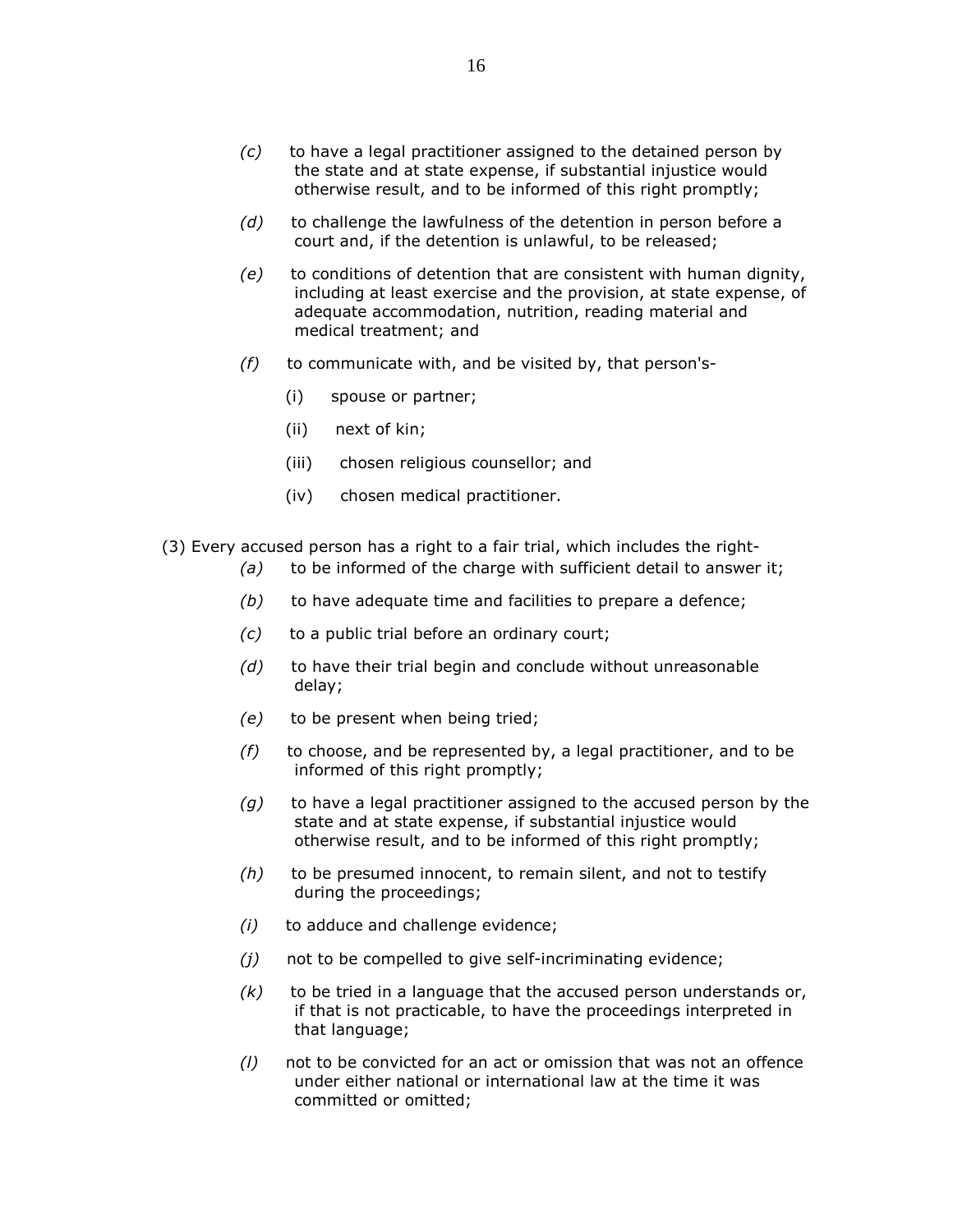- $(m)$  not to be tried for an offence in respect of an act or omission for which that person has previously been either acquitted or convicted;
- $(n)$  to the benefit of the least severe of the prescribed punishments if the prescribed punishment for the offence has been changed between the time that the offence was committed and the time of sentencing; and
- (o) of appeal to, or review by, a higher court.

 (4) Whenever this section requires information to be given to a person, that information must be given in a language that the person understands.

 (5) Evidence obtained in a manner that violates any right in the Bill of Rights must be excluded if the admission of that evidence would render the trial unfair or otherwise be detrimental to the administration of justice.

### 36 Limitation of rights

 (1) The rights in the Bill of Rights may be limited only in terms of law of general application to the extent that the limitation is reasonable and justifiable in an open and democratic society based on human dignity, equality and freedom, taking into account all relevant factors, including-

- (a) the nature of the right;
- $(b)$  the importance of the purpose of the limitation;
- (c) the nature and extent of the limitation;
- $(d)$  the relation between the limitation and its purpose; and
- (e) less restrictive means to achieve the purpose.

 (2) Except as provided in subsection (1) or in any other provision of the Constitution, no law may limit any right entrenched in the Bill of Rights.

### 37 States of emergency

 (1) A state of emergency may be declared only in terms of an Act of Parliament, and only when-

- $(a)$  the life of the nation is threatened by war, invasion, general insurrection, disorder, natural disaster or other public emergency; and
- $(b)$  the declaration is necessary to restore peace and order.

 (2) A declaration of a state of emergency, and any legislation enacted or other action taken in consequence of that declaration, may be effective only-

(a) prospectively; and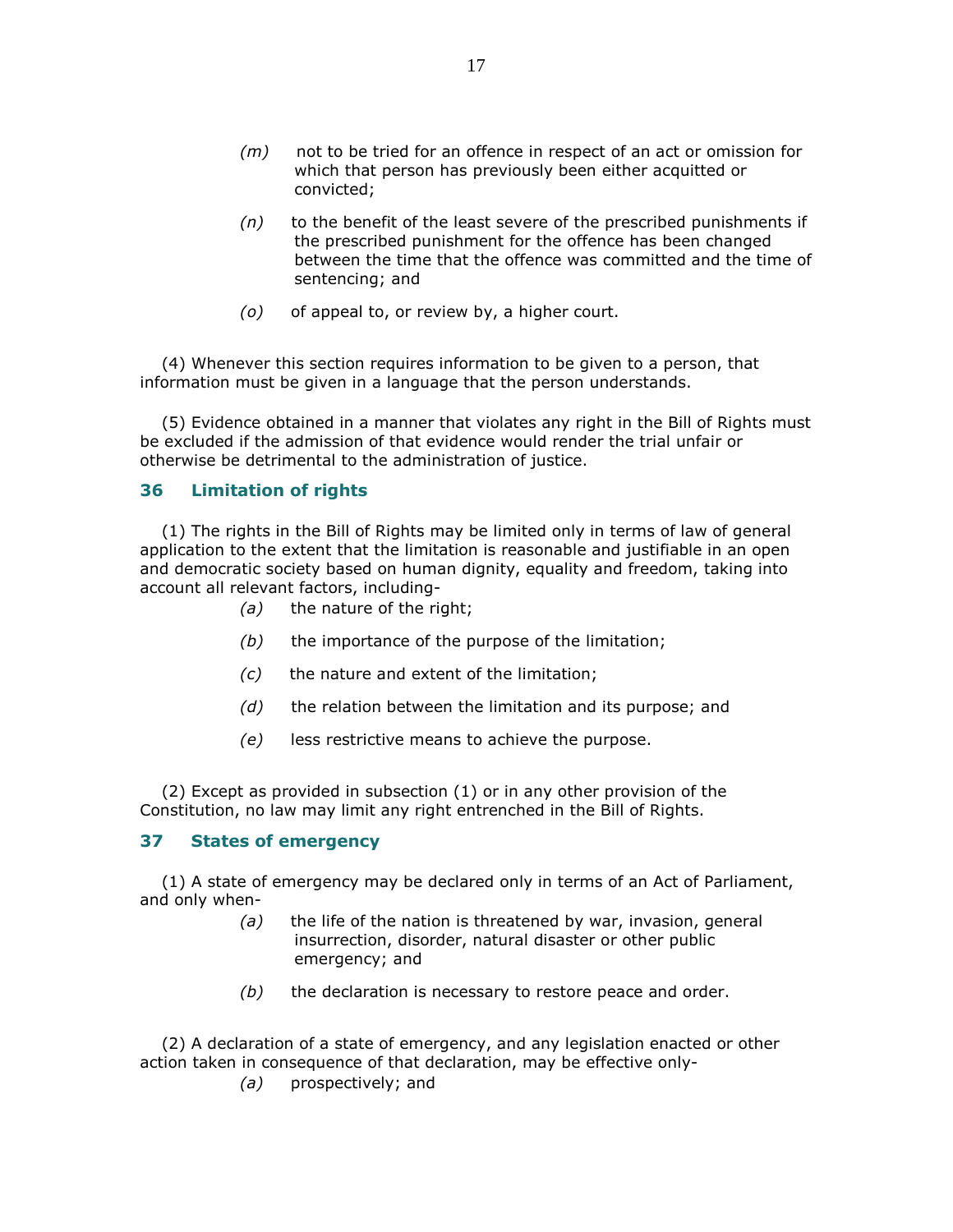$(b)$  for no more than 21 days from the date of the declaration, unless the National Assembly resolves to extend the declaration. The Assembly may extend a declaration of a state of emergency for no more than three months at a time. The first extension of the state of emergency must be by a resolution adopted with a supporting vote of a majority of the members of the Assembly. Any subsequent extension must be by a resolution adopted with a supporting vote of at least 60 per cent of the members of the Assembly. A resolution in terms of this paragraph may be adopted only following a public debate in the Assembly.

(3) Any competent court may decide on the validity of-

- (a) a declaration of a state of emergency;
- (b) any extension of a declaration of a state of emergency; or
- $(c)$  any legislation enacted, or other action taken, in consequence of a declaration of a state of emergency.

 (4) Any legislation enacted in consequence of a declaration of a state of emergency may derogate from the Bill of Rights only to the extent that-

- $(a)$  the derogation is strictly required by the emergency; and
- $(b)$  the legislation-
	- (i) is consistent with the Republic's obligations under international law applicable to states of emergency;
	- (ii) conforms to subsection (5); and
	- (iii) is published in the national Government Gazette as soon as reasonably possible after being enacted.

 (5) No Act of Parliament that authorises a declaration of a state of emergency, and no legislation enacted or other action taken in consequence of a declaration, may permit or authorise-

- $(a)$  indemnifying the state, or any person, in respect of any unlawful act;
- (b) any derogation from this section; or
- $(c)$  any derogation from a section mentioned in column 1 of the Table of Non-Derogable Rights, to the extent indicated opposite that section in column 3 of the Table.

### Table of Non-Derogable Rights

| <b>Extent to which the right is non-derogable</b><br><b>Section</b><br><b>Section title</b><br>number |
|-------------------------------------------------------------------------------------------------------|
|-------------------------------------------------------------------------------------------------------|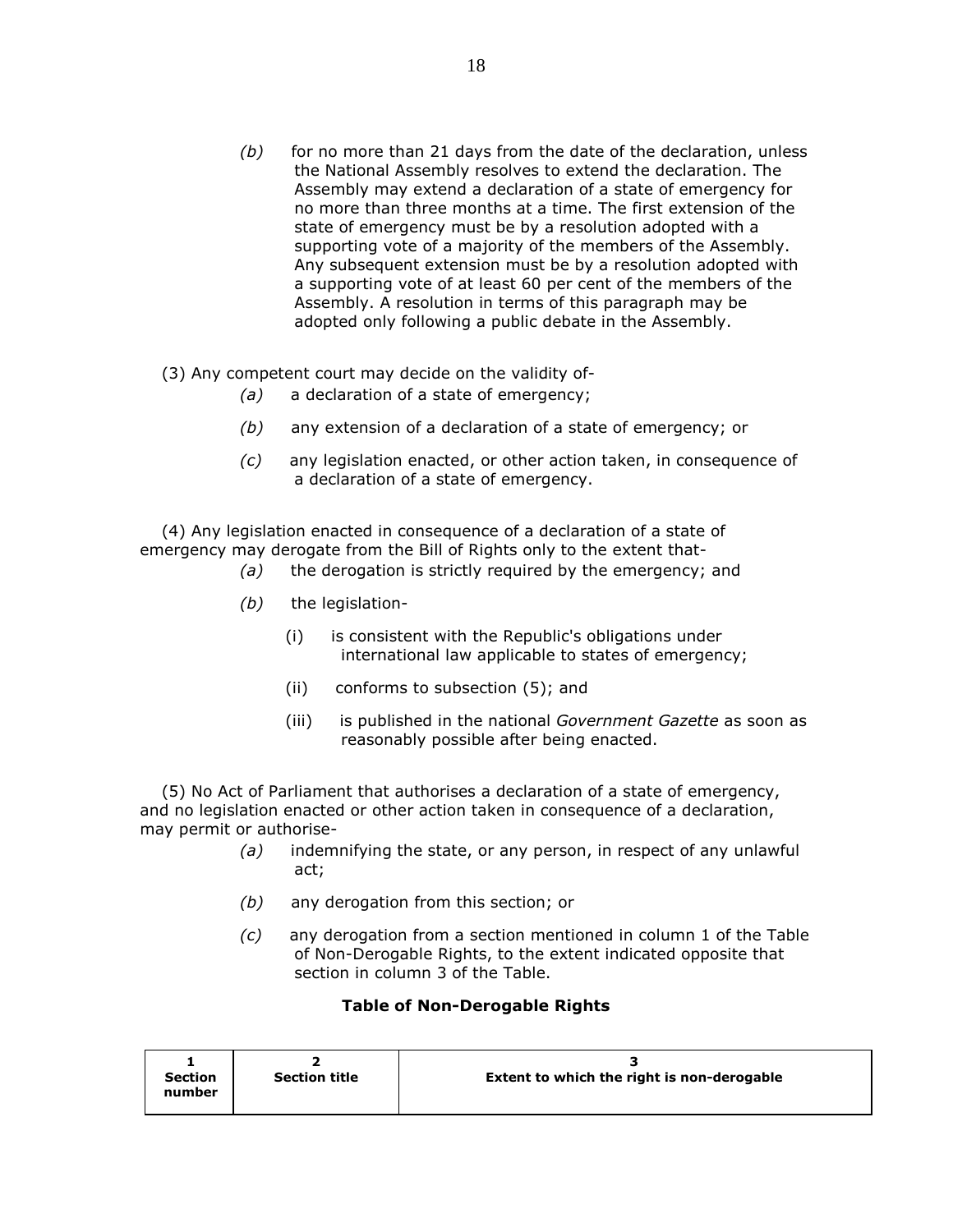| 9  | Equality                                  | With respect to unfair discrimination solely on the grounds of race, colour,<br>ethnic or social origin, sex, religion or language                                                                                                                                                                                                                                               |
|----|-------------------------------------------|----------------------------------------------------------------------------------------------------------------------------------------------------------------------------------------------------------------------------------------------------------------------------------------------------------------------------------------------------------------------------------|
| 10 | Human dignity                             | Entirely                                                                                                                                                                                                                                                                                                                                                                         |
| 11 | Life                                      | Entirely                                                                                                                                                                                                                                                                                                                                                                         |
| 12 | Freedom and security of<br>the person     | With respect to subsections $(1)$ $(d)$ and $(e)$ and $(2)$ $(c)$                                                                                                                                                                                                                                                                                                                |
| 13 | Slavery, servitude and<br>forced labour   | With respect to slavery and servitude                                                                                                                                                                                                                                                                                                                                            |
| 28 | Children                                  | With respect to:<br>subsection $(1)$ $(d)$ and $(e)$ ;<br>the rights in subparagraphs (i) and (ii) of subsection $(1)$ $(q)$ ; and<br>$\blacksquare$<br>subsection (1) (i) in respect of children of 15 years and younger.                                                                                                                                                       |
| 35 | Arrested, detained and<br>accused persons | With respect to:<br>subsections $(1)$ $(a)$ , $(b)$ and $(c)$ and $(2)$ $(d)$ ;<br>$\overline{\phantom{a}}$<br>the rights in paragraphs (a) to (o) of subsection $(3)$ , excluding<br>$\blacksquare$<br>paragraph $(d)$ ;<br>subsection (4); and<br>subsection (5) with respect to the exclusion of evidence if the<br>admission of that evidence would render the trial unfair. |

 (6) Whenever anyone is detained without trial in consequence of a derogation of rights resulting from a declaration of a state of emergency, the following conditions must be observed:

- (a) An adult family member or friend of the detainee must be contacted as soon as reasonably possible, and informed that the person has been detained.
- $(b)$  A notice must be published in the national Government Gazette within five days of the person being detained, stating the detainee's name and place of detention and referring to the emergency measure in terms of which that person has been detained.
- $(c)$  The detainee must be allowed to choose, and be visited at any reasonable time by, a medical practitioner.
- $(d)$  The detainee must be allowed to choose, and be visited at any reasonable time by, a legal representative.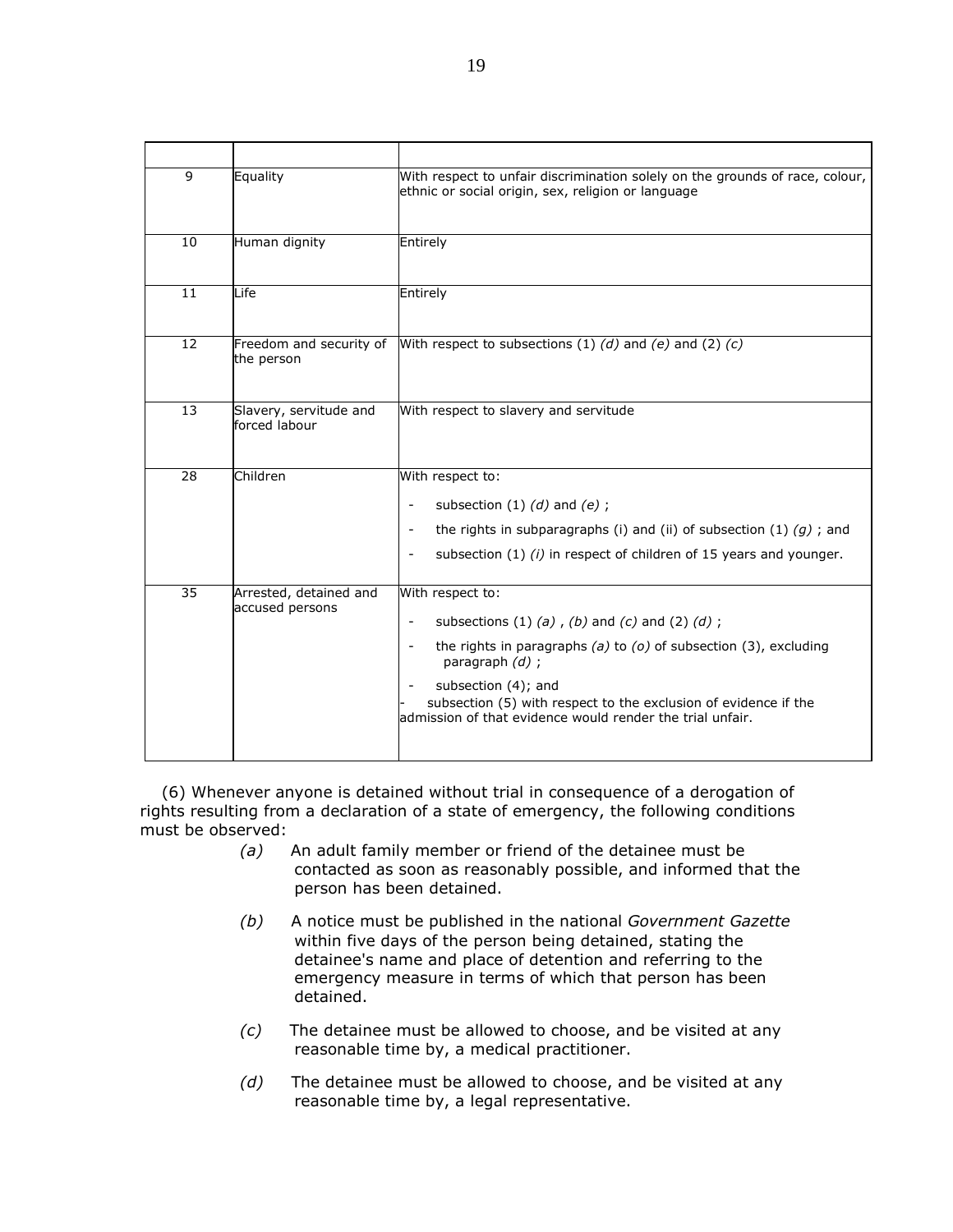- $(e)$  A court must review the detention as soon as reasonably possible, but no later than 10 days after the date the person was detained, and the court must release the detainee unless it is necessary to continue the detention to restore peace and order.
- $(f)$  A detainee who is not released in terms of a review under paragraph (e) , or who is not released in terms of a review under this paragraph, may apply to a court for a further review of the detention at any time after 10 days have passed since the previous review, and the court must release the detainee unless it is still necessary to continue the detention to restore peace and order.
- $(q)$  The detainee must be allowed to appear in person before any court considering the detention, to be represented by a legal practitioner at those hearings, and to make representations against continued detention.
- $(h)$  The state must present written reasons to the court to justify the continued detention of the detainee, and must give a copy of those reasons to the detainee at least two days before the court reviews the detention.

 (7) If a court releases a detainee, that person may not be detained again on the same grounds unless the state first shows a court good cause for re-detaining that person.

 (8) Subsections (6) and (7) do not apply to persons who are not South African citizens and who are detained in consequence of an international armed conflict. Instead, the state must comply with the standards binding on the Republic under international humanitarian law in respect of the detention of such persons.

### 38 Enforcement of rights

 Anyone listed in this section has the right to approach a competent court, alleging that a right in the Bill of Rights has been infringed or threatened, and the court may grant appropriate relief, including a declaration of rights. The persons who may approach a court are-

- (a) anyone acting in their own interest;
- $(b)$  anyone acting on behalf of another person who cannot act in their own name;
- $(c)$  anyone acting as a member of, or in the interest of, a group or class of persons;
- (d) anyone acting in the public interest; and
- (e) an association acting in the interest of its members.

### 39 Interpretation of Bill of Rights

(1) When interpreting the Bill of Rights, a court, tribunal or forum-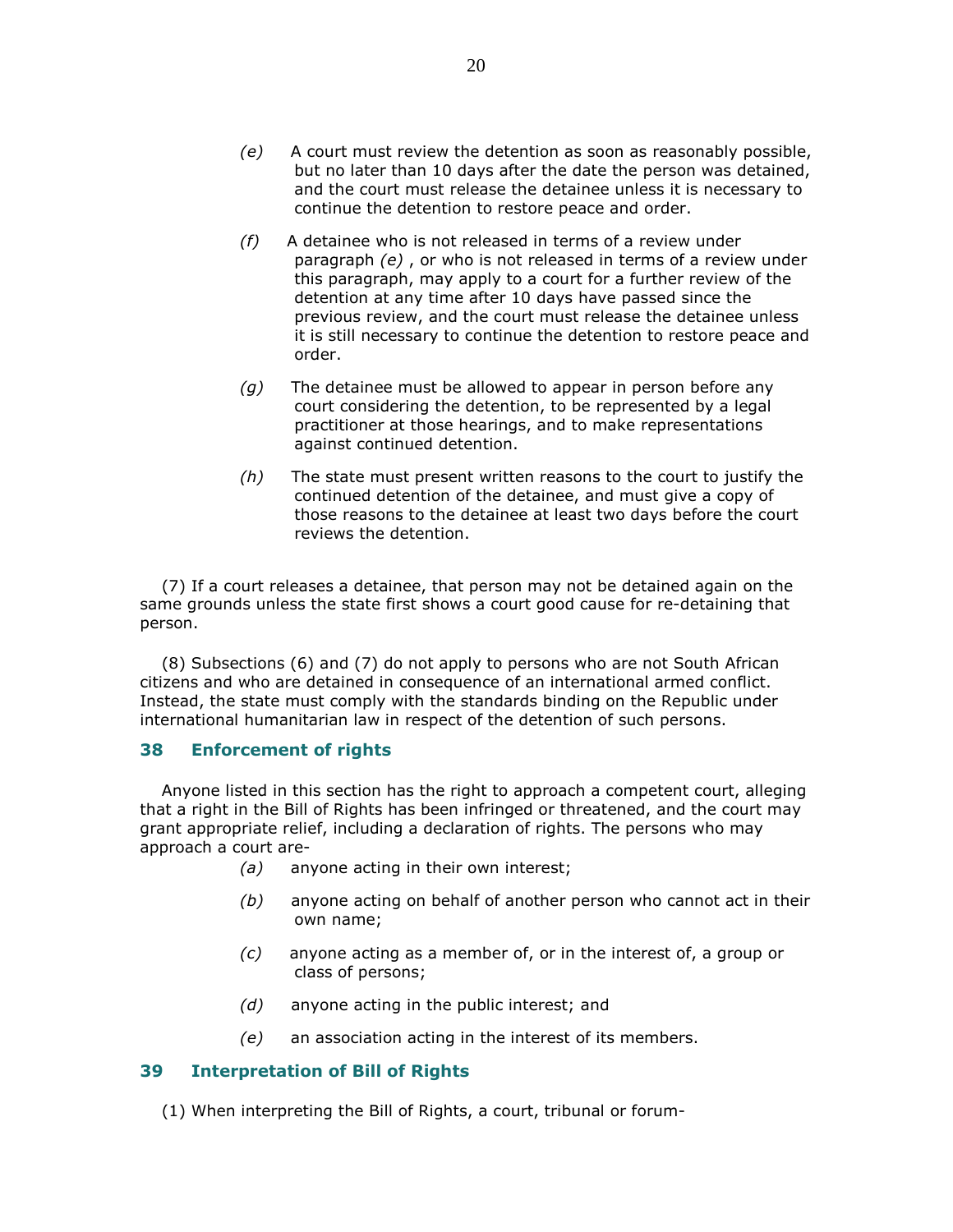- (a) must promote the values that underlie an open and democratic society based on human dignity, equality and freedom;
- (b) must consider international law; and
- (c) may consider foreign law.

 (2) When interpreting any legislation, and when developing the common law or customary law, every court, tribunal or forum must promote the spirit, purport and objects of the Bill of Rights.

 (3) The Bill of Rights does not deny the existence of any other rights or freedoms that are recognised or conferred by common law, customary law or legislation, to the extent that they are consistent with the Bill.

# CHAPTER 3 CO-OPERATIVE GOVERNMENT (ss 40-41)

### 40 Government of the Republic

 (1) In the Republic, government is constituted as national, provincial and local spheres of government which are distinctive, interdependent and interrelated.

 (2) All spheres of government must observe and adhere to the principles in this Chapter and must conduct their activities within the parameters that the Chapter provides.

#### 41 Principles of co-operative government and intergovernmental relations

(1) All spheres of government and all organs of state within each sphere must-

- (a) preserve the peace, national unity and the indivisibility of the Republic;
- (b) secure the well-being of the people of the Republic;
- (c) provide effective, transparent, accountable and coherent government for the Republic as a whole;
- $(d)$  be loyal to the Constitution, the Republic and its people;
- (e) respect the constitutional status, institutions, powers and functions of government in the other spheres;
- $(f)$  not assume any power or function except those conferred on them in terms of the Constitution;
- $(q)$  exercise their powers and perform their functions in a manner that does not encroach on the geographical, functional or institutional integrity of government in another sphere; and
- $(h)$  co-operate with one another in mutual trust and good faith by-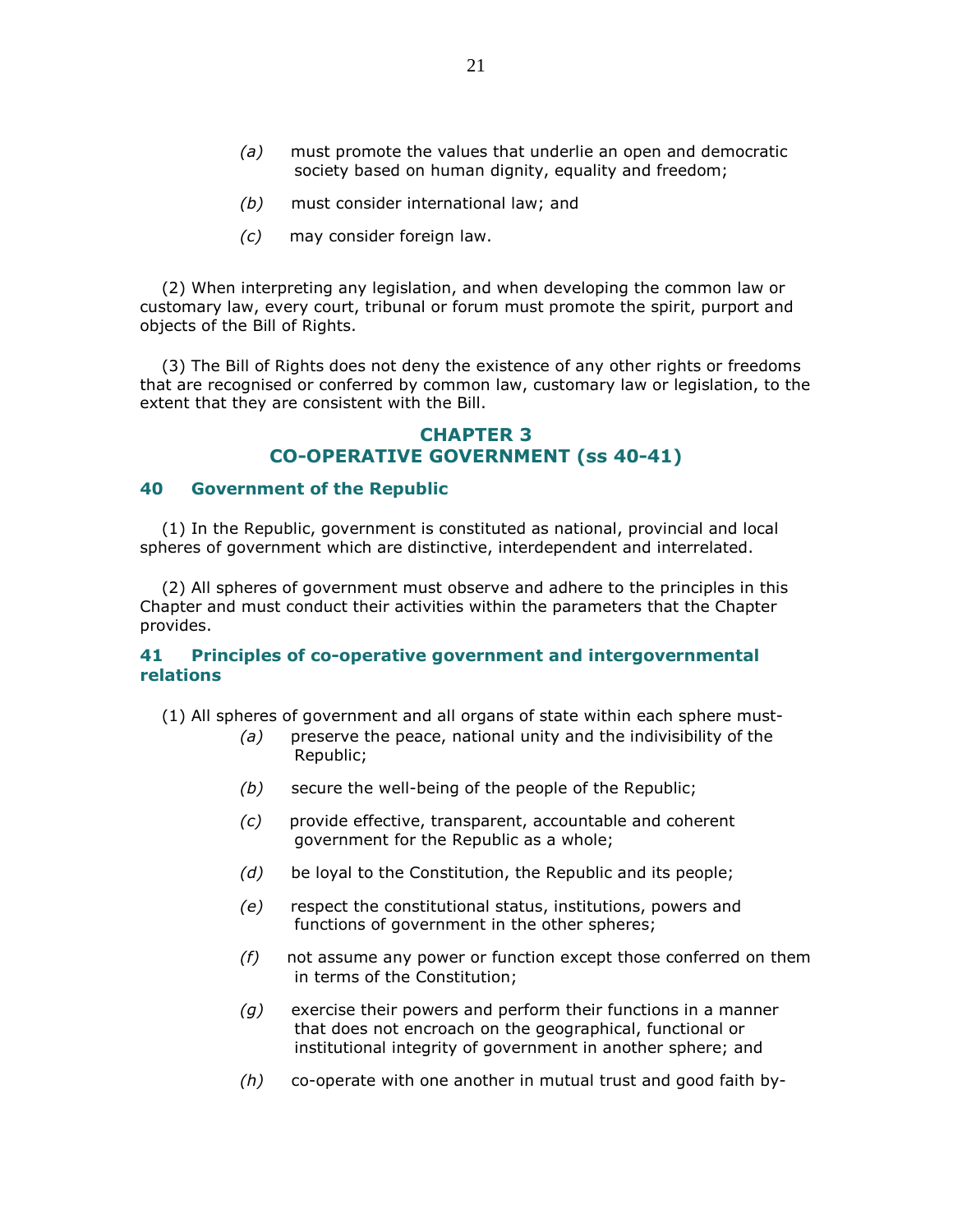- (i) fostering friendly relations;
- (ii) assisting and supporting one another;
- (iii) informing one another of, and consulting one another on, matters of common interest;
- (iv) co-ordinating their actions and legislation with one another;
- (v) adhering to agreed procedures; and
- (vi) avoiding legal proceedings against one another.

(2) An Act of Parliament must-

- (a) establish or provide for structures and institutions to promote and facilitate intergovernmental relations; and
- (b) provide for appropriate mechanisms and procedures to facilitate settlement of intergovernmental disputes.

 (3) An organ of state involved in an intergovernmental dispute must make every reasonable effort to settle the dispute by means of mechanisms and procedures provided for that purpose, and must exhaust all other remedies before it approaches a court to resolve the dispute.

 (4) If a court is not satisfied that the requirements of subsection (3) have been met, it may refer a dispute back to the organs of state involved.

## CHAPTER 4 PARLIAMENT (ss 42-82)

### 42 Composition of Parliament

(1) Parliament consists of-

- (a) the National Assembly; and
- (b) the National Council of Provinces.

 (2) The National Assembly and the National Council of Provinces participate in the legislative process in the manner set out in the Constitution.

 (3) The National Assembly is elected to represent the people and to ensure government by the people under the Constitution. It does this by choosing the President, by providing a national forum for public consideration of issues, by passing legislation and by scrutinizing and overseeing executive action.

 (4) The National Council of Provinces represents the provinces to ensure that provincial interests are taken into account in the national sphere of government. It does this mainly by participating in the national legislative process and by providing a national forum for public consideration of issues affecting the provinces.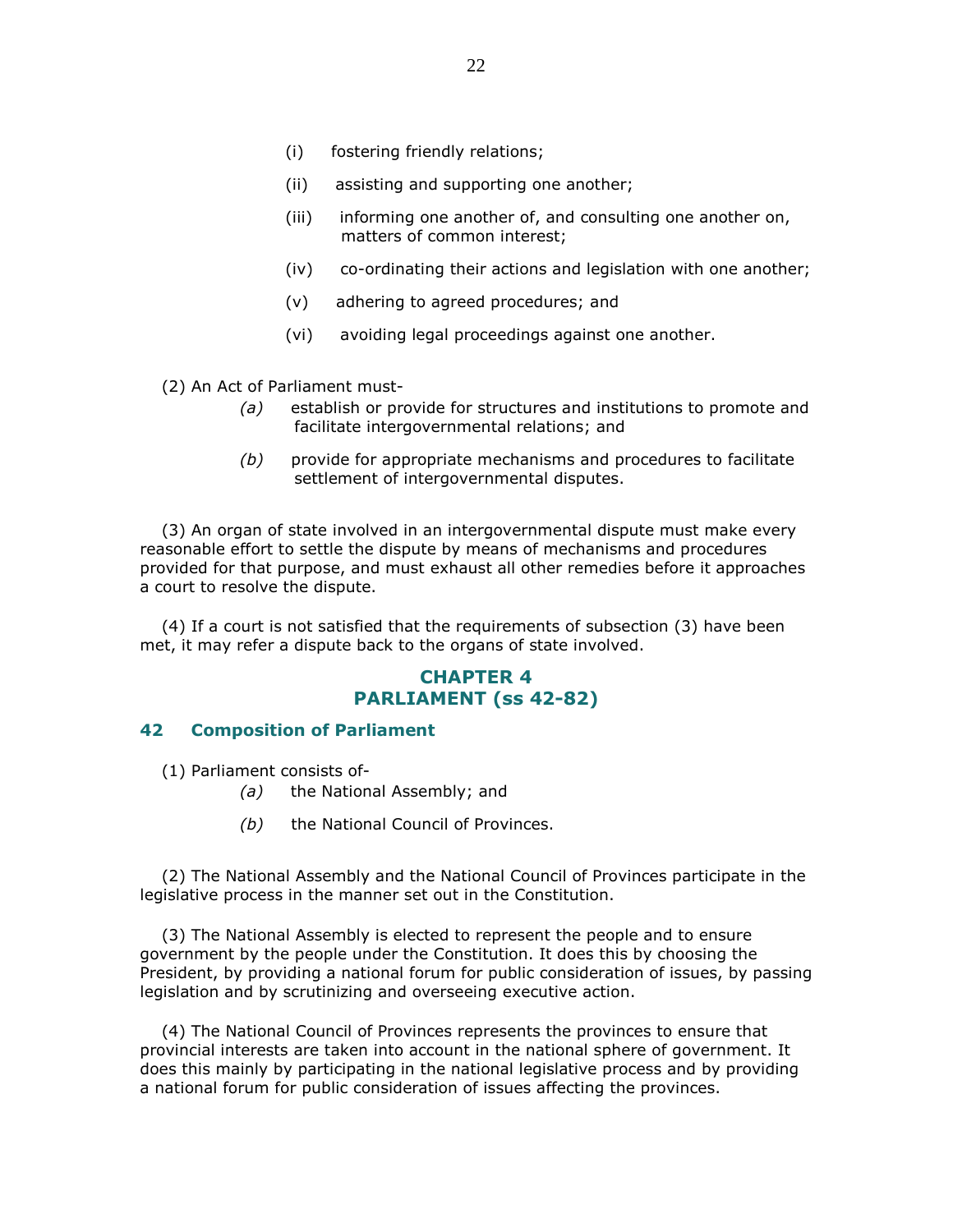(5) The President may summon Parliament to an extraordinary sitting at at any time conduct special business.

 (6) The seat of Parliament is Cape Town, but an Act of Parliament enacted in accordance with section 76 (1) and (5) may determine that the seat of Parliament is elsewhere.

#### 43 Legislative authority of the Republic

In the Republic, the legislative authority-

- (a) of the national sphere of government is vested in Parliament, as set out in section 44;
- (b) of the provincial sphere of government is vested in the provincial legislatures, as set out in section 104; and
- (c) of the local sphere of government is vested in the Municipal Councils, as set out in section 156.

### 44 National legislative authority

(1) The national legislative authority as vested in Parliament-

- (a) confers on the National Assembly the power-
	- (i) to amend the Constitution;
	- (ii) to pass legislation with regard to any matter, including a matter within a functional area listed in Schedule 4, but excluding, subject to subsection (2), a matter within a functional area listed in Schedule 5; and
	- (iii) to assign any of its legislative powers, except the power to amend the Constitution, to any legislative body in another sphere of government; and
- (b) confers on the National Council of Provinces the power-
	- (i) to participate in amending the Constitution in accordance with section 74;
	- (ii) to pass, in accordance with section 76, legislation with regard to any matter within a functional area listed in Schedule 4 and any other matter required by the Constitution to be passed in accordance with section 76; and
	- (iii) to consider, in accordance with section 75, any other legislation passed by the National Assembly.

 (2) Parliament may intervene, by passing legislation in accordance with section 76 (1), with regard to a matter falling within a functional area listed in Schedule 5, when it is necessary-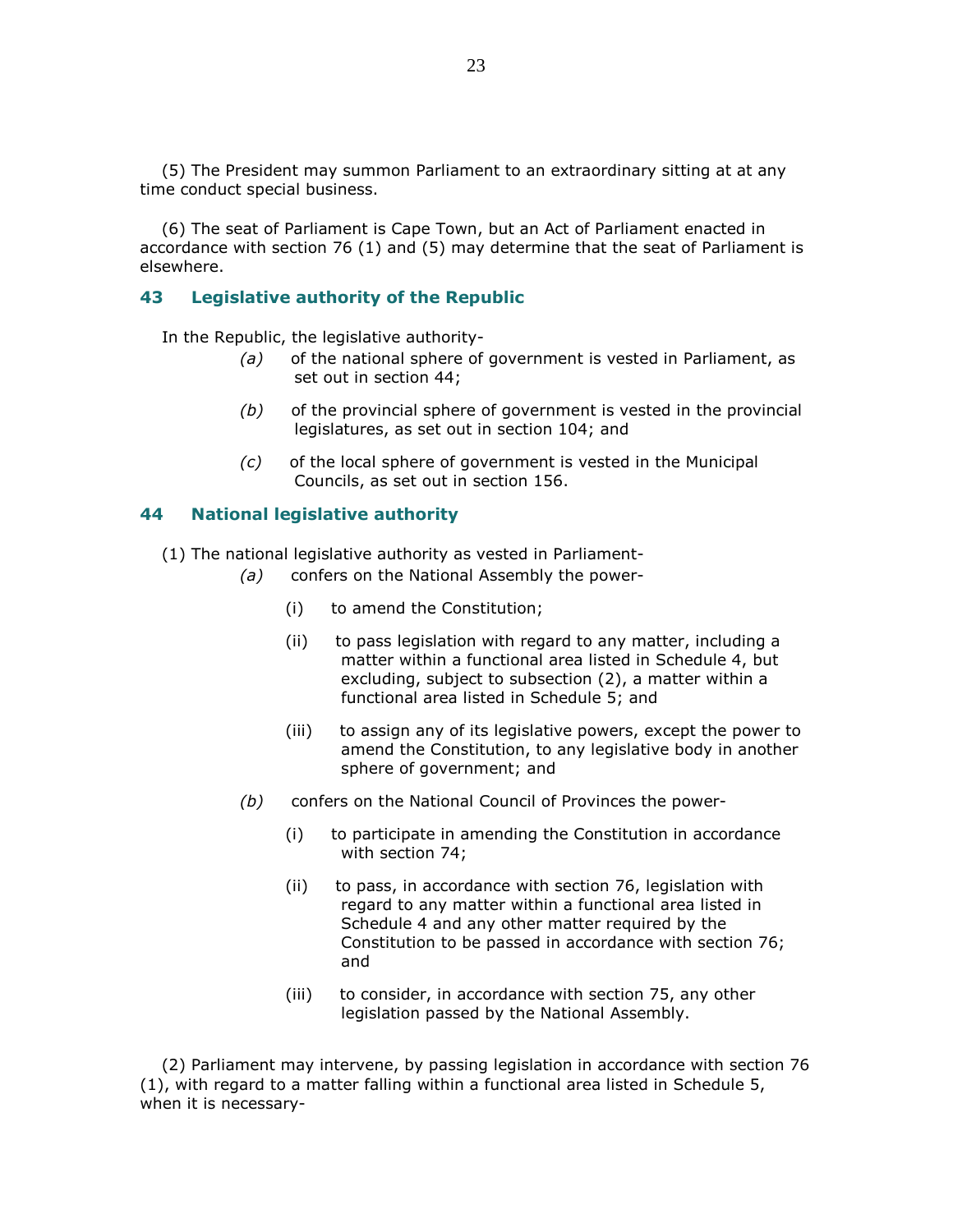- (a) to maintain national security;
- (b) to maintain economic unity;
- $(c)$  to maintain essential national standards;
- (d) to establish minimum standards required for the rendering of services; or
- (e) to prevent unreasonable action taken by a province which is prejudicial to the interests of another province or to the country as a whole.

 (3) Legislation with regard to a matter that is reasonably necessary for, or incidental to, the effective exercise of a power concerning any matter listed in Schedule 4 is, for all purposes, legislation with regard to a matter listed in Schedule 4.

 (4) When exercising its legislative authority; Parliament is bound only by the Constitution, and must act in accordance with, and within the limits of, the Constitution.

## 45 Joint rules and orders and joint committees

 (1) The National Assembly and the National Council of Provinces must establish a joint rules committee to make rules and orders concerning the joint business of the Assembly and Council, including rules and orders-

- $(a)$  to determine procedures to facilitate the legislative process, including setting a time limit for completing any step in the process;
- $(b)$  to establish joint committees composed of representatives from both the Assembly and the Council to consider and report on Bills envisaged in sections 74 and 75 that are referred to such a committee;
- (c) to establish a joint committee to review the Constitution at least annually; and
- $(d)$  to regulate the business of-

.

- (i) the joint rules committee;
- (ii) the Mediation Committee;
- (iii) the constitutional review committee; and
- (iv) any joint committees established in terms of paragraph  $(b)$

 (2) Cabinet members, members of the National Assembly and delegates to the National Council of Provinces have the same privileges and immunities before a joint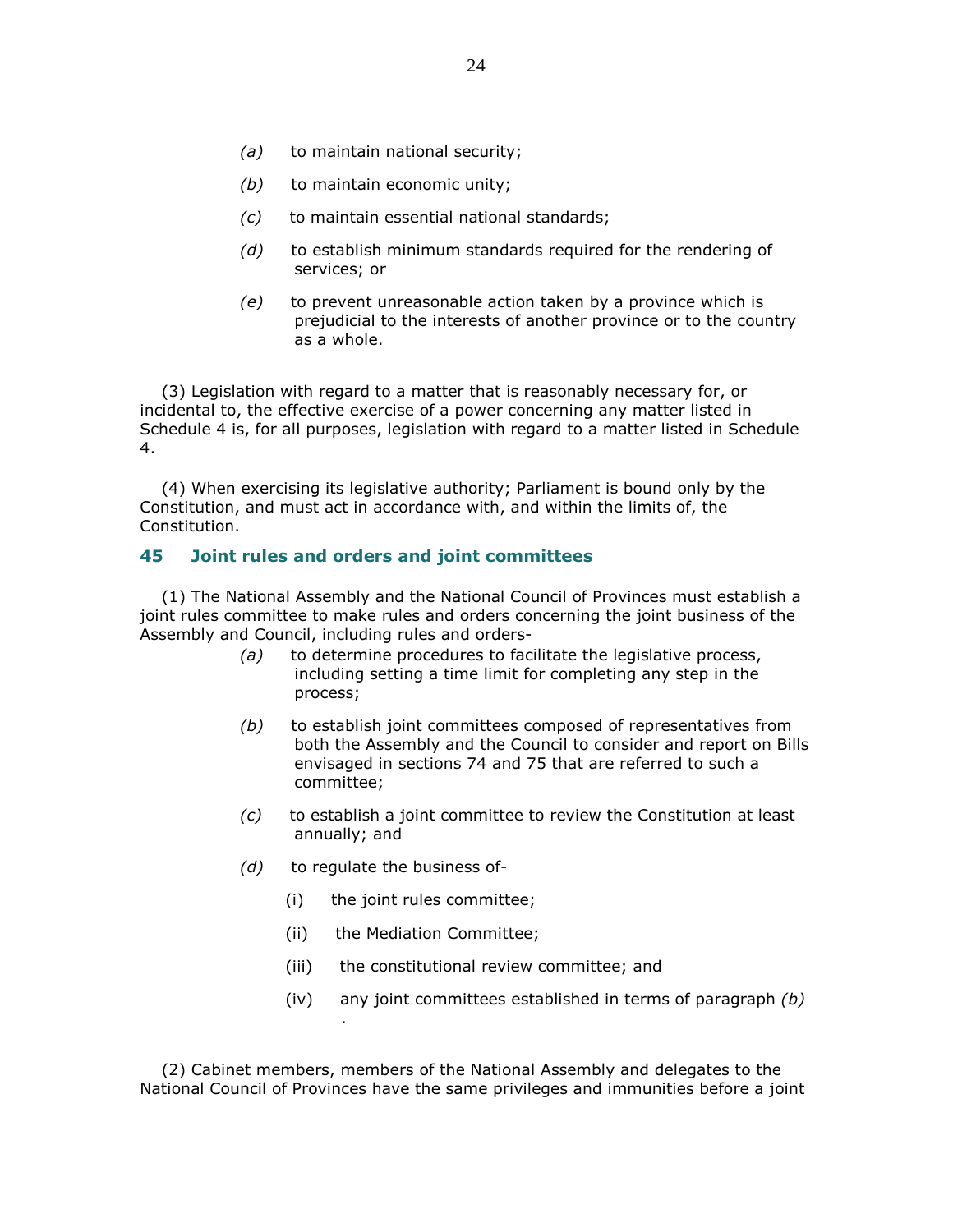committee of the Assembly and the Council as they have before the Assembly or the Council.

## The National Assembly (ss 46-59)

### 46 Composition and election

 (1) The National Assembly consists of no fewer than 350 and no more than 400 women and men elected as members in terms of an electoral system that-

- (a) is prescribed by national legislation;
- $(b)$  is based on the national common voters roll;
- (c) provides for a minimum voting age of 18 years; and
- (d) results, in general, in proportional representation.

[Sub-s. (1) amended by s. 1 of the Constitution Tenth Amendment Act of 2003 and by s. 1 of the Constitution Fifteenth Amendment Act of 2008.]

 (2) An Act of Parliament must provide a formula for determining the number of members of the National Assembly.

### 47 Membership

 (1) Every citizen who is qualified to vote for the National Assembly is eligible to be a member of the Assembly, except-

- $(a)$  anyone who is appointed by, or is in the service of, the state and receives remuneration for that appointment or service, other than-
	- (i) the President, Deputy President, Ministers and Deputy Ministers; and
	- (ii) other office-bearers whose functions are compatible with the functions of a member of the Assembly, and have been declared compatible with those functions by national legislation;
- (b) permanent delegates to the National Council of Provinces or members of a provincial legislature or a Municipal Council;
- (c) unrehabilitated insolvents;
- $(d)$  anyone declared to be of unsound mind by a court of the Republic; or
- (e) anyone who, after this section took effect, is convicted of an offence and sentenced to more than 12 months' imprisonment without the option of a fine, either in the Republic, or outside the Republic if the conduct constituting the offence would have been an offence in the Republic, but no one may be regarded as having been sentenced until an appeal against the conviction or sentence has been determined, or until the time for an appeal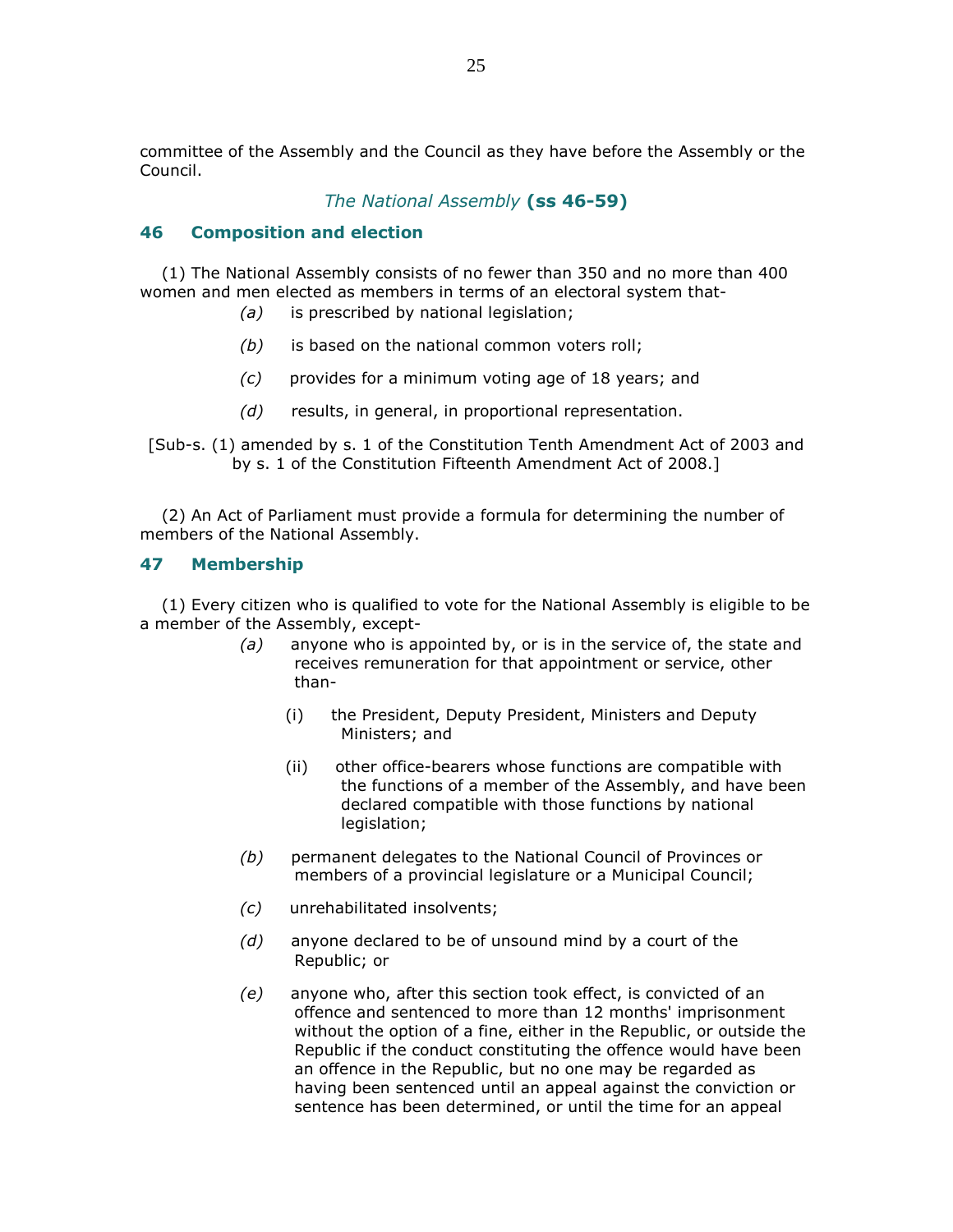has expired. A disqualification under this paragraph ends five years after the sentence has been completed.

 (2) A person who is not eligible to be a member of the National Assembly in terms of subsection (1) (a) or (b) may be a candidate for the Assembly, subject to any limits or conditions established by national legislation.

- (3) A person loses membership of the National Assembly if that person-
	- (a) ceases to be eligible;
	- $(b)$  is absent from the Assembly without permission in circumstances for which the rules and orders of the Assembly prescribe loss of membership; or
	- (c) ceases to be a member of the party that nominated that person as a member of the Assembly.

[Sub-s. (3) substituted by s. 2 of the Constitution Tenth Amendment Act of 2003 and by s. 2 of the Constitution Fifteenth Amendment Act of 2008.]

 (4) Vacancies in the National Assembly must be filled in terms of national legislation.

### 48 Oath or affirmation

 Before members of the National Assembly begin to perform their functions in the Assembly, they must swear or affirm faithfulness to the Republic and obedience to the Constitution, in accordance with Schedule 2.

#### 49 Duration of National Assembly

(1) The National Assembly is elected for a term of five years.

 (2) If the National Assembly is dissolved in terms of section 50, or when its term expires, the President, by proclamation, must call and set dates for an election, which must be held within 90 days of the date the Assembly was dissolved or its term expired. A proclamation calling and setting dates for an election may be issued before or after the expiry of the term of the National Assembly.

[Sub-s. (2) substituted by s. 1 of the Constitution Fifth Amendment Act of 1999.]

 (3) If the result of an election of the National Assembly is not declared within the period established in terms of section 190, or if an election is set aside by a court, the President, by proclamation, must call and set dates for another election, which must be held within 90 days of the expiry of that period or of the date on which the election was set aside.

 (4) The National Assembly remains competent to function from the time it is dissolved or its term expires, until the day before the first day of polling for the next Assembly.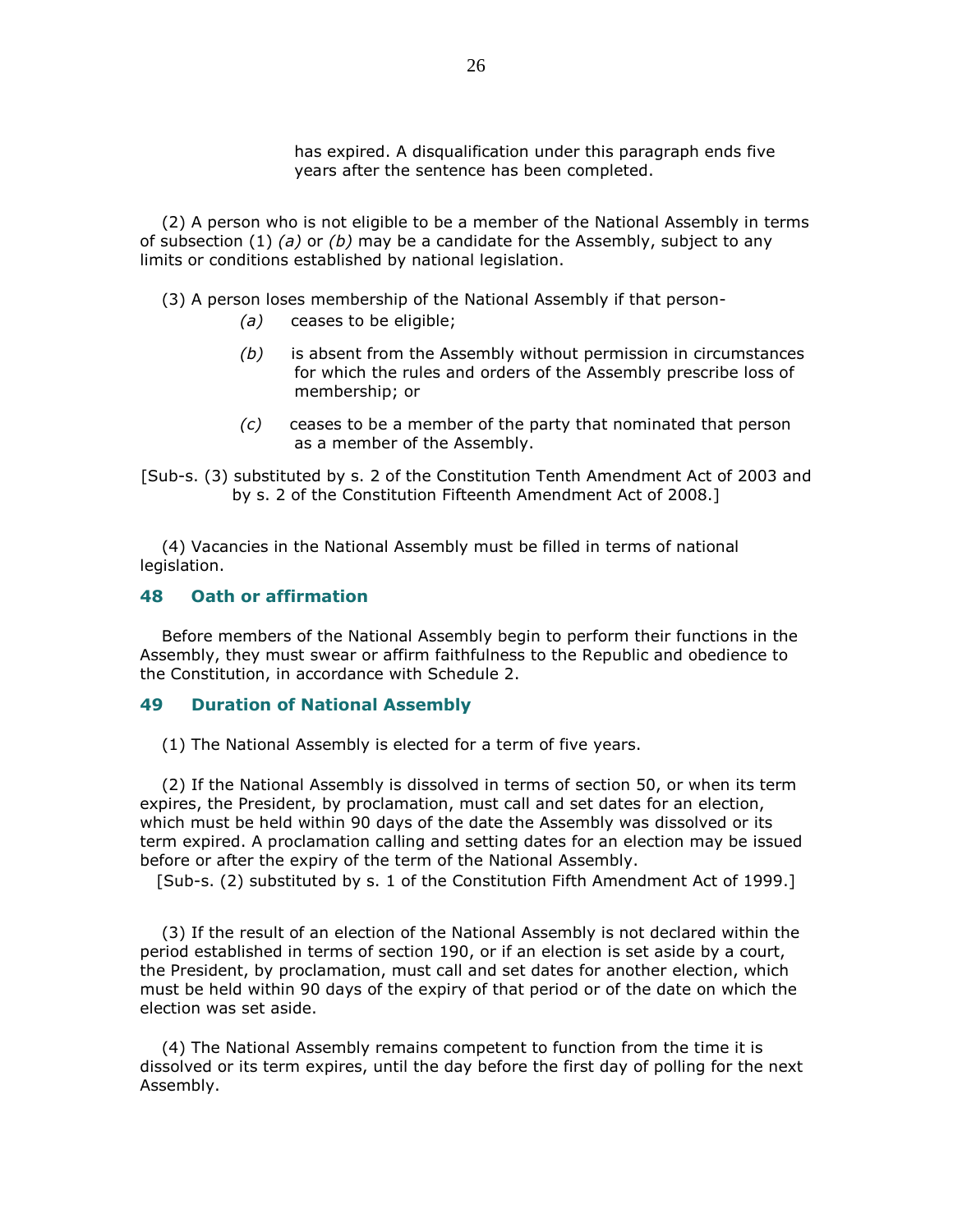### 50 Dissolution of National Assembly before expiry of its term

(1) The President must dissolve the National Assembly if-

- (a) the Assembly has adopted a resolution to dissolve with a supporting vote of a majority of its members; and
- $(b)$  three years have passed since the Assembly was elected.

(2) The Acting President must dissolve the National Assembly if-

- $(a)$  there is a vacancy in the office of President; and
- $(b)$  the Assembly fails to elect a new President within 30 days after the vacancy occurred.

#### 51 Sittings and recess periods

 (1) After an election, the first sitting of the National Assembly must take place at a time and on a date determined by the Chief Justice, but not more than 14 days after the election result has been declared. The Assembly may determine the time and duration of its other sittings and its recess periods.

[Sub-s. (1) substituted by s. 1 of the Constitution Sixth Amendment Act of 2001.]

 (2) The President may summon the National Assembly to an extraordinary sitting at any time to conduct special business.

 (3) Sittings of the National Assembly are permitted at places other than the seat of Parliament only on the grounds of public interest, security or convenience, and if provided for in the rules and orders of the Assembly.

### 52 Speaker and Deputy Speaker

 (1) At the first sitting after its election, or when necessary to fill a vacancy, the National Assembly must elect a Speaker and a Deputy Speaker from among its members.

 (2) The Chief Justice must preside over the election of a Speaker, or designate another judge to do so. The Speaker presides over the election of a Deputy Speaker. [Sub-s. (2) substituted by s. 2 of the Constitution Sixth Amendment Act of 2001.]

 (3) The procedure set out in Part A of Schedule 3 applies to the election of the Speaker and the Deputy Speaker.

 (4) The National Assembly may remove the Speaker or Deputy Speaker from office by resolution. A majority of the members of the Assembly must be present when the resolution is adopted.

 (5) In terms of its rules and orders, the National Assembly may elect from among its members other presiding officers to assist the Speaker and the Deputy Speaker.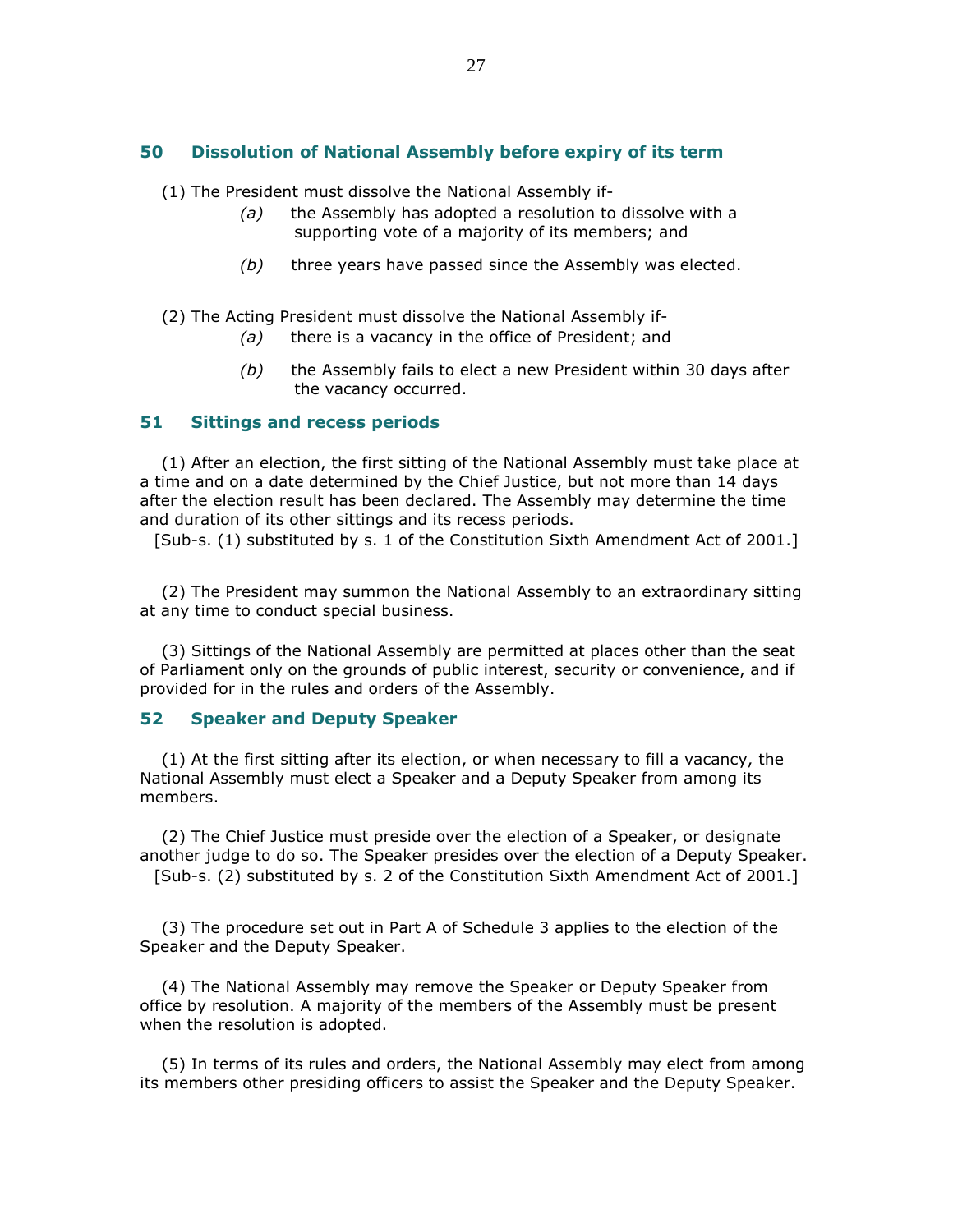## 53 Decisions

(1) Except where the Constitution provides otherwise-

- (a) a majority of the members of the National Assembly must be present before a vote may be taken on a Bill or an amendment to a Bill;
- $(b)$  at least one third of the members must be present before a vote may be taken on any other question before the Assembly; and
- (c) all questions before the Assembly are decided by a majority of the votes cast.

 (2) The member of the National Assembly presiding at a meeting of the Assembly has no deliberative vote, but-

- $(a)$  must cast a deciding vote when there is an equal number of votes on each side of a question; and
- $(b)$  may cast a deliberative vote when a question must be decided with a supporting vote of at least two thirds of the members of the Assembly.

## 54 Rights of certain Cabinet members and Deputy Ministers in the National Assembly

 The President and any member of the Cabinet or any Deputy Minister who is not a member of the National Assembly may, subject to the rules and orders of the Assembly, attend and speak in the Assembly, but may not vote.

[S. 54 substituted by s. 3 of the Constitution Sixth Amendment Act of 2001.]

### 55 Powers of National Assembly

- (1) In exercising its legislative power, the National Assembly may-
	- (a) consider, pass, amend or reject any legislation before the Assembly; and
	- $(b)$  initiate or prepare legislation, except money Bills.

#### (2) The National Assembly must provide for mechanisms-

- $(a)$  to ensure that all executive organs of state in the national sphere of government are accountable to it; and
- (b) to maintain oversight of-
	- (i) the exercise of national executive authority, including the implementation of legislation; and
	- (ii) any organ of state.

#### 56 Evidence or information before National Assembly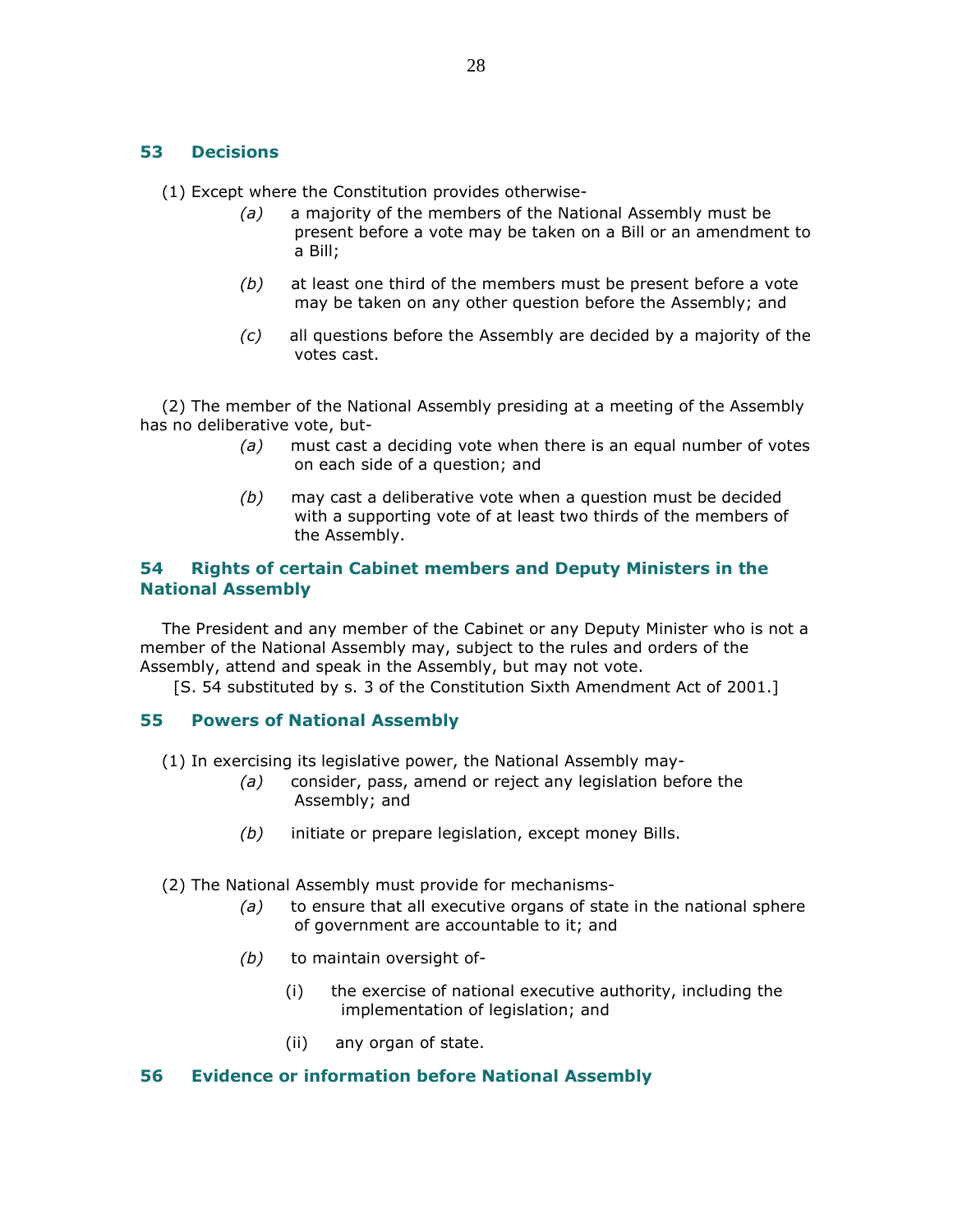The National Assembly or any of its committees may-

- (a) summon any person to appear before it to give evidence on oath or affirmation, or to produce documents;
- $(b)$  require any person or institution to report to it;
- $(c)$  compel, in terms of national legislation or the rules and orders, any person or institution to comply with a summons or requirement in terms of paragraph  $(a)$  or  $(b)$ ; and
- $(d)$  receive petitions, representations or submissions from any interested persons or institutions.

## 57 Internal arrangements, proceedings and procedures of National **Assembly**

- (1) The National Assembly may-
	- (a) determine and control its internal arrangements, proceedings and procedures; and
	- (b) make rules and orders concerning its business, with due regard to representative and participatory democracy, accountability, transparency and public involvement.
- (2) The rules and orders of the National Assembly must provide for-
	- (a) the establishment, composition, powers, functions, procedures and duration of its committees;
	- $(b)$  the participation in the proceedings of the Assembly and its committees of minority parties represented in the Assembly, in a manner consistent with democracy;
	- (c) financial and administrative assistance to each party represented in the Assembly in proportion to its representation, to enable the party and its leader to perform their functions in the Assembly effectively; and
	- $(d)$  the recognition of the leader of the largest opposition party in the Assembly as the Leader of the Opposition.

### 58 Privilege

- (1) Cabinet members, Deputy Ministers and members of the National Assembly-
	- (a) have freedom of speech in the Assembly and in its committees, subject to its rules and orders; and
	- (b) are not liable to civil or criminal proceedings, arrest, imprisonment or damages for-
		- (i) anything that they have said in, produced before or submitted to the Assembly or any of its committees; or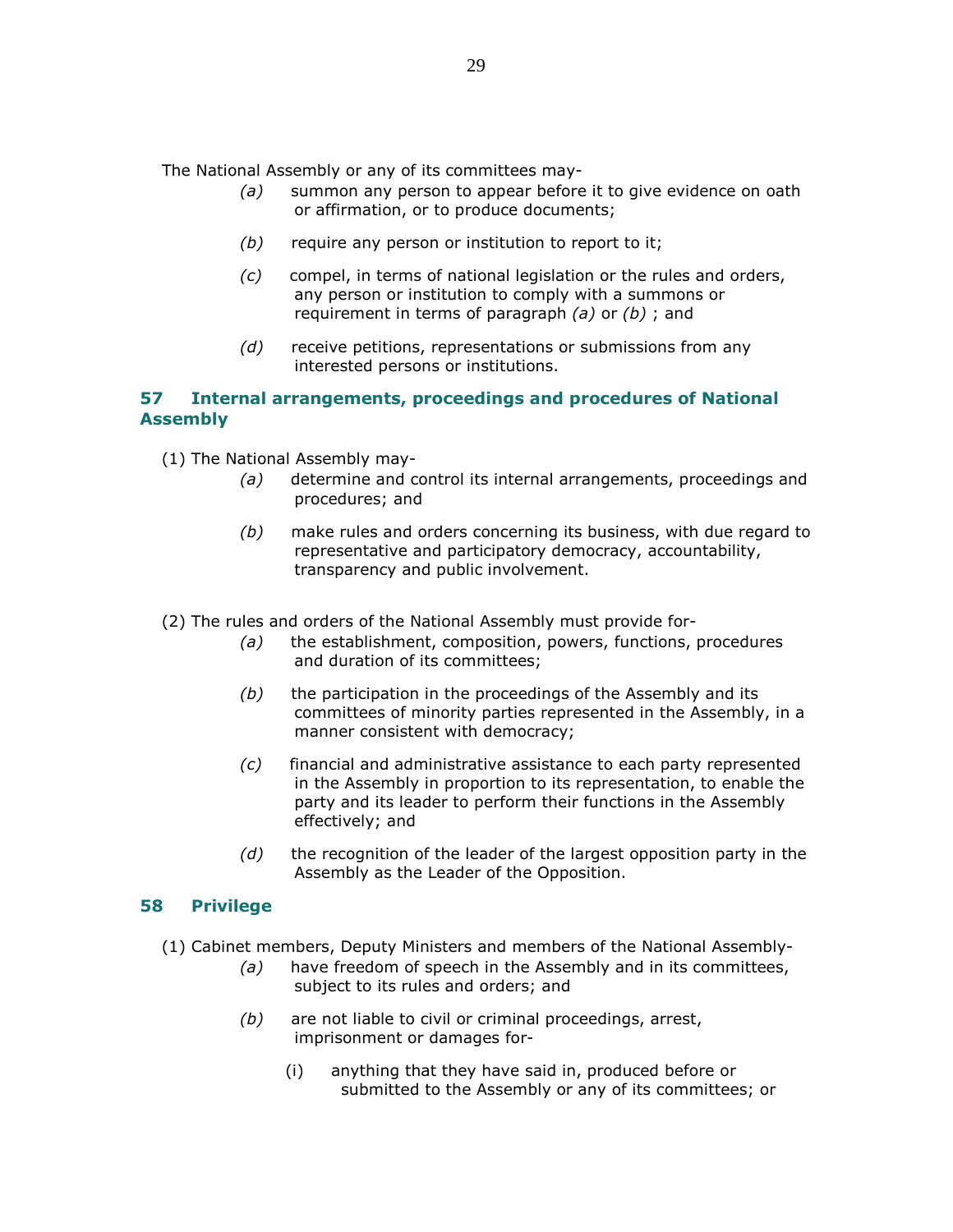(ii) anything revealed as a result of anything that they have said in, produced before or submitted to the Assembly or any of its committees.

[Sub-s. (1) amended by s. 4 of the Constitution Sixth Amendment Act of 2001.]

 (2) Other privileges and immunities of the National Assembly, Cabinet members and members of the Assembly may be prescribed by national legislation.

 (3) Salaries, allowances and benefits payable to members of the National Assembly are a direct charge against the National Revenue Fund.

### 59 Public access to and involvement in National Assembly

(1) The National Assembly must-

- (a) facilitate public involvement in the legislative and other processes of the Assembly and its committees; and
- $(b)$  conduct its business in an open manner, and hold its sittings, and those of its committees, in public, but reasonable measures may be taken-
	- (i) to regulate public access, including access of the media, to the Assembly and its committees; and
	- (ii) to provide for the searching of any person and, where appropriate, the refusal of entry to, or the removal of, any person.

 (2) The National Assembly may not exclude the public, including the media, from a sitting of a committee unless it is reasonable and justifiable to do so in an open and democratic society.

National Council of Provinces (ss 60-72)

### 60 Composition of National Council

 (1) The National Council of Provinces is composed of a single delegation from each province consisting of ten delegates.

(2) The ten delegates are-

- $(a)$  four special delegates consisting of-
	- (i) the Premier of the province or, if the Premier is not available, any member of the provincial legislature designated by the Premier either generally or for any specific business before the National Council of Provinces; and
	- (ii) three other special delegates; and
- $(b)$  six permanent delegates appointed in terms of section 61 (2).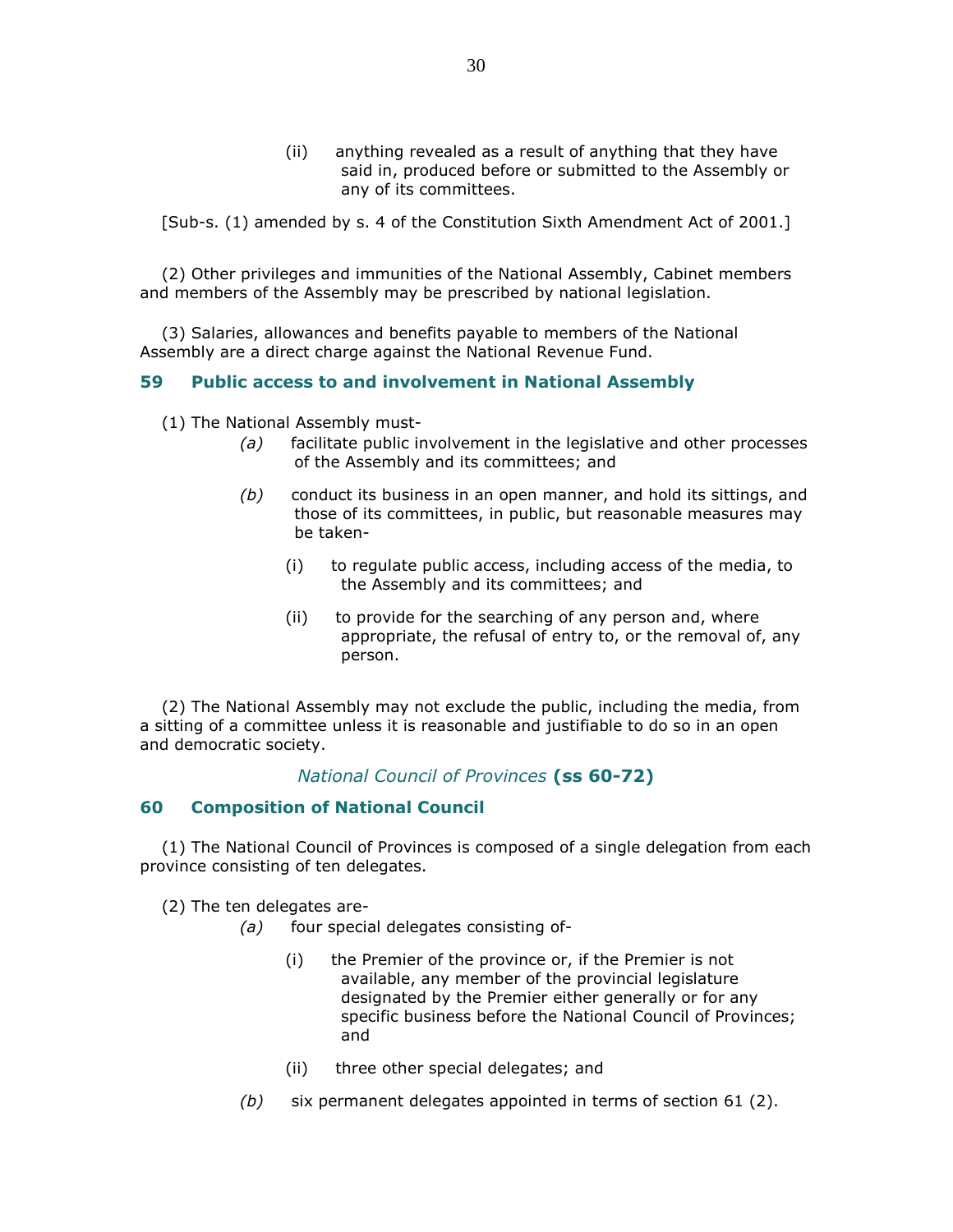(3) The Premier of a province, or if the Premier is not available, a member of the province's delegation designated by the Premier, heads the delegation.

#### 61 Allocation of delegates

 (1) Parties represented in a provincial legislature are entitled to delegates in the province's delegation in accordance with the formula set out in Part B of Schedule 3.

 $(2)$  (a) A provincial legislature must, within 30 days after the result of an election of that legislature is declared-

- (i) determine, in accordance with national legislation, how many of each party's delegates are to be permanent delegates and how many are to be special delegates; and
- (ii) appoint the permanent delegates in accordance with the nominations of the parties.

 $(b)$  ......

[Para. (b) omitted by s. 1 of the Constitution Fourteenth Amendment Act of 2008.]

[Sub-s. (2) substituted by s. 1 of the Constitution Ninth Amendment Act of 2002 and by s. 1 of the Constitution Fourteenth Amendment Act of 2008.]

(3) The national legislation envisaged in subsection (2) (a) must ensure the participation of minority parties in both the permanent and special delegates' components of the delegation in a manner consistent with democracy.

 (4) The legislature, with the concurrence of the Premier and the leaders of the parties entitled to special delegates in the province's delegation, must designate special delegates, as required from time to time, from among the members of the legislature.

### 62 Permanent delegates

 (1) A person nominated as a permanent delegate must be eligible to be a member of the provincial legislature.

 (2) If a person who is a member of a provincial legislature is appointed as a permanent delegate, that person ceases to be a member of the legislature.

(3) Permanent delegates are appointed for a term that expires-

- (a) immediately before the first sitting of the provincial legislature after its next election.
- $(b)$  ......

```
[Para. (b) omitted by s. 2 of the Constitution Fourteenth Amendment Act of 2008.]
```
[Sub-s. (3) substituted by s. 2 of the Constitution Ninth Amendment Act of 2002 and by s. 2 of the Constitution Fourteenth Amendment Act of 2008.]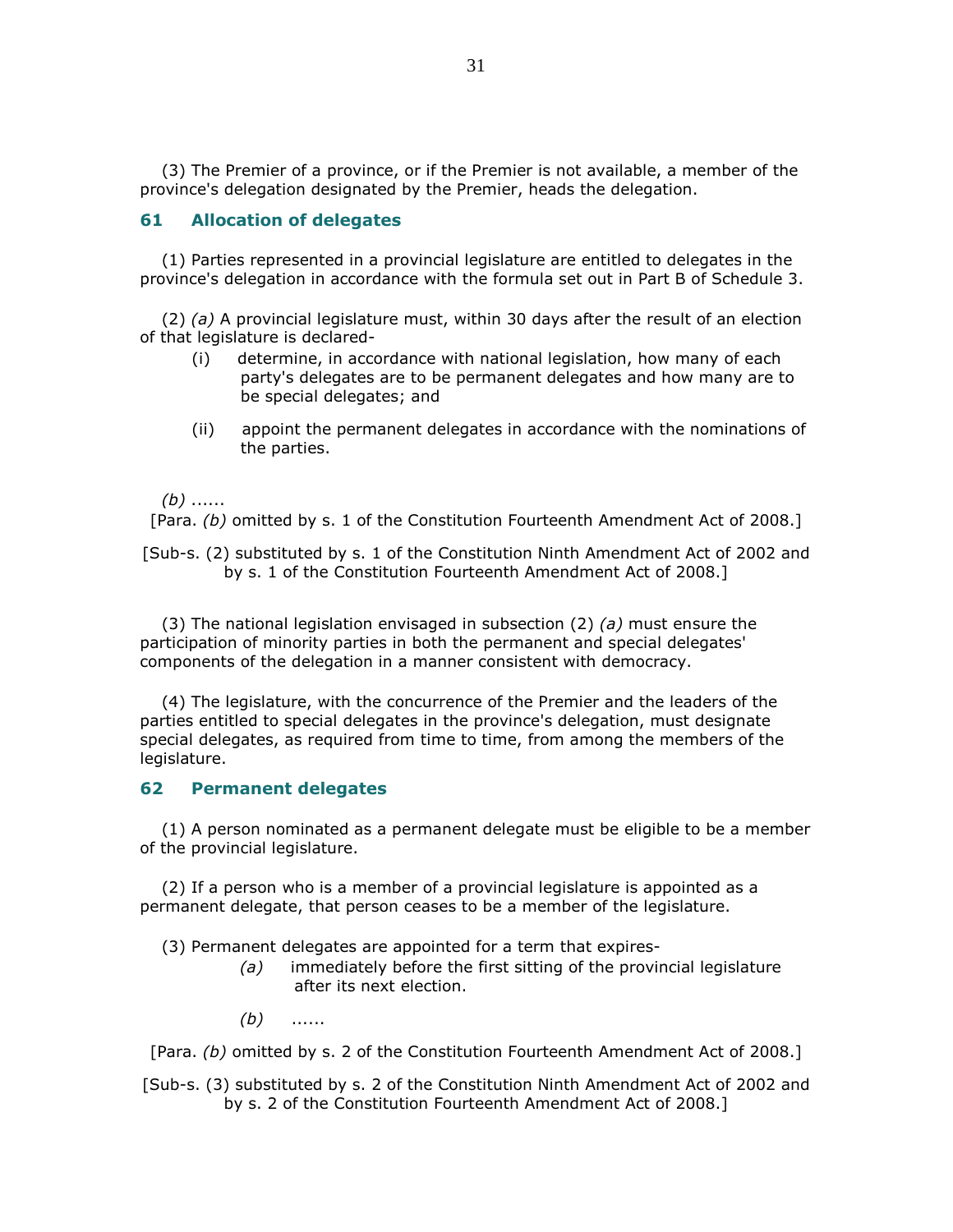(4) A person ceases to be a permanent delegate if that person-

- (a) ceases to be eligible to be a member of the provincial legislature for any reason other than being appointed as a permanent delegate;
- (b) becomes a member of the Cabinet;
- $(c)$  has lost the confidence of the provincial legislature and is recalled by the party that nominated that person;
- $(d)$  ceases to be a member of the party that nominated that person and is recalled by that party; or
- (e) is absent from the National Council of Provinces without permission in circumstances for which the rules and orders of the Council prescribe loss of office as a permanent delegate.

 (5) Vacancies among the permanent delegates must be filled in terms of national legislation.

 (6) Before permanent delegates begin to perform their functions in the National Council of Provinces, they must swear or affirm faithfulness to the Republic and obedience to the Constitution, in accordance with Schedule 2.

### 63 Sittings of National Council

 (1) The National Council of Provinces may determine the time and duration of its sittings and its recess periods.

 (2) The President may summon the National Council of Provinces to an extraordinary sitting at any time to conduct special business.

 (3) Sittings of the National Council of Provinces are permitted at places other than the seat of Parliament only on the grounds of public interest, security or convenience, and if provided for in the rules and orders of the Council.

#### 64 Chairperson and Deputy Chairpersons

 (1) The National Council of Provinces must elect a Chairperson and two Deputy Chairpersons from among the delegates.

 (2) The Chairperson and one of the Deputy Chairpersons are elected from among the permanent delegates for five years unless their terms as delegates expire earlier.

 (3) The other Deputy Chairperson is elected for a term of one year, and must be succeeded by a delegate from another province, so that every province is represented in turn.

(4) The Chief Justice must preside over the election of the Chairperson, or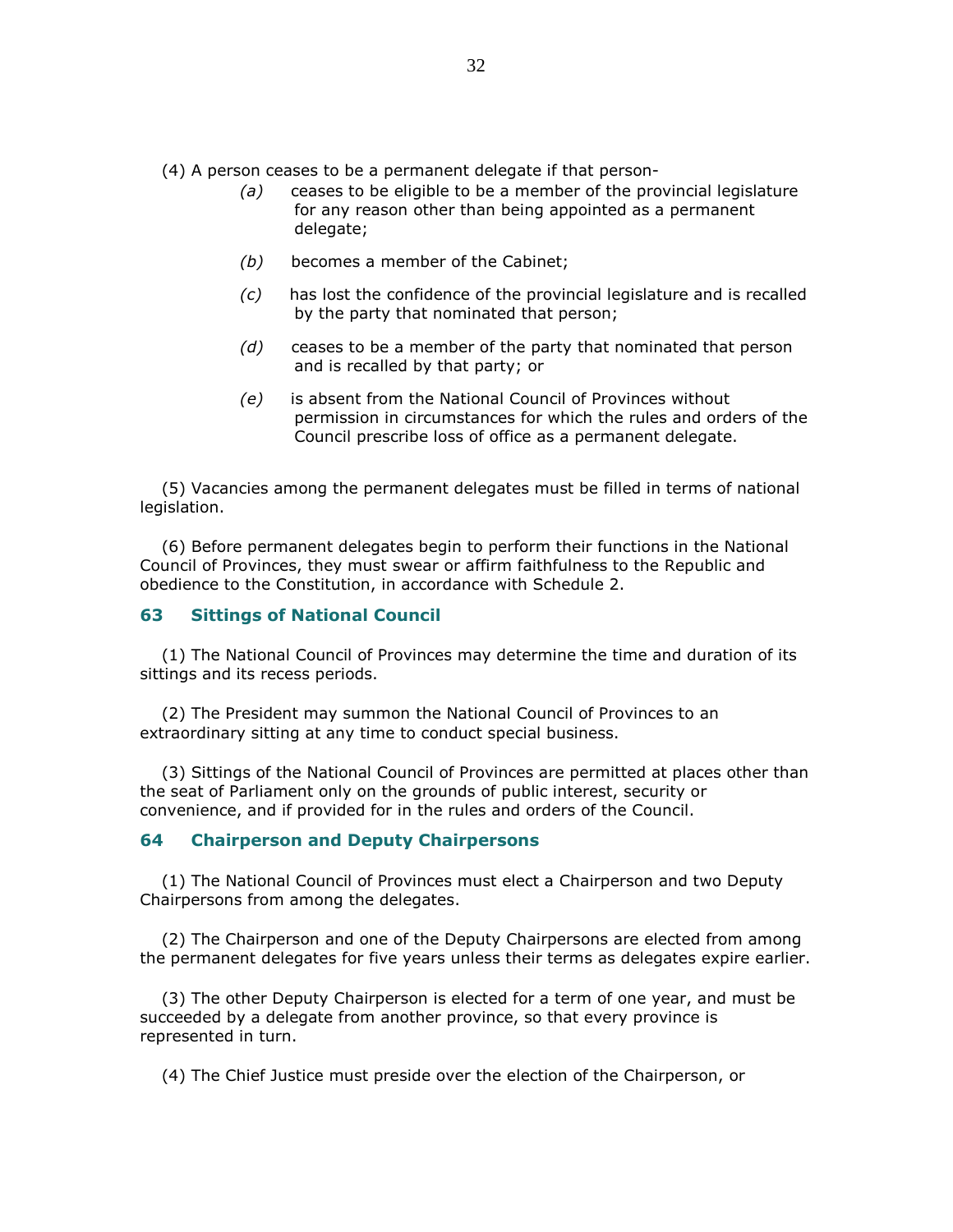designate another judge to do so. The Chairperson presides over the election of the Deputy Chairpersons.

[Sub-s. (4) substituted by s. 5 of the Constitution Sixth Amendment Act of 2001.]

 (5) The procedure set out in Part A of Schedule 3 applies to the election of the Chairperson and the Deputy Chairpersons.

 (6) The National Council of Provinces may remove the Chairperson or a Deputy Chairperson from office.

 (7) In terms of its rules and orders, the National Council of Provinces may elect from among the delegates other presiding officers to assist the Chairperson and Deputy Chairpersons.

#### 65 Decisions

(1) Except where the Constitution provides otherwise-

- $(a)$  each province has one vote, which is cast on behalf of the province by the head of its delegation; and
- $(b)$  all questions before the National Council of Provinces are agreed when at least five provinces vote in favour of the question.

 (2) An Act of Parliament, enacted in accordance with the procedure established by either subsection (1) or subsection (2) of section 76, must provide for a uniform procedure in terms of which provincial legislatures confer authority on their delegations to cast votes on their behalf.

#### 66 Participation by members of national executive

 (1) Cabinet members and Deputy Ministers may attend, and may speak in, the National Council of Provinces, but may not vote.

 (2) The National Council of Provinces may require a Cabinet member, a Deputy Minister or an official in the national executive or a provincial executive to attend a meeting of the Council or a committee of the Council.

#### 67 Participation by local government representatives

 Not more than ten part-time representatives designated by organised local government in terms of section 163, to represent the different categories of municipalities, may participate when necessary in the proceedings of the National Council of Provinces, but may not vote.

#### 68 Powers of National Council

In exercising its legislative power, the National Council of Provinces may-

(a) consider, pass, amend, propose amendments to or reject any legislation before the Council, in accordance with this Chapter; and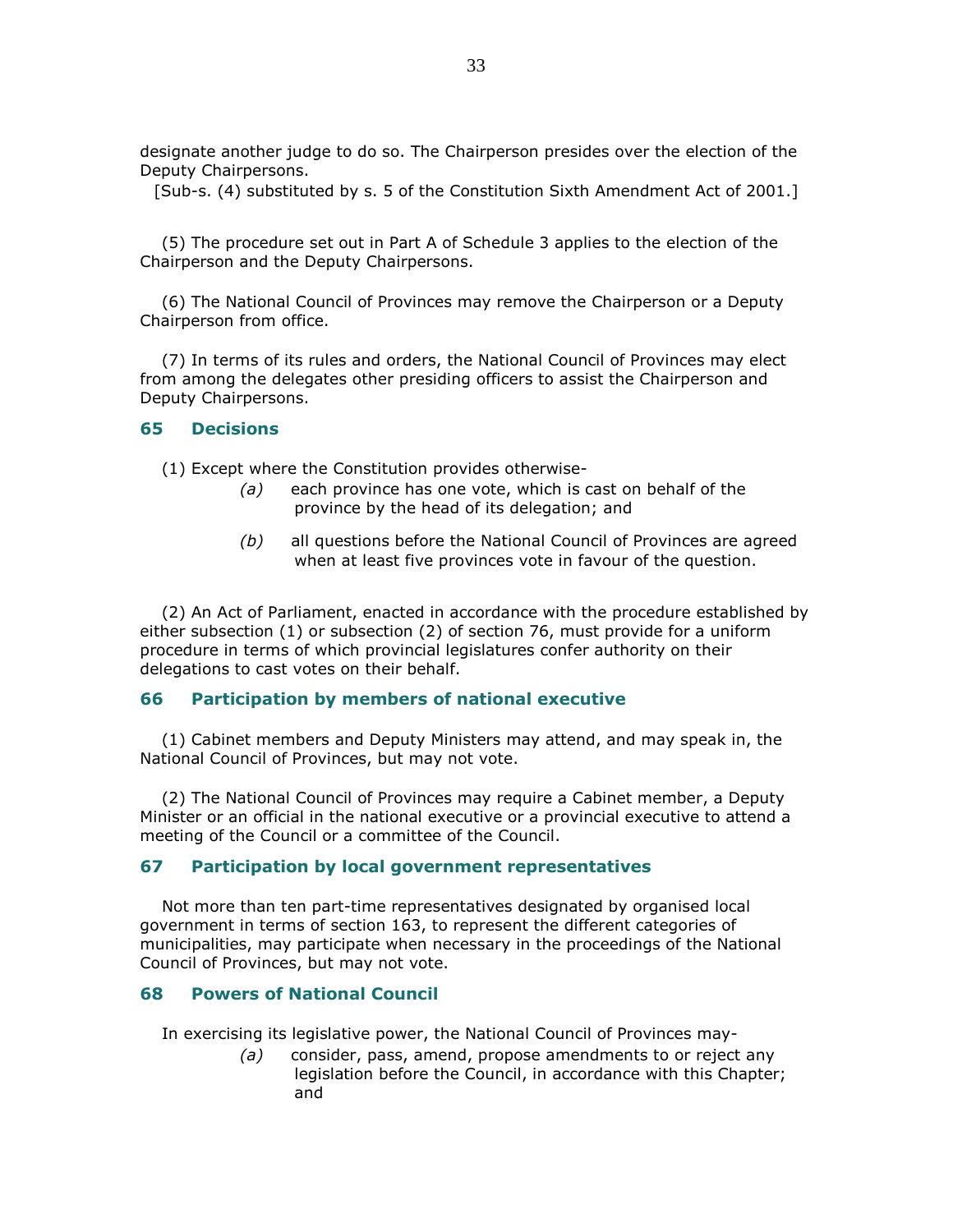$(b)$  initiate or prepare legislation falling within a functional area listed in Schedule 4 or other legislation referred to in section 76 (3), but may not initiate or prepare money Bills.

# 69 Evidence or information before National Council

The National Council of Provinces or any of its committees may-

- (a) summon any person to appear before it to give evidence on oath or affirmation or to produce documents;
- $(b)$  require any institution or person to report to it;
- $(c)$  compel, in terms of national legislation or the rules and orders, any person or institution to comply with a summons or requirement in terms of paragraph  $(a)$  or  $(b)$ ; and
- $(d)$  receive petitions, representations or submissions from any interested persons or institutions.

### 70 Internal arrangements, proceedings and procedures of National Council

(1) The National Council of Provinces may-

- (a) determine and control its internal arrangements, proceedings and procedures; and
- $(b)$  make rules and orders concerning its business, with due regard to representative and participatory democracy, accountability, transparency and public involvement.
- (2) The rules and orders of the National Council of Provinces must provide for-
	- $(a)$  the establishment, composition, powers, functions, procedures and duration of its committees;
	- $(b)$  the participation of all the provinces in its proceedings in a manner consistent with democracy; and
	- (c) the participation in the proceedings of the Council and its committees of minority parties represented in the Council, in a manner consistent with democracy, whenever a matter is to be decided in accordance with section 75.

# 71 Privilege

 (1) Delegates to the National Council of Provinces and the persons referred to in sections 66 and 67-

- (a) have freedom of speech in the Council and in its committees, subject to its rules and orders; and
- $(b)$  are not liable to civil or criminal proceedings, arrest, imprisonment or damages for-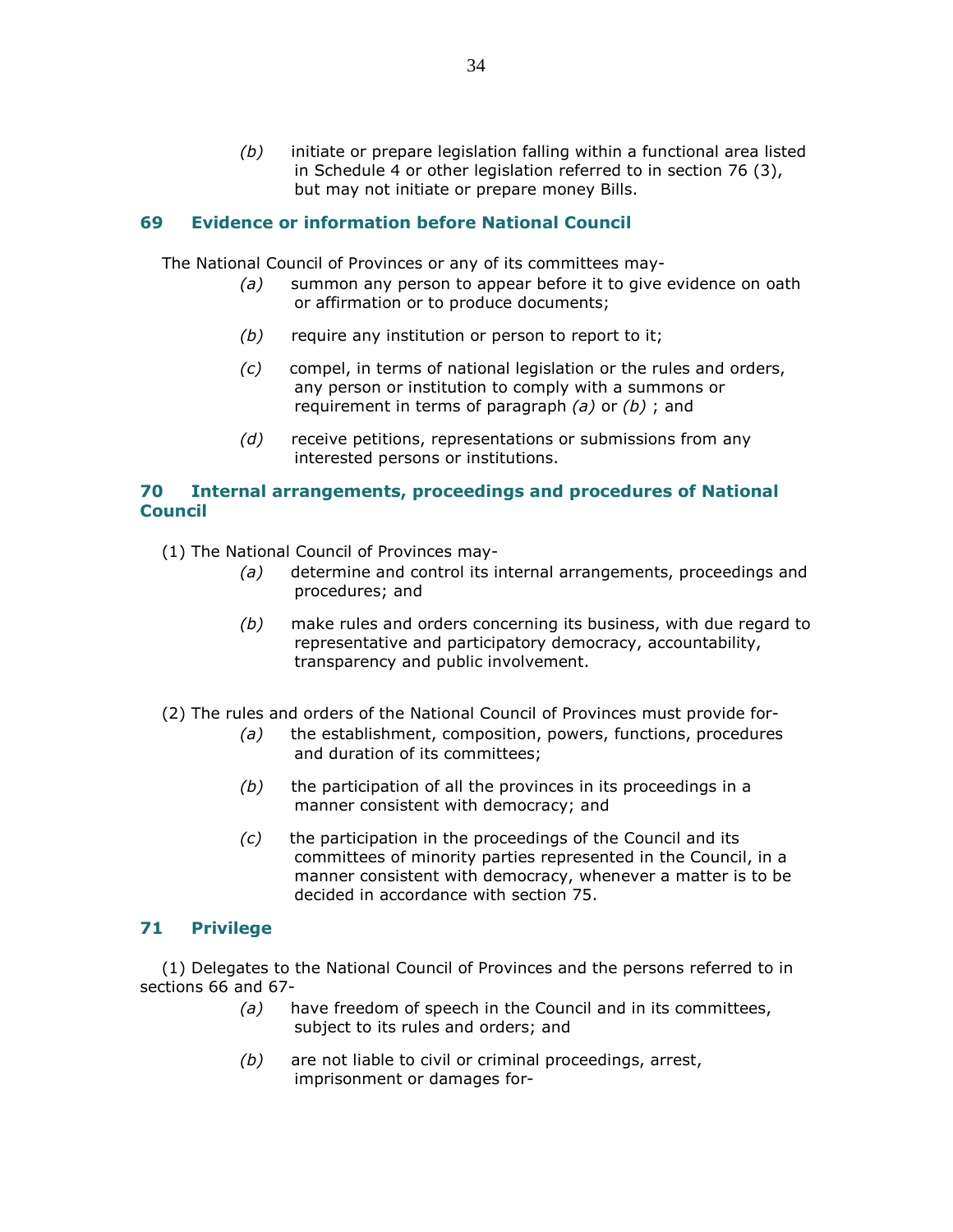- (i) anything that they have said in, produced before or submitted to the Council or any of its committees; or
- (ii) anything revealed as a result of anything that they have said in, produced before or submitted to the Council or any of its committees.

 (2) Other privileges and immunities of the National Council of Provinces, delegates to the Council and persons referred to in sections 66 and 67 may be prescribed by national legislation.

 (3) Salaries, allowances and benefits payable to permanent members of the National Council of Provinces are a direct charge against the National Revenue Fund.

#### 72 Public access to and involvement in National Council

(1) The National Council of Provinces must-

- (a) facilitate public involvement in the legislative and other processes of the Council and its committees; and
- $(b)$  conduct its business in an open manner, and hold its sittings, and those of its committees, in public, but reasonable measures may be taken-
	- (i) to regulate public access, including access of the media, to the Council and its committees; and
	- (ii) to provide for the searching of any person and, where appropriate, the refusal of entry to, or the removal of, any person.

 (2) The National Council of Provinces may not exclude the public, including the media, from a sitting of a committee unless it is reasonable and justifiable to do so in an open and democratic society.

### National Legislative Process (ss 73-82)

#### 73 All Bills

(1) Any Bill may be introduced in the National Assembly.

 (2) Only a Cabinet member or a Deputy Minister, or a member or committee of the National Assembly, may introduce a Bill in the Assembly, but only the Cabinet member responsible for national financial matters may introduce the following Bills in the Assembly:

- (a) a money Bill; or
- (b) a Bill which provides for legislation envisaged in section 214.

[Sub-s. (2) substituted by s. 1 (a) of the Constitution Seventh Amendment Act of 2001.]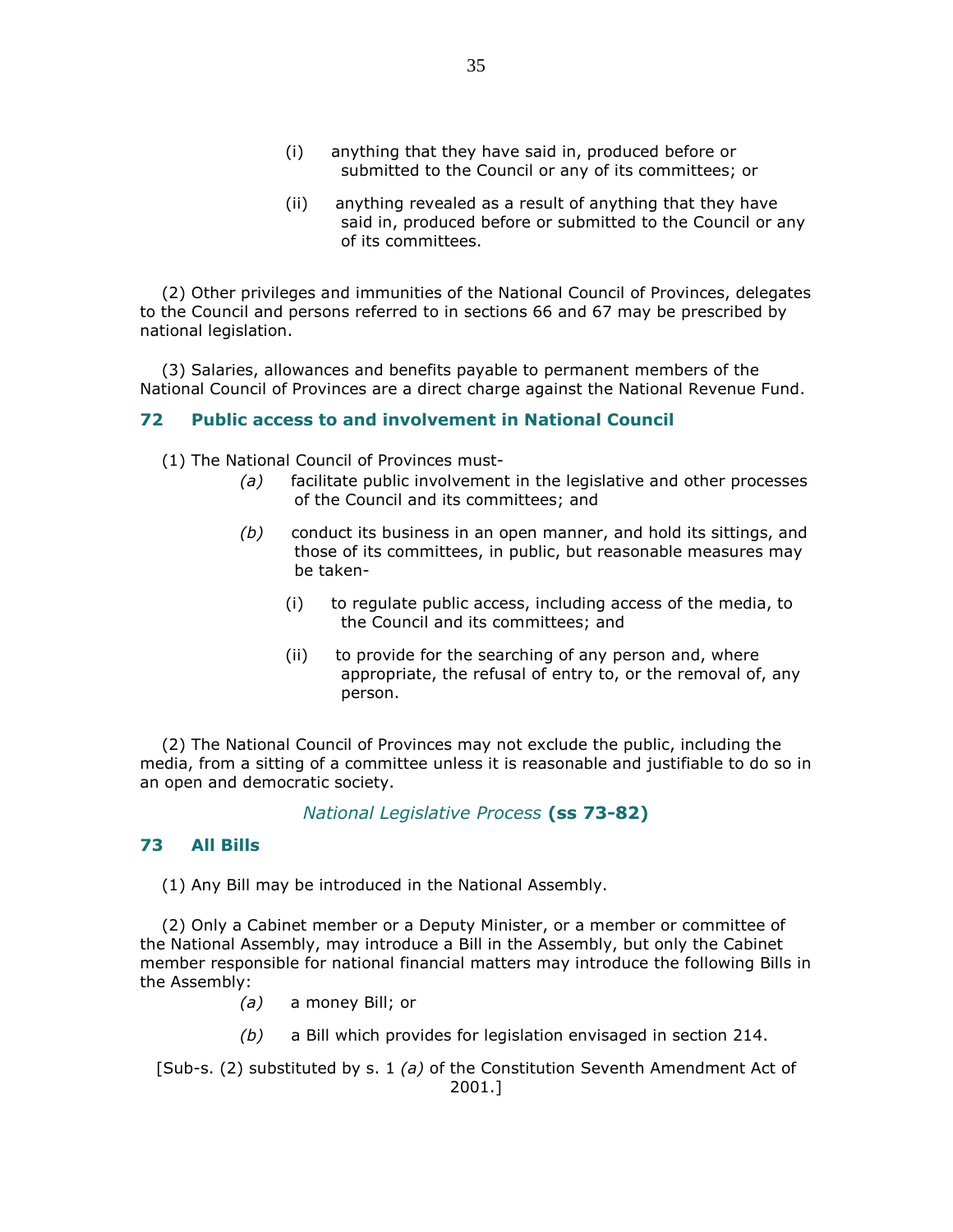(3) A Bill referred to in section 76 (3), except a Bill referred to in subsection (2) (a) or  $(b)$  of this section, may be introduced in the National Council of Provinces. [Sub-s. (3) substituted by s. 1 (b) of the Constitution Seventh Amendment Act of 2001.]

 (4) Only a member or committee of the National Council of Provinces may introduce a Bill in the Council.

 (5) A Bill passed by the National Assembly must be referred to the National Council of Provinces if it must be considered by the Council. A Bill passed by the Council must be referred to the Assembly.

#### 74 Bills amending the Constitution

(1) Section 1 and this subsection may be amended by a Bill passed by-

- $(a)$  the National Assembly, with a supporting vote of at least 75 per cent of its members; and
- $(b)$  the National Council of Provinces, with a supporting vote of at least six provinces.

(2) Chapter 2 may be amended by a Bill passed by-

- $(a)$  the National Assembly, with a supporting vote of at least two thirds of its members; and
- $(b)$  the National Council of Provinces, with a supporting vote of at least six provinces.
- (3) Any other provision of the Constitution may be amended by a Bill passed-
	- (a) by the National Assembly, with a supporting vote of at least two thirds of its members; and
	- $(b)$  also by the National Council of Provinces, with a supporting vote of at least six provinces, if the amendment-
		- (i) relates to a matter that affects the Council;
		- (ii) alters provincial boundaries, powers, functions or institutions; or
		- (iii) amends a provision that deals specifically with a provincial matter.

 (4) A Bill amending the Constitution may not include provisions other than constitutional amendments and matters connected with the amendments.

 (5) At least 30 days before a Bill amending the Constitution is introduced in terms of section 73 (2), the person or committee intending to introduce the Bill must-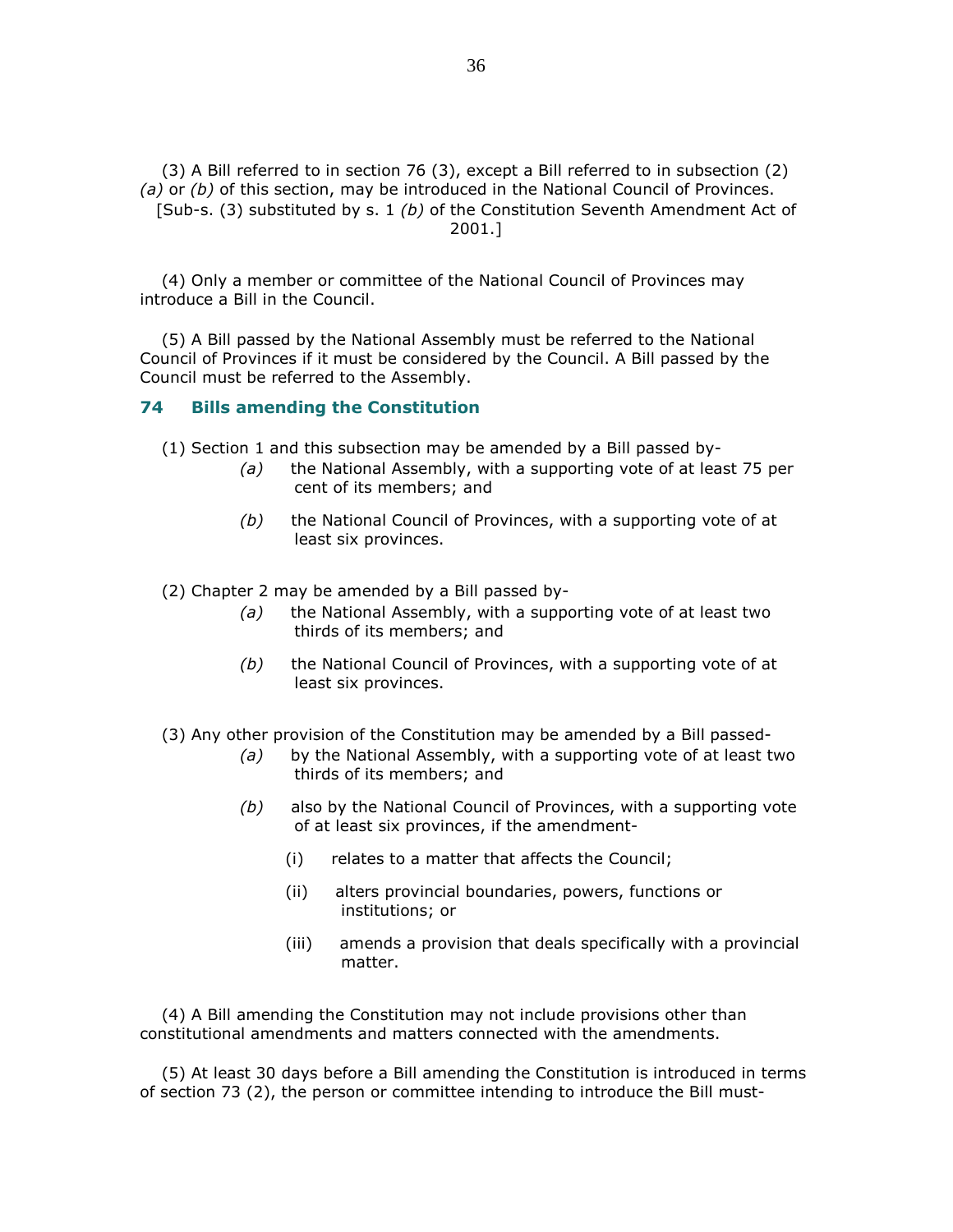- $(a)$  publish in the national Government Gazette, and in accordance with the rules and orders of the National Assembly, particulars of the proposed amendment for public comment;
- $(b)$  submit, in accordance with the rules and orders of the Assembly, those particulars to the provincial legislatures for their views; and
- (c) submit, in accordance with the rules and orders of the National Council of Provinces, those particulars to the Council for a public debate, if the proposed amendment is not an amendment that is required to be passed by the Council.

 (6) When a Bill amending the Constitution is introduced, the person or committee introducing the Bill must submit any written comments received from the public and the provincial legislatures-

- $(a)$  to the Speaker for tabling in the National Assembly; and .
- (b) in respect of amendments referred to in subsection  $(1)$ ,  $(2)$  or  $(3)$ (b) , to the Chairperson of the National Council of Provinces for tabling in the Council.

 (7) A Bill amending the Constitution may not be put to the vote in the National Assembly within 30 days of-

- $(a)$  its introduction, if the Assembly is sitting when the Bill is introduced; or
- $(b)$  its tabling in the Assembly, if the Assembly is in recess when the Bill is introduced.

(8) If a Bill referred to in subsection (3)  $(b)$  , or any part of the Bill, concerns only a specific province or provinces, the National Council of Provinces may not pass the Bill or the relevant part unless it has been approved by the legislature or legislatures of the province or provinces concerned.

 (9) A Bill amending the Constitution that has been passed by the National Assembly and, where applicable, by the National Council of Provinces, must be referred to the President for assent.

## 75 Ordinary Bills not affecting provinces

 (1) When the National Assembly passes a Bill other than a Bill to which the procedure set out in section 74 or 76 applies, the Bill must be referred to the National Council of Provinces and dealt with in accordance with the following procedure:

- (a) The Council must-
	- (i) pass the Bill;
	- (ii) pass the Bill subject to amendments proposed by it; or
	- (iii) reject the Bill.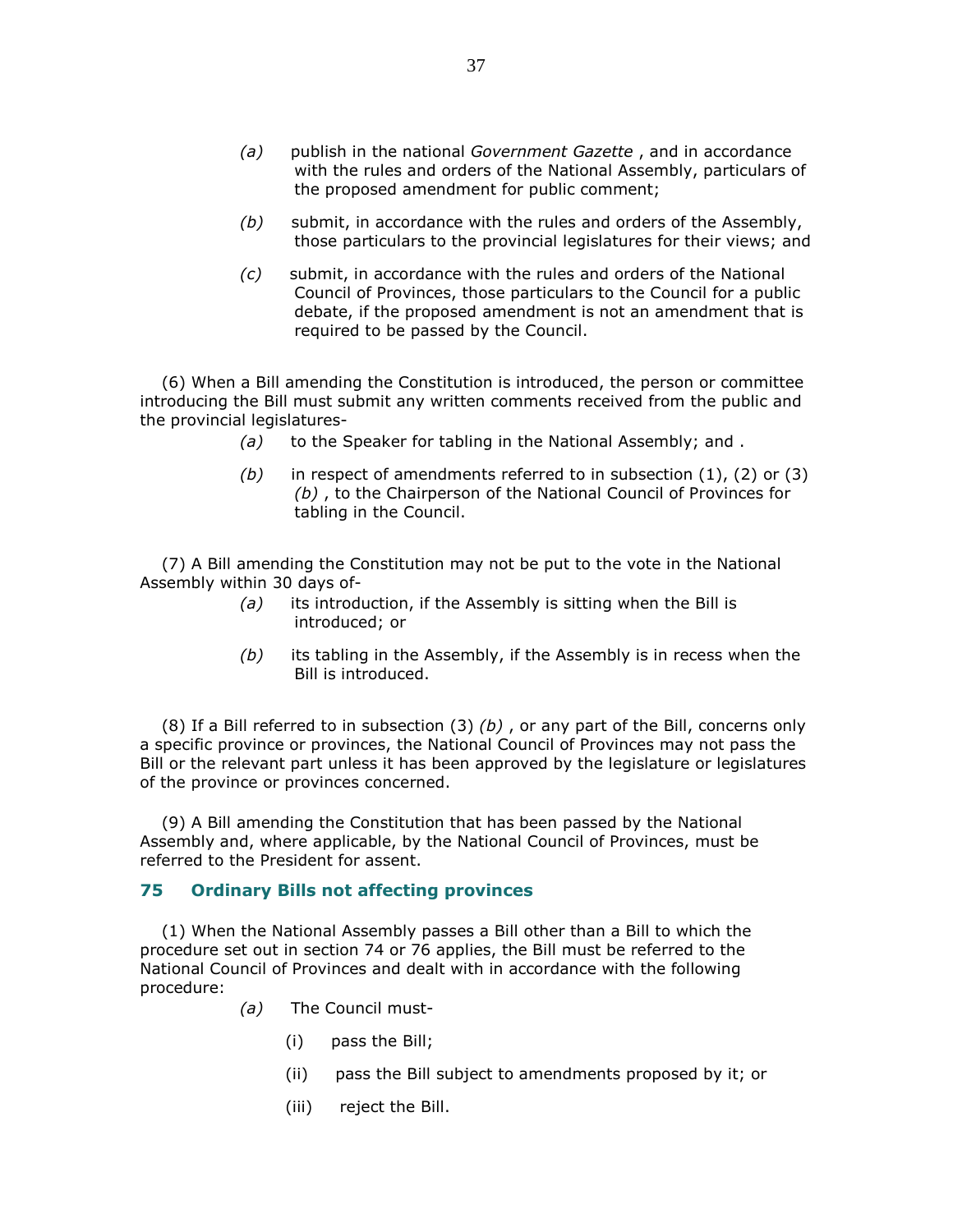- $(b)$  If the Council passes the Bill without proposing amendments, the Bill must be submitted to the President for assent.
- (c) If the Council rejects the Bill or passes it subject to amendments, the Assembly must reconsider the Bill, taking into account any amendment proposed by the Council, and may-
	- (i) pass the Bill again, either with or without amendments; or
	- (ii) decide not to proceed with the Bill.
- (d) A Bill passed by the Assembly in terms of paragraph  $(c)$  must be submitted to the President for assent.

 (2) When the National Council of Provinces votes on a question in terms of this section, section 65 does not apply; instead-

- (a) each delegate in a provincial delegation has one vote;
- $(b)$  at least one third of the delegates must be present before a vote may be taken on the question; and
- $(c)$  the question is decided by a majority of the votes cast, but if there is an equal number of votes on each side of the question, the delegate presiding must cast a deciding vote.

## 76 Ordinary Bills affecting provinces

 (1) When the National Assembly passes a Bill referred to in subsection (3), (4) or (5), the Bill must be referred to the National Council of Provinces and dealt with in accordance with the following procedure:

- (a) The Council must-
	- (i) pass the Bill;
	- (ii) pass an amended Bill; or
	- (iii) reject the Bill.
- $(b)$  If the Council passes the Bill without amendment, the Bill must be submitted to the President for assent.
- (c) If the Council passes an amended Bill, the amended Bill must be referred to the Assembly, and if the Assembly passes the amended Bill, it must be submitted to the President for assent.
- (d) If the Council rejects the Bill, or if the Assembly refuses to pass an amended Bill referred to it in terms of paragraph  $(c)$ , the Bill and, where applicable, also the amended Bill, must be referred to the Mediation Committee, which may agree on-
	- (i) the Bill as passed by the Assembly;
	- (ii) the amended Bill as passed by the Council; or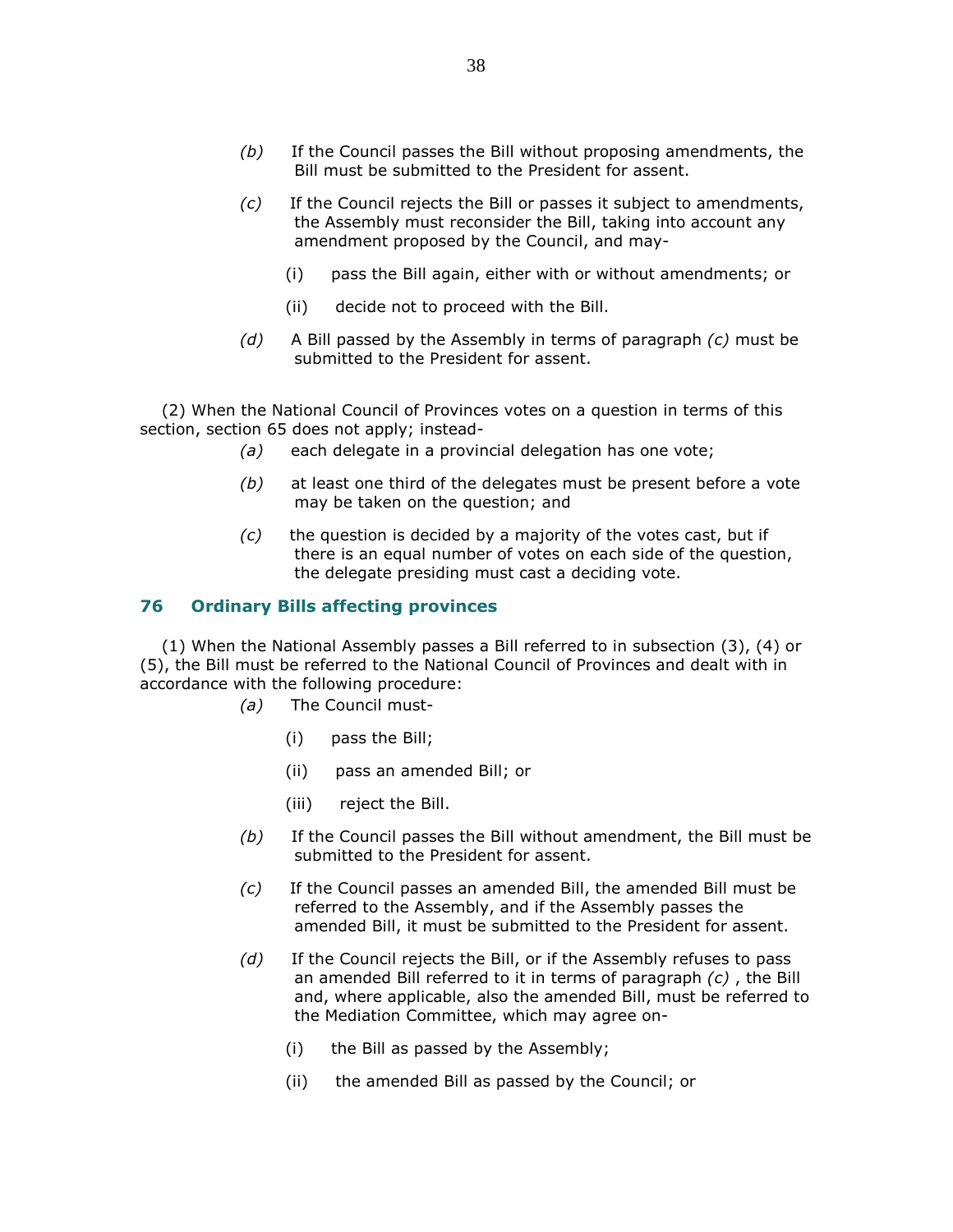- (iii) another version of the Bill.
- (e) If the Mediation Committee is unable to agree within 30 days of the Bill's referral to it, the Bill lapses unless the Assembly again passes the Bill, but with a supporting vote of at least two thirds of its members.
- $(f)$  If the Mediation Committee agrees on the Bill as passed by the Assembly, the Bill must be referred to the Council, and if the Council passes the Bill, the Bill must be submitted to the President for assent.
- $(q)$  If the Mediation Committee agrees on the amended Bill as passed by the Council, the Bill must be referred to the Assembly, and if it is passed by the Assembly, it must be submitted to the President for assent.
- (h) If the Mediation Committee agrees on another version of the Bill, that version of the Bill must be referred to both the Assembly and the Council, and if it is passed by the Assembly and the Council, it must be submitted to the President for assent.
- (i) If a Bill referred to the Council in terms of paragraph  $(f)$  or  $(h)$  is not passed by the Council, the Bill lapses unless the Assembly passes the Bill with a supporting vote of at least two thirds of its members.
- (j) If a Bill referred to the Assembly in terms of paragraph  $(g)$  or  $(h)$ is not passed by the Assembly, that Bill lapses, but the Bill as originally passed by the Assembly may again be passed by the Assembly, but with a supporting vote of at least two thirds of its members.
- $(k)$  A Bill passed by the Assembly in terms of paragraph  $(e)$ ,  $(i)$  or  $(j)$ must be submitted to the President for assent.

 (2) When the National Council of Provinces passes a Bill referred to in subsection (3), the Bill must be referred to the National Assembly and dealt with in accordance with the following procedure:

- (a) The Assembly must-
	- (i) pass the Bill;
	- (ii) pass an amended Bill; or
	- (iii) reject the Bill.
- (b) A Bill passed by the Assembly in terms of paragraph  $(a)$  (i) must be submitted to the President for assent.
- (c) If the Assembly passes an amended Bill, the amended Bill must be referred to the Council, and if the Council passes the amended Bill, it must be submitted to the President for assent.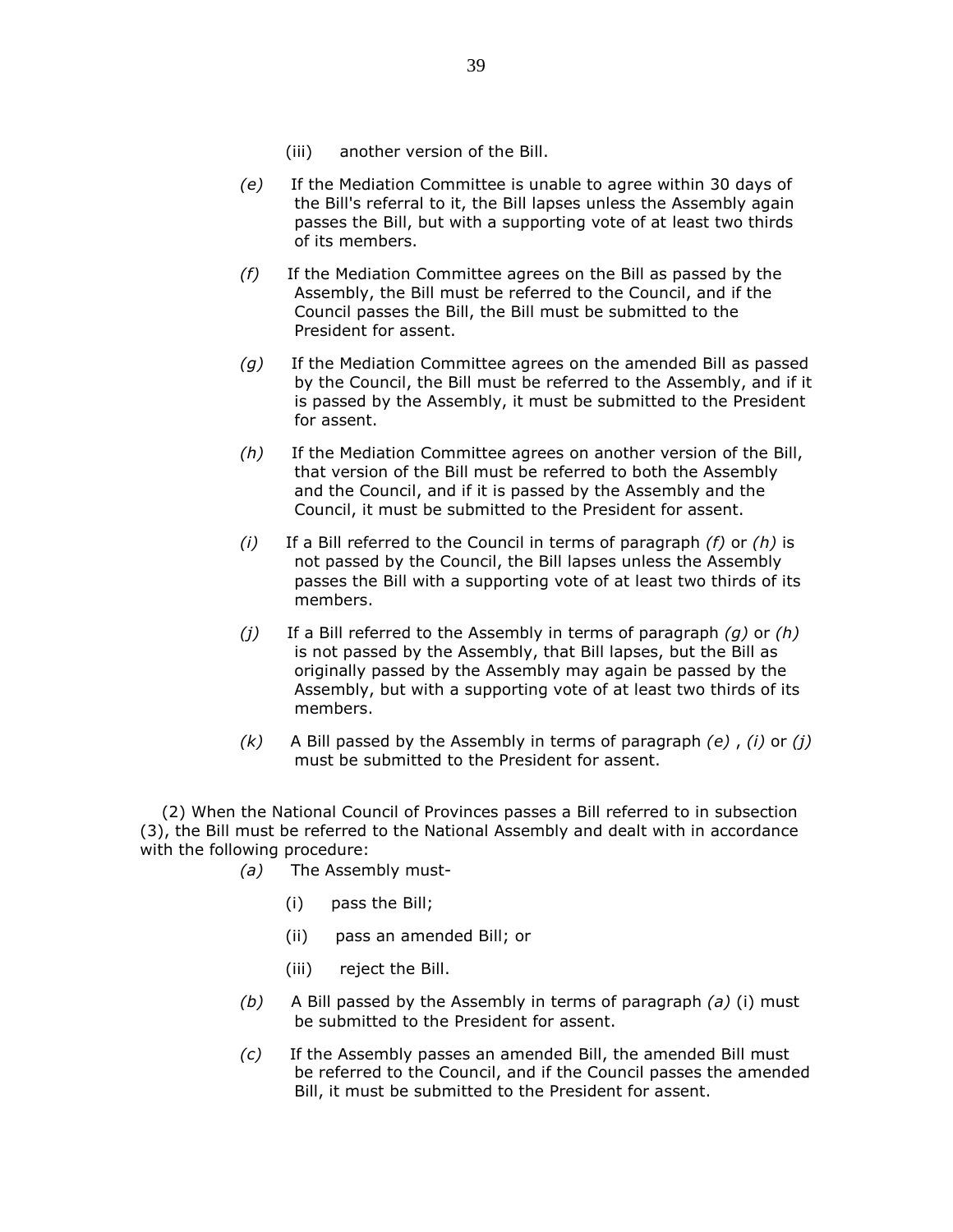- (d) If the Assembly rejects the Bill, or if the Council refuses to pass an amended Bill referred to it in terms of paragraph  $(c)$ , the Bill and, where applicable, also the amended Bill must be referred to the Mediation Committee, which may agree on-
	- (i) the Bill as passed by the Council;
	- (ii) the amended Bill as passed by the Assembly; or
	- (iii) another version of the Bill.
- (e) If the Mediation Committee is unable to agree within 30 days of the Bill's referral to it, the Bill lapses.
- $(f)$  If the Mediation Committee-agrees on the Bill as passed by the Council, the Bill must be referred to the Assembly, and if the Assembly passes the Bill, the Bill must be submitted to the President for assent.
- $(g)$  If the Mediation Committee agrees on the amended Bill as passed by the Assembly, the Bill must be referred to the Council, and if it is passed by the Council, it must be submitted to the President for assent.
- (h) If the Mediation Committee agrees on another version of the Bill, that version of the Bill must be referred to both the Council and the Assembly, and if it is passed by the Council and the Assembly, it must be submitted to the President for assent.
- (i) If a Bill referred to the Assembly in terms of paragraph  $(f)$  or  $(h)$  is not passed by the Assembly, the Bill lapses.

 (3) A Bill must be dealt with in accordance with the procedure established by either subsection (1) or subsection (2) if it falls within a functional area listed in Schedule 4 or provides for legislation envisaged in any of the following sections:

- (a) Section 65 (2);
- $(b)$  section 163;
- (c) section 182;
- (d) section 195 (3) and  $(4)$ ;
- (e) section 196; and
- $(f)$  section 197.

 (4) A Bill must be dealt with in accordance with the procedure established by subsection (1) if it provides for legislation-

(a) envisaged in section 44 (2) or 220 (3); or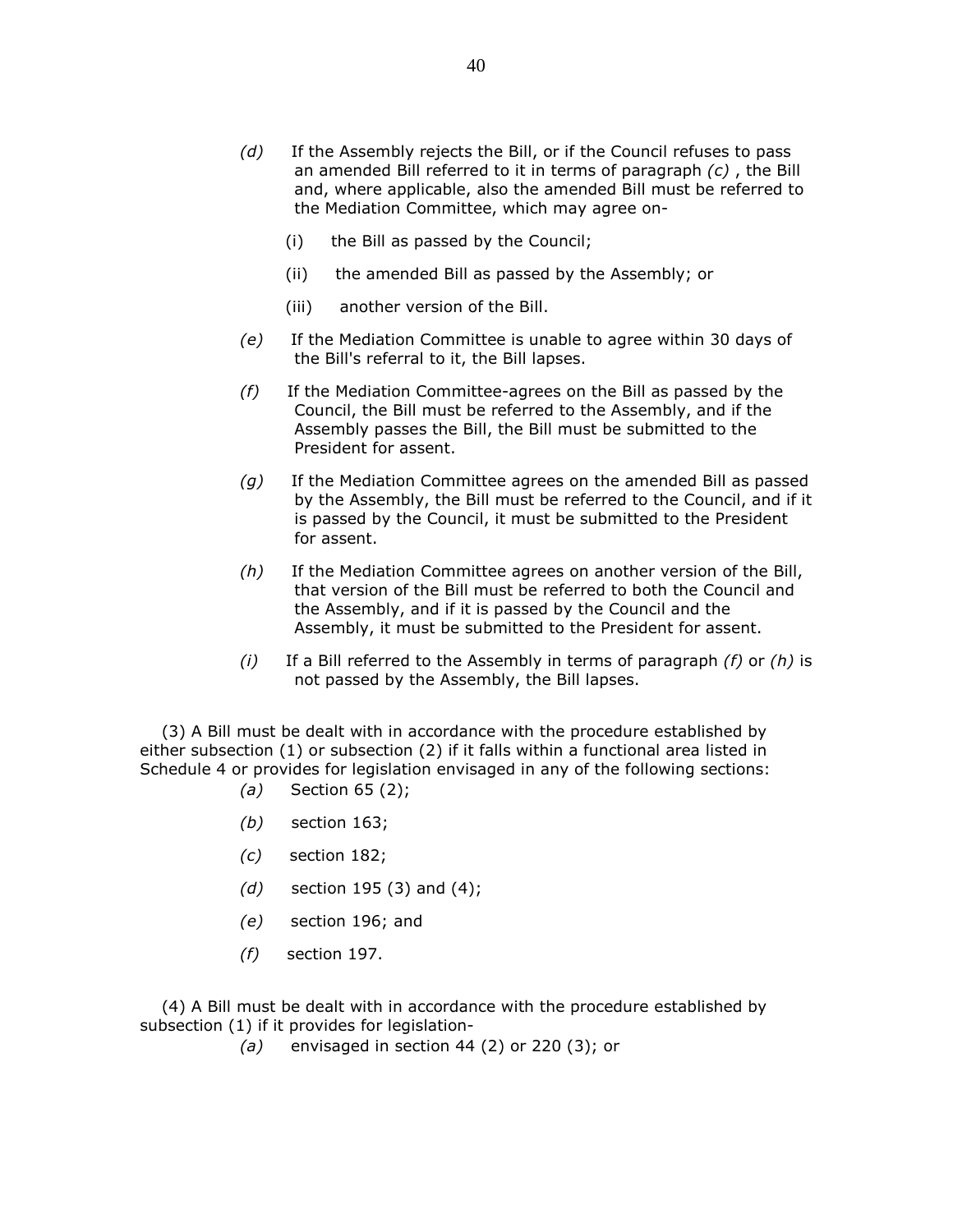(b) envisaged in Chapter 13, and which includes any provision affecting the financial interests of the provincial sphere of government.

[Para. (b) substituted by s. 1 of the Constitution Eleventh Amendment Act of 2003.]

 (5) A Bill envisaged in section 42 (6) must be dealt with in accordance with the procedure established by subsection (1), except that-

- (a) when the National Assembly votes on the Bill, the provisions of section 53 (1) do not apply; instead, the Bill may be passed only if a majority of the members of the Assembly vote in favour of it; and
- $(b)$  if the Bill is referred to the Mediation Committee, the following rules apply:
	- (i) If the National Assembly considers a Bill envisaged in subsection (1)  $(g)$  or (h), that Bill may be passed only if a majority of the members of the Assembly vote in favour of it.
	- (ii) If the National Assembly considers or reconsiders a Bill envisaged in subsection (1) (e), (i) or (j), that Bill may be passed only if at least two thirds of the members of the Assembly vote in favour of it.
- (6) This section does not apply to money Bills.

## 77 Money Bills

- (1) A Bill is a money Bill if it-
	- (a) appropriates money;
	- $(b)$  imposes national taxes, levies, duties or surcharges;
	- (c) abolishes or reduces, or grants exemptions from, any national taxes, levies, duties or surcharges; or
	- (d) authorises direct charges against the National Revenue Fund, except a Bill envisaged in section 214 authorising direct charges.
- (2) A money Bill may not deal with any other matter except-
	- $(a)$  a subordinate matter incidental to the appropriation of money;
	- $(b)$  the imposition, abolition or reduction of national taxes, levies, duties or surcharges;
	- $(c)$  the granting of exemption from national taxes, levies, duties or surcharges; or
	- $(d)$  the authorisation of direct charges against the National Revenue Fund.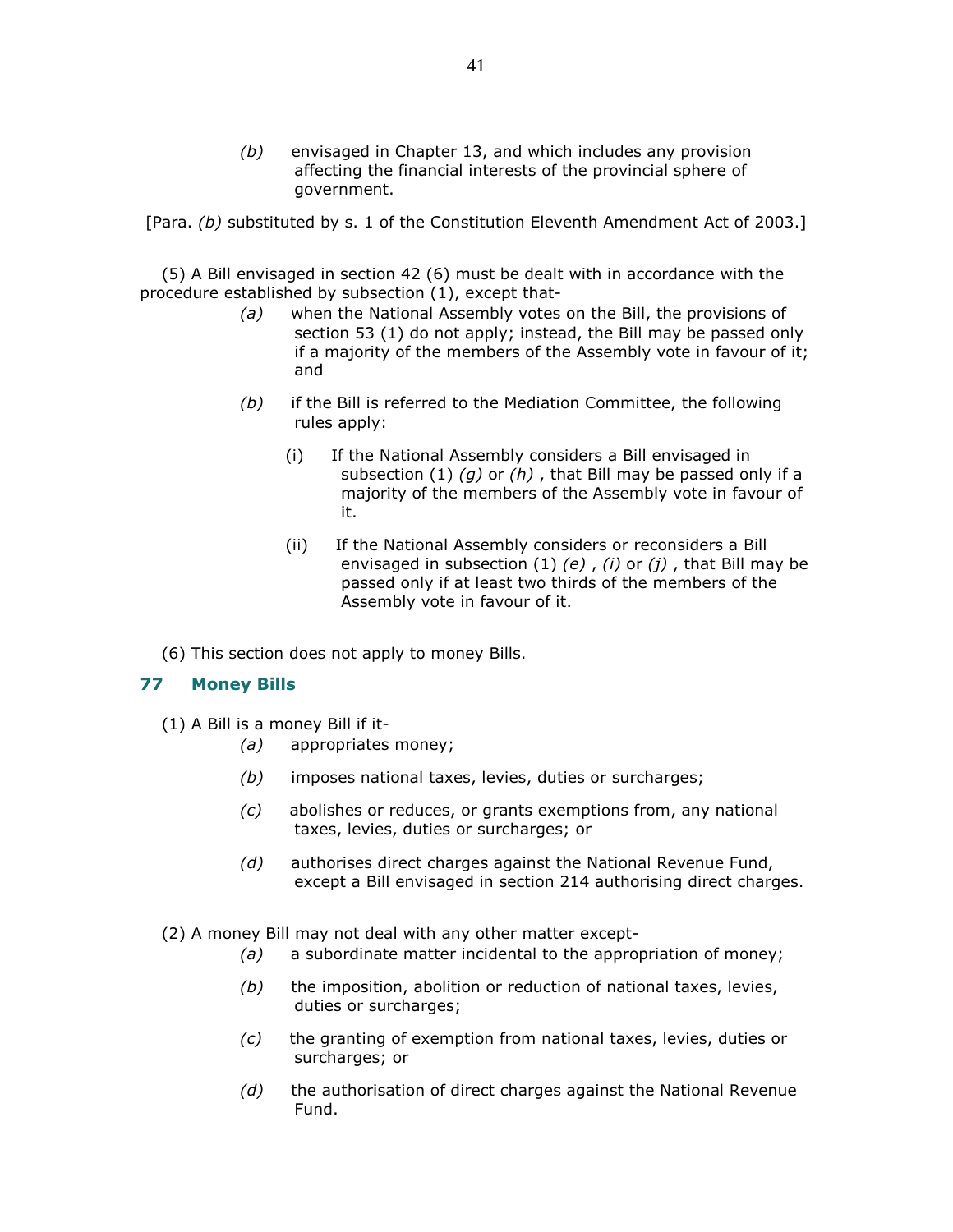(3) All money Bills must be considered in accordance with the procedure established by section 75. An Act of Parliament must provide for a procedure to amend money Bills before Parliament.

[S. 77 substituted by s. 2 of the Constitution Seventh Amendment Act of 2001.]

## 78 Mediation Committee

(1) The Mediation Committee consists of-

- (a) nine members of the National Assembly elected by the Assembly in accordance with a procedure that is prescribed by the rules and orders of the Assembly and results in the representation of parties in substantially the same proportion that the parties are represented in the Assembly; and
- (b) one delegate from each provincial delegation in the National Council of Provinces, designated by the delegation.

 (2) The Mediation Committee has agreed on a version of a Bill, or decided a question, when that version, or one side of the question, is supported by-

- (a) at least five of the representatives of the National Assembly; and
- (b) at least five of the representatives of the National Council of Provinces.

## 79 Assent to Bills

 (1) The President must either assent to and sign a Bill passed in terms of this Chapter or, if the President has reservations about the constitutionality of the Bill, refer it back to the National Assembly for reconsideration.

 (2) The joint rules and orders must provide for the procedure for the reconsideration of a Bill by the National Assembly and the participation of the National Council of Provinces in the process.

 (3) The National Council of Provinces must participate in the reconsideration of a Bill that the President has referred back to the National Assembly if-

- $(a)$  the President's reservations about the constitutionality of the Bill relate to a procedural matter that involves the Council; or
- (b) section 74 (1), (2) or (3) (b) or 76 was applicable in the passing of the Bill.

 (4) If, after reconsideration, a Bill fully accommodates the President's reservations, the President must assent to and sign the Bill; if not, the President must either-

- (a) assent to and sign the Bill; or
- $(b)$  refer it to the Constitutional Court for a decision on its constitutionality.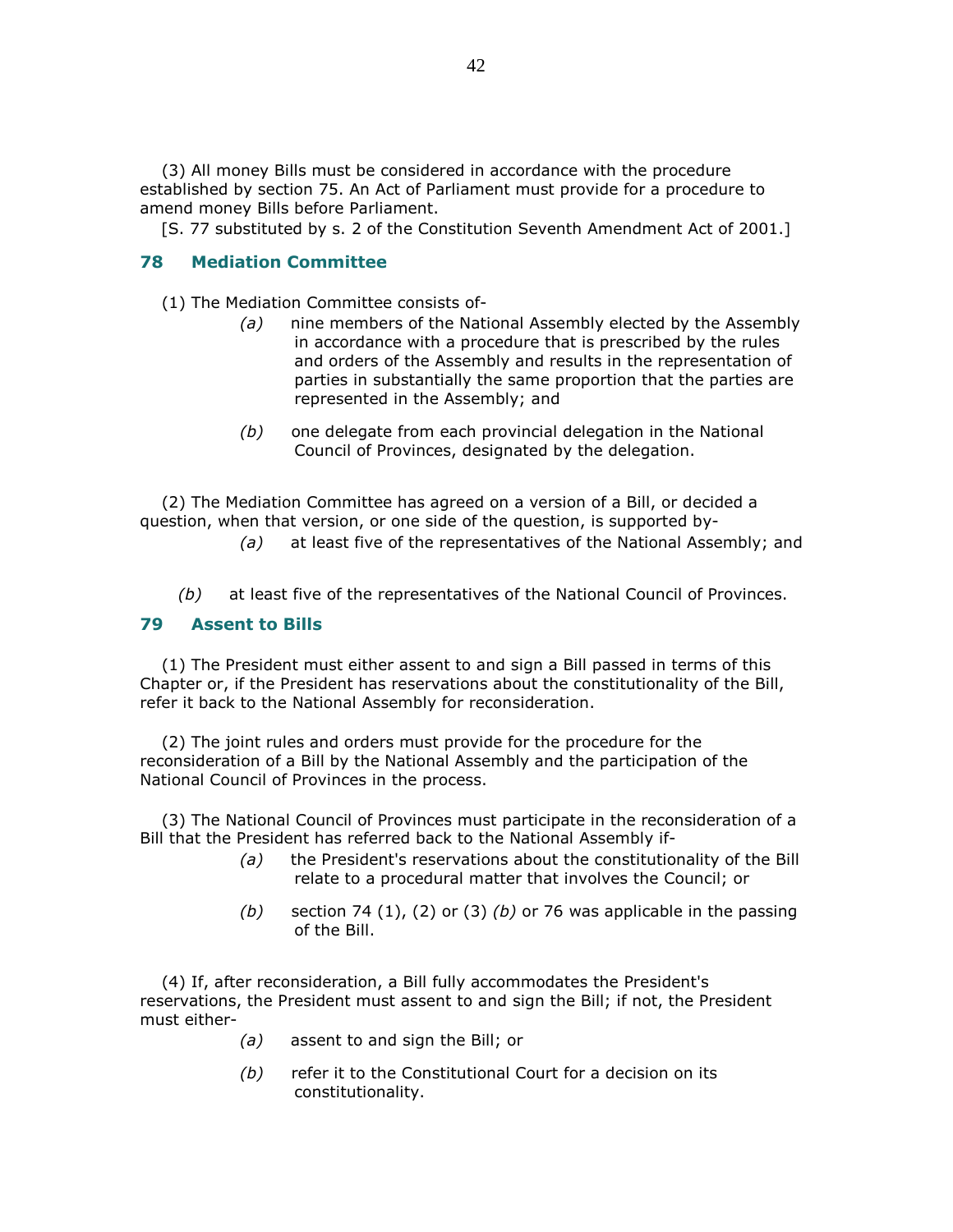(5) If the Constitutional Court decides that the Bill is constitutional, the President must assent to and sign it.

# 80 Application by members of National Assembly to Constitutional **Court**

 (1) Members of the National Assembly may apply to the Constitutional Court for an order declaring that all or part of an Act of Parliament is unconstitutional.

(2) An application-

- (a) must be supported by at least one third of the members of the National Assembly; and
- $(b)$  must be made within 30 days of the date on which the President assented to and signed the Act.

 (3) The Constitutional Court may order that all or part of an Act that is the subject of an application in terms of subsection (1) has no force until the Court has decided the application if-

- (a) the interests of justice require this; and
- $(b)$  the application has a reasonable prospect of success.

 (4) If an application is unsuccessful, and did not have a reasonable prospect of success, the Constitutional Court may order the applicants to pay costs.

### 81 Publication of Acts

 A Bill assented to and signed by the President becomes an Act of Parliament, must be published promptly, and takes effect when published or on a date determined in terms of the Act.

### 82 Safekeeping of Acts of Parliament

 The signed copy of an Act of Parliament is conclusive evidence of the provisions of that Act and, after publication, must be entrusted to the Constitutional Court for safekeeping.

# CHAPTER 5 THE PRESIDENT AND NATIONAL EXECUTIVE (ss 83-102)

### 83 The President

The President-

- (a) is the Head of State and head of the national executive;
- (b) must uphold, defend and respect the Constitution as the supreme law of the Republic; and
- $(c)$  promotes the unity of the nation and that which will advance the Republic.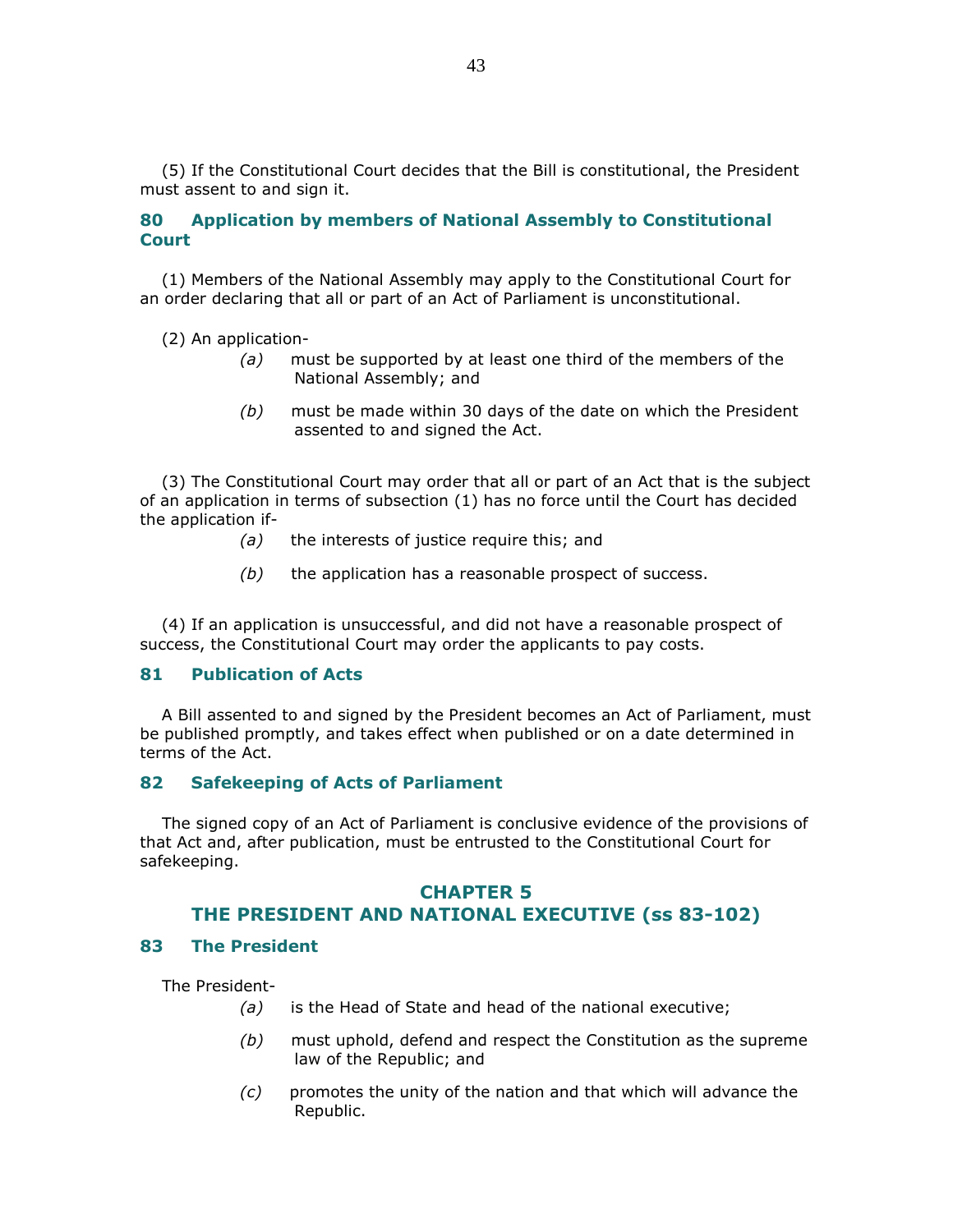# 84 Powers and functions of President

 (1) The President has the powers entrusted by the Constitution and legislation, including those necessary to perform the functions of Head of State and head of the national executive.

(2) The President is responsible for-

- (a) assenting to and signing Bills;
- (b) referring a Bill back to the National Assembly for reconsideration of the Bill's constitutionality;
- (c) referring a Bill to the Constitutional Court for a decision on the Bill's constitutionality;
- (d) summoning the National Assembly, the National Council of Provinces or Parliament to an extraordinary sitting to conduct special business;
- (e) making any appointments that the Constitution or legislation requires the President to make, other than as head of the national executive;
- (f) appointing commissions of inquiry;
- $(q)$  calling a national referendum in terms of an Act of Parliament;
- (h) receiving and recognising foreign diplomatic and consular representatives;
- (i) appointing ambassadors, plenipotentiaries, and diplomatic and consular representatives;
- $(i)$  pardoning or reprieving offenders and remitting any fines, penalties or forfeitures; and
- (k) conferring honours.

## 85 Executive authority of the Republic

(1) The executive authority of the Republic is vested in the President.

 (2) The President exercises the executive authority, together with the other members of the Cabinet, by-

- $(a)$  implementing national legislation except where the Constitution or an Act of Parliament provides otherwise;
- (b) developing and implementing national policy;
- (c) co-ordinating the functions of state departments and administrations;
- (d) preparing and initiating legislation; and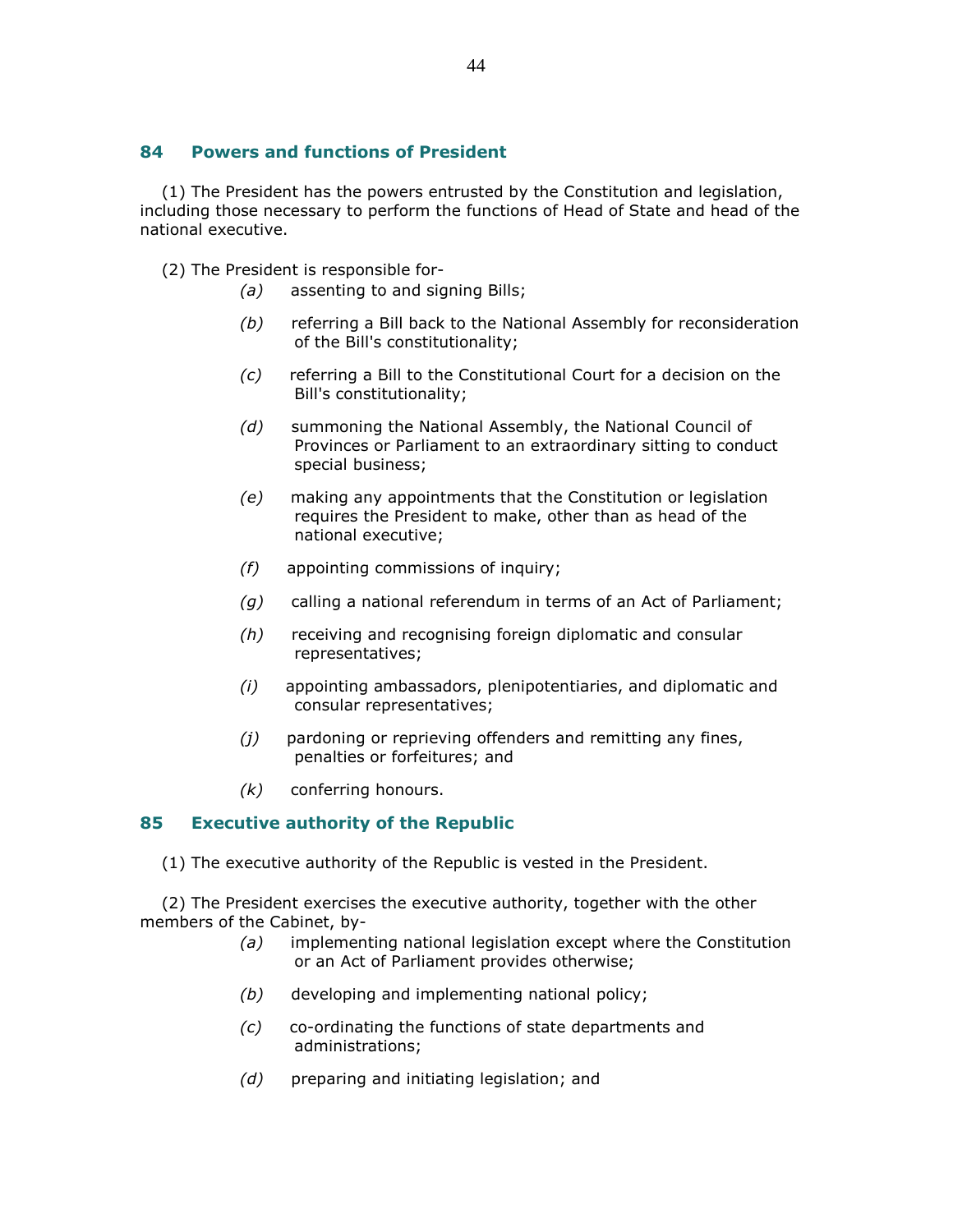(e) performing any other executive function provided for in the Constitution or in national legislation.

## 86 Election of President

 (1) At its first sitting after its election, and whenever necessary to fill a vacancy, the National Assembly must elect a woman or a man from among its members to be the President.

 (2) The Chief Justice must preside over the election of the President, or designate another judge to do so. The procedure set out in Part A of Schedule 3 applies to the election of the President.

[Sub-s. (2) substituted by s. 6 of the Constitution Sixth Amendment Act of 2001.]

 (3) An election to fill a vacancy in the office of President must be held at a time and on a date determined by the Chief Justice, but not more than 30 days after the vacancy occurs.

[Sub-s. (3) substituted by s. 6 of the Constitution Sixth Amendment Act of 2001.]

## 87 Assumption of office by President

 When elected President, a person ceases to be a member of the National Assembly and, within five days, must assume office by swearing or affirming faithfulness to the Republic and obedience to the Constitution, in accordance with Schedule 2.

# 88 Term of office of President

 (1) The President's term of office begins on assuming office and ends upon a vacancy occurring or when the person next elected President assumes office.

 (2) No person may hold office as President for more than two terms, but when a person is elected to fill a vacancy in the office of President, the period between that election and the next election of a President is not regarded as a term.

# 89 Removal of President

 (1) The National Assembly, by a resolution adopted with a supporting vote of at least two thirds of its members, may remove the President from office only on the grounds of-

- (a) a serious violation of the Constitution or the law;
- (b) serious misconduct; or
- (c) inability to perform the functions of office.

 (2) Anyone who has been removed from the office of President in terms of subsection  $(1)$  (a) or (b) may not receive any benefits of that office, and may not serve in any public office.

## 90 Acting President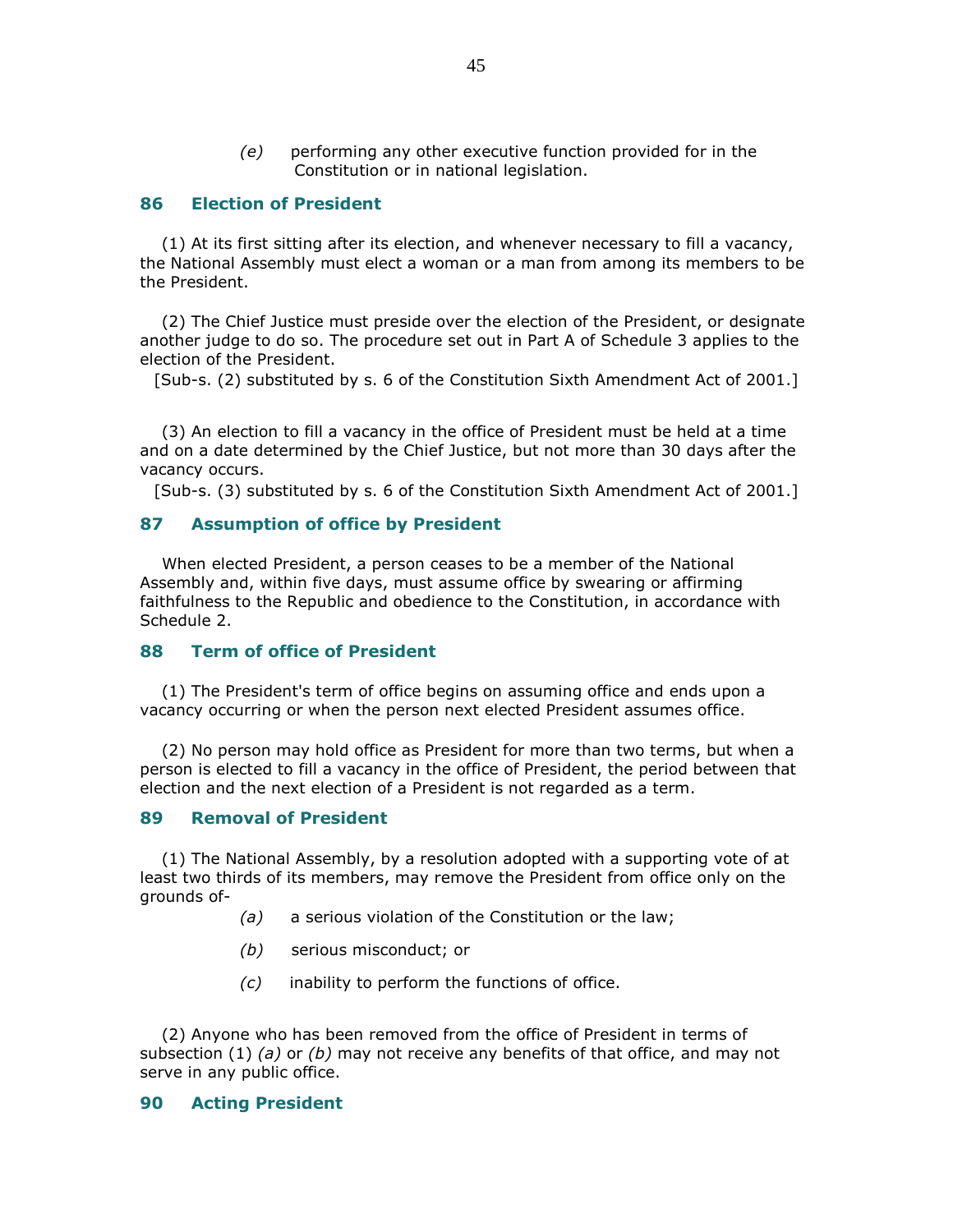(1) When the President is absent from the Republic or otherwise unable to fulfil the duties of President, or during a vacancy in the office of President, an officebearer in the order below acts as President:

- (a) The Deputy President.
- (b) A Minister designated by the President.
- $(c)$  A Minister designated by the other members of the Cabinet.
- $(d)$  The Speaker, until the National Assembly designates one of its other members.

 (2) An Acting President has the responsibilities, powers and functions of the President.

 (3) Before assuming the responsibilities, powers and functions of the President, the Acting President must swear or affirm faithfulness to the Republic and obedience to the Constitution, in accordance with Schedule 2.

 (4) A person who as Acting President has sworn or affirmed faithfulness to the Republic need not repeat the swearing or affirming procedure for any subsequent term as acting President during the period ending when the person next elected President assumes office.

[Sub-s. (4) added by s. 1 of the Constitution First Amendment Act of 1997.]

#### 91 Cabinet

 (1) The Cabinet consists of the President, as head of the Cabinet, a Deputy President and Ministers.

 (2) The President appoints the Deputy President and Ministers, assigns their powers and functions, and may dismiss them.

(3) The President-

- (a) must select the Deputy President from among the members of the National Assembly;
- (b) may select any number of Ministers from among the members of the National Assembly; and
- (c) may select no more than two Ministers from outside the Assembly.

 (4) The President must appoint a member of the Cabinet to be the leader of government business in the National Assembly.

 (5) The Deputy President must assist the President in the execution of the functions of government.

#### 92 Accountability and responsibilities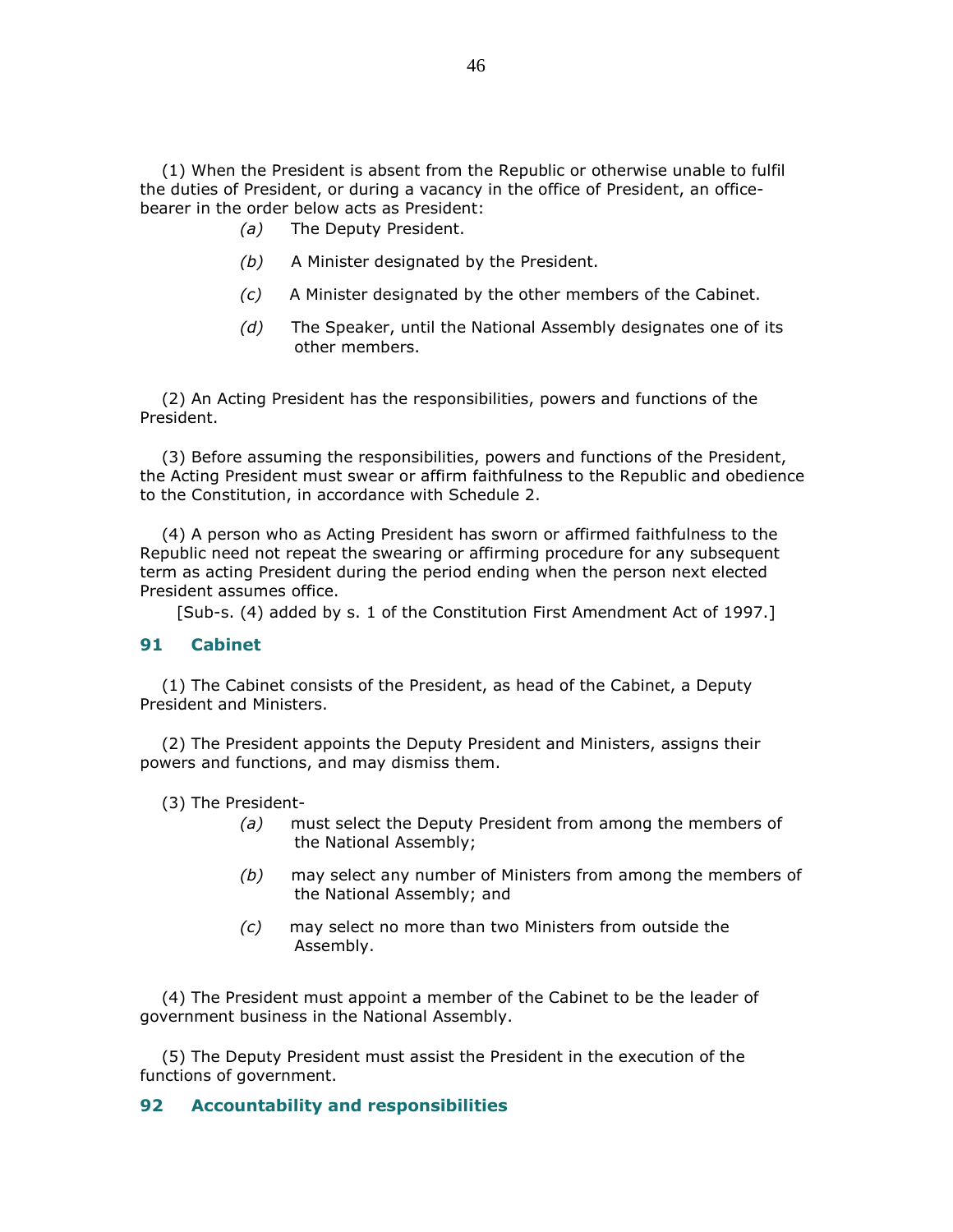(1) The Deputy President and Ministers are responsible for the powers and functions of the executive assigned to them by the President.

 (2) Members of the Cabinet are accountable collectively and individually to Parliament for the exercise of their powers and the performance of their functions.

(3) Members of the Cabinet must-

- (a) act in accordance with the Constitution; and
- $(b)$  provide Parliament with full and regular reports concerning matters under their control.

## 93 Deputy Ministers

(1) The President may appoint-

- (a) any number of Deputy Ministers from among the members of the National Assembly; and
- $(b)$  no more than two Deputy Ministers from outside the Assembly,

to assist the members of the Cabinet, and may dismiss them.

(2) Deputy Ministers appointed in terms of subsection  $(1)$  (b) are accountable to Parliament for the exercise of their powers and the performance of their functions. [S. 93 substituted by s. 7 of the Constitution Sixth Amendment Act of 2001.]

#### 94 Continuation of Cabinet after elections

 When an election of the National Assembly is held, the Cabinet, the Deputy President, Ministers and any Deputy Ministers remain competent to function until the person elected President by the next Assembly assumes office.

### 95 Oath or affirmation

 Before the Deputy President, Ministers and any Deputy Ministers begin to perform their functions, they must swear or affirm faithfulness to the Republic and obedience to the Constitution, in accordance with Schedule 2.

#### 96 Conduct of Cabinet members and Deputy Ministers

 (1) Members of the Cabinet and Deputy Ministers must act in accordance with a code of ethics prescribed by national legislation.

(2) Members of the Cabinet and Deputy Ministers may not-

- (a) undertake any other paid work;
- $(b)$  act in any way that is inconsistent with their office, or expose themselves to any situation involving the risk of a conflict between their official responsibilities and private interests; or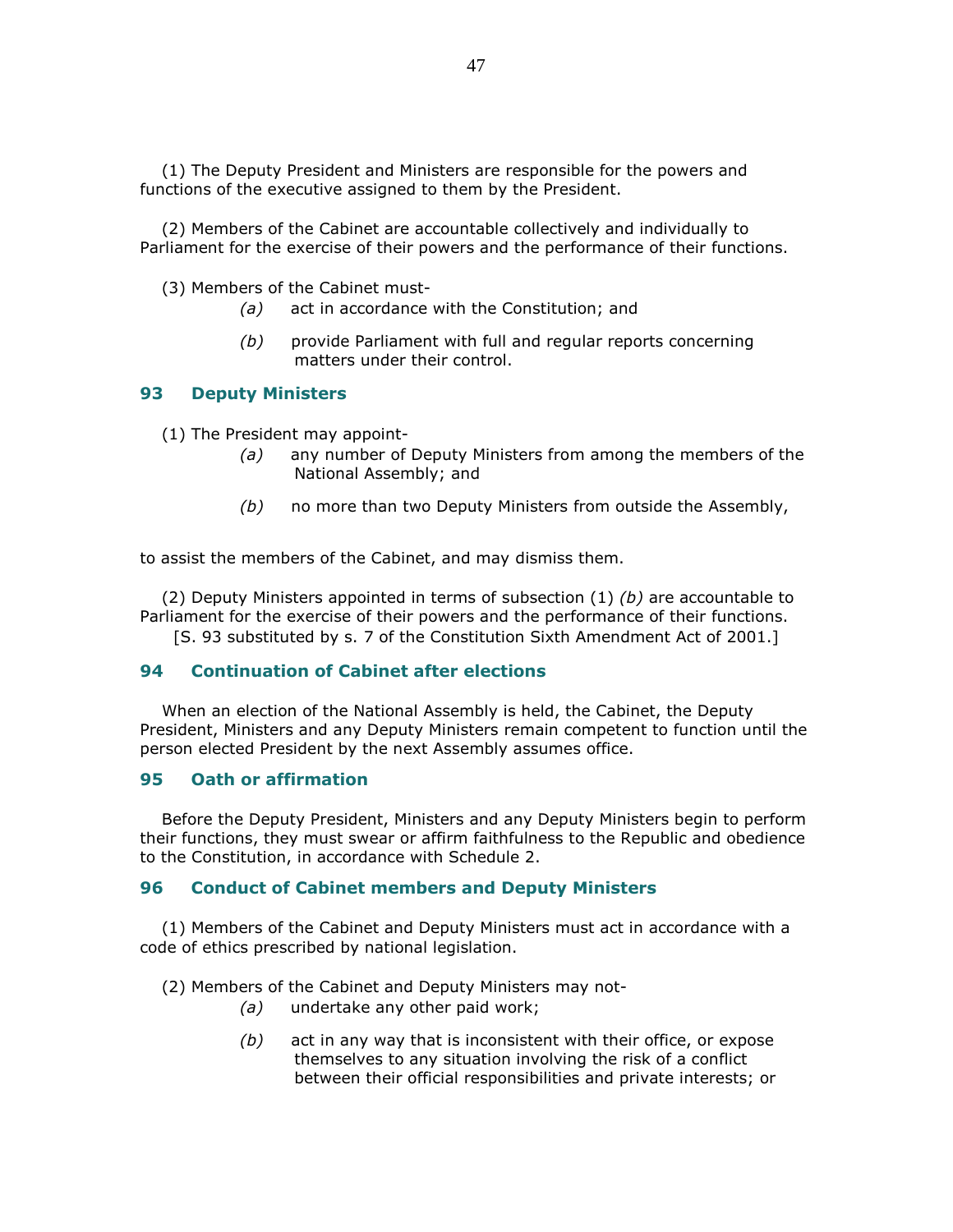$(c)$  use their position or any information entrusted to them, to enrich themselves or improperly benefit any other person.

# 97 Transfer of functions

The President by proclamation may transfer to a member of the Cabinet-

- (a) the administration of any legislation entrusted to another member; or
- $(b)$  any power or function entrusted by legislation to another member.

## 98 Temporary assignment of functions

 The President may assign to a Cabinet member any power or function of another member who is absent from office or is unable to exercise that power or perform that function.

# 99 Assignment of functions

 A Cabinet member may assign any power or function that is to be exercised or performed in terms of an Act of Parliament to a member of a provincial Executive Council or to a Municipal Council. An assignment-

- (a) must be in terms of an agreement between the relevant Cabinet member and the Executive Council member or Municipal Council;
- $(b)$  must be consistent with the Act of Parliament in terms of which the relevant power or function is exercised or performed; and
- (c) takes effect upon proclamation by the President.

## 100 National intervention in provincial administration

 (1) When a province cannot or does not fulfil an executive obligation in terms of the Constitution or legislation, the national executive may intervene by taking any appropriate steps to ensure fulfilment of that obligation, including-

- $(a)$  issuing a directive to the provincial executive, describing the extent of the failure to fulfil its obligations and stating any steps required to meet its obligations; and
- (b) assuming responsibility for the relevant obligation in that province to the extent necessary to-
	- (i) maintain essential national standards or meet established minimum standards for the rendering of a service;
	- (ii) maintain economic unity;
	- (iii) maintain national security; or
	- (iv) prevent that province from taking unreasonable action that is prejudicial to the interests of another province or to the country as a whole.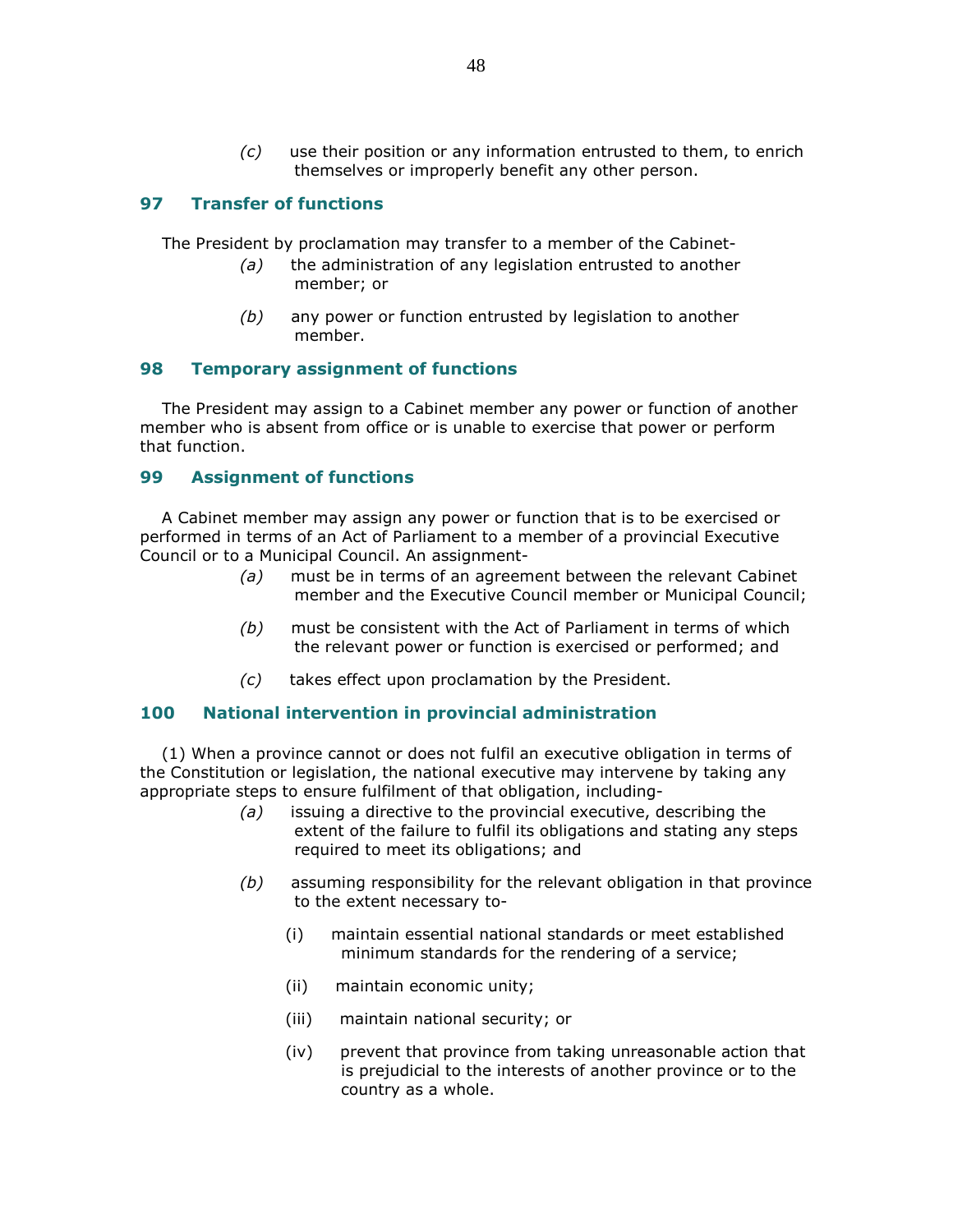[Sub-s. (1) amended by s. 2 (b) of the Constitution Eleventh Amendment Act of 2003.]

 (2) If the national executive intervenes in a province in terms of subsection (1)  $(b)$  -

- $(a)$  it must submit a written notice of the intervention to the National Council of Provinces within 14 days after the intervention began;
- $(b)$  the intervention must end if the Council disapproves the intervention within 180 days after the intervention began or by the end of that period has not approved the intervention; and
- (c) the Council must, while the intervention continues, review the intervention regularly and may make any appropriate recommendations to the national executive.

[Sub-s. (2) substituted by s. 2 (c) of the Constitution Eleventh Amendment Act of 2003.]

 (3) National legislation may regulate the process established by this section. [S. 100 amended by s. 2 (a) of the Constitution Eleventh Amendment Act of 2003.]

## 101 Executive decisions

(1) A decision by the President must be in writing if it-

- (a) is taken in terms of legislation; or
- (b) has legal consequences.

 (2) A written decision by the President must be countersigned by another Cabinet member if that decision concerns a function assigned to that other Cabinet member.

 (3) Proclamations, regulations and other instruments of subordinate legislation must be accessible to the public.

 (4) National legislation may specify the manner in which, and the extent to which, instruments mentioned in subsection (3) must be-

- (a) tabled in Parliament; and
- (b) approved by Parliament.

## 102 Motions of no confidence

 (1) If the National Assembly, by a vote supported by a majority of its members, passes a motion of no confidence in the Cabinet excluding the President, the President must reconstitute the Cabinet.

 (2) If the National Assembly, by a vote supported by a majority of its members, passes a motion of no confidence in the President, the President and the other members of the Cabinet and any Deputy Ministers must resign.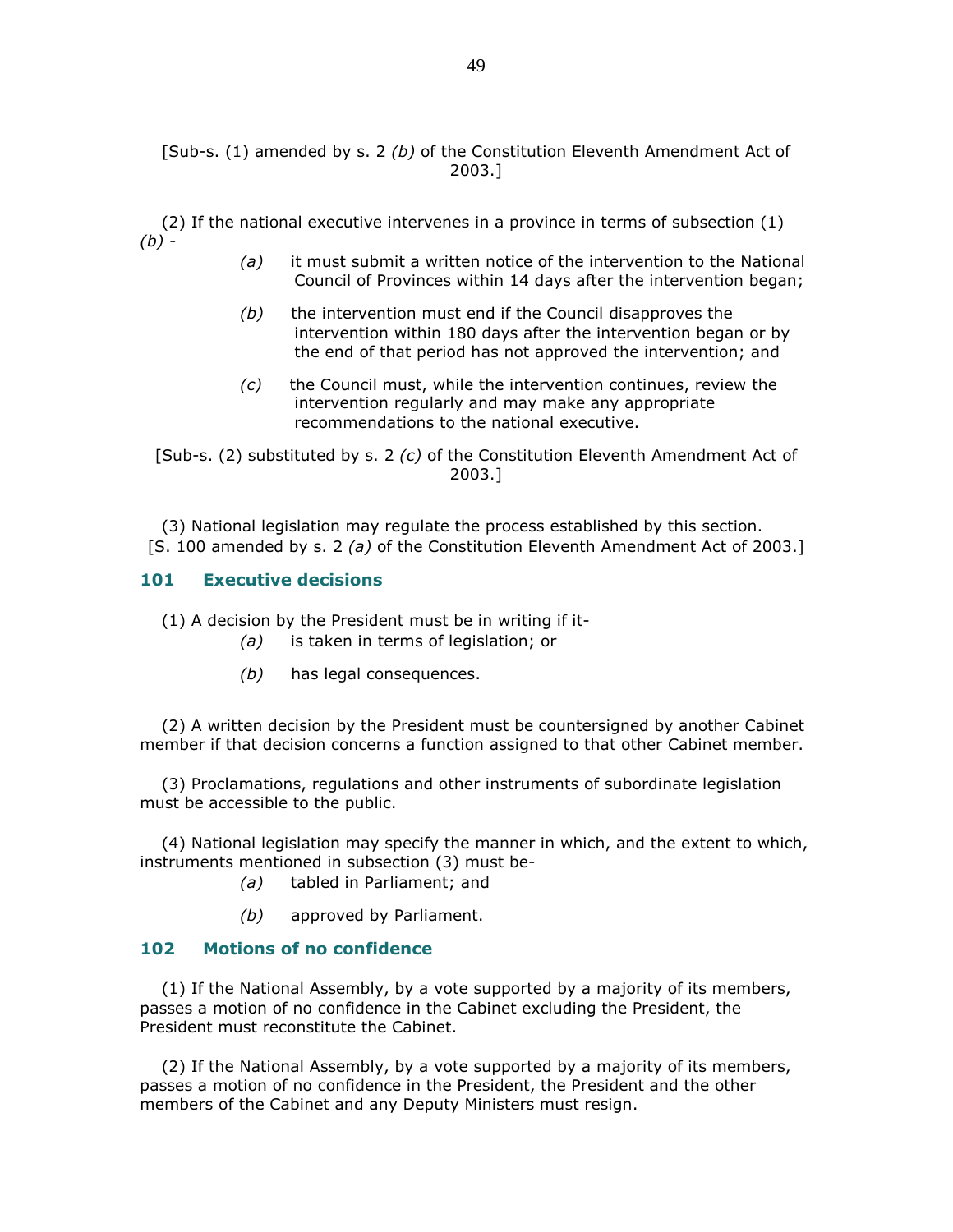# CHAPTER 6 PROVINCES (ss 103-150)

#### 103 Provinces

- (1) The Republic has the following provinces:
	- (a) Eastern Cape;
	- (b) Free State;
	- (c) Gauteng;
	- (d) KwaZulu-Natal;
	- (e) Limpopo;
	- (f) Mpumalanga;
	- (g) Northern Cape;
	- (h) North West;
	- (i) Western Cape.

[Sub-s. (1) amended by s. 3 of the Constitution Eleventh Amendment Act of 2003 and substituted by s. 1 of the Constitution Twelfth Amendment Act of 2005. Matatiele Municipality and others v President of the RSA and others **Constitution Twelfth** Amendment Act of 2005 Cross-boundary Municipalities Laws Repeal and Related Matters Act 23 of 2005 \* ]

 (2) The geographical areas of the respective provinces comprise the sum of the indicated geographical areas reflected in the various maps referred to in the Notice listed in Schedule 1A.

[Sub-s. (2) substituted by s. 1 of the Constitution Twelfth Amendment Act of 2005.]

(3) (a) Whenever the geographical area of a province is re-determined by an amendment to the Constitution, an Act of Parliament may provide for measures to regulate, within a reasonable time, the legal, practical and any other consequences of the re-determination.

(b) An Act of Parliament envisaged in paragraph  $(a)$  may be enacted and implemented before such amendment to the Constitution takes effect, but any provincial functions, assets, rights, obligations, duties or liabilities may only be transferred in terms of that Act after that amendment to the Constitution takes effect.

[Sub-s. (3) added by s. 1 of the Constitution Twelfth Amendment Act of 2005. Matatiele Municipality and others v President of the RSA and others **Constitution Twelfth** Amendment Act of 2005 Cross-boundary Municipalities Laws Repeal and Related Matters Act 23 of 2005 \* ]

[Date of commencement of s. 103 (3): 23 December 2005.]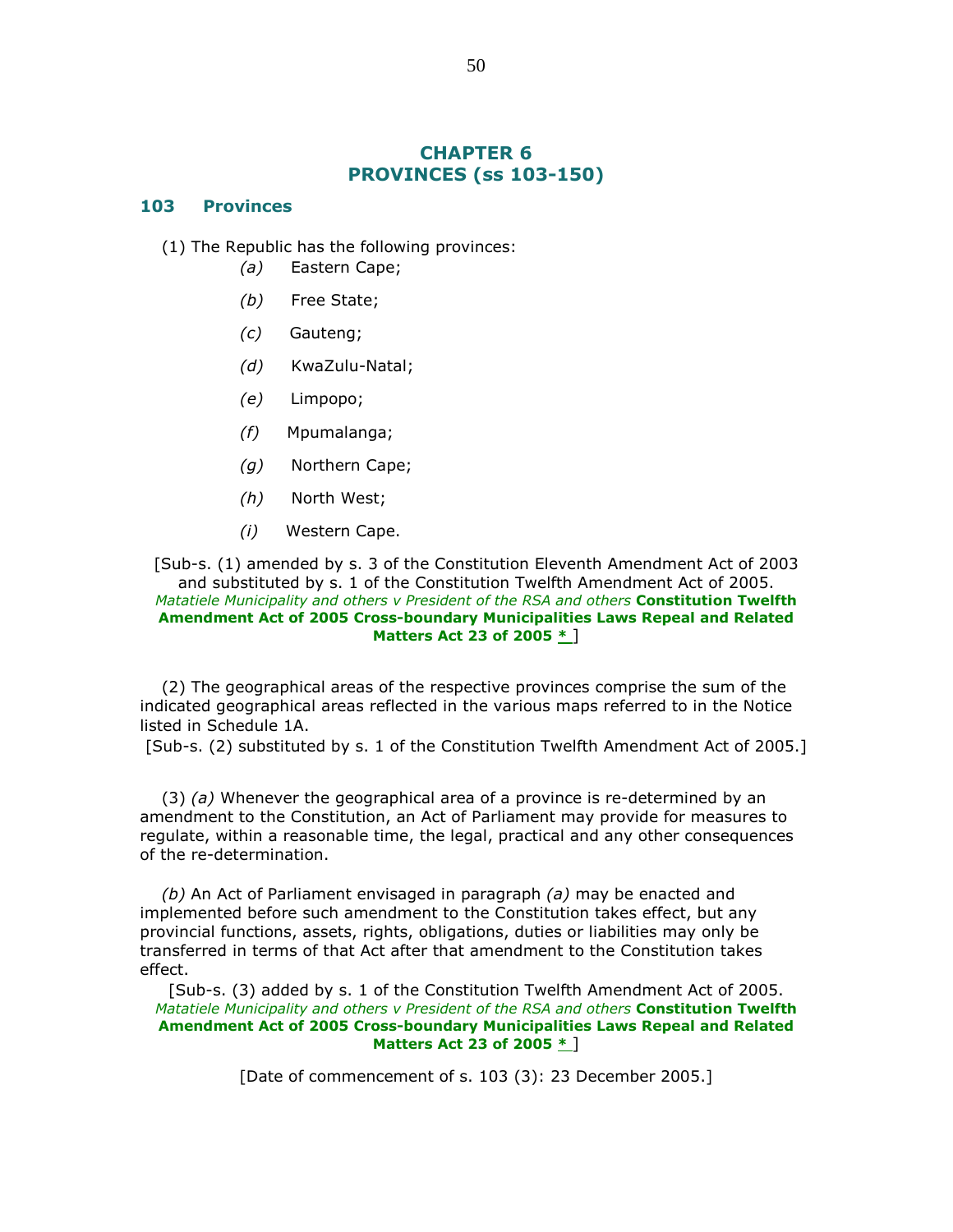# Provincial Legislatures (ss 104-124)

# 104 Legislative authority of provinces

 (1) The legislative authority of a province is vested in its provincial legislature, and confers on the provincial legislature the power-

- $(a)$  to pass a constitution for its province or to amend any constitution passed by it in terms of sections 142 and 143;
- $(b)$  to pass legislation for its province with regard to-
	- (i) any matter within a functional area listed in Schedule 4;
	- (ii) any matter within a functional area listed in Schedule 5;
	- (iii) any matter outside those functional areas, and that is expressly assigned to the province by national legislation; and
	- (iv) any matter for which a provision of the Constitution envisages the enactment of provincial legislation; and
- $(c)$  to assign any of its legislative powers to a Municipal Council in that province.

 (2) The legislature of a province, by a resolution adopted with a supporting vote of at least two thirds of its members, may request Parliament to change the name of that province.

 (3) A provincial legislature is bound only by the Constitution and, if it has passed a constitution for its province, also by that constitution, and must act in accordance with, and within the limits of, the Constitution and that provincial constitution.

 (4) Provincial legislation with regard to a matter that is reasonably necessary for, or incidental to, the effective exercise of a power concerning any matter listed m Schedule 4, is for all purposes legislation with regard to a matter listed in Schedule 4.

 (5) A provincial legislature may recommend to the National Assembly legislation concerning any matter outside the authority of that legislature, or in respect of which an Act of Parliament prevails over a provincial law.

## 105 Composition and election of provincial legislatures

 (1) A provincial legislature consists of women and men elected as members in terms of an electoral system that-

- (a) is prescribed by national legislation;
- (b) is based on that province's segment of the national common voters roll;
- (c) provides for a minimum voting age of 18 years; and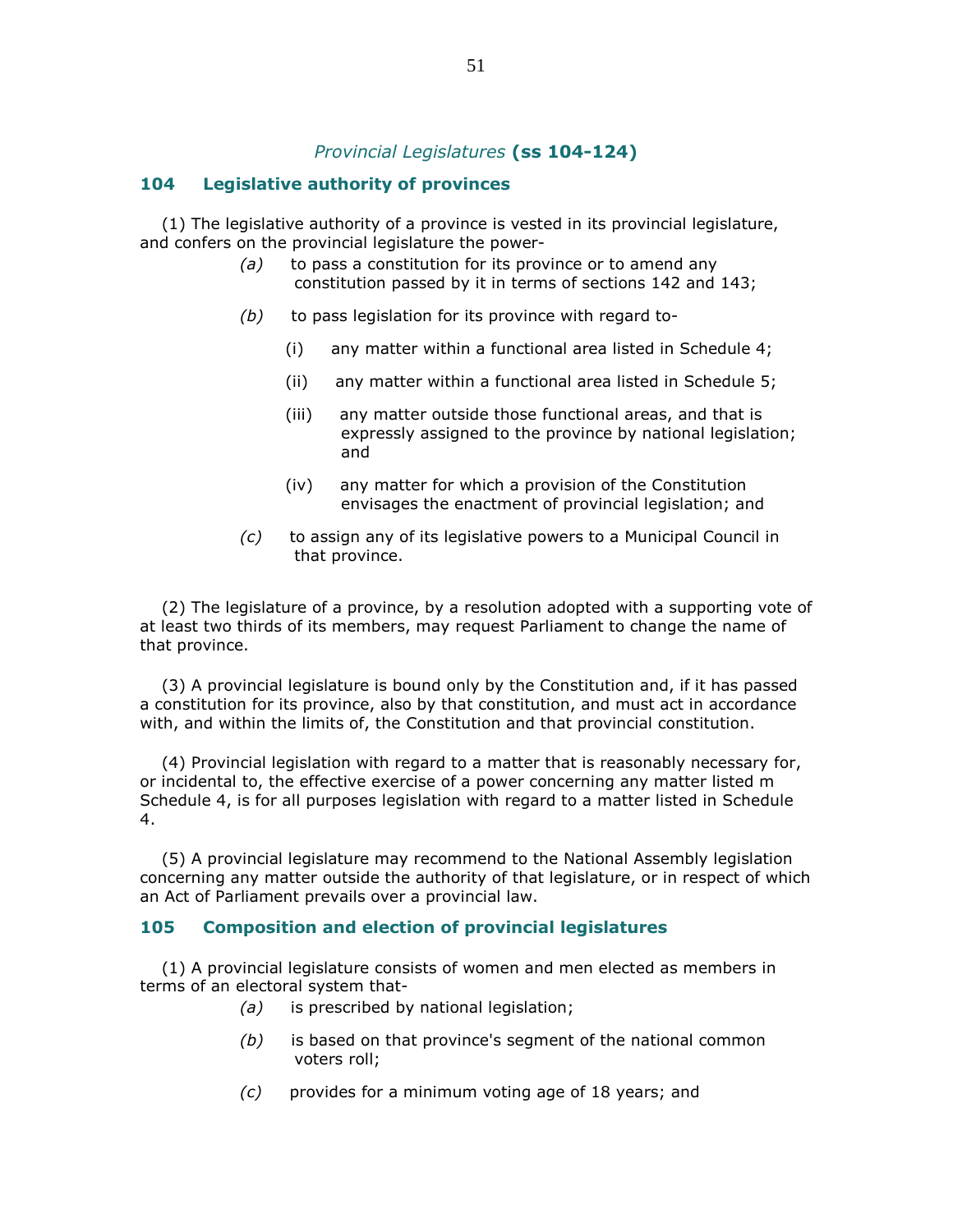$(d)$  results, in general, in proportional representation.

[Sub-s. (1) amended by s. 3 of the Constitution Tenth Amendment Act of 2003 and by s. 3 of the Constitution Fourteenth Amendment Act of 2008.]

 (2) A provincial legislature consists of between 30 and 80 members. The number of members, which may differ among the provinces, must be determined in terms of a formula prescribed by national legislation.

### 106 Membership

 (1) Every citizen who is qualified to vote for the National Assembly is eligible to be a member of a provincial legislature, except-

- $(a)$  anyone who is appointed by, or is in the service of, the state and receives remuneration for that appointment or service, other than-
	- (i) the Premier and other members of the Executive Council of a province; and
	- (ii) other office-bearers whose functions are compatible with the functions of a member of a provincial legislature, and have been declared compatible with those functions by national legislation;
- (b) members of the National Assembly, permanent delegates to the National Council of Provinces or members of a Municipal Council;
- (c) unrehabilitated insolvents;
- $(d)$  anyone declared to be of unsound mind by a court of the Republic; or
- (e) anyone who, after this section took effect, is convicted of an offence and sentenced to more than 12 months' imprisonment without the option of a fine, either in the Republic, or outside the Republic if the conduct constituting the offence would have been an offence in the Republic, but no one may be regarded as having been sentenced until an appeal against the conviction or sentence has been determined, or until the time for an appeal has expired. A disqualification under this paragraph ends five years after the sentence has been completed.

 (2) A person who is not eligible to be a member of a provincial legislature in terms of subsection (1) (a) or (b) may be a candidate for the legislature, subject to any limits or conditions established by national legislation.

- (3) A person loses membership of a provincial legislature if that person-
	- (a) ceases to be eligible;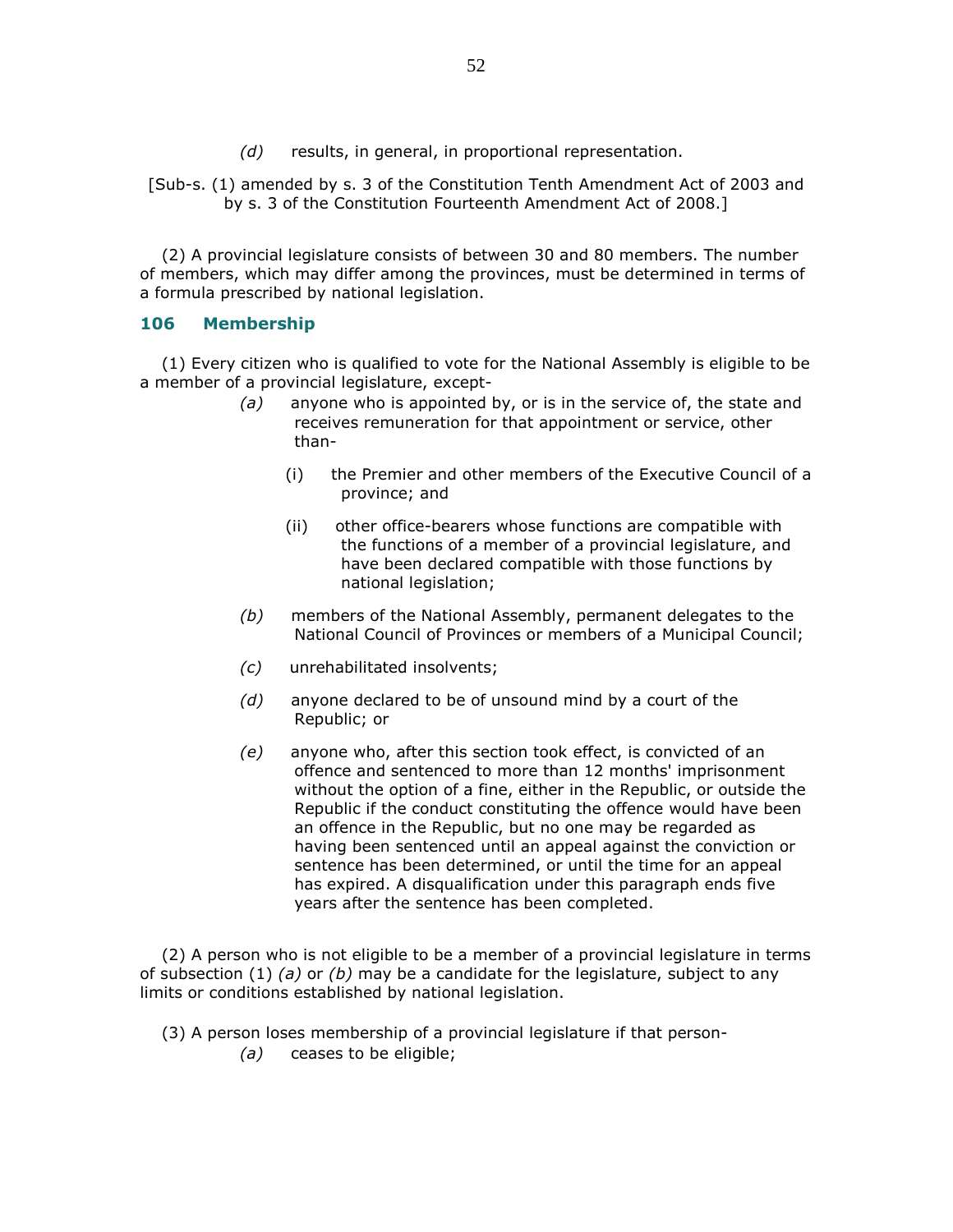- $(b)$  is absent from the legislature without permission in circumstances for which the rules and orders of the legislature prescribe loss of membership; or
- (c) ceases to be a member of the party that nominated that person as a member of the legislature.

[Sub-s. (3) substituted by s. 4 of the Constitution Tenth Amendment Act of 2003 and by s. 4 of the Constitution Fourteenth Amendment Act of 2008.]

 (4) Vacancies in a provincial legislature must be filled in terms of national legislation.

# 107 Oath or affirmation

 Before members of a provincial legislature begin to perform their functions in the legislature, they must swear or affirm faithfulness to the Republic and obedience to the Constitution, in accordance with Schedule 2.

## 108 Duration of provincial legislatures

(1) A provincial legislature is elected for a term of five years.

 (2) If a provincial legislature is dissolved in terms of section 109, or when its term expires, the Premier of the province, by proclamation, must call and set dates for an election, which must be held within 90 days of the date the legislature was dissolved or its term expired. A proclamation calling and setting dates for an election may be issued before or after the expiry of the term of a provincial legislature.

[Sub-s. (2) substituted by s. 1 of the Constitution Fourth Amendment Act of 1999.]

 (3) If the result of an election of a provincial legislature is not declared within the period referred to in section 190, or if an election is set aside by a court, the President, by proclamation, must call and set dates for another election, which must be held within 90 days of the expiry of that period or of the date on which the election was set aside.

 (4) A provincial legislature remains competent to function from the time it is dissolved or its term expires, until the day before the first day of polling for the next legislature.

# 109 Dissolution of provincial legislatures before expiry of term

(1) The Premier of a province must dissolve the provincial legislature if-

- (a) the legislature has adopted a resolution to dissolve with a supporting vote of a majority of its members; and
- $(b)$  three years have passed since the legislature was elected.

(2) An Acting Premier must dissolve the provincial legislature if-

(a) there is a vacancy in the office of Premier; and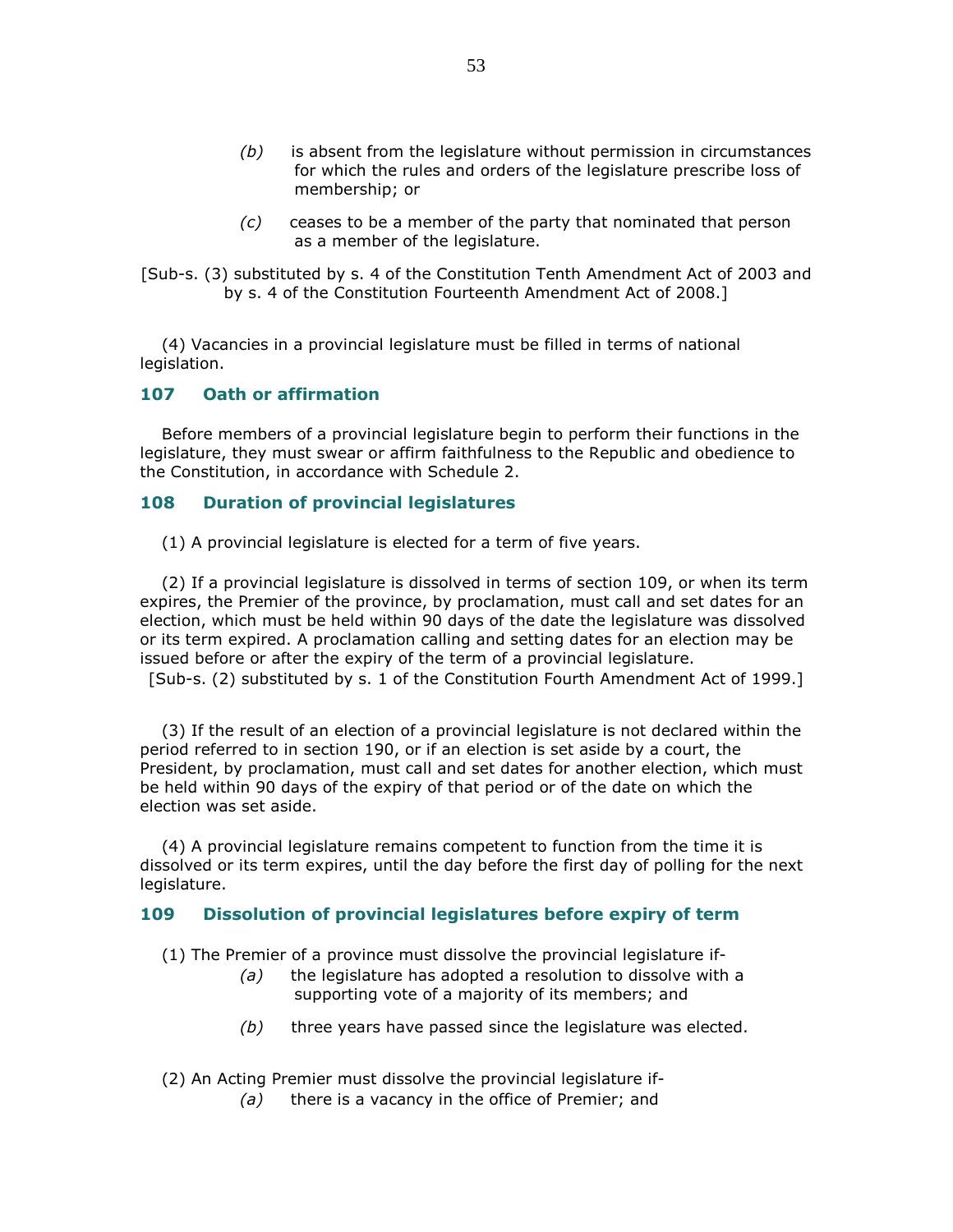$(b)$  the legislature fails to elect a new Premier within 30 days after the vacancy occurred.

## 110 Sittings and recess periods

 (1) After an election, the first sitting of a provincial legislature must take place at a time and on a date determined by a judge designated by the Chief Justice, but not more than 14 days after the election result has been declared. A provincial legislature may determine the time and duration of its other sittings and its recess periods.

[Sub-s. (1) substituted by s. 8 of the Constitution Sixth Amendment Act of 2001.]

 (2) The Premier of a province may summon the provincial legislature to an extraordinary sitting at any time to conduct special business.

(3) A provincial legislature may determine where it ordinarily will sit.

#### 111 Speakers and Deputy Speakers

 (1) At the first sitting after its election, or when necessary to fill a vacancy, a provincial legislature must elect a Speaker and a Deputy Speaker from among its members.

 (2) A judge designated by the Chief Justice must preside over the election of a Speaker. The Speaker presides over the election of a Deputy Speaker.

[Sub-s. (2) substituted by s. 9 of the Constitution Sixth Amendment Act of 2001.]

 (3) The procedure set out in Part A of Schedule 3 applies to the election of Speakers and Deputy Speakers.

 (4) A provincial legislature may remove its Speaker or Deputy Speaker from office by resolution. A majority of the members of the legislature must be present when the resolution is adopted.

 (5) In terms of its rules and orders, a provincial legislature may elect from among its members other presiding officers to assist the Speaker and the Deputy Speaker.

#### 112 Decisions

(1) Except where the Constitution provides otherwise-

- (a) a majority of the members of a provincial legislature must be present before a vote may be taken on a Bill or an amendment to a Bill;
- $(b)$  at least one third of the members must be present before a vote may be taken on any other question before the legislature; and
- (c) all questions before a provincial legislature are decided by a majority of the votes cast.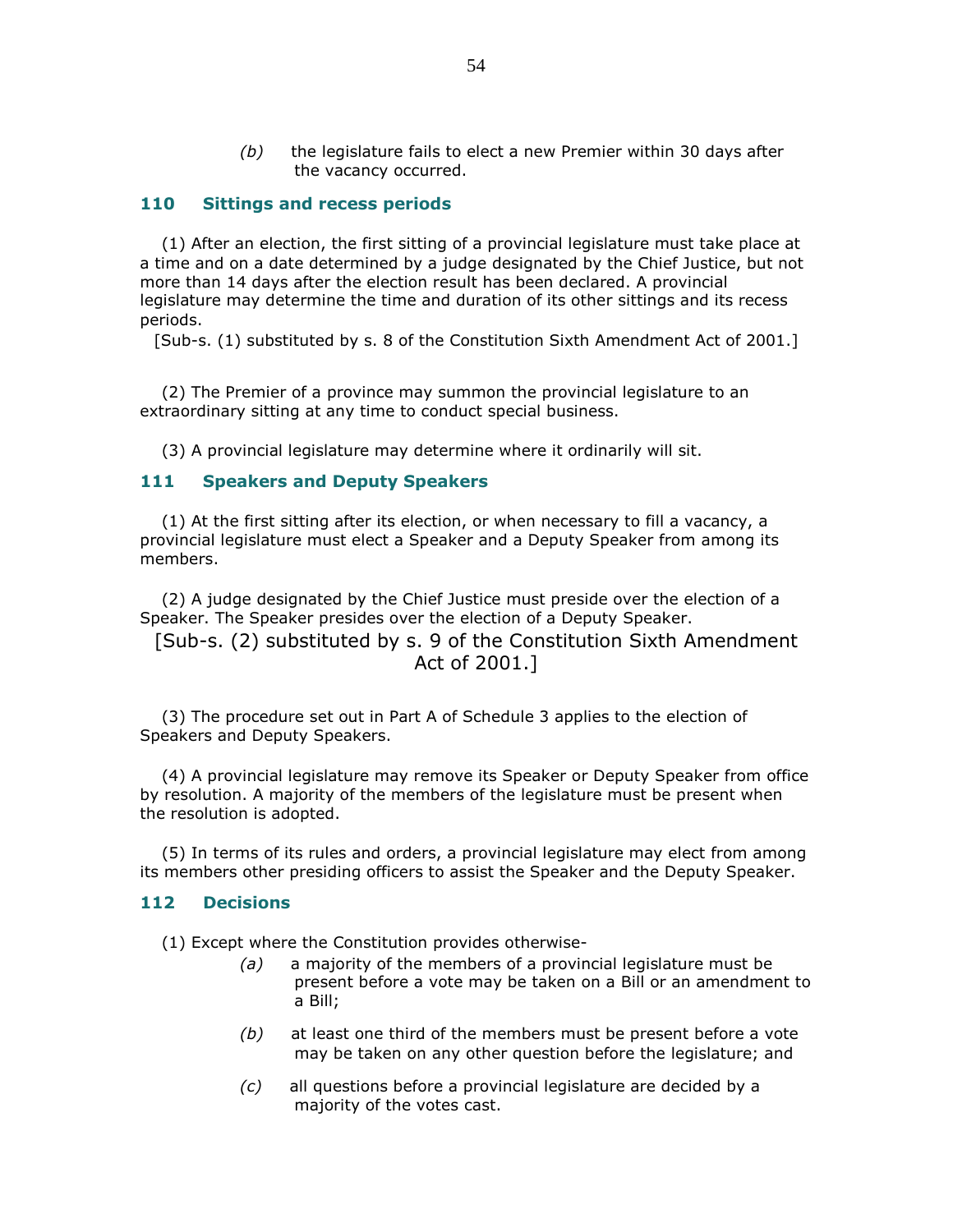(2) The member presiding at a meeting of a provincial legislature has no deliberative vote, but-

- $(a)$  must cast a deciding vote when there is an equal number of votes on each side of a question; and
- $(b)$  may cast a deliberative vote when a question must be decided with a supporting vote of at least two thirds of the members of the legislature.

## 113 Permanent delegates' rights in provincial legislatures

 A province's permanent delegates to the National Council of Provinces may attend, and may speak in, their provincial legislature and its committees, but may not vote. The legislature may require a permanent delegate to attend the legislature or its committees.

### 114 Powers of provincial legislatures

- (1) In exercising its legislative power, a provincial legislature may-
	- (a) consider, pass, amend or reject any Bill before the legislature; and
	- $(b)$  initiate or prepare legislation, except money Bills.

(2) A provincial legislature must provide for mechanisms-

- $(a)$  to ensure that all provincial executive organs of state in the province are accountable to it; and
- (b) to maintain oversight of-
	- (i) the exercise of provincial executive authority in the province, including the implementation of legislation; and
	- (ii) any provincial organ of state.

## 115 Evidence or information before provincial legislatures

A provincial legislature or any of its committees may-

- (a) summon any person to appear before it to give evidence on oath or affirmation, or to produce documents;
- $(b)$  require any person or provincial institution to report to it;
- (c) compel, in terms of provincial legislation or the rules and orders, any person or institution to comply with a summons or requirement in terms of paragraph  $(a)$  or  $(b)$ ; and
- $(d)$  receive petitions, representations or submissions from any interested persons or institutions.

#### 116 Internal arrangements, proceedings and procedures of provincial legislatures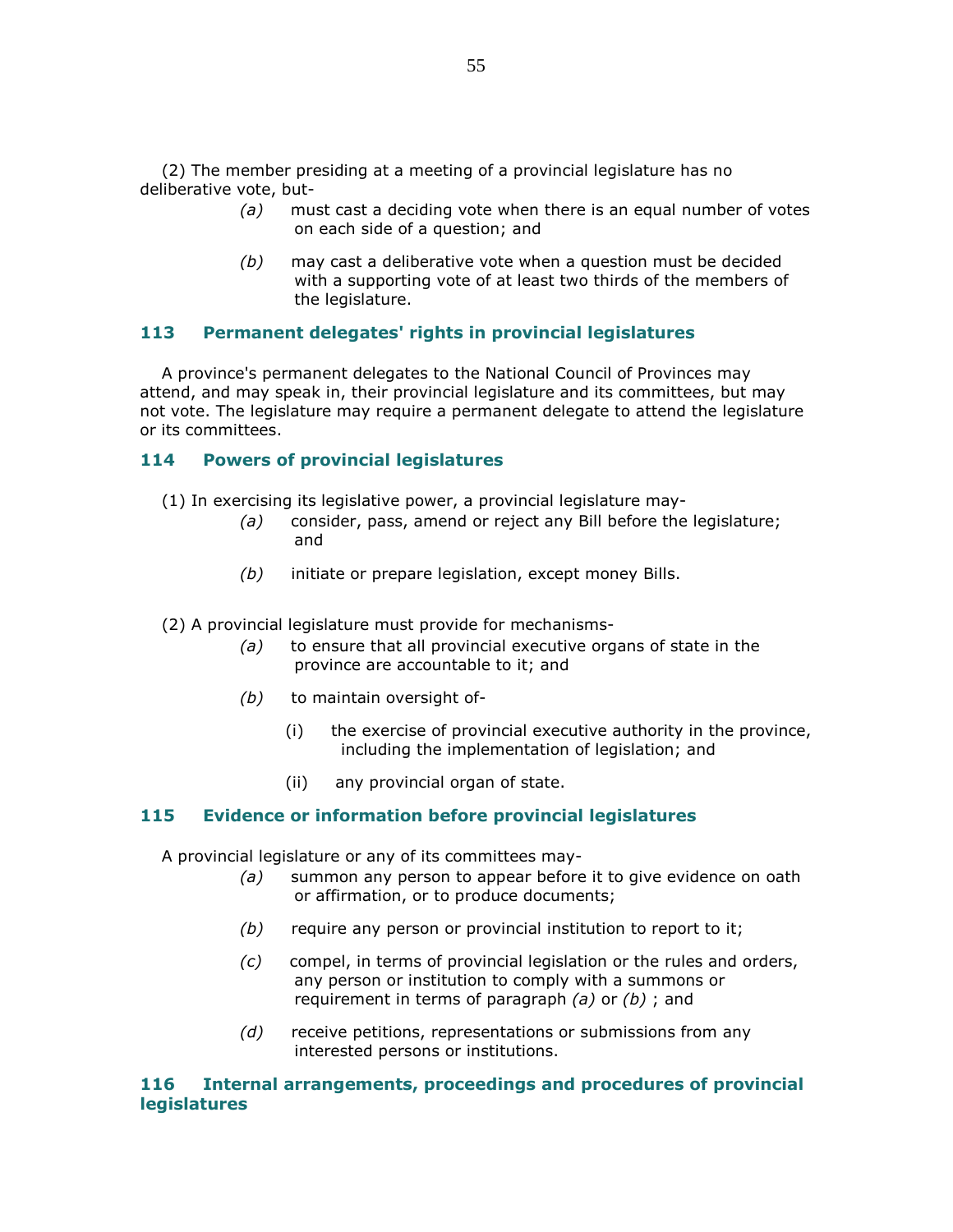- (1) A provincial legislature may-
	- (a) determine and control its internal arrangements, proceedings and procedures; and
	- $(b)$  make rules and orders concerning its business, with due regard to representative and participatory democracy, accountability, transparency and public involvement.
- (2) The rules and orders of a provincial legislature must provide for-
	- $(a)$  the establishment, composition, powers, functions, procedures and duration of its committees;
	- $(b)$  the participation in the proceedings of the legislature and its committees of minority parties represented in the legislature, in a manner consistent with democracy;
	- $(c)$  financial and administrative assistance to each party represented in the legislature, in proportion to its representation, to enable the party and its leader to perform their functions in the legislature effectively; and
	- $(d)$  the recognition of the leader of the largest opposition party in the legislature, as the Leader of the Opposition.

## 117 Privilege

 (1) Members of a provincial legislature and the province's permanent delegates to the National Council of Provinces-

- $(a)$  have freedom of speech in the legislature and in its committees, subject to its rules and orders; and
- (b) are not liable to civil or criminal proceedings, arrest, imprisonment or damages for-
	- (i) anything that they have said in, produced before or submitted to the legislature or any of its committees; or
	- (ii) anything revealed as a result of anything that they have said in, produced before or submitted to the legislature or any of its committees.

 (2) Other privileges and immunities of a provincial legislature and its members may be prescribed by national legislation.

 (3) Salaries, allowances and benefits payable to members of a provincial legislature are a direct charge against the Provincial Revenue Fund.

## 118 Public access to and involvement in provincial legislatures

(1) A provincial legislature must-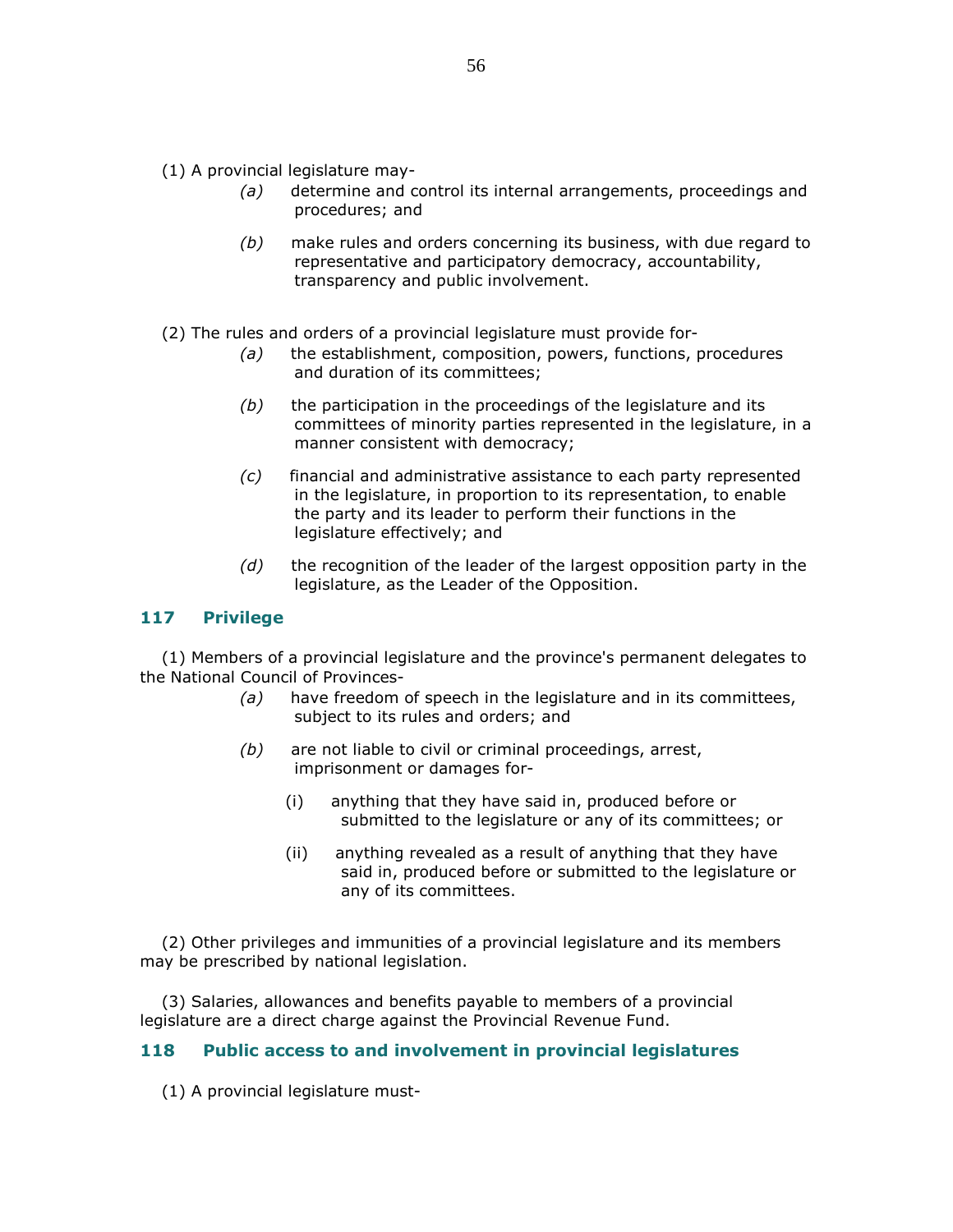- (a) facilitate public involvement in the legislative and other processes of the legislature and its committees; and
- $(b)$  conduct its business in an open manner, and hold its sittings, and those of its committees, in public, but reasonable measures may be taken-
	- (i) to regulate public access, including access of the media, to the legislature and its committees; and
	- (ii) to provide for the searching of any person and, where appropriate, the refusal of entry to, or the removal of, any person.

 (2) A provincial legislature may not exclude the public, including the media, from a sitting of a committee unless it is reasonable and justifiable to do so in an open and democratic society.

### 119 Introduction of Bills

 Only members of the Executive Council of a province or a committee or member of a provincial legislature may introduce a Bill in the legislature; but only the member of the Executive Council who is responsible for financial matters in the province may introduce a money Bill in the legislature.

#### 120 Money Bills

(1) A Bill is a money Bill if it-

- (a) appropriates money;
- $(b)$  imposes provincial taxes, levies, duties or surcharges;
- $(c)$  abolishes or reduces, or grants exemptions from, any provincial taxes, levies, duties or surcharges; or
- (d) authorises direct charges against a Provincial Revenue Fund.

(2) A money Bill may not deal with any other matter except-

- (a) a subordinate matter incidental to the appropriation of money;
- $(b)$  the imposition, abolition or reduction of provincial taxes, levies, duties or surcharges;
- (c) the granting of exemption from provincial taxes, levies, duties or surcharges; or
- $(d)$  the authorisation of direct charges against a Provincial Revenue Fund.

 (3) A provincial Act must provide for a procedure by which the province's legislature may amend a money Bill.

[S. 120 substituted by s. 3 of the Constitution Seventh Amendment Act of 2001.]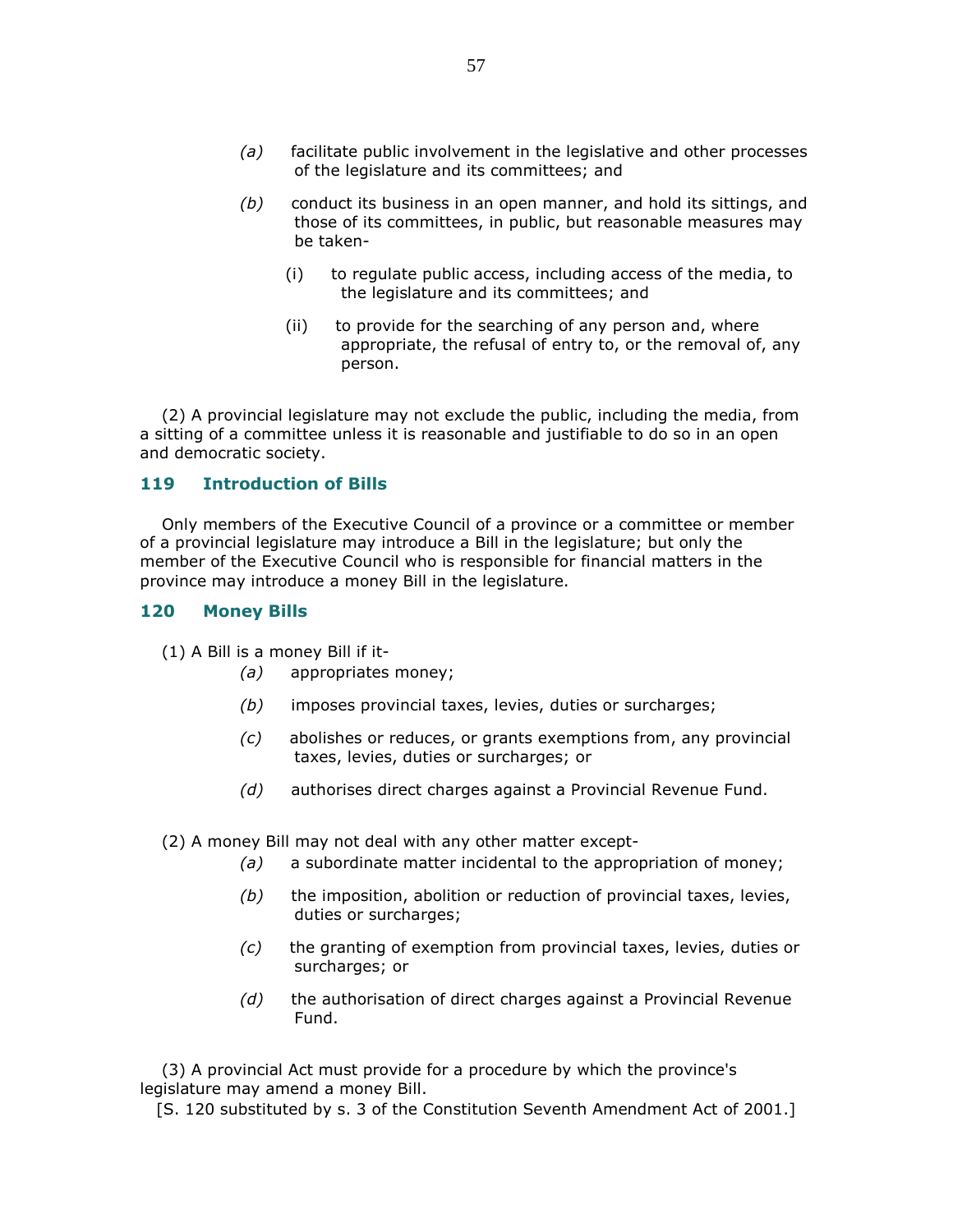### 121 Assent to Bills

 (1) The Premier of a province must either assent to and sign a Bill passed by the provincial legislature in terms of this Chapter or, if the Premier has reservations about the constitutionality of the Bill, refer it back to the legislature for reconsideration.

 (2) If, after reconsideration, a Bill fully accommodates the Premier's reservations, the Premier must assent to and sign the Bill; if not, the Premier must either-

- (a) assent to and sign the Bill; or
- $(b)$  refer it to the Constitutional Court for a decision on its constitutionality.

 (3) If the Constitutional Court decides that the Bill is constitutional, the Premier must assent to and; sign it.

## 122 Application by members to Constitutional Court

 (1) Members of a provincial legislature may apply to the Constitutional Court for an order declaring that all or part of a provincial Act is unconstitutional.

(2) An application-

- (a) must be supported by at least 20 per cent of the members of the legislature; and
- $(b)$  must be made within 30 days of the date on which the Premier assented to and signed the Act.

 (3) The Constitutional Court may order that all or part of an Act that is the subject of an application in terms of subsection (1) has no force until the Court has decided the application if-

- (a) the interests of justice require this; and
- $(b)$  the application has a reasonable prospect of success.

 (4) If an application is unsuccessful, and did not have a reasonable prospect of success, the Constitutional Court may order the applicants to pay costs.

#### 123 Publication of provincial Acts

 A Bill assented to and signed by the Premier of a province becomes a provincial Act, must be published promptly and takes effect when published or on a date determined in terms of the Act.

#### 124 Safekeeping of provincial Acts

 The signed copy of a provincial Act is conclusive evidence of the provisions of that Act and, after publication, must be entrusted to the Constitutional Court for safekeeping .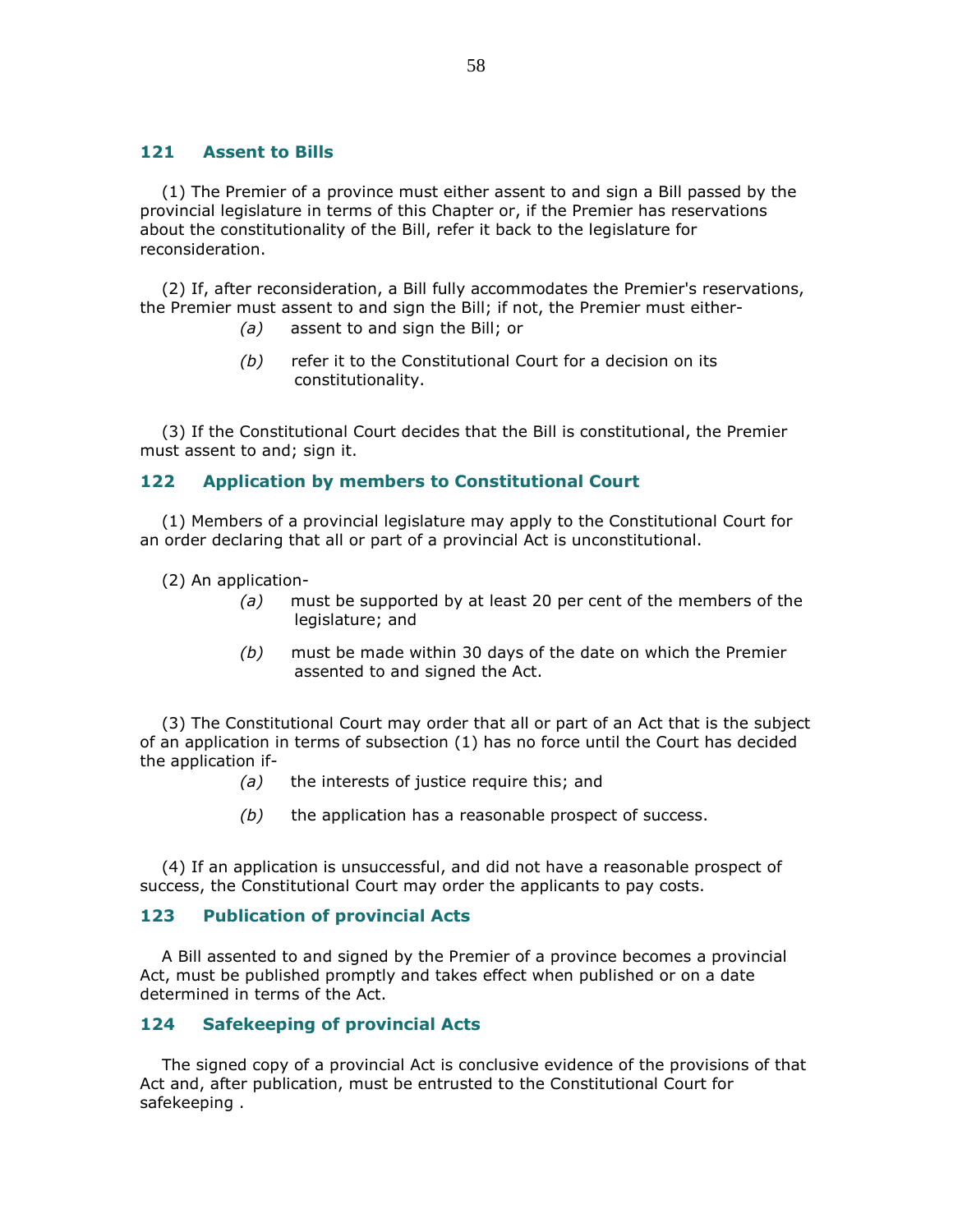# Provincial Executives (ss 125-141)

# 125 Executive authority of provinces

(1) The executive authority of a province is vested in the Premier of that province.

 (2) The Premier exercises the executive authority, together with the other members of the Executive Council, by-

- (a) implementing provincial legislation in the province;
- $(b)$  implementing all national legislation within the functional areas listed in Schedule 4 or 5 except where the Constitution or an Act of Parliament provides otherwise;
- (c) administering in the province, national legislation outside the functional areas listed in Schedules 4 and 5, the administration of which has been assigned to the provincial executive in terms of an Act of Parliament;
- (d) developing and implementing provincial policy;
- (e) co-ordinating the functions of the provincial administration and its departments;
- $(f)$  preparing and initiating provincial legislation; and
- $(g)$  performing any other function assigned to the provincial executive in terms of the Constitution or an Act of Parliament.

(3) A province has executive authority in terms of subsection (2)  $(b)$  only to the extent that the province has the administrative capacity to assume effective responsibility. The national government, by legislative and other measures, must assist provinces to develop the administrative capacity required for the effective exercise of their powers and performance of their functions referred to in subsection (2).

 (4) Any dispute concerning the administrative capacity of a province in regard to any function must be referred to the National Council of Provinces for resolution within 30 days of the date of the referral to the Council.

 (5) Subject to section 100, the implementation of provincial legislation in a province is an exclusive provincial executive power.

(6) The provincial executive must act in accordance with-

- (a) the Constitution; and
- $(b)$  the provincial constitution, if a constitution has been passed for the province.

## 126 Assignment of functions

A member of the Executive Council of a province may assign any power or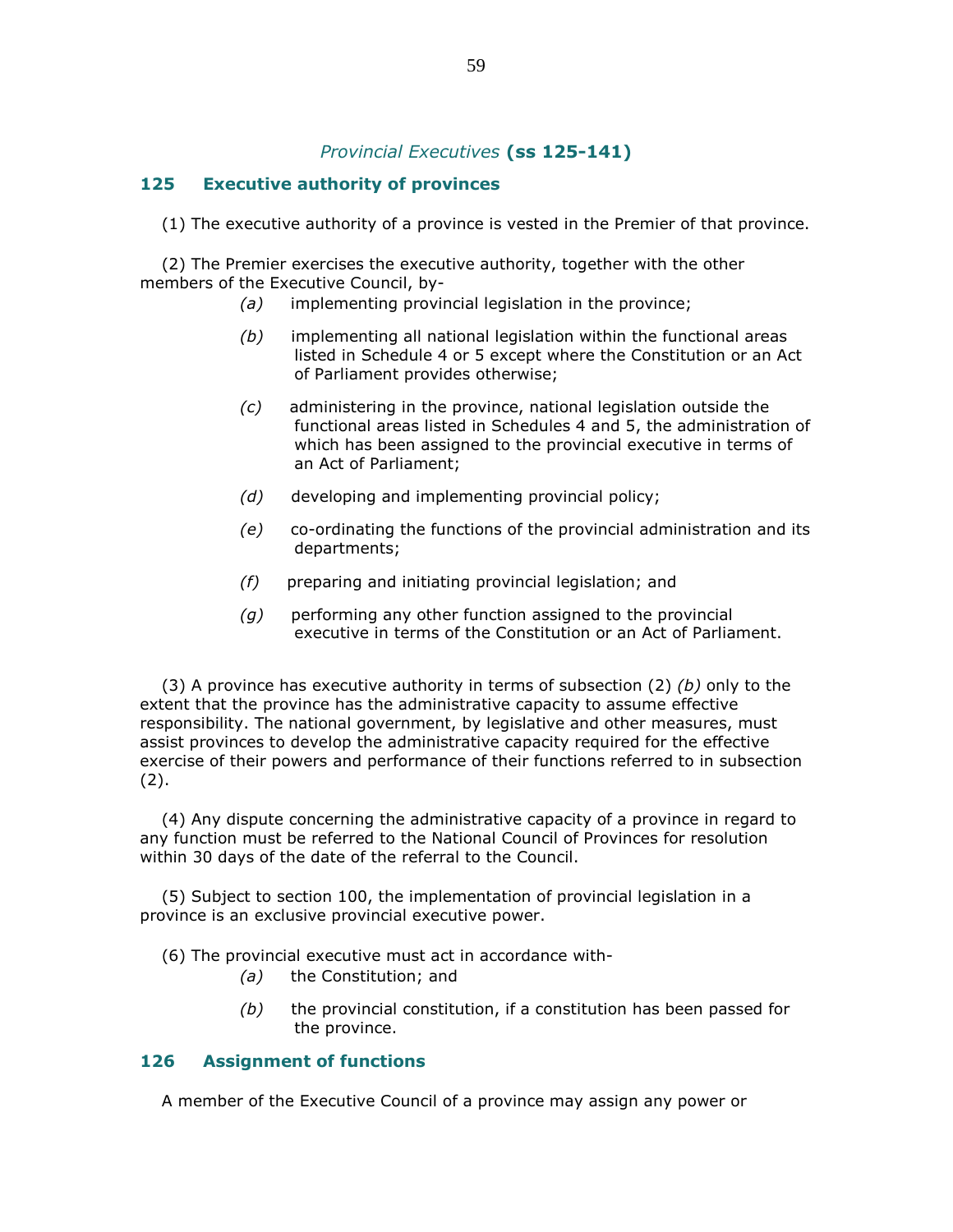function that is to be exercised or performed in terms of an Act of Parliament or a provincial Act, to a Municipal Council. An assignment-

- (a) must be in terms of an agreement between the relevant Executive Council member and the Municipal Council;
- $(b)$  must be consistent with the Act in terms of which the relevant power or function is exercised or performed; and
- (c) takes effect upon proclamation by the Premier.

### 127 Powers and functions of Premiers

 (1) The Premier of a province has the powers and functions entrusted to that office by the Constitution and any legislation.

(2) The Premier of a province is responsible for-

- (a) assenting to and signing Bills;
- (b) referring a Bill back to the provincial legislature for reconsideration of the Bill's constitutionality;
- (c) referring a Bill to the Constitutional Court for a decision on the Bill's constitutionality;
- $(d)$  summoning the legislature to an extraordinary sitting to conduct special business;
- (e) appointing commissions of inquiry; and
- $(f)$  calling a referendum in the province in accordance with national legislation.

# 128 Election of Premiers

 (1) At its first sitting after its election, and whenever necessary to fill a vacancy, a provincial legislature must elect a woman or a man from among its members to be the Premier of the province.

 (2) A judge designated by the Chief Justice must preside over the election of the Premier. The procedure set out in Part A of Schedule 3 applies to the election of the Premier.

[Sub-s. (2) substituted by s. 10 of the Constitution Sixth Amendment Act of 2001.]

 (3) An election to fill a vacancy in the office of Premier must be held at a time and on a date determined by the Chief Justice, but not later than 30 days after the vacancy occurs.

[Sub-s. (3) substituted by s. 10 of the Constitution Sixth Amendment Act of 2001.]

#### 129 Assumption of office by Premiers

A Premier-elect must assume office within five days of being elected, by swearing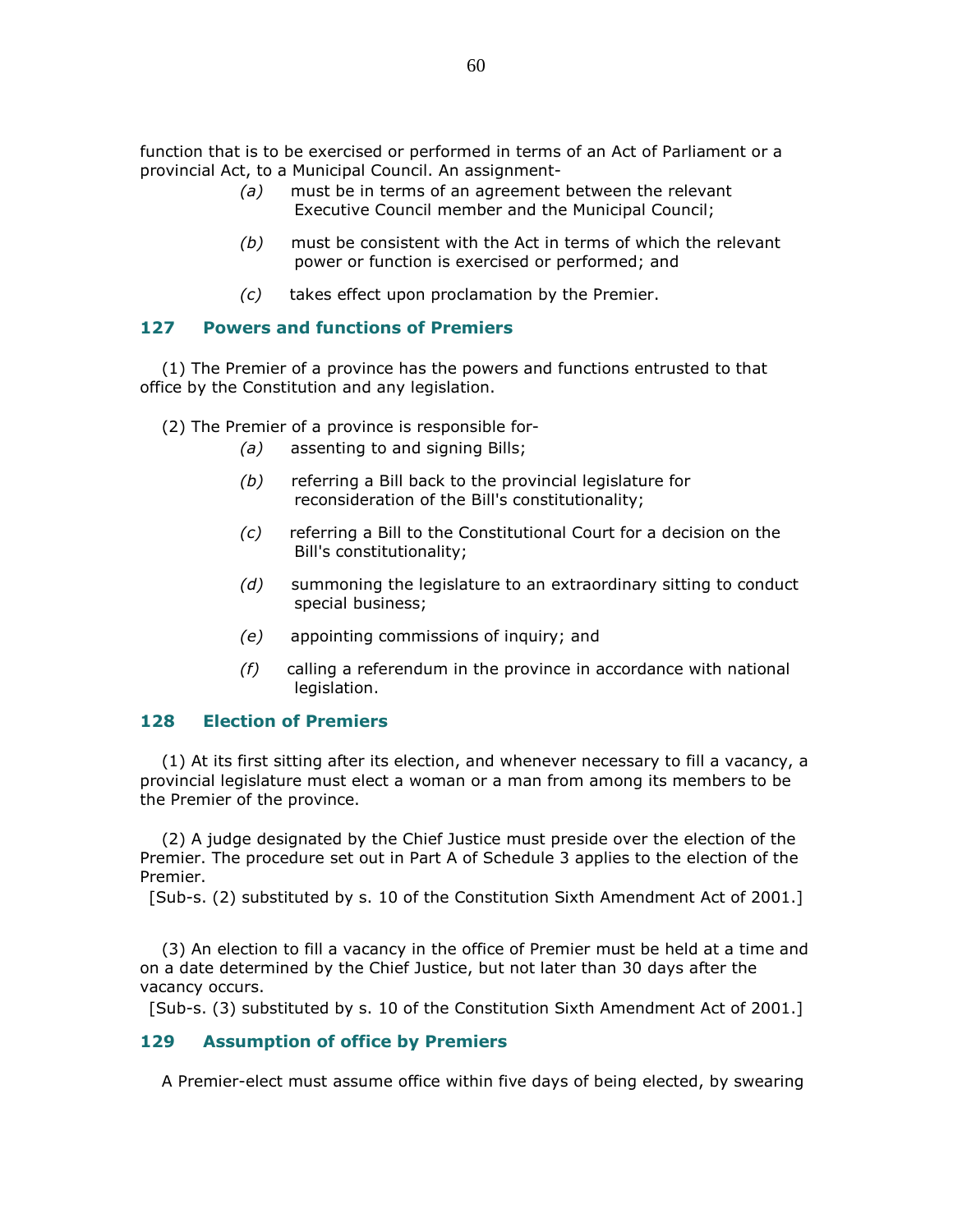or affirming faithfulness to the Republic and obedience to the Constitution, in accordance with Schedule 2.

## 130 Term of office and removal of Premiers

 (1) A Premier's term of office begins when the Premier assumes office and ends upon a vacancy occurring or when the person next elected Premier assumes office.

 (2) No person may hold office as Premier for more than two terms, but when a person is elected to fill a vacancy in the office of Premier, the period between that election and the next election of a Premier is not regarded as a term.

 (3) The legislature of a province, by a resolution adopted with a supporting vote of at least two thirds of its members, may remove the Premier from office only on the grounds of-

- (a) a serious violation of the Constitution or the law;
- (b) serious misconduct; or
- (c) inability to perform the functions of office.

 (4) Anyone who has been removed from the office of Premier in terms of subsection (3) (a) or (b) may not receive any benefits of that office, and may not serve in any public office.

#### 131 Acting Premiers

 (1) When the Premier is absent or otherwise unable to fulfil the duties of the office of Premier, or during a vacancy in the office of Premier, an office-bearer in the order below acts as the Premier:

- $(a)$  A member of the Executive Council designated by the Premier.
- (b) A member of the Executive Council designated by the other members of the Council.
- (c) The Speaker, until the legislature designates one of its other members.

 (2) An Acting Premier has the responsibilities, powers and functions of the Premier.

 (3) Before assuming the responsibilities, powers and functions of the Premier, the Acting Premier must swear or affirm faithfulness to the Republic and obedience to the Constitution, in accordance with Schedule 2.

### 132 Executive Councils

 (1) The Executive Council of a province consists of the Premier, as head of the Council, and no fewer than five and no more than ten members appointed by the Premier from among the members of the provincial legislature.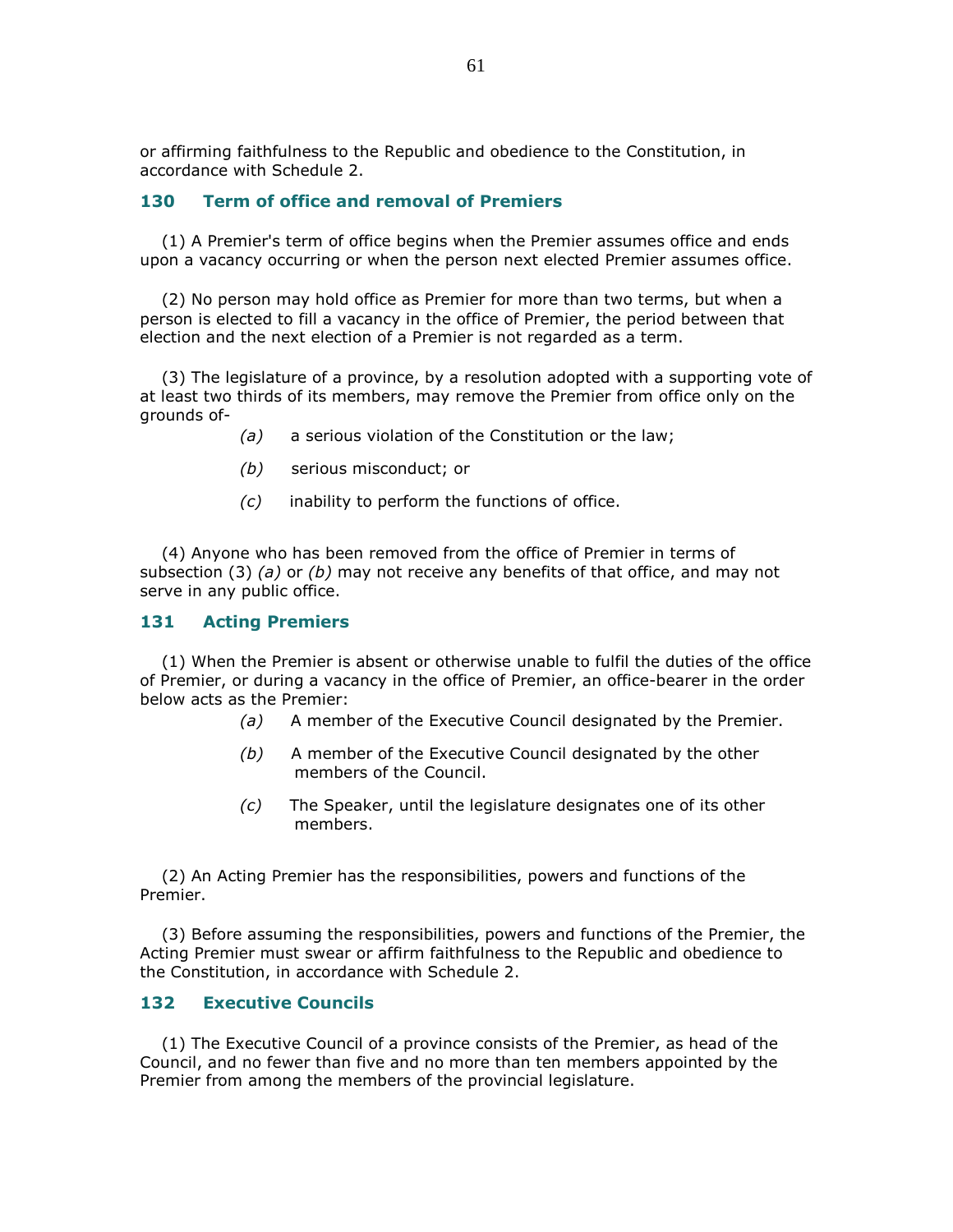(2) The Premier of a province appoints the members of the Executive Council, assigns their powers and functions, and may dismiss them.

## 133 Accountability and responsibilities

 (1) The members of the Executive Council of a province are responsible for the functions of the executive assigned to them by the Premier.

 (2) Members of the Executive Council of a province are accountable collectively and individually to the legislature for the exercise of their powers and the performance of their functions.

(3) Members of the Executive Council of a province must-

- (a) act in accordance with the Constitution and, if a provincial constitution has been passed for the province, also that constitution; and
- $(b)$  provide the legislature with full and regular reports concerning matters under their control.

## 134 Continuation of Executive Councils after elections

 When an election of a provincial legislature is held, the Executive Council and its members remain competent to function until the person elected Premier by the next legislature assumes office.

## 135 Oath or affirmation

 Before members of the Executive Council of a province begin to perform their functions, they must swear or affirm faithfulness to the Republic and obedience to the Constitution, in accordance with Schedule 2.

### 136 Conduct of members of Executive Councils

 (1) Members of the Executive Council of a province must act in accordance with a code of ethics prescribed by national legislation.

- (2) Members of the Executive Council of a province may not-
	- (a) undertake any other paid work;
	- $(b)$  act in any way that is inconsistent with their office, or expose themselves to any situation involving the risk of a conflict between their official responsibilities and private interests; or
	- $(c)$  use their position or any information entrusted to them, to enrich themselves or improperly benefit any other person.

### 137 Transfer of functions

The Premier by proclamation may transfer to a member of the Executive Council-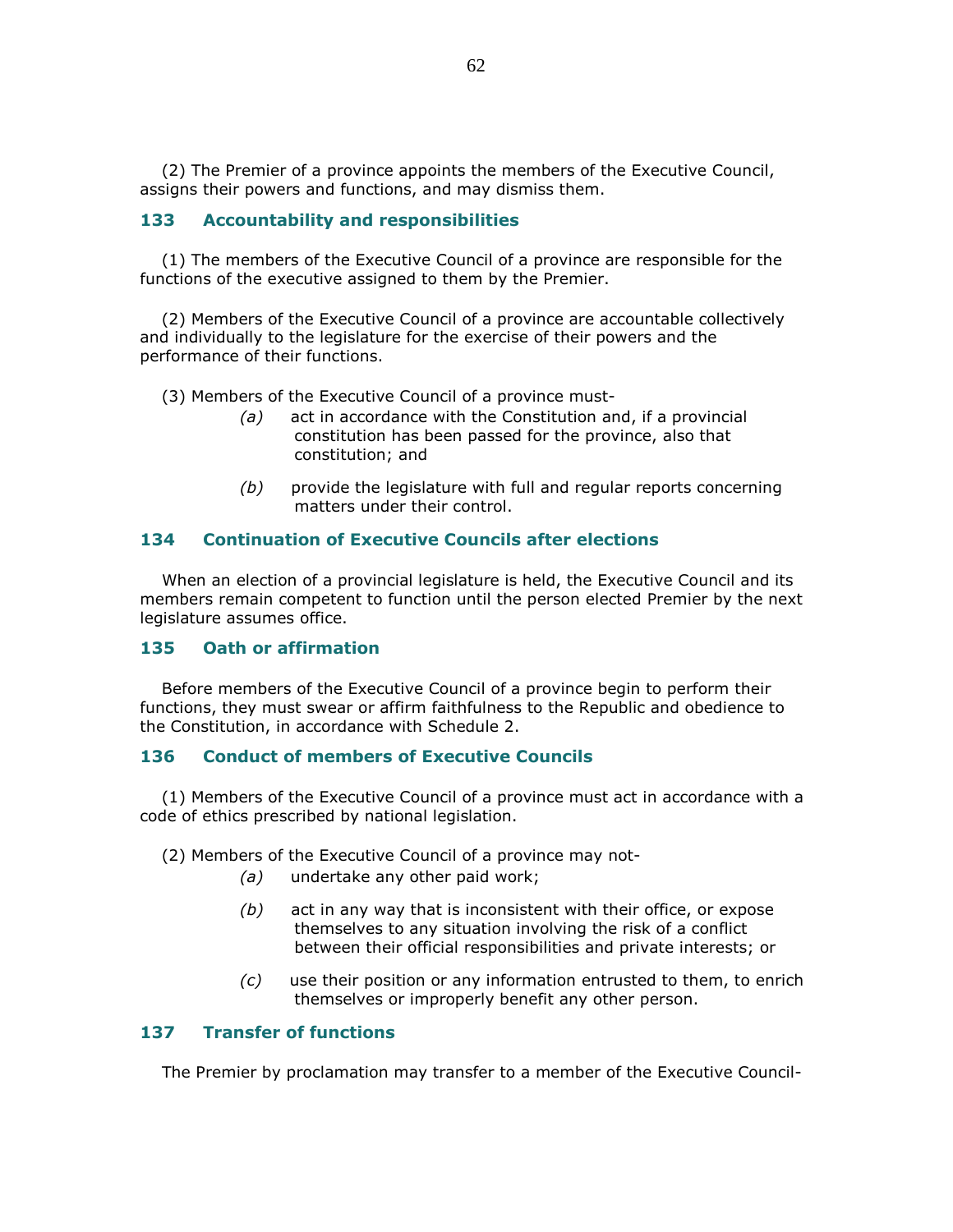- $(a)$  the administration of any legislation entrusted to another member; or
- $(b)$  any power or function entrusted by legislation to another member.

### 138 Temporary assignment of functions

 The Premier of a province may assign to a member of the Executive Council any power or function of another member who is absent from office or is unable to exercise that power or perform that function.

## 139 Provincial intervention in local government

 (1) When a municipality cannot or does not fulfil an executive obligation in terms of the Constitution or legislation, the relevant provincial executive may intervene by taking any appropriate steps to ensure fulfilment of that obligation, including-

- (a) issuing a directive to the Municipal Council, describing the extent of the failure to fulfil its obligations and stating any steps required to meet its obligations;
- $(b)$  assuming responsibility for the relevant obligation in that municipality to the extent necessary to-
	- (i) maintain essential national standards or meet established minimum standards for the rendering of a service;
	- (ii) prevent that Municipal Council from taking unreasonable action that is prejudicial to the interests of another municipality or to the province as a whole; or
	- (iii) maintain economic unity; or
- (c) dissolving the Municipal Council and appointing an administrator until a newly elected Municipal Council has been declared elected, if exceptional circumstances warrant such a step.

 (2) If a provincial executive intervenes in a municipality in terms of subsection (1)  $(b)$  -

- $(a)$  it must submit a written notice of the intervention to-
	- (i) the Cabinet member responsible for local government affairs; and
	- (ii) the relevant provincial legislature and the National Council of Provinces,

within 14 days after the intervention began;

- $(b)$  the intervention must end if-
	- (i) the Cabinet member responsible for local government affairs disapproves the intervention within 28 days after the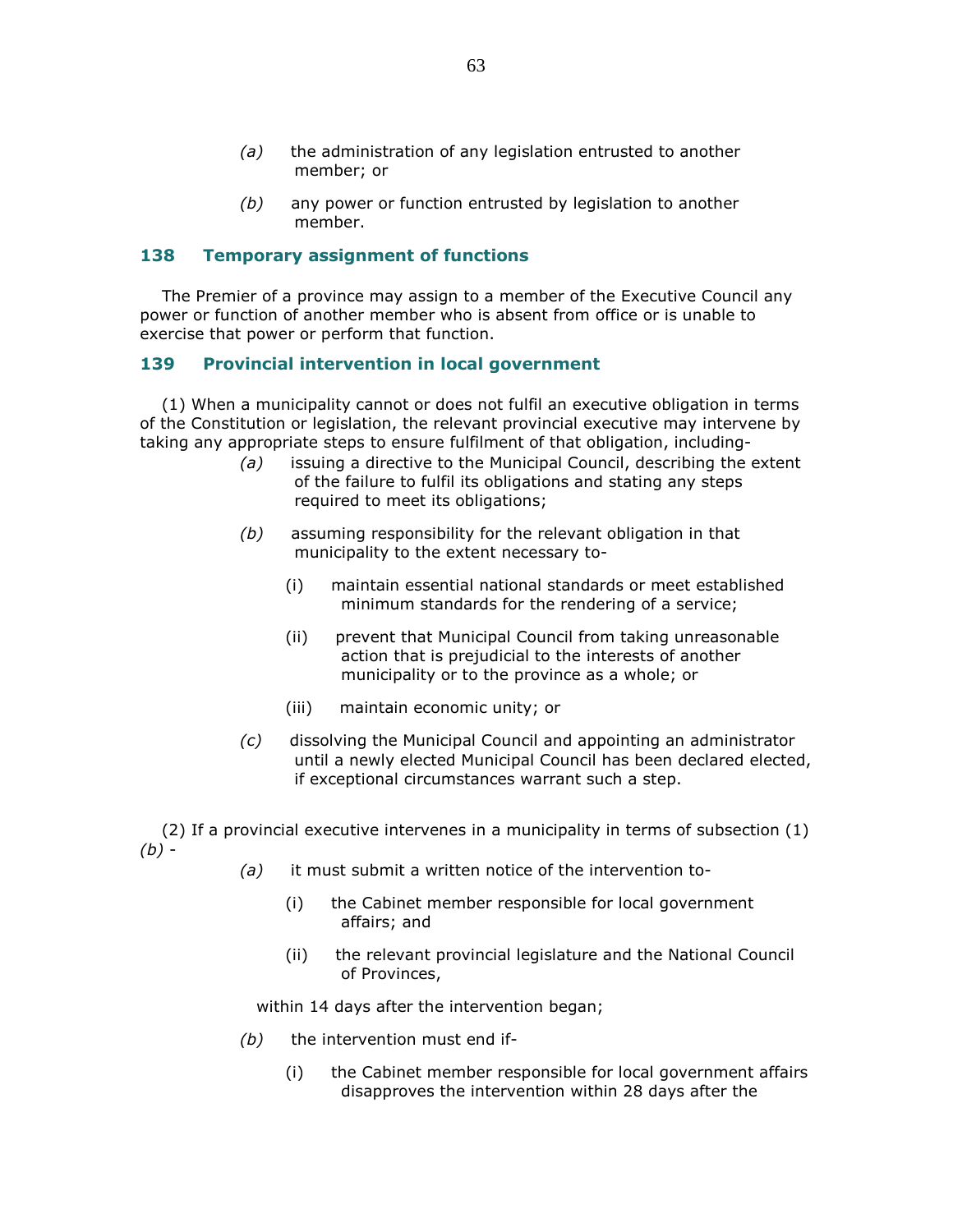intervention began or by the end of that period has not approved the intervention; or

- (ii) the Council disapproves the intervention within 180 days after the intervention began or by the end of that period has not approved the intervention; and
- (c) the Council must, while the intervention continues, review the intervention regularly and may make any appropriate recommendations to the provincial executive.

#### (3) If a Municipal Council is dissolved in terms of subsection  $(1)$  (c) -

- $(a)$  the provincial executive must immediately submit a written notice of the dissolution to-
	- (i) the Cabinet member responsible for local government affairs; and
	- (ii) the relevant provincial legislature and the National Council of Provinces; and
- $(b)$  the dissolution takes effect 14 days from the date of receipt of the notice by the Council unless set aside by that Cabinet member or the Council before the expiry of those 14 days.

 (4) If a municipality cannot or does not fulfil an obligation in terms of the Constitution or legislation to approve a budget or any revenue-raising measures necessary to give effect to the budget, the relevant provincial executive must intervene by taking any appropriate steps to ensure that the budget or those revenue-raising measures are approved, including dissolving the Municipal Council and-

- (a) appointing an administrator until a newly elected Municipal Council has been declared elected; and
- (b) approving a temporary budget or revenue-raising measures to provide for the continued functioning of the municipality.

 (5) If a municipality, as a result of a crisis in its financial affairs, is in serious or persistent material breach of its obligations to provide basic services or to meet its financial commitments, or admits that it is unable to meet its obligations or financial commitments, the relevant provincial executive must-

- (a) impose a recovery plan aimed at securing the municipality's ability to meet its obligations to provide basic services or its financial commitments, which-
	- (i) is to be prepared in accordance with national legislation; and
	- (ii) binds the municipality in the exercise of its legislative and executive authority, but only to the extent necessary to solve the crisis in its financial affairs; and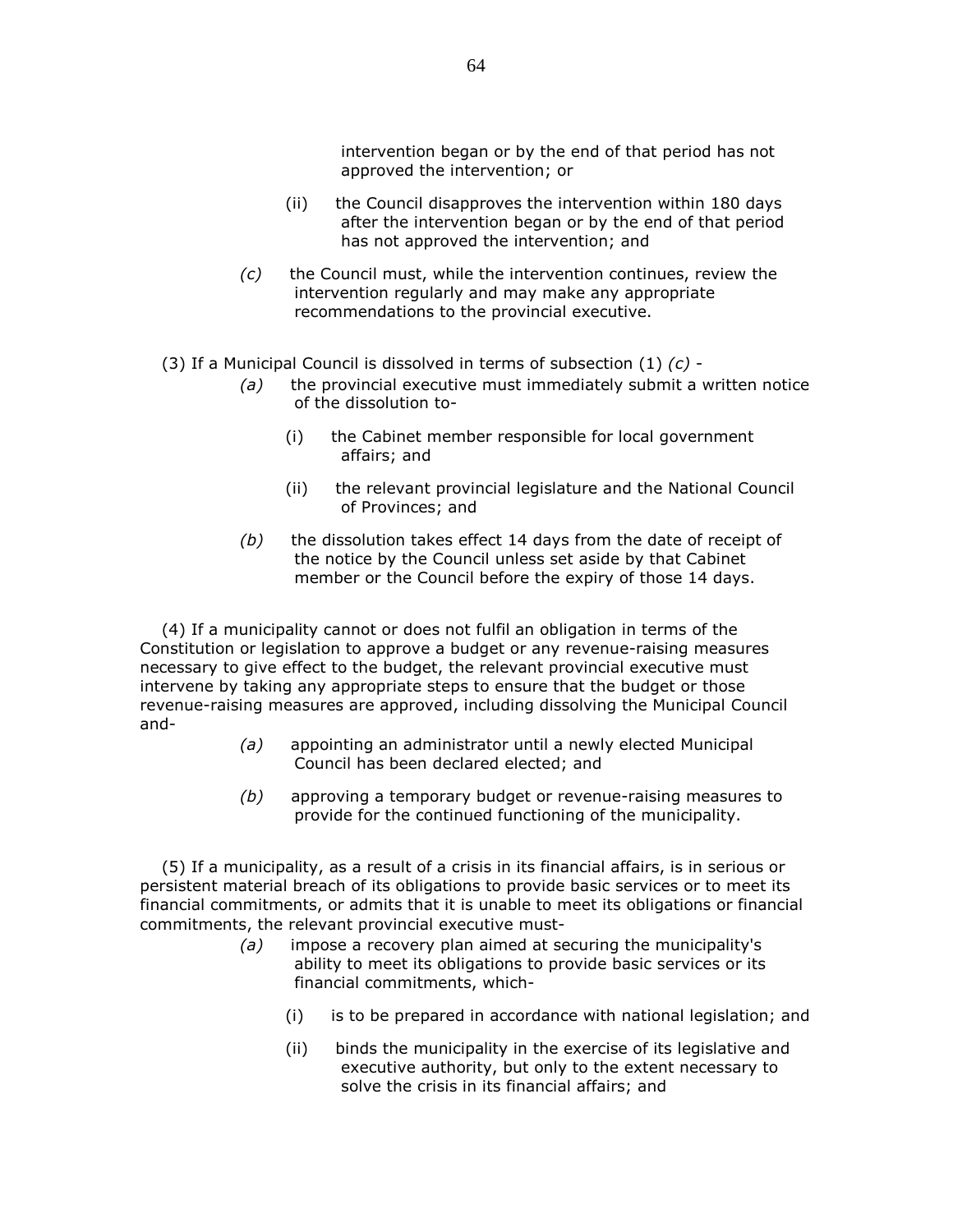- $(b)$  dissolve the Municipal Council, if the municipality cannot or does not approve legislative measures, including a budget or any revenue-raising measures, necessary to give effect to the recovery plan, and-
	- (i) appoint an administrator until a newly elected Municipal Council has been declared elected; and
	- (ii) approve a temporary budget or revenue-raising measures or any other measures giving effect to the recovery plan to provide for the continued functioning of the municipality; or
- $(c)$  if the Municipal Council is not dissolved in terms of paragraph  $(b)$ , assume responsibility for the implementation of the recovery plan to the extent that the municipality cannot or does not otherwise implement the recovery plan.

 (6) If a provincial executive intervenes in a municipality in terms of subsection (4) or (5), it must submit a written notice of the intervention to-

- (a) the Cabinet member responsible for local government affairs; and
- (b) the relevant provincial legislature and the National Council of Provinces,

within seven days after the intervention began.

 (7) If a provincial executive cannot or does not or does not adequately exercise the powers or perform the functions referred to in subsection (4) or (5), the national executive must intervene in terms of subsection (4) or (5) in the stead of the relevant provincial executive.

 (8) National legislation may regulate the implementation of this section, including the processes established by this section.

[S. 139 substituted by s. 4 of the Constitution Eleventh Amendment Act of 2003.]

## 140 Executive decisions

(1) A decision by the Premier of a province must be in writing if it-

- (a) is taken in terms of legislation; or
- (b) has legal consequences.

 (2) A written decision by the Premier must be countersigned by another Executive Council member if that decision concerns a function assigned to that other member.

 (3) Proclamations, regulations and other instruments of subordinate legislation of a province must be accessible to the public.

 (4) Provincial legislation may specify the manner in which, and the extent to which, instruments mentioned in subsection (3) must be-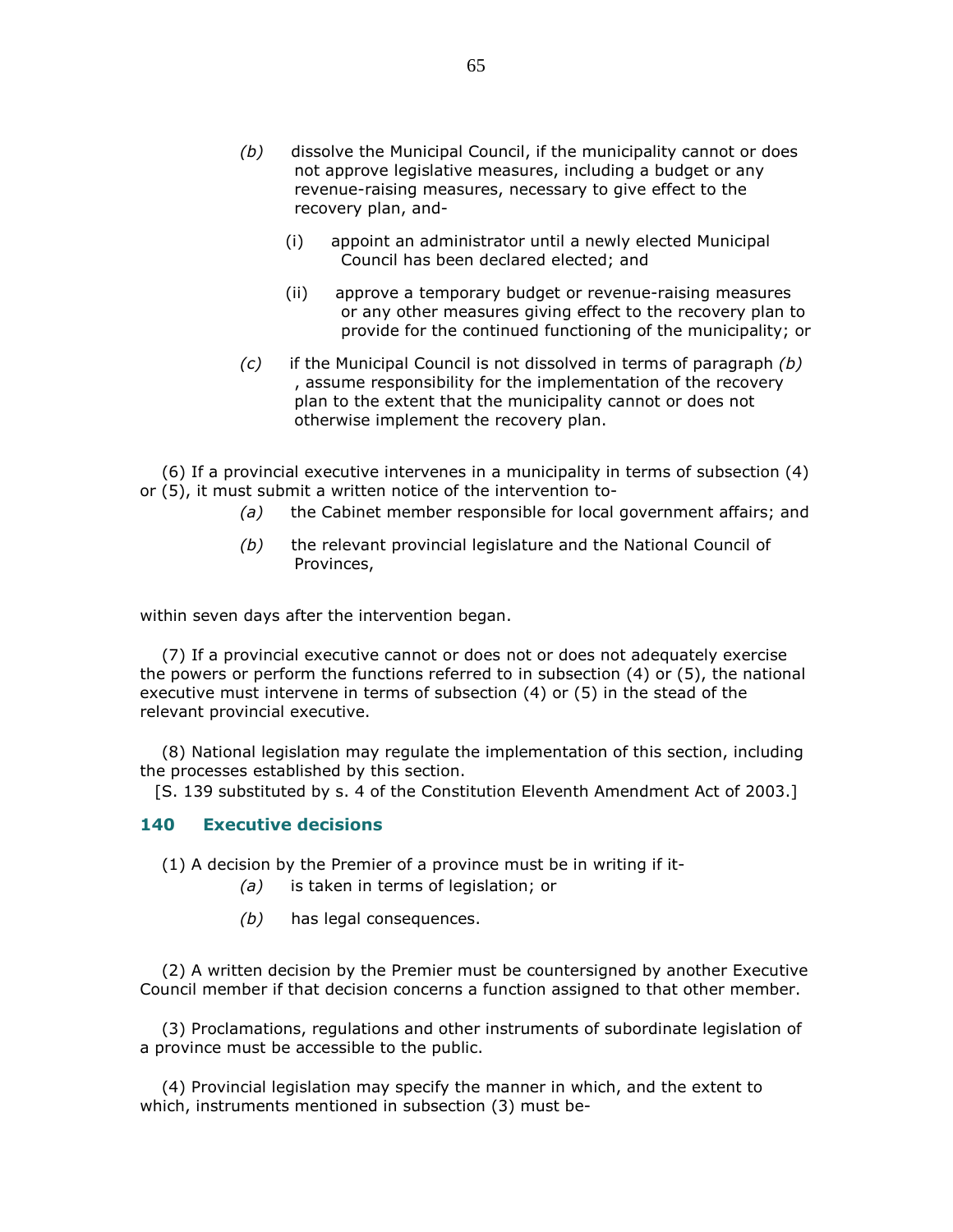- (a) tabled in the provincial legislature; and
- $(b)$  approved by the provincial legislature.

## 141 Motions of no confidence

 (1) If a provincial legislature, by a vote supported by a majority of its members, passes a motion of no confidence in the province's Executive Council excluding the Premier, the Premier must reconstitute the Council.

 (2) If a provincial legislature, by a vote supported by a majority of its members, passes a motion of no confidence in the Premier, the Premier and the other members of the Executive Council must resign.

## Provincial Constitutions (ss 142-145)

## 142 Adoption of provincial constitutions

 A provincial legislature may pass a constitution for the province or, where applicable, amend its constitution, if at least two thirds of its members vote in favour of the Bill.

### 143 Contents of provincial constitutions

 (1) A provincial constitution, or constitutional amendment, must not be inconsistent with this Constitution, but may provide for-

- (a) provincial legislative or executive structures and procedures that differ from those provided for in this Chapter; or
- $(b)$  the institution, role, authority and status of a traditional monarch, where applicable.

 (2) Provisions included in a provincial constitution or constitutional amendment in terms of paragraph (a) or (b) of subsection  $(1)$ -

- (a) must comply with the values in section 1 and with Chapter 3; and
- $(b)$  may not confer on the province any power or function that falls-
	- (i) outside the area of provincial competence in terms of Schedules 4 and 5; or
	- (ii) outside the powers and functions conferred on the province by other sections of the Constitution.

#### 144 Certification of provincial constitutions

 (1) If a provincial legislature has passed or amended a constitution, the Speaker of the legislature must submit the text of the constitution or constitutional amendment to the Constitutional Court for certification.

 (2) No text of a provincial constitution or constitutional amendment becomes law until the Constitutional Court has certified-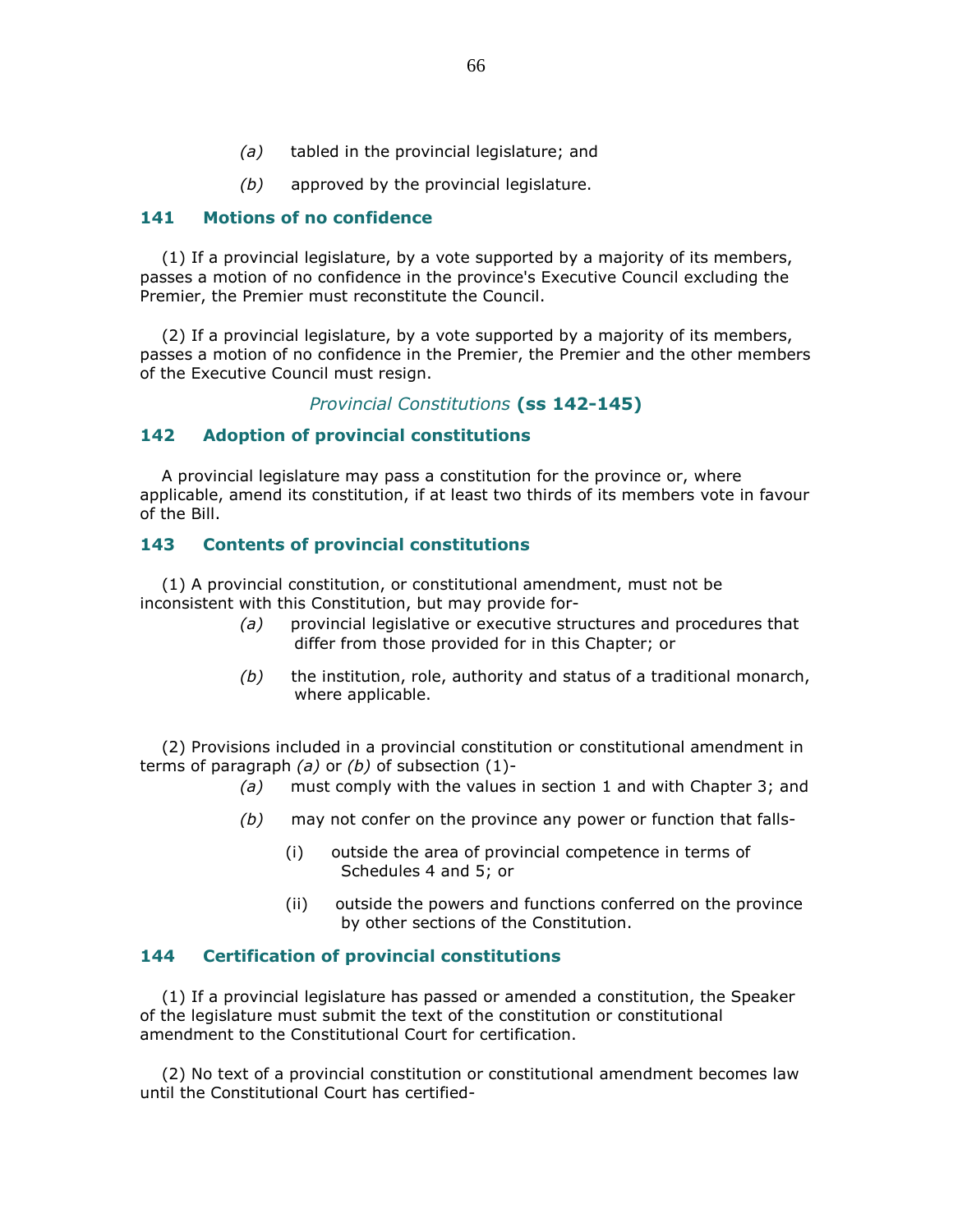- $(a)$  that the text has been passed in accordance with section 142; and
- $(b)$  that the whole text complies with section 143.

### 145 Signing, publication and safekeeping of provincial constitutions

 (1) The Premier of a province must assent to and sign the text of a provincial constitution or constitutional amendment that has been certified by the Constitutional Court.

 (2) The text assented to and signed by the Premier must be published in the national Government Gazette and takes effect on publication or on a later date determined in terms of that constitution or amendment.

 (3) The signed text of a provincial constitution or constitutional amendment is conclusive evidence of its provisions and, after publication, must be entrusted to the Constitutional Court for safekeeping.

# Conflicting Laws (ss 146-150)

### 146 Conflicts between national and provincial legislation

 (1) This section applies to a conflict between national legislation and provincial legislation falling within a functional area listed in Schedule 4.

 (2) National legislation that applies uniformly with regard to the country as a whole prevails over provincial legislation if any of the following conditions is met:

- $(a)$  The national legislation deals with a matter that cannot be regulated effectively by legislation enacted by the respective provinces individually.
- $(b)$  The national legislation deals with a matter that, to be dealt with effectively, requires uniformity across the nation, and the national legislation provides that uniformity by establishing-
	- (i) norms and standards;
	- (ii) frameworks; or
	- (iii) national policies.
- $(c)$  The national legislation is necessary for-
	- (i) the maintenance of national security;
	- (ii) the maintenance of economic unity;
	- (iii) the protection of the common market in respect of the mobility of goods, services, capital and labour;
	- (iv) the promotion of economic activities across provincial boundaries;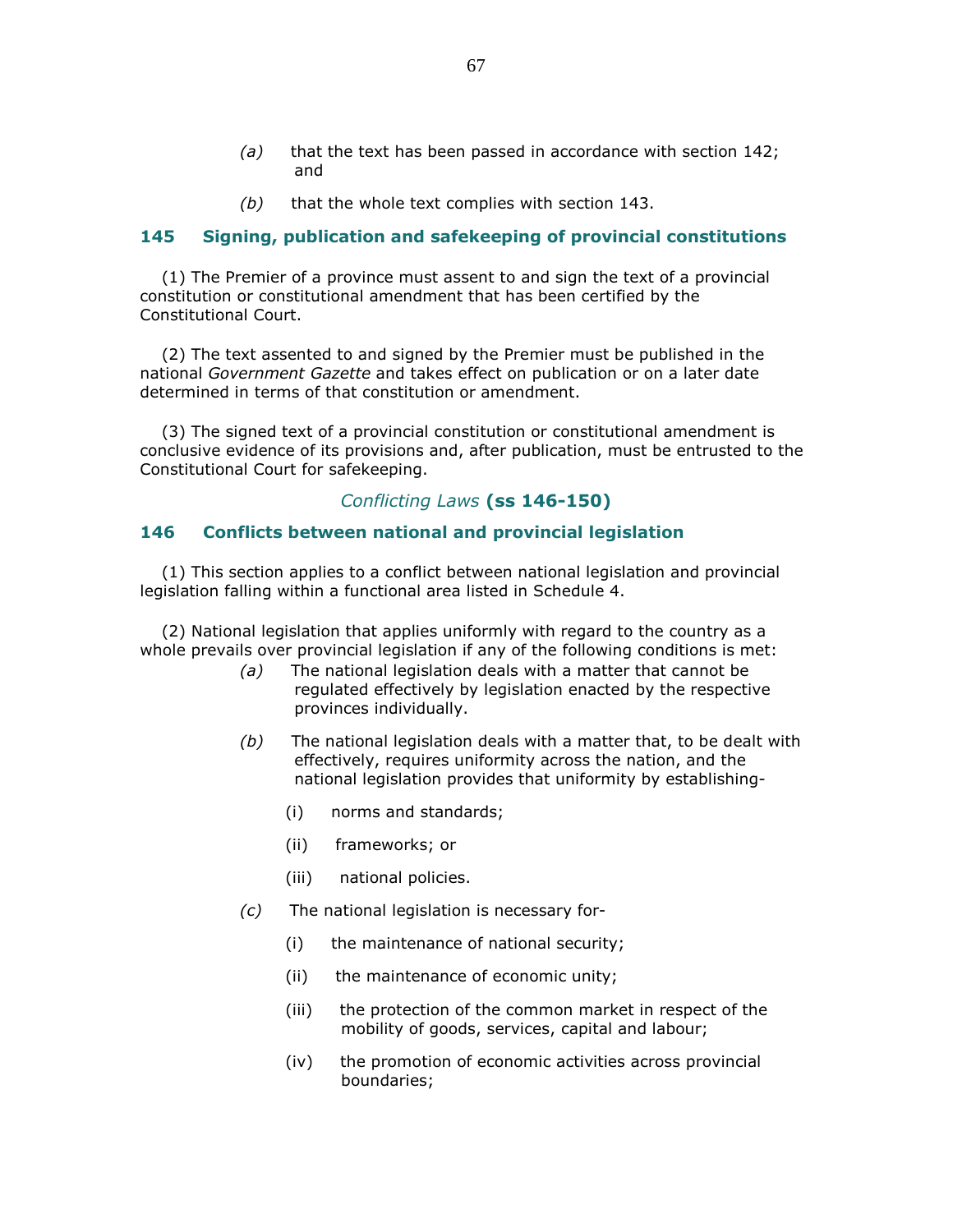- (v) the promotion of equal opportunity or equal access to government services; or
- (vi) the protection of the environment.

 (3) National legislation prevails over provincial legislation if the national legislation is aimed at preventing unreasonable action by a province that-

- $(a)$  is prejudicial to the economic, health or security interests of another province or the country as a whole; or
- (b) impedes the implementation of national economic policy.

 (4) When there is a dispute concerning whether national legislation is necessary for a purpose set out in subsection (2)  $(c)$  and that dispute comes before a court for resolution, the court must have due regard to the approval or the rejection of the legislation by the National Council of Provinces.

 (5) Provincial legislation prevails over national legislation if subsection (2) or (3) does not apply.

 (6) A law made in terms of an Act of Parliament or a provincial Act can prevail only if that law has been approved by the National Council of Provinces.

 (7) If the National Council of Provinces does not reach a decision within 30 days of its first sitting after a law was referred to it, that law must be considered for all purposes to have been approved by the Council.

 (8) If the National Council of Provinces does not approve a law referred to in subsection (6), it must, within 30 days of its decision, forward reasons for not approving the law to the authority that referred the law to it.

### 147 Other conflicts

 (1) If there is a conflict between national legislation and a provision of a provincial constitution with regard to-

- (a) a matter concerning which this Constitution specifically requires or envisages the enactment of national legislation, the national legislation prevails over the affected provision of the provincial constitution;
- (b) national legislative intervention in terms of section 44 (2), the national legislation prevails over the provision of the provincial constitution; or
- (c) a matter within a functional area listed in Schedule 4, section 146 applies as if the affected provision of the provincial constitution were provincial legislation referred to in that section.

 (2) National legislation referred to in section 44 (2) prevails over provincial legislation in respect of matters within the functional areas listed in Schedule 5.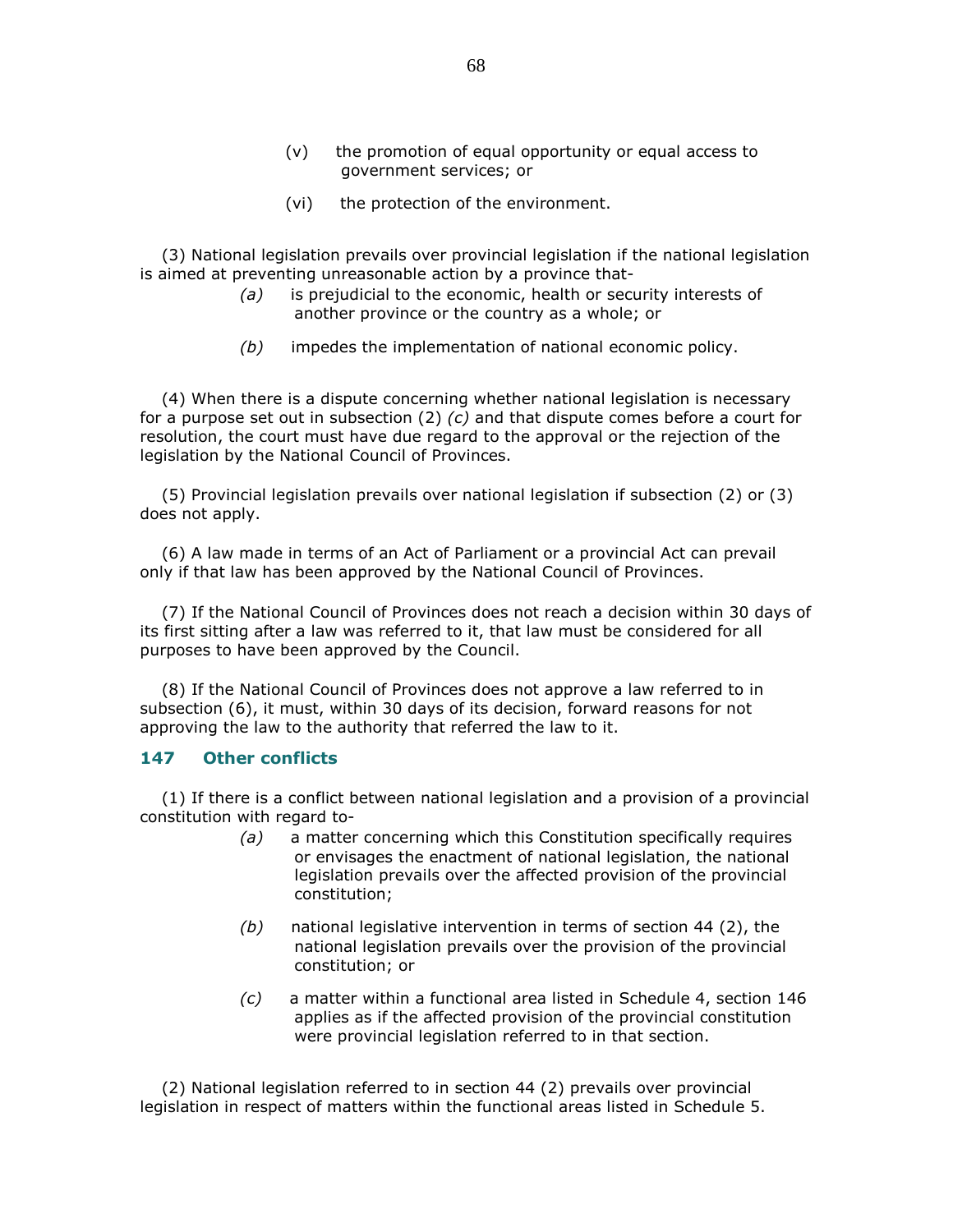148 Conflicts that cannot be resolved

 If a dispute concerning a conflict cannot be resolved by a court, the national legislation prevails over the provincial legislation or provincial constitution.

# 149 Status of legislation that does not prevail

 A decision by a court that legislation prevails over other legislation does not invalidate that other legislation, but that other legislation becomes inoperative for as long as the conflict remains.

# 150 Interpretation of conflicts

 When considering an apparent conflict between national and provincial legislation, or between national legislation and a provincial constitution, every court must prefer any reasonable interpretation of the legislation or constitution that avoids a conflict, over any alternative interpretation that results in a conflict.

# CHAPTER 7 LOCAL GOVERNMENT (ss 151-164)

# 151 Status of municipalities

 (1) The local sphere of government consists of municipalities, which must be established for the whole of the territory of the Republic.

 (2) The executive and legislative authority of a municipality is vested in its Municipal Council.

 (3) A municipality has the right to govern, on its own initiative, the local government affairs of its community, subject to national and provincial legislation, as provided for in the Constitution.

 (4) The national or a provincial government may not compromise or impede a municipality's ability or right to exercise its powers or perform its functions.

# 152 Objects of local government

(1) The objects of local government are-

- (a) to provide democratic and accountable government for local communities;
- $(b)$  to ensure the provision of services to communities in a sustainable manner;
- (c) to promote social and economic development;
- $(d)$  to promote a safe and healthy environment; and
- (e) to encourage the involvement of communities and community organisations in the matters of local government.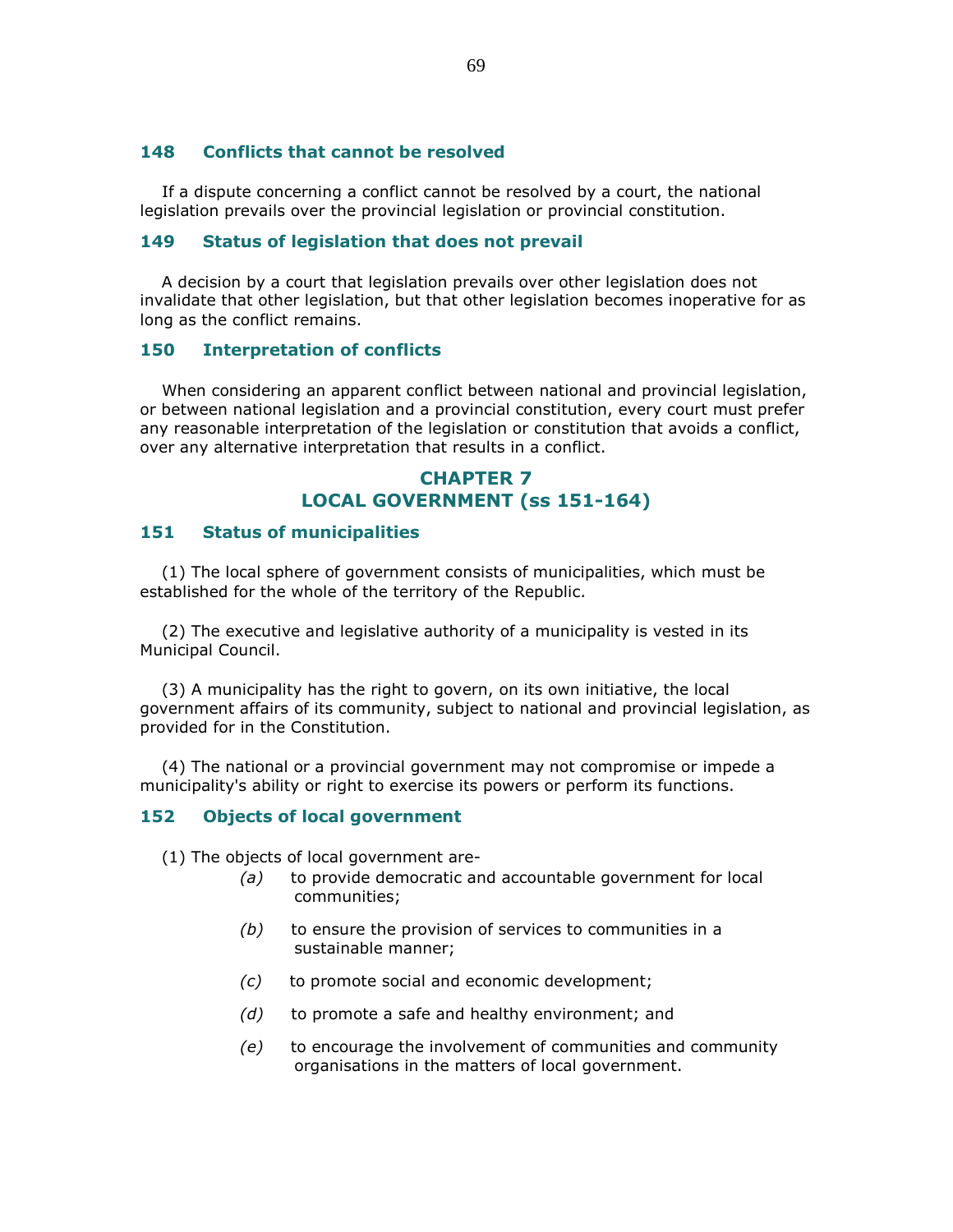(2) A municipality must strive, within its financial and administrative capacity, to achieve the objects set out in subsection (1).

# 153 Developmental duties of municipalities

A municipality must-

- (a) structure and manage its administration and budgeting and planning processes to give priority to the basic needs of the community, and to promote the social and economic development of the community; and
- (b) participate in national and provincial development programmes.

## 154 Municipalities in co-operative government

 (1) The national government and provincial governments, by legislative and other measures, must support and strengthen the capacity of municipalities to manage their own affairs, to exercise their powers and to perform their functions.

 (2) Draft national or provincial legislation that affects the status, institutions, powers or functions of local government must be published for public comment before it is introduced in Parliament or a provincial legislature, in a manner that allows organised local government, municipalities and other interested persons an opportunity to make representations with regard to the draft legislation.

## 155 Establishment of municipalities

(1) There are the following categories of municipality:

- (a) Category A: A municipality that has exclusive municipal executive and legislative authority in its area.
- (b) Category B: A municipality that shares municipal executive and legislative authority in its area with a category C municipality within whose area it falls.
- (c) Category C: A municipality that has municipal executive and legislative authority in an area that includes more than one municipality.

 (2) National legislation must define the different types of municipality that may be established within each category.

(3) National legislation must-

- (a) establish the criteria for determining when an area should have a single category A municipality or when it should have municipalities of both category B and category C;
- (b) establish criteria and procedures for the determination of municipal boundaries by an independent authority; and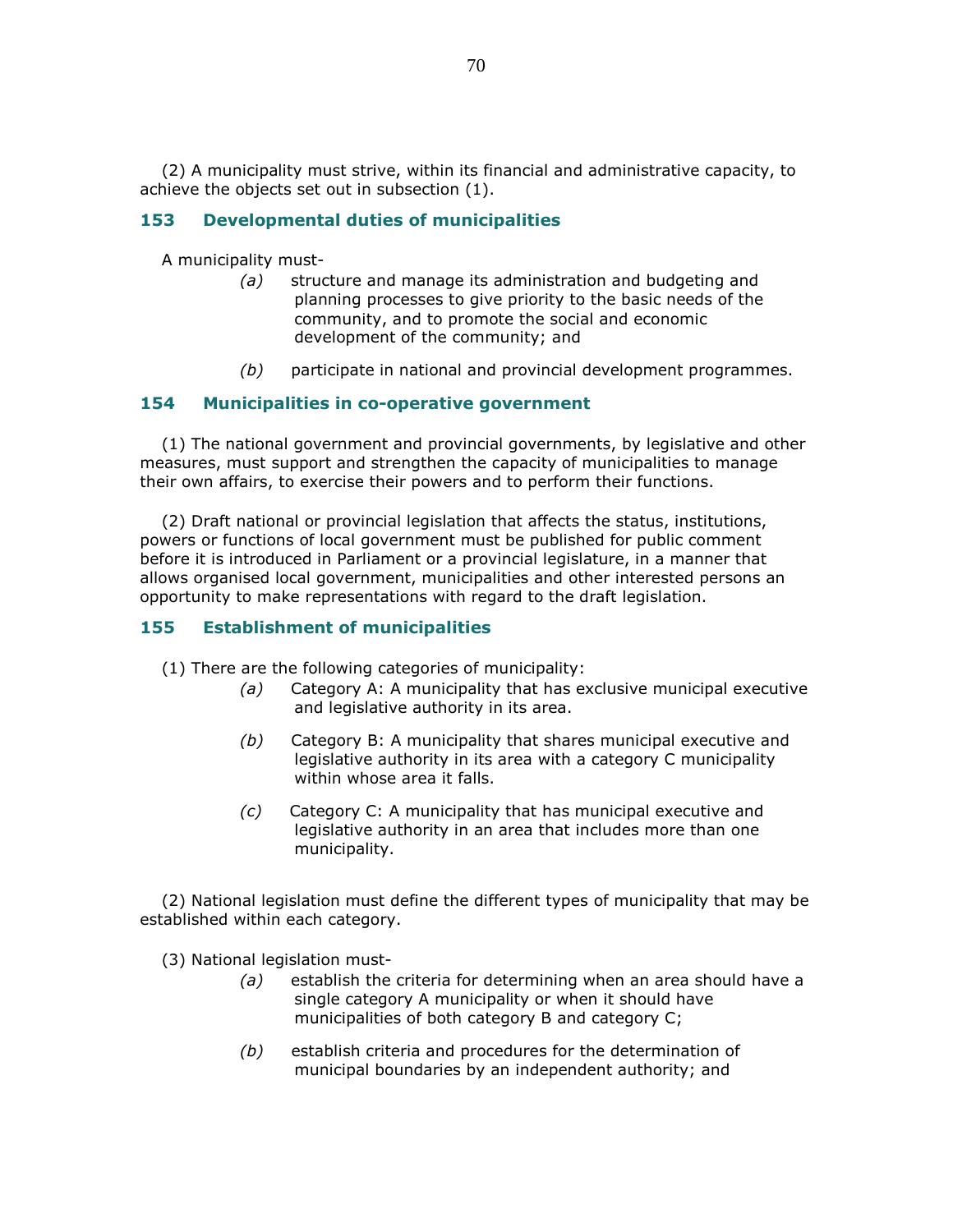(c) subject to section 229, make provision for an appropriate division of powers and functions between municipalities when an area has municipalities of both category B and category C. A division of powers and functions between a category B municipality and a category C municipality may differ from the division of powers and functions between another category B municipality and that category C municipality.

 (4) The legislation referred to in subsection (3) must take into account the need to provide municipal services in an equitable and sustainable manner.

 (5) Provincial legislation must determine the different types of municipality to be established in the province.

 (6) Each provincial government must establish municipalities in its province in a manner consistent with the legislation enacted in terms of subsections (2) and (3) and, by legislative or other measures, must-

> $(a)$  provide for the monitoring and support of local government in the province; and

 $(b)$  promote the development of local government capacity to enable municipalities to perform their functions and manage their own affairs.

(6A) ......

[Sub-s. (6A) inserted by s. 1 of the Constitution Third Amendment Act of 1998 and deleted by s. 2 of the Constitution Twelfth Amendment Act of 2005.]

 (7) The national government, subject to section 44, and the provincial governments have the legislative and executive authority to see to the effective performance by municipalities of their functions in respect of matters listed in Schedules 4 and 5, by regulating the exercise by municipalities of their executive authority referred to in section 156 (1).

## 156 Powers and functions of municipalities

 (1) A municipality has executive authority in respect of, and has the right to administer-

- $(a)$  the local government matters listed in Part B of Schedule 4 and Part B of Schedule 5; and
- $(b)$  any other matter assigned to it by national or provincial legislation.

 (2) A municipality may make and administer by-laws for the effective administration of the matters which it has the right to administer.

 (3) Subject to section 151 (4), a by-law that conflicts with national or provincial legislation is invalid. If there is a conflict between a by-law and national or provincial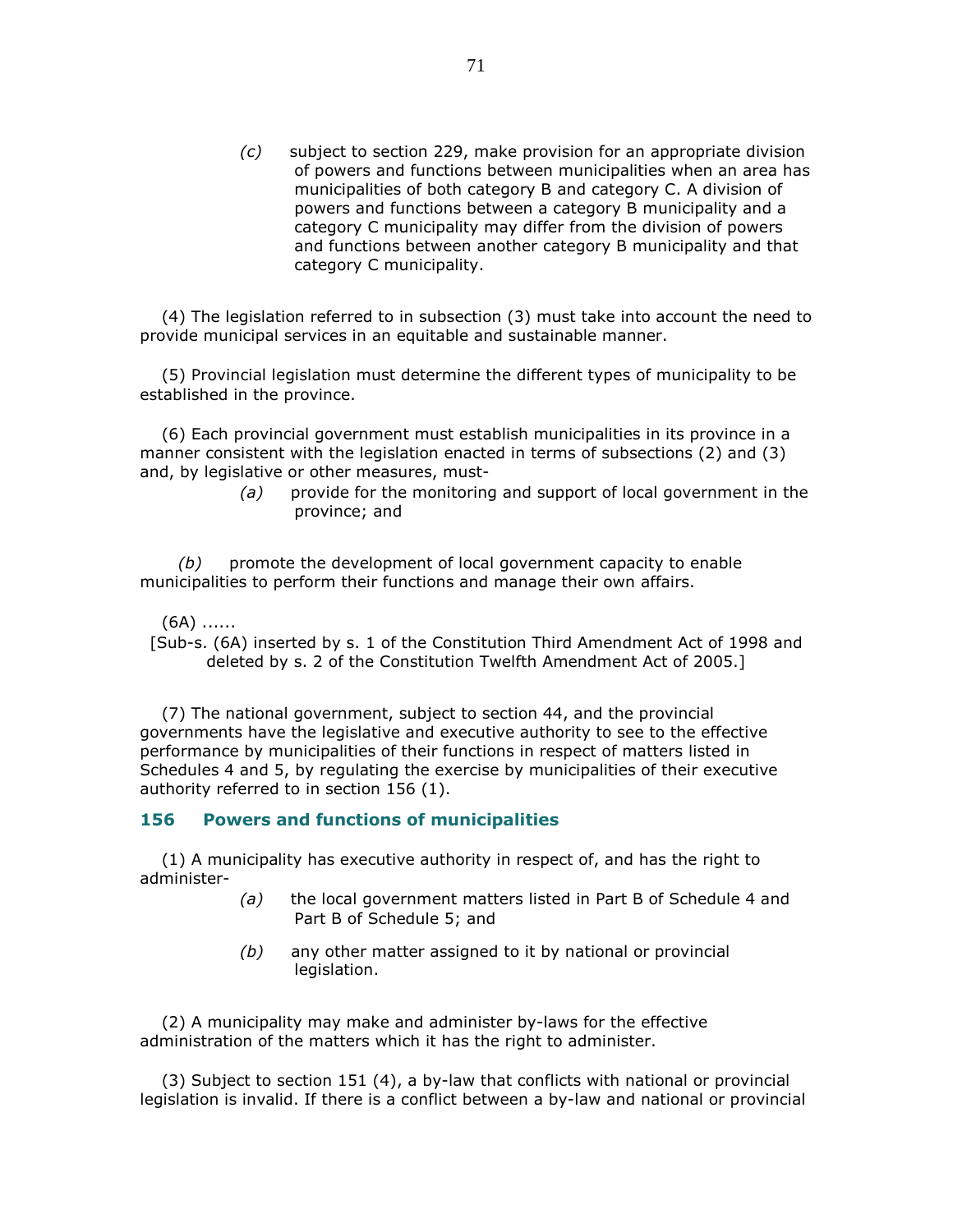legislation that is inoperative because of a conflict referred to in section 149, the bylaw must be regarded as valid for as long as that legislation is inoperative.

 (4) The national government and provincial governments must assign to a municipality, by agreement and subject to any conditions, the administration of a matter listed in Part A of Schedule 4 or Part A of Schedule 5 which necessarily relates to local government, if-

- $(a)$  that matter would most effectively be administered locally; and
- $(b)$  the municipality has the capacity to administer it.

 (5) A municipality has the right to exercise any power concerning a matter reasonably necessary for, or incidental to, the effective performance of its functions.

## 157 Composition and election of Municipal Councils

(1) A Municipal Council consists of-

- (a) members elected in accordance with subsections (2) and (3); or
- $(b)$  if provided for by national legislation-
	- (i) members appointed by other Municipal Councils to represent those other Councils; or
	- (ii) both members elected in accordance with paragraph  $(a)$  and members appointed in accordance with subparagraph (i) of this paragraph.

[Sub-s. (1) substituted by s. 1 (a) of the Constitution Eighth Amendment Act of 2002 and amended by s. 3 of the Constitution Fifteenth Amendment Act of 2008.]

 (2) The election of members to a Municipal Council as anticipated in subsection (1) (a) must be in accordance with national legislation, which must prescribe a system-

- (a) of proportional representation based on that municipality's segment of the national common voters roll, and which provides for the election of members from lists of party candidates drawn up in a party's order of preference; or
- $(b)$  of proportional representation as described in paragraph  $(a)$ combined with a system of ward representation based on that municipality's segment of the national common voters roll.

 (3) An electoral system in terms of subsection (2) must result, in general, in proportional representation.

[Sub-s. (3) substituted by s. 1 (b) of the Constitution Eighth Amendment Act of 2002.]

(4) (a) If the electoral system includes ward representation, the delimitation of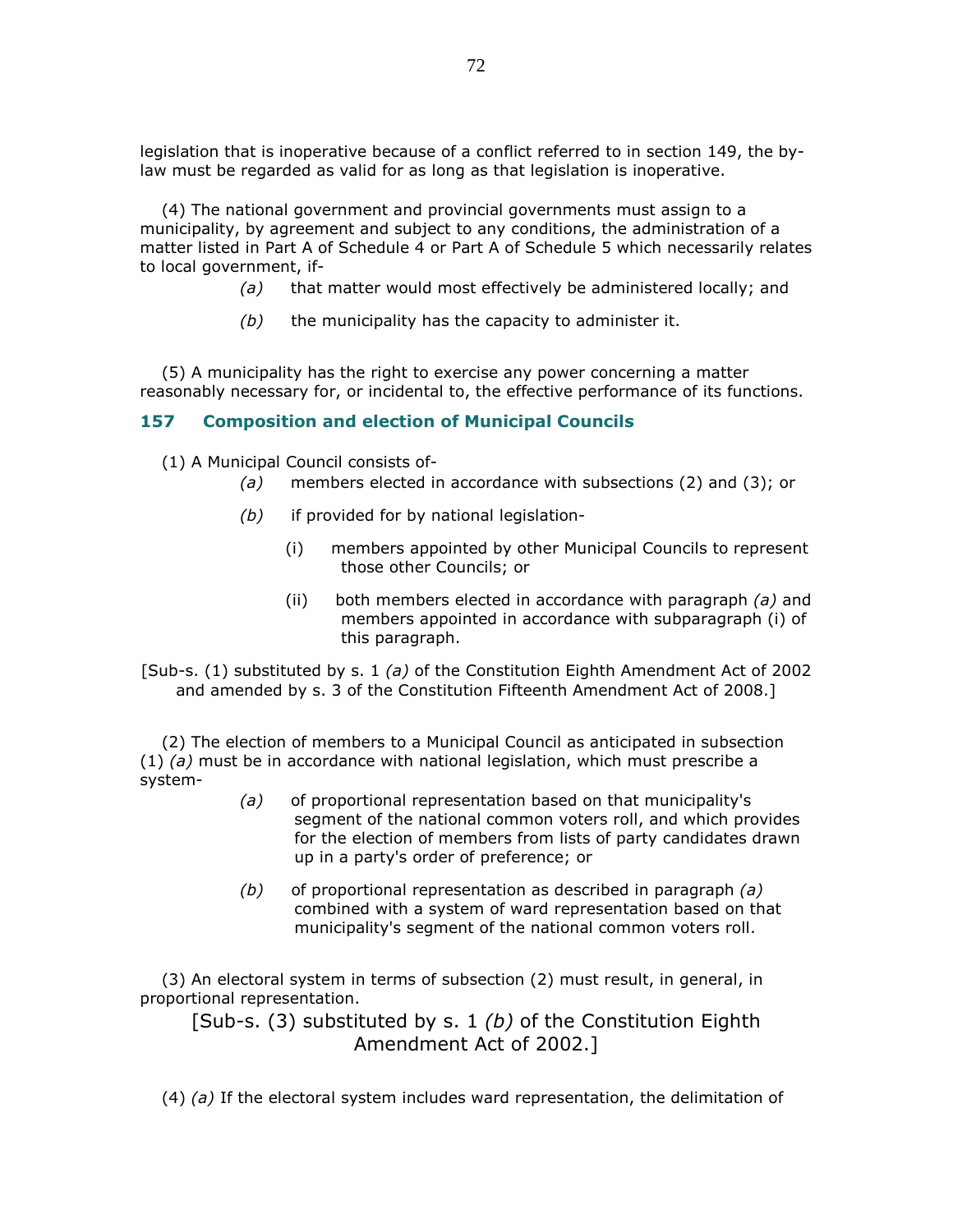wards must be done by an independent authority appointed in terms of, and operating according to, procedures and criteria prescribed by national legislation.

 $(b)$  ...... [Para. (b) deleted by s. 3 of the Constitution Twelfth Amendment Act of 2005.]

[Sub-s. (4) substituted by s. 2 of the Constitution Third Amendment Act of 1998.]

 (5) A person may vote in a municipality only if that person is registered on that municipality's segment of the national common voters roll.

(6) The national legislation referred to in subsection (1) (b) must establish a system that allows for parties and interests reflected within the Municipal Council making the appointment, to be fairly represented in the Municipal Council to which the appointment is made.

### 158 Membership of Municipal Councils

 (1) Every citizen who is qualified to vote for a Municipal Council is eligible to be a member of that Council, except-

- $(a)$  anyone who is appointed by, or is in the service of, the municipality and receives remuneration for that appointment or service, and who has not been exempted from this disqualification in terms of national legislation;
- $(b)$  anyone who is appointed by, or is in the service of, the state in another sphere, and receives remuneration for that appointment or service, and who has been disqualified from membership of a Municipal Council in terms of national legislation;
- (c) anyone who is disqualified from voting for the National Assembly or is disqualified in terms of section 47(1)  $(c)$ ,  $(d)$  or  $(e)$  from being a member of the Assembly;
- $(d)$  a member of the National Assembly, a delegate to the National Council of Provinces or a member of a provincial legislature; but this disqualification does not apply to a member of a Municipal Council representing local government in the National Council; or
- (e) a member of another Municipal Council; but this disqualification does not apply to a member of a Municipal Council representing that Council in another Municipal Council of a different category.

 (2) A person who is not eligible to be a member of a Municipal Council in terms of subsection  $(1)$  (a),  $(b)$ ,  $(d)$  or  $(e)$  may be a candidate for the Council, subject to any limits or conditions established by national legislation.

 (3) Vacancies in a Municipal Council must be filled in terms of national legislation. [Sub-s. (3) added by s. 4 of the Constitution Fifteenth Amendment Act of 2008.]

### 159 Terms of Municipal Councils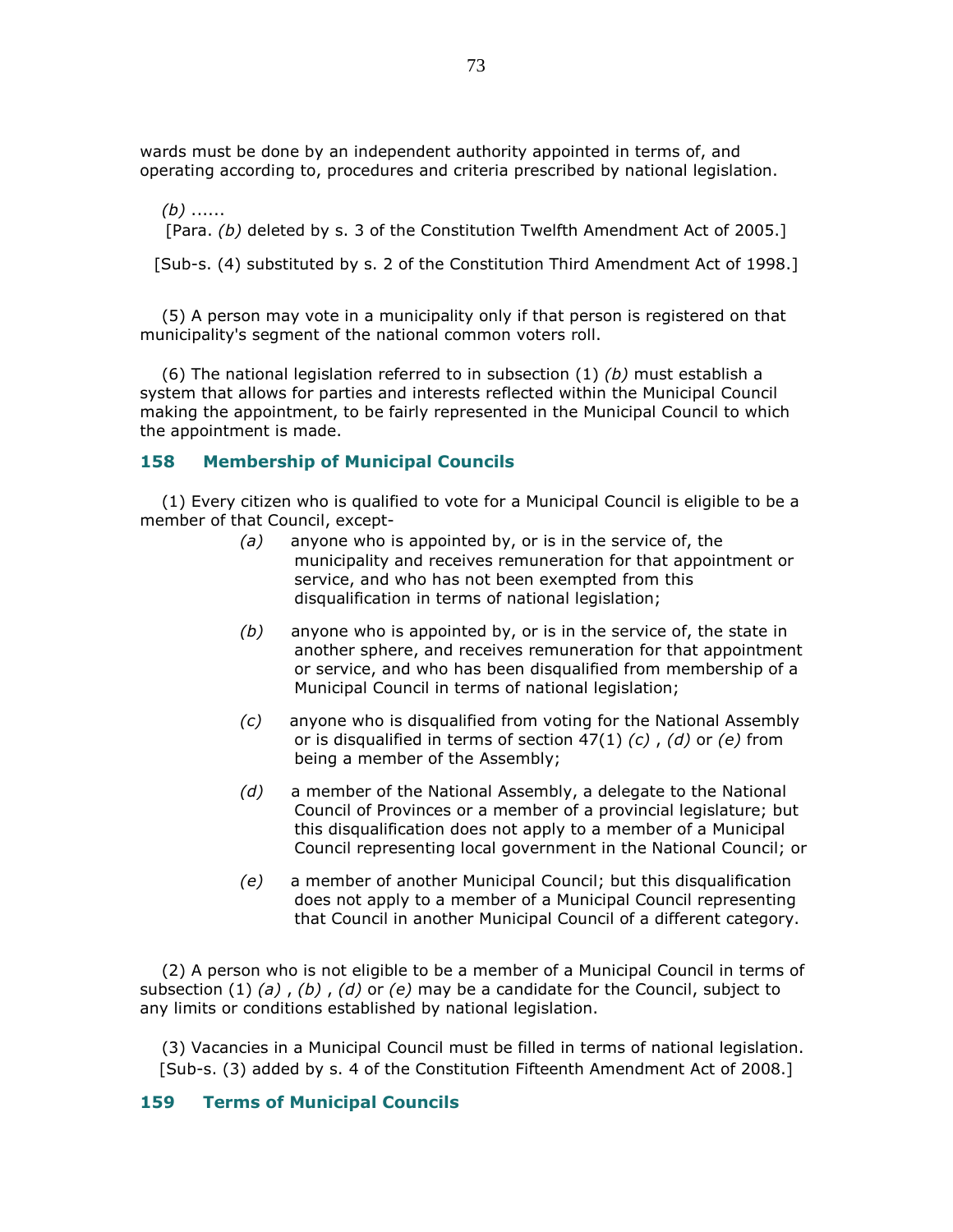(1) The term of a Municipal Council may be no more than five years, as determined by national legislation.

 (2) If a Municipal Council is dissolved in terms of national legislation, or when its term expires, an election must be held within 90 days of the date that Council was dissolved or its term expired.

 (3) A Municipal Council, other than a Council that has been dissolved following an intervention in terms of section 139, remains competent to function from the time it is dissolved or its term expires, until the newly elected Council has been declared elected.

[S. 159 substituted by s. 1 of the Constitution Second Amendment Act of 1998.]

#### 160 Internal procedures

(1) A Municipal Council-

- (a) makes decisions concerning the exercise of all the powers and the performance of all the functions of the municipality;
- (b) must elect its chairperson;

[Date of commencement of para.  $(b)$  : 30 June 1997.]

- (c) may elect an executive committee and other committees, subject to national legislation; and
- $(d)$  may employ personnel that are necessary for the effective performance of its functions.
- (2) The following functions may not be delegated by a Municipal Council:
	- (a) The passing of by-laws;
	- $(b)$  the approval of budgets;
	- $(c)$  the imposition of rates and other taxes, levies and duties; and
	- $(d)$  the raising of loans.

 $(3)$  (a) A majority of the members of a Municipal Council must be present before a vote may be taken on any matter.

 (b) All questions concerning matters mentioned in subsection (2) are determined by a decision taken by a Municipal Council with a supporting vote of a majority of its members.

 (c) All other questions before a Municipal Council are decided by a majority of the votes cast.

(4) No by-law may be passed by a Municipal Council unless-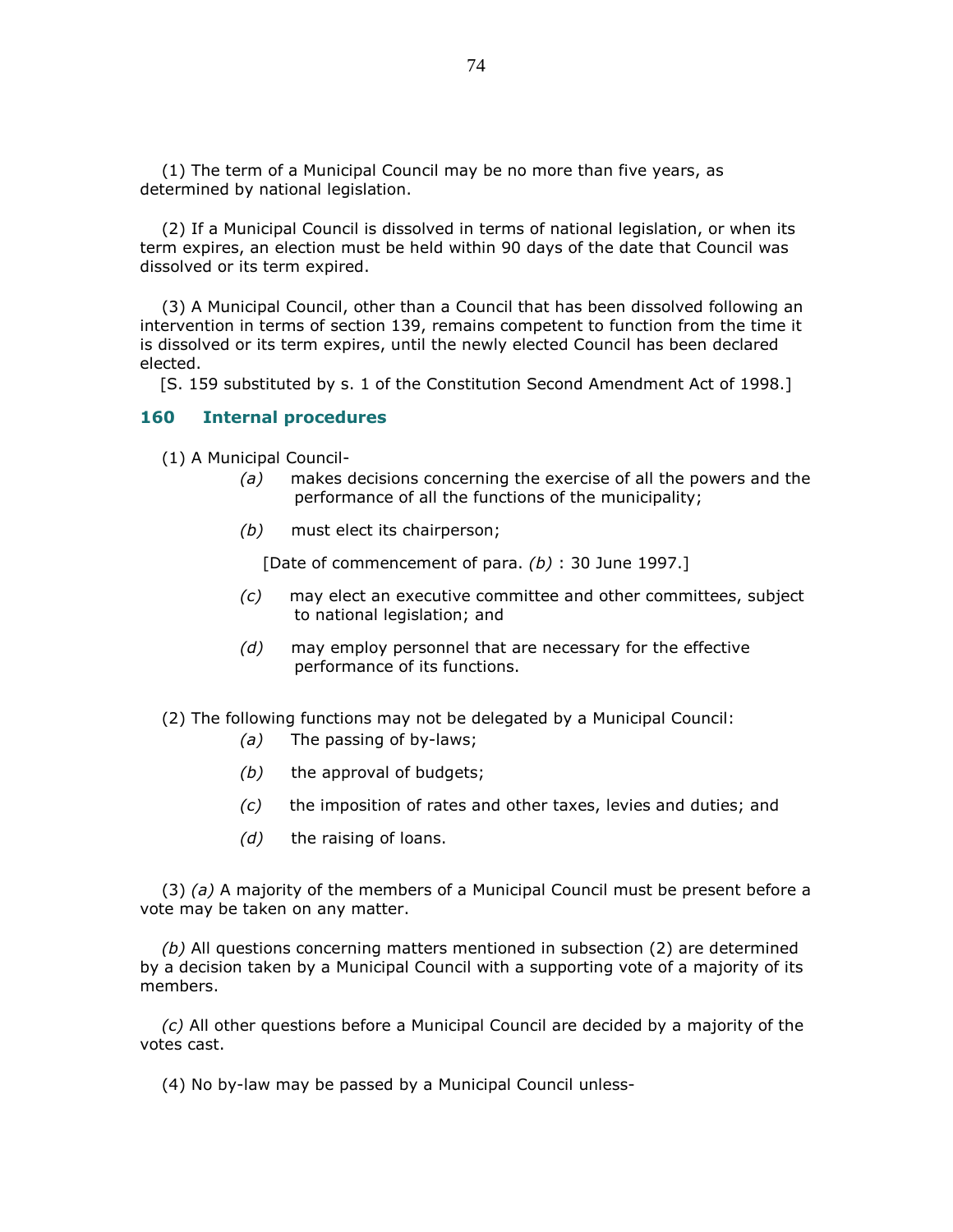- (a) all the members of the Council have been given reasonable notice; and
- $(b)$  the proposed by-law has been published for public comment.
- (5) National legislation may provide criteria for determining-
	- (a) the size of a Municipal Council;
	- (b) whether Municipal Councils may elect an executive committee or any other committee; or
	- $(c)$  the size of the executive committee or any other committee of a Municipal Council.
- (6) A Municipal Council may make by-laws which prescribe rules and orders for- (a) its internal arrangements;
	- $(b)$  its business and proceedings; and
	- $(c)$  the establishment, composition, procedures, powers and functions of its committees.

 (7) A Municipal Council must conduct its business in an open manner, and may close its sittings, or those of its committees, only when it is reasonable to do so having regard to the nature of the business being transacted.

 (8) Members of a Municipal Council are entitled to participate in its proceedings and those of its committees in a manner that-

- $(a)$  allows parties and interests reflected within the Council to be fairly represented;
- (b) is consistent with democracy; and
- (c) may be regulated by national legislation.

### 161 Privilege

 Provincial legislation within the framework of national legislation may provide for privileges and immunities of Municipal Councils and their members.

#### 162 Publication of municipal by-laws

 (1) A municipal by-law may be enforced only after it has been published in the official gazette of the relevant province.

 (2) A provincial Official Gazette must publish a municipal by-law upon request by the municipality.

(3) Municipal by-laws must be accessible to the public.

### 163 Organised local government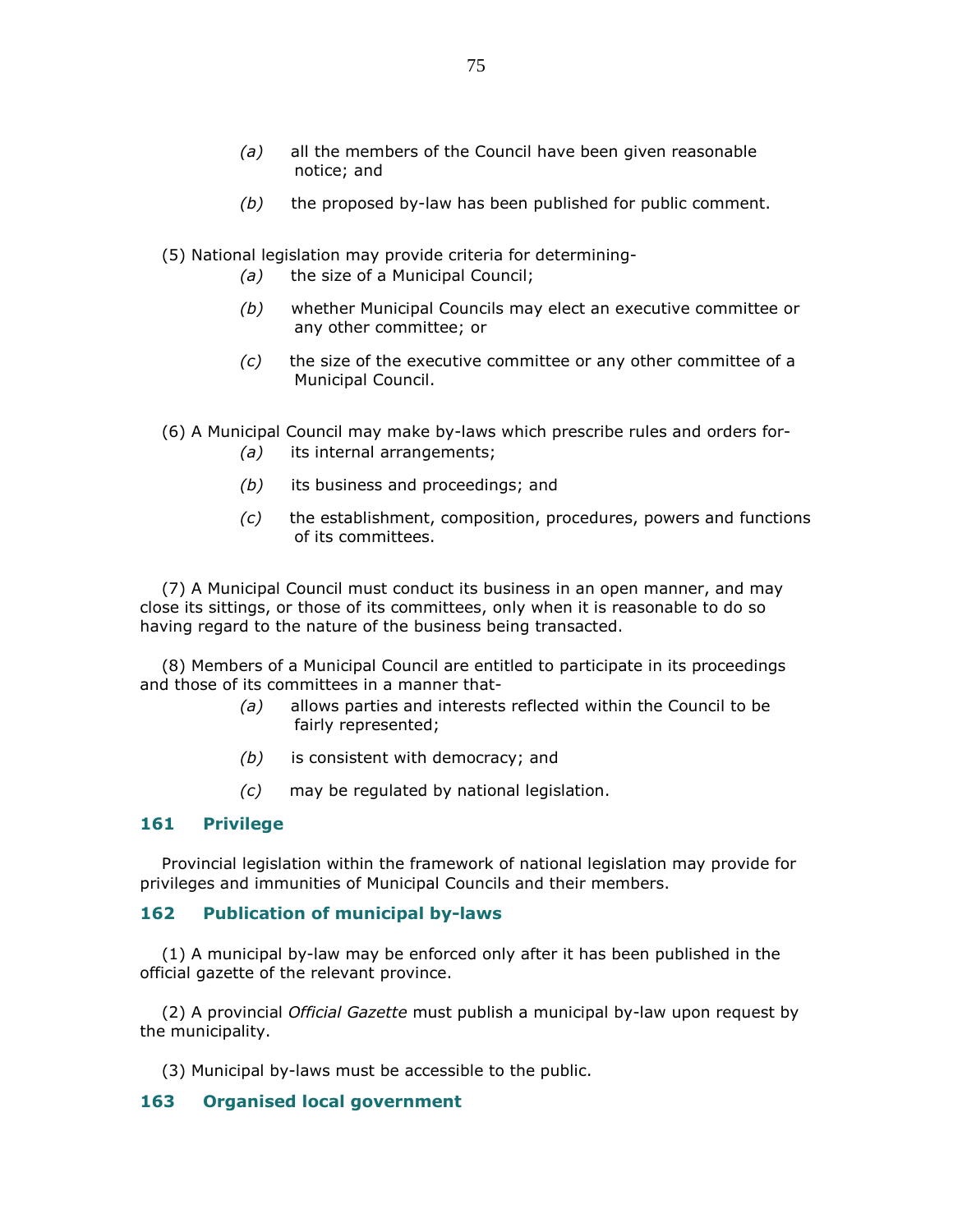An Act of Parliament enacted in accordance with the procedure established by section 76 must-

- (a) provide for the recognition of national and provincial organisations representing municipalities; and
- (b) determine procedures by which local government may-
	- (i) consult with the national or a provincial government;
	- (ii) designate representatives to participate in the National Council of Provinces; and
	- (iii) participate in the process prescribed in the national legislation envisaged in section 221 (1) (c).

[Para. (b) substituted by s. 4 of the Constitution Seventh Amendment Act of 2001.]

### 164 Other matters

 Any matter concerning local government not dealt with in the Constitution may be prescribed by national legislation or by provincial legislation within the framework of national legislation.

## CHAPTER 8 COURTS AND ADMINISTRATION OF JUSTICE (ss 165-180)

#### 165 Judicial authority

(1) The judicial authority of the Republic is vested in the courts.

 (2) The courts are independent and subject only to the Constitution and the law, which they must apply impartially and without fear, favour or prejudice.

(3) No person or organ of state may interfere with the functioning of the courts.

 (4) Organs of state, through legislative and other measures, must assist and protect the courts to ensure the independence, impartiality, dignity, accessibility and effectiveness of the courts.

 (5) An order or decision issued by a court binds all persons to whom and organs of state to which it applies.

### 166 Judicial system

The courts are-

- (a) the Constitutional Court;
- (b) the Supreme Court of Appeal;
- (c) the High Courts, including any high court of appeal that may be established by an Act of Parliament to hear appeals from High Courts;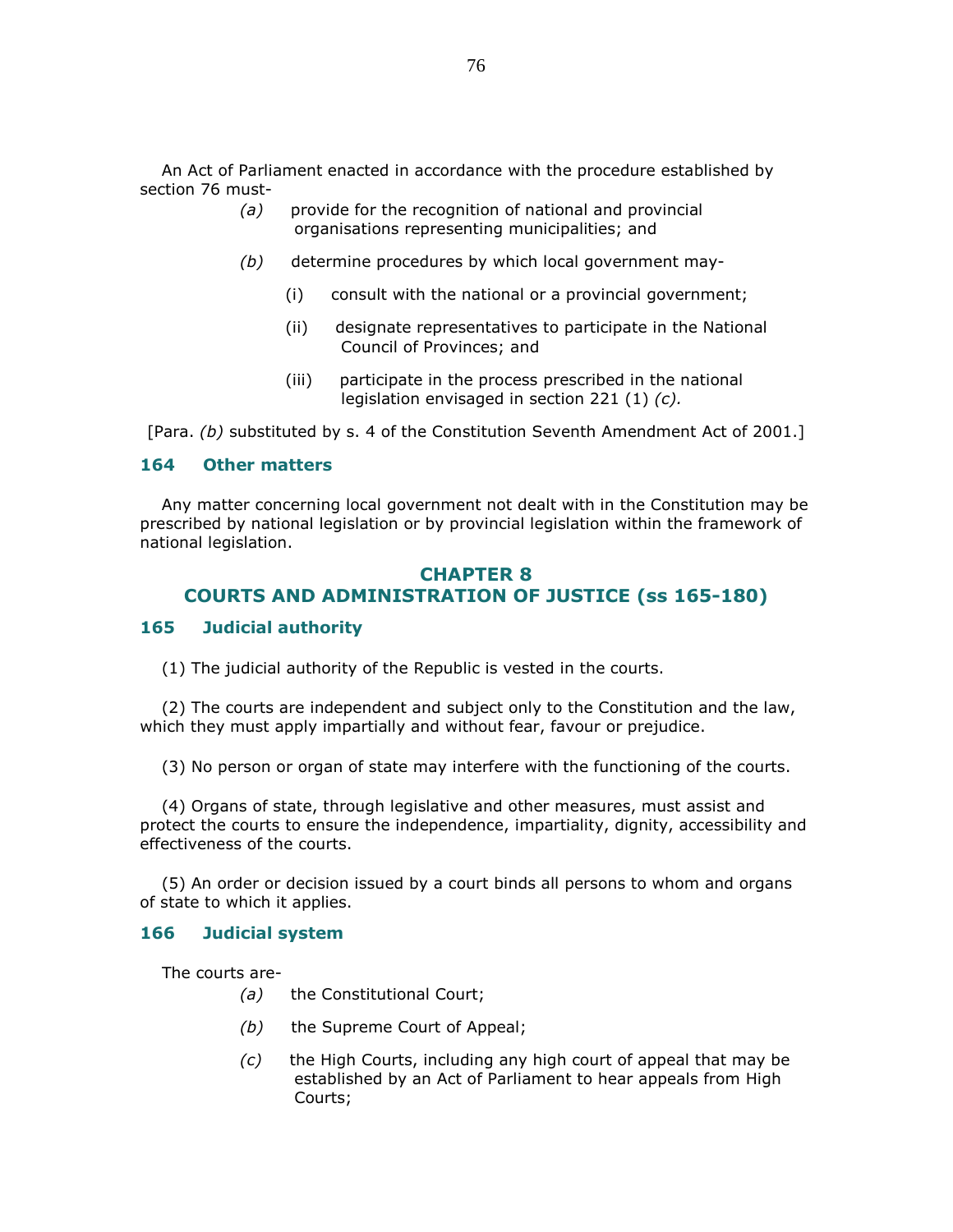- (d) the Magistrates' Courts; and
- (e) any other court established or recognised in terms of an Act of Parliament, including any court of a status similar to either the High Courts or the Magistrates' Courts.

## 167 Constitutional Court

 (1) The Constitutional Court consists of the Chief Justice of South Africa, the Deputy Chief Justice and nine other judges.

[Sub-s. (1) substituted by s. 11 of the Constitution Sixth Amendment Act of 2001.]

 (2) A matter before the Constitutional Court must be heard by at least eight judges.

(3) The Constitutional Court-

- (a) is the highest court in all constitutional matters;
- (b) may decide only constitutional matters, and issues connected with decisions on constitutional matters; and
- (c) makes the final decision whether a matter is a constitutional matter or whether an issue is connected with a decision on a constitutional matter.

(4) Only the constitutional Court may-

- (a) decide disputes between organs of state in the national or provincial sphere concerning the constitutional status, powers or functions of any of those organs of state;
- $(b)$  decide on the constitutionality of any parliamentary or provincial Bill, but may do so only in the circumstances anticipated in section 79 or 121;
- (c) decide applications envisaged in section 80 or 122;
- $(d)$  decide on the constitutionality of any amendment to the Constitution;
- (e) decide that Parliament or the President has failed to fulfil a constitutional obligation; or
- (f) certify a provincial constitution in terms of section 144.

 (5) The Constitutional Court makes the final decision whether an Act of Parliament, a provincial Act or conduct of the President is constitutional, and must confirm any order of invalidity made by the Supreme Court of Appeal, a High Court, or a court of similar status, before that order has any force.

(6) National legislation or the rules of the Constitutional Court must allow a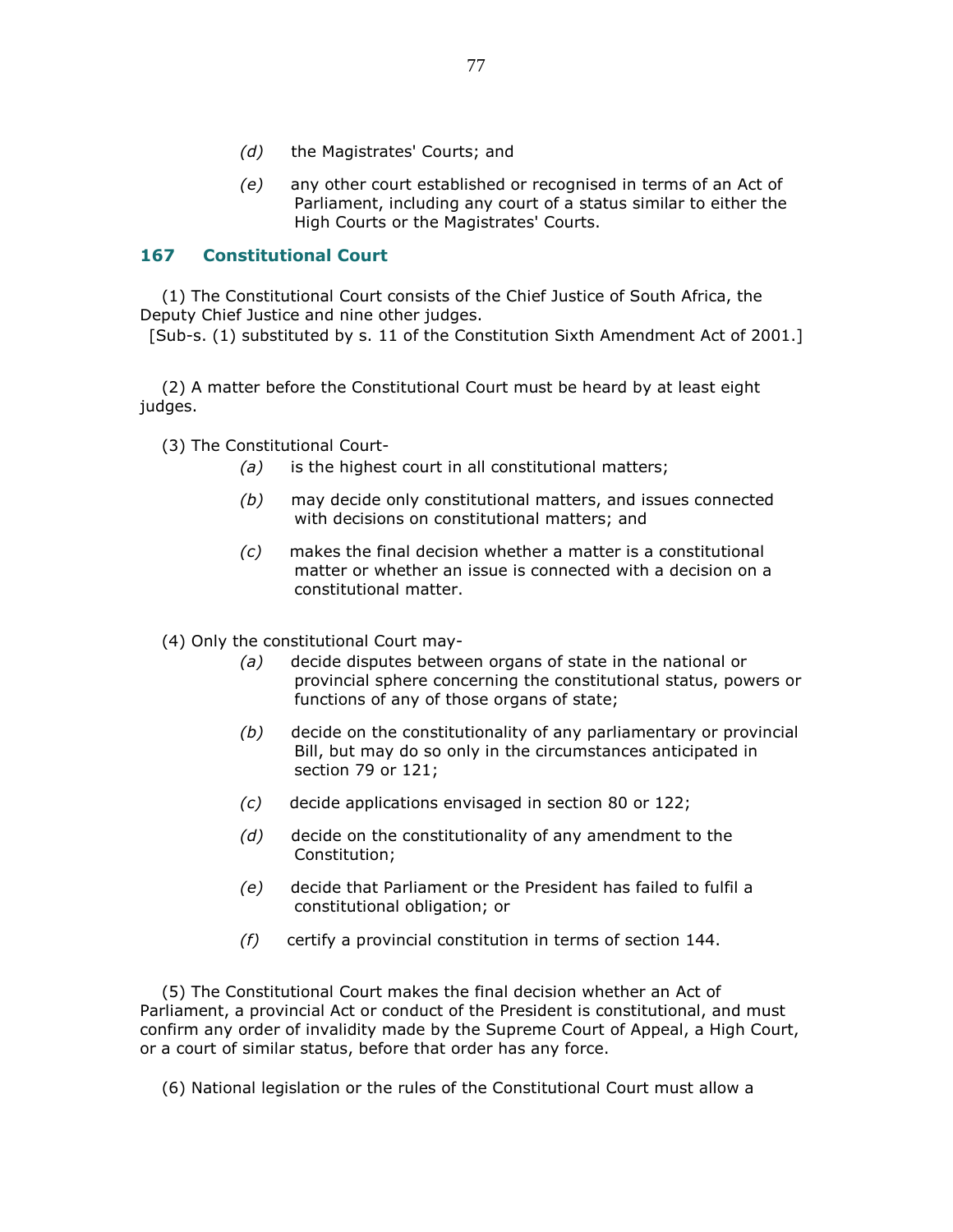person, when it is in the interests of justice and with leave of the Constitutional Court-

- (a) to bring a matter directly to the Constitutional Court; or
- $(b)$  to appeal directly to the Constitutional Court from any other court.

 (7) A constitutional matter includes any issue involving the interpretation, protection or enforcement of the Constitution.

### 168 Supreme Court of Appeal

 (1) The Supreme Court of Appeal consists of a President, a Deputy President and the number of judges of appeal determined in terms an Act of Parliament. [Sub-s. (1) substituted by s. 12 of the Constitution Sixth Amendment Act of 2001.]

 (2) A matter before the Supreme Court of Appeal must be decided by the number of judges determined in terms of an Act of Parliament.

[Sub-s. (2) substituted by s. 12 of the Constitution Sixth Amendment Act of 2001.]

 (3) The Supreme Court of Appeal may decide appeals in any matter. It is the highest court of appeal except in constitutional matters, and may decide only- (a) appeals;

- (b) issues connected with appeals; and
- $(c)$  any other matter that may be referred to it in circumstances defined by an Act of Parliament.

### 169 High Courts

A High Court may decide-

- $(a)$  any constitutional matter except a matter that-
	- (i) only the Constitutional Court may decide; or
	- (ii) is assigned by an Act of Parliament to another court of a status similar to a High Court; and
- $(b)$  any other matter not assigned to another court by an Act of Parliament.

#### 170 Magistrates' Courts and other courts

 Magistrates' Courts and all other courts may decide any matter determined by an Act of Parliament, but a court of a status lower than a High Court may not enquire into or rule on the constitutionality of any legislation or any conduct of the President.

### 171 Court procedures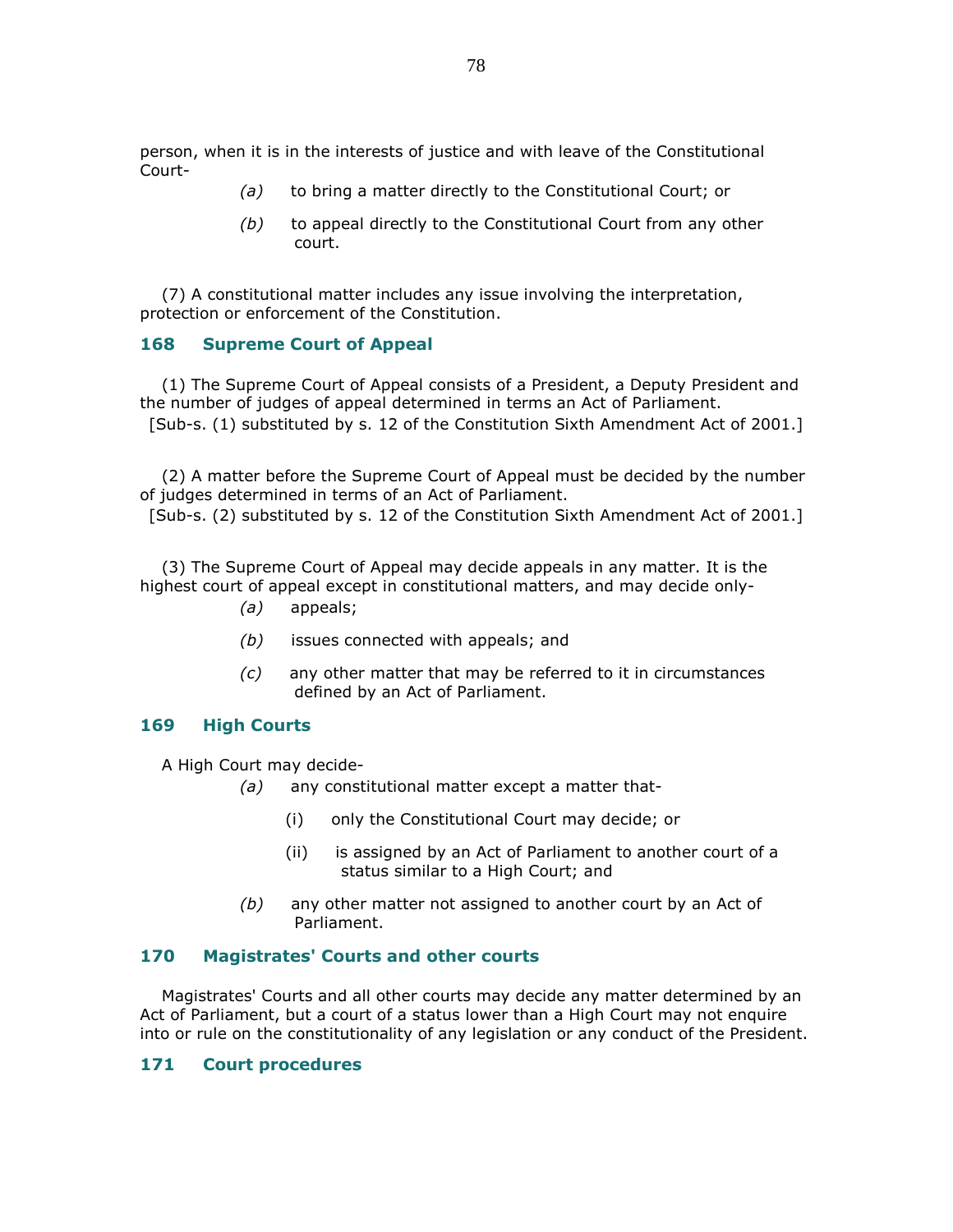All courts function in terms of national legislation, and their rules and procedures must be provided for in terms of national legislation.

### 172 Powers of courts in constitutional matters

(1) When deciding a constitutional matter within its power, a court-

- (a) must declare that any law or conduct that is inconsistent with the Constitution is invalid to the extent of its inconsistency; and
- $(b)$  may make any order that is just and equitable, including-
	- (i) an order limiting the retrospective effect of the declaration of invalidity; and
	- (ii) an order suspending the declaration of invalidity for any period and on any conditions, to allow the competent authority to correct the defect.

 (2) (a) The Supreme Court of Appeal, a High Court or a court of similar status may make an order concerning the constitutional validity of an Act of Parliament, a provincial Act or any conduct of the President, but an order of constitutional invalidity has no force unless it is confirmed by the Constitutional Court.

 (b) A court which makes an order of constitutional invalidity may grant a temporary interdict or other temporary relief to a party, or may adjourn the proceedings, pending a decision of the Constitutional Court on the validity of that Act or conduct.

 (c) National legislation must provide for the referral of an order of constitutional invalidity to the Constitutional Court.

 $(d)$  Any person or organ of state with a sufficient interest may appeal, or apply, directly to the Constitutional Court to confirm or vary an order of constitutional invalidity by a court in terms of this subsection.

#### 173 Inherent power

 The Constitutional Court, Supreme Court of Appeal and High Courts have the inherent power to protect and regulate their own process, and to develop the common law, taking into account the interests of justice.

#### 174 Appointment of judicial officers

 (1) Any appropriately qualified woman or man who is a fit and proper person may be appointed as a judicial officer. Any person to be appointed to the Constitutional Court must also be a South African citizen.

 (2) The need for the judiciary to reflect broadly the racial and gender composition of South Africa must be considered when judicial officers are appointed.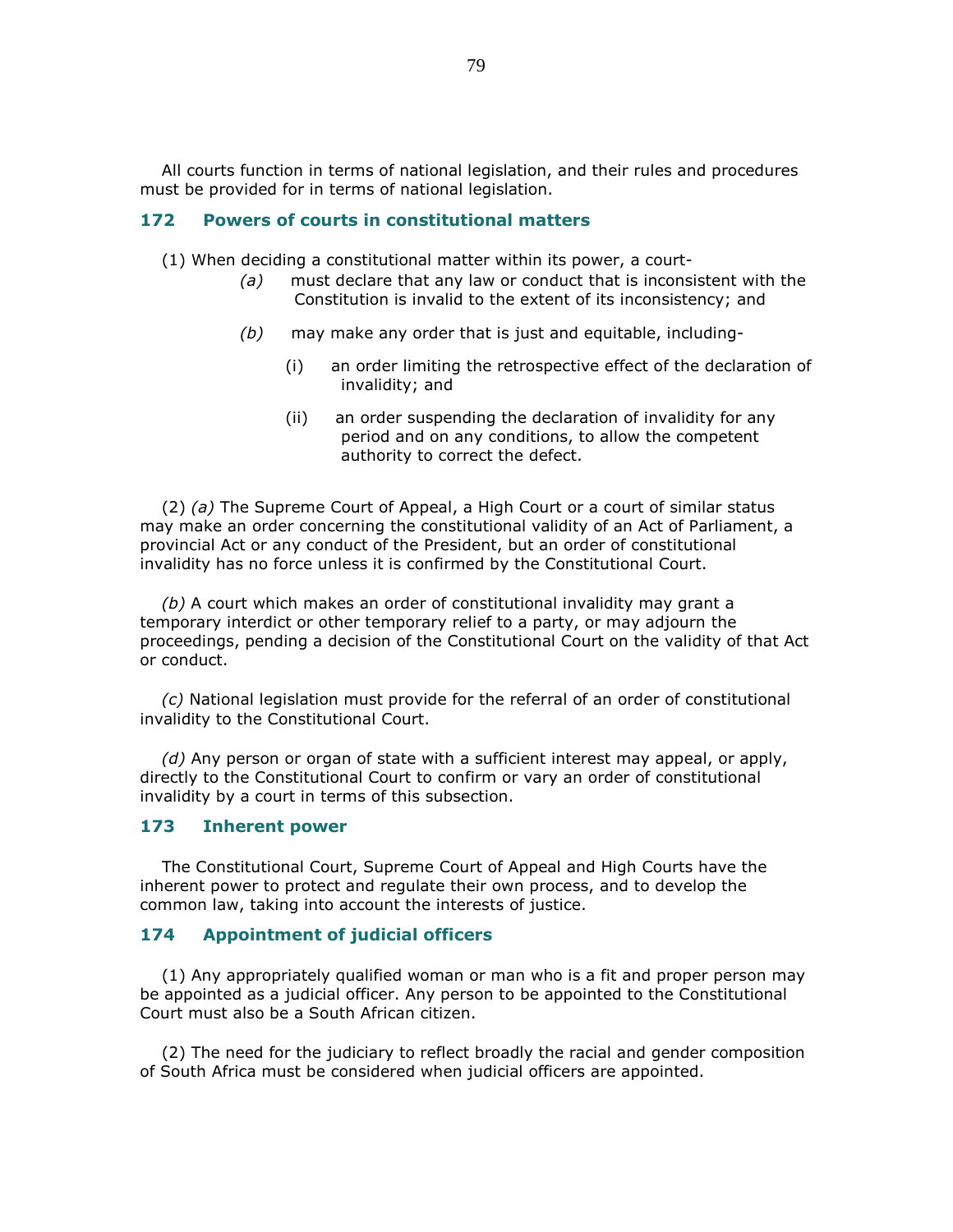(3) The President as head of the national executive, after consulting the Judicial Service Commission and the leader of parties represented in the National Assembly, appoints the Chief Justice and the Deputy Chief Justice and, after consulting the Judicial Service Commission, appoints the President and Deputy President of the Supreme Court of Appeal.

[Sub-s. (3) substituted by s. 13 of the Constitution Sixth Amendment Act of 2001.]

 (4) The other judges of the Constitutional Court are appointed by the President, as head of the national executive, after consulting the Chief Justice and the leaders of parties represented in the National Assembly, in accordance with the following procedure:

- (a) The Judicial Service Commission must prepare a list of nominees with three names more than the number of appointments to be made, and submit the list to the President.
- $(b)$  The President may make appointments from the list, and must advise the Judicial Service Commission, with reasons, if any of the nominees are unacceptable and any appointment remains to be made.
- (c) The Judicial Service Commission must supplement the list with further nominees and the President must make the remaining appointments from the supplemented list.

[Sub-s. (4) substituted by s. 13 of the Constitution Sixth Amendment Act of 2001.]

 (5) At all times, at least four members of the Constitutional Court must be persons who were judges at the time they were appointed to the Constitutional Court.

 (6) The President must appoint the judges of all other courts on the advice of the Judicial Service Commission.

 (7) Other judicial officers must be appointed in terms of an Act of Parliament which must ensure that the appointment, promotion, transfer or dismissal of, or disciplinary steps against, these judicial officers take place without favour or prejudice.

 (8) Before judicial officers begin to perform their functions, they must take an oath or affirm, in accordance with Schedule 2, that they will uphold and protect the Constitution.

## 175 Acting judges

 (1) The President may appoint a woman or a man to be an acting judge of the Constitutional Court if there is a vacancy or if a judge is absent. The appointment must be made on the recommendation of the Cabinet member responsible for the administration of justice acting with the concurrence of the Chief Justice.

[Sub-s. (1) substituted by s. 14 of the Constitution Sixth Amendment Act of 2001.]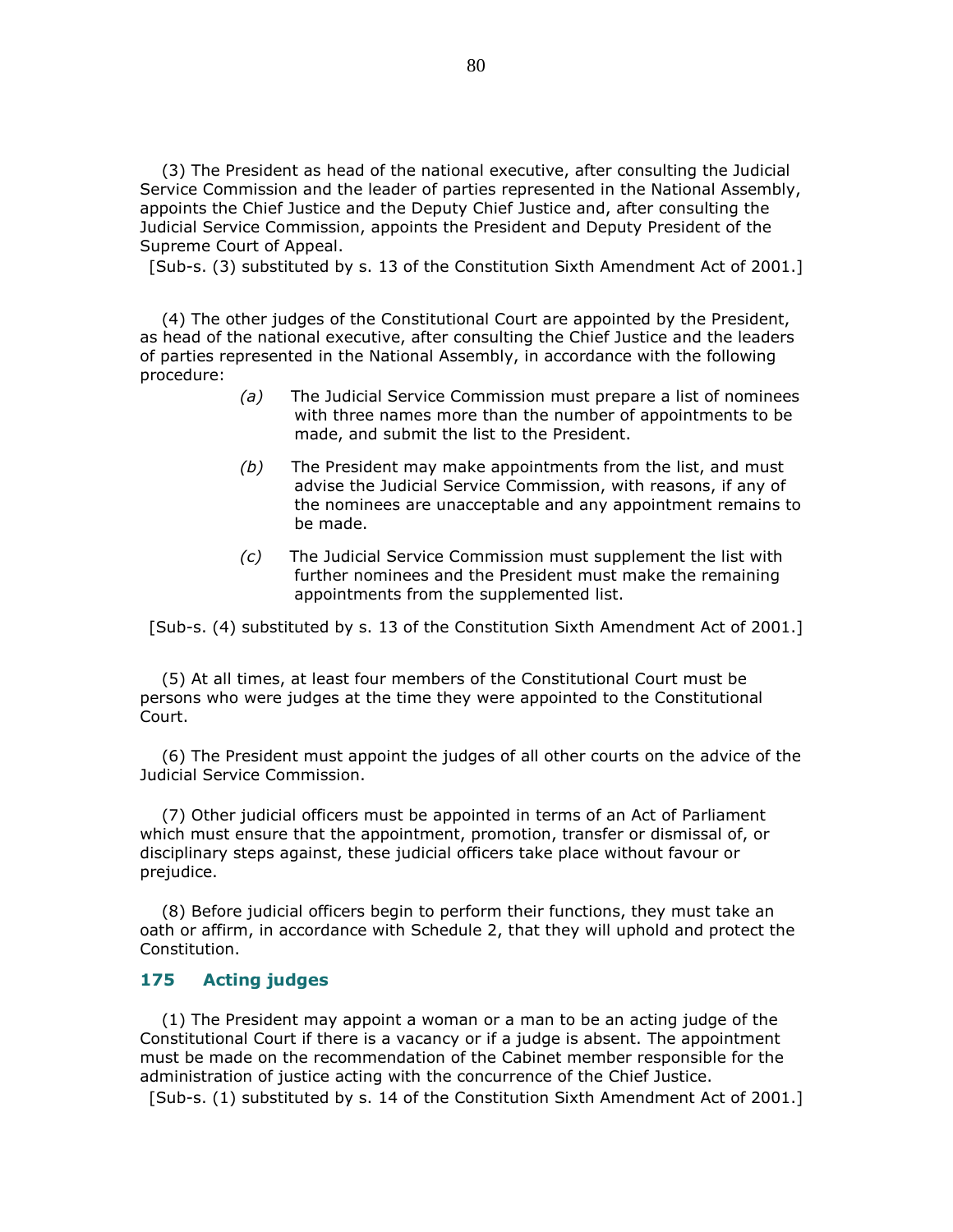(2) The Cabinet member responsible for the administration of justice must appoint acting judges to other courts after consulting the senior judge of the court on which the acting judge will serve.

## 176 Terms of office and remuneration

 (1) A Constitutional Court judge holds office for a non-renewable term of 12 years, or until he or she attains the age of 70, whichever occurs first, except where an Act of Parliament extends the term of office of a Constitutional Court judge. [Sub-s. (1) substituted by s. 15 of the Constitution Sixth Amendment Act of 2001.]

 (2) Other judges hold office until they are discharged from active service in terms of an Act of Parliament.

(3) The salaries, allowances and benefits of judges may not be reduced.

# 177 Removal

(1) A judge may be removed from office only if-

- (a) the Judicial Service Commission funds that the judge suffers from an incapacity, is grossly incompetent or is guilty of gross misconduct; and
- $(b)$  the National Assembly calls for that judge to be removed, by a resolution adopted with a supporting vote of at least two thirds of its members.

 (2) The President must remove a judge from office upon adoption of a resolution calling for that judge to be removed.

 (3) The President, on the advice of the Judicial Service Commission, may suspend a judge who is the subject of a procedure in terms of subsection (1).

# 178 Judicial Service Commission

(1) There is a Judicial Service Commission consisting of-

- $(a)$  the Chief Justice, who presides at meetings of the Commission;
- (b) the President of the Supreme Court of Appeal;

[Para. (b) substituted by s. 16 (a) of the Constitution Sixth Amendment Act of 2001.]

- (c) one Judge President designated by the Judges President;
- $(d)$  the Cabinet member responsible for the administration of justice, or an alternate designated by that Cabinet member;
- (e) two practising advocates nominated from within the advocates' profession to represent the profession as a whole, and appointed by the President;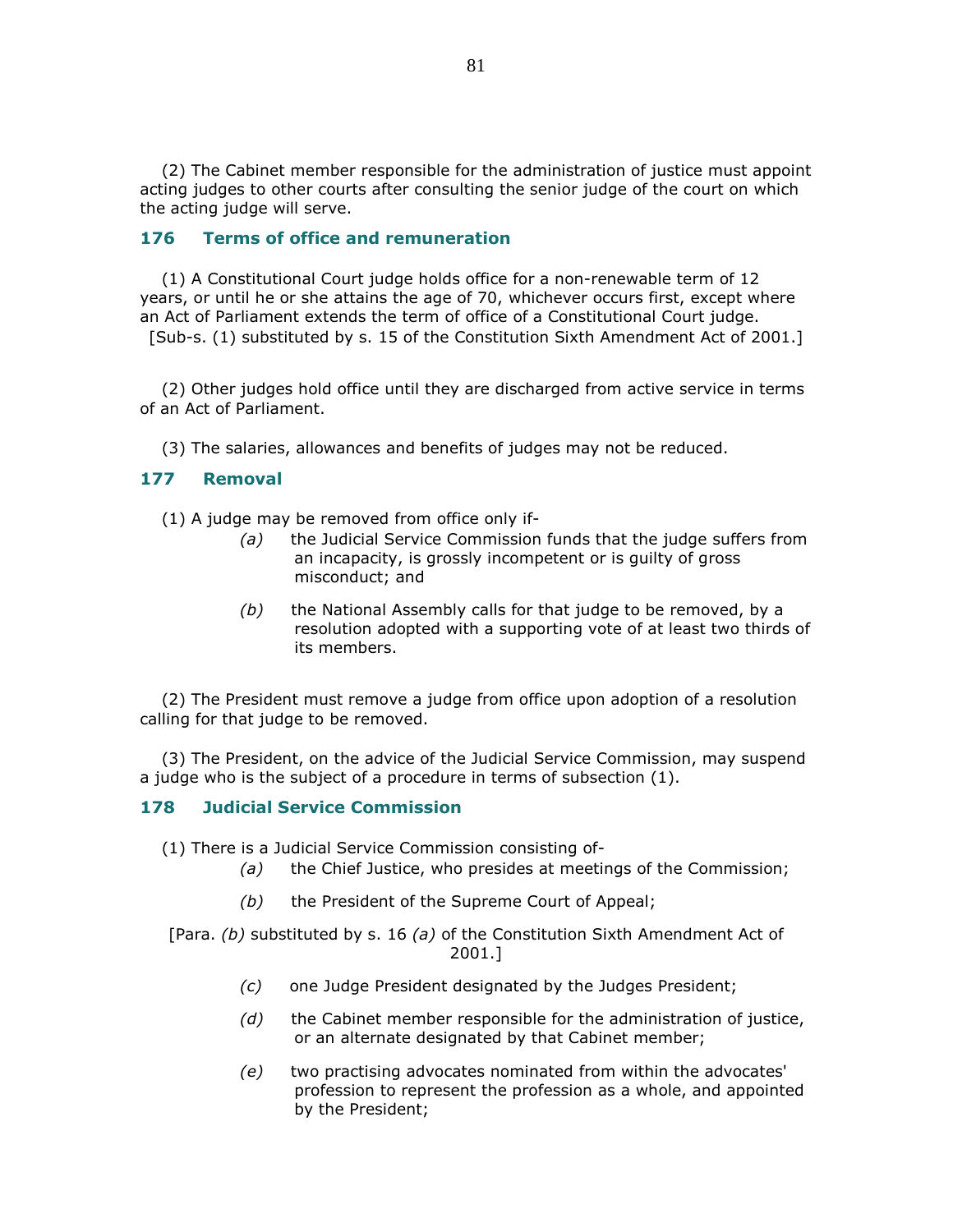- $(f)$  two practising attorneys nominated from within the attorneys' profession to represent the profession as a whole, and appointed by the President;
- $(g)$  one teacher of law designated by teachers of law at South African universities;
- (h) six persons designated by the National Assembly from among its members, at least three of whom must be members of opposition parties represented in the Assembly;
- (i) four permanent delegates to the National Council of Provinces designated together by the Council with a supporting vote of at least six provinces;
- $(j)$  four persons designated by the President as head of the national executive, after consulting the leaders of all the parties in the National Assembly; and
- $(k)$  when considering matters relating to a specific High Court, the Judge President of that Court and the Premier of the province concerned, or an alternate designated by each of them.

[Para. (k) substituted by s. 2 of the Constitution Second Amendment Act of 1998 and by s. 16 (b) of the Constitution Sixth Amendment Act of 2001.]

 (2) If the number of persons nominated from within the advocates' or attorneys' profession in terms of subsection  $(1)$  (e) or (f) equals the number of vacancies to be filled, the President must appoint them. If the number of persons nominated exceeds the number of vacancies to be filled, the President, after consulting the relevant profession, must appoint sufficient of the nominees to fill the vacancies, taking into account the need to ensure that those appointed represent the profession as a whole.

 (3) Members of the Commission designated by the National Council of Provinces serve until they are replaced together, or until any vacancy occurs in their number. Other members who were designated or nominated to the Commission serve until they are replaced by those who designated or nominated them.

 (4) The Judicial Service Commission has the powers and functions assigned to it in the Constitution and national legislation.

 (5) The Judicial Service Commission may advise the national government on any matter relating to the judiciary or the administration of justice, but when it considers any matter except the appointment of a judge, it must sit without the members designated in terms of subsection  $(1)$   $(h)$  and  $(i)$ .

 (6) The Judicial Service Commission may determine its own procedure, but decisions of the Commission must be supported by a majority of its members.

 (7) If the Chief Justice or the President of the Supreme Court of Appeal is temporarily unable to serve on the Commission, the Deputy Chief Justice or the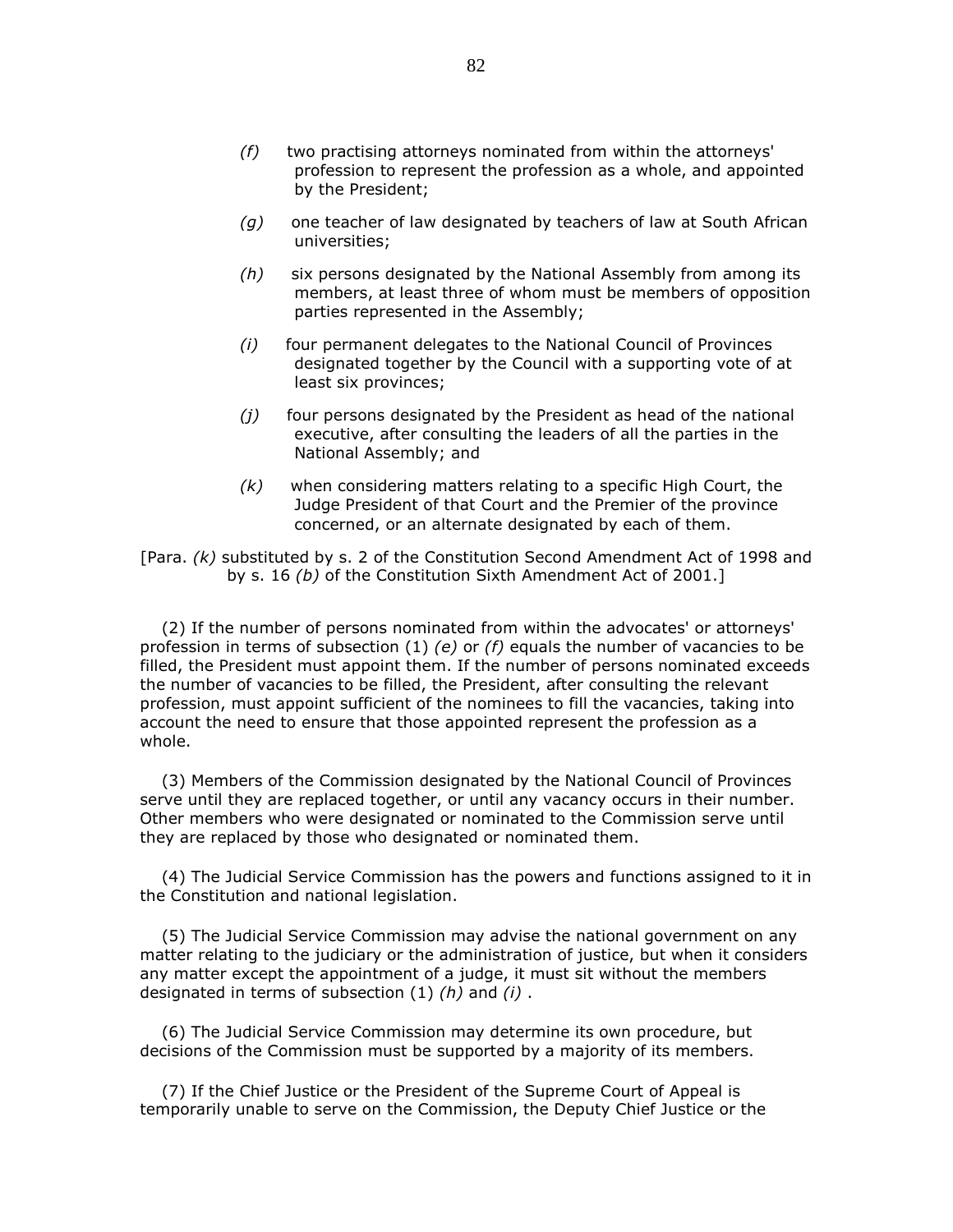Deputy President of the Supreme Court of Appeal, as the case may be, acts as his or her alternate on the Commission.

[Sub-s. (7) added by s. 2 (b) of the Constitution Second Amendment Act of 1998 and substituted by s. 16 (c) of the Constitution Sixth Amendment Act of 2001.]

 (8) The President and the persons who appoint, nominate or designate the members of the Commission in terms of subsection (1) (c), (e), (f) and (g), may, in the same manner appoint, nominate or designate an alternate for each of those members, to serve on the Commission whenever the member concerned is temporarily unable to do so by reason of his or her incapacity or absence from the Republic or for any other sufficient reason.

[Sub-s. (8) added by s. 2 (b) of the Constitution Second Amendment Act of 1998.]

## 179 Prosecuting authority

 (1) There is a single national prosecuting authority in the Republic, structured in terms of an Act of Parliament, and consisting of-

- (a) a National Director of Public Prosecutions, who is the head of the prosecuting authority, and is appointed by the President, as head of the national executive; and
- (b) Directors of Public Prosecutions and prosecutors as determined by an Act of Parliament.

 (2) The prosecuting authority has the power to institute criminal proceedings on behalf of the state, and to carry out any necessary functions incidental to instituting criminal proceedings.

- (3) National legislation must ensure that the Directors of Public Prosecutions-
	- (a) are appropriately qualified; and
	- $(b)$  are responsible for prosecutions in specific jurisdictions, subject to subsection (5).

 (4) National legislation must ensure that the prosecuting authority exercises its functions without fear, favour or prejudice.

(5) The National Director of Public Prosecutions-

- (a) must determine, with the concurrence of the Cabinet member responsible for the administration of justice, and after consulting the Directors of Public Prosecutions, prosecution policy, which must be observed in the prosecution process;
- $(b)$  must issue policy directives which must be observed in the prosecution process;
- (c) may intervene in the prosecution process when policy directives are not complied with; and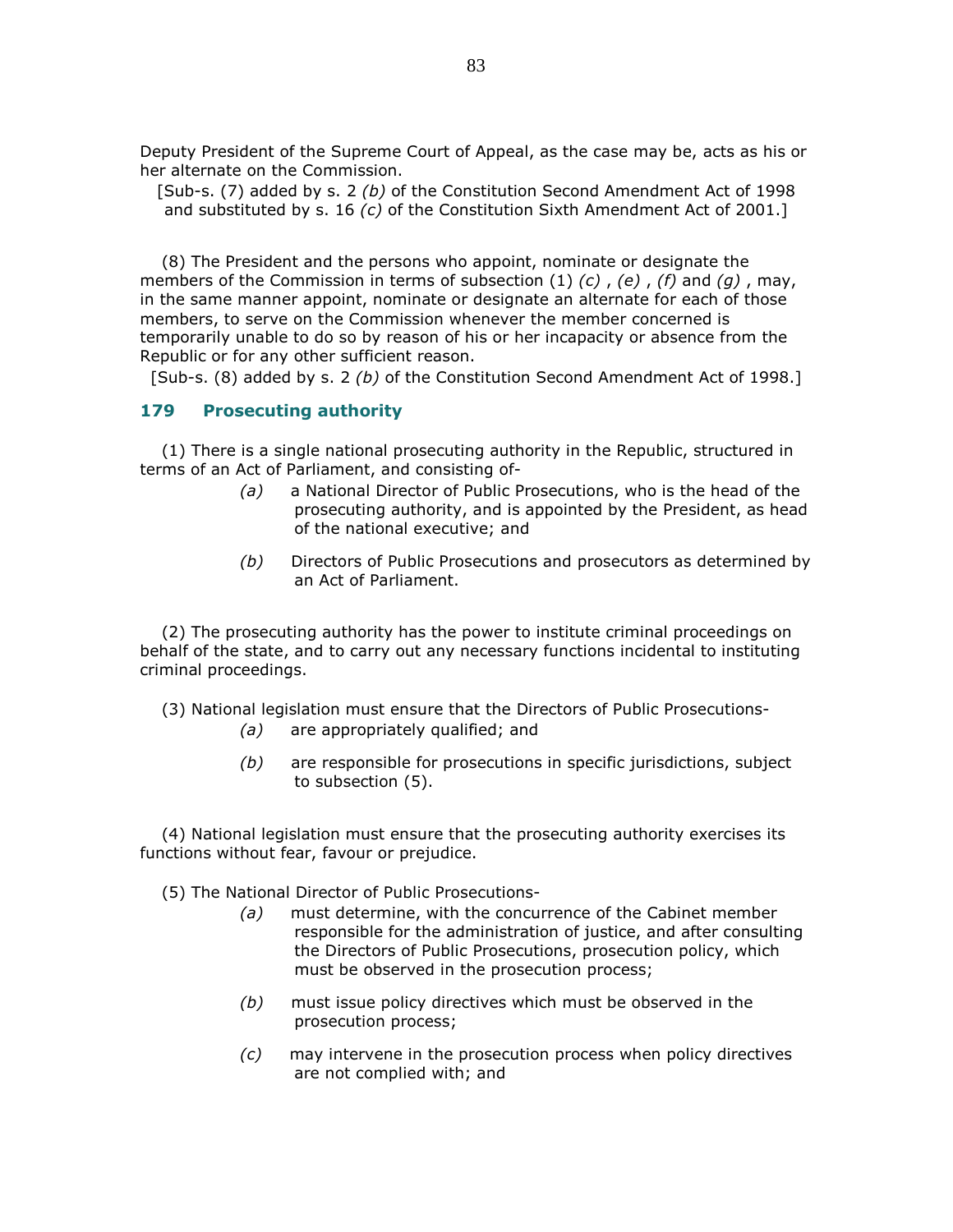- $(d)$  may review a decision to prosecute or not to prosecute, after consulting the relevant Director of Public Prosecutions and after taking representations within a period specified by the National Director of Public Prosecutions, from the following:
	- (i) The accused person.
	- (ii) The complainant.
	- (iii) Any other person or party whom the National Director considers to be relevant.

 (6) The Cabinet member responsible for the administration of justice must exercise final responsibility over the prosecuting authority.

 (7) All other matters concerning the prosecuting authority must be determined by national legislation.

### 180 Other matters concerning administration of justice

 National legislation may provide for any matter concerning the administration of justice that is not dealt with in the Constitution, including-

- (a) training programmes for judicial officers;
- (b) procedures for dealing with complaints about judicial officers; and
- $(c)$  the participation of people other than judicial officers in court decisions.

# CHAPTER 9 STATE INSTITUTIONS SUPPORTING CONSTITUTIONAL DEMOCRACY (ss 181-194)

### 181 Establishment and governing principles

 (1) The following state institutions strengthen constitutional democracy in the Republic:

- (a) The Public Protector.
- (b) The South African Human Rights Commission.

## [Para. (b) amended by s. 4 of the Constitution Second Amendment Act of 1998.]

- (c) The Commission for the Promotion and Protection of the Rights of Cultural, Religious and Linguistic Communities.
- (d) The Commission for Gender Equality.
- (e) The Auditor-General.
- (f) The Electoral Commission.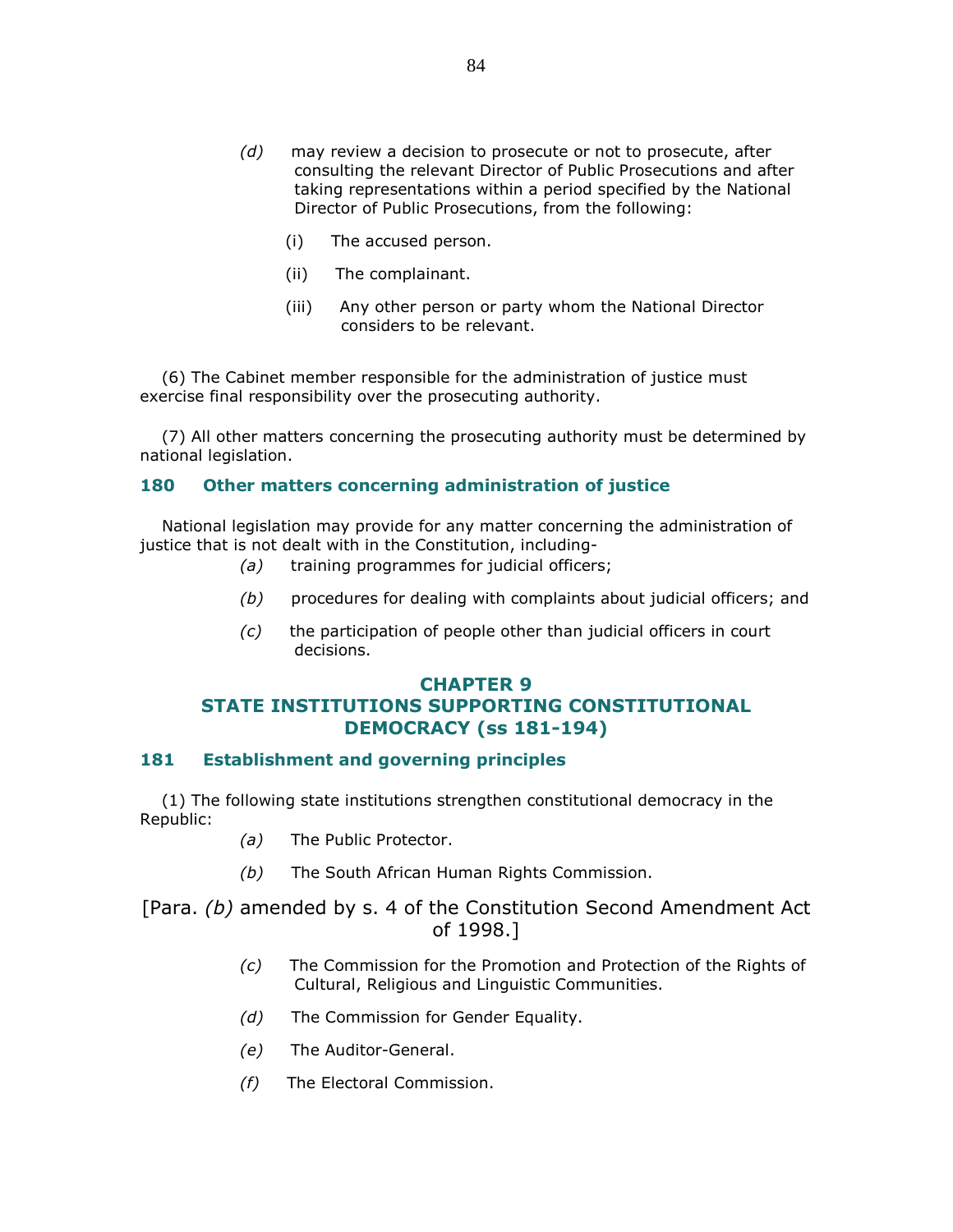(2) These institutions are independent, and subject only to the Constitution and the law, and they must be impartial and must exercise their powers and perform their functions without fear, favour or prejudice.

 (3) Other organs of state, through legislative and other measures, must assist and protect these institutions to ensure the independence, impartiality, dignity and effectiveness of these institutions.

 (4) No person or organ of state may interfere with the functioning of these institutions.

 (5) These institutions are accountable to the National Assembly, and must report on their activities and the performance of their functions to the Assembly at least once a year.

# Public Protector (ss 182-183)

### 182 Functions of Public Protector

(1) The Public Protector has the power, as regulated by national legislation-

- $(a)$  to investigate any conduct in state affairs, or in the public administration in any sphere of government, that is alleged or suspected to be improper or to result in any impropriety or prejudice;
- (b) to report on that conduct; and
- (c) to take appropriate remedial action.

 (2) The Public Protector has the additional powers and functions prescribed by national legislation.

(3) The Public Protector may not investigate court decisions.

(4) The Public Protector must be accessible to all persons and communities.

 (5) An report issued by the Public Protector must be open to the public unless exceptional circumstances, to be determined in terms of national legislation, require that a report be kept confidential.

#### 183 Tenure

The Public Protector is appointed for a non-renewable period of seven years.

#### South African Human Rights Commission (s 184)

#### 184 Functions of South African Human Rights Commission

(1) The South African Human Rights Commission must-

(a) promote respect for human rights and a culture of human rights;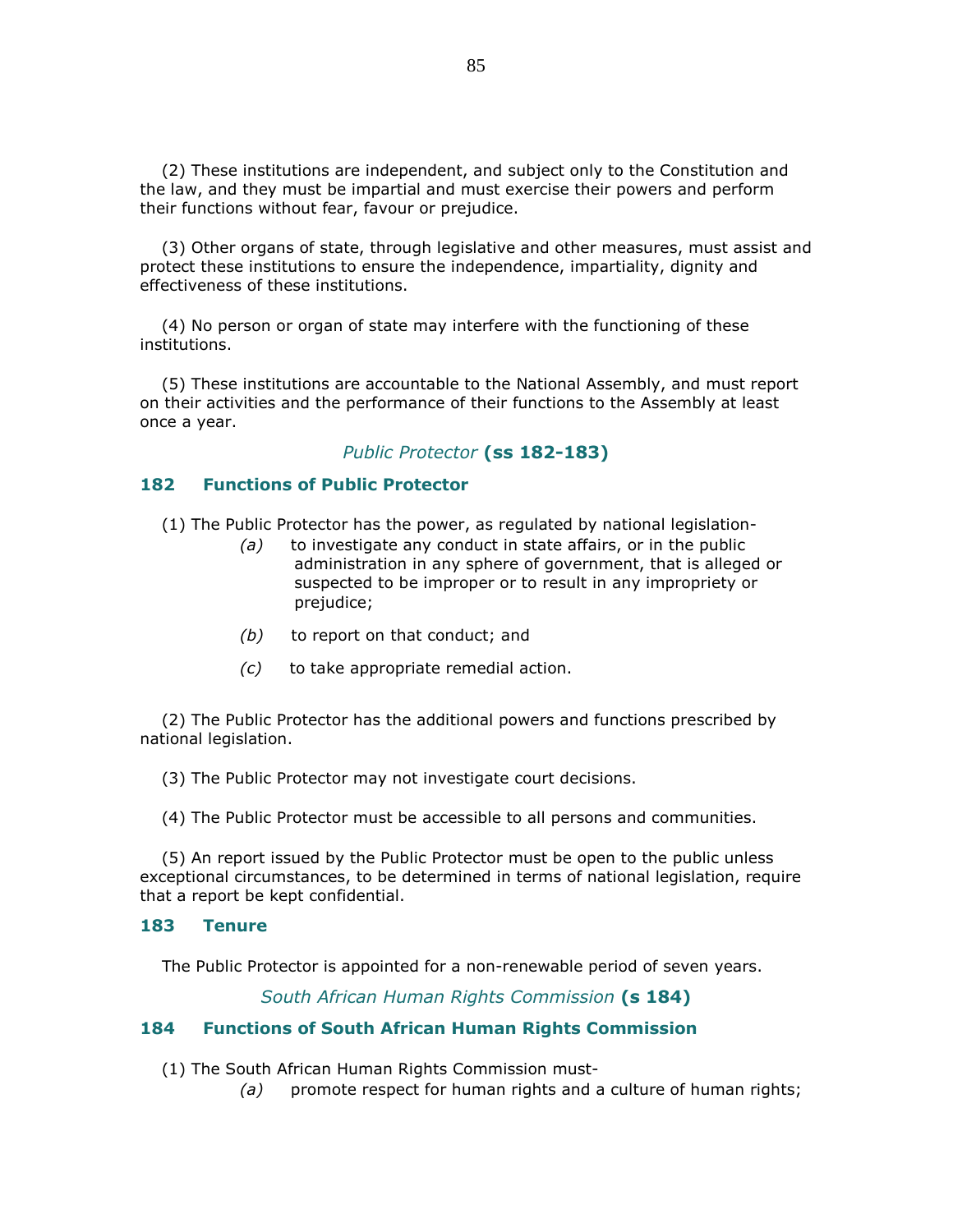- (b) promote the protection, development and attainment of human rights; and
- (c) monitor and assess the observance of human rights in the Republic.

 (2) The South African Human Rights Commission has the powers, as regulated by national legislation, necessary to perform its functions, including the power-

- $(a)$  to investigate and to report on the observance of human rights;
- $(b)$  to take steps to secure appropriate redress where human rights have been violated;
- (c) to carry out research; and
- $(d)$  to educate.

 (3) Each year, the South African Human Rights Commission must require relevant organs of state to provide the Commission with information on the measures that they have taken towards the realisation of the rights in the Bill of Rights concerning housing, health care, food, water, social security, education and the environment.

 (4) The South African Human Rights Commission has the additional powers and functions prescribed by national legislation.

[S. 184 amended by s. 4 of the Constitution Second Amendment Act of 1998.]

# Commission for the Promotion and Protection of the Rights of Cultural, Religious and Linguistic Communities (ss 185-186)

## 185 Functions of Commission

 (1) The primary objects of the Commission for the Promotion and Protection of the Rights of Cultural, Religious and Linguistic Communities are-

- (a) to promote respect for the rights of cultural, religious and linguistic communities;
- $(b)$  to promote and develop peace, friendship, humanity, tolerance and national unity among cultural, religious and linguistic communities, on the basis of equality, non-discrimination and free association; and
- $(c)$  to recommend the establishment or recognition, in accordance with national legislation, of a cultural or other council or councils for a community or communities in South Africa.

 (2) The Commission has the power, as regulated by national legislation, necessary to achieve its primary objects, including the power to monitor, investigate, research, educate, lobby, advise and report on issues concerning the rights of cultural, religious and linguistic communities.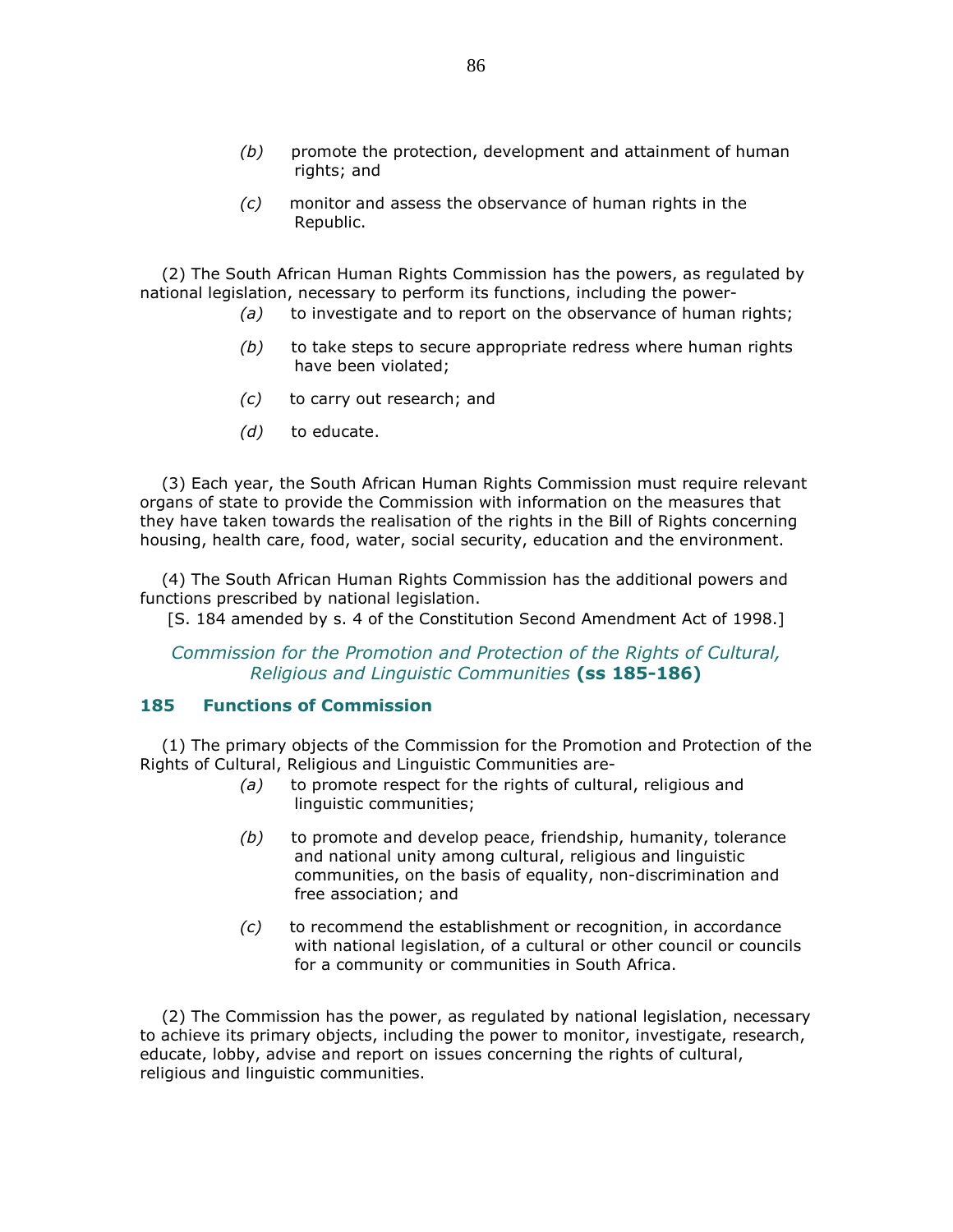(3) The Commission may report any matter which falls within its powers and functions to the South African Human Rights Commission for investigation. [Sub-s. (3) amended by s. 4 of the Constitution Second Amendment Act of 1998.]

 (4) The Commission has the additional powers and functions prescribed by national legislation.

### 186 Composition of Commission

 (1) The number of members of the Commission for the Promotion and Protection of the Rights of Cultural, Religious and Linguistic Communities and their appointment and terms of office must be prescribed by national legislation.

(2) The composition of the Commission must-

- (a) be broadly representative of the main cultural, religious and linguistic communities in South Africa; and
- (b) broadly reflect the gender composition of South Africa.

### Commission for Gender Equality (s 187)

### 187 Functions of Commission for Gender Equality

 (1) The Commission for Gender Equality must promote respect for gender equality and the protection, development and attainment of gender equality.

 (2) The Commission for Gender Equality has the power, as regulated by national legislation, necessary to perform its functions, including the power to monitor, investigate, research, educate, lobby, advise and report on issues concerning gender equality.

 (3) The Commission for Gender Equality has the additional powers and functions prescribed by national legislation.

### Auditor-General (ss 188-189)

### 188 Functions of Auditor-General

 (1) The Auditor-General must audit and report on the accounts, financial statements and financial management of-

- (a) all national and provincial state departments and administrations;
- (b) all municipalities; and
- (c) any other institution or accounting entity required by national or provincial legislation to be audited by the Auditor-General.

 (2) In addition to the duties prescribed in subsection (1), and subject to any legislation, the Auditor-General may audit and report on the accounts, financial statements and financial management of-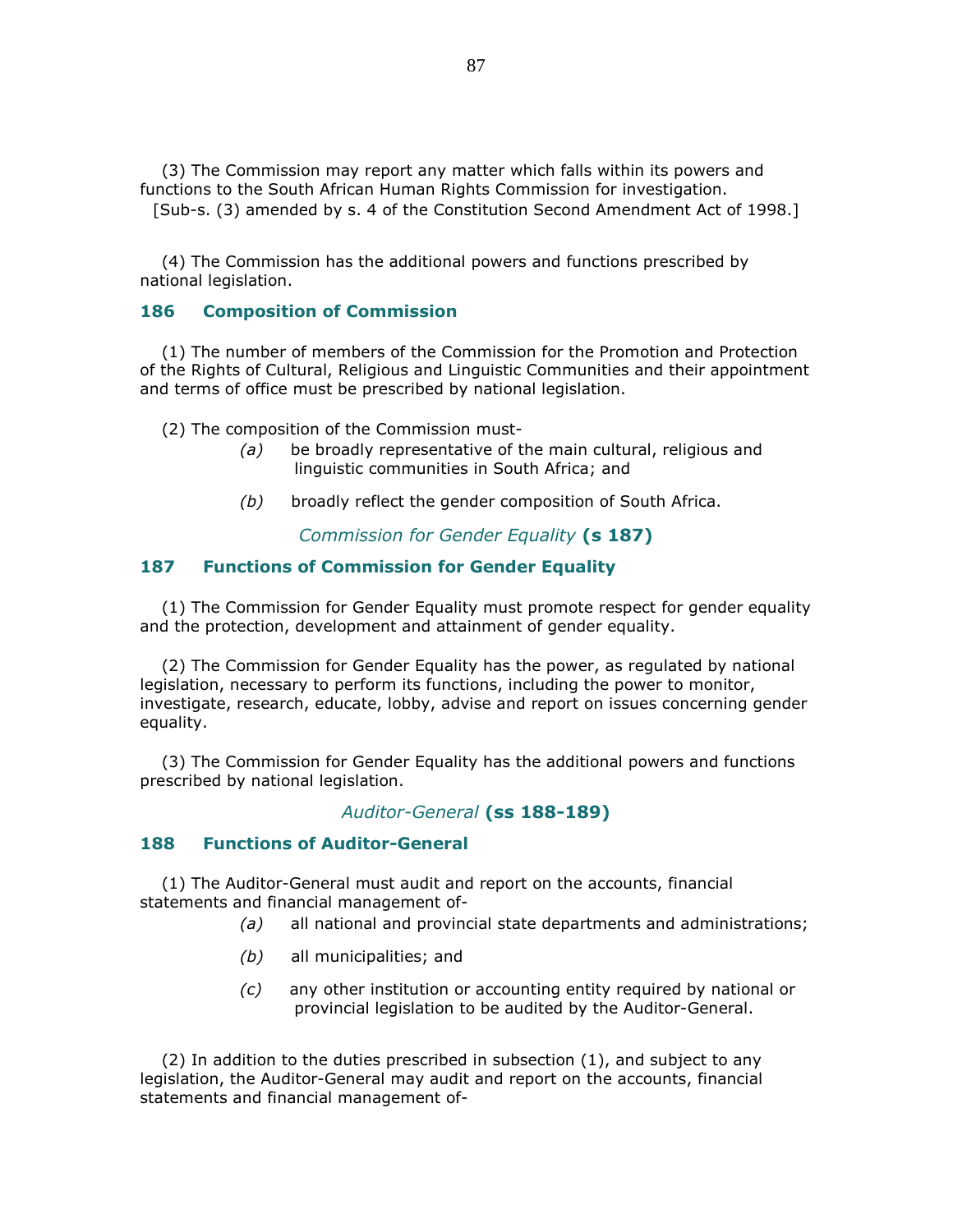- (a) any institution funded from the National Revenue Fund or a Provincial Revenue Fund or by a municipality; or
- $(b)$  any institution that is authorised in terms of any law to receive money for a public purpose.

 (3) The Auditor-General must submit audit reports to any legislature that has a direct interest in the audit, and to any other authority prescribed by national legislation. All reports must be made public.

 (4) The Auditor-General has the additional powers and functions prescribed by national legislation.

### 189 Tenure

 The Auditor-General must be appointed for a fixed, non-renewable term of between five and ten years.

Electoral Commission (ss 190-191)

#### 190 Functions of Electoral Commission

- (1) The Electoral Commission must-
	- (a) manage elections of national, provincial and municipal legislative bodies in accordance with national legislation;
	- (b) ensure that those elections are free and fair; and
	- $(c)$  declare the results of those elections within a period that must be prescribed by national legislation and that is as short as reasonably possible.

 (2) The Electoral Commission has the additional powers and functions prescribed by national legislation.

### 191 Composition of Electoral Commission

 The Electoral Commission must be composed of at least three persons. The number of members and their terms of office must be prescribed by national legislation.

Independent Authority to Regulate Broadcasting (s 192)

## 192 Broadcasting Authority

 National legislation must establish an independent authority to regulate broadcasting in the public interest, and to ensure fairness and a diversity of views broadly representing South African society.

General Provisions (ss 193-194)

#### 193 Appointments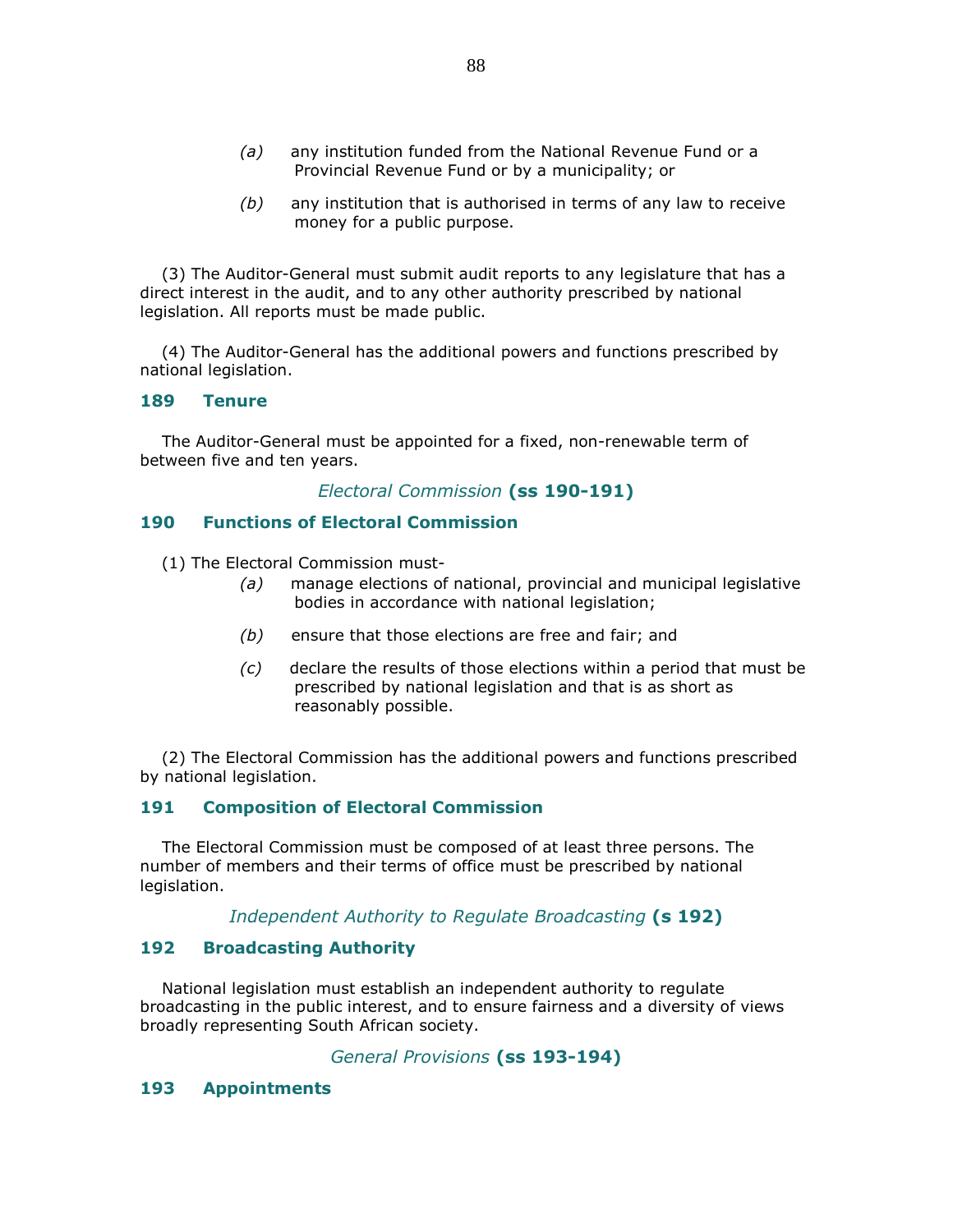(1) The Public Protector and the members of any Commission established by this Chapter must be women or men who-

- (a) are South African citizens;
- $(b)$  are fit and proper persons to hold the particular office; and
- (c) comply with any other requirements prescribed by national legislation.

 (2) The need for a Commission established by this Chapter to reflect broadly the race and gender composition of South Africa must be considered when members are appointed.

 (3) The Auditor-General must be a woman or a man who is a South African citizen and a fit and proper person to hold that office. Specialised knowledge of, or experience in, auditing, state finances and public administration must be given due regard in appointing the Auditor-General.

 (4) The President, on the recommendation of the National Assembly, must appoint the Public Protector, the Auditor-General and the members of-

(a) the South African Human Rights Commission;

[Para. (a) amended by s. 4 of the Constitution Second Amendment Act of 1998.]

- $(b)$  the Commission for Gender Equality; and
- (c) the Electoral Commission.
- (5) The National Assembly must recommend persons-
	- (a) nominated by a committee of the Assembly proportionally composed of members of all parties represented in the Assembly; and
	- (b) approved by the Assembly by a resolution adopted with a supporting vote-
		- (i) of at least 60 per cent of the members of the Assembly, if the recommendation concerns the appointment of the Public Protector or the Auditor-General; or
		- (ii) of a majority of the members of the Assembly, if the recommendation concerns the appointment of a member of a Commission.

 (6) The involvement of civil society in the recommendation process may be provided for as envisaged in section 59  $(1)$   $(a)$ .

### 194 Removal from office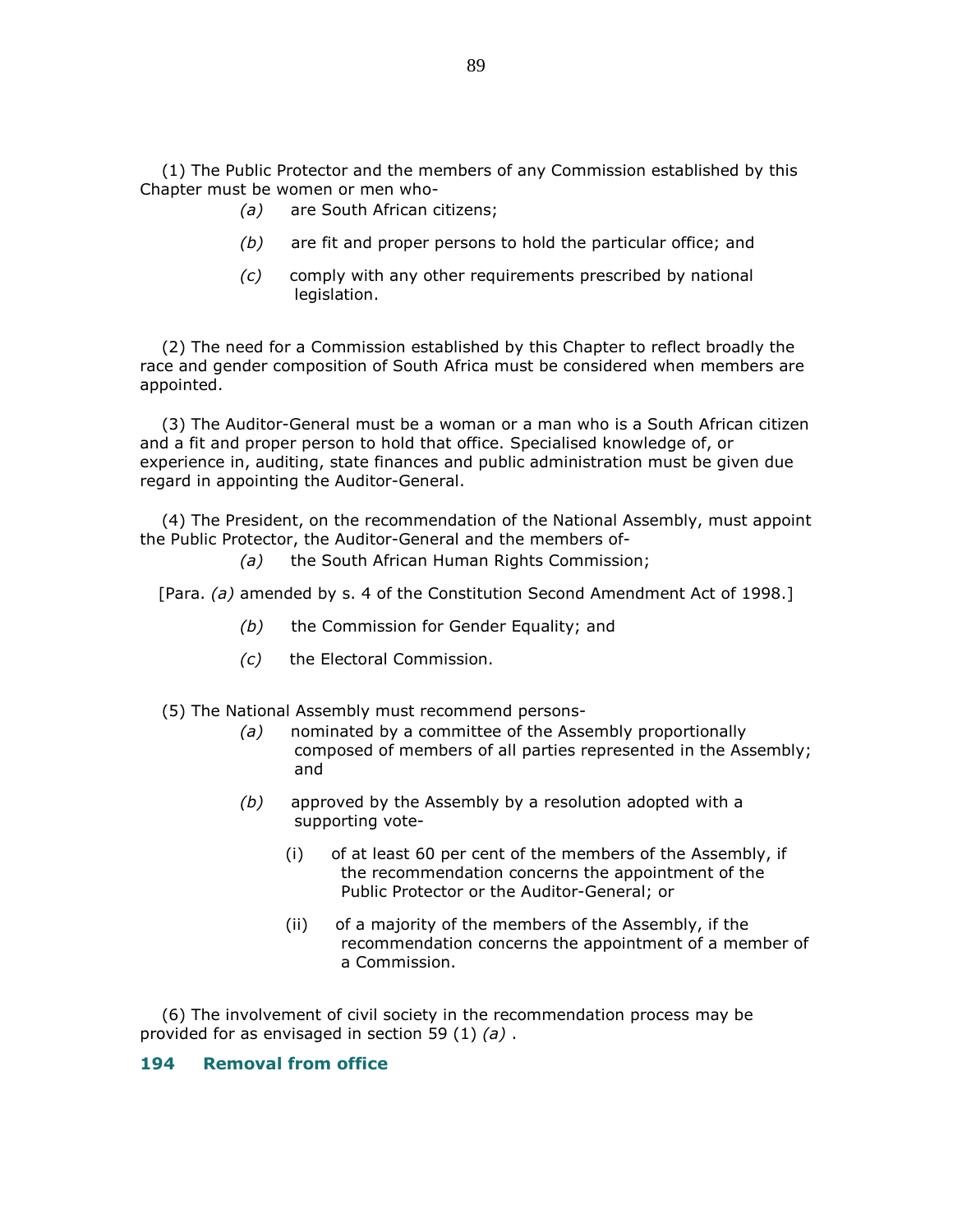(1) The Public Protector, the Auditor-General or a member of a Commission established by this Chapter may be removed from office only on-

- $(a)$  the ground of misconduct, incapacity or incompetence;
- $(b)$  a finding to that effect by a committee of the National Assembly; and
- $(c)$  the adoption by the Assembly of a resolution calling for that person's removal from office
- (2) A resolution of the National Assembly concerning the removal from office of-
	- (a) the Public Protector or the Auditor-General must be adopted with a supporting vote of at least two thirds of the members of the Assembly; or
	- $(b)$  a member of a Commission must be adopted with a supporting vote of a majority of the members of the Assembly.
- (3) The President-
	- $(a)$  may suspend a person from office at any time after the start of the proceedings of a committee of the National Assembly for the removal of that person; and
	- $(b)$  must remove a person from office upon adoption by the Assembly of the resolution calling for that person's removal.

# CHAPTER 10 PUBLIC ADMINISTRATION (ss 195-197)

#### 195 Basic values and principles governing public administration

 (1) Public administration must be governed by the democratic values and principles enshrined in the Constitution, including the following principles:

- (a) A high standard of professional ethics must be promoted and maintained.
- (b) Efficient, economic and effective use of resources must be promoted.
- (c) Public administration must be development-oriented.
- (d) Services must be provided impartially, fairly, equitably and without bias.
- (e) People's needs must be responded to, and the public must be encouraged to participate in policy-making.
- (f) Public administration must be accountable.
- $(q)$  Transparency must be fostered by providing the public with timely, accessible and accurate information.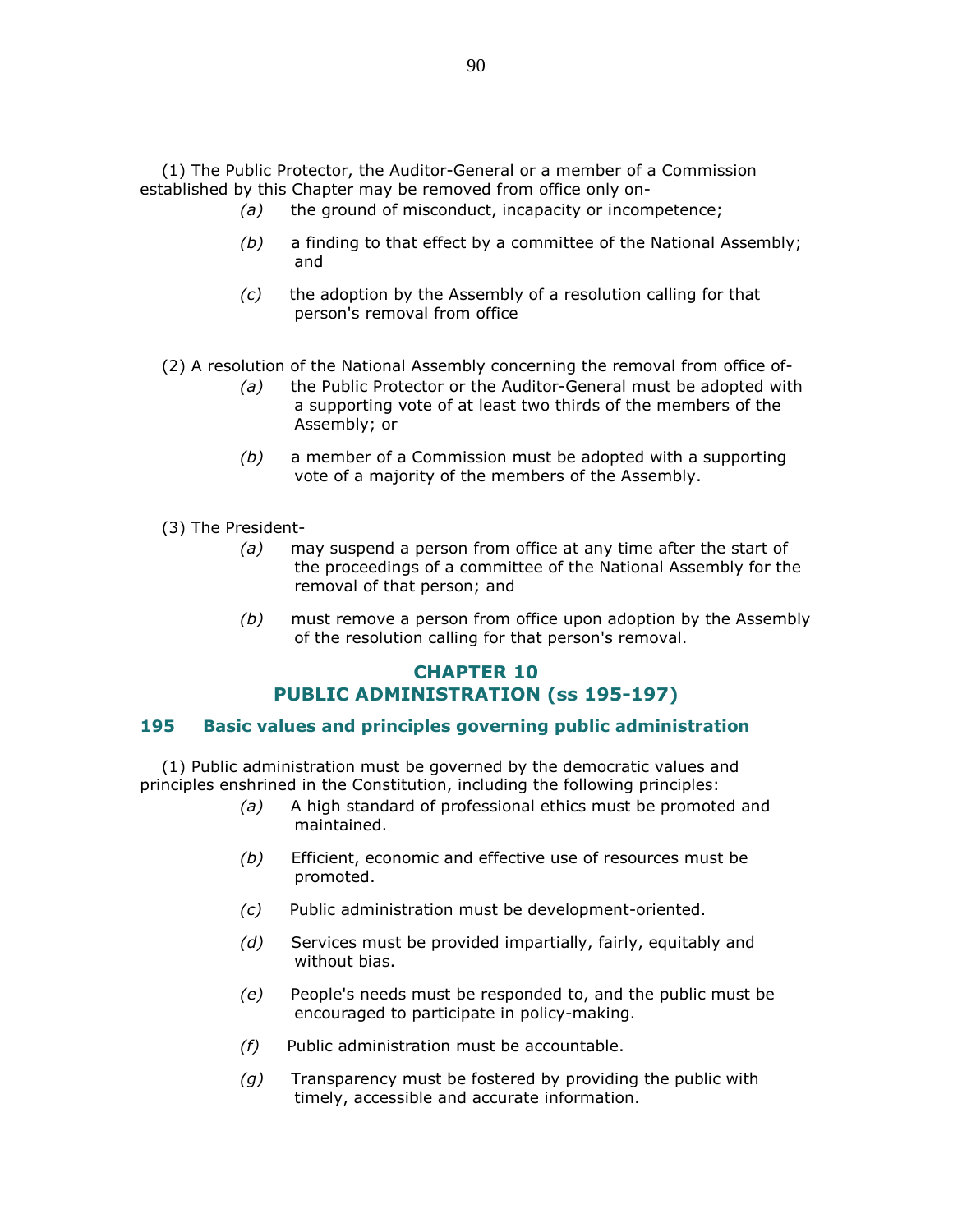- (h) Good human-resource management and career-development practices, to maximise human potential, must be cultivated.
- (i) Public administration must be broadly representative of the South African people, with employment and personnel management practices based on ability, objectivity, fairness, and the need to redress the imbalances of the past to achieve broad representation.

(2) The above principles apply to-

- (a) administration in every sphere of government;
- (b) organs of state; and
- (c) public enterprises.

 (3) National legislation must ensure the promotion of the values and principles listed in subsection (1).

 (4) The appointment in public administration of a number of persons on policy considerations is not precluded, but national legislation must regulate these appointments in the public service.

 (5) Legislation regulating public administration may differentiate between different sectors, administrations or institutions.

 (6) The nature and functions of different sectors, administrations or institutions of public administration are relevant factors to be taken into account in legislation regulating public administration.

#### 196 Public Service Commission

(1) There is a single Public Service Commission for the Republic.

 (2) The Commission is independent and must be impartial, and must exercise its powers and perform its functions without fear, favour or prejudice in the interest of the maintenance of effective and efficient public administration and a high standard of professional ethics in the public service. The Commission must be regulated by national legislation.

 (3) Other organs of state, through legislative and other measures, must assist and protect the Commission to ensure the independence, impartiality, dignity and effectiveness of the Commission. No person or organ of state may interfere with the functioning of the Commission.

(4) The powers and functions of the Commission are-

(a) to promote the values and principles set out in section 195, throughout the public service;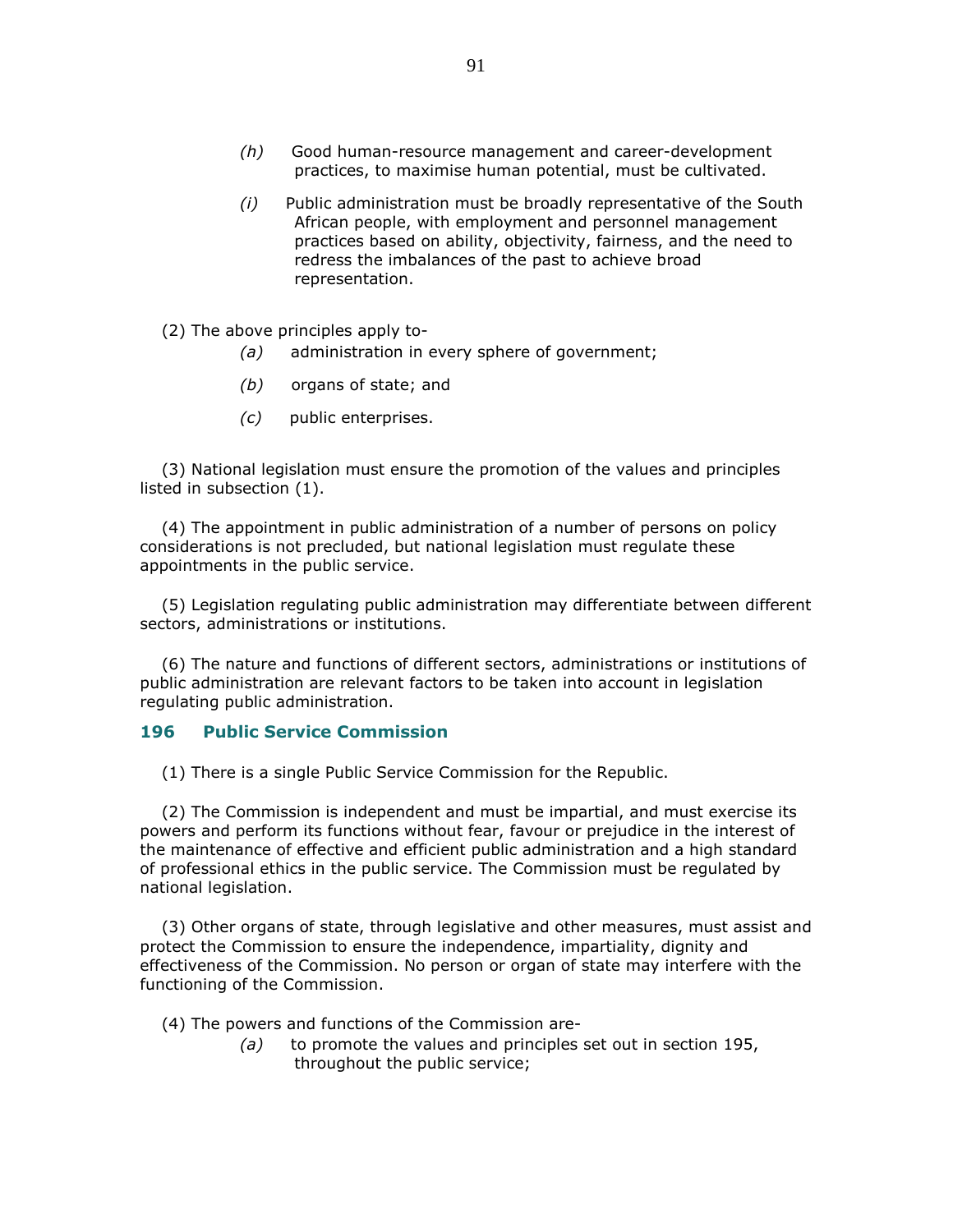- $(b)$  to investigate, monitor and evaluate the organisation and administration, and the personnel practices, of the public service;
- (c) to propose measures to ensure effective and efficient performance within the public service;
- $(d)$  to give directions aimed at ensuring that personnel procedures relating to recruitment, transfers, promotions and dismissals comply with the values and principles set out in section 195;
- (e) to report in respect of its activities and the performance of its functions, including any finding it may make and directions and advice it may give, and to provide an evaluation of the extent to which the values and principles set out in section 195 are complied with; and
- $(f)$  either of its own accord or on receipt of any complaint-
	- (i) to investigate and evaluate the application of personnel and public administration practices, and to report to the relevant executive authority and legislature;
	- (ii) to investigate grievances of employees in the public service concerning official acts or omissions, and recommend appropriate remedies;
	- (iii) to monitor and investigate adherence to applicable procedures in the public service; and
	- (iv) to advise national and provincial organs of state regarding personnel practices in the public service, including those relating to the recruitment, appointment, transfer, discharge and other aspects of the careers of employees in the public service;
- $(g)$  to exercise or perform the additional powers or functions prescribed by an Act of Parliament.

[Para. (g) added by s. 3 of the Constitution Second Amendment Act of 1998.]

(5) The Commission is accountable to the National Assembly.

 (6) The Commission must report at least once a year in terms of subsection (4) (e)-

- (a) to the National Assembly; and
- $(b)$  in respect of its activities in a province, to the legislature of that province.

 (7) The Commission has the following 14 commissioners appointed by the President: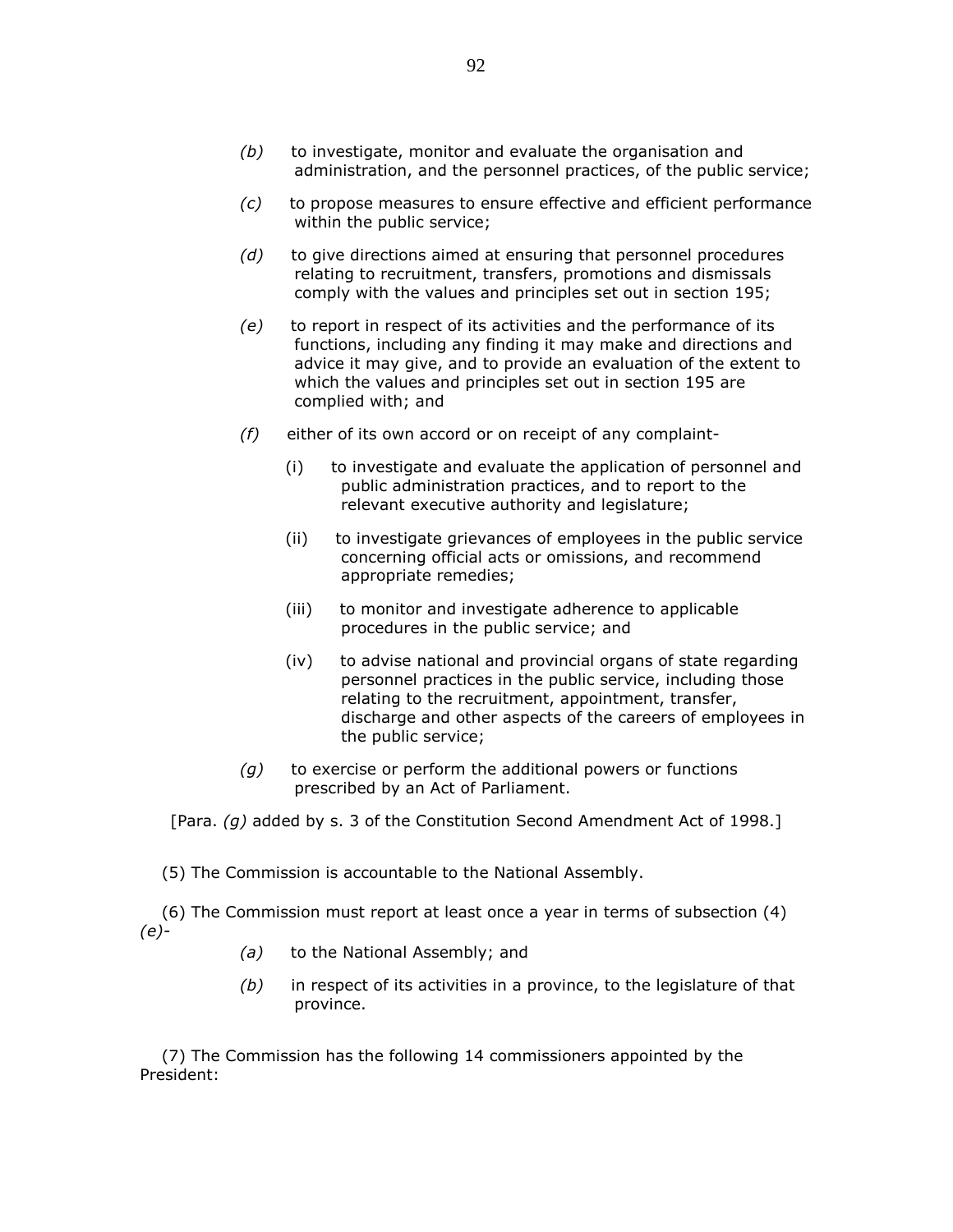- (a) Five commissioners approved by the National Assembly in accordance with subsection  $(8)$   $(a)$ ; and
- (b) one commissioner for each province nominated by the Premier of the province in accordance with subsection  $(8)$   $(b)$ .
- (8) (a) A commissioner appointed in terms of subsection (7) (a) must be-
	- (i) recommended by a committee of the National Assembly that is proportionally composed of members of all parties represented in the Assembly; and
	- (ii) approved by the Assembly by a resolution adopted with a supporting vote of a majority of its members.
- (b) A commissioner nominated by the Premier of a province must be-
	- (i) recommended by a committee of the provincial legislature that is proportionally composed of members of all parties represented in the legislature; and
	- (ii) approved by the legislature by a resolution adopted with a supporting vote of a majority of its members.

 (9) An Act of Parliament must regulate the procedure for the appointment of commissioners.

 (10) A commissioner is appointed for a term of five years, which is renewable for one additional term only, and must be a woman or a man who is-

- (a) a South African citizen; and
- $(b)$  a fit and proper person with knowledge of, or experience in, administration, management or the provision of public services.
- (11) A commissioner may be removed from office only on-
	- $(a)$  the ground of misconduct, incapacity or incompetence;
	- $(b)$  a finding to that effect by a committee of the National Assembly or, in the case of a commissioner nominated by the Premier of a province, by a committee of the legislature of that province; and
	- (c) the adoption by the Assembly or the provincial legislature concerned, of a resolution with a supporting vote of a majority of its members calling for the commissioner's removal from office.
- (12) The President must remove the relevant commissioner from office upon-
	- $(a)$  the adoption by the Assembly of a resolution calling for that commissioner's removal; or
	- (b) written notification by the Premier that the provincial legislature has adopted a resolution calling for that commissioner's removal.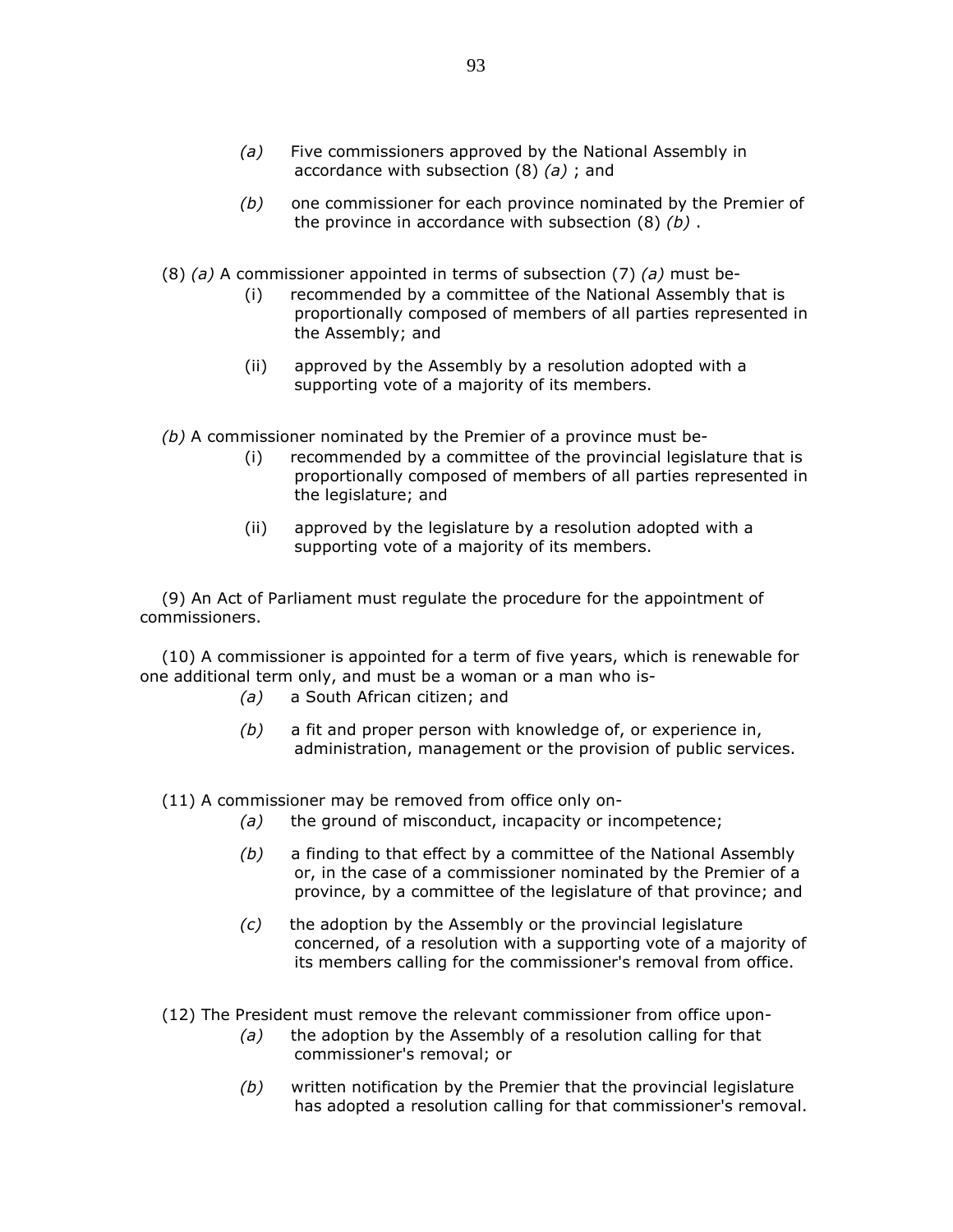(13) Commissioners referred to in subsection (7) (b) may exercise the powers and perform the functions of the Commission in their provinces as prescribed by national legislation.

### 197 Public Service

 (1) Within public administration there is a public service for the Republic, which must function, and be structured, in terms of national legislation, and which must loyally execute the lawful policies of the government of the day.

 (2) The terms and conditions of employment in the public service must be regulated by national legislation. Employees are entitled to a fair pension as regulated by national legislation.

 (3) No employee of the public service may be favoured or prejudiced only because that person supports a particular political party or cause.

 (4) Provincial governments are responsible for the recruitment, appointment, promotion, transfer and dismissal of members of the public service in their administrations within a framework of uniform norms and standards applying to the public service.

# CHAPTER 11 SECURITY SERVICES (ss 198-210)

#### 198 Governing principles

The following principles govern national security in the Republic:

- (a) National security must reflect the resolve of South Africans, as individuals and as a nation, to live as equals, to live in peace and harmony, to be free from fear and want and to seek a better life.
- $(b)$  The resolve to live in peace and harmony precludes any South African citizen from participating in armed conflict, nationally or internationally, except as provided for in terms of the Constitution or national legislation.
- (c) National security must be pursued in compliance with the law, including international law.
- (d) National security is subject to the authority of Parliament and the national executive.

### 199 Establishment, structuring and conduct of security services

 (1) The security services of the Republic consist of a single defence force, a single police service and any intelligence services established in terms of the Constitution.

- (2) The defence force is the only lawful military force in the Republic.
- (3) Other than the security services established in terms of the Constitution,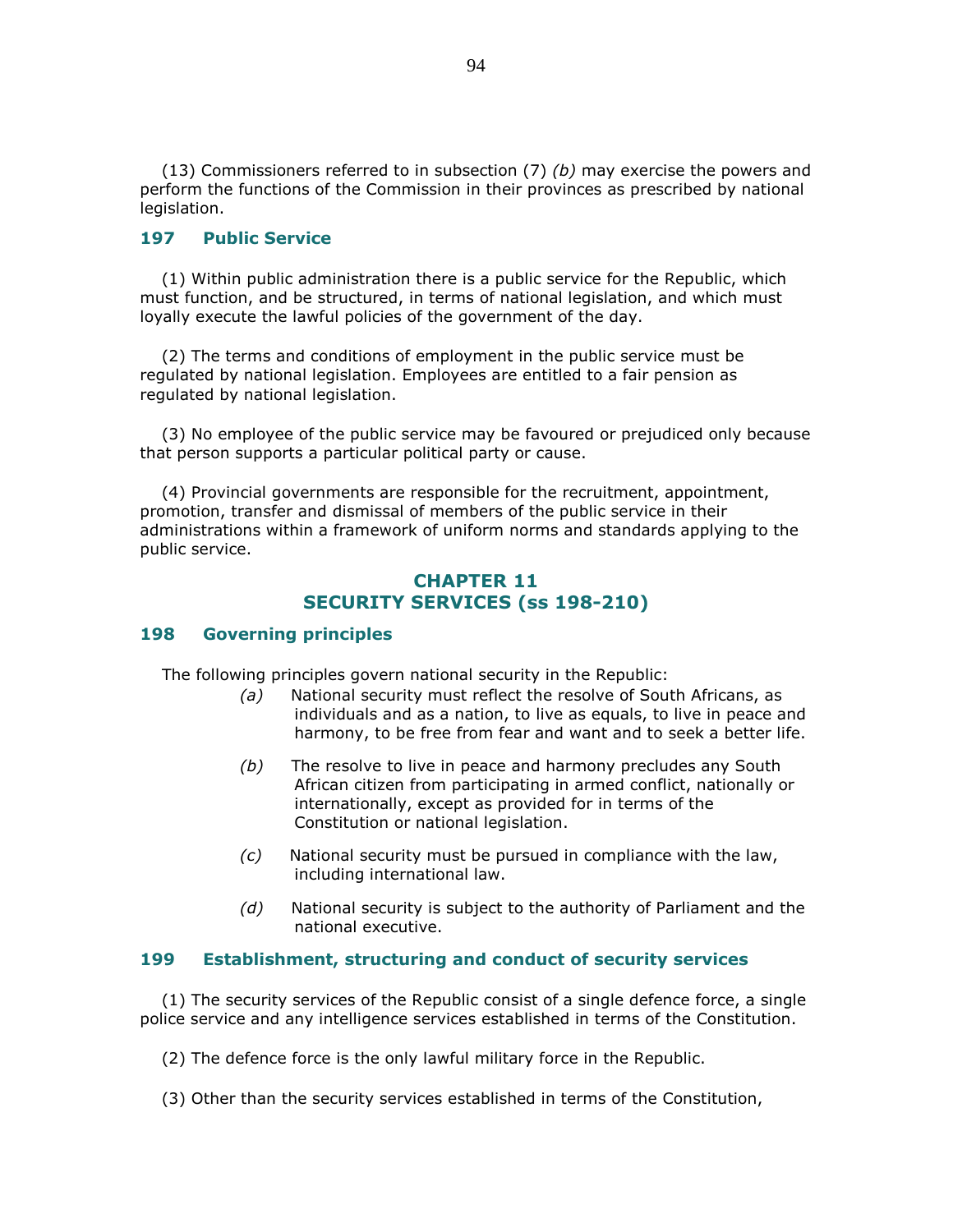armed organisations or services may be established only in terms of national legislation.

(4) The security services must be structured and regulated by national legislation.

 (5) The security services must act, and must teach and require their members to act, in accordance with the Constitution and the law, including customary international law and international agreements binding on the Republic.

(6) No member of any security service may obey a manifestly illegal order.

 (7) Neither the security services, nor any of their members, may, in the performance of their functions-

- (a) prejudice a political party interest that is legitimate in terms of the Constitution; or
- $(b)$  further, in a partisan manner, any interest of a political party.

 (8) To give effect to the principles of transparency and accountability, multi-party parliamentary committees must have oversight of all security services in a manner determined by national legislation or the rules and orders of Parliament.

# Defence (ss 200-204)

## 200 Defence force

 (1) The defence force must be structured and managed as a disciplined military force.

 (2) The primary object of the defence force is to defend and protect the Republic, its territorial integrity and its people in accordance with the Constitution and the principles of international law regulating the use of force.

# 201 Political responsibility

(1) A member of the Cabinet must be responsible for defence.

 (2) Only the President, as head of the national executive, may authorise the employment of the defence force-

- (a) in co-operation with the police service;
- (b) in defence of the Republic; or
- (c) in fulfilment of an international obligation.

 (3) When the defence force is employed for any purpose mentioned in subsection (2), the President must inform Parliament, promptly and in appropriate detail, of-

- $(a)$  the reasons for the employment of the defence force;
- $(b)$  any place where the force is being employed;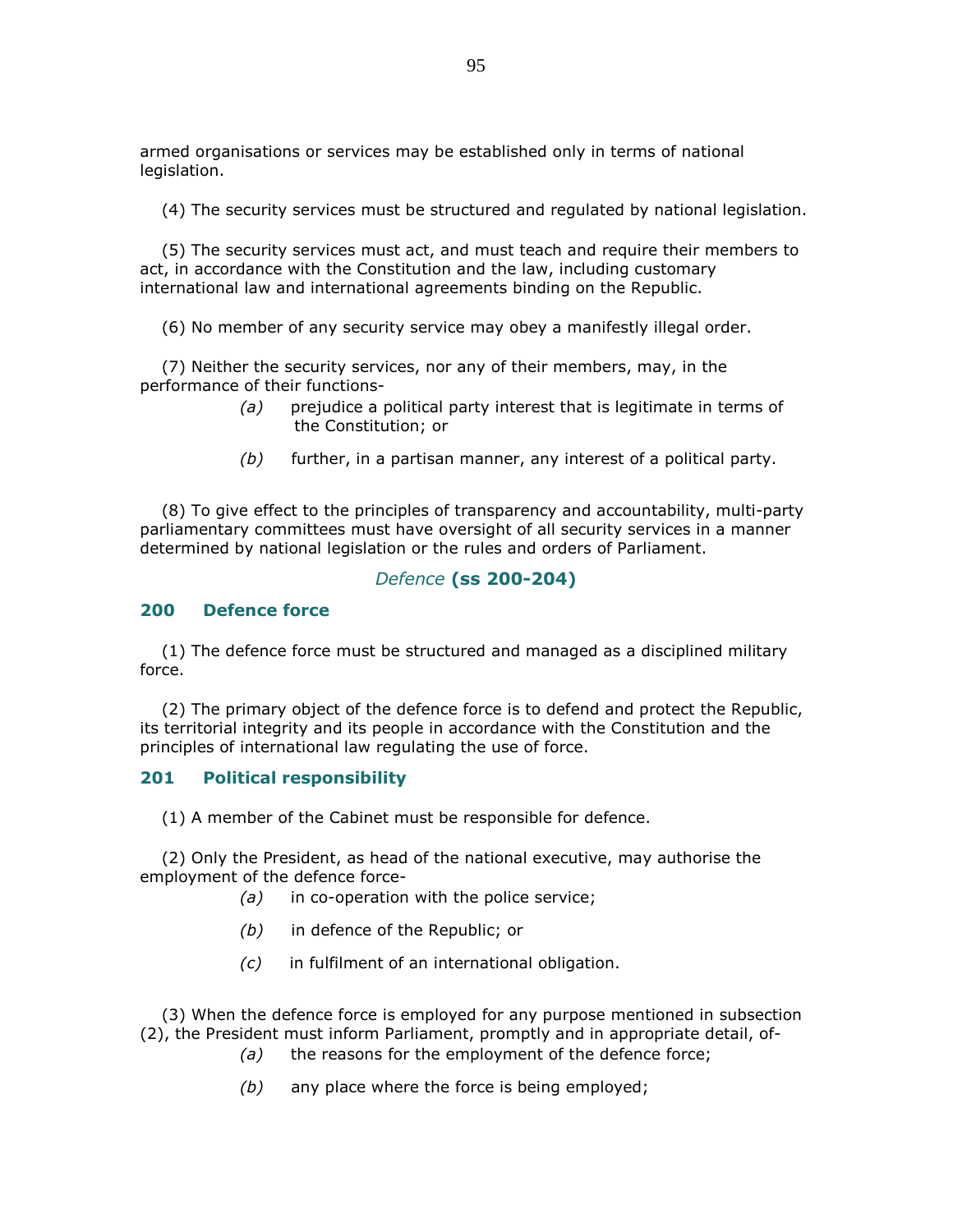- (c) the number of people involved; and
- $(d)$  the period for which the force is expected to be employed.

 (4) If Parliament does not sit during the first seven days after the defence force is employed as envisaged in subsection (2), the President must provide the information required in subsection (3) to the appropriate oversight committee.

## 202 Command of defence force

 (1) The President as head of the national executive is Commander-in-Chief of the defence force, and must appoint the Military Command of the defence force.

 (2) Command of the defence force must be exercised in accordance with the directions of the Cabinet member responsible for defence, under the authority of the President.

# 203 State of national defence

 (1) The President as head of the national executive may declare a state of national defence, and must inform Parliament promptly and in appropriate detail of-

- (a) the reasons for the declaration;
- $(b)$  any place where the defence force is being employed; and
- (c) the number of people involved.

 (2) If Parliament is not sitting when a state of national defence is declared, the President must summon Parliament to an extraordinary sitting within seven days of the declaration.

 (3) A declaration of a state of national defence lapses unless it is approved by Parliament within seven days of the declaration.

### 204 Defence civilian secretariat

 A civilian secretariat for defence must be established by national legislation to function under the direction of the Cabinet member responsible for defence.

### Police (ss 205-208)

# 205 Police service

 (1) The national police service must be structured to function in the national, provincial and, where appropriate, local spheres of government.

 (2) National legislation must establish the powers and functions of the police service and must enable the police service to discharge its responsibilities effectively, taking into account the requirements of the provinces.

(3) The objects of the police service are to prevent, combat and investigate crime,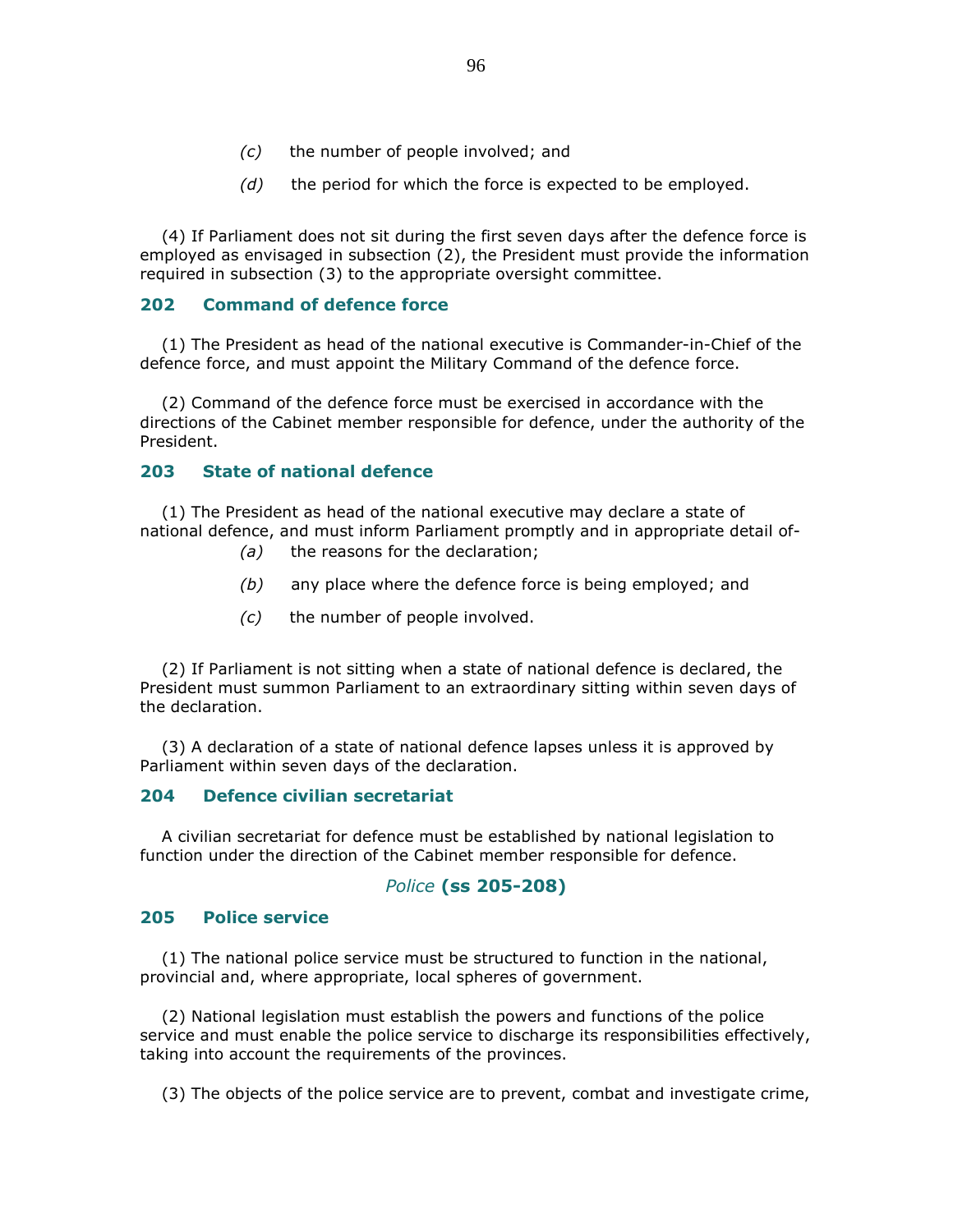to maintain public order, to protect and secure the inhabitants of the Republic and their property, and to uphold and enforce the law.

## 206 Political responsibility

 (1) A member of the Cabinet must be responsible for policing and must determine national policing policy after consulting the provincial governments and taking into account the policing needs and priorities of the provinces as determined by the provincial executives.

 (2) The national policing policy may make provision for different policies in respect of different provinces after taking into account the policing needs and priorities of these provinces.

(3) Each province is entitled-

- (a) to monitor police conduct;
- $(b)$  to oversee the effectiveness and efficiency of the police service, including receiving reports on the police service;
- $(c)$  to promote good relations between the police and the community;
- $(d)$  to assess the effectiveness of visible policing; and
- $(e)$  to liaise with the Cabinet member responsible for policing with respect to crime and policing in the province.

(4) A provincial executive is responsible for policing functions-

- (a) vested in it by this Chapter;
- (b) assigned to it in terms of national legislation; and
- (c) allocated to it in the national policing policy.

(5) In order to perform the functions set out in subsection (3), a province-

- (a) may investigate, or appoint a commission of inquiry into, any complaints of police inefficiency or a breakdown in relations between the police and any community; and
- (b) must make recommendations to the Cabinet member responsible for policing.

 (6) On receipt of a complaint lodged by a provincial executive, an independent police complaints body established by national legislation must investigate any alleged misconduct of, or offence committed by, a member of the police service in the province.

 (7) National legislation must provide a framework for the establishment, powers, functions and control of municipal police services.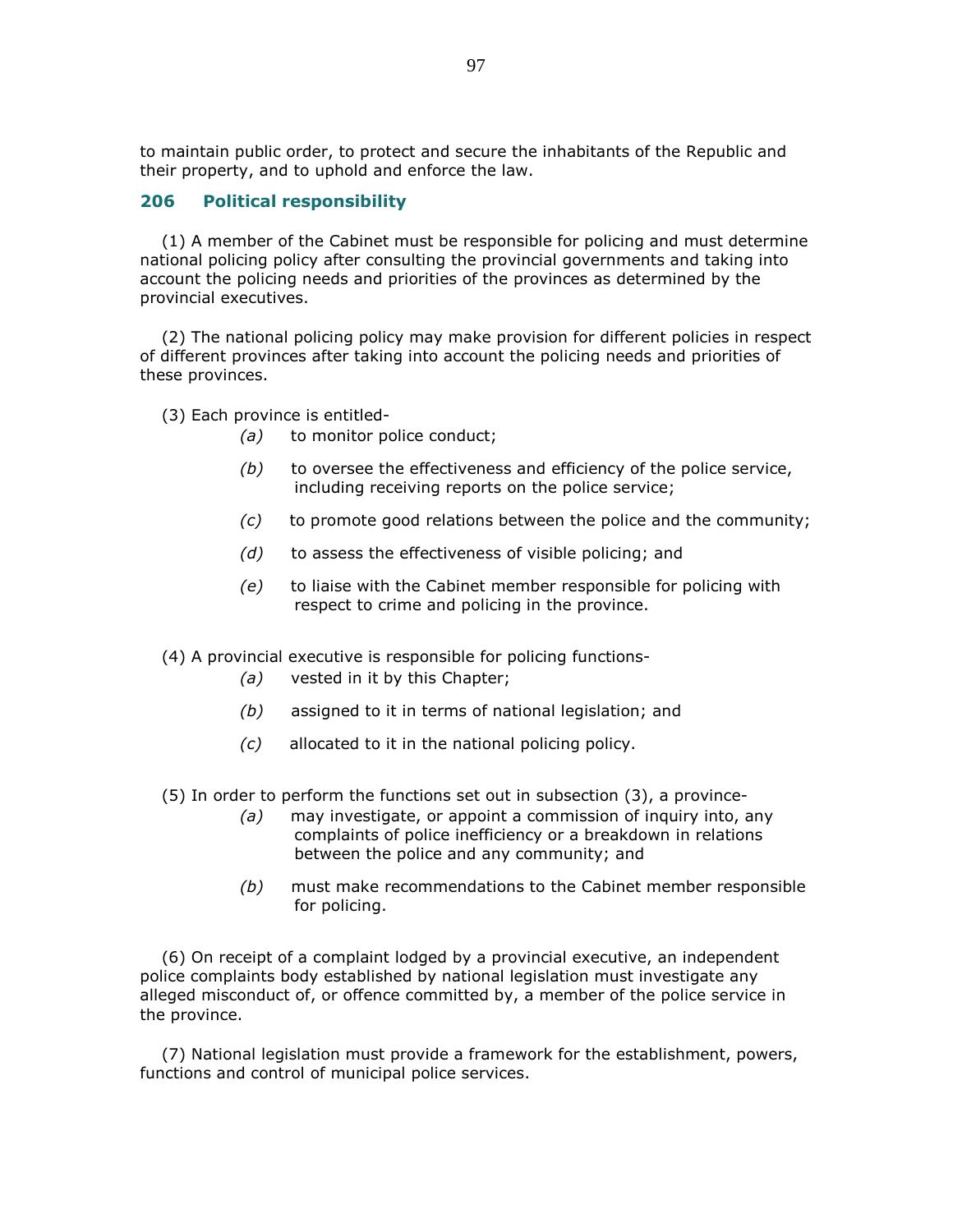(8) A committee composed of the Cabinet member and the members of the Executive Councils responsible for policing must be established to ensure effective co-ordination of the police service and effective co-operation among the spheres of government.

 (9) A provincial legislature may require the provincial commissioner of the province to appear before it or any of its committees to answer questions.

### 207 Control of police service

 (1) The President as head of the national executive must appoint a woman or a man as the National Commissioner of the police service, to control and manage the police service.

 (2) The National Commissioner must exercise control over and manage the police service in accordance with the national policing policy and the directions of the Cabinet member responsible for policing.

 (3) The National Commissioner, with the concurrence of the provincial executive, must appoint a woman or a man as the provincial commissioner for that province, but if the National Commissioner and the provincial executive are unable to agree on the appointment, the Cabinet member responsible for policing must mediate between the parties.

 (4) The provincial commissioners are responsible for policing in their respective provinces-

- (a) as prescribed by national legislation; and
- (b) subject to the power of the National Commissioner to exercise control over and manage the police service in terms of subsection (2).

 (5) The provincial commissioner must report to the provincial legislature annually on policing in the province, and must send a copy of the report to the National Commissioner.

 (6) If the provincial commissioner has lost the confidence of the provincial executive, that executive may institute appropriate proceedings for the removal or transfer of, or disciplinary action against, that commissioner, in accordance with national legislation.

### 208 Police civilian secretariat

 A civilian secretariat for the police service must be established by national legislation to function under the direction of the Cabinet member responsible for policing.

# Intelligence (ss 209-210)

#### 209 Establishment and control of intelligence services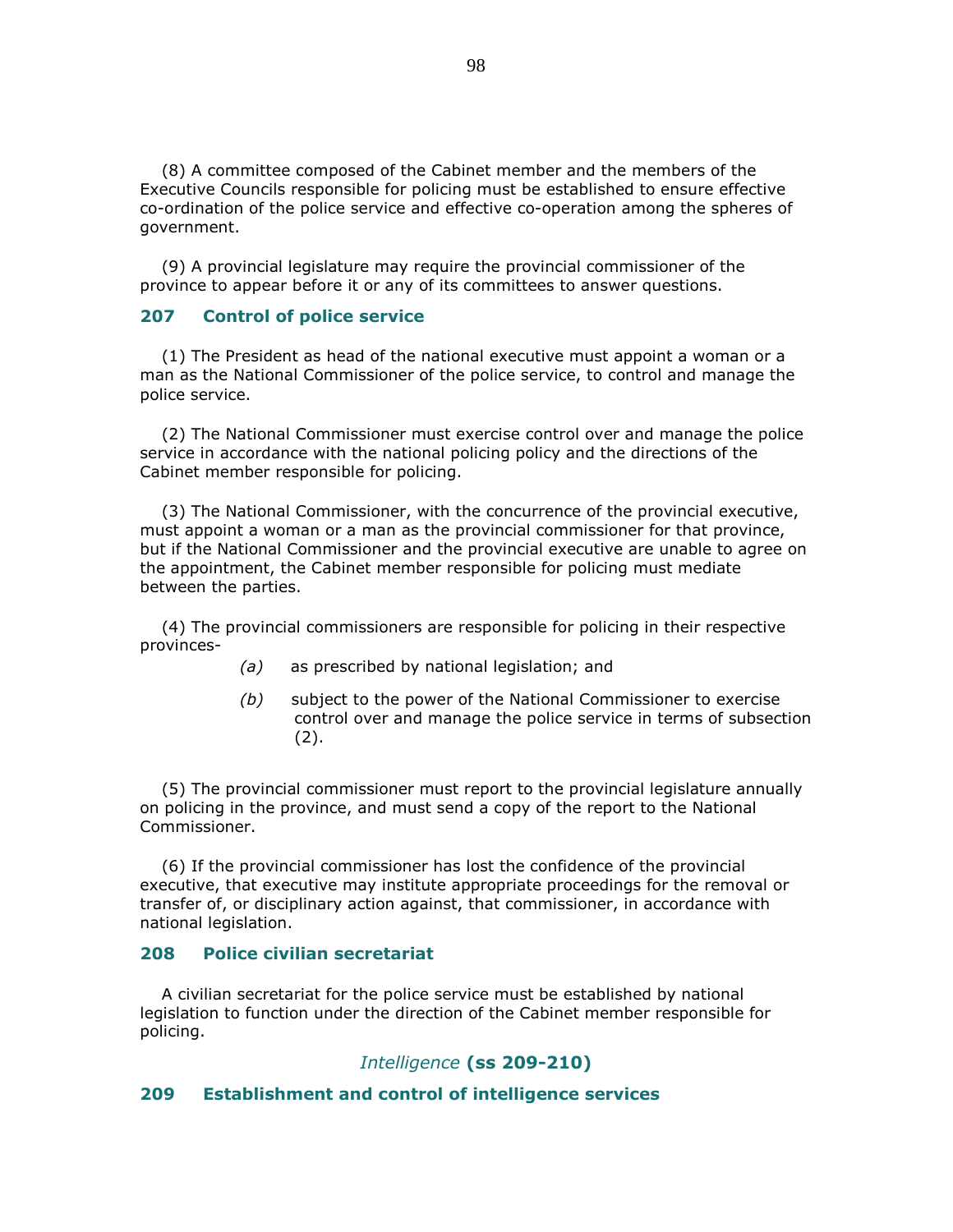(1) Any intelligence service, other than any intelligence division of the defence force or police service, may be established only by the President, as head of the national executive, and only in terms of national legislation.

 (2) The President as head of the national executive must appoint a woman or a man as head of each intelligence service established in terms of subsection (1), and must either assume political responsibility for the control and direction of any of those services, or designate a member of the Cabinet to assume that responsibility.

### 210 Powers, functions and monitoring

 National legislation must regulate the objects, powers and functions of the intelligence services, including any intelligence division of the defence force or police service, and must provide for-

- (a) the co-ordination of all intelligence services; and
- (b) civilian monitoring of the activities of those services by an inspector appointed by the President, as head of the national executive, and approved by a resolution adopted by the National Assembly with a supporting vote of at least two thirds of its members.

# CHAPTER 12 TRADITIONAL LEADERS (ss 211-212)

#### 211 Recognition

 (1) The institution, status and role of traditional leadership, according to customary law, are recognised, subject to the Constitution.

 (2) A traditional authority that observes a system of customary law may function subject to any applicable legislation and customs, which includes amendments to, or repeal of, that legislation or those customs.

 (3) The courts must apply customary law when that law is applicable, subject to the Constitution and any legislation that specifically deals with customary law.

# 212 Role of traditional leaders

 (1) National legislation may provide for a role for traditional leadership as an institution at local level on matters affecting local communities.

 (2) To deal with matters relating to traditional leadership, the role of traditional leaders, customary law and the customs of communities observing a system of customary law-

- (a) national or provincial legislation may provide for the establishment of houses of traditional leaders; and
- (b) national legislation may establish a council of traditional leaders.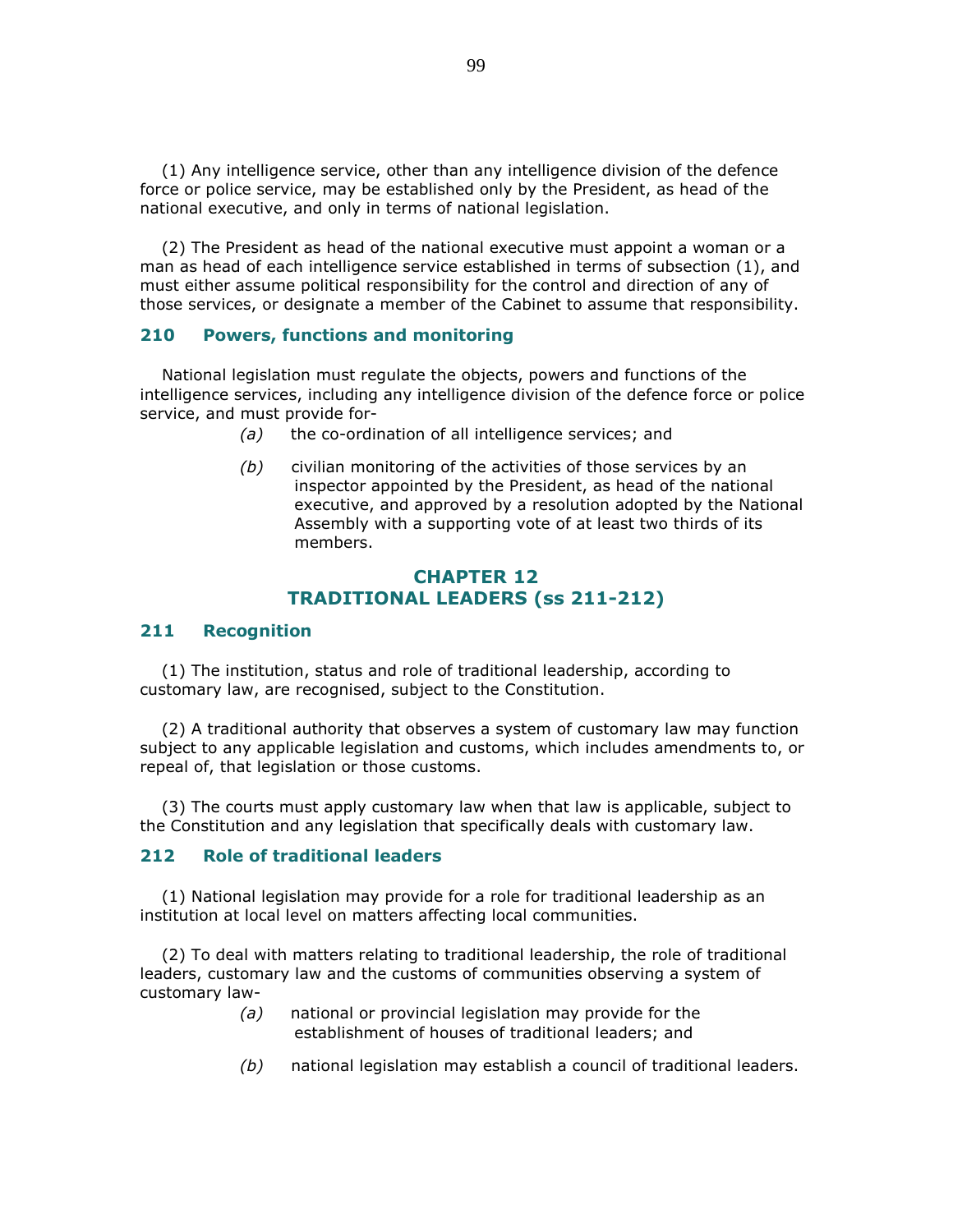# CHAPTER 13 FINANCE (ss 213-230A)

General Financial Matters (ss 213-219)

## 213 National Revenue Fund

 (1) There is a National Revenue Fund into which all money received by the national government must be paid, except money reasonably excluded by an Act of Parliament.

(2) Money may be withdrawn from the National Revenue Fund only-

- (a) in terms of an appropriation by an Act of Parliament; or
- $(b)$  as a direct charge against the National Revenue Fund, when it is provided for in the Constitution or an Act of Parliament.

 (3) A province's equitable share of revenue raised nationally is a direct charge against the National Revenue Fund.

[Date of commencement of s. 213: 1 January 1998.]

# 214 Equitable shares and allocations of revenue

(1) An Act of Parliament must provide for-

- $(a)$  the equitable division of revenue raised nationally among the national, provincial and local spheres of government;
- $(b)$  the determination of each province's equitable share of the provincial share of that revenue; and
- (c) any other allocations to provinces, local government or municipalities from the national government's share of that revenue, and any conditions on which those allocations may be made.

 (2) The Act referred to in subsection (1) may be enacted only after the provincial governments, organised local government and the Financial and Fiscal Commission have been consulted, and any recommendations of the Commission have been considered, and must take into account-

- (a) the national interest;
- $(b)$  any provision that must be made in respect of the national debt and other national obligations;
- $(c)$  the needs and interests of the national government, determined by objective criteria;
- $(d)$  the need to ensure that the provinces and municipalities are able to provide basic services and perform the functions allocated to them;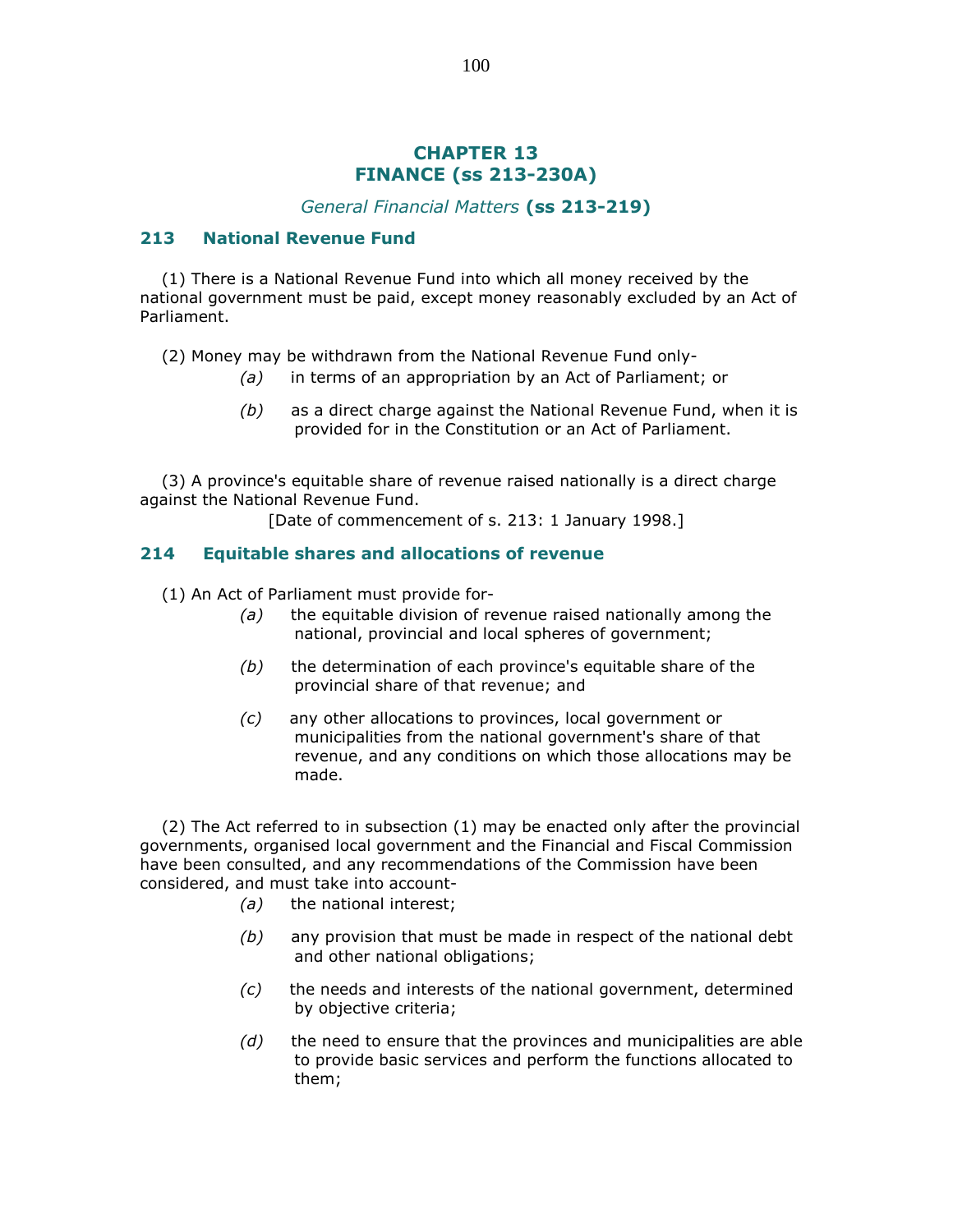- (e) the fiscal capacity and efficiency of the provinces and municipalities;
- (f) developmental and other needs of provinces, local government and municipalities;
- $(g)$  economic disparities within and among the provinces;
- (h) obligations of the provinces and municipalities in terms of national legislation;
- (i) the desirability of stable and predictable allocations of revenue shares; and
- $(i)$  the need for flexibility in responding to emergencies or other temporary needs, and other factors based on similar objective criteria.

[Date of commencement of s. 214: 1 January 1998.]

### 215 National, provincial and municipal budgets

 (1) National, provincial and municipal budgets and budgetary processes must promote transparency, accountability and the effective financial management of the economy, debt and the public sector.

(2) National legislation must prescribe-

- (a) the form of national, provincial and municipal budgets;
- $(b)$  when national and provincial budgets must be tabled; and
- (c) that budgets in each sphere of government must show the sources of revenue and the way in which proposed expenditure will comply with national legislation.

(3) Budgets in each sphere of government must contain-

- (a) estimates of revenue and expenditure, differentiating between capital and current expenditure;
- (b) proposals for financing any anticipated deficit for the period to which they apply; and
- (c) an indication of intentions regarding borrowing and other forms of public liability that will increase public debt during the ensuing year.

[Date of commencement of s. 215: 1 January 1998.]

## 216 Treasury control

 (1) National legislation must establish a national treasury and prescribe measures to ensure both transparency and expenditure control in each sphere of government, by introducing-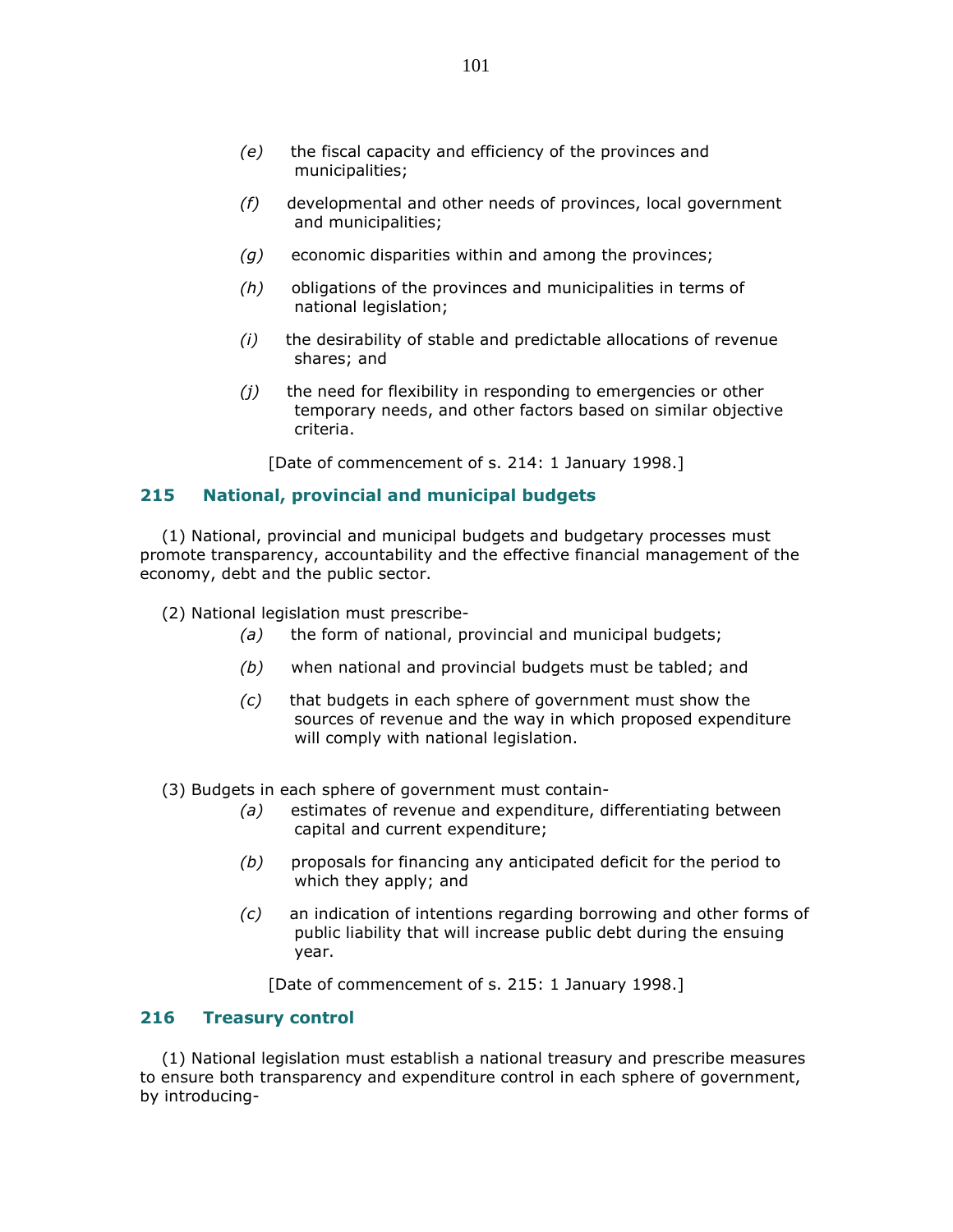- (a) generally recognised accounting practice;
- (b) uniform expenditure classifications; and
- (c) uniform treasury norms and standards.

 (2) The national treasury must enforce compliance with the measures established in terms of subsection (1), and may stop the transfer of funds to an organ of state if that organ of state commits a serious or persistent material breach of those measures.

[Sub-s. (2) substituted by s. 5 (a) of the Constitution Seventh Amendment Act of 2001.]

 (3) A decision to stop the transfer of funds due to a province in terms of section 214 (1) (b) may be taken only in the circumstances mentioned in subsection (2) and-

- (a) may not stop the transfer of funds for more than 120 days; and
- $(b)$  may be enforced immediately, but will lapse retrospectively unless Parliament approves it following a process substantially the same as that established in terms of section 76 (1) and prescribed by the joint rules and orders of Parliament. This process must be completed within 30 days of the decision by the national treasury.

[Sub-s. (3) amended by s. 5 (b) of the Constitution Seventh Amendment Act of 2001.]

 (4) Parliament may renew a decision to stop the transfer of funds for no more than 120 days at a time, following the process established in terms of subsection (3).

 (5) Before Parliament may approve or renew a decision to stop the transfer of funds to a province-

- (a) the Auditor-General must report to Parliament; and
- $(b)$  the province must be given an opportunity to answer the allegations against it, and to state its case, before a committee.

[Date of commencement of s. 216: 1 January 1998.]

### 217 Procurement

 (1) When an organ of state in the national, provincial or local sphere of government, or any other institution identified in national legislation, contracts for goods or services, it must do so in accordance with a system which is fair, equitable, transparent, competitive and cost-effective.

 (2) Subsection (1) does not prevent the organs of state or institutions referred to in that subsection from implementing a procurement policy providing for-

(a) categories of preference in the allocation of contracts; and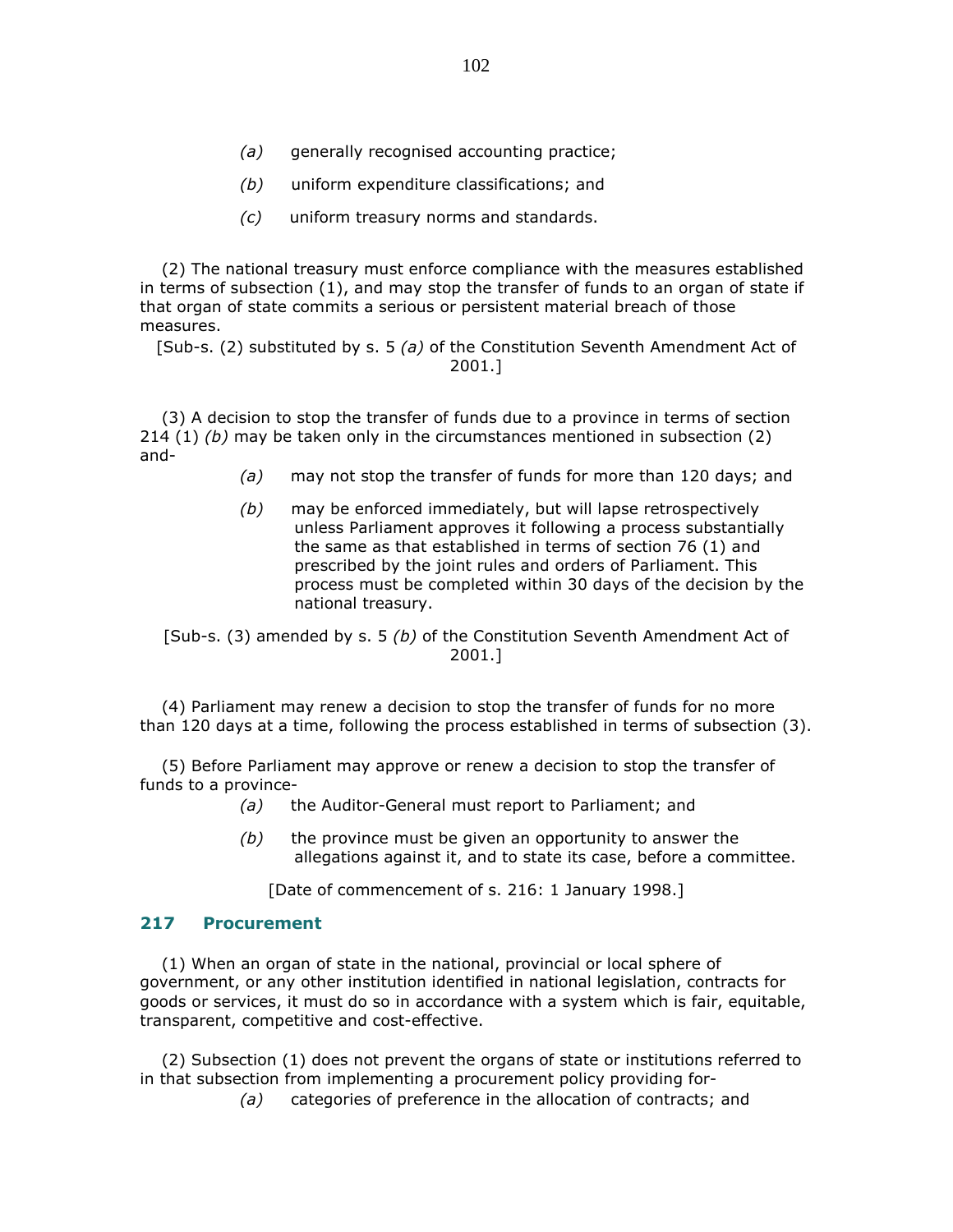$(b)$  the protection or advancement of persons, or categories of persons, disadvantaged by unfair discrimination.

 (3) National legislation must prescribe a framework within which the policy referred to in subsection (2) must be implemented. [Sub-s. (3) substituted by s. 6 of the Constitution Seventh Amendment Act of 2001.]

### 218 Government guarantees

 (1) The national government, a provincial government or a municipality may guarantee a loan only if the guarantee complies with any conditions set out in national legislation.

 (2) National legislation referred to in subsection (1) may be enacted only after any recommendations of the Financial and Fiscal Commission have been considered.

 (3) Each year, every government must publish a report on the guarantees it has granted.

[Date of commencement of s. 218: 1 January 1998.]

### 219 Remuneration of persons holding public office

(1) An Act of Parliament must establish a framework for determining-

- $(a)$  the salaries, allowances and benefits of members of the National Assembly, permanent delegates to the National Council of Provinces, members of the Cabinet, Deputy Ministers, traditional leaders and members of any councils of traditional leaders; and
- $(b)$  the upper limit of salaries, allowances or benefits of members of provincial legislatures, members of Executive Councils and members of Municipal Councils of the different categories.

 (2) National legislation must establish an independent commission to make recommendations concerning the salaries, allowances and benefits referred to in subsection.

 (3) Parliament may pass the legislation referred to in subsection (1) only after considering any recommendations of the commission established in terms of subsection (2).

 (4) The national executive, a provincial executive, a municipality or any other relevant authority may implement the national legislation referred to in subsection (1) only after considering any recommendations of the commission established in terms of subsection (2).

 (5) National legislation must establish frameworks for determining the salaries, allowances and benefits of judges, the Public Protector, the Auditor-General, and members of any commission provided for in the Constitution, including the broadcasting authority referred to in section 192.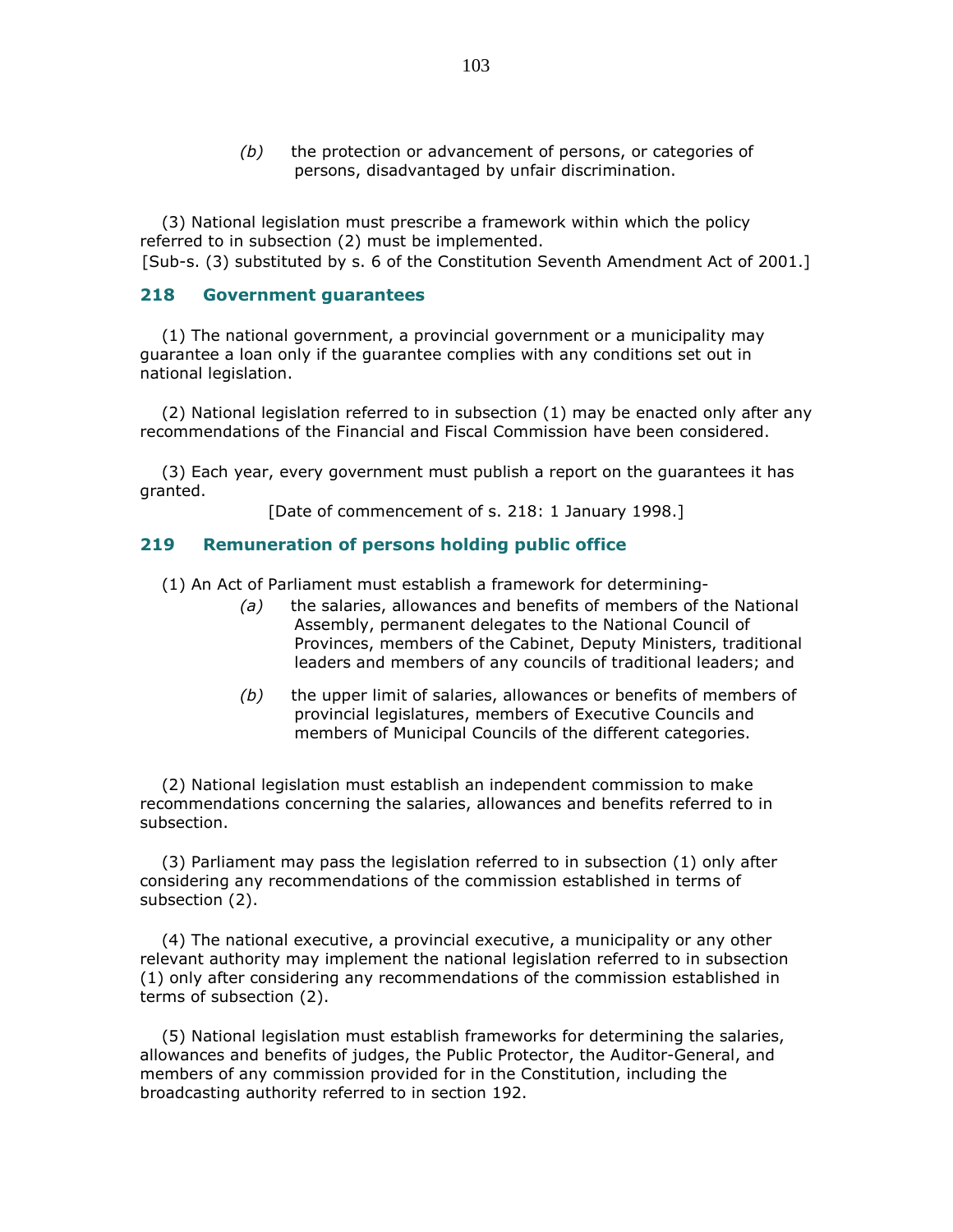# Financial and Fiscal Commission (ss 220-222)

### 220 Establishment and functions

 (1) There is a Financial and Fiscal Commission for the Republic which makes recommendations envisaged in this Chapter, or in national legislation, to Parliament, provincial legislatures and any other authorities determined by national legislation.

 (2) The Commission is independent and subject only to the Constitution and the law, and must be impartial.

 (3) The Commission must function in terms of an Act of Parliament and, in performing its functions, must consider all relevant factors, including those listed in section 214 (2).

### 221 Appointment and tenure of members

 (1) The Commission consists of the following women and men appointed by the President, as head of the national executive:

- (a) A chairperson and deputy chairperson;
- $(b)$  three persons selected, after consulting the Premiers, from a list compiled in accordance with a process prescribed by national legislation;
- (c) two persons selected, after consulting organised local government, from a list compiled in accordance with a process prescribed by national legislation; and
- (d) two other persons.

# [Sub-s. (1) amended by s. 2 of the Constitution Fifth Amendment Act of 1999 and substituted by s. 7 (a) of the Constitution Seventh Amendment Act of 2001.]

 (1A) National legislation referred to in subsection (1) must provide for the participation of-

- $(a)$  the Premiers in the compilation of a list envisaged in subsection  $(1)$   $(b)$  ; and
- (b) organised local government in the compilation of a list envisaged in subsection  $(1)$   $(c)$ .

[Sub-s. (1A) inserted by 7 (b) of the Constitution Seventh Amendment Act of 2001.]

(2) Members of the Commission must have appropriate expertise.

 (3) Members serve for a term established in terms of national legislation. The President may remove a member from office on the ground of misconduct, incapacity or incompetence.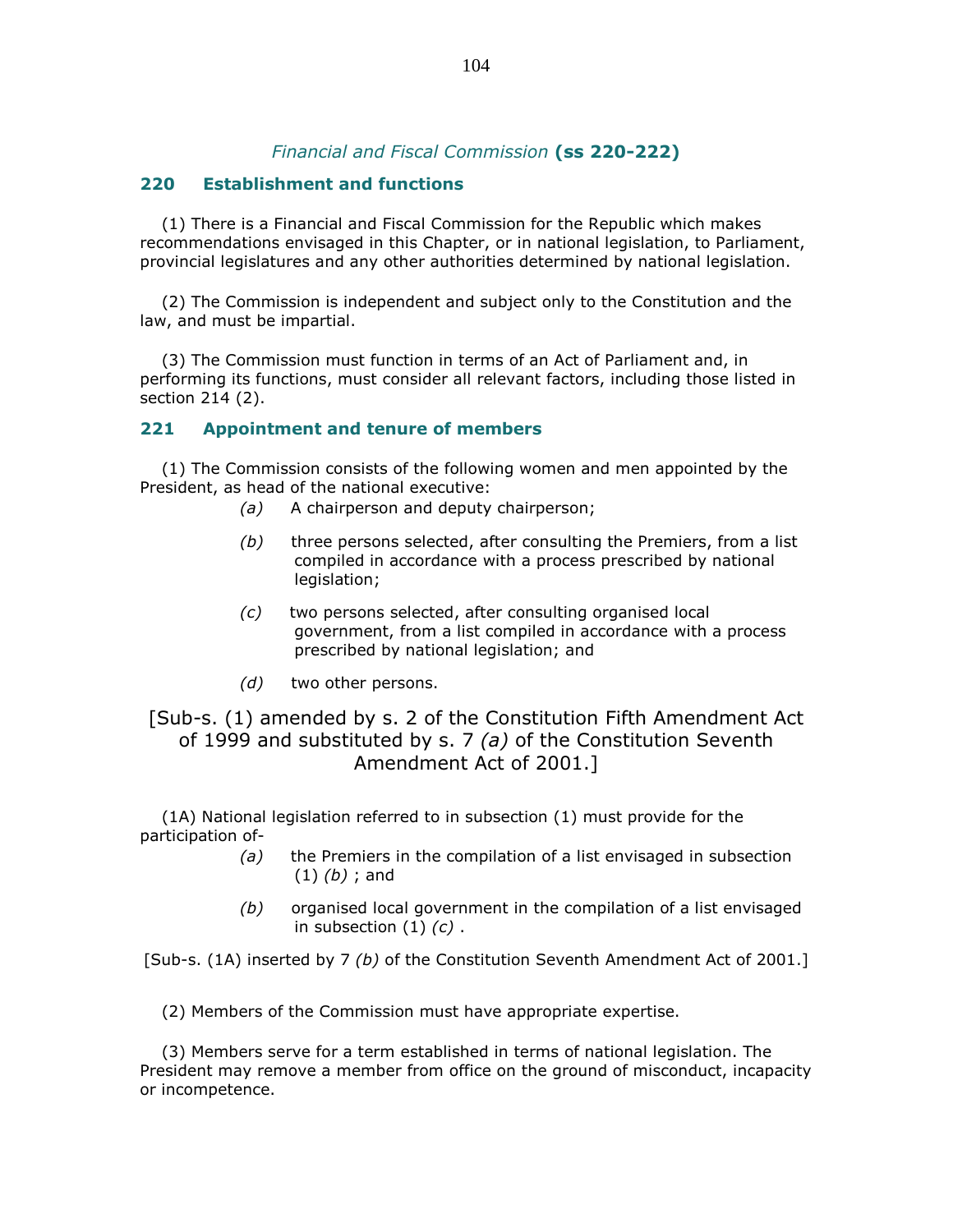## 222 Reports

 The Commission must report regularly both to Parliament and to the provincial legislatures.

## Central Bank (ss 223-225)

## 223 Establishment

 The South African Reserve Bank is the central bank of the Republic and is regulated in terms of an Act of Parliament.

## 224 Primary object

 (1) The primary object of the South African Reserve Bank is to protect the value of the currency in the interest of balanced and sustainable economic growth in the Republic.

 (2) The South African Reserve Bank, in pursuit of its primary object, must perform its functions independently and without fear, favour or prejudice, but there must be regular consultation between the Bank and the Cabinet member responsible for national financial matters.

# 225 Powers and functions

 The powers and functions of the South African Reserve Bank are those customarily exercised and performed by central banks, which powers and functions must be determined by an Act of Parliament and must be exercised or performed subject to the conditions prescribed in terms of that Act.

# Provincial and Local Financial Matters (SS 226-230A)

# 226 Provincial Revenue Funds

 (1) There is a Provincial Revenue Fund for each province into which all money received by the provincial government must be paid, except money reasonably excluded by an Act of Parliament.

(2) Money may be withdrawn from a Provincial Revenue Fund only-

- (a) in terms of an appropriation by a provincial Act; or
- $(b)$  as a direct charge against the Provincial Revenue Fund, when it is provided for in the Constitution or a provincial Act.

 (3) Revenue allocated through a province to local government in that province in terms of section 214 (1), is a direct charge against that province's Revenue Fund.

(4) National legislation may determine a framework within which-

(a) a provincial Act may in terms of subsection (2) (b) authorise the withdrawal of money as a direct charge against a Provincial Revenue Fund; and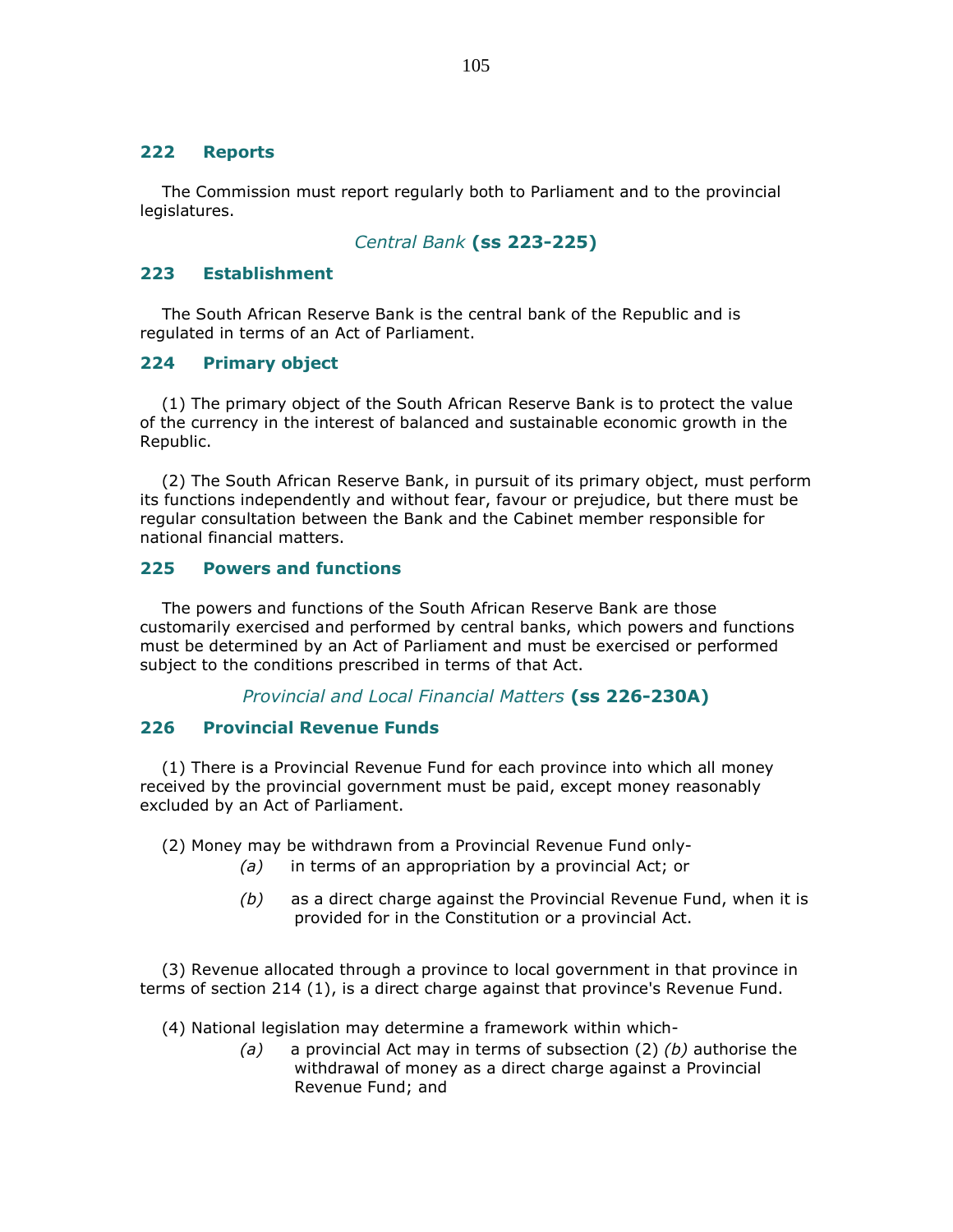$(b)$  revenue allocated through a province to local government in that province in terms of subsection (3) must be paid to municipalities in the province.

[Sub-s. (4) added by s. 8 of the Constitution Seventh Amendment Act of 2001.]

[Date of commencement of s. 226: 1 January 1998.]

## 227 National sources of provincial and local government funding

- (1) Local government and each province-
	- $(a)$  is entitled to an equitable share of revenue raised nationally to enable it to provide basic services and perform the functions allocated to it; and
	- $(b)$  may receive other allocations from national government revenue, either conditionally or unconditionally.

 (2) Additional revenue raised by provinces or municipalities may not be deducted from their share of revenue raised nationally, or from other allocations made to them out of national government revenue. Equally, there is no obligation on the national government to compensate provinces or municipalities that do not raise revenue commensurate with their fiscal capacity and tax base.

 (3) A province's equitable share of revenue raised nationally must be transferred to the province promptly and without deduction, except when the transfer has been stopped in terms of section 216.

 (4) A province must provide for itself any resources that it requires, in terms of a provision of its provincial constitution, that are additional to its requirements envisaged in the Constitution.

[Date of commencement of s. 227: 1 January 1998.]

# 228 Provincial taxes

(1) A provincial legislature may impose-

- $(a)$  taxes, levies and duties other than income tax, value-added tax, general sales tax, rates on property or customs duties; and
- $(b)$  flat-rate surcharges on any tax, levy or duty that is imposed by national legislation, other than on corporate income tax, valueadded tax, rates on property or customs duties.

[Para. (b) substituted by s. 9 of the Constitution Seventh Amendment Act of 2001.]

 (2) The power of a provincial legislature to impose taxes, levies, duties and surcharges-

> $(a)$  may not be exercised in way that materially and unreasonably prejudices national economic policies, economic activities across provincial boundaries, or the national mobility of goods, services, capital or labour; and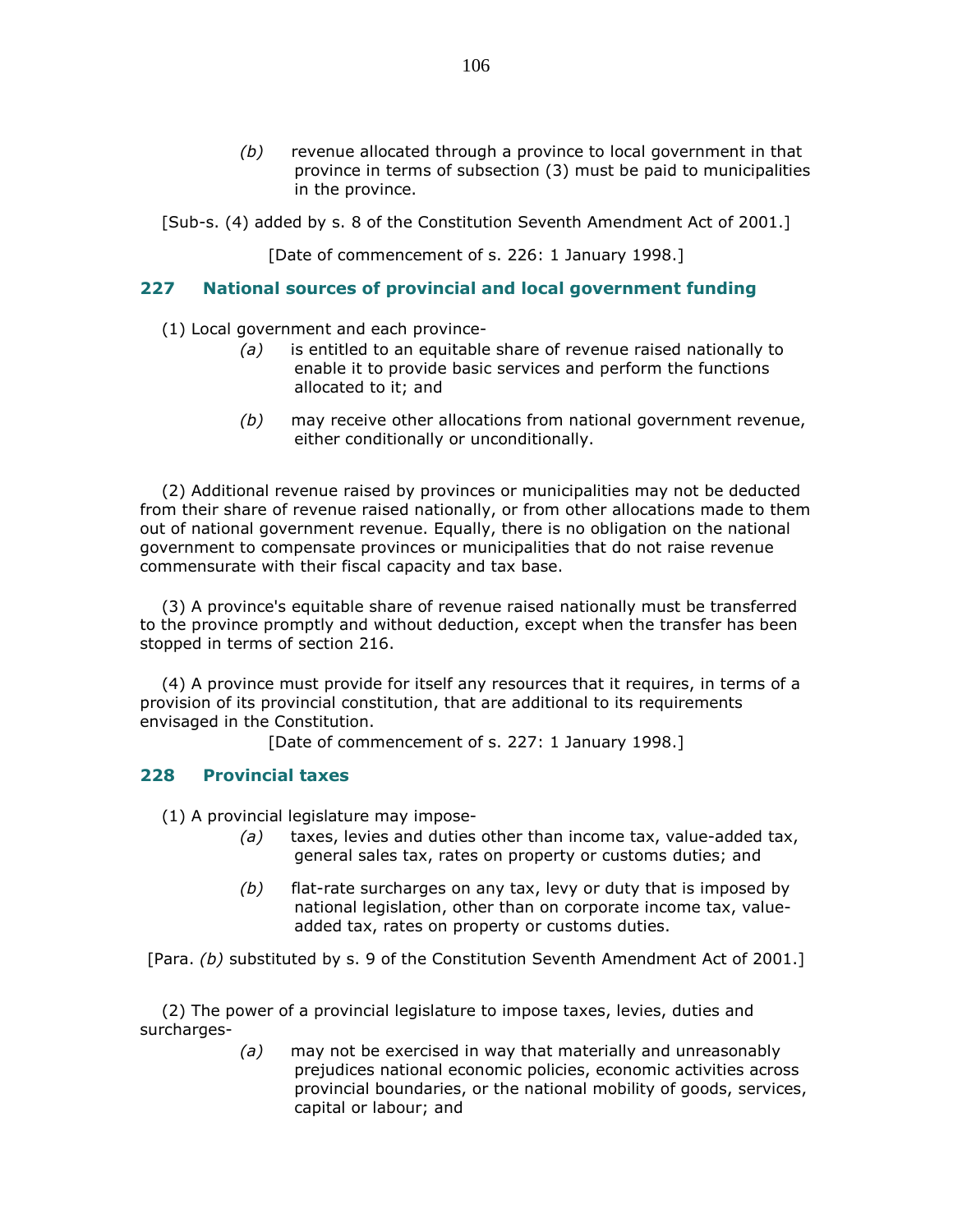(b) must be regulated in terms of an Act of Parliament, which may be enacted only after any recommendations of the Financial and Fiscal Commission have been considered.

[Date of commencement of s. 228: 1 January 1998.]

## 229 Municipal fiscal powers and functions

(1) Subject to subsections (2), (3) and (4), a municipality may impose-

- (a) rates on property and surcharges on fees for services provided by or on behalf of the municipality; and
- $(b)$  if authorised by national legislation, other taxes, levies and duties appropriate to local government or to the category of local government into which that municipality falls, but no municipality may impose income tax, value-added tax, general sales tax or customs duty.

 (2) The power of a municipality to impose rates on property, surcharges on fees for services provided by or on behalf of the municipality, or other taxes, levies or duties-

- $(a)$  may not be exercised in a way that materially and unreasonably prejudices national economic policies, economic activities across municipal boundaries, or the national mobility of goods, services, capital or labour; and
- $(b)$  may be regulated by national legislation.

 (3) When two municipalities have the same fiscal powers and functions with regard to the same area, an appropriate division of those powers and functions must be made in terms of national legislation. The division may be made only after taking into account at least the following criteria:

- (a) The need to comply with sound principles of taxation.
- $(b)$  The powers and functions performed by each municipality.
- (c) The fiscal capacity of each municipality.
- $(d)$  The effectiveness and efficiency of raising taxes, levies and duties.
- (e) Equity.

 (4) Nothing in this section precludes the sharing of revenue raised in terms of this section between municipalities that have fiscal power and functions in the same area.

 (5) National legislation envisaged in this section may be enacted only after organised local government and the Financial and Fiscal Commission have been consulted, and any recommendations of the Commission have been considered. [Date of commencement of s. 229: 1 January 1998.]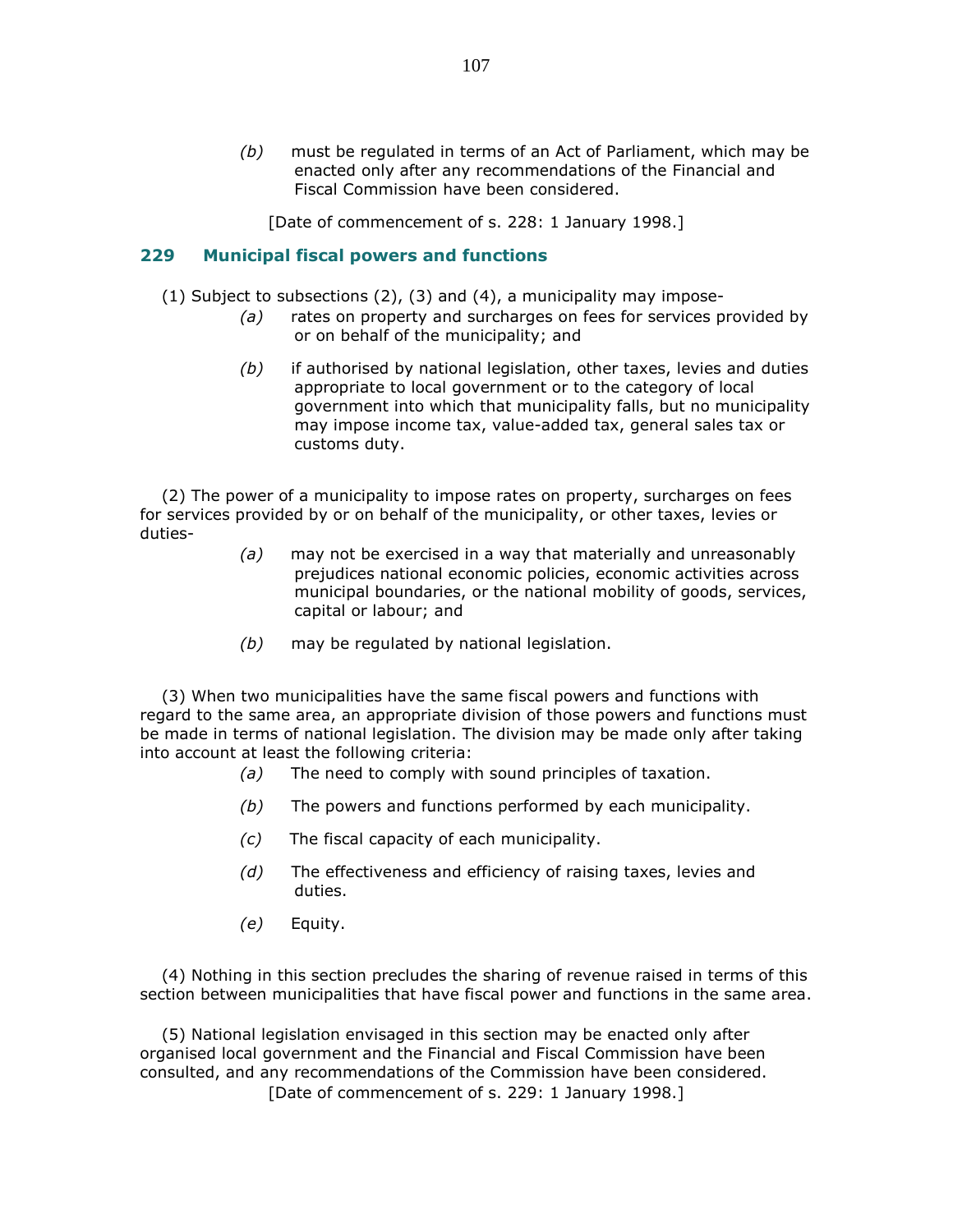### 230 Provincial loans

 (1) A province may raise loans for capital or current expenditure in accordance with national legislation, but loans for current expenditure may be raised only when necessary for bridging purposes during a fiscal year.

 (2) National legislation referred to in subsection (1) may be enacted only after any recommendations of the Financial and Fiscal Commission have been considered. [S. 230 substituted by s. 10 of the Constitution Seventh Amendment Act of 2001.]

[Date of commencement of s. 230: 1 January 1998.]

## 230A Municipal loans

(1) A Municipal Council may, in accordance with national legislation-

- (a) raise loans for capital or current expenditure for the municipality, but loans for current expenditure may be raised only when necessary for bridging purposes during a fiscal year; and
- $(b)$  bind itself and a future Council in the exercise of its legislative and executive authority to secure loans or investments for the municipality.

 (2) National legislation referred to in subsection (1) may be enacted only after any recommendations of the Financial and Fiscal Commission have been considered. [S. 230A inserted by s. 17 of the Constitution Sixth Amendment Act of 2001.]

# CHAPTER 14 GENERAL PROVISIONS (ss 231-243)

International Law (ss 231-233)

## 231 International agreements

 (1) The negotiating and signing of all international agreements is the responsibility of the national executive.

 (2) An international agreement binds the Republic only after it has been approved by resolution in both the National Assembly and the National Council of Provinces, unless it is an agreement referred to in subsection (3).

 (3) An international agreement of a technical, administrative or executive nature, or an agreement which does not require either ratification or accession, entered into by the national executive, binds the Republic without approval by the National Assembly and the National Council of Provinces, but must be tabled in the Assembly and the Council within a reasonable time.

 (4) Any international agreement becomes law in the Republic when it is enacted into law by national legislation; but a self-executing provision of an agreement that has been approved by Parliament is law in the Republic unless it is inconsistent with the Constitution or an Act of Parliament.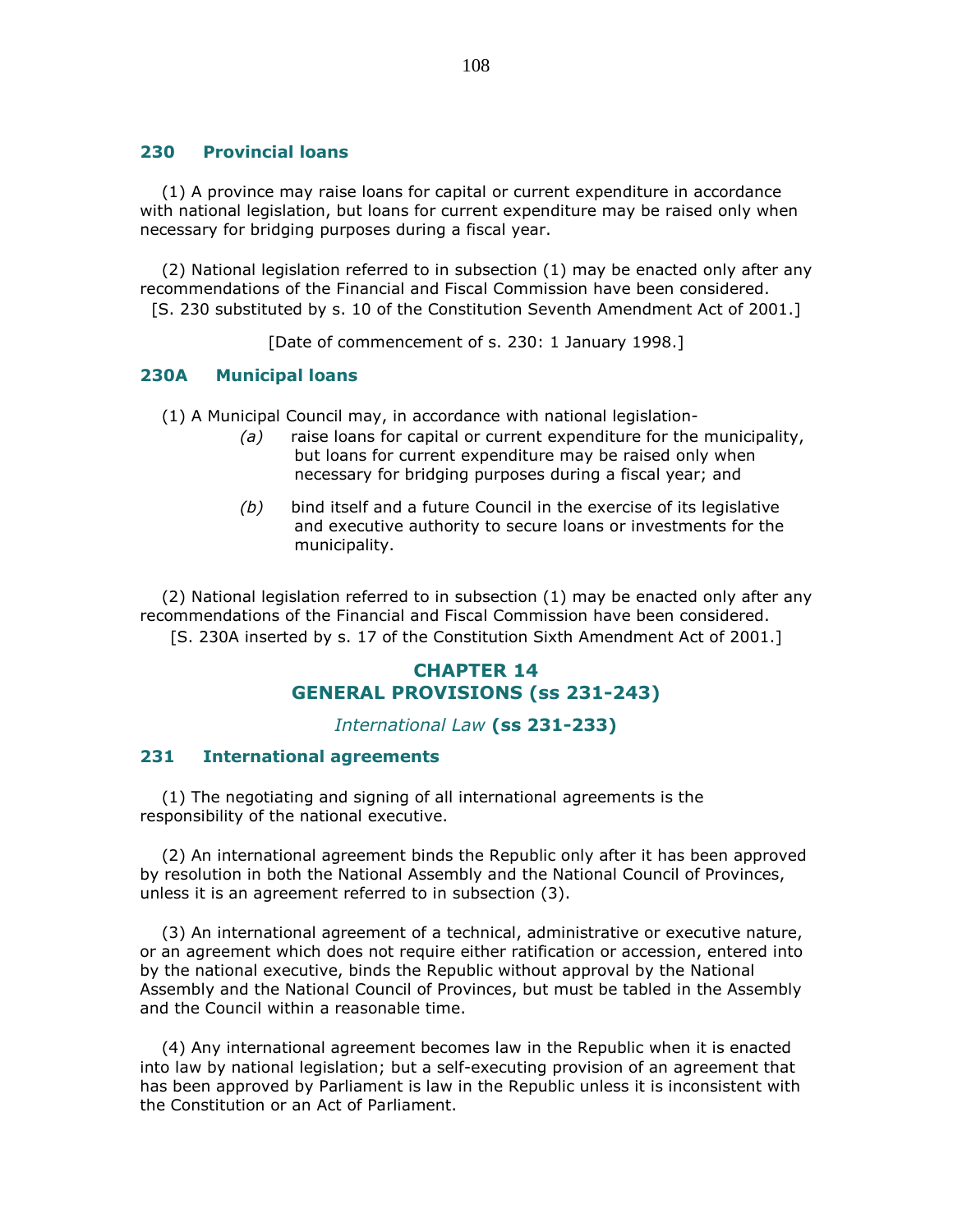(5) The Republic is bound by international agreements which were binding on the Republic when this Constitution took effect.

### 232 Customary international law

 Customary international law is law in the Republic unless it is inconsistent with the Constitution or an Act of Parliament.

### 233 Application of international law

 When interpreting any legislation, every court must prefer any reasonable interpretation of the legislation that is consistent with international law over any alternative interpretation that is inconsistent with international law.

## Other Matters (ss 234-243)

## 234 Charters of Rights

 In order to deepen the culture of democracy established by the Constitution, Parliament may adopt Charters of Rights consistent with the provisions of the Constitution.

## 235 Self-determination

 The right of the South African people as a whole to self-determination, as manifested in this Constitution, does not preclude, within the framework of this right, recognition of the right of self-determination of any community sharing a common cultural and language heritage, within a territorial entity in the Republic or in any other way, determined by national legislation.

## 236 Funding for political parties

 To enhance multi-party democracy, national legislation must provide for the funding of political parties participating in national and provincial legislatures on an equitable and proportional basis.

## 237 Diligent performance of obligations

All constitutional obligations must be performed diligently and without delay.

### 238 Agency and delegation

An executive organ of state in any sphere of government may-

- (a) delegate any power or function that is to be exercised or performed in terms of legislation to any other executive organ of state, provided the delegation is consistent with the legislation in terms of which the power is exercised or the function is performed; or
- $(b)$  exercise any power or perform any function for any other executive organ of state on an agency or delegation basis.

### 239 Definitions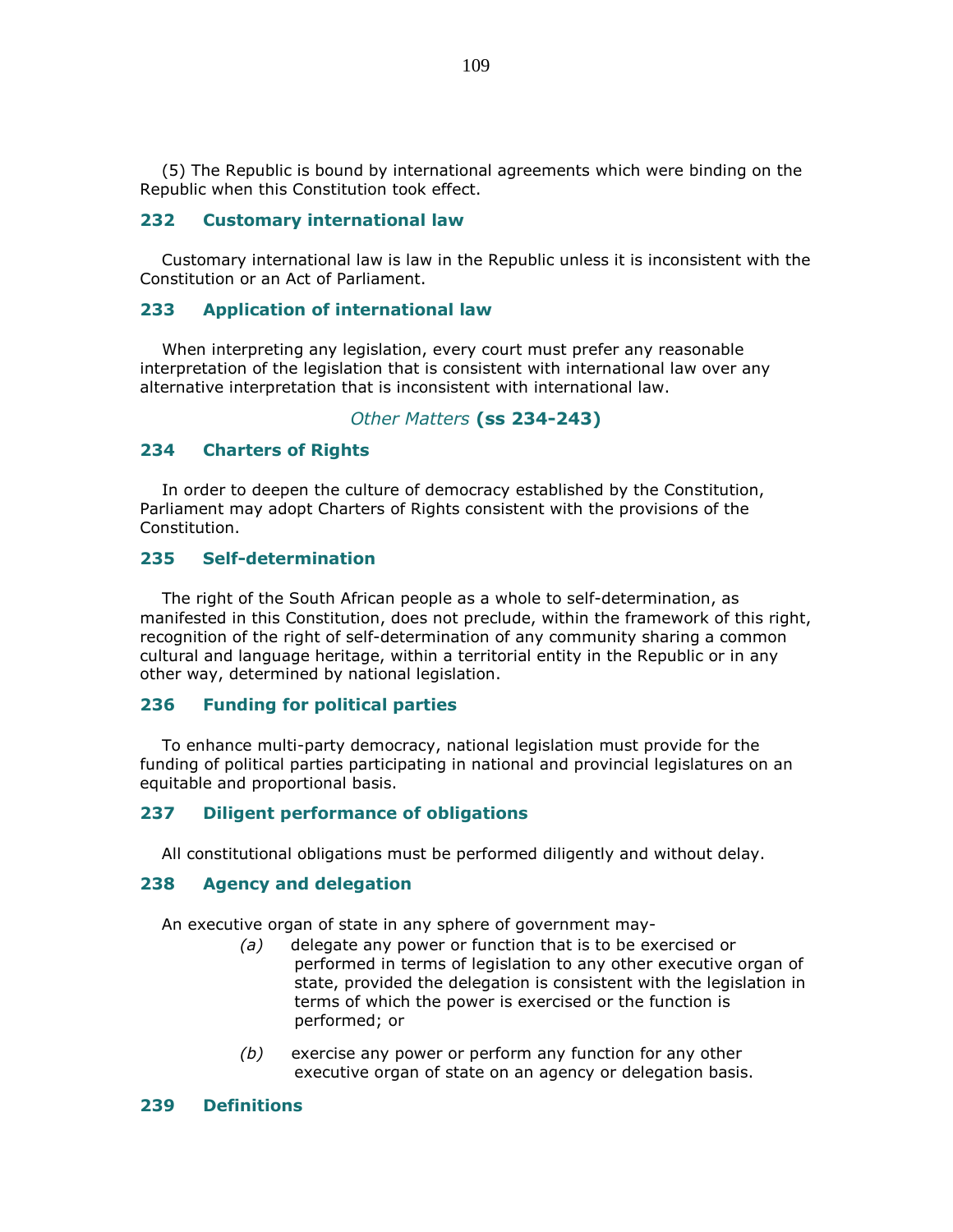In the Constitution, unless the context indicates otherwise-

### 'national legislation' includes-

- (a) subordinate legislation made in terms of an Act of Parliament; and
- (b) legislation that was in force when the Constitution took effect and that is administered by the national government;

### 'organ of state' means-

- (a) any department of state or administration in the national, provincial or local sphere of government; or
- (b) any other functionary or institution-
	- (i) exercising a power or performing a function in terms of the Constitution or a provincial constitution; or
	- (ii) exercising a public power or performing a public function in terms of any legislation,

but does not include a court or a judicial officer;

### 'provincial legislation' includes-

- (a) subordinate legislation made in terms of a provincial Act; and
- (b) legislation that was in force when the Constitution took effect and that is administered by a provincial government.

## 240 Inconsistencies between different texts

 In the event of an inconsistency between different texts of the Constitution, the English text prevails.

## 241 Transitional arrangements

 Schedule 6 applies to the transition to the new constitutional order established by this Constitution, and any matter incidental to that transition.

## 242 Repeal of laws

 The laws mentioned in Schedule 7 are repealed, subject to section 243 and Schedule 6.

## 243 Short title and commencement

 (1) This Act is called the Constitution of the Republic of South Africa, 1996, and comes into effect as soon as possible on a date set by the President by proclamation, which may not be a date later than 1 July 1997.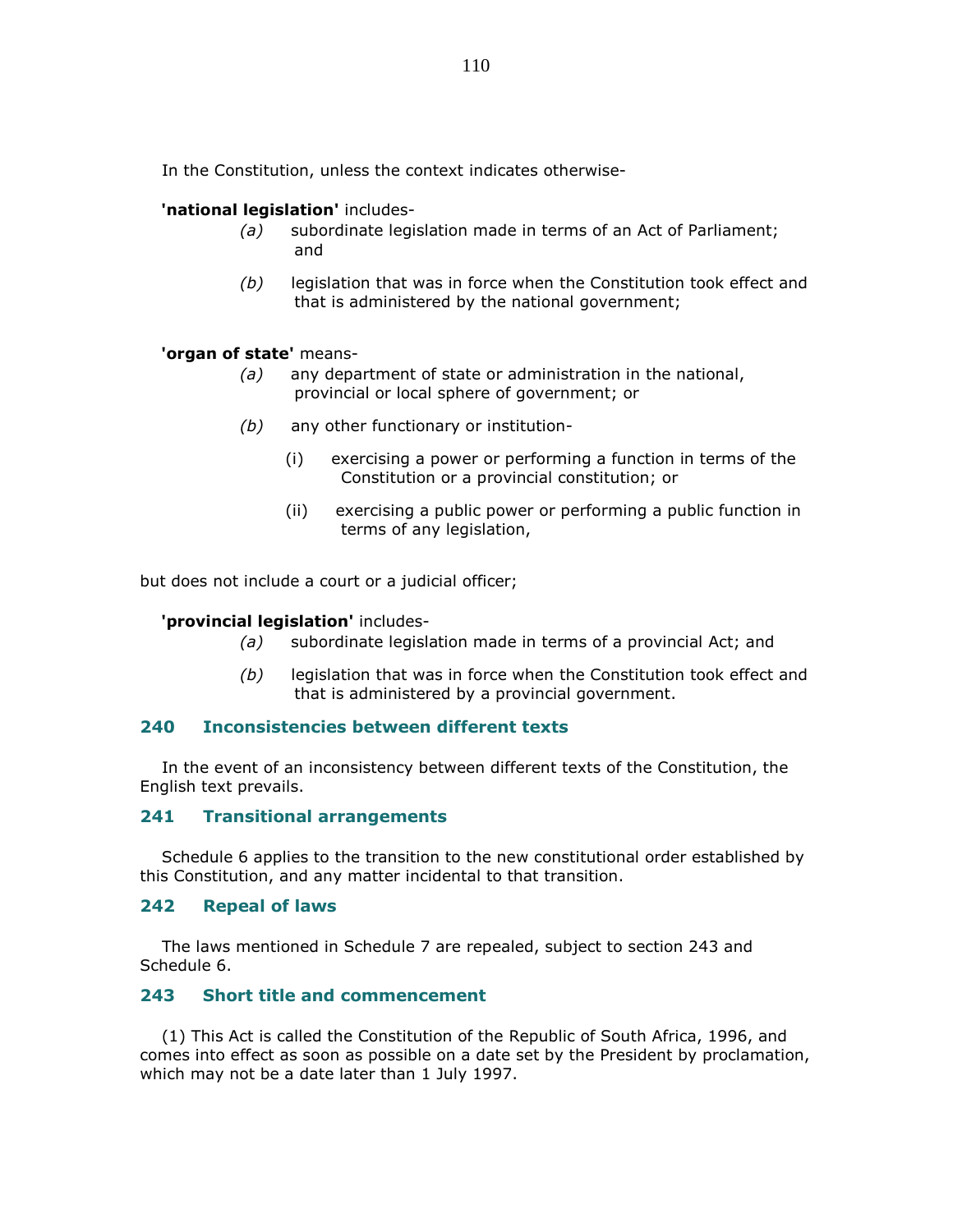(2) The President may set different dates before the date mentioned in subsection (1) in respect of different provisions of the Constitution.

 (3) Unless the context otherwise indicates, a reference in a provision of the Constitution to a time when the Constitution took effect must be construed as a reference to the time when that provision took effect.

 (4) If a different date is set for any particular provision of the Constitution in terms of subsection (2), any corresponding provision of the Constitution of the Republic of South Africa, 1993 (Act 200 of 1993), mentioned in the proclamation, is repealed with effect from the same date.

 (5) Sections 213, 214, 215, 216, 218, 226, 227, 228, 229 and 230 come into effect on 1 January 1998, but this does not preclude the enactment in terms of this Constitution of legislation envisaged in any of these provisions before that date. Until that date any corresponding and incidental provisions of the Constitution of the Republic of South Africa, 1993, remain in force.

# Schedule 1 NATIONAL FLAG

 (1) The national flag is rectangular; it is one and a half times longer than it is wide.

(2) It is black, gold, green, white, chilli red and blue.

 (3) It has a green Y-shaped band that is one fifth as wide as the flag. The centre lines of the band start in the top and bottom corners next to the flag post, converge in the centre of the flag, and continue horizontally to the middle of the free edge.

 (4) The green band is edged, above and below in white, and towards the flag post end, in gold. Each edging is one fifteenth as wide as the flag.

(5) The triangle next to the flag post is black.

 (6) The upper horizontal band is chilli red and the lower horizontal band is blue. These bands are each one third as wide as the flag.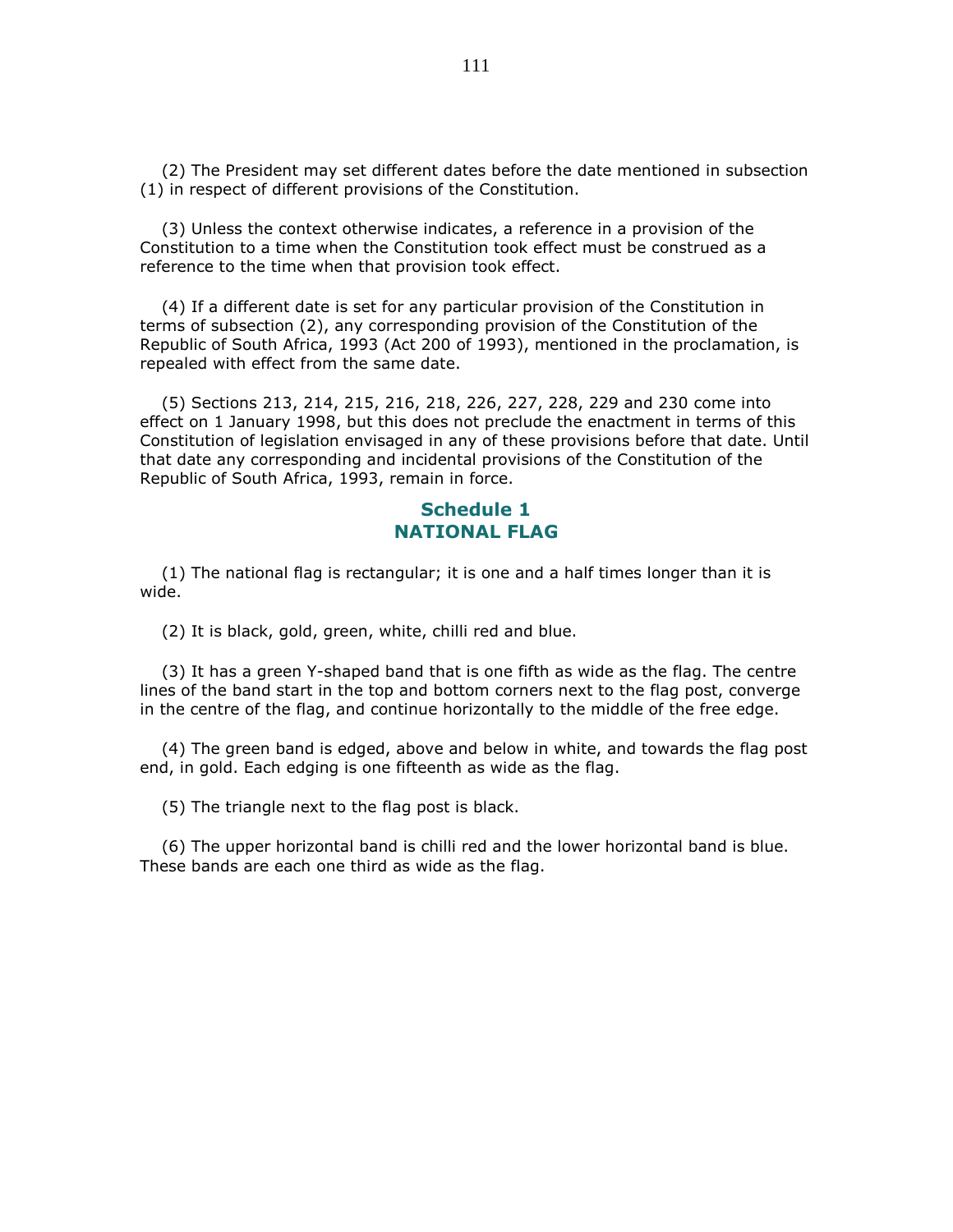

# Schedule 1A GEOGRAPHICAL AREAS OF PROVINCES

[Schedule 1A inserted by s. 4 of the Constitution Twelfth Amendment Act of 2005 and amended by the Constitution Thirteenth Amendment Act of 2007 and by the Constitution Sixteenth Amendment Act of 2009.]

### The Province of the Eastern Cape

[Demarcation of the Province of the Eastern Cape substituted by the Constitution Thirteenth Amendment Act of 2007.]

- Map No. 3 of Schedule 1 to Notice 1998 of 2005
- Map No. 6 of Schedule 2 to Notice 1998 of 2005
- Map No. 7 of Schedule 2 to Notice 1998 of 2005
- Map No. 8 of Schedule 2 to Notice 1998 of 2005
- Map No. 9 of Schedule 2 to Notice 1998 of 2005
- Map No. 10 of Schedule 2 to Notice 1998 of 2005
- Map No. 11 of Schedule 2 to Notice 1998 of 2005

## The Province of the Free State

- Map No. 12 of Schedule 2 to Notice 1998 of 2005
- Map No. 13 of Schedule 2 to Notice 1998 of 2005
- Map No. 14 of Schedule 2 to Notice 1998 of 2005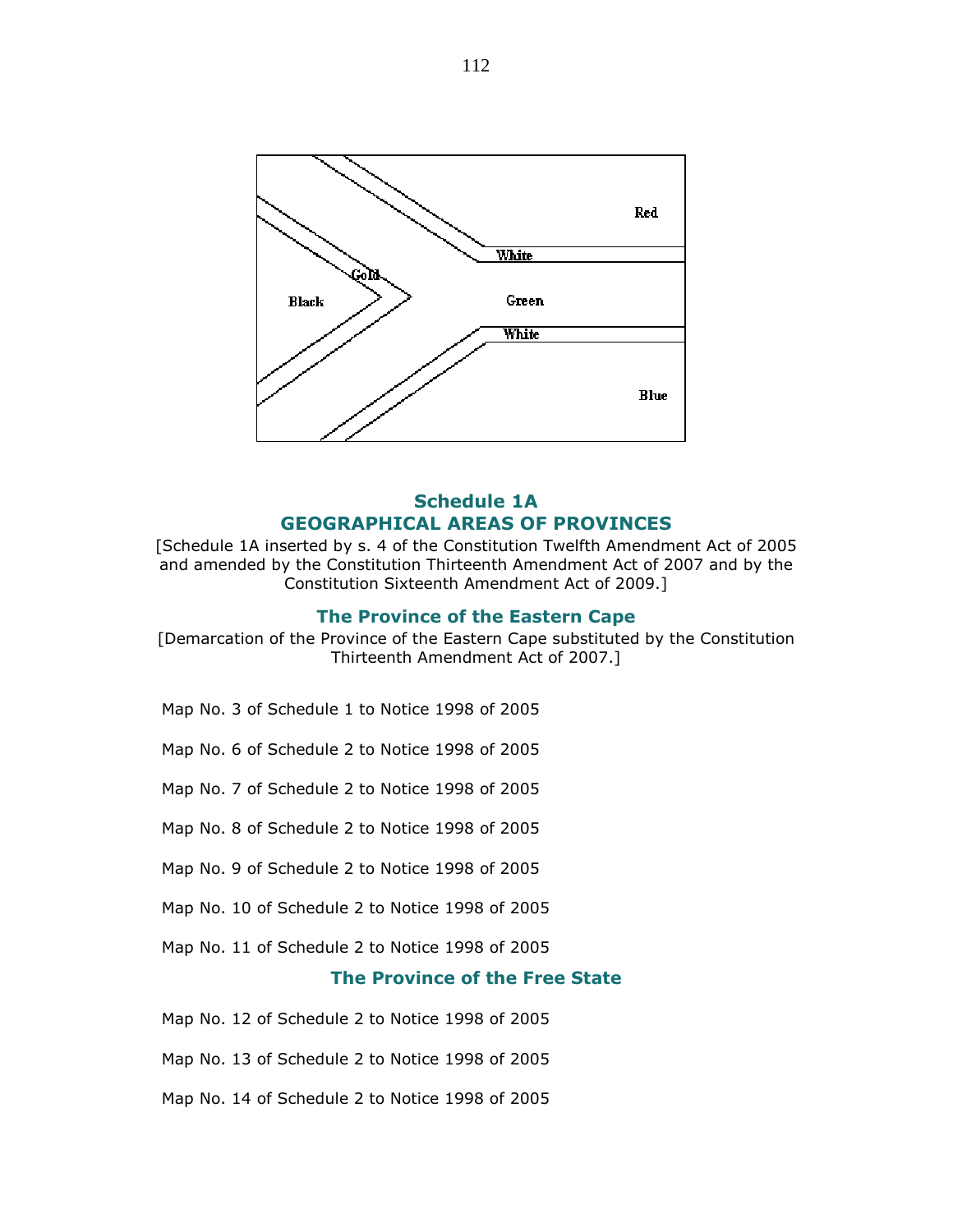Map No. 15 of Schedule 2 to Notice 1998 of 2005

Map No. 16 of Schedule 2 to Notice 1998 of 2005

### The Province of Gauteng

[Demarcation of the Province of Gauteng amended by the Constitution Sixteenth Amendment Act of 2009.]

Map No. 4 in Notice 1490 of 2008

[Reference to Map No. 4 substituted by s. 1 (a) of the Constitution Sixteenth Amendment Act of 2009.]

Map No. 17 of Schedule 2 to Notice 1998 of 2005

Map No. 18 of Schedule 2 to Notice 1998 of 2005

Map No. 19 of Schedule 2 to Notice 1998 of 2005

Map No. 20 of Schedule 2 to Notice 1998 of 2005

Map No. 21 of Schedule 2 to Notice 1998 of 2005

#### The Province of KwaZulu-Natal

[Demarcation of the Province of KwaZulu-Natal substituted by the Constitution Thirteenth Amendment Act of 2007.]

Map No. 22 of Schedule 2 to Notice 1998 of 2005

Map No. 23 of Schedule 2 to Notice 1998 of 2005

Map No. 24 of Schedule 2 to Notice 1998 of 2005

Map No. 25 of Schedule 2 to Notice 1998 of 2005

Map No. 26 of Schedule 2 to Notice 1998 of 2005

Map No. 27 of Schedule 2 to Notice 1998 of 2005

Map No. 28 of Schedule 2 to Notice 1998 of 2005

Map No. 29 of Schedule 2 to Notice 1998 of 2005

Map No. 30 of Schedule 2 to Notice 1998 of 2005

Map No. 31 of Schedule 2 to Notice 1998 of 2005

Map No. 32 of Schedule 2 to Notice 1998 of 2005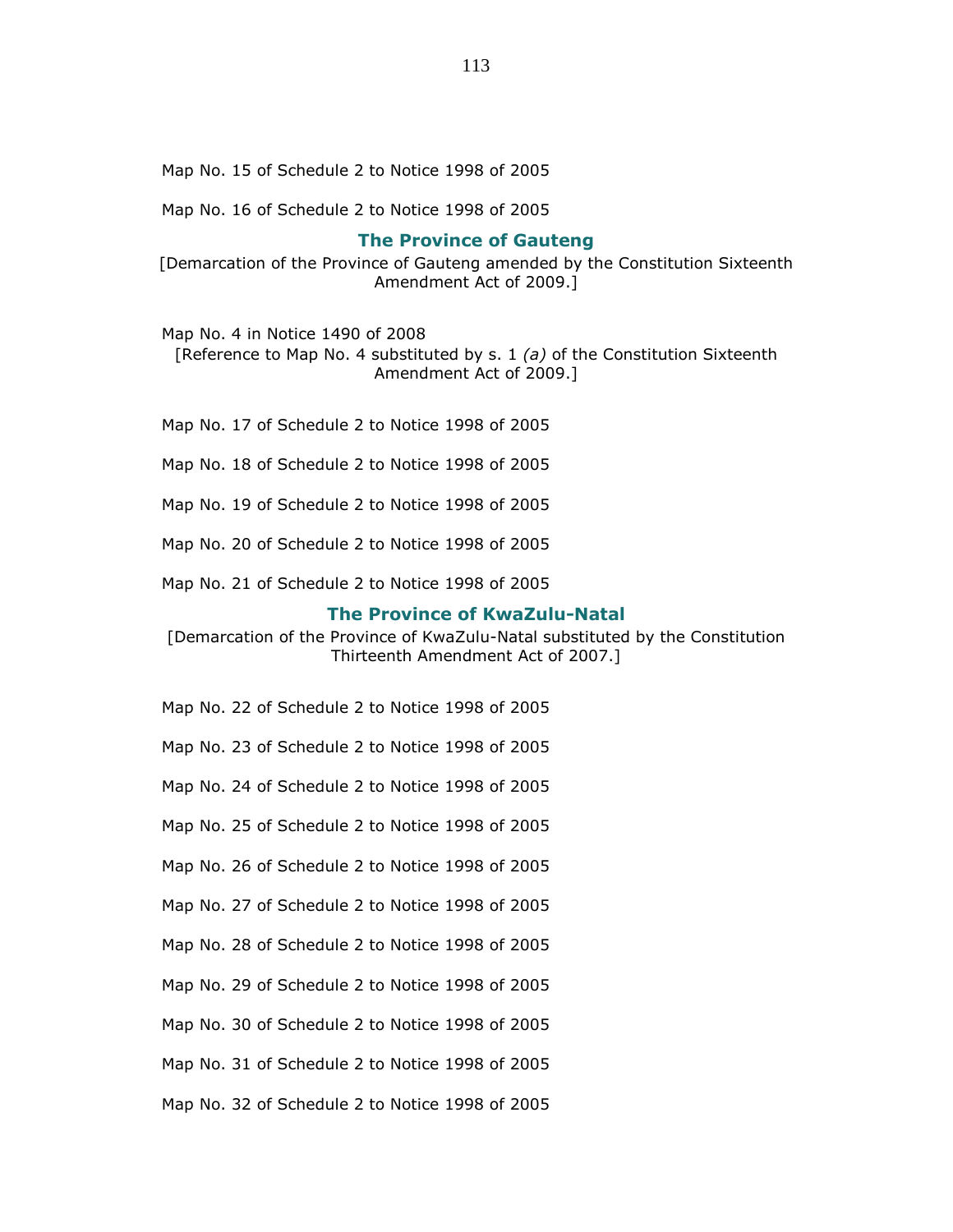### The Province of Limpopo

Map No. 33 of Schedule 2 to Notice 1998 of 2005

Map No. 34 of Schedule 2 to Notice 1998 of 2005

Map No. 35 of Schedule 2 to Notice 1998 of 2005

Map No. 36 of Schedule 2 to Notice 1998 of 2005

Map No. 37 of Schedule 2 to Notice 1998 of 2005

#### The Province of Mpumalanga

Map No. 38 of Schedule 2 to Notice 1998 of 2005

Map No. 39 of Schedule 2 to Notice 1998 of 2005

Map No. 40 of Schedule 2 to Notice 1998 of 2005

#### The Province of the Northern Cape

Map No. 41 of Schedule 2 to Notice 1998 of 2005

Map No. 42 of Schedule 2 to Notice 1998 of 2005

Map No. 43 of Schedule 2 to Notice 1998 of 2005

Map No. 44 of Schedule 2 to Notice 1998 of 2005

Map No. 45 of Schedule 2 to Notice 1998 of 2005

### The Province of North West

[Demarcation of the Province of North West amended by the Constitution Sixteenth Amendment Act of 2009.]

 Map No. 5 in Notice 1490 of 2008 [Reference to Map No. 5 substituted by s. 1 (b) of the Constitution Sixteenth Amendment Act of 2009.]

Map No. 46 of Schedule 2 to Notice 1998 of 2005

Map No. 47 of Schedule 2 to Notice 1998 of 2005

Map No. 48 of Schedule 2 to Notice 1998 of 2005

### The Province of the Western Cape

Map No. 49 of Schedule 2 to Notice 1998 of 2005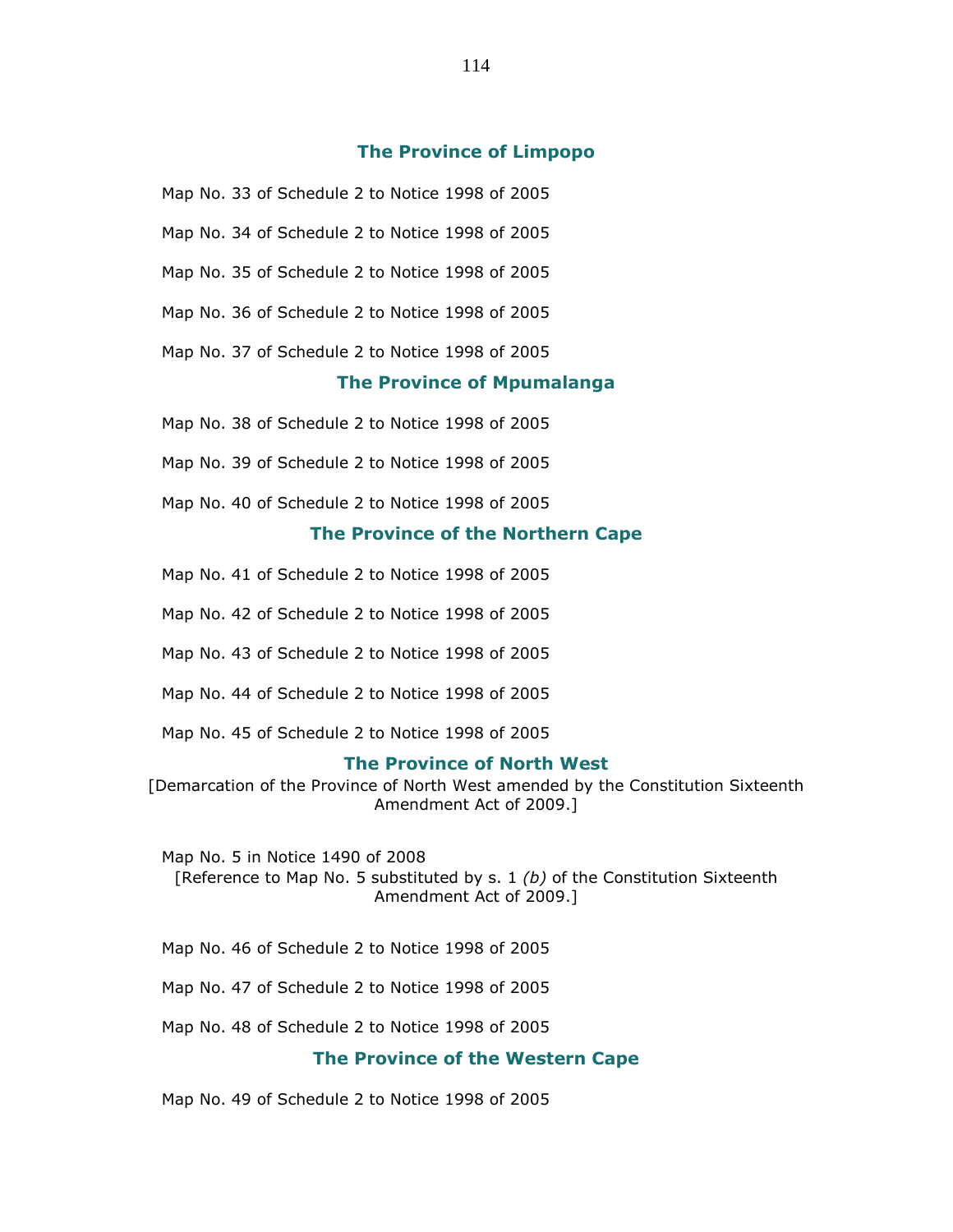Map No. 50 of Schedule 2 to Notice 1998 of 2005

Map No. 51 of Schedule 2 to Notice 1998 of 2005

Map No. 52 of Schedule 2 to Notice 1998 of 2005

Map No. 53 of Schedule 2 to Notice 1998 of 2005

Map No. 54 of Schedule 2 to Notice 1998 of 2005

# Schedule 2 OATHS AND SOLEMN AFFIRMATIONS

[Schedule 2 amended by s. 2 of the Constitution First Amendment Act of 1997 and substituted by s. 18 of the Constitution Sixth Amendment Act of 2001.]

## 1 Oath or solemn affirmation of President and Acting President

 The President or Acting President, before the Chief Justice, or another judge designated by the Chief Justice, must swear/affirm as follows:

- In the presence of everyone assembled here, and in full realisation of the high calling I assume as President/Acting President of the Republic of South Africa, I, A.B., swear/ solemnly affirm that I will be faithful to the Republic of South Africa, and will obey, observe, uphold and maintain the Constitution and all other law of the Republic; and I solemnly and sincerely promise that I will always-
	- K promote all that will advance the Republic, and oppose all that may harm it;
	- K protect and promote the rights of all South Africans;
	- K discharge my duties with all my strength and talents to the best of my knowledge and ability and true to the dictates of my conscience;
	- K do justice to all; and
	- K devote myself to the well-being of the Republic and all of its people

(In the case of an oath: So help me God.)

## 2 Oath or solemn affirmation of Deputy President

 The Deputy President, before the Chief Justice or another judge designated by the Chief Justice, must swear/affirm as follows:

 In the presence of everyone assembled here, and in full realisation of the high calling I assume as Deputy President of the Republic of South Africa, I, A.B., swear/solemnly affirm that I will be faithful to the Republic of South Africa and will obey, observe, uphold and maintain the Constitution and all other law of the Republic; and I solemnly and sincerely promise that I will always-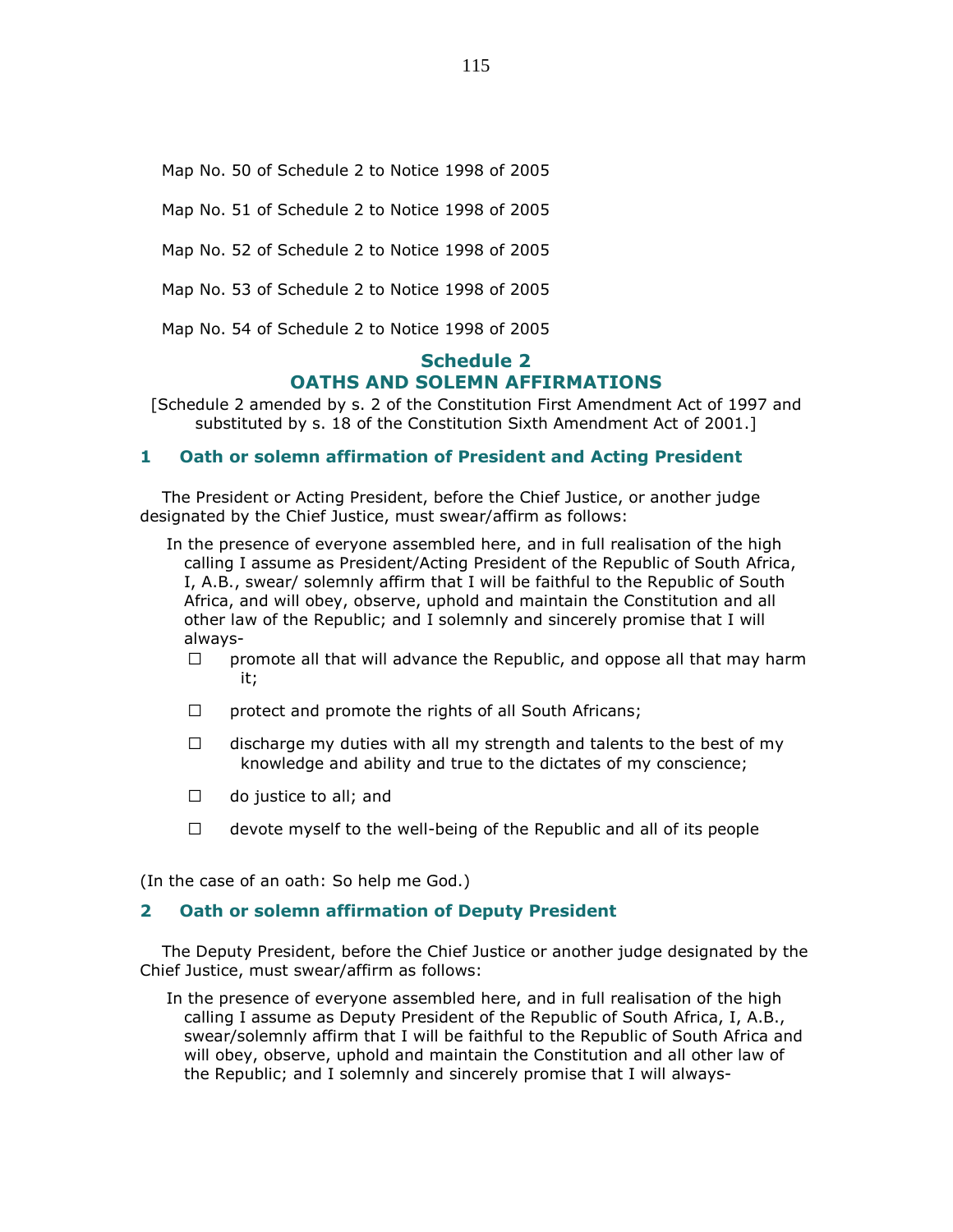- K promote all that will advance the Republic, and oppose all that may harm it;
- K be a true and faithful counsellor;
- K discharge my duties with all my strength and talents to the best of my knowledge and ability and true to the dictates of my conscience;
- K do justice to all; and
- K devote myself to the well-being of the Republic and all of its people.

(In the case of an oath: So help me God.)

## 3 Oath or solemn affirmation of Ministers and Deputy Ministers

 Each Minister and Deputy Minister, before the Chief Justice or another judge designated by the Chief Justice, must swear/affirm as follows

 I, A.B., swear/solemnly affirm that I will be faithful to the Republic of South Africa and will obey, respect and uphold the Constitution and all other law of the Republic; and I undertake to hold my office as Minister/Deputy Minister with honour and dignity; to be a true and faithful counsellor; not to divulge directly or indirectly any secret matter entrusted to me; and to perform the functions of my office conscientiously and to the best of my ability.

(In the case of an oath: So help me God.),

## 4 Oath or solemn affirmation of members of the National Assembly, permanent delegates to the National Council of Provinces and members of the provincial legislatures

 (1) Members of the National Assembly, permanent delegates to the National Council of Provinces and members of provincial legislatures, before the Chief Justice or a judge designated by the Chief Justice, must swear or affirm as follows:

 I, A.B., swear/solemnly affirm that I will be faithful to the Republic of South Africa and will obey, respect and uphold the Constitution and all other law of the Republic; and I solemnly promise to perform my functions as a member of the National Assembly/ permanent delegate to the National Council of Provinces/member of the legislature of the province of C.D. to the best of my ability.

(In the case of an oath: So help me God.)

 (2) Persons filling a vacancy in the National Assembly, a permanent delegation to the National Council of Provinces or a provincial legislature may swear or affirm in terms of subitem (1) before the presiding officer of the Assembly, Council or legislature, as the case may be.

## 5 Oath or solemn affirmation of Premiers, Acting Premiers and members of provincial Executive Councils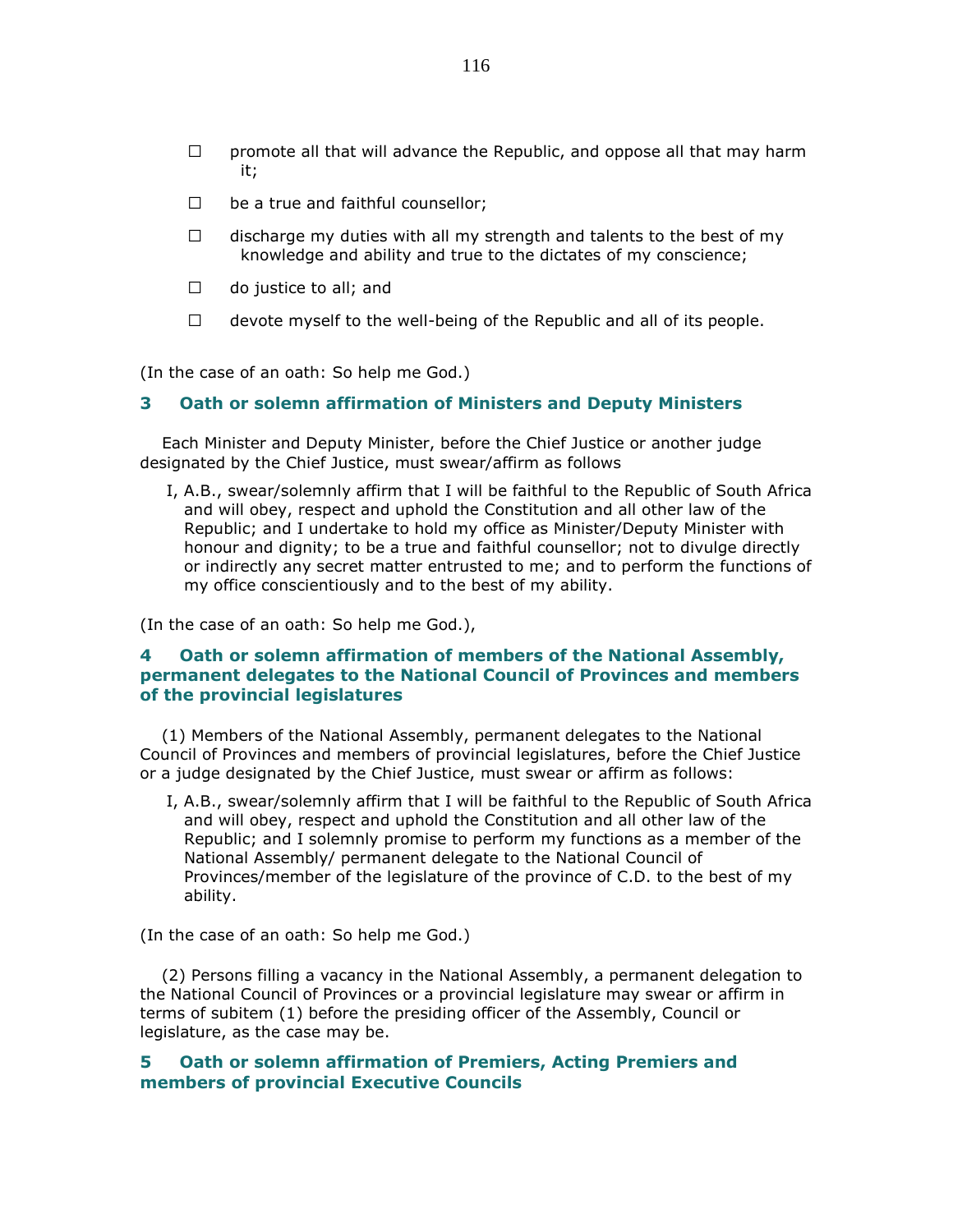The Premier or Acting Premier of a province, and each member of the Executive Council of a province, before the Chief Justice or a judge designated by the Chief Justice, must swear/affirm as follows:

 I, A.B., swear/solemnly affirm that I will be faithful to the Republic of South Africa and will obey, respect and uphold the Constitution and all other law of the Republic; and I undertake to hold my office as Premier/Acting Premier/ member of the Executive Council of the province of C.D. with honour and dignity; to be a true and faithful counsellor; not to divulge directly or indirectly any secret matter entrusted to me; and to perform the functions of my office conscientiously and to the best of my ability.

(In the case of an oath: So help me God.)

# 6 Oath or solemn affirmation of Judicial Officers

 (1) Each judge or acting judge, before the Chief Justice or another judge designated by the Chief Justice, must swear or affirm as follows:

 I, A.B., swear/solemnly affirm that, as a Judge of the Constitutional Court/Supreme Court of Appeal/High Court/ E.F. Court, I will be faithful to the Republic of South Africa, will uphold and protect the Constitution and the human rights entrenched in it, and will administer justice to all persons alike without fear, favour or prejudice, in accordance with the Constitution and the law.

(In the case of an oath: So help me God.)

 (2) A person appointed to the office of Chief Justice who is not already a judge at the time of that appointment must swear or affirm before the Deputy Chief Justice, or failing that judge, the next most senior available judge of the Constitutional Court.

 (3) Judicial officers, and acting judicial officers, other than judges, must swear/affirm in terms of national legislation.

# Schedule 3 ELECTION PROCEDURES

[Schedule 3 amended by s. 19 of the Constitution Sixth Amendment Act of 2001, by s. 3 of the Constitution Ninth Amendment Act of 2002 and by s. 5 of the Constitution Fourteenth Amendment Act of 2008.]

## Part A - Election procedures for constitutional office-bearers

## 1 Application

The procedure see out in this Schedule applies whenever-

- (a) the National Assembly meets to elect the President, or the Speaker or Deputy Speaker of the Assembly;
- (b) the National Council of Provinces meets to elect its Chairperson or a Deputy Chairperson; or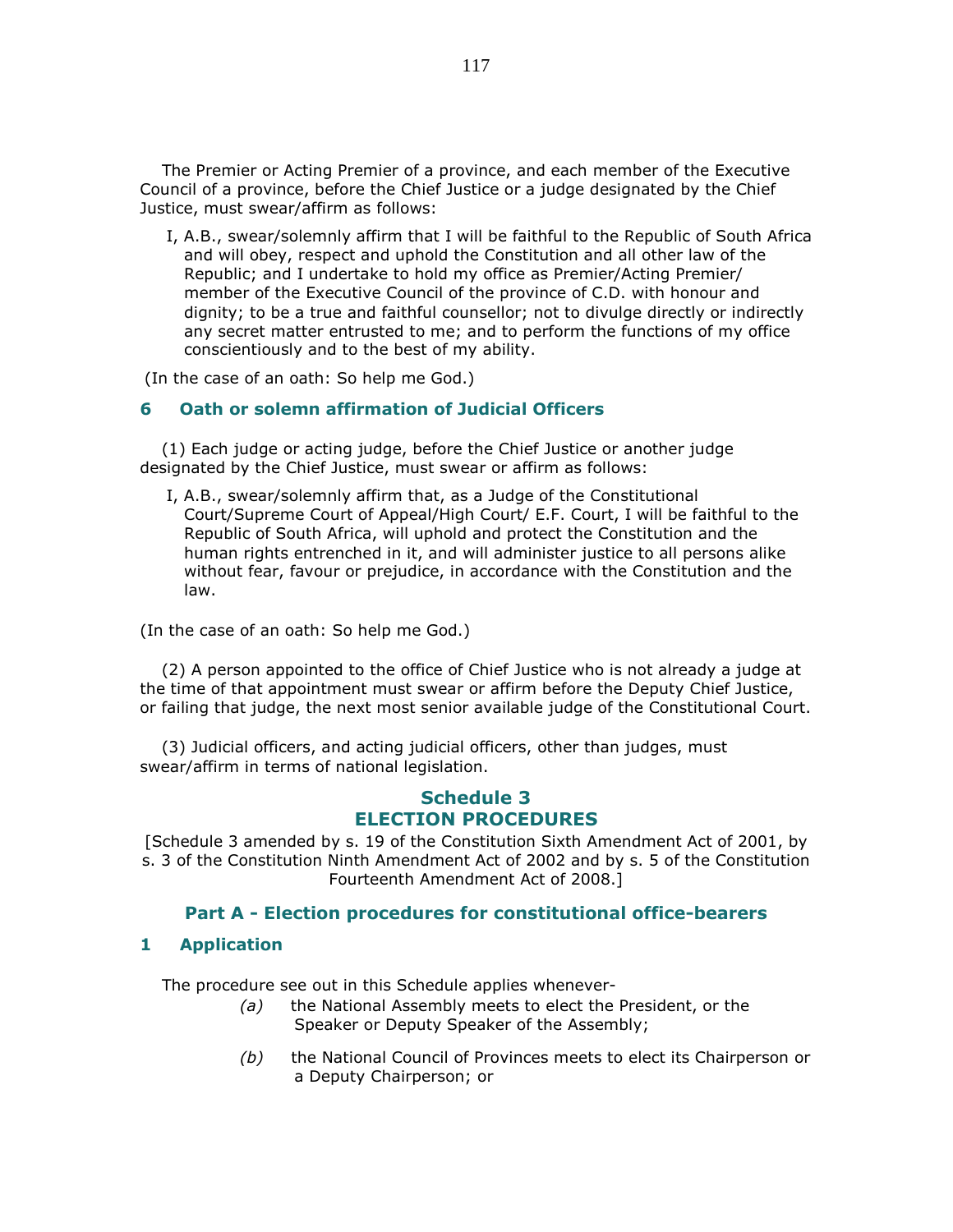(c) a provincial legislature meets to elect the Premier of the province or the Speaker or Deputy Speaker of the legislature.

## 2 Nominations

 The person presiding at a meeting to which this Schedule applies must call for the nomination of candidates at the meeting.

## 3 Formal requirements

 (1) A nomination must be made on the form prescribed by the rules mentioned in item 9.

(2) The form on which a nomination is made must be signed-

- (a) by two members of the National Assembly, if the President or the Speaker or Deputy Speaker of the Assembly is to be elected;
- $(b)$  on behalf of two provincial delegations, if the Chairperson or a Deputy Chairperson of the National Council of Provinces is to be elected; or
- (c) by two members of the relevant provincial legislature, if the Premier of the province or the Speaker or Deputy Speaker of the legislature is to be elected.

 (3) A person who is nominated must indicate acceptance of the nomination by signing either the nomination form or any other form of written confirmation.

## 4 Announcement of names of candidates

 At a meeting to which this Schedule applies, the person presiding must announce the names of the persons who have been nominated as candidates, but may not permit any debate.

## 5 Single candidate

 If only one candidate is nominated, the person presiding must declare that candidate elected.

## 6 Election procedure

If more the one candidate is nominated-

- (a) a vote must be taken at the meeting by secret ballot;
- (b) each member present, or if it is a meeting of the National Council of Provinces each province represented, at the meeting may cast one vote; and
- (c) the person presiding must declare elected the candidate who receives a majority of the votes.

## 7 Elimination procedure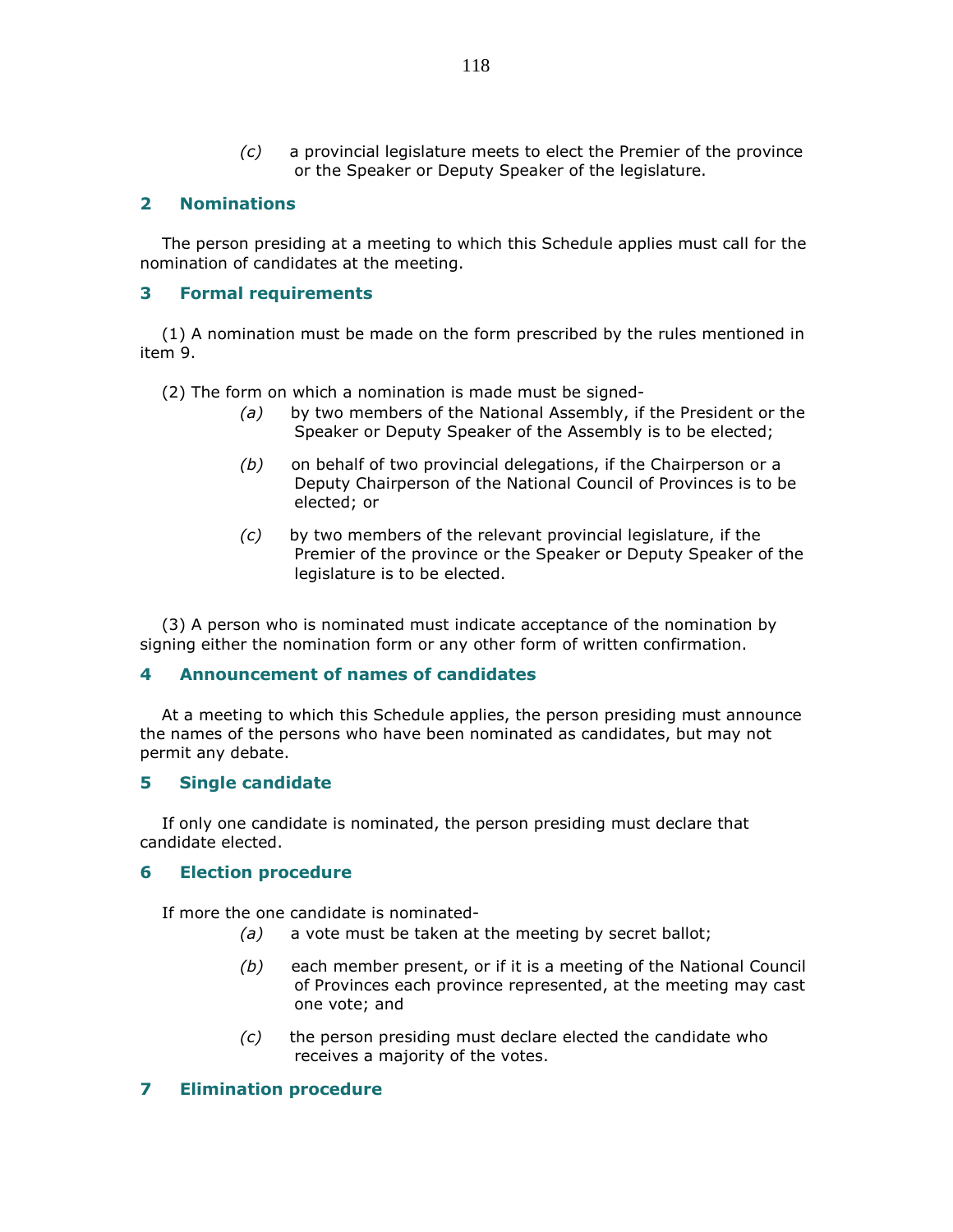(1) If no candidate receives a majority of the votes, the candidate who receives the lowest number of votes must be eliminated and a further vote taken on the remaining candidates in accordance with item 6. This procedure must be repeated until a candidate receives a majority of the votes.

 (2) When applying subitem (1), if two or more candidates each have the lowest number of votes, a separate vote must be taken on those candidates, and repeated as often as may be necessary to determine which candidate is to be eliminated.

## 8 Further meetings

 (1) If only two candidates are nominated, or if only two candidates remain after an elimination procedure has been applied, and those two candidates receive the same number of votes, a further meeting must be held within seven days, at a time determined by the person presiding.

 (2) If a further meeting is held in terms of subitem (1), the procedure prescribed in this Schedule must be applied at that meeting as if it were the first meeting for the election in question.

### 9 Rules

(1) The Chief Justice must make rules prescribing-

- $(a)$  the procedure for meetings to which this Schedule applies;
- $(b)$  the duties of any person presiding at a meeting, and of any person assisting the person presiding;
- $(c)$  the form on which nominations must be submitted; and
- $(d)$  the manner in which voting is to be conducted.

 (2) These Rules must be made known in the way that the Chief Justice determines.

[Item 9 substituted by s. 19 of the Constitution Sixth Amendment Act of 2001.]

### Part B - Formula to determine party participation in provincial delegations to the National Council of Provinces

- 1. The number of delegates in a provincial delegation to the National Council of Provinces to which a party is entitled, must be determined by multiplying the number of seats the party holds in the provincial legislature by ten and dividing the result by the number of seats in the legislature plus one.
- 2. If a calculation in terms of item 1 yields a surplus not absorbed by the delegates allocated to a party in terms of that item, the surplus must compete with similar surpluses accruing to any other party or parties, and any undistributed delegates in the delegation must be allocated to the party or parties in the sequence of the highest surplus.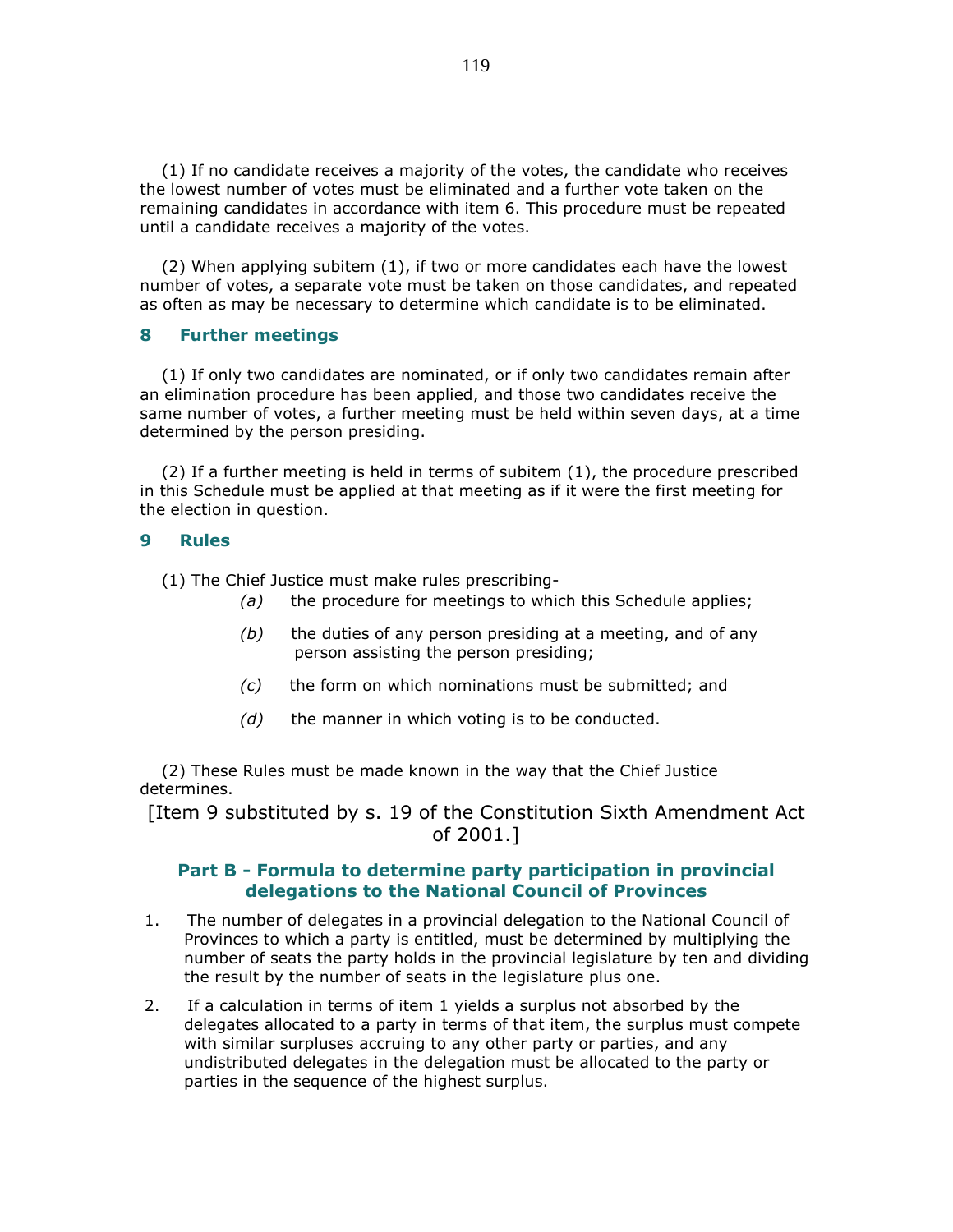3. If the competing surpluses envisaged in item 2 are equal, the undistributed delegates in the delegation must be allocated to the party or parties with the same surplus in the sequence from the highest to the lowest number of votes that have been recorded for those parties during the last election for the provincial legislature concerned.

[Item 3 added by s. 2 of the Constitution Fourth Amendment Act of 1999 and substituted by s. 3 of the Constitution Ninth Amendment Act of 2002 and by s. 5 (a) of the Constitution Fourteenth Amendment Act of 2008.]

4. If more than one party with the same surplus recorded the same number of votes during the last election for the provincial legislature concerned, the legislature concerned most allocate the undistributed delegates in the delegation to the party or parties with the same surplus in a manner which is consistent with democracy.

[Item 4 added by s. 5 (b) of the Constitution Fourteenth Amendment Act of 2008.]

# Schedule 4 FUNCTIONAL AREAS OF CONCURRENT NATIONAL AND PROVINCIAL LEGISLATIVE COMPETENCE

## PART A

Administration of indigenous forests

Agriculture

Airports other than international and national airports

Animal control and diseases

Casinos, racing, gambling and wagering, excluding lotteries and sports pools

Consumer protection

Cultural matters

Disaster management

Education at all levels, excluding tertiary education

Environment

Health services

Housing

Indigenous law and customary law, subject to Chapter 12 of the Constitution

Industrial promotion

- Language policy and the regulation of official languages to the extent that the provisions of section 6 of the Constitution expressly confer upon the provincial legislatures legislative competence
- Media services directly controlled or provided by the provincial government, subject to section 192
- Nature conservation, excluding national parks, national botanical gardens and marine resources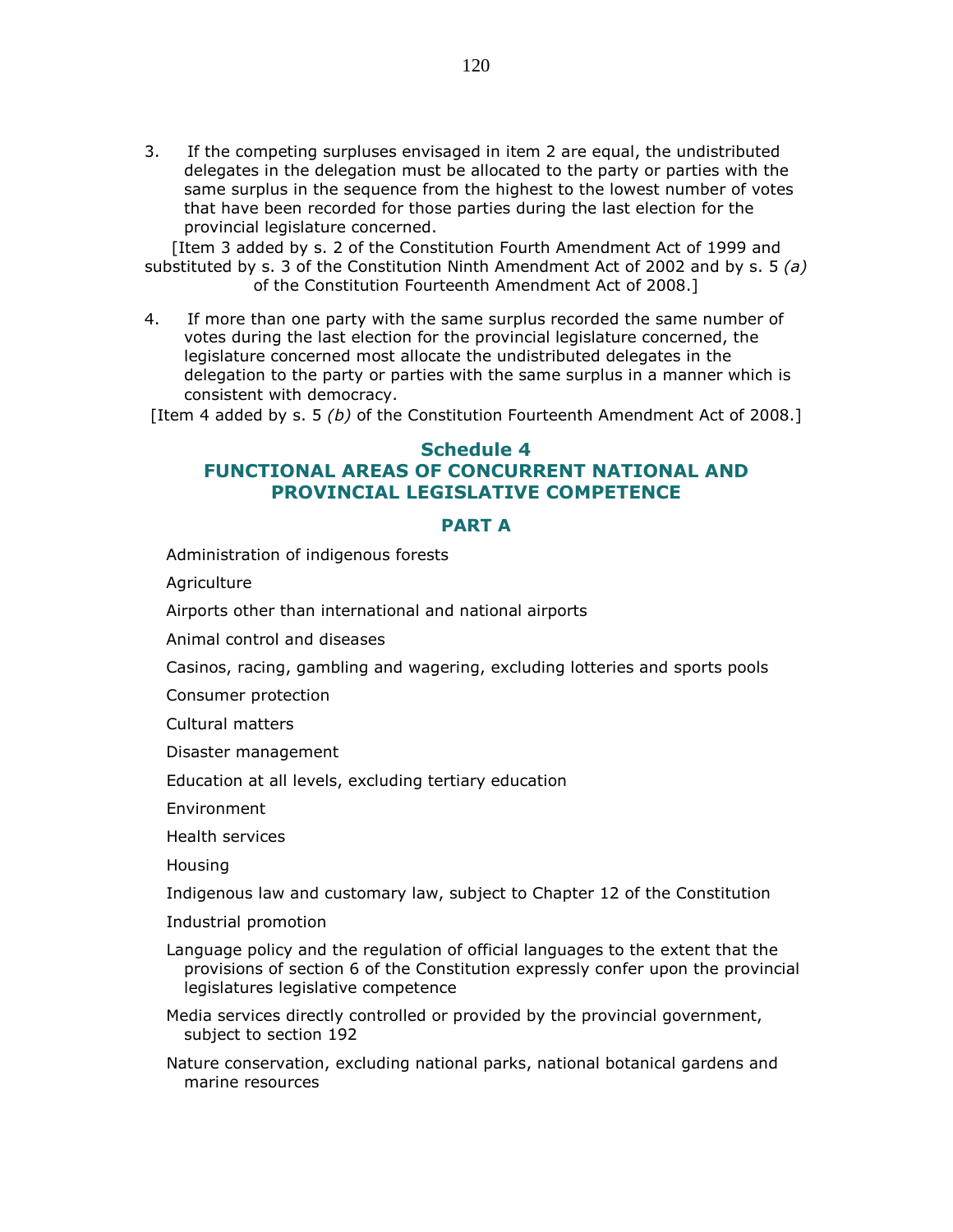Police to the extent that the provisions of Chapter 11 of the Constitution confer upon the provincial legislatures legislative competence

Pollution control

Population development

Property transfer fees

 Provincial public enterprises in respect of the functional areas in this Schedule and Schedule 5

Public transport

 Public works only in respect of the needs of provincial government departments in the discharge of their responsibilities to administer functions specifically assigned to them in terms of the Constitution or any other law

Regional planning and development

Road traffic regulation

Soil conservation

Tourism

**Trade** 

Traditional leadership, subject to Chapter 12 of the Constitution

Urban and rural development

Vehicle licensing

Welfare services

### PART B

 The following local government matters to the extent set out in section 155 (6)  $(a)$  and  $(7)$ :

Air pollution

Building regulations

Child care facilities

Electricity and gas reticulation

Firefighting services

Local tourism

Municipal airports

Municipal planning

Municipal health services

Municipal public transport

 Municipal public works only in respect of the needs of municipalities in the discharge of their responsibilities to administer functions specifically assigned to them under this Constitution or any other law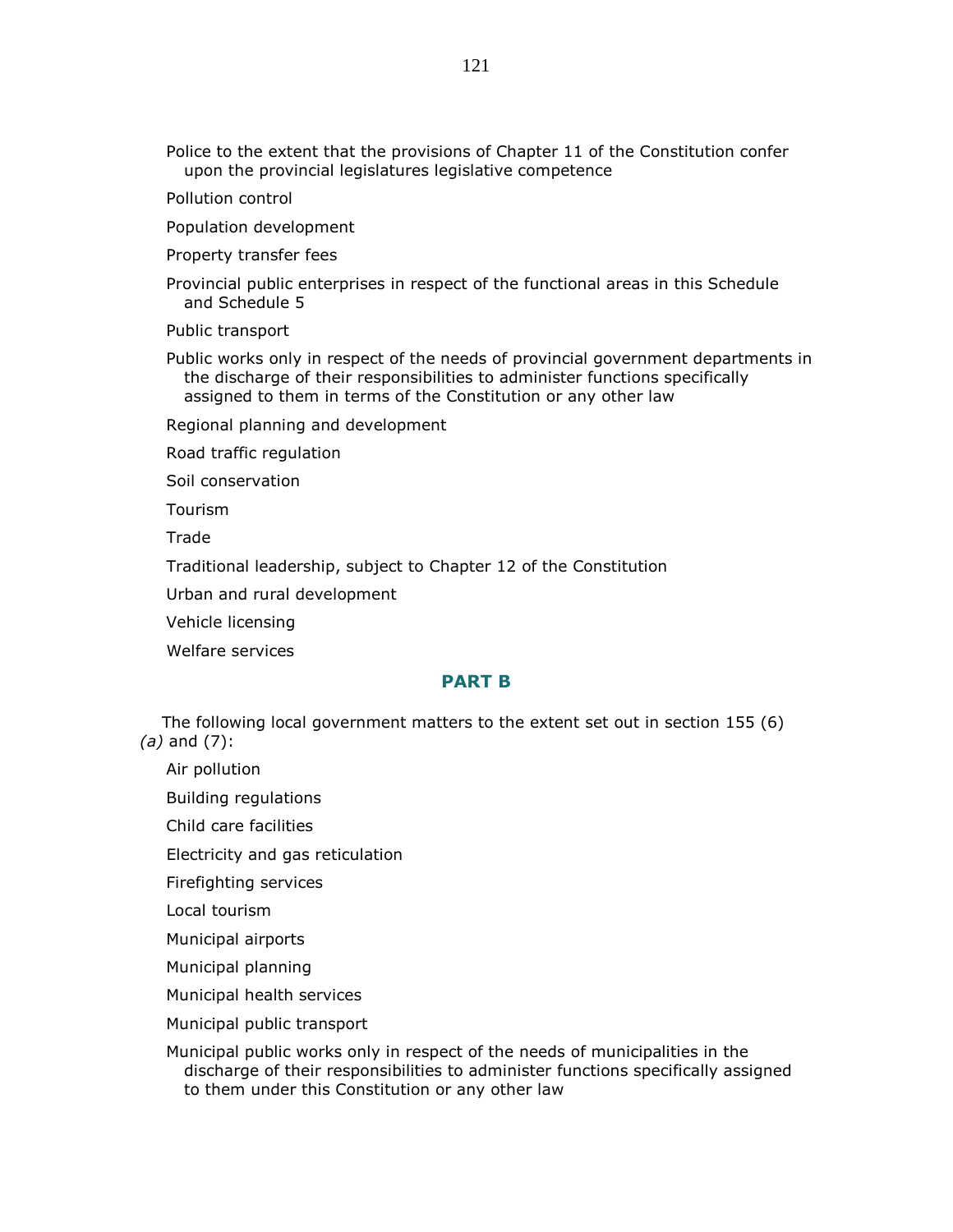Pontoons, ferries, jetties, piers and harbours, excluding the regulation of international and national shipping and matters related thereto

Stormwater management systems in built-up areas

Trading regulations

 Water and sanitation services limited to potable water supply systems and domestic waste-water and sewage disposal systems

# Schedule 5 FUNCTIONAL AREAS OF EXCLUSIVE PROVINCIAL LEGISLATIVE **COMPETENCE**

### PART A

Abattoirs

Ambulance services

Archives other than national archives

Libraries other than national libraries

Liquor licences

Museums other than national museums

Provincial planning

Provincial cultural matters

Provincial recreation and amenities

Provincial sport

Provincial roads and traffic

Veterinary services, excluding regulation of the profession

## PART B

The following local government matters to the extent set out for provinces in section 155 (6) (a) and (7):

Beaches and amusement facilities

Billboards and the display of advertisements in public places

Cemeteries, funeral parlours and crematoria

Cleansing

Control of public nuisances

Control of undertakings that sell liquor to the public

Facilities for the accommodation, care and burial of animals

Fencing and fences

Licensing of dogs

Licensing and control of undertakings that sell food to the public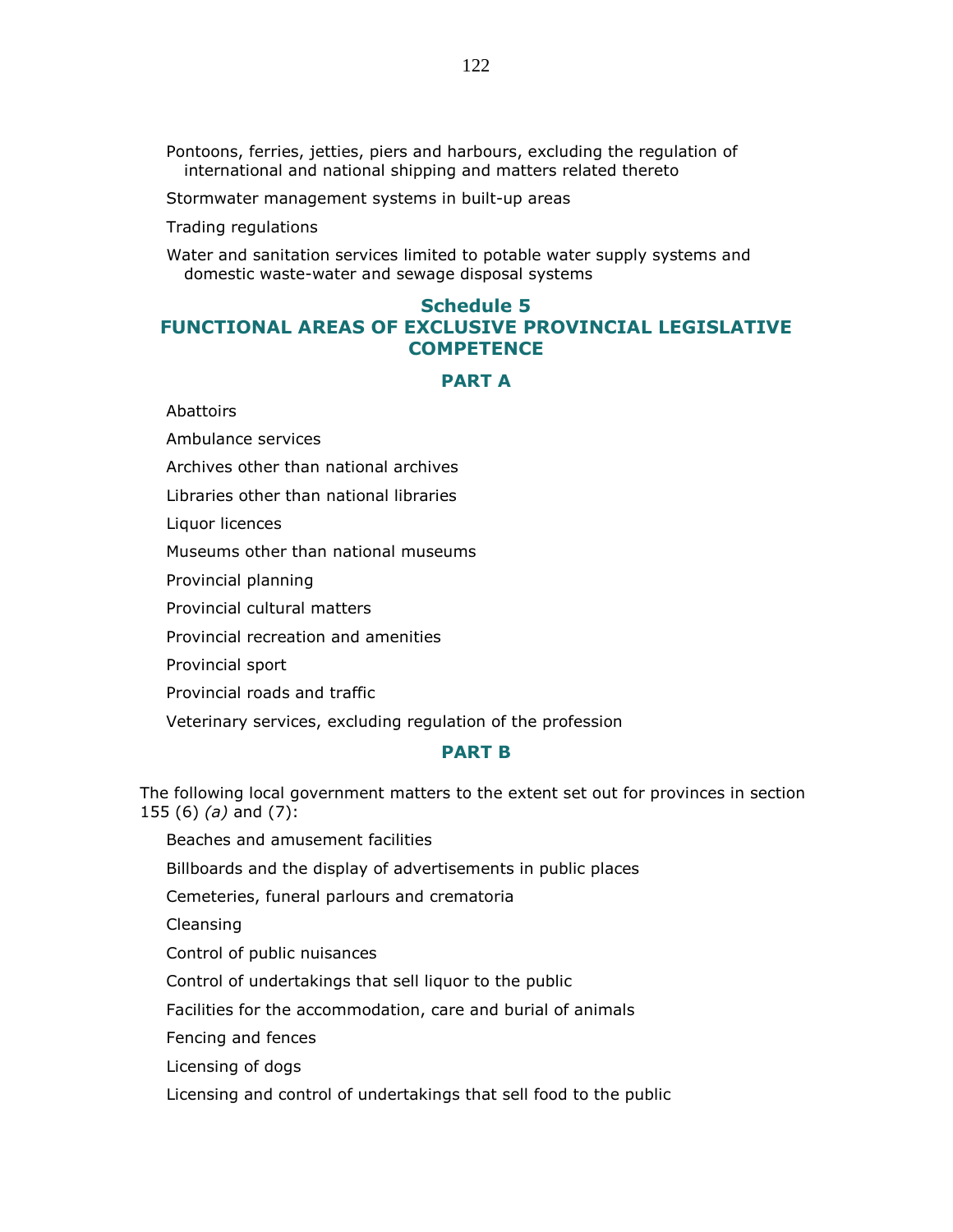Local amenities

Local sport facilities

Markets

Municipal abattoirs

Municipal parks and recreation

Municipal roads

Noise pollution

Pounds

Public places

Refuse removal, refuse dumps and solid waste disposal

Street trading

Street lighting

Traffic and parking

# Schedule 6 TRANSITIONAL ARRANGEMENTS

[Schedule 6 amended by s. 3 of the Constitution First Amendment Act of 1997, by s. 5 (a) of the Constitution Second Amendment Act of 1998 and by s. 20 of the Constitution Sixth Amendment Act of 2001.]

# 1 Definitions

In this Schedule, unless inconsistent with the context-

 'homeland' means a part of the Republic which, before the previous Constitution took effect, was dealt with in South African legislation as an independent or a selfgoverning territory;

'new Constitution' means the Constitution of the Republic of South Africa, 1996;

'old order legislation' means legislation enacted before the previous Constitution took effect;

**'previous Constitution'** means the Constitution of the Republic of South Africa, 1993 (Act 200 of 1993).

# 2 Continuation of existing law

 (1) All law that was in force when the new Constitution took effect, continues in force, subject to-

- (a) any amendment or repeal; and
- $(b)$  consistency with the new Constitution.

(2) Old order legislation that continues in force in terms of subitem (1)-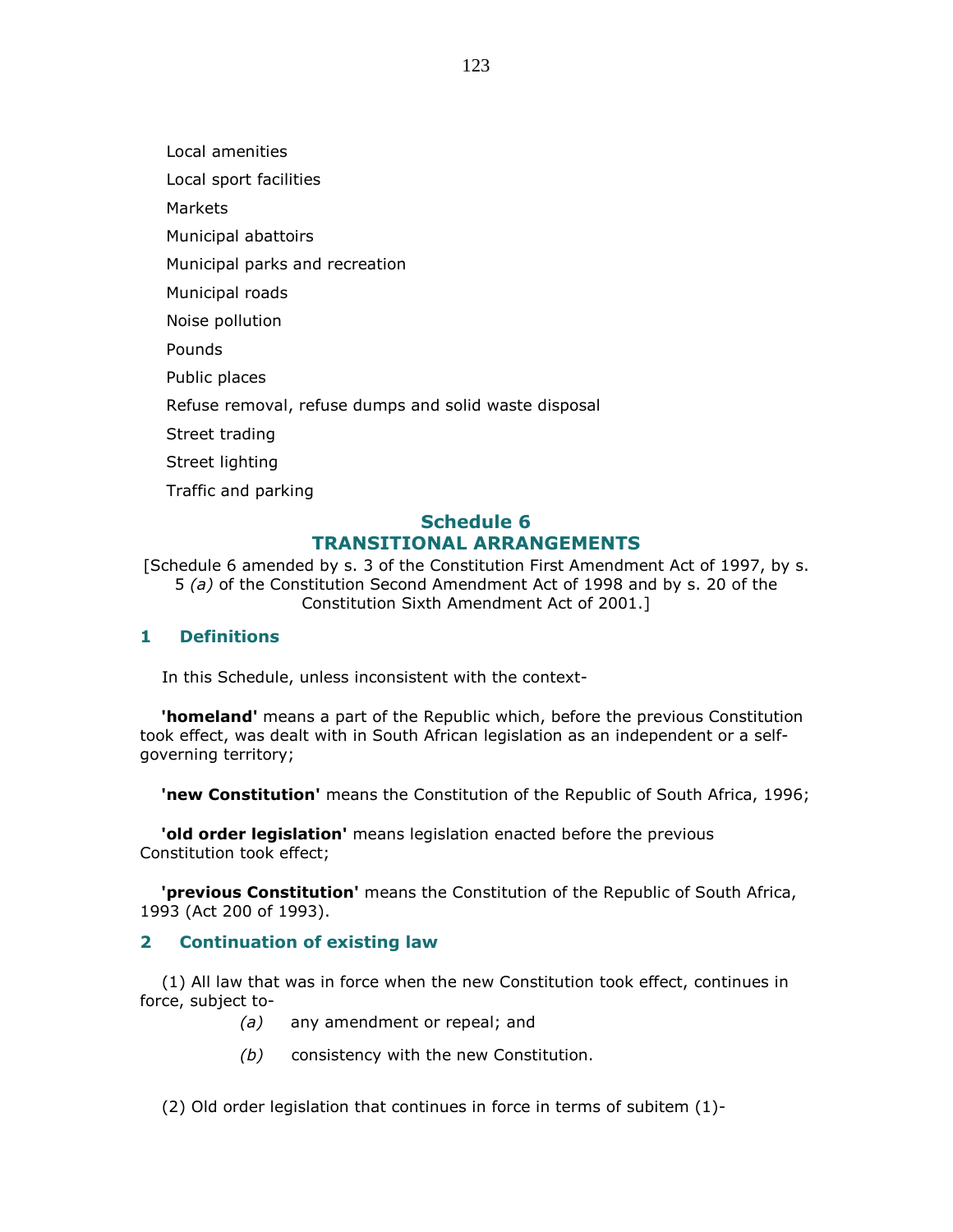- $(a)$  does not have a wider application, territorially or otherwise, than it had before the previous Constitution took effect unless subsequently amended to have a wider application; and
- $(b)$  continues to be administered by the authorities that administered it when the new Constitution took effect, subject to the new Constitution.

# 3 Interpretation of existing legislation

 (1) Unless inconsistent with the context or clearly inappropriate, a reference in any legislation that existed when the new Constitution took effect-

- (a) to the Republic of South Africa or a homeland (except when it refers to a territorial area), must be construed as a reference to the Republic of South Africa under the new Constitution;
- (b) to Parliament, the National Assembly or the Senate, must be construed as a reference to Parliament, the National Assembly or the National Council of Provinces under the new Constitution;
- (c) to the President, an Executive Deputy President, a Minister, a Deputy Minister or the Cabinet, must be construed as a reference to the President, the Deputy President, a Minister, a Deputy Minister or the Cabinet under the new Constitution, subject to item 9 of this Schedule;
- $(d)$  to the President of the Senate, must be construed as a reference to the Chairperson of the National Council of Provinces;
- (e) to a provincial legislature, Premier, Executive Council or member of an Executive Council of a province, must be construed as a reference to a provincial legislature, Premier, Executive Council or member of an Executive Council under the new Constitution, subject to item 12 of this Schedule; or
- $(f)$  to an official language or languages, must be construed as a reference to any of the official languages under the new Constitution.

 (2) Unless inconsistent with the context or clearly inappropriate, a reference in any remaining old order legislation-

- (a) to a Parliament, a House of a Parliament or a legislative assembly or body of the Republic or of a homeland, must be construed as a reference to-
	- (i) Parliament under the new Constitution, if the administration of that legislation has been allocated or assigned in terms of the previous Constitution or this Schedule to the national executive; or
	- (ii) the provincial legislature of a province, if the administration of that legislation has been allocated or assigned in terms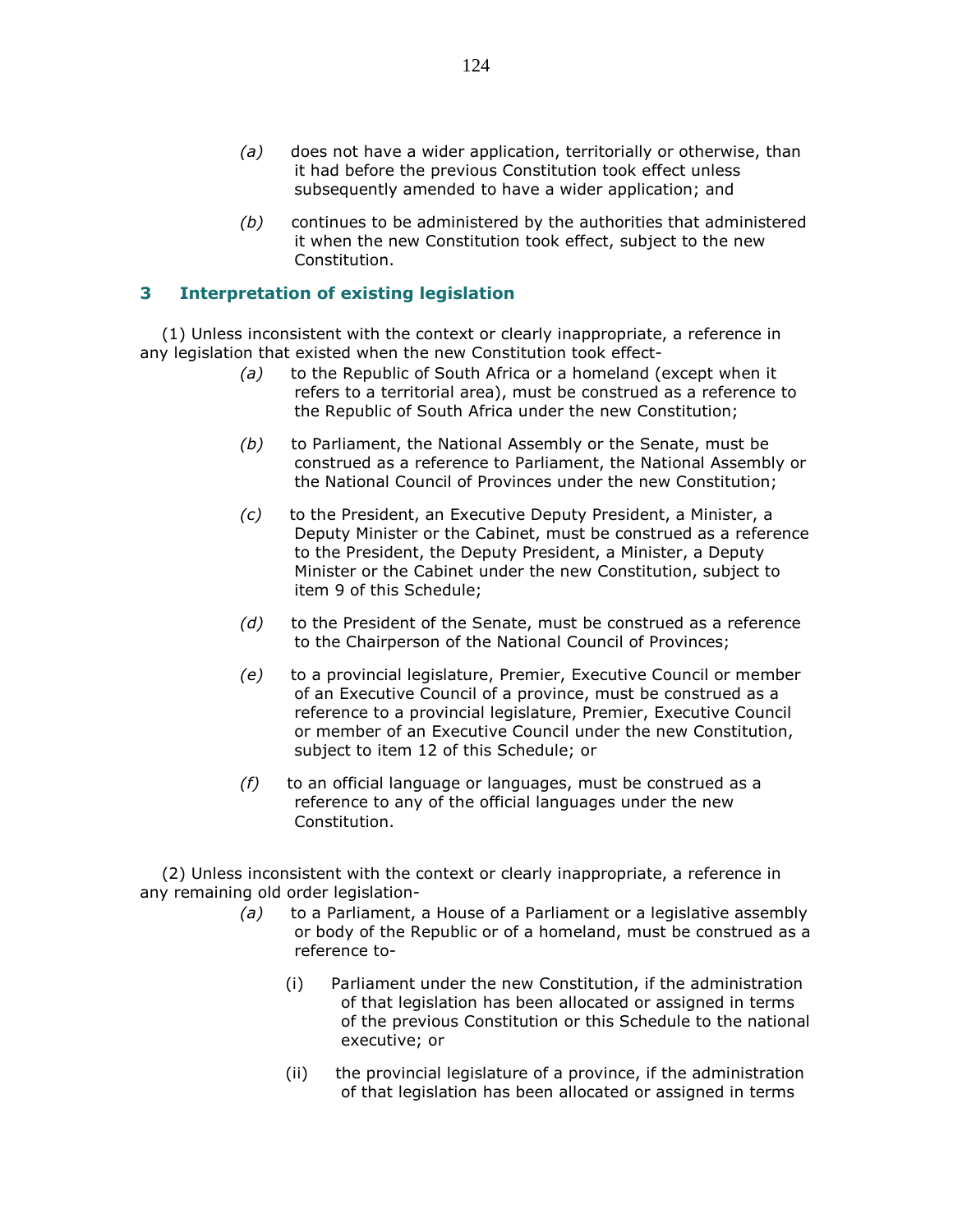of the previous Constitution or this Schedule to a provincial executive; or

- (b) to a State President, Chief Minister, Administrator or other chief executive, Cabinet, Ministers' Council or executive council of the Republic or of a homeland, must be construed as a reference to-
	- (i) the President under the new Constitution, if the administration of that legislation has been allocated or assigned in terms of the previous Constitution or this Schedule to the national executive; or
	- (ii) the Premier of a province under the new Constitution, if the administration of that legislation has been allocated or assigned in terms of the previous Constitution or this Schedule to a provincial executive.

## 4 National Assembly

 (1) Anyone who was a member or office-bearer of the National Assembly when the new Constitution took effect, becomes a member or office-bearer of the National Assembly under the new Constitution, and holds office as a member or office-bearer in terms of the new Constitution.

 (2) The National Assembly as constituted in terms of subitem (1) must be regarded as having been elected under the new Constitution for a term that expires on 30 April 1999.

 (3) The National Assembly consists of 400 members for the duration of its term that expires on 30 April 1999, subject to section 49 (4) of the new Constitution.

 (4) The rules and orders of the National Assembly in force when the new Constitution took effect, continue in force, subject to any amendment or repeal.

### 5 Unfinished business before Parliament

 (1) Any unfinished business before the National Assembly when the new Constitution takes effect must be proceeded with in terms of the new Constitution.

 (2) Any unfinished business before the Senate when the new Constitution takes effect must be referred to the National Council of Provinces, and the Council must proceed with that business in terms of the new Constitution.

### 6 Elections of National Assembly

 (1) No election of the National Assembly may be held before 30 April 1999 unless the Assembly is dissolved in terms of section 50 (2) after a motion of no confidence in the President in terms of section 102 (2) of the new Constitution.

(2) Section 50 (1) of the new Constitution is suspended until 30 April 1999.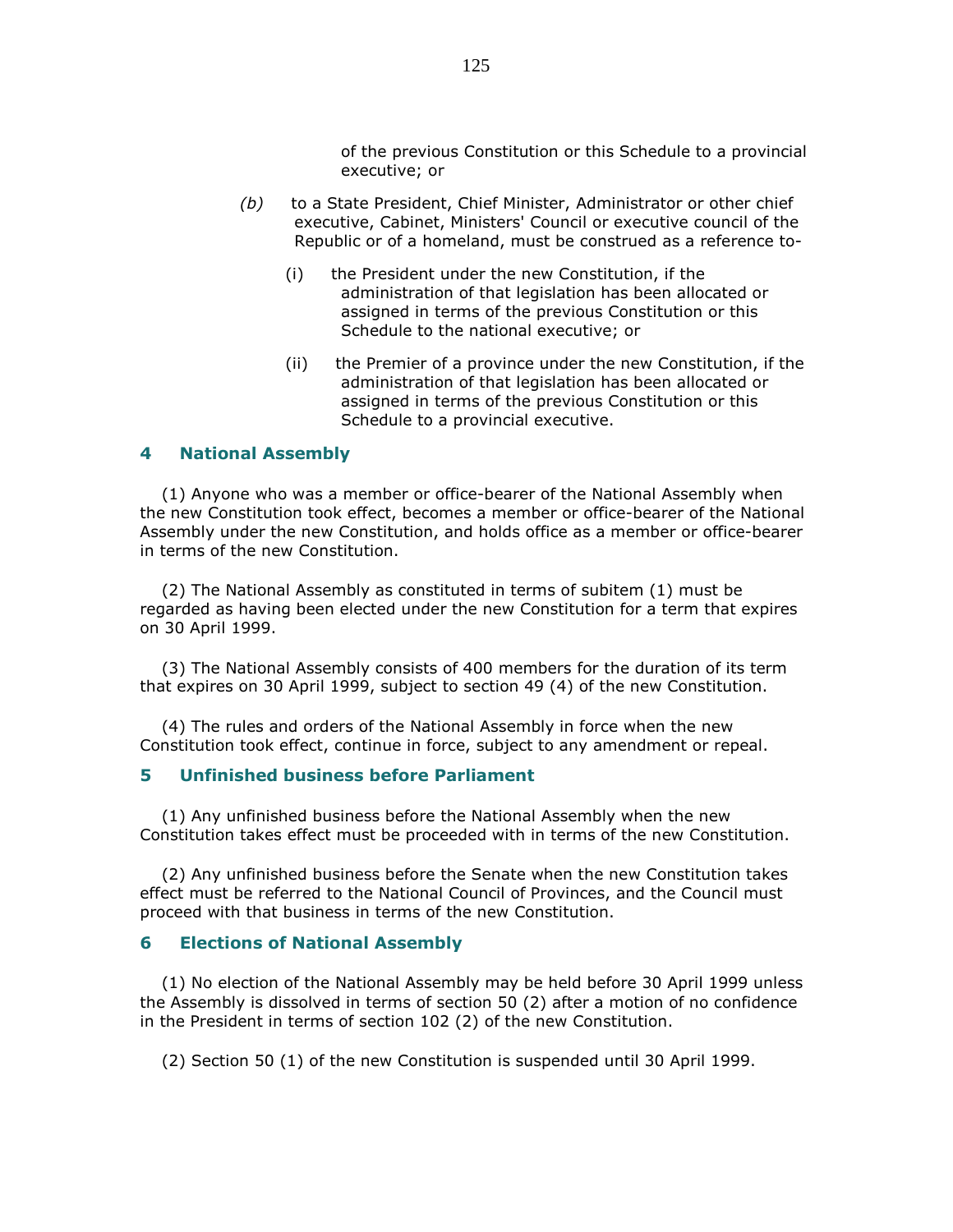(3) Despite the repeal of the previous Constitution, Schedule 2 to that Constitution, as amended by Annexure A to this Schedule, applies-

- $(a)$  to the first election of the National Assembly under the new Constitution;
- $(b)$  to the loss of membership of the Assembly in circumstances other than those provided for in section 47 (3) of the new Constitution; and
- (c) to the filling of vacancies in the Assembly, and the supplementation, review and use of party lists for the filling of vacancies, until the second election of the Assembly under the new Constitution.

 (4) Section 47 (4) of the new Constitution is suspended until the second election of the National Assembly under the new Constitution.

# 7 National Council of Provinces

 (1) For the period which ends immediately before the first sitting of a provincial legislature held after its first election under the new Constitution-

- $(a)$  the proportion of party representation in the province's delegation to the National Council of Provinces must be the same as the proportion in which the province's 10 senators were nominated in terms of section 48 of the previous Constitution; and
- $(b)$  the allocation of permanent delegates and special delegates to the parties represented in the provincial legislature, is as follows:

| <b>PROVINCE</b>  | PERMANENT DELEGATESSPECIAL DELEGATES                                       |                                      |
|------------------|----------------------------------------------------------------------------|--------------------------------------|
| 1. Eastern Cape  | ANC <sub>5</sub>                                                           | ANC <sub>4</sub>                     |
|                  | NP <sub>1</sub>                                                            |                                      |
| 2. Free State    | ANC <sub>4</sub><br>FF1<br>NP <sub>1</sub>                                 | ANC <sub>4</sub>                     |
| 3. Gauteng       | ANC <sub>3</sub><br>DP <sub>1</sub><br>FF <sub>1</sub><br>NP <sub>1</sub>  | ANC <sub>3</sub><br>NP <sub>1</sub>  |
|                  |                                                                            |                                      |
| 4. KwaZulu-Natal | ANC <sub>1</sub><br>DP <sub>1</sub><br>IFP <sub>3</sub><br>NP <sub>1</sub> | ANC <sub>2</sub><br>IFP <sub>2</sub> |
|                  |                                                                            |                                      |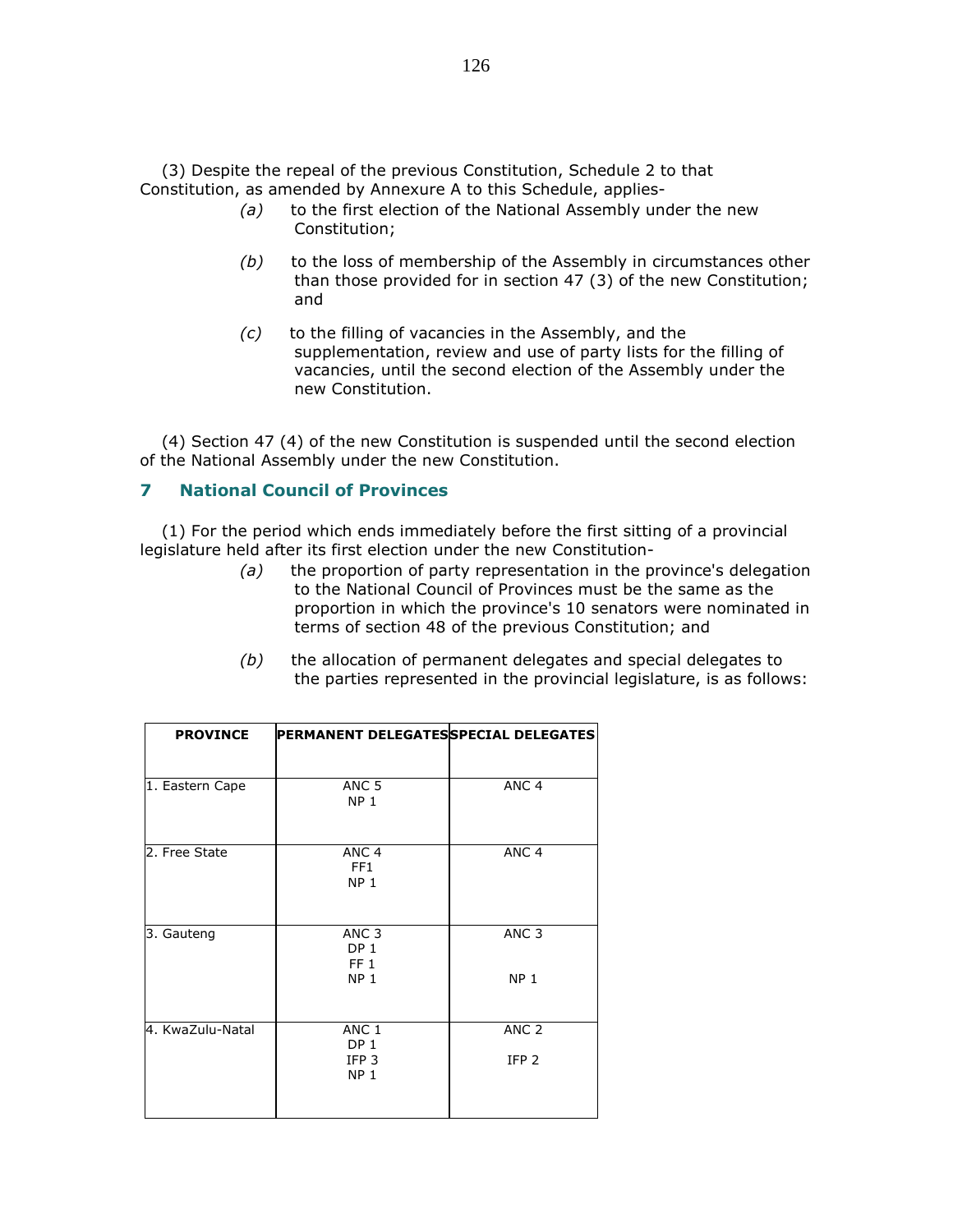| 5. Mpumalanga        | ANC <sub>4</sub><br>FF <sub>1</sub><br>NP <sub>1</sub> | ANC <sub>4</sub>                    |
|----------------------|--------------------------------------------------------|-------------------------------------|
| 6. Northern Cape     | ANC <sub>3</sub><br>FF <sub>1</sub><br><b>NP 2</b>     | ANC <sub>2</sub><br><b>NP 2</b>     |
| 7. Northern Province | ANC <sub>6</sub>                                       | ANC <sub>4</sub>                    |
| 8. North West        | ANC <sub>4</sub><br>FF <sub>1</sub><br>NP <sub>1</sub> | ANC <sub>4</sub>                    |
| 9. Western Cape      | ANC <sub>2</sub><br>DP 1<br>NP <sub>3</sub>            | ANC <sub>1</sub><br>NP <sub>3</sub> |

(2) A party represented in a provincial legislature-

- (a) must nominate its permanent delegates from among the persons who were senators when the new Constitution took effect and are available to serve as permanent delegates; and
- $(b)$  may nominate other persons as permanent delegates only if none or an insufficient number of its former senators are available.

 (3) A provincial legislature must appoint its permanent delegates in accordance with the nominations of the parties.

 (4) Subitems (2) and (3) apply only to the first appointment of permanent delegates to the National Council of Provinces.

 (5) Section 62 (1) of the new Constitution does not apply to the nomination and appointment of former senators as permanent delegates in terms of this item.

 (6) The rules and orders of the Senate in force when the new Constitution took effect, must be applied in respect of the business of the National Council to the extent that they can be applied, subject to any amendment or repeal.

### 8 Former senators

 (1) A former senator who is not appointed as a permanent delegate to the National Council of Provinces is entitled to become a full voting member of the legislature of the province from which that person was nominated as a senator in terms of section 48 of the previous Constitution.

(2) If a former senator elects not to become a member of a provincial legislature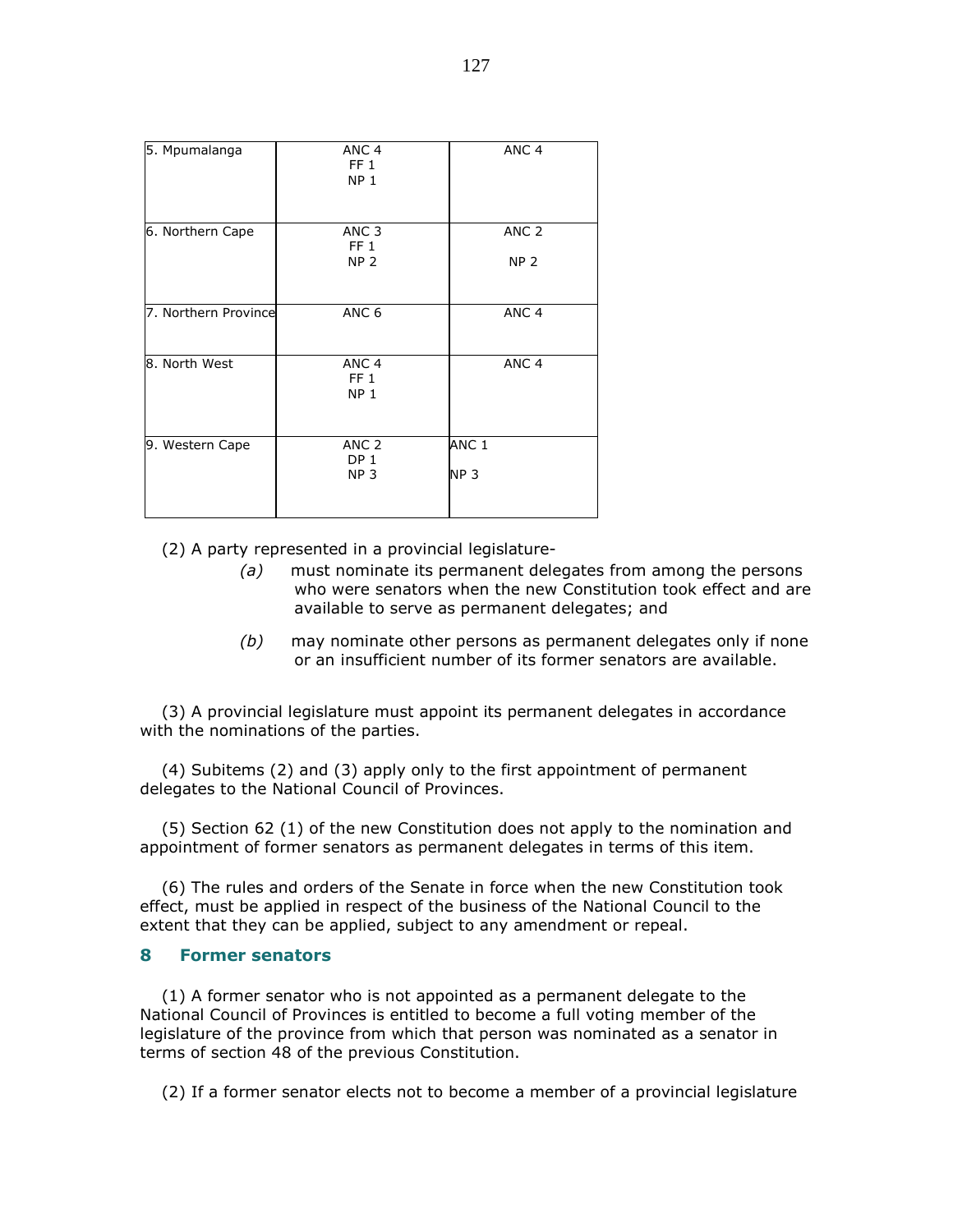that person is regarded as having resigned as a senator the day before the new Constitution took effect.

 (3) The salary, allowances and benefits of a former senator appointed as a permanent delegate or as a member of a provincial legislature may not be reduced by reason only of that appointment.

#### 9 National executive

 (1) Anyone who was the President, an Executive Deputy President, a Minister or a Deputy Minister under the previous Constitution when the new Constitution took effect, continues in and holds that office in terms of the new Constitution, but subject to subitem (2).

 (2) Until 30 April 1999, sections 84, 89, 90, 91, 93 and 96 of the new Constitution must be regarded to read as set out in Annexure B to this Schedule.

 (3) Subitem (2) does not prevent a Minister who was a senator when the new Constitution took effect, from continuing as a Minister referred to in section 91 (1) (a) of the new Constitution, as that section reads in Annexure B.

### 10 Provincial legislatures

 (1) Anyone who was a member or office-bearer of a province's legislature when the new Constitution took effect, becomes a member or office-bearer of the legislature for that province under the new Constitution, and holds office as a member or office-bearer in terms of the new Constitution and any provincial constitution that may be enacted.

 (2) A provincial legislature as constituted in terms of subitem (1) must be regarded as having been elected under the new Constitution for a term that expires on 30 April 1999.

 (3) For the duration of its term that expires on 30 April 1999, and subject to section 108 (4), a provincial legislature consists of the number of members determined for that legislature under the previous Constitution plus the number of former senators who became members of the legislature in terms of item 8 of this Schedule.

 (4) The rules and orders of a provincial legislature in force when the new Constitution took effect, continue in force, subject to any amendment or repeal.

#### 11 Elections of provincial legislatures

 (1) Despite the repeal of the previous Constitution, Schedule 2 to that Constitution, as amended by Annexure A to this Schedule, applies-

- $(a)$  to the first election of a provincial legislature under the new Constitution;
- $(b)$  to the loss of membership of a legislature in circumstances other than those provided for in section 106 (3) of the new Constitution; and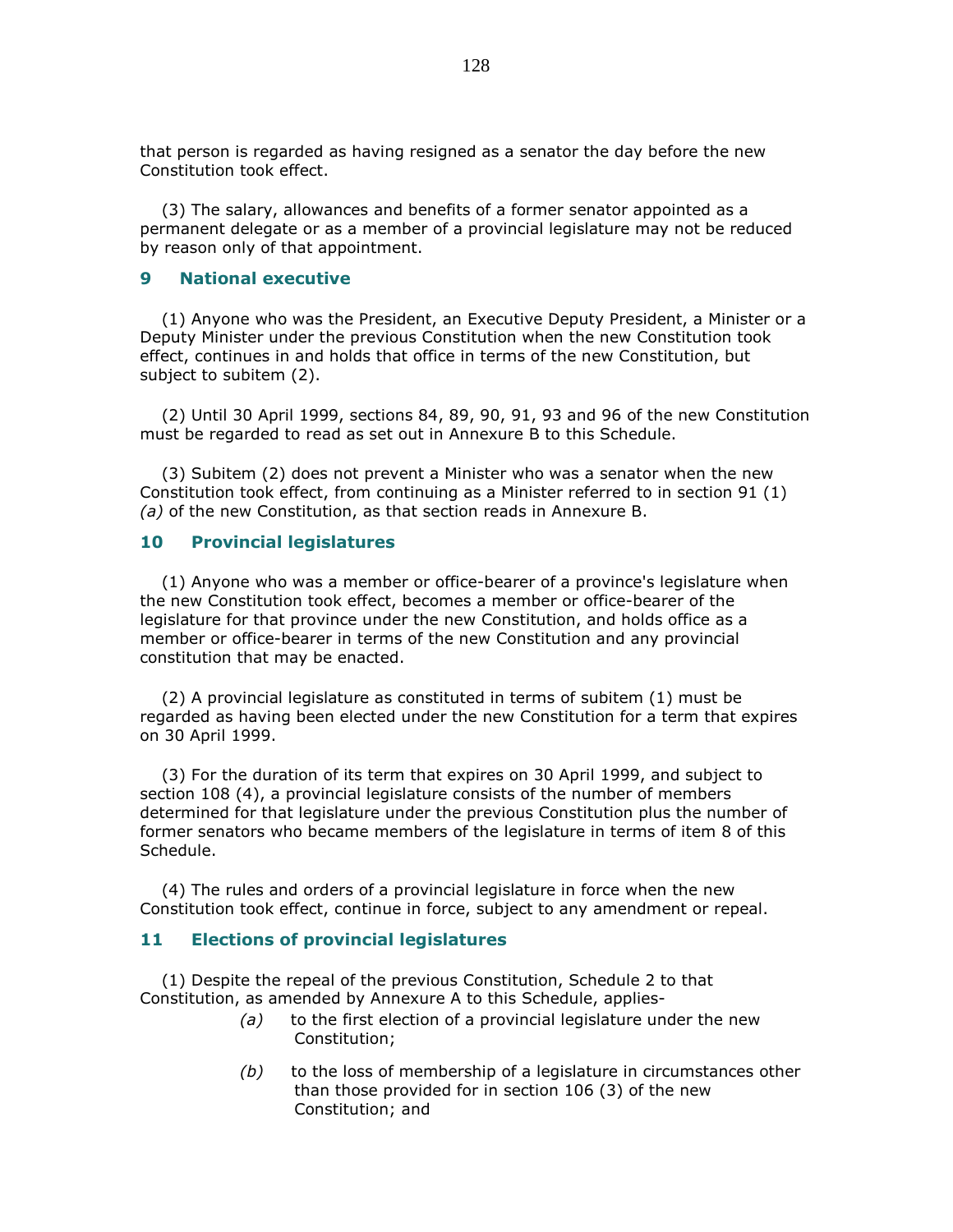$(c)$  to the filling of vacancies in a legislature, and the supplementation, review and use of party lists far the filling of vacancies, until the second election of the legislature under the new Constitution.

 (2) Section 106 (4) of the new Constitution is suspended in respect of a provincial legislature until the second election of the legislature under the new Constitution.

### 12 Provincial executives

 (1) Anyone who was the Premier or a member of the Executive Council of a province when the new Constitution took effect, continues in and holds that office in terms of the new Constitution and any provincial constitution that may be enacted, but subject to subitem (2).

 (2) Until the Premier elected after the first election of a province's legislature under the new Constitution assumes office, or the province enacts its constitution, whichever occurs first, sections 132 and 136 of the new Constitution must be regarded to read as set out in Annexure C to this Schedule.

### 13 Provincial constitutions

 A provincial constitution passed before the new Constitution took effect must comply with section 143 of the new Constitution.

### 14 Assignment of legislation to provinces

 (1) Legislation with regard to a matter within a functional area listed in Schedule 4 or 5 to the new Constitution and which, when the new Constitution took effect, was administered by an authority within the national executive, may be assigned by the President, by proclamation, to an authority within a provincial executive designated by the Executive Council of the province.

 (2) To the extent that it is necessary for an assignment of legislation under subitem (1) to be effectively carried out, the President, by proclamation, may-

- $(a)$  amend or adapt the legislation to regulate its interpretation or application;
- $(b)$  where the assignment does not apply to the whole of any piece of legislation, repeal and re-enact, with or without any amendments or adaptations referred to in paragraph  $(a)$ , those provisions to which the assignment applies or to the extent that the assignment applies to them; or
- (c) regulate any other matter necessary as a result of the assignment, including the transfer or secondment of staff, or the transfer of assets, liabilities, rights and obligations, to or from the national or a provincial executive or any department of state, administration, security service or other institution.

(3) (a) A copy of each proclamation issued in terms of subitem  $(1)$  or  $(2)$  must be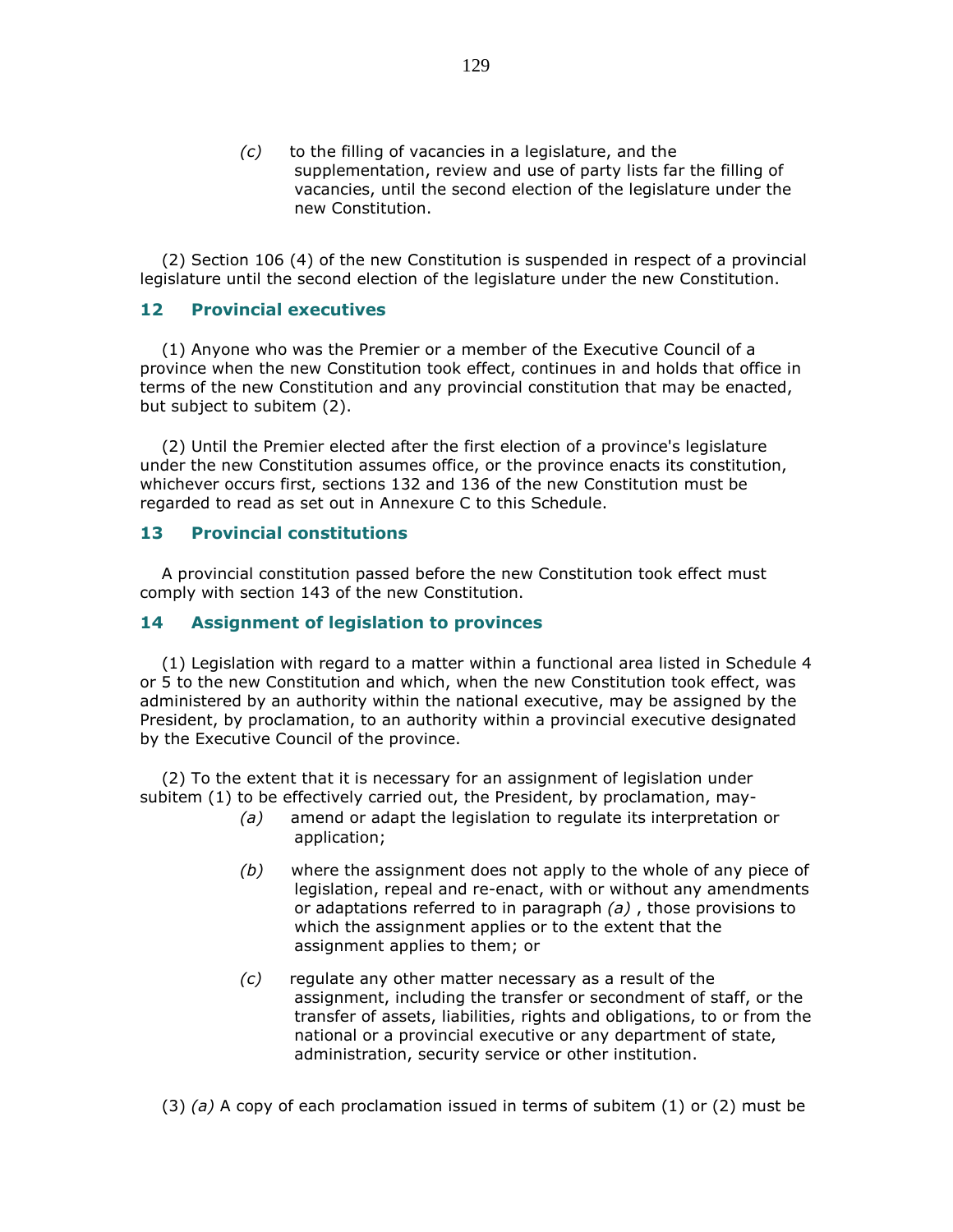submitted to the National Assembly and the National Council of Provinces within 10 days of the publication of the proclamation.

 (b) If both the National Assembly and the National Council by resolution disapprove the proclamation or any provision of it, the proclamation or provision lapses, but without affecting-

- (i) the validity of anything done in terms of the proclamation or provision before it lapsed; or
- (ii) a right or privilege acquired or an obligation or liability incurred before it lapsed.

 (4) When legislation is assigned under subitem (1), any reference in the legislation to an authority administering it, must be construed as a reference to the authority to which it has been assigned.

 (5) Any assignment of legislation under section 235 (8) of the previous Constitution, including any amendment, adaptation or repeal and re-enactment of any legislation and any other action taken under that section, is regarded as having been done under this item.

# 15 Existing legislation outside Parliament's legislative power

 (1) An authority within the national executive that administers any legislation falling outside Parliament's legislative power when the new Constitution takes effect, remains competent to administer that legislation until it is assigned to an authority within a provincial executive in terms of item 14 of this Schedule.

(2) Subitem (1) lapses two years after the new Constitution took effect.

## 16 Courts

 (1) Every court, including courts of traditional leaders, existing when the new Constitution took effect, continues to function and to exercise jurisdiction in terms of the legislation applicable to it, and anyone holding office as a judicial officer continues to hold office in terms of the legislation applicable to that office, subject to-

- (a) any amendment or repeal of that legislation; and
- (b) consistency with the new Constitution.

(2) (a) The Constitutional Court established by the previous Constitution becomes the Constitutional Court under the new Constitution.

# $(b)$  ...... [Subitem  $(b)$  deleted by s. 20 (a) of the Constitution Sixth Amendment Act of 2001.]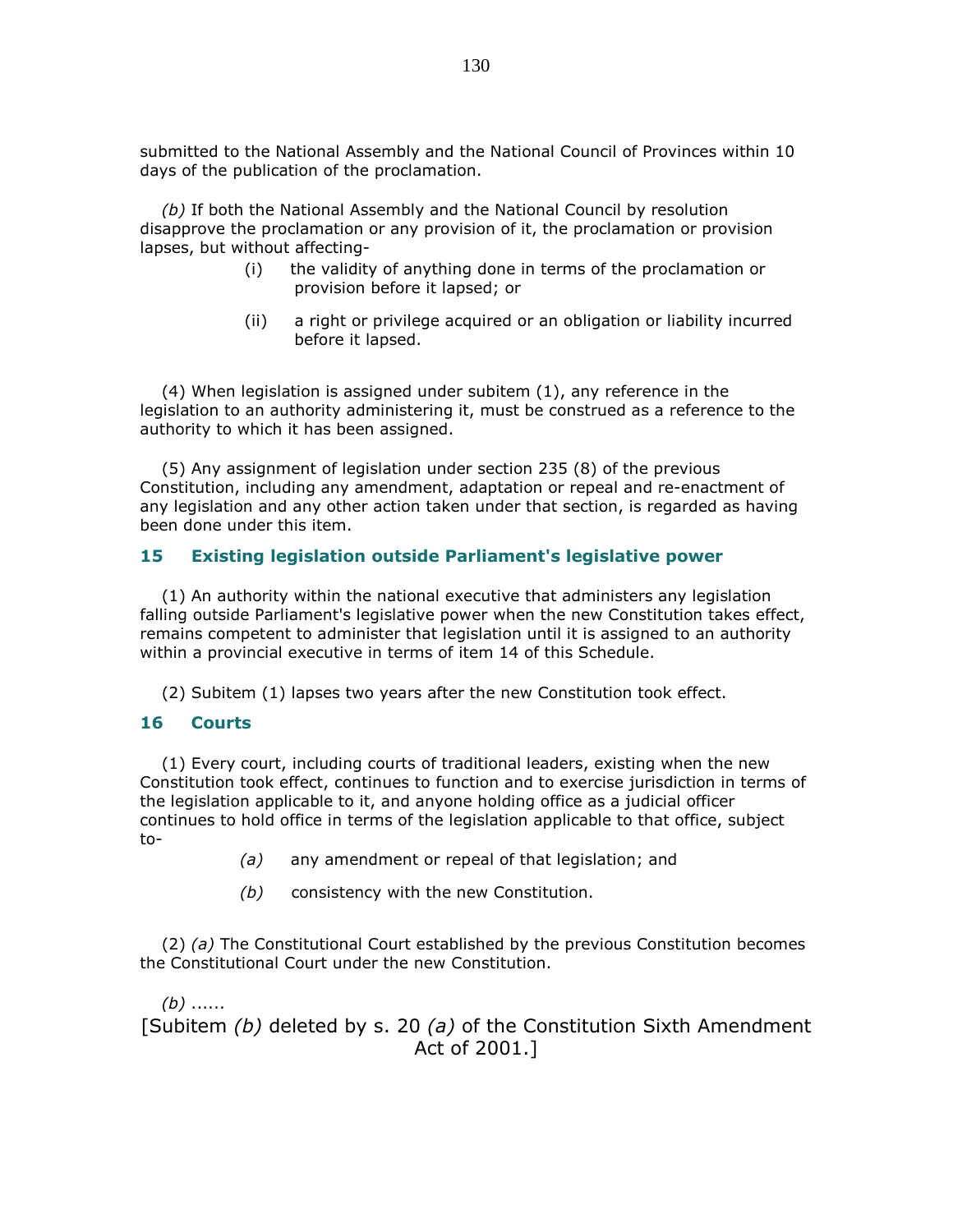(3) (a) The Appellate Division of the Supreme Court of South Africa becomes the Supreme Court of Appeal under the new Constitution.

# $(b)$  ...... [Subitem  $(b)$  deleted by s. 20 (a) of the Constitution Sixth Amendment Act of 2001.]

 (4) (a) A provincial or local division of the Supreme Court of South Africa or a supreme court of a homeland or a general division of such a court, becomes a High Court under the new Constitution without any alteration in its area of jurisdiction, subject to any rationalisation contemplated in subitem (6).

 $(b)$  Anyone holding office or deemed to hold office as the Judge President, the Deputy Judge President or a judge of a court referred to in paragraph  $(a)$  when the new Constitution takes effect, becomes the Judge President, the Deputy Judge President or a judge of such a court under the new Constitution, subject to any rationalisation contemplated in subitem (6).

 (5) Unless inconsistent with the context or clearly inappropriate, a reference in any legislation or process to-

- $(a)$  the Constitutional Court under the previous Constitution, must be construed as a reference to the Constitutional Court under the new Constitution;
- $(b)$  the Appellate Division of the Supreme Court of South Africa, must be construed as a reference to the Supreme Court of Appeal; and
- (c) a provincial or local division of the Supreme Court of South Africa or a supreme court of a homeland or general division of that court, must be construed as a reference to a High Court.

 (6) (a) As soon as is practical after the new Constitution took effect all courts, including their structure, composition, functioning and jurisdiction, and all relevant legislation, must be rationalised with a view to establishing a judicial system suited to the requirements of the new Constitution.

(b) The Cabinet member responsible for the administration of justice, acting after consultation with the Judicial Service Commission, must manage the rationalisation envisaged in paragraph (a) .

 (7) (a) Anyone holding office, when the Constitution of the Republic of South Africa Amendment Act, 2001, takes effect, as-

- (i) the President of the Constitutional Court, becomes the Chief Justice as contemplated in section 167 (1) of the new Constitution;
- (ii) the Deputy President of the Constitutional Court, becomes the Deputy Chief Justice as contemplated in section 167 (1) of the new Constitution;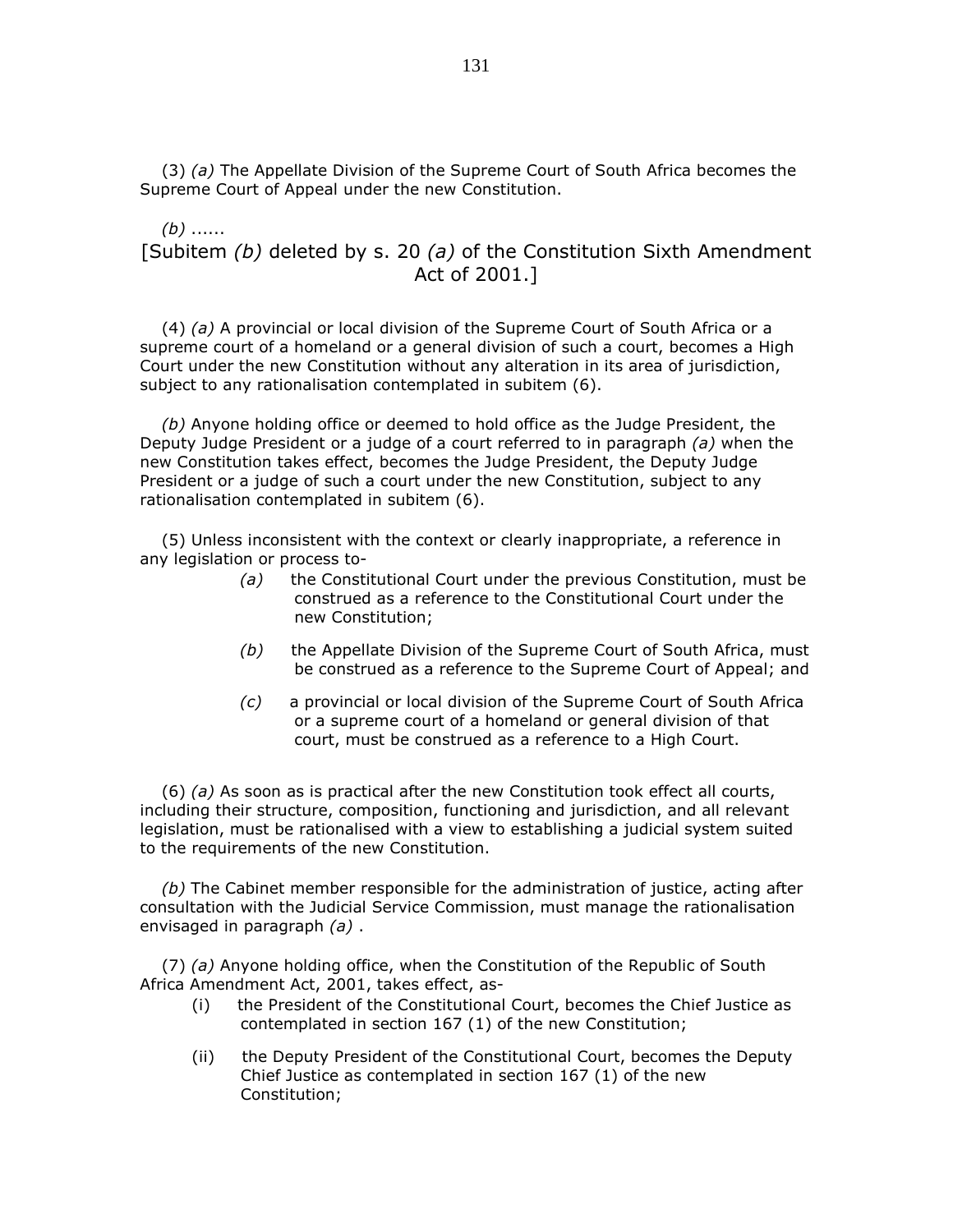- (iii) the Chief Justice, becomes the President of the Supreme Court of Appeal as contemplated in section 168 (1) of the new Constitution; and
- (iv) the Deputy Chief Justice, becomes the Deputy President of the Supreme Court of Appeal as contemplated in section 168 (1) of the new Constitution.

 (b) All rules, regulations or directions made by the President of the Constitutional Court or the Chief Justice in force immediately before the Constitution of the Republic of South Africa Amendment Act, 2001, takes effect, continue in force until repealed or amended.

 $(c)$  Unless inconsistent with the context or clearly inappropriate, a reference in any law or process to the Chief Justice or to the President of the Constitutional Court, must be construed as a reference to the Chief Justice as contemplated in section 167 (1) of the new Constitution.

[Subitem  $(7)$  added by s. 20  $(b)$  of the Constitution Sixth Amendment Act of 2001.]

## 17 Cases pending before courts

 All proceedings which were pending before a court when the new Constitution took effect, must be disposed of as if the new Constitution had not been enacted, unless the interests of justice require otherwise.

## 18 Prosecuting authority

 (1) Section 108 of the previous Constitution continues in force until the Act of Parliament envisaged in section 179 of the new Constitution takes effect. This subitem does not affect the appointment of the National Director of Public Prosecutions in terms of section 179.

 (2) An attorney-general holding office when the new Constitution takes effect, continues to function in terms of the legislation applicable to that office, subject to subitem (1).

## 19 Oaths and affirmations

 A person who continues in office in terms of this Schedule and who has taken the oath of office or has made a solemn affirmation under the previous Constitution, is not obliged to repeat the oath of office or solemn affirmation under the new Constitution.

## 20 Other constitutional institutions

- (1) In this section 'constitutional institution' means-
	- (a) the Public Protector;
	- (b) the South African Human Rights Commission;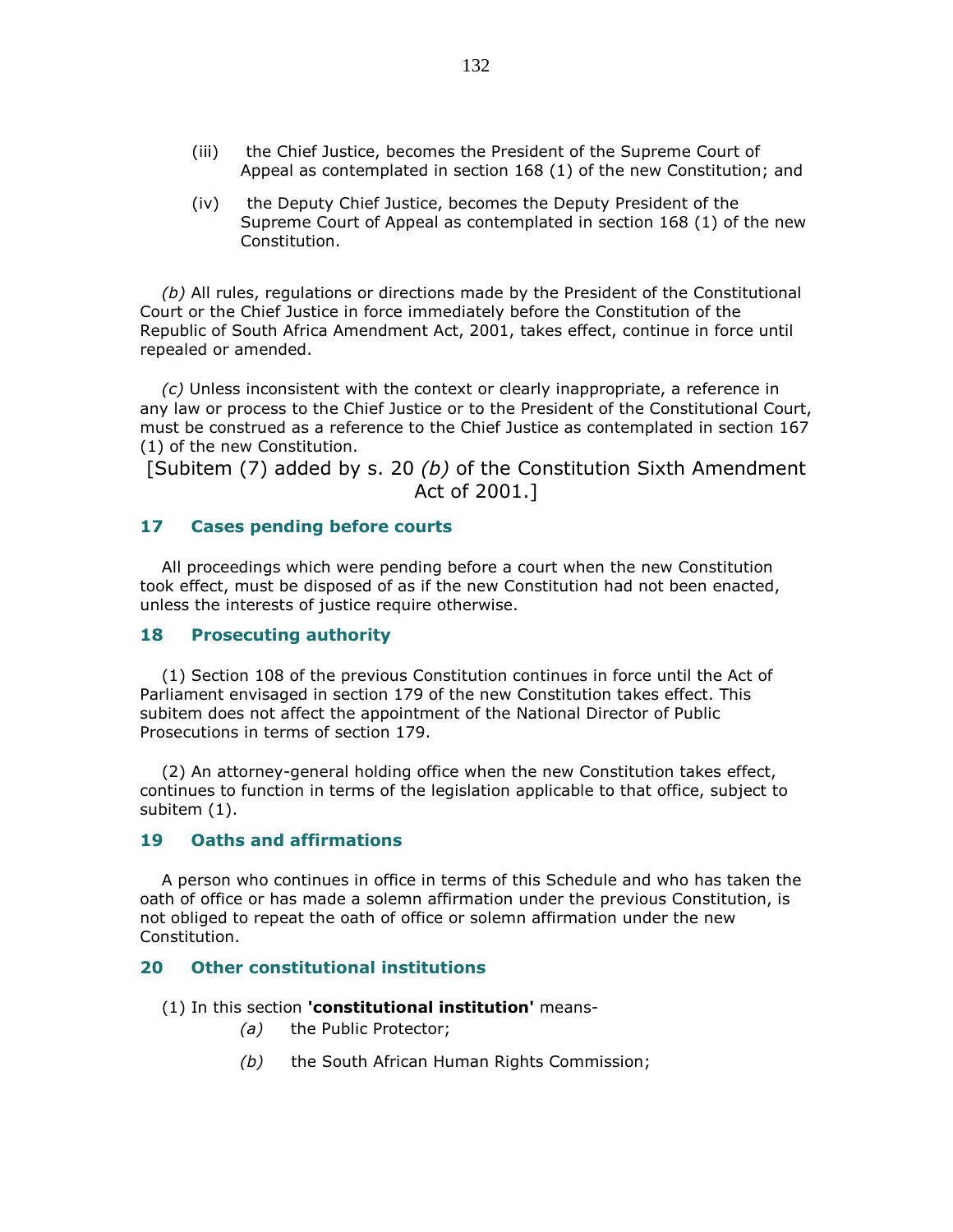# [Para. (b) amended by s. 4 of the Constitution Second Amendment Act of 1998.]

- (c) the Commission on Gender Equality;
- (d) the Auditor-General;
- (e) the South African Reserve Bank;
- (f) the Financial and Fiscal Commission;
- (g) the Judicial Service Commission; or
- (h) the Pan South African Language Board.

 (2) A constitutional institution established in terms of the previous Constitution continues to function in terms of the legislation applicable to it, and anyone holding office as a commission member, a member of the board of the Reserve Bank or the Pan South African Language Board, the Public Protector or the Auditor-General when the new Constitution takes effect, continues to hold office in terms of the legislation applicable to that office, subject to-

- (a) any amendment or repeal of that legislation; and
- $(b)$  consistency with the new Constitution.

 (3) Sections 199 (1), 200 (1), (3) and (5) to (11) and 201 to 206 of the previous Constitution continue in force until repealed by an Act of Parliament passed in terms of section 75 of the new Constitution.

 (4) The members of the Judicial Service Commission referred to in section 105 (1) (h) of the previous Constitution cease to be members of the Commission when the members referred to in section 178 (1)  $(i)$  of the new Constitution are appointed.

 (5) (a) The Volkstaat Council established in terms of the previous Constitution continues to function in terms of the legislation applicable to it, and anyone holding office as a member of the Council when the new Constitution takes effect, continues to hold office in terms of the legislation applicable to that office, subject to-

- (i) any amendment or repeal of that legislation; and
- (ii) consistency with the new Constitution.

(b) Sections 184A and 184B (1) (a), (b) and (d) of the previous Constitution continue in force until repealed by an Act of Parliament passed in terms of section 75 of the new Constitution.

## 21 Enactment of legislation required by new Constitution

 (1) Where the new Constitution requires the enactment of national or provincial legislation, that legislation must be enacted by the relevant authority within a reasonable period of the date the new Constitution took effect.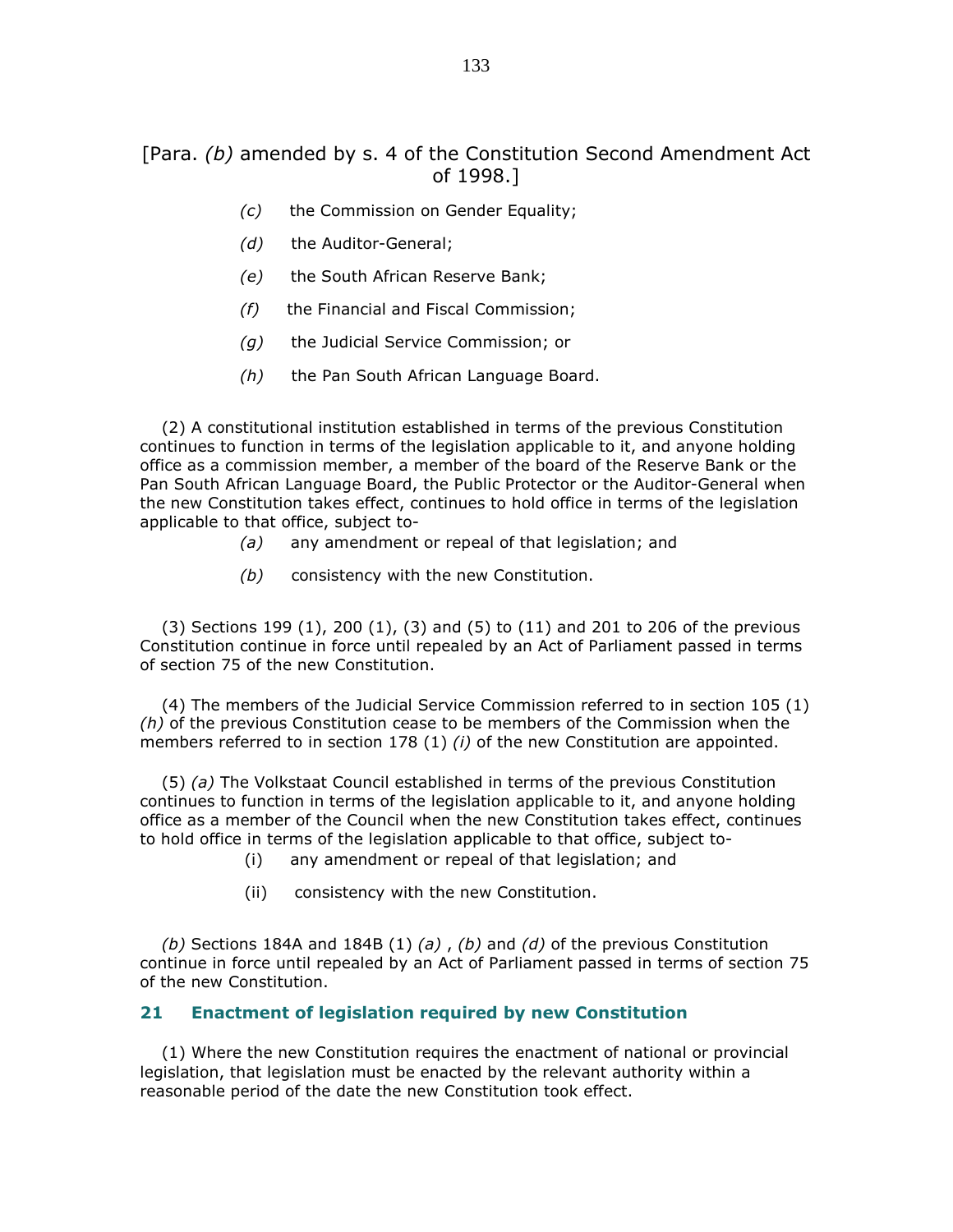(2) Section 198 (b) of the new Constitution may not be enforced until the legislation envisaged in that section has been enacted.

(3) Section 199 (3) (a) of the new Constitution may not be enforced before the expiry of three months after the legislation envisaged in that section has been enacted.

 (4) National legislation envisaged in section 217 (3) of the new Constitution must be enacted within three years of the date on which the new Constitution took effect, but the absence of this legislation during this period does not prevent the implementation of the policy referred to in section 217 (2).

 (5) Until the Act of Parliament referred to in section 65 (2) of the new Constitution is enacted each provincial legislature may determine its own procedure in terms of which authority is conferred on its delegation to cast votes on its behalf in the National Council of Provinces.

(6) Until the legislation envisaged in section 229 (1) (b) of the new Constitution is enacted, a municipality remains competent to impose any tax, levy or duty which it was authorised to impose when the Constitution took effect.

## 22 National unity and reconciliation

 (1) Notwithstanding the other provisions of the new Constitution and despite the repeal of the previous Constitution, all the provisions relating to amnesty contained in the previous Constitution under the heading 'National Unity and Reconciliation' are deemed to be part of the new Constitution for the purposes of the Promotion of National Unity and Reconciliation Act, 1995 ( Act 34 of 1995 ), as amended, including for the purposes of its validity.

 (2) For the purposes of subitem (1), the date '6 December 1993' where it appears in the provisions of the previous Constitution under the heading 'National Unity and Reconciliation', must be read as '11 May 1994'.

[Subitem (2) added by s. 3 of the Constitution First Amendment Act of 1997.]

#### 23 Bill of Rights

 (1) National legislation envisaged in sections 9 (4), 32 (2) and 33 (3) of the new Constitution must be enacted within three years of the date on which the new Constitution took effect.

 (2) Until the legislation envisaged in sections 32 (2) and 33 (3) of the new Constitution is enacted-

- (a) section 32 (1) must be regarded to read as follows
	- '(1) Every person has the right of access to all information held by the state or any of its organs in any sphere of government in so far as that information is required for the exercise or protection of any of their rights.'; and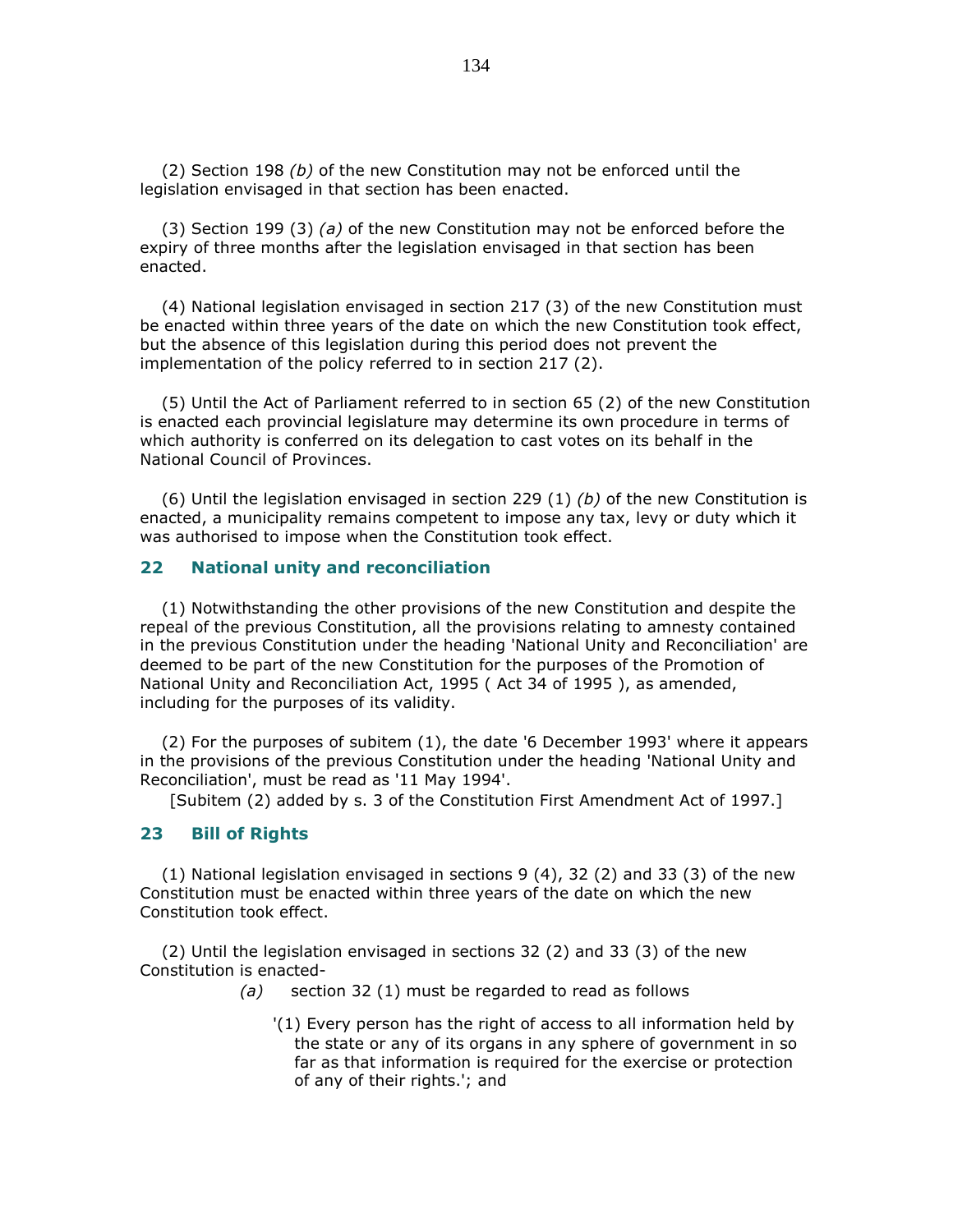$(b)$  section 33 (1) and (2) must be regarded to read as follows:

'Every person has the right to-

- (a) lawful administrative action where any of their rights or interests is affected or threatened;
- $(b)$  procedurally fair administrative action where any of their rights or legitimate expectations is affected or threatened;
- (c) be furnished with reasons in writing for administrative action which affects any of their rights or interests unless the reasons for that action have been made public; and
- $(d)$  administrative action which is justifiable in relation to the reasons given for it where any of their rights is affected or threatened.'.

 (3) Sections 32 (2) and 33 (3) of the new Constitution lapse if the legislation envisaged in those sections, respectively, is not enacted within three years of the date the new Constitution took effect.

## 24 Public administration and security services

 (1) Sections 82 (4) (b) , 215, 218 (1), 219 (1), 224 to 228, 236 (1), (2), (3), (6),  $(7)$  (b) and  $(8)$ , 237  $(1)$  and  $(2)$   $(a)$  and 239  $(4)$  and  $(5)$  of the previous Constitution continue in force as if the previous Constitution had not been repealed, subject to-

- $(a)$  the amendments to those sections as set out in Annexure D;
- $(b)$  any further amendment or any repeal of those sections by an Act of Parliament passed in terms of section 75 of the new Constitution; and
- (c) consistency with the new Constitution.

 (2) The Public Service Commission and the provincial service commissions referred to in Chapter 13 of the previous Constitution continue to function in terms of that Chapter and the legislation applicable to it as if that Chapter had not been repealed, until the Commission and the provincial service commissions are abolished by an Act of Parliament passed in terms of section 75 of the new Constitution.

 (3) The repeal of the previous Constitution does not affect any proclamation issued under section 237 (3) of the previous Constitution, and any such proclamation continues in force, subject to-

- (a) any amendment or repeal; and
- (b) consistency with the new Constitution

# 25 Additional disqualification for legislatures

 (1) Anyone who, when the new Constitution took effect, was serving a sentence in the Republic of more than 12 months' imprisonment without the option of a fine, is not eligible to be a member of the National Assembly or a provincial legislature.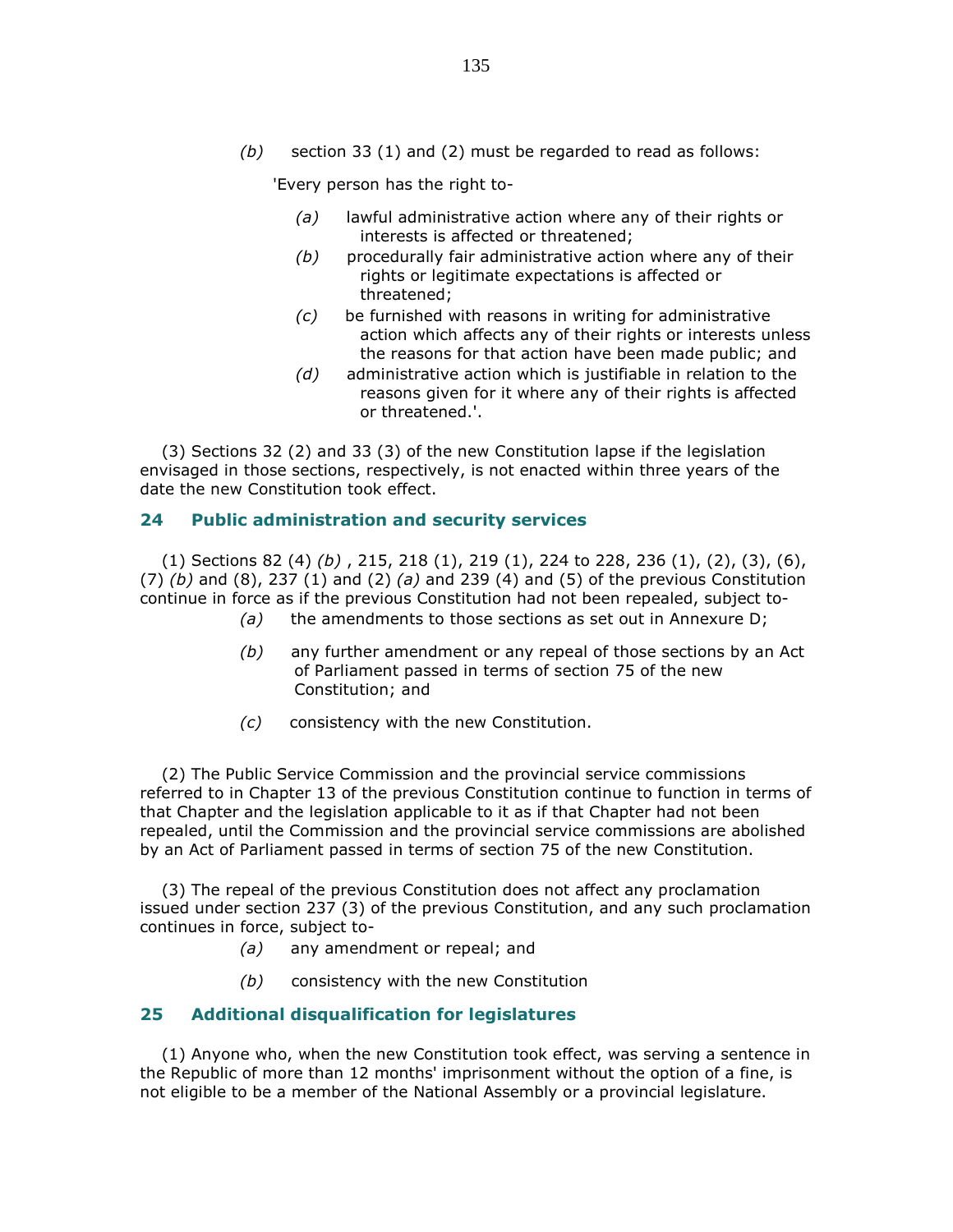(2) The disqualification of a person in terms of subitem (1)-

- $(a)$  lapses if the conviction is set aside on appeal, or the sentence is reduced on appeal to a sentence that does not disqualify that person; and
- $(b)$  ends five years after the sentence has been completed.

# 26 Local government

 (1) Notwithstanding the provisions of sections 151, 155, 156 and 157 of the new Constitution-

> (a) the provisions of the Local Government Transition Act, 1993 ( Act 209 of 1993 ), as may be amended from time to time by national legislation consistent with the new Constitution, remain in force in respect of a Municipal Council until a Municipal Council replacing that Council has been declared elected as a result of the first general election of Municipal Councils after the commencement of the new Constitution; and

# [Subitem (a) substituted by s. 5 (a) of the Constitution Second Amendment Act of 1998.]

 (b) a traditional leader of a community observing a system of indigenous law and residing on land within the area of a transitional local council, transitional rural council or transitional representative council, referred to in the Local Government Transition Act, 1993, and who has been identified as set out in section 182 of the previous Constitution, is ex officio entitled to be a member of that council until a Municipal Council replacing that council has been declared elected as a result of the first general election of Municipal Councils after the commencement of the new Constitution.

# [Subitem  $(b)$  substituted by s. 5  $(a)$  of the Constitution Second Amendment Act of 1998.]

 (2) Section 245 (4) of the previous Constitution continues in force until the application of that section lapses. Section 16 (5) and (6) of the Local Government Transition Act, 1993, may not be repealed before 30 April 2000.

[Item (2) amended by s. 5  $(b)$  of the Constitution Second Amendment Act of 1998.]

# 27 Safekeeping of Acts of Parliament and provincial Acts

 Sections 82 and 124 of the new Constitution do not affect the safekeeping of Acts of Parliament or provincial Acts passed before the new Constitution took effect.

# 28 Registration of immovable property owned by the state

(1) On the production of a certificate by a competent authority that immovable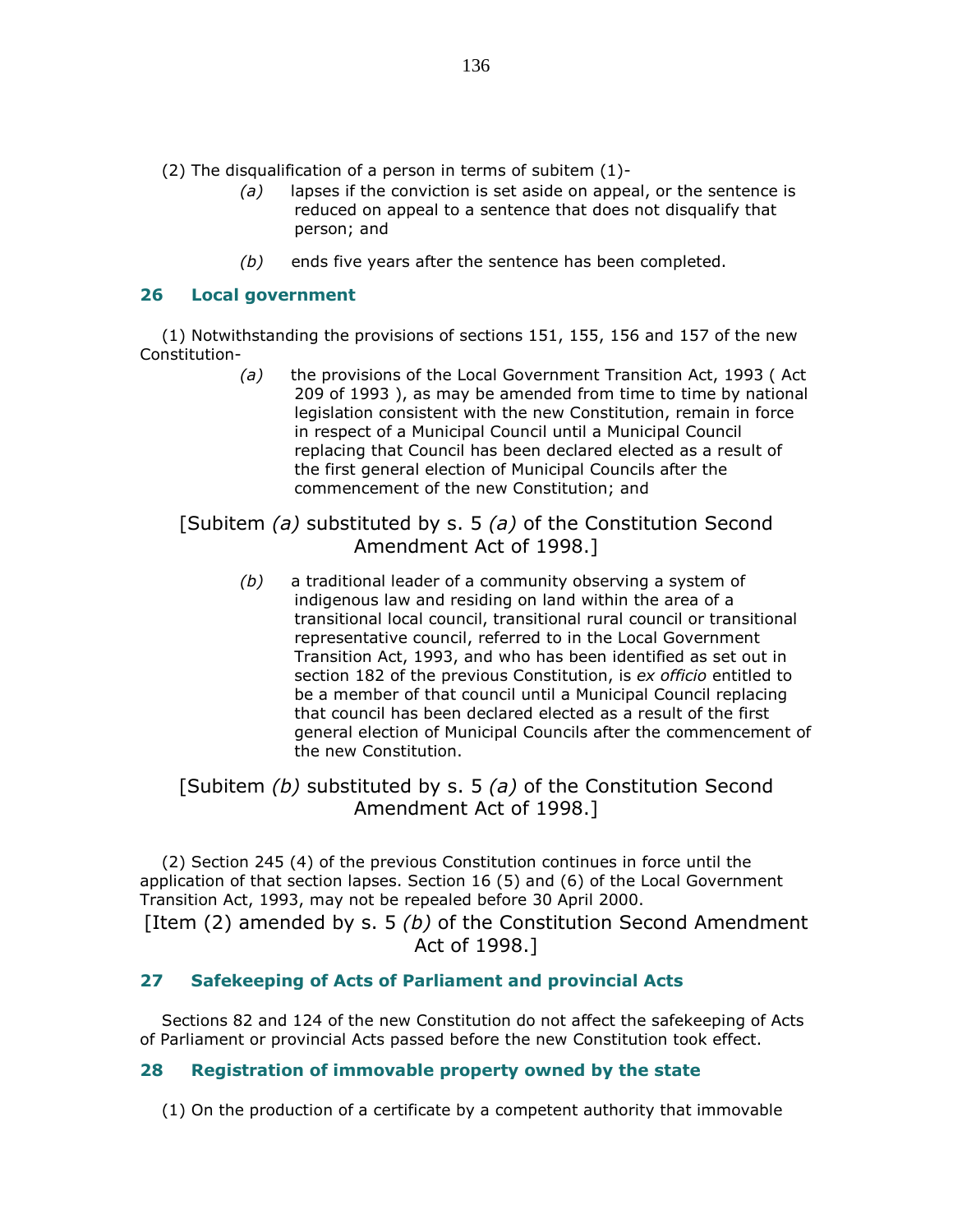property owned by the state is vested in a particular government in terms of section 239 of the previous Constitution, a registrar of deeds must make such entries or endorsements in or on any relevant register, title deed or other document to register that immovable property in the name of that government.

 (2) No duty, fee or other charge is payable in respect of a registration in terms of subitem (1).

### ANNEXURE A

# AMENDMENTS TO SCHEDULE 2 TO THE PREVIOUS CONSTITUTION

1. The replacement of item 1 with the following item:

 '1. Parties registered in terms of national legislation and contesting an election of the National Assembly, shall nominate candidates for such election on lists of candidates prepared in accordance with this Schedule and national legislation.'.

2. The replacement of item 2 with the following item:

 '2. The seats in the National Assembly as determined in terms of section 46 of the new Constitution, shall be filled as follows:

- (a) One half of the seats from regional lists submitted by the respective parties, with a fixed number of seats reserved for each region as determined by the Commission for the next election of the Assembly, taking into account available scientifically based data in respect of voters, and representations by interested parties.
- $(b)$  The other half of the seats from national lists submitted by the respective parties, or from regional lists where national lists were not submitted.'.
- 3. The replacement of item 3 with the following item:

 '3. The lists of candidates submitted by a party, shall in total contain the names of not more than a number of candidates equal to the number of seats in the National Assembly, and each such list shall denote such names in such fixed order of preference as the party may determine.'.

4. The amendment of item 5 by replacing the words preceding paragraph  $(a)$  with the following words:

'5. The seats referred to in item 2 (a) shall be allocated per region to the parties contesting an election, as follows:'.

- 5. The amendment of item 6-
	- (a) by replacing the words preceding paragraph (a) with the following words:
		- '6. The seats referred to in item  $2$  (b) shall be allocated to the parties contesting an election, as follows:'; and
	- (b) by replacing paragraph (a) with the following paragraph:
		- $(a)$  A quota of votes per seat shall be determined by dividing the total number of votes cast nationally by the number of seats in the National Assembly, plus one, and the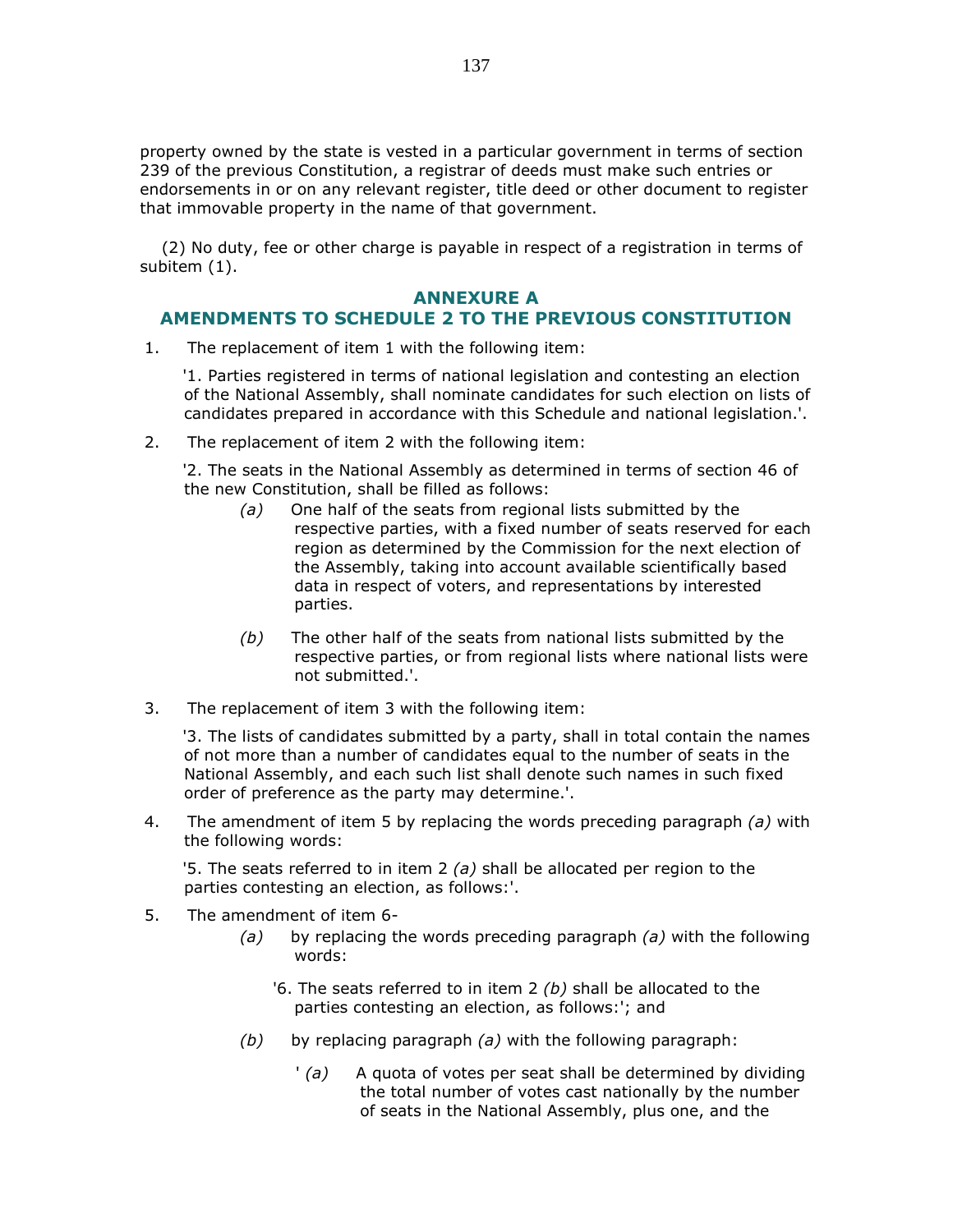result plus one, disregarding fractions, shall be the quota of votes per seat.'.

- 6. The amendment of item 7 (3) by replacing paragraph  $(b)$  with the following paragraph:
	- $(b)$  An amended quota of votes per seat shall be determined by dividing the total number of votes cast nationally, minus the number of votes cast nationally in favour of the party referred to in paragraph  $(a)$ , by the number of seats in the Assembly, plus one, minus the number of seats finally allocated to the said party in terms of paragraph  $(a)$ .
- 7. The replacement of item 10 with the following item:

 '10. The number of seats in each provincial legislature shall be as determined in terms of section 105 of the new Constitution.'.

8. The replacement of item 11 with the following item:

 '11. Parties registered in terms of national legislation and contesting an election of a provincial legislature, shall nominate candidates for election to such provincial legislature on provincial lists prepared in accordance with this Schedule and national legislation.'.

9. The replacement of item 16 with the following item:

'Designation of representatives

 16 (1) After the counting of votes has been concluded, the number of representatives of each party has been determined and the election result has been declared in terms of section 190 of the new Constitution, the Commission shall, within two days after such declaration, designate from each list of candidates, published in terms of national legislation, the representatives of each party in the legislature.

 (2) Following the designation in terms of subitem (1), if a candidate's name appears on more than one list for the National Assembly or on lists for both the National Assembly and a provincial legislature (if an election of the Assembly and a provincial legislature is held at the same time), and such candidate is due for designation as a representative in more than one case, the party which submitted such lists shall, within two days after the said declaration, indicate to the Commission from which list such candidate will be designated or in which legislature the candidate will serve, as the case may be, in which event the candidate's name shall be deleted from the other lists.

 (3) The Commission shall forthwith publish the list of names of representatives in the legislature or legislatures.'.

- 10. The amendment of item 18 by replacing paragraph  $(b)$  with the following paragraph:
	- $(b)$  a representative is appointed as a permanent delegate to the National Council of Provinces;'.
- 11. The replacement of item 19 with the following item:

 '19. Lists of candidates of a party referred to in item 16 (1) may be supplemented on one occasion only at any time during the first 12 months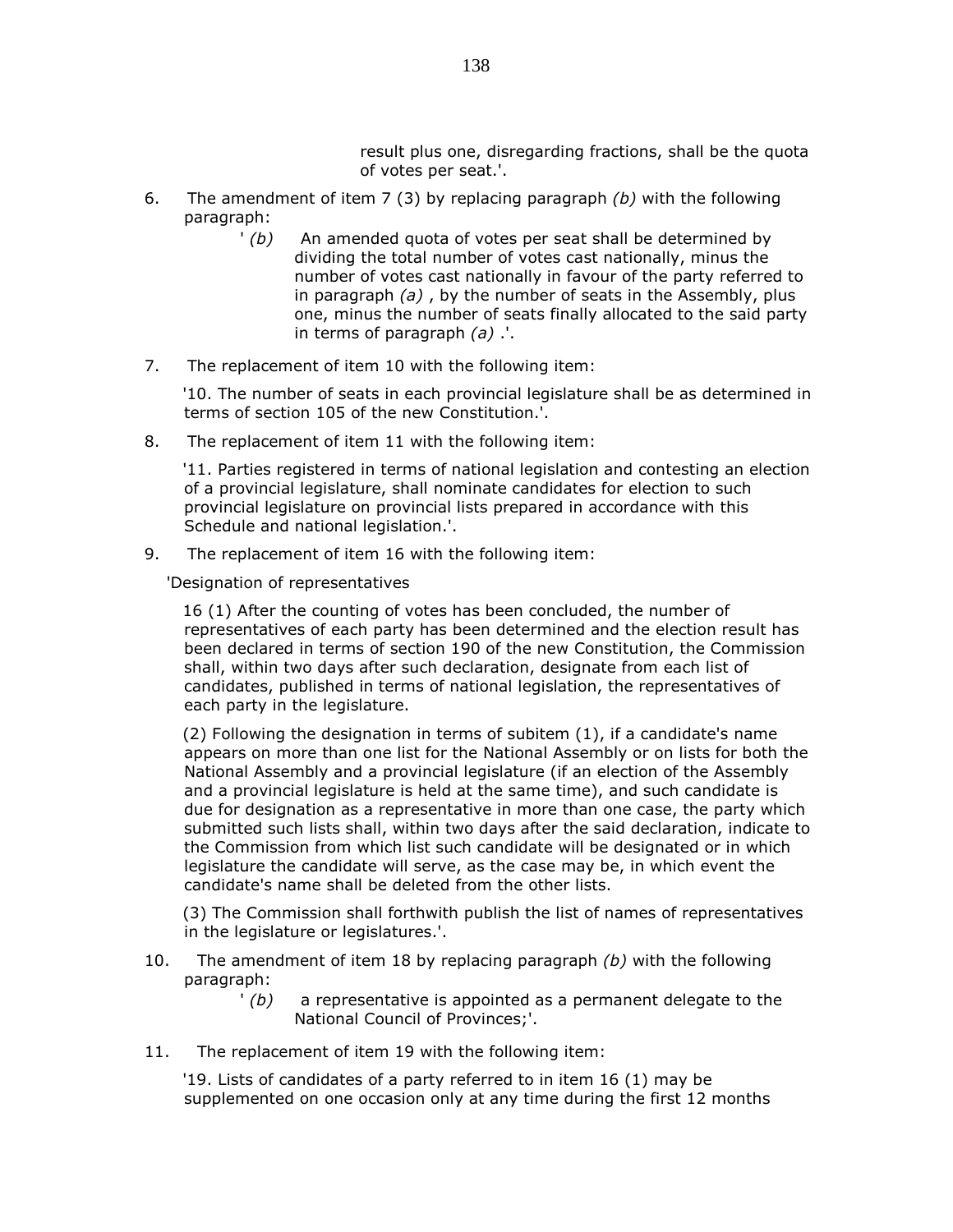following the date on which the designation of representatives in terms of item 16 has been concluded, in order to fill casual vacancies: Provided that any such supplementation shall be made at the end of the list.'.

12. The replacement of item 23 with the following item:

### 'Vacancies

 23 (1) In the event of a vacancy in a legislature to which this Schedule applies, the party which nominated the vacating member shall fill the vacancy by nominating a person-

- (a) whose name appears on the list of candidates from which the vacating member was originally nominated; and
- $(b)$  who is the next qualified and available person on the list.

(2) A nomination to fill a vacancy shall be submitted to the Speaker in writing.

 (3) If a party represented in a legislature dissolves or ceases to exist and the members in question vacate their seats in consequence of item 23A (1), the seats in question shall be allocated to the remaining parties mutatis mutandis as if such seats were forfeited seats in terms of item 7 or 14, as the case may be.'.

13. The insertion of the following item after item 23:

'Additional ground for loss of membership of legislatures

 23A (1) A person loses membership of a legislature to which this Schedule applies if that person ceases to be a member of the party which nominated that person as a member of the legislature.

 (2) Despite subitem (1) any existing political party may at any time change its name.

 (3) An Act of Parliament may, within a reasonable period after the new Constitution took effect, be passed in accordance with section 76 (1) of the new Constitution to amend this item and item 23 to provide for the manner in which it will be possible for a member of a legislature who ceases to be a member of the party which nominated that member, to retain membership of such legislature.

(4) An Act of Parliament referred to in subitem (3) may also provide for-

- (a) any existing party to merge with another party; or
- $(b)$  any party to subdivide into more than one party.'.
- 14. The deletion of item 24.
- 15. The amendment of item 25-
	- (a) by replacing the definition of 'Commission' with the following definition:

**'Commission'** means the Electoral Commission referred to in section 190 of the new Constitution;'; and

 $(b)$  by inserting the following definition after the definition of 'national list':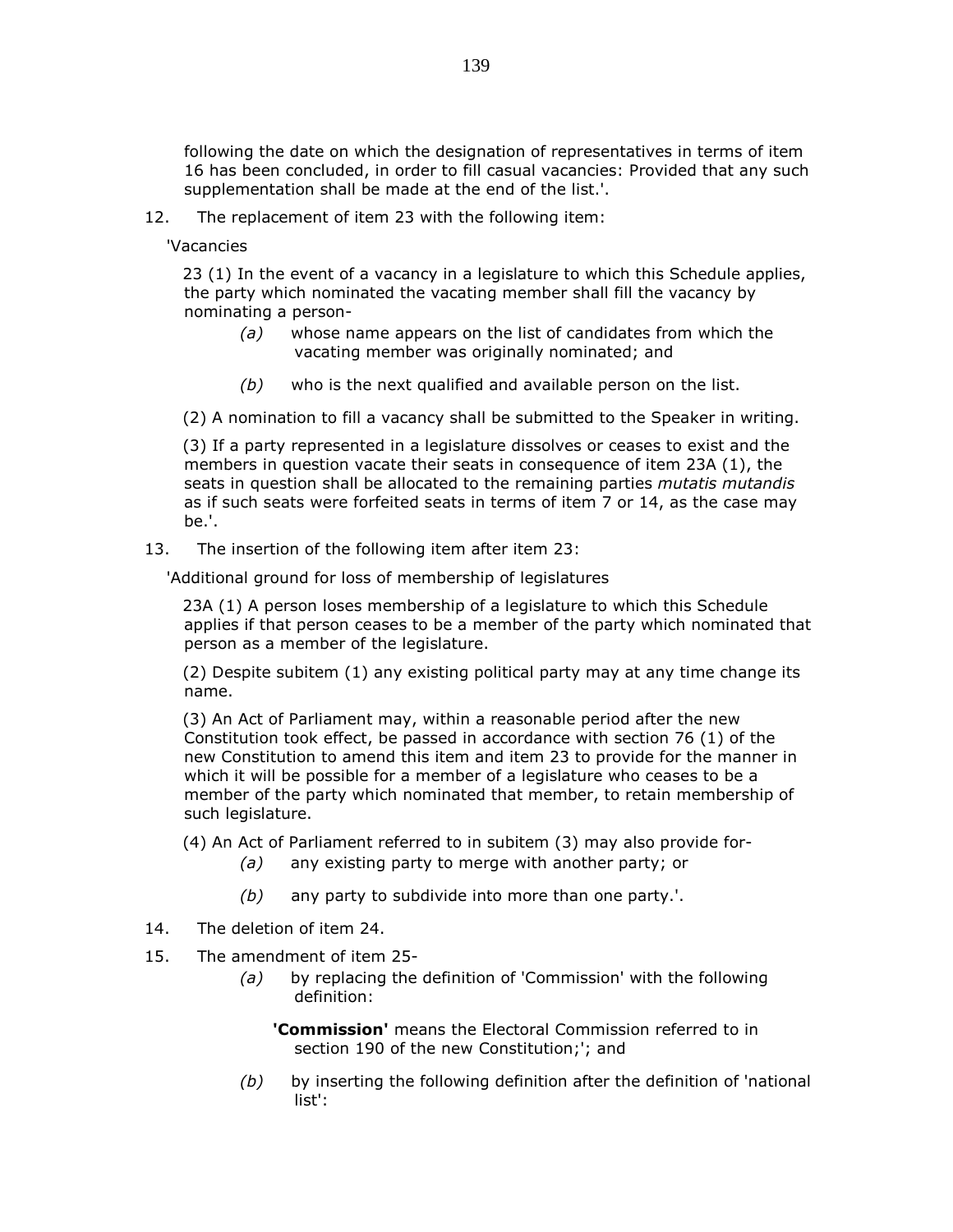**'new Constitution'** means the Constitution of the Republic of South Africa, 1996;'.

16. The deletion of item 26.

## ANNEXURE B GOVERNMENT OF NATIONAL UNITY: NATIONAL SPHERE

1. Section 84 of the new Constitution is deemed to contain the following additional subsection:

'(3) The President must consult the Executive Deputy Presidents-

- $(a)$  in the development and execution of the policies of the national government;
- $(b)$  in all matters relating to the management of the Cabinet and the performance of Cabinet business;
- (c) in the assignment of functions to the Executive Deputy Presidents;
- (d) before making any appointment under the Constitution or any legislation, including the appointment of ambassadors or other diplomatic representatives;
- (e) before appointing commissions of inquiry;
- $(f)$  before calling a referendum; and
- (g) before pardoning or reprieving offenders.'.
- 2. Section 89 of the new Constitution is deemed to contain the following additional subsection:

'(3) Subsections (1) and (2) apply also to an Executive Deputy President.'.

3. Paragraph (a) of section 90 (1) of the new Constitution is deemed to read as follows.

' (a) an Executive Deputy President designated by the President;'.

4. Section 91 of the new Constitution is deemed to read as follows:

'Cabinet

 91 (1) The Cabinet consists of the President, the Executive Deputy Presidents and-

- (a) not more than 27 Ministers who are members of the National Assembly and appointed in terms of subsections (8) to (12); and
- $(b)$  not more than one Minister who is not a member of the National Assembly and appointed in terms of subsection (13), provided the President, acting in consultation with the Executive Deputy Presidents and the leaders of the participating parties, deems the appointment of such a Minister expedient.

 (2) Each party holding at least 80 seats in the National Assembly is entitled to designate an Executive Deputy President from among the members of the Assembly.

 (3) If no party or only one party holds 80 or more seats in the Assembly, the party holding the largest number of seats and the party holding the second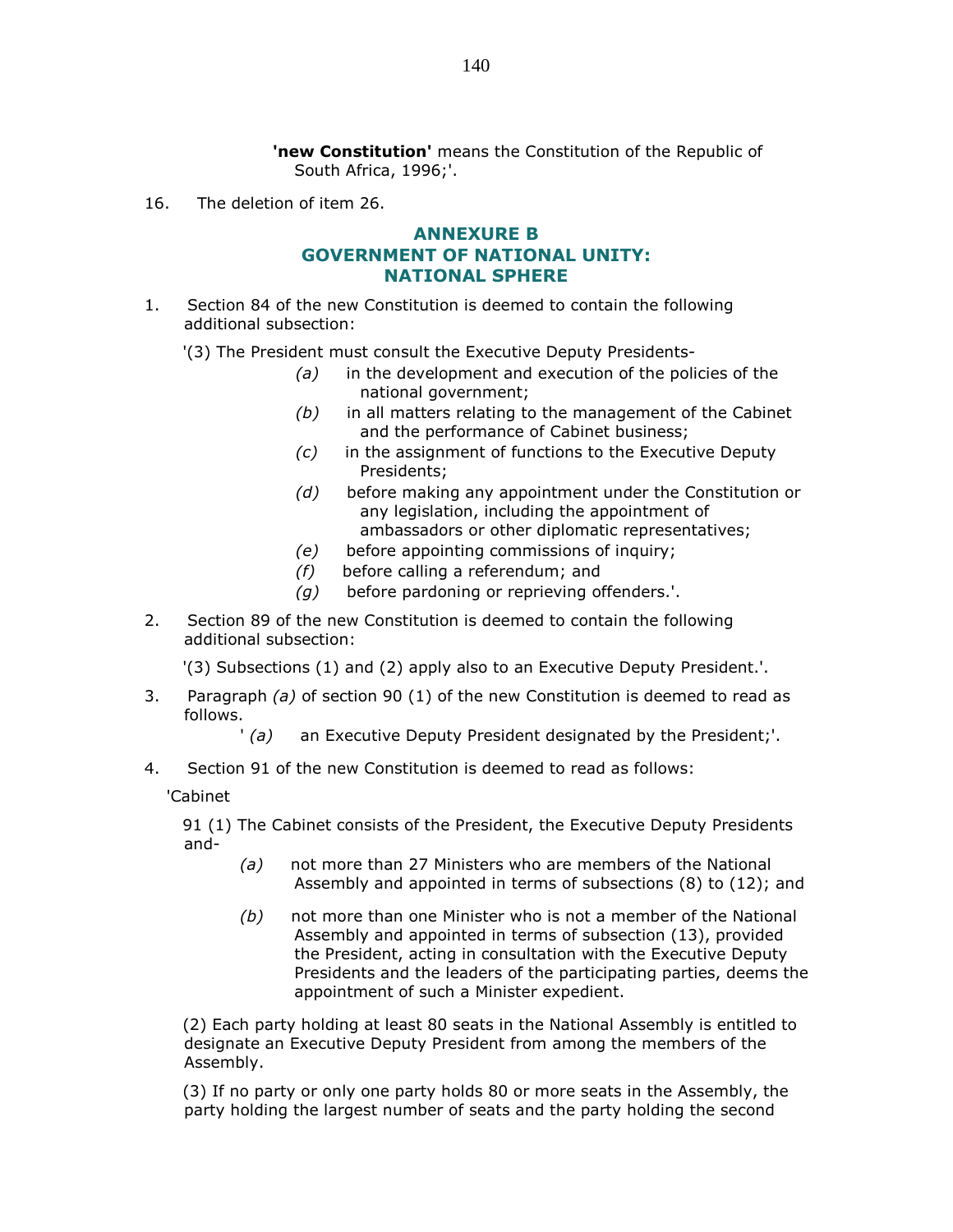largest number of seats are each entitled to designate one Executive Deputy President from among the members of the Assembly.

 (4) On being designated, an Executive Deputy President may elect to remain or cease to be a member of the Assembly.

 (5) An Executive Deputy President may exercise the powers and must perform the functions vested in the office of Executive Deputy President by the Constitution or assigned to that office by the President.

(6) An Executive Deputy President holds office-

- (a) until 30 April 1999 unless replaced or recalled by the party entitled to make the designation in terms of subsections (2) and (3); or
- (b) until the person elected President after any election of the National Assembly held before 30 April 1999, assumes office.

 (7) A vacancy in the office of an Executive Deputy President may be filled by the party which designated that Deputy President.

 (8) A party holding at least 20 seats in the National Assembly and which has decided to participate in the government of national unity, is entitled to be allocated one or more of the Cabinet portfolios in respect of which Ministers referred to in subsection (1) (a) are to be appointed, in proportion to the number of seats held by it in the National Assembly relative to the number of seats held by the other participating parties.

 (9) Cabinet portfolios must be allocated to the respective participating parties in accordance with the following formula:

- $(a)$  A quota of seats per portfolio must be determined by dividing the total number of seats in the National Assembly held jointly by the participating parties by the number of portfolios in respect of which Ministers referred to in subsection  $(1)$   $(a)$  are to be appointed, plus one.
- $(b)$  The result, disregarding third and subsequent decimals, if any, is the quota of seats per portfolio.
- $(c)$  The number of portfolios to be allocated to a participating party is determined by dividing the total number of seats held by that party in the National Assembly by the quota referred to in paragraph (b) .
- $(d)$  The result, subject to paragraph  $(e)$ , indicates the number of portfolios to be allocated to that party.
- (e) Where the application of the above formula yields a surplus not absorbed by the number of portfolios allocated to a party, the surplus competes with other similar surpluses accruing to another party or parties, and any portfolio or portfolios which remain unallocated must be allocated to the party or parties concerned in sequence of the highest surplus.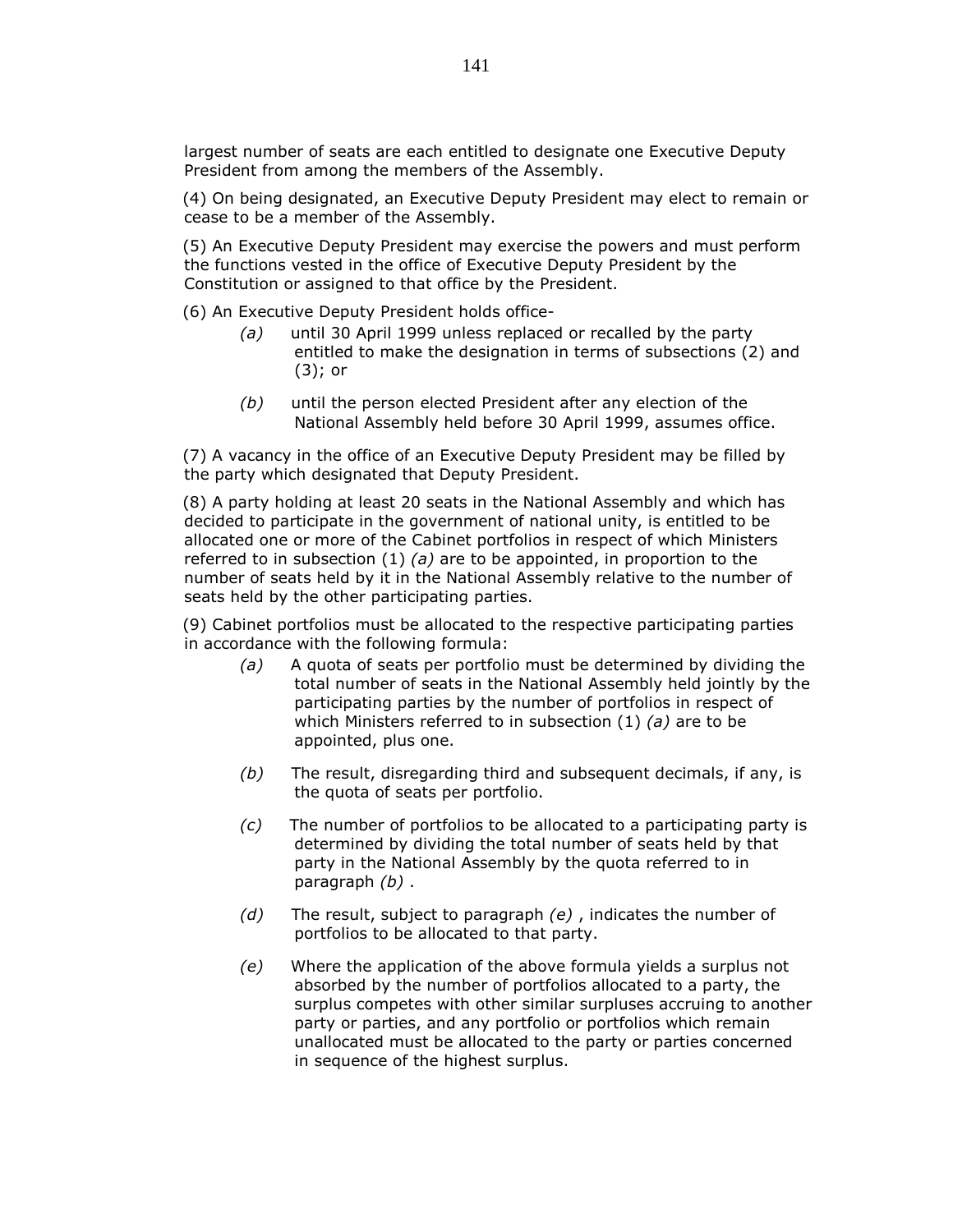(10) The President after consultation with the Executive Deputy Presidents and the leaders of the participating parties must-

- (a) determine the specific portfolios to be allocated to the respective participating parties in accordance with the number of portfolios allocated to them in terms of subsection (9);
- $(b)$  appoint in respect of each such portfolio a member of the National Assembly who is a member of the party to which that portfolio was allocated under paragraph (a) , as the Minister responsible for that portfolio;
- (c) if it becomes necessary for the purposes of the Constitution or in the interest of good government, vary any determination under paragraph  $(a)$ , subject to subsection  $(9)$ ;
- (d) terminate any appointment under paragraph  $(b)$  -
	- (i) if the President is requested to do so by the leader of the party of which the Minister in question is a member; or
	- (ii) if it becomes necessary for the purposes of the Constitution or in the interest of good government; or
- (e) fill, when necessary, subject to paragraph  $(b)$ , a vacancy in the office of Minister.

 (11) Subsection (10) must be implemented in the spirit embodied in the concept of a government of national unity, and the President and the other functionaries concerned must in the implementation of that subsection seek to achieve consensus at all times: Provided that if consensus cannot be achieved on-

- (a) the exercise of a power referred to in paragraph (a),  $(c)$  or  $(d)$ (ii) of that subsection, the President's decision prevails;
- (b) the exercise of a power referred to in paragraph  $(b)$ ,  $(d)$  (i) or (e) of that subsection affecting a person who is not a member of the President's party, the decision of the leader of the party of which that person is a member prevails; and
- $(c)$  the exercise of a power referred to in paragraph (b) or (e) of that subsection affecting a person who is a member of the President's party, the President's decision prevails.

 (12 ) If any determination of portfolio allocations is varied under subsection  $(10)$   $(c)$ , the affected Ministers must vacate their portfolios but are eligible, where applicable, for reappointment to other portfolios allocated to their respective parties in terms of the varied determination.

(13) The President-

(a) in consultation with the Executive Deputy Presidents and the leaders of the participating parties, must-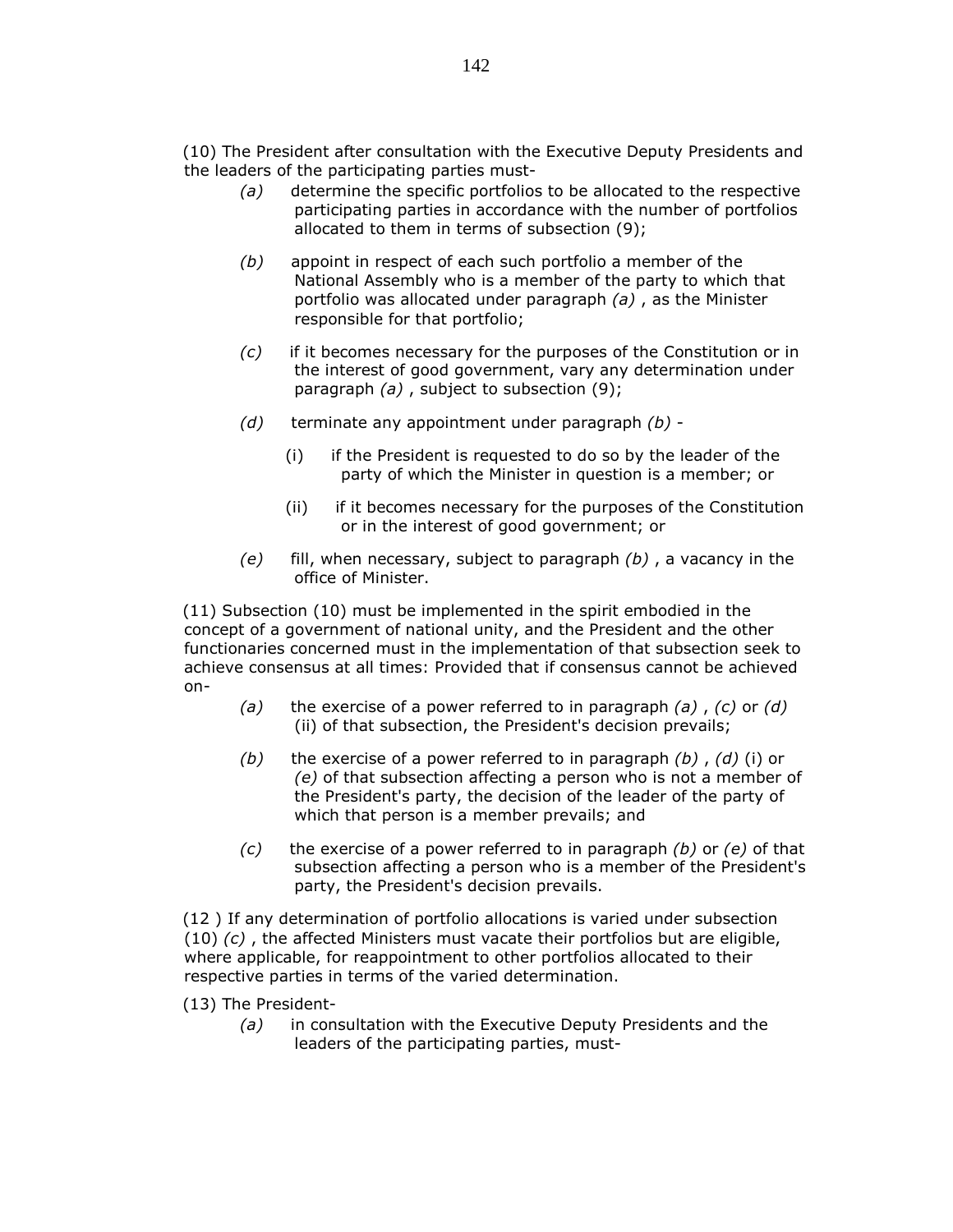- (i) determine a specific portfolio for a Minister referred to in subsection (1) (b) should it become necessary pursuant to a decision of the President under that subsection;
- (ii) appoint in respect of that portfolio a person who is not a member of the National Assembly, as the Minister responsible for that portfolio; and
- (iii) fill, if necessary, a vacancy in respect of that portfolio; or
- (b) after consultation with the Executive Deputy Presidents and the leaders of the participating parties, must terminate any appointment under paragraph (a) if it becomes necessary for the purposes of the Constitution or in the interest of good government.

 (14) Meetings of the Cabinet must be presided over by the President, or, if the President so instructs, by an Executive Deputy President: Provided that the Executive Deputy Presidents preside over meetings of the Cabinet in turn unless the exigencies of government and the spirit embodied in the concept of a government of national unity otherwise demand.

 (15) The Cabinet must function in a manner which gives consideration to the consensus-seeking spirit embodied in the concept of a government of national unity as well as the need for effective government.'.

5. Section 93 of the new Constitution is deemed to read as follows:

'Appointment of Deputy Ministers

 93 (1) The President may, after consultation with the Executive Deputy Presidents and the leaders of the parties participating in the Cabinet, establish deputy ministerial posts.

 (2) A party is entitled to be allocated one or more of the deputy ministerial posts in the same proportion and according to the same formula that portfolios in the Cabinet are allocated.

 (3) The provisions of section 91 (10) to (12) apply, with the necessary changes, in respect of Deputy Ministers, and in such application a reference in that section to a Minister or a portfolio must be read as a reference to a Deputy Minister or a deputy ministerial post, respectively.

 (4) If a person is appointed as the Deputy Minister of any portfolio entrusted to a Minister-

- (a) that Deputy Minister must exercise and perform on behalf of the relevant Minister any of the powers and functions assigned to that Minister in terms of any legislation or otherwise which may, subject to the directions of the President, be assigned to that Deputy Minister by that Minister; and
- $(b)$  any reference in any legislation to that Minister must be construed as including a reference to the Deputy Minister acting in terms of an assignment under paragraph  $(a)$  by the Minister for whom that Deputy Minister acts.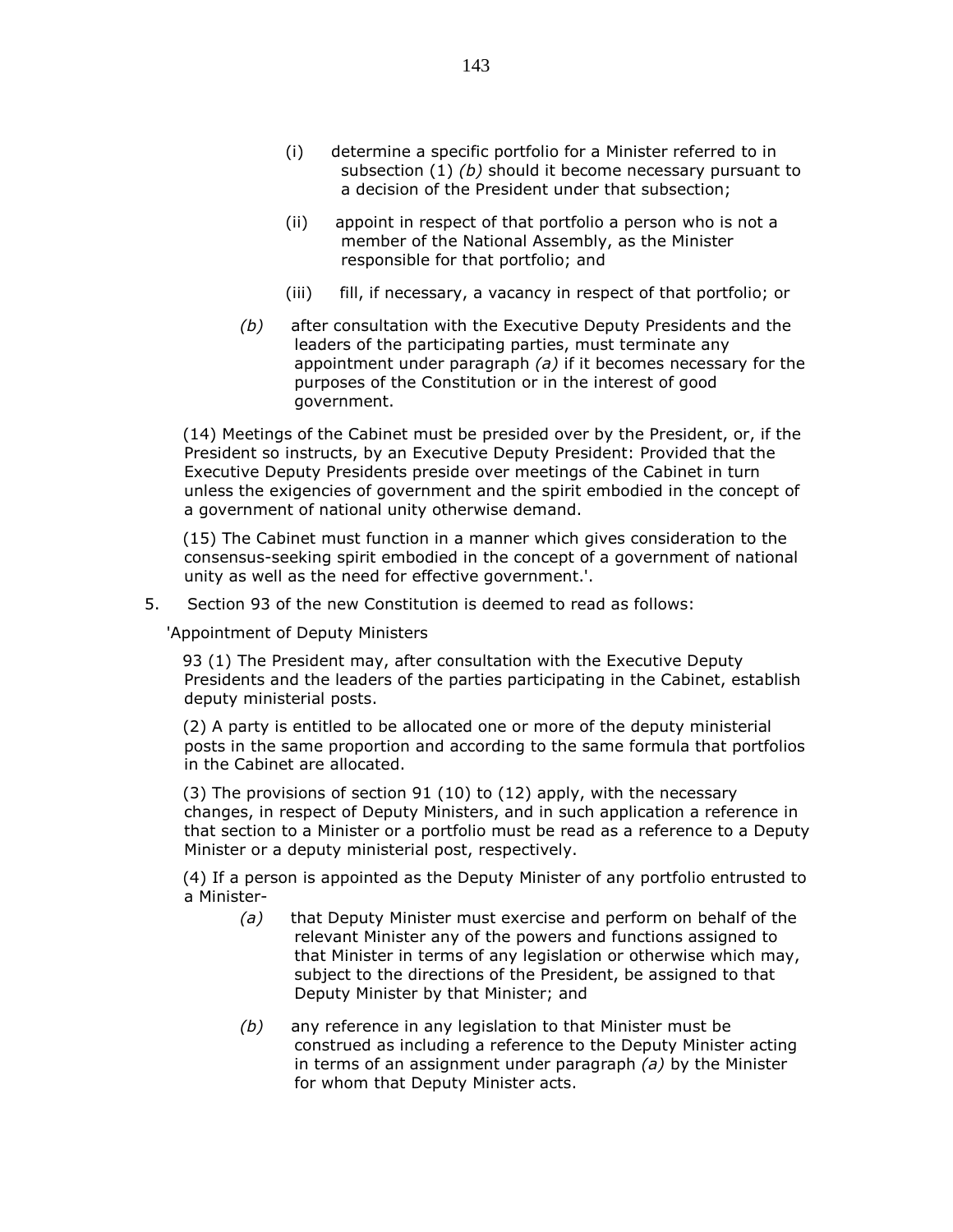(5) Whenever a Deputy Minister is absent or for any reason unable to exercise or perform any of the powers or functions of office, the President may appoint any other Deputy Minister or any other person to act in the said Deputy Minister's stead, either generally or in the exercise or performance of any specific power or function.'.

6. Section 96 of the new Constitution is deemed to contain the following additional subsections:

 '(3) Ministers are accountable individually to the President and to the National Assembly for the administration of their portfolios, and all members of the Cabinet are correspondingly accountable collectively for the performance of the functions of the national government and for its policies.

 (4) Ministers must administer their portfolios in accordance with the policy determined by the Cabinet.

 (5) If a Minister fails to administer the portfolio in accordance with the policy of the Cabinet, the President may require the Minister concerned to bring the administration of the portfolio into conformity with that policy.

 (6) If the Minister concerned fails to comply with a requirement of the President under subsection (5), the President may remove the Minister from office-

- (a) if it is a Minister referred to in section 91 (1) (a), after consultation with the Minister and, if the Minister is not a member of the President's party or is not the leader of a participating party, also after consultation with the leader of that Minister's party; or
- (b) if it is a Minister referred to in section 91 (1)  $(b)$ , after consultation with the Executive Deputy Presidents and the leaders of the participating parties.'.

## ANNEXURE C GOVERNMENT OF NATIONAL UNITY: PROVINCIAL SPHERE

1. Section 132 of the new Constitution is deemed to read as follows:

'Executive Councils

 132 (1) The Executive Council of a province consists of the Premier and not more than 10 members appointed by the Premier in accordance with this section.

 (2) A party holding at least 10 per cent of the seats in a provincial legislature and which has decided to participate in the government of national unity, is entitled to be allocated one or more of the Executive Council portfolios in proportion to the number of seats held by it in the legislature relative to the number of seats held by the other participating parties.

 (3) Executive Council portfolios must be allocated to the respective participating parties according to the same formula set out in section 91 (9), and in applying that formula a reference in that section to-

 $(a)$  the Cabinet, must be read as a reference to an Executive Council;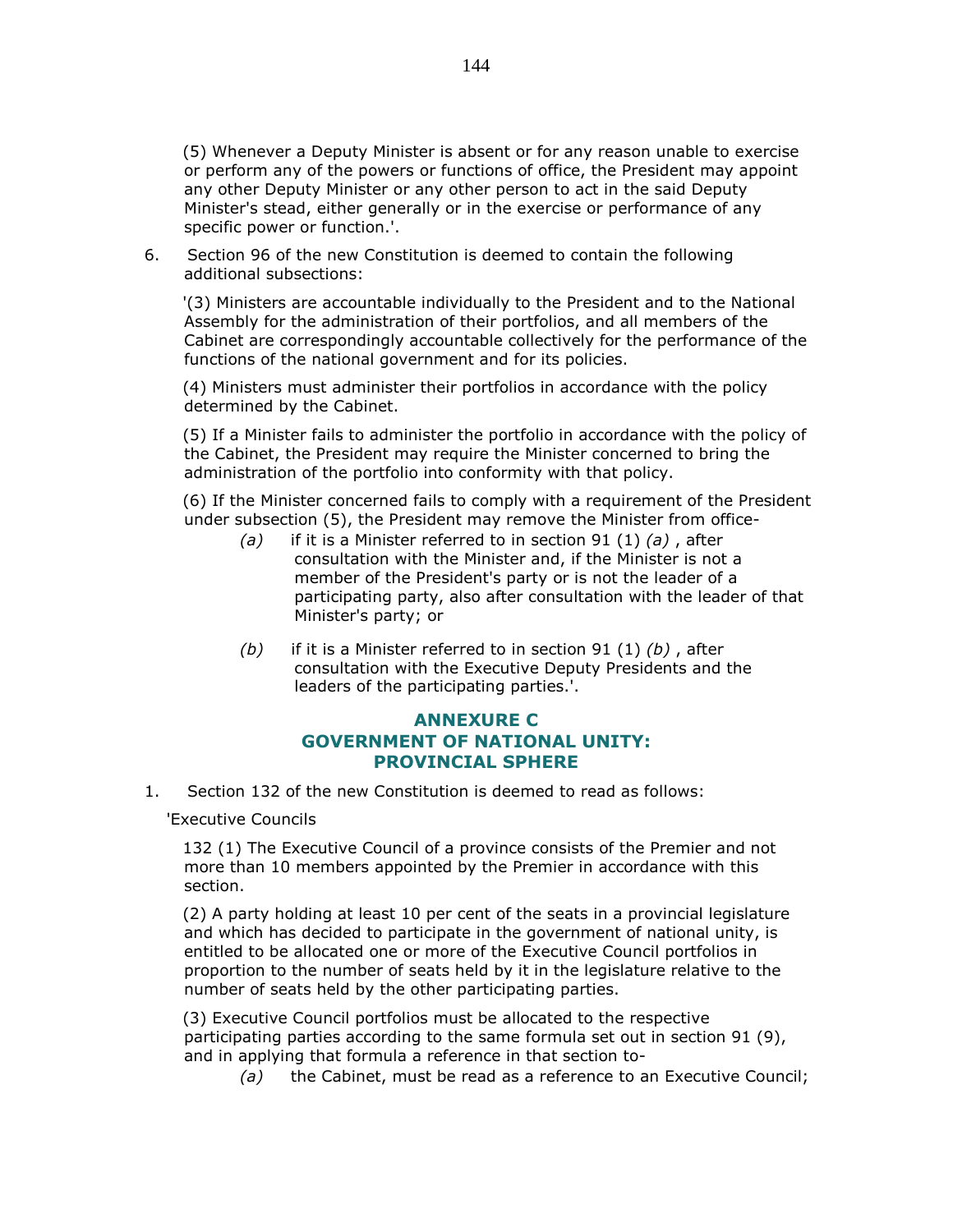- $(b)$  a Minister, must be read as a reference to a member of an Executive Council; and
- $(c)$  the National Assembly, must be read as a reference to the provincial legislature.

 (4) The Premier of a province after consultation with the leaders of the participating parties must-

- $(a)$  determine the specific portfolios to be allocated to the respective participating parties in accordance with the number of portfolios allocated to them in terms of subsection (3);
- $(b)$  appoint in respect of each such portfolio a member of the provincial legislature who is a member of the party to which that portfolio was allocated under paragraph (a) , as the member of the Executive Council responsible for that portfolio;
- $(c)$  if it becomes necessary for the purposes of the Constitution or in the interest of good government, vary any determination under paragraph  $(a)$ , subject to subsection  $(3)$ ;
- (d) terminate any appointment under paragraph  $(b)$ -
	- (i) if the Premier is requested to do so by the leader of the party of which the Executive Council member in question is a member; or
	- (ii) if it becomes necessary for the purposes of the Constitution or in the interest of good government;
- (e) fill, when necessary, subject to paragraph  $(b)$ , a vacancy in the office of a member of the Executive Council.

 (5) Subsection (4) must be implemented in the spirit embodied in the concept of a government of national unity, and the Premier and the other functionaries concerned must in the implementation of that subsection seek to achieve consensus at all times: Provided that if consensus cannot be achieved on-

- (a) the exercise of a power referred to in paragraph  $(a)$ ,  $(c)$  or  $(d)$ (ii) of that subsection, the Premier's decision prevails;
- (b) the exercise of a power referred to in paragraph  $(b)$ ,  $(d)$  (i) or (e) of that subsection affecting a person who is not a member of the Premier's party, the decision of the leader of the party of which such person is a member prevails; and
- $(c)$  the exercise of a power referred to in paragraph (b) or (e) of that subsection affecting a person who is a member of the Premier's party, the Premier's decision prevails.

 (6) If any determination of portfolio allocations is varied under subsection (4)  $(c)$ , the affected members must vacate their portfolios but are eligible, where applicable, for reappointment to other portfolios allocated to their respective parties in terms of the varied determination.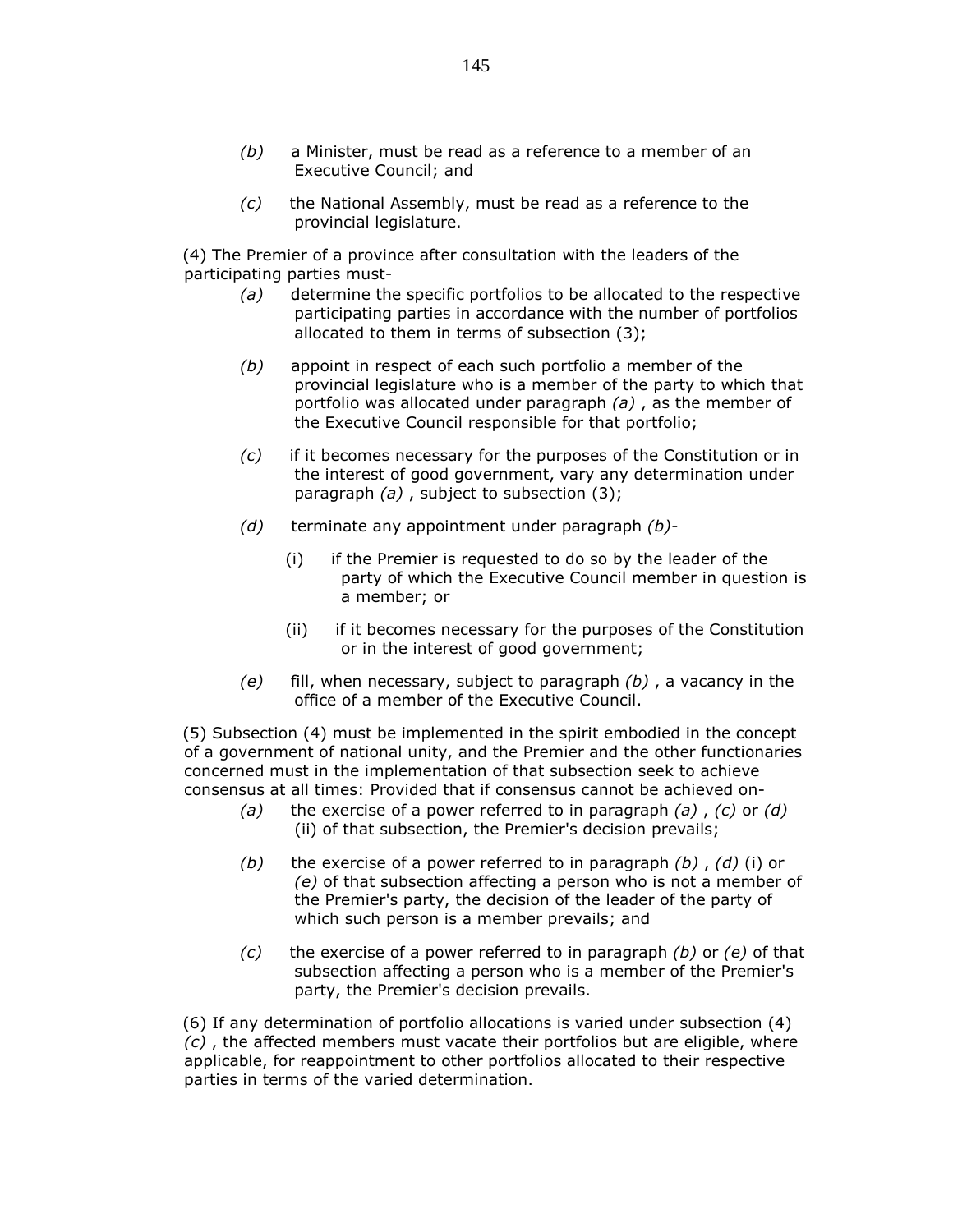(7) Meetings of an Executive Council must be presided over by the Premier of the province.

 (8) An Executive Council must function in a manner which gives consideration to the consensus-seeking spirit embodied in the concept of a government of national unity, as well as the need for effective government.'.

2. Section 136 of the new Constitution is deemed to contain the following additional subsections:

 '(3) Members of Executive Councils are accountable individually to the Premier and to the provincial legislature for the administration of their portfolios, and all members of the Executive Council are correspondingly accountable collectively for the performance of the functions of the provincial government and for its policies.

 (4) Members of Executive Councils must administer their portfolios in accordance with the policy determined by the Council.

 (5) If a member of an Executive Council fails to administer the portfolio in accordance with the policy of the Council, the Premier may require the member concerned to bring the administration of the portfolio into conformity with that policy.

 (6) If the member concerned fails to comply with a requirement of the Premier under subsection (5), the Premier may remove the member from office after consultation with the member, and if the member is not a member of the Premier's party or is not the leader of a participating party, also after consultation with the leader of that member's party.'.

### ANNEXURE D

# PUBLIC ADMINISTRATION AND SECURITY SERVICES: AMENDMENTS TO SECTIONS OF THE PREVIOUS CONSTITUTION

- 1. The amendment of section 218 of the previous Constitution-
	- (a) by replacing in subsection (1) the words preceding paragraph (a) with the following words:
		- '(1) Subject to the directions of the Minister of Safety and Security, the National Commissioner shall be responsible for-';
	- (b) by replacing paragraph (b) of subsection  $(1)$  with the following paragraph:
		- ' (b) the appointment of provincial commissioners;';
	- $(c)$  by replacing paragraph  $(d)$  of subsection (1) with the following paragraph:
		- $'(d)$  the investigation and prevention of organised crime or crime which requires national investigation and prevention or specialised skills;'; and
	- (d) by replacing paragraph  $(k)$  of subsection (1) with the following paragraph: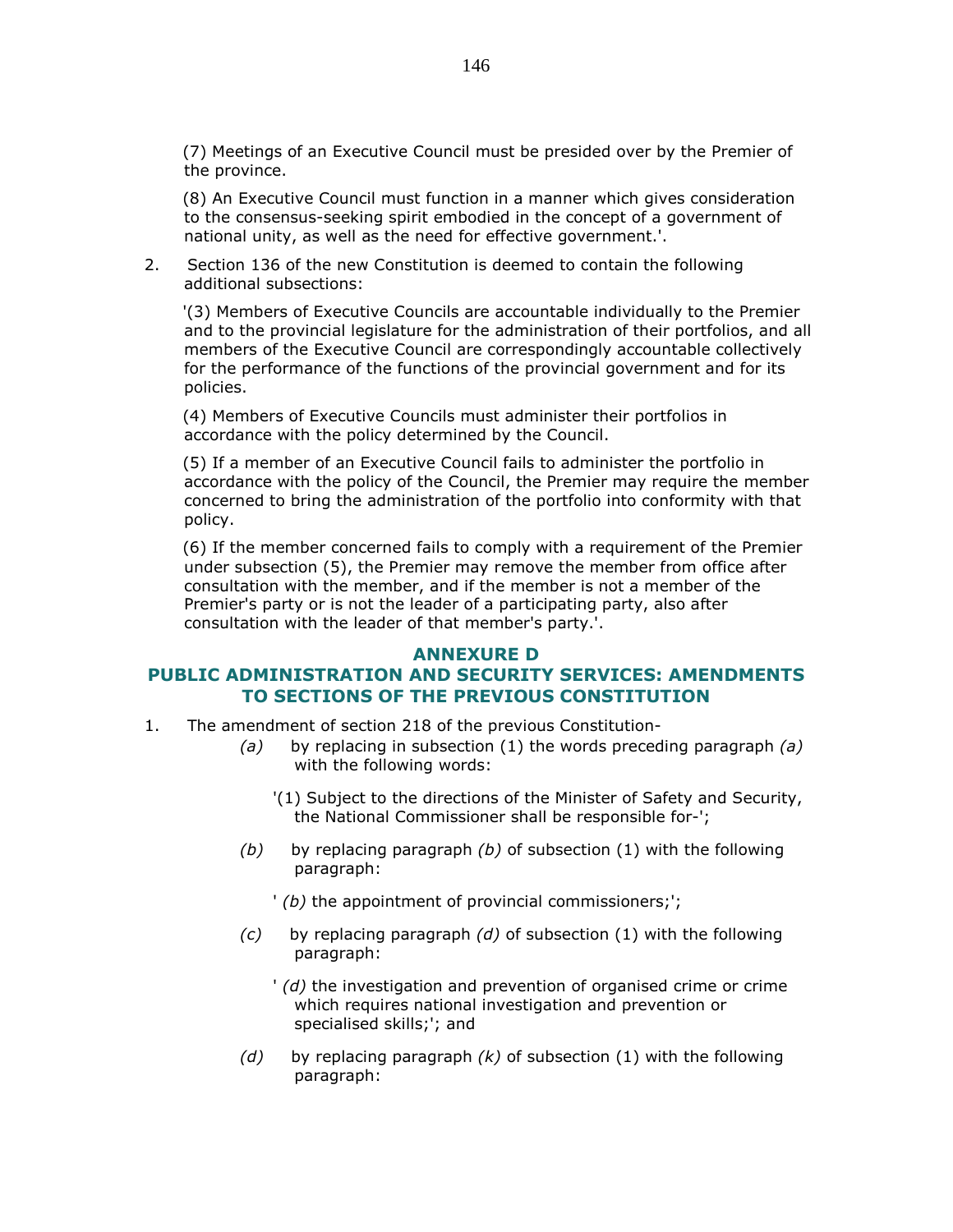- $(k)$  the establishment and maintenance of a national public order policing unit to be deployed in support of and at the request of the Provincial Commissioner;'.
- 2. The amendment of section 219 of the previous Constitution by replacing in subsection  $(1)$  the words preceding paragraph  $(a)$  with the following words:

 '(1) Subject to section 218 (1), a Provincial Commissioner shall be responsible for-'.

3. The amendment of section 224 of the previous Constitution by replacing the proviso to subsection (2) with the following proviso:

 'Provided that this subsection shall also apply to members of any armed force which submitted its personnel list after the commencement of the Constitution of the Republic of South Africa, 1993 (Act 200 of 1993), but before the adoption of the new constitutional text as envisaged in section 73 of that Constitution, if the political organisation under whose authority and control it stands or with which it is associated and whose objectives it promotes did participate in the Transitional Executive Council or did take part in the first election of the National Assembly and the provincial legislatures under the said Constitution.'.

4. The amendment of section 227 of the previous Constitution by replacing subsection (2) with the following subsection:

 '(2) The National Defence Force shall exercise its powers and perform its functions solely in the national interest in terms of Chapter 11 of the Constitution of the Republic of South Africa, 1996.'.

- 5. The amendment of section 236 of the previous Constitution-
	- $(a)$  by replacing subsection (1) with the following subsection:
		- '(1) A public service, department of state, administration or security service which immediately before the commencement of the Constitution of the Republic of South Africa, 1996 (hereinafter referred to as 'the new Constitution'), performed governmental functions, continues to function in terms of the legislation applicable to it until it is abolished or incorporated or integrated into any appropriate institution or is rationalised or consolidated with any other institution.';
	- $(b)$  by replacing subsection (6) with the following subsection:
		- '(6) (a) The President may appoint a commission to review the conclusion or amendment of a contract, the appointment or promotion, or the award of a term or condition of service or other benefit, which occurred between 27 April 1993 and 30 September 1994 in respect of any person referred to in subsection (2) or any class of such persons.
		- $(b)$  The commission may reverse or alter a contract, appointment, promotion or award if not proper or justifiable in the circumstances of the case.'; and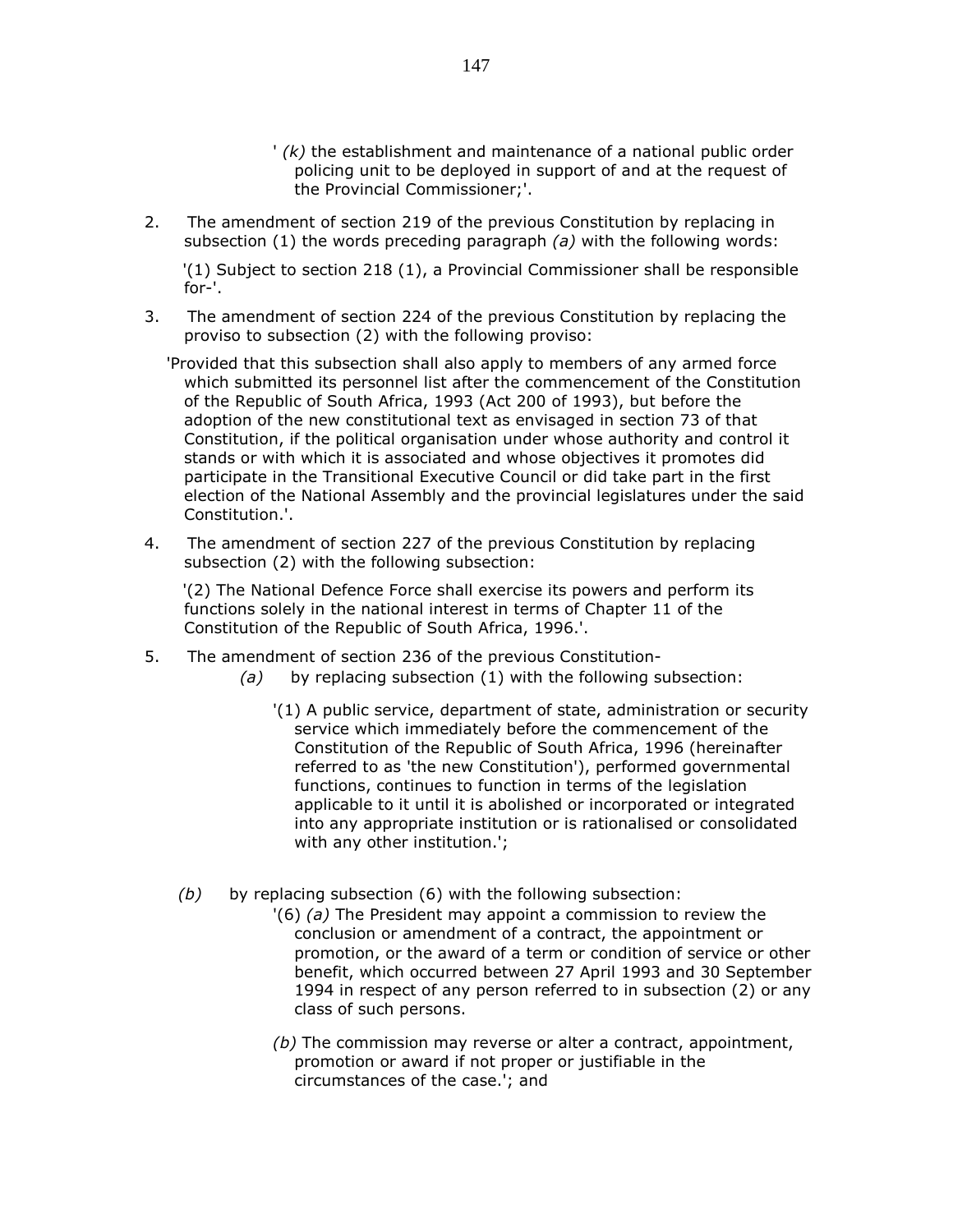- (c) by replacing 'this Constitution', wherever this occurs in section 236, with 'the new Constitution'.
- 6. The amendment of section 237 of the previous Constitution-
	- (a) by replacing paragraph (a) of subsection (1) with the following paragraph:
		- $(a)$  The rationalisation of all institutions referred to in section 236 (1), excluding military forces referred to in section 224 (2), shall after the commencement of the Constitution of the Republic of South Africa, 1996, continue, with a view to establishing-
			- (i) an effective administration in the national sphere of government to deal with matters within the jurisdiction of the national sphere; and
			- (ii) an effective administration for each province to deal with matters within the jurisdiction of each provincial government.'; and
	- (b) by replacing subparagraph (i) of subsection (2) (a) with the following subparagraph:
		- '(i) institutions referred to in section 236 (1), excluding military forces, shall rest with the national government, which shall exercise such responsibility in co-operation with the provincial governments;'.
- 7. The amendment of section 239 of the previous Constitution by replacing subsection (4) with the following subsection:

 '(4) Subject to and in accordance with any applicable law, the assets, rights, duties and liabilities of all forces referred to in section 224 (2) shall devolve upon the National Defence Force in accordance with the directions of the Minister of Defence.'.

# Schedule 6A

[Schedule 6A inserted by s. 6 of the Constitution Tenth Amendment Act of 2003 and repealed by s. 6 of the Constitution Fourteenth Amendment Act of 2008.]

# Schedule 6B

[Schedule 6B, previously Schedule 6A, inserted by s. 2 of the Constitution Eighth Amendment Act of 2002, amended by s. 5 of the Constitution Tenth Amendment Act of 2003, renumbered by s. 6 of the Constitution Tenth Amendment Act of 2003 and repealed by s. 5 of the Constitution Fifteenth Amendment Act of 2008.]

# Schedule 7 LAWS REPEALED

| Number and Year of Law | Title |
|------------------------|-------|
|                        |       |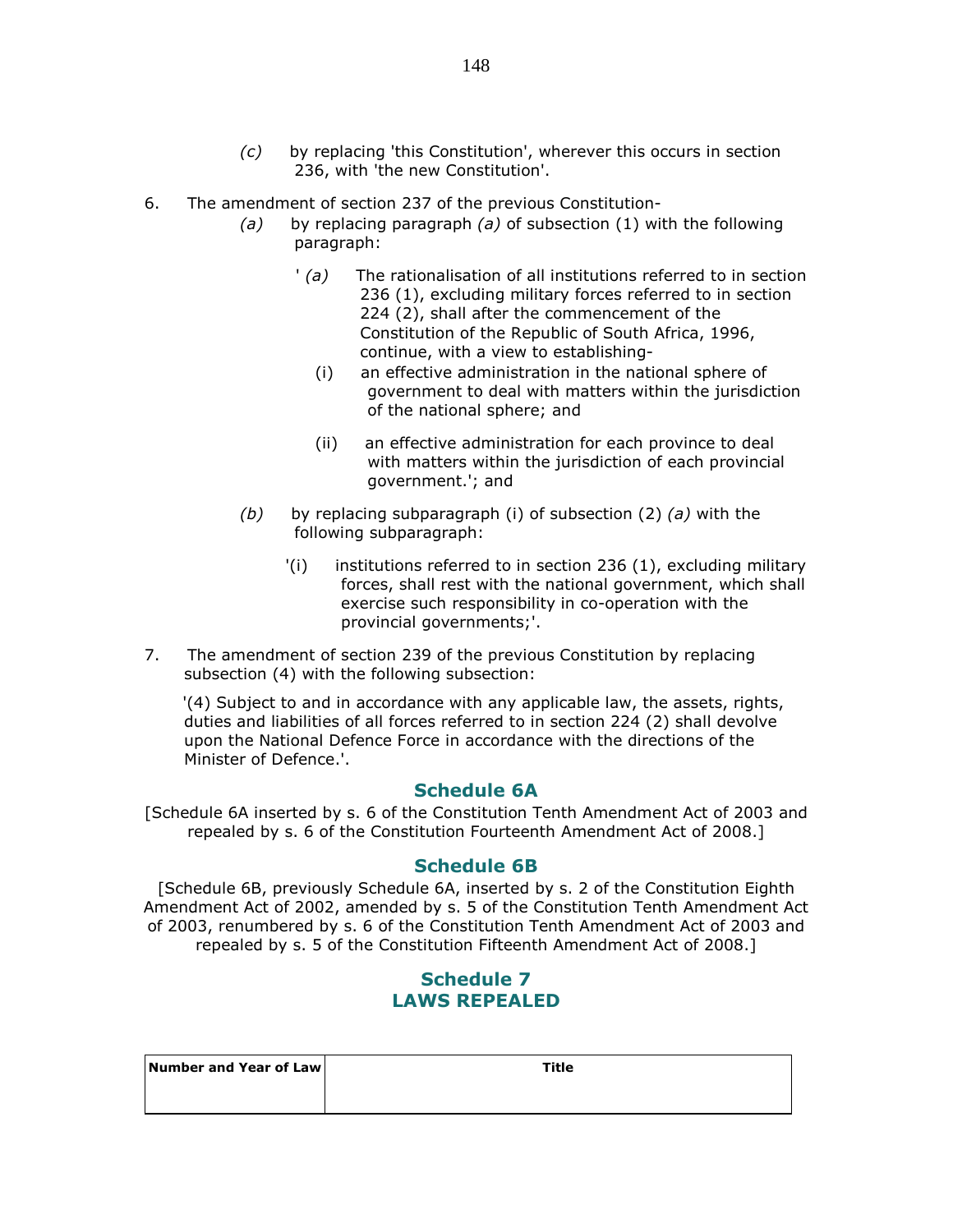| Act 200 of 1993 | Constitution of the Republic of South Africa, 1993                      |
|-----------------|-------------------------------------------------------------------------|
| Act 2 of 1994   | Constitution of the Republic of South Africa Amendment Act, 1994        |
| Act 3 of 1994   | Constitution of the Republic of South Africa Second Amendment Act, 1994 |
| Act 13 of 1994  | Constitution of the Republic of South Africa Third Amendment Act, 1994  |
| Act 14 of 1994  | Constitution of the Republic of South Africa Fourth Amendment Act, 1994 |
| Act 24 of 1994  | Constitution of the Republic of South Africa Sixth Amendment Act, 1994  |
| Act 29 of 1994  | Constitution of the Republic of South Africa Fifth Amendment Act, 1994  |
| Act 20 of 1995  | Constitution of the Republic of South Africa Amendment Act, 1995        |
| Act 44 of 1995  | Constitution of the Republic of South Africa Second Amendment Act, 1995 |
| Act 7 of 1996   | Constitution of the Republic of South Africa Amendment Act, 1996        |
| Act 26 of 1996  | Constitution of the Republic of South Africa Third Amendment Act, 1996  |
|                 |                                                                         |

# CONSTITUTION FIRST AMENDMENT ACT OF 1997

(Short title, previously 'Constitution of the Republic of South Africa Amendment Act 35 of 1997 ', substituted by s. 2 of Act 5 of 2005 .)

[ASSENTED TO 29 AUGUST 1997] [DATE OF COMMENCEMENT: 4 FEBRUARY 1997]

(English text signed by the President)

# as amended by

Citation of Constitutional Laws Act 5 of 2005

# **ACT**

To amend the Constitution of the Republic of South Africa, 1996, so as to make further provision in relation to the oath sworn or affirmation made by an Acting President; to extend the cut-off date in respect of the granting of amnesty; and to provide matters which are incidental therewith.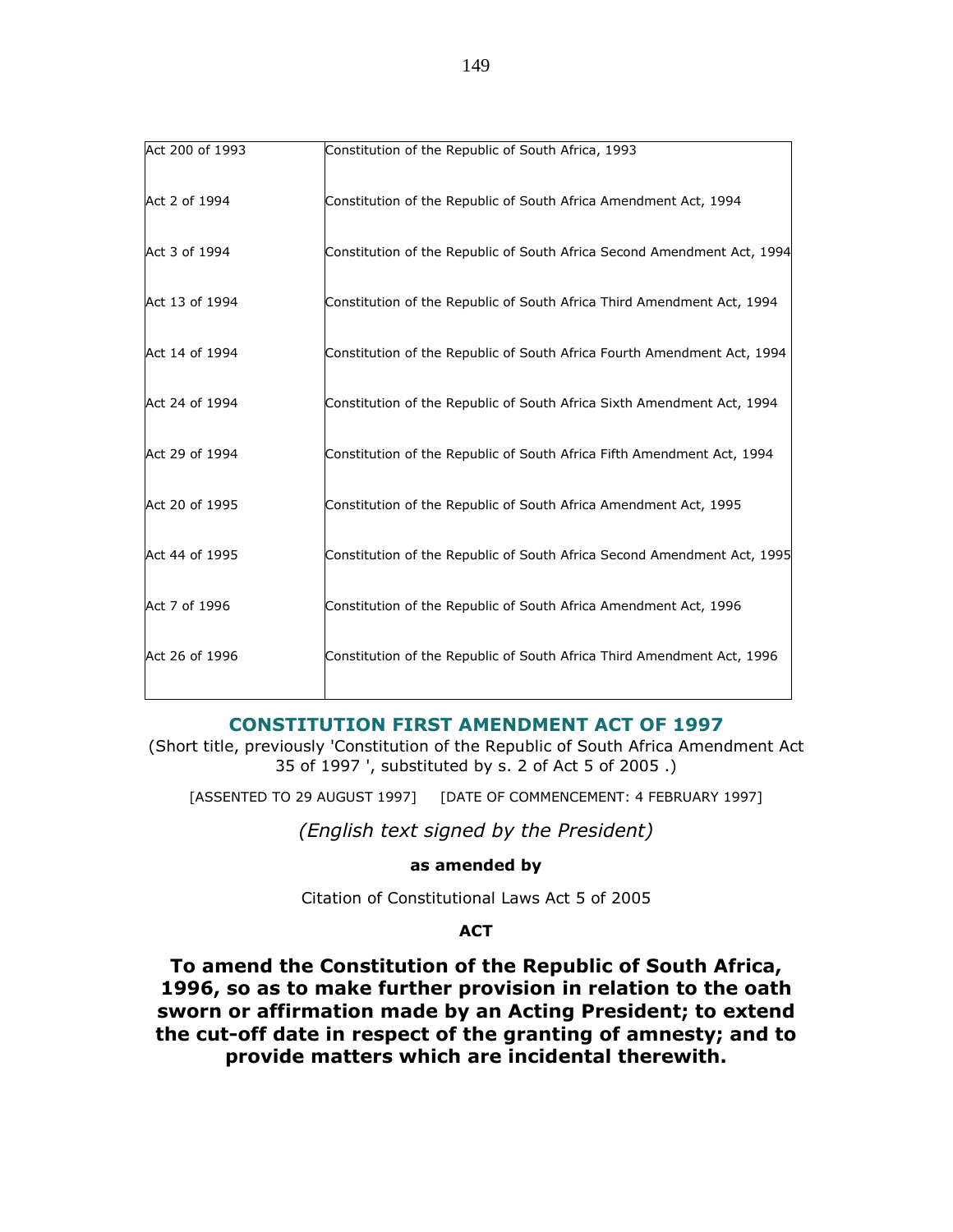1 Amends section 90 of the Constitution of the Republic of South Africa, Act 108 of 1996 by adding subsection (4).

2 Amends Schedule 2 to the Constitution of the Republic of South Africa, Act 108 of 1996 by substituting in item (1) the words preceding the oath or solemn affirmation.

3 Amends Schedule 6 to the Constitution of the Republic of South Africa Act 108 of 1996 by adding item (22) (2), the existing subitem becoming subitem (1).

# 4 Short title and commencement

 This Act is called the Constitution First Amendment Act of 1997, and must be regarded as having taken effect on 4 February 1997. [S. 4 substituted by s. 2 of Act 5 of 2005.]

## CONSTITUTION SECOND AMENDMENT ACT OF 1998

(Short title, previously 'Constitution of the Republic of South Africa Amendment Act 65 of 1998 ', substituted by s. 2 of Act 5 of 2005 .)

[ASSENTED TO: 28 SEPTEMBER 1998] [DATE OF COMMENCEMENT: 7 OCTOBER 1998]

(English text signed by the President)

#### as amended by

Citation of Constitutional Laws Act 5 of 2005

#### ACT

To amend the Constitution of the Republic of South Africa, 1996, so as to extend the term of Municipal Councils to provide for the designation of alternates in respect of certain members of the Judicial Service Commission; to amend the name of the Human Rights Commission; to adjust the powers of the Public Service Commission; and to extend and modify the application of transitional arrangements in respect of local government; and to provide for matters connected therewith.

1 Substitutes section 159 of the Constitution of the Republic of South Africa Act 108 of 1996 .

2 Amends section 178 of the Constitution of the Republic of South Africa, Act 108 of 1996, as follows: paragraph (a) substitutes subsection  $(1)$  (k); and paragraph  $(b)$  adds subsections  $(7)$  and  $(8)$ .

3 Amends section 196 (4) of the Constitution of the Republic of South Africa, Act 108 of 1996 by adding paragraph  $(g)$ .

4 Amends the Constitution of the Republic of South Africa, Act 108 of 1996 by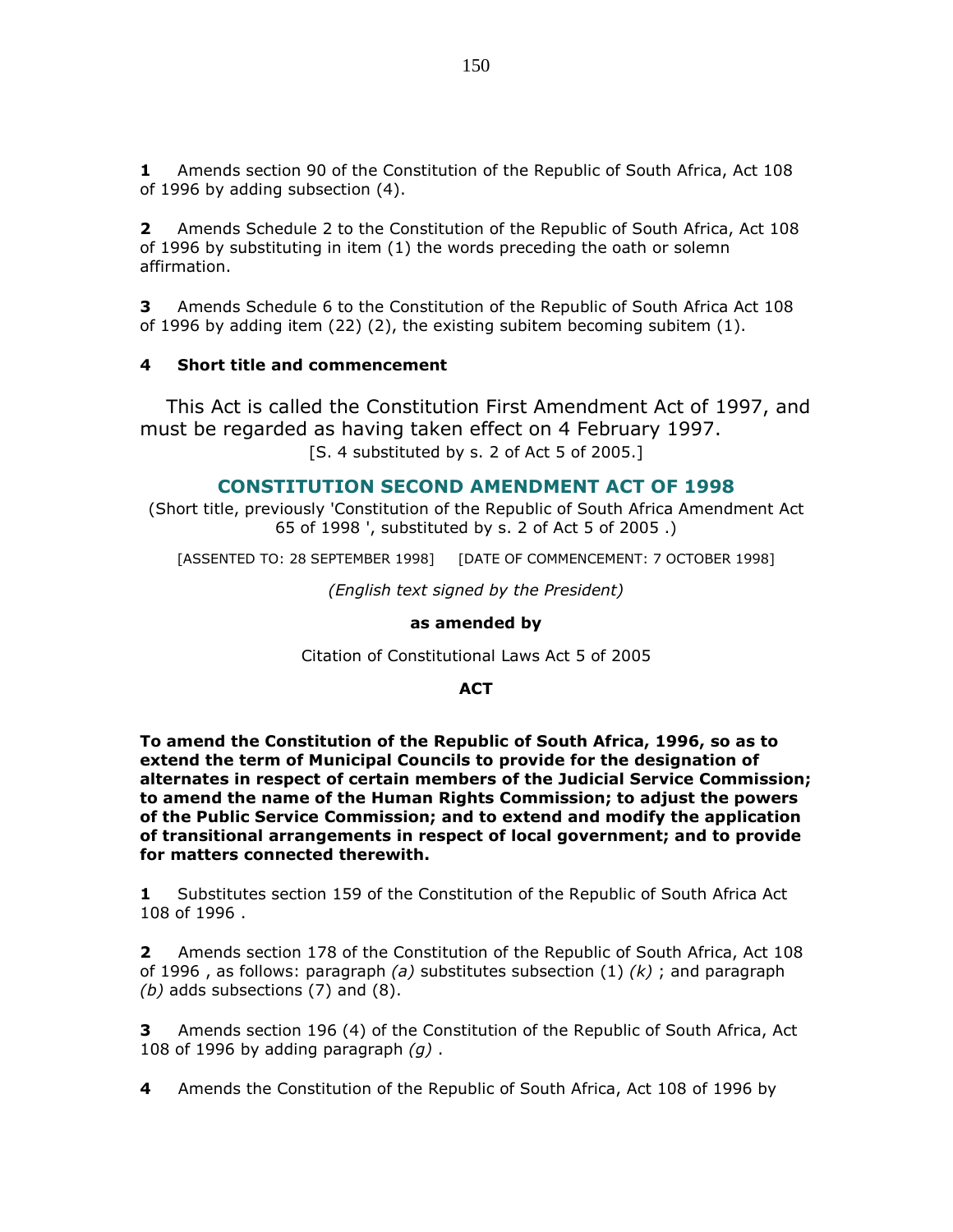substituting the expression 'South African Human Rights Commission' for the expression 'Human Rights Commission'.

5 Amends item 26 of Schedule 6 to the Constitution of the Republic of South Africa, Act 108 of 1996, as follows: paragraph (a) substitutes subitem (1) (a) and  $(b)$ ; and paragraph  $(b)$  substitutes in subitem (2) the expression '30 April 2000' for the expression '30 April 1999'.

# 6 Short title

 This Act is called the Constitution Second Amendment Act of 1998. [S. 6 substituted by s. 2 of Act 5 of 2005.]

# CONSTITUTION THIRD AMENDMENT ACT OF 1998

(Short title, previously 'Constitution of the Republic of South Africa Second Amendment Act 87 of 1998 ', substituted by s. 2 of Act 5 of 2005 .)

[ASSENTED TO 20 OCTOBER 1998] [DATE OF COMMENCEMENT: 30 OCTOBER 1998]

(English text signed by the President)

## as amended by

Citation of Constitutional Laws Act 5 of 2005

## ACT

To amend the Constitution of the Republic of South Africa, 1996, so as to provide that, where a municipal boundary is determined across a provincial boundary, national legislation must make provision for establishing a municipality of a type agreed to by the provincial governments concerned and for the exercising of executive authority over that municipality; and to provide for matters connected therewith.

1 Amends section 155 of the Constitution of the Republic of South Africa, Act 108 of 1996 by inserting subsection (6A).

2 Amends section 157 of the Constitution of the Republic of South Africa, Act 108 of 1996 by substituting subsection (4).

# 3 Short title

 This Act is called the Constitution Third Amendment Act of 1998. [S. 3 substituted by s. 2 of Act 5 of 2005.]

# CONSTITUTION FOURTH AMENDMENT ACT OF 1999

(Short title, previously 'Constitution of the Republic of South Africa Amendment Act 3 of 1999 ', substituted by s. 2 of Act 5 of 2005 .)

[ASSENTED TO 17 MARCH 1999] [DATE OF COMMENCEMENT: 19 MARCH 1999]

(English text signed by the President)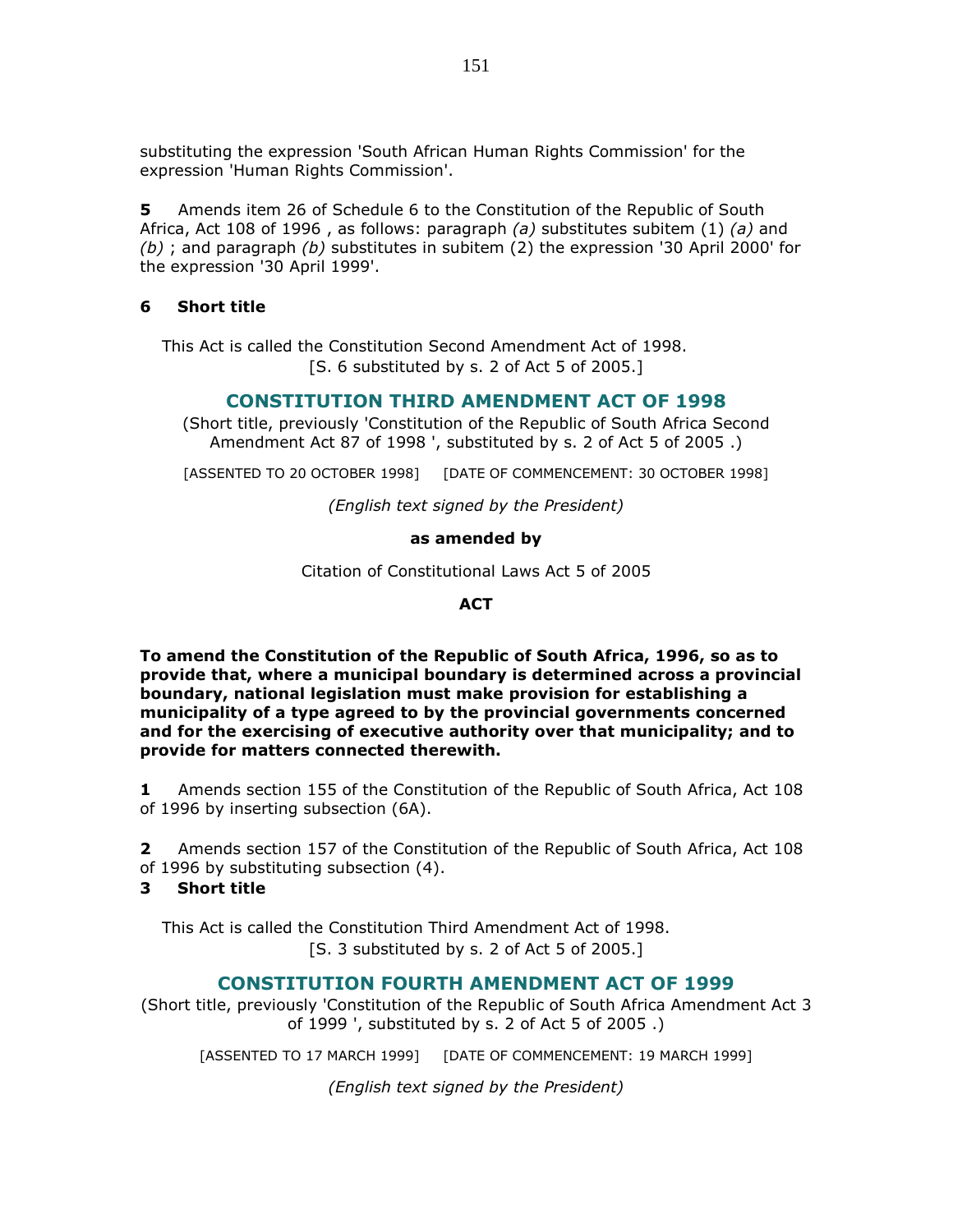### as amended by

Citation of Constitutional Laws Act 5 of 2005

# **ACT**

To amend the Constitution of the Republic of South Africa, 1996, so as to enable a proclamation calling and setting dates for an election of a provincial legislature to be issued either before or after the expiry of the term of that legislature; and to provide for the allocation of undistributed delegates in a provincial delegation to the National Council of Provinces in a case where competing surpluses are equal; and to provide for matters connected therewith.

1 Amends section 108 of the Constitution of the Republic of South Africa, Act 108 of 1996 by substituting subsection (2).

2 Amends Schedule 3, Part B of the Constitution of the Republic of South Africa, Act 108 of 1996 by adding item 3.

## 3 Short title

 This Act is called the Constitution Fourth Amendment Act of 1999. [S. 3 substituted by s. 2 of Act 5 of 2005.]

# CONSTITUTION FIFTH AMENDMENT ACT OF 1999

(Short title, previously 'Constitution of the Republic of South Africa Second Amendment Act 2 of 1999 ', substituted by s. 2 of Act 5 of 2005 .)

[ASSENTED TO 17 MARCH 1999] [DATE OF COMMENCEMENT: 19 MARCH 1999]

(English text signed by the President)

# as amended by

Citation of Constitutional Laws Act 5 of 2005

# **ACT**

To amend the Constitution of the Republic of South Africa, 1996, so as to allow a proclamation calling and setting dates for an election of the National Assembly to be issued either before or after the expiry of the term of the National Assembly; and to dispense with the requirement that the chairperson and deputy chairperson of the Financial and Fiscal Commission must be full-time members of the Commission; and to provide for matters connected therewith.

1 Amends section 49 of the Constitution of the Republic of South Africa Act, 108 of 1996 by substituting subsection (2).

2 Amends section 221 (1) of the Constitution of the Republic of South Africa, Act 108 of 1996 by substituting paragraph  $(a)$ .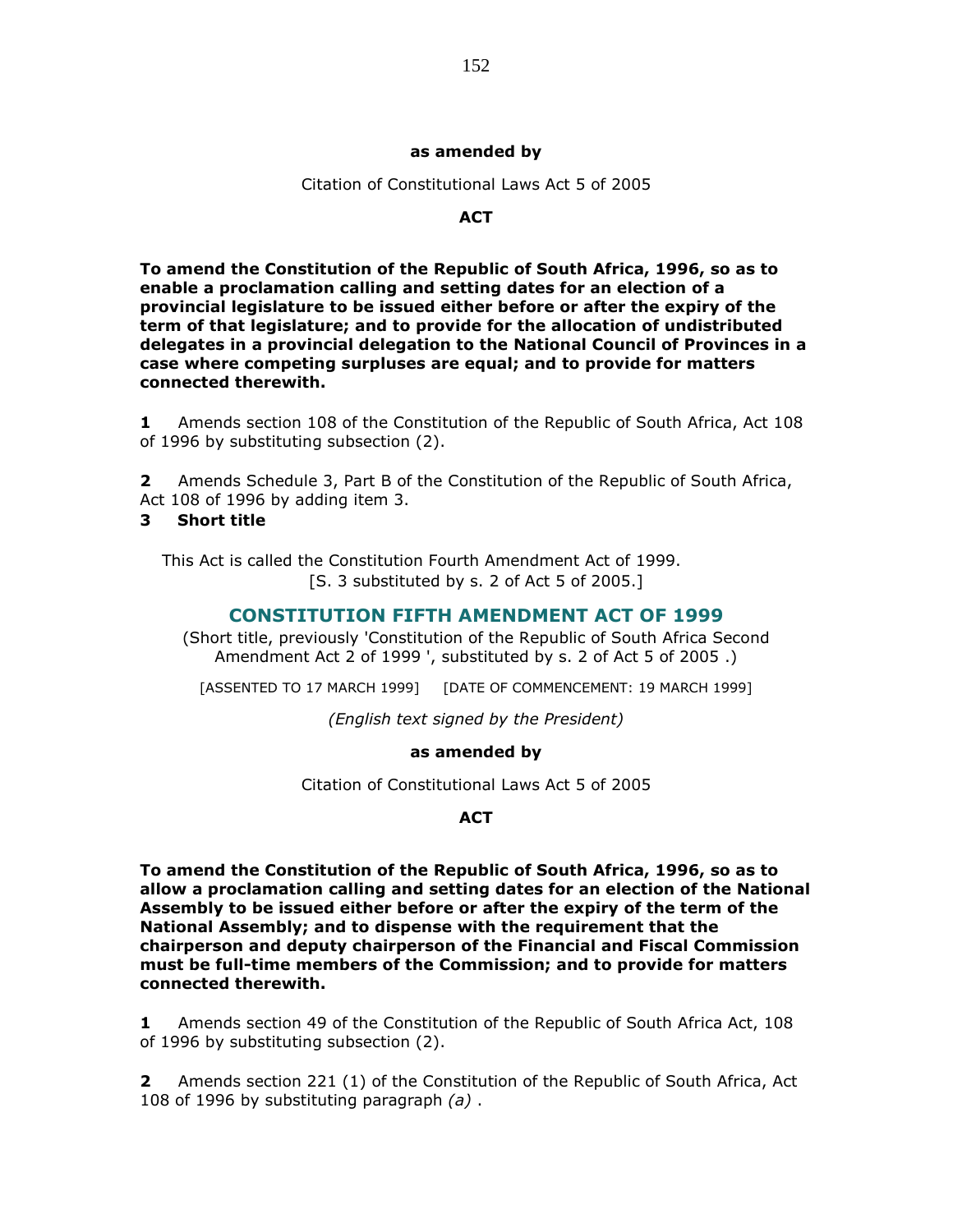## 3 Short title

 This Act is called the Constitution Fifth Amendment Act of 1999. [S. 3 substituted by s. 2 of Act 5 of 2005.]

# CONSTITUTION SIXTH AMENDMENT ACT OF 2001

(Short title, previously 'Constitution of the Republic of South Africa Amendment Act 34 of 2001 ', substituted by s. 2 of Act 5 of 2005 .)

[ASSENTED TO 20 NOVEMBER 2001] [DATE OF COMMENCEMENT: 21 NOVEMBER 2001]

(English text signed by the President)

#### as amended by

Citation of Constitutional Laws Act 5 of 2005

#### **ACT**

To amend the Constitution of the Republic of South Africa, 1996, so as to change the title of the President of the Constitutional Court to that of Chief Justice; to provide for the offices of Deputy Chief Justice, President of the Supreme Court of Appeal and Deputy President of the Supreme Court of Appeal; to provide for the extension of the term of office of a Constitutional Court judge; to further regulate the appointment of Deputy Ministers; to make provision for municipal borrowing powers and to enable a Municipal Council to bind itself and a future Council in the exercise of its legislative and executive authority to secure loans or investments for the municipality; and to provide for matters connected therewith.

1 Amends section 51 of the Constitution of the Republic of South Africa, Act 108 of 1996 by substituting subsection (1).

2 Amends section 52 of the Constitution of the Republic of South Africa, Act 108 of 1996 by substituting subsection (2).

**3** Substitutes section 54 of the Constitution of the Republic of South Africa, Act 108 of 1996 .

4 Amends section 58 (1) of the Constitution of the Republic of South Africa, Act 108 of 1996 by substituting the words preceding paragraph  $(a)$ .

5 Amends section 64 of the Constitution of the Republic of South Africa, Act 108 of 1996 by substituting subsection (4).

6 Amends section 86 of the Constitution of the Republic of South Africa, Act 108 of 1996 by substituting subsections (2) and (3).

7 Substitutes section 93 of the Constitution of the Republic of South Africa, Act 108 of 1996 .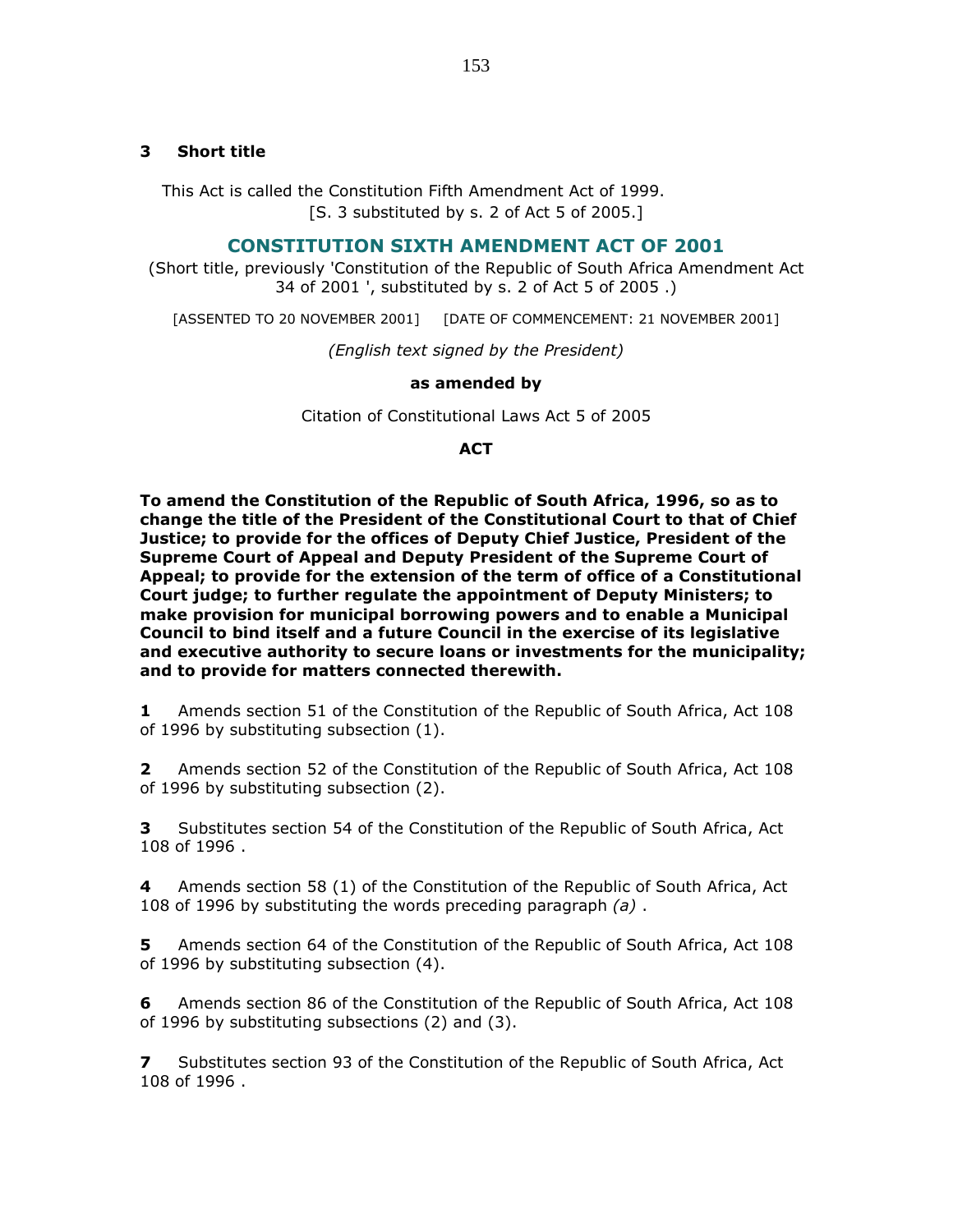8 Amends section 110 of the Constitution of the Republic of South Africa, Act 108 of 1996 by substituting subsection (1).

9 Amends section 111 of the Constitution of the Republic of South Africa, Act 108 of 1996 by substituting subsection (2).

**10** Amends section 128 of the Constitution of the Republic of South Africa, Act 108 of 1996 by substituting subsections (2) and (3).

11 Amends section 167 of the Constitution of the Republic of South Africa, Act 108 of 1996 by substituting subsection (1).

12 Amends section 168 of the Constitution of the Republic of South Africa, Act 108 of 1996 by substituting subsections (1) and (2).

13 Amends section 174 of the Constitution of the Republic of South Africa, Act 108 of 1996 by substituting subsections (3) and (4).

14 Amends section 175 of the Constitution of the Republic of South Africa, Act 108 of 1996 by substituting subsection (1).

15 Amends section 176 of the Constitution of the Republic of South Africa, Act 108 of 1996 by substituting subsection (1).

16 Amends section 178 of the Constitution of the Republic of South Africa, Act 108 of 1996, as follows: paragraph (a) substitutes subsection (1) (b); paragraph (b) substitutes subsection (1)  $(k)$ ; and paragraph (c) substitutes subsection (7).

17 Inserts section 230A in the Constitution of the Republic of South Africa, Act 108 of 1996 .

18 Substitutes Schedule 2 to the Constitution of the Republic of South Africa, Act 108 of 1996 .

19 Amends Part A of Schedule 3 to the Constitution of the Republic of South Africa, Act 108 of 1996 by substituting item 9.

20 Amends item 16 of Schedule 6 to the Constitution of the Republic of South Africa, Act 108 of 1996, as follows: paragraph  $(a)$  deletes subitems (2)  $(b)$  and (3)  $(b)$ ; and paragraph  $(b)$  adds subitem  $(7)$ .

# 21 Short title

 This Act is called the Constitution Sixth Amendment Act of 2001. [S. 21 substituted by s. 2 of Act 5 of 2005.]

# CONSTITUTION SEVENTH AMENDMENT ACT OF 2001

(Short title, previously 'Constitution of the Republic of South Africa Second Amendment Act 61 of 2001 ', substituted by s. 2 of Act 5 of 2005 .)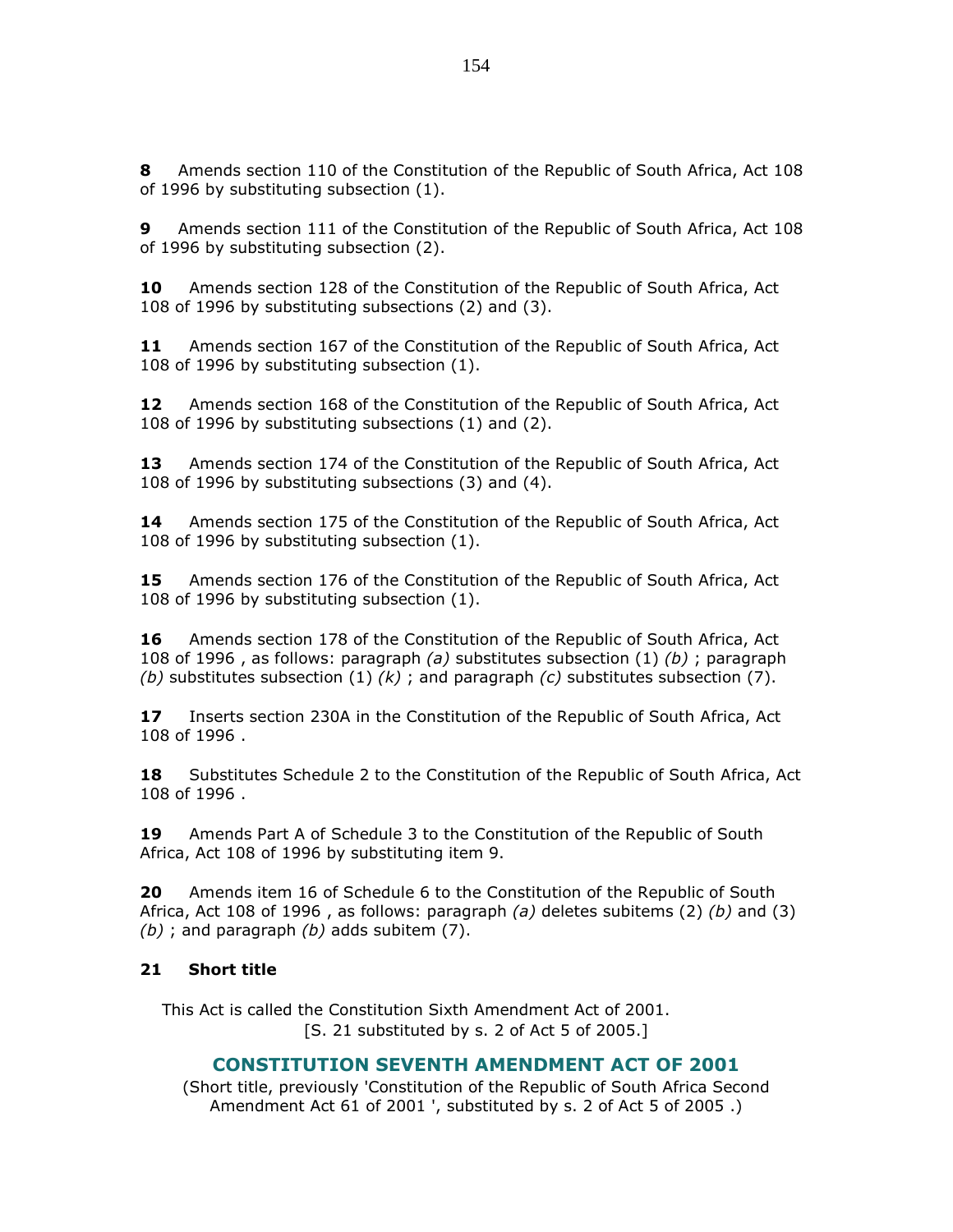[ASSENTED TO 7 DECEMBER 2001] [DATE OF COMMENCEMENT: 26 APRIL 2002] (Unless otherwise indicated)

(English text signed by the President)

### as amended by

Citation of Constitutional Laws Act 5 of 2005

## **ACT**

To amend the Constitution of the Republic of South Africa, 1996, so as-

- to provide for the introduction, only by the Cabinet member responsible for national financial matters, of certain financial legislation in the National Assembly;
- to extend the definition of a money Bill;
- to regulate the withholding of funds by the national treasury if organs of state commit a serious and material breach of legislation prescribing treasury norms and standards;
- to provide that the enactment of national framework legislation governing the policies of organs of state on preferential procurement should be obligatory;
- to provide for the enactment of national framework legislation in connection with the withdrawal of money as direct charges against a Provincial Revenue Fund and certain payments from a Provincial Revenue Fund to municipalities;
- to reduce the number of members of the Financial and Fiscal Commission and to change the appointment procedure;
- to make provision for provincial borrowing powers; and
- to provide for matters connected therewith.

1 Amends section 73 of the Constitution of the Republic of South Africa, Act 108 of 1996, as follows: paragraph (a) substitutes subsection (2); and paragraph (b) substitutes subsection (3).

**2 and 3** Substitute respectively sections 77 and 120 of the Constitution of the Republic of South Africa, Act 108 of 1996 .

4 Amends section 163 of the Constitution of the Republic of South Africa, Act 108 of 1996 by substituting paragraph  $(b)$ .

[Date of commencement of s. 4: 1 December 2003.]

5 Amends section 216 of the Constitution of the Republic of South Africa, Act 108 of 1996, as follows: paragraph (a) substitutes subsection (2); and paragraph  $(b)$ substitutes in subsection (3) the words preceding paragraph  $(a)$ .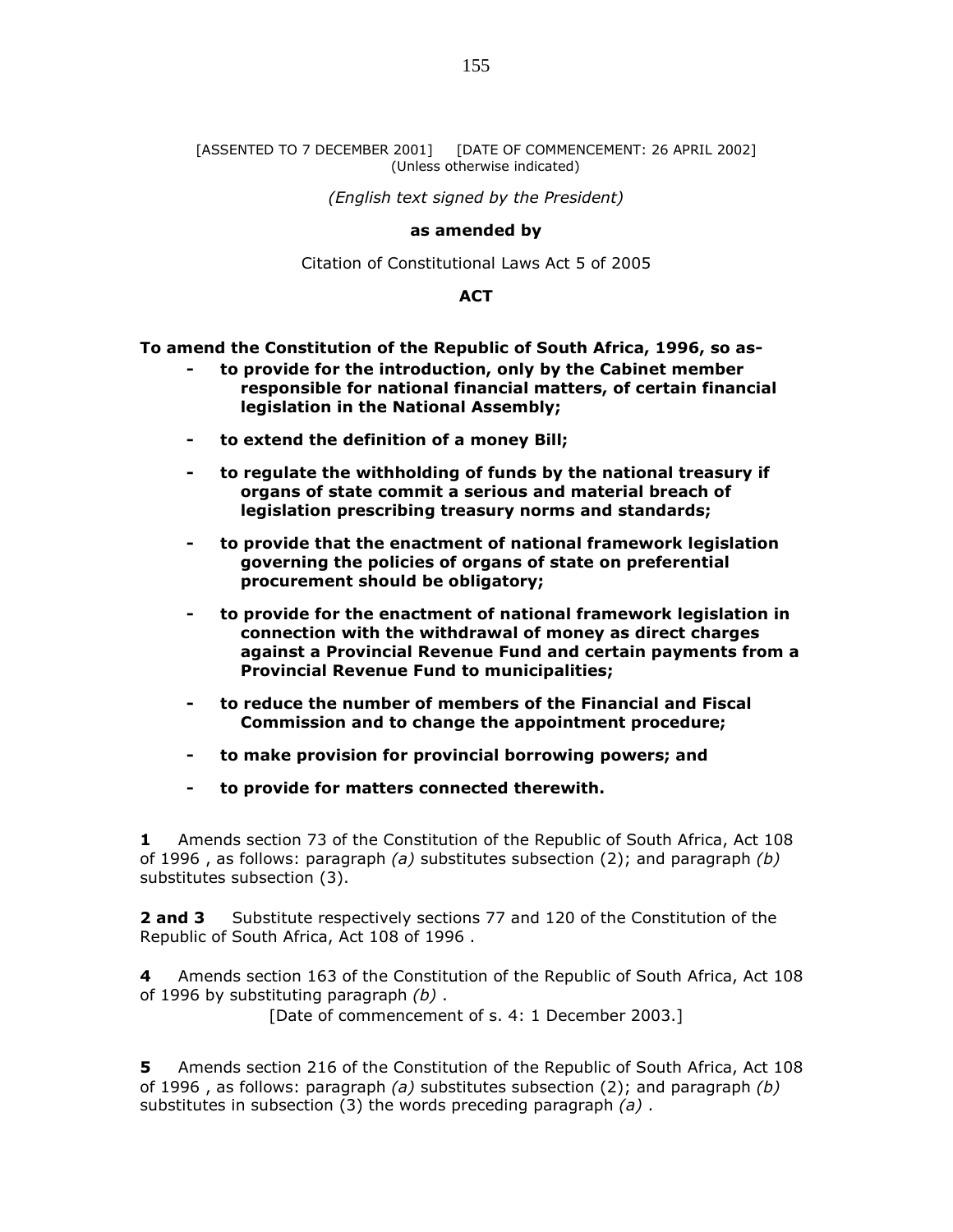6 Amends section 217 of the Constitution of the Republic of South Africa, Act 108 of 1996 by substituting subsection (3).

7 Amends section 221 of the Constitution of the Republic of South Africa, Act 108 of 1996, as follows: paragraph (a) substitutes subsection  $(1)$ ; and paragraph  $(b)$ inserts subsection (1A).

[Date of commencement of s. 7: 1 December 2003.]

8 Amends section 226 of the Constitution of the Republic of South Africa, Act 108 of 1996 by adding subsection (4).

9 Amends section 228 (1) of the Constitution of the Republic of South Africa, Act 108 of 1996 by substituting paragraph  $(b)$ .

10 Substitutes section 230 of the Constitution of the Republic of South Africa, Act 108 of 1996 .

## 11 Short title and commencement

 This Act is called the Constitution Seventh Amendment Act of 2001, and comes into operation on a date to be fixed by the President by proclamation in the Gazette. [S. 11 substituted by s. 2 of Act 5 of 2005.]

#### CONSTITUTION EIGHTH AMENDMENT ACT OF 2002

(Short title, previously 'Constitution of the Republic of South Africa Amendment Act 18 of 2002 ', substituted by s. 2 of Act 5 of 2005 .)

[ASSENTED TO 19 JUNE 2002] [DATE OF COMMENCEMENT: 20 JUNE 2002]

(English text signed by the President)

#### as amended by

Citation of Constitutional Laws Act 5 of 2005

# **ACT**

To amend the Constitution of the Republic of South Africa, 1996, so as to enable a member of a Municipal Council to become a member of another party whilst retaining membership of that Council; to enable an existing party to merge with another party, or to subdivide into more than one party, or to subdivide and any one of the subdivisions to merge with another party, whilst allowing a member of a Council affected by such changes to retain membership of that Council; and to provide for matters connected therewith.

#### Preamble

WHEREAS section 46 (1) (d) of the Constitution of the Republic of South Africa,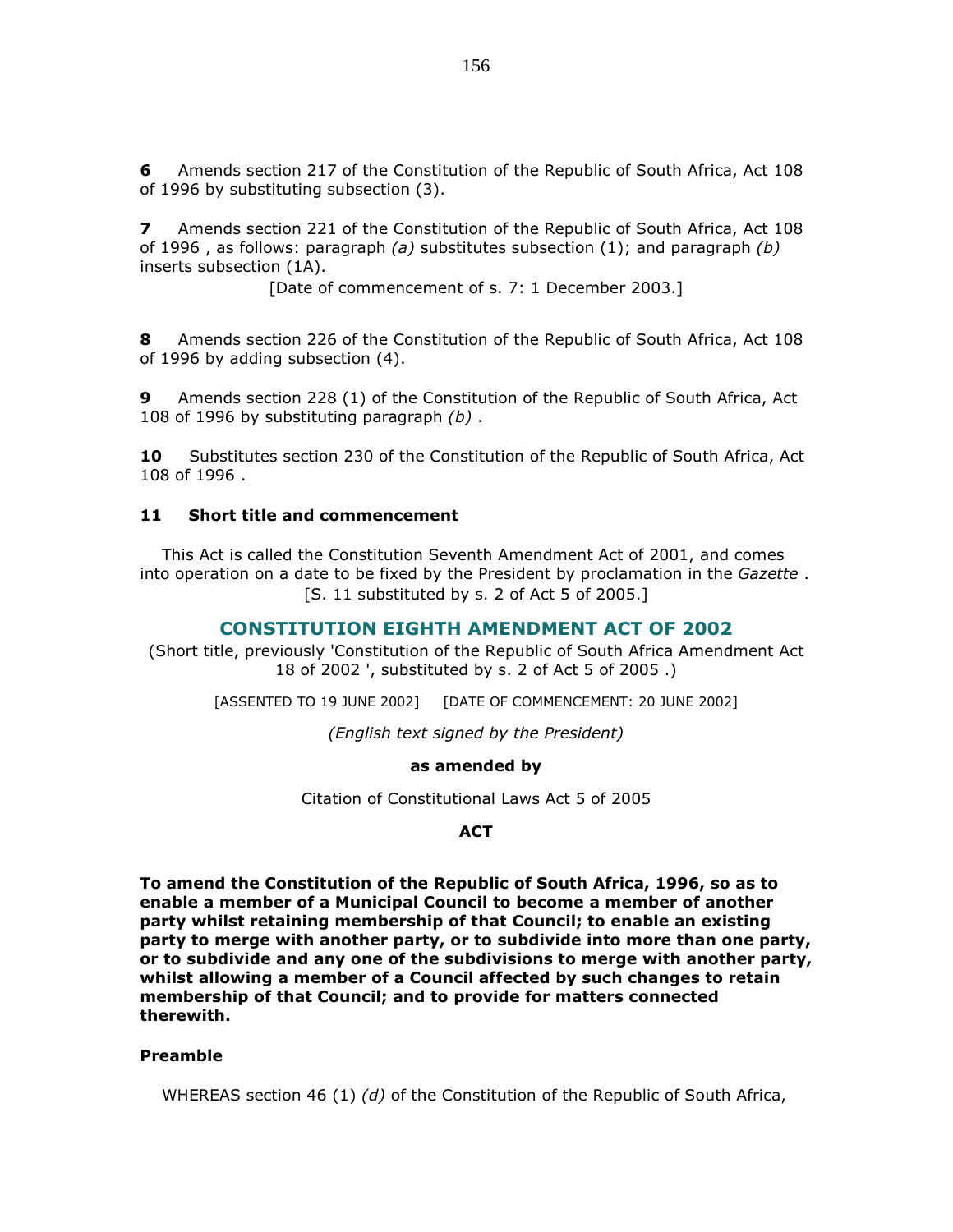1996 (the Constitution), requires an electoral system for the National Assembly that results, in general, in proportional representation;

AND WHEREAS section 47 (3) (a) of the Constitution provides that a person loses membership of the National Assembly if that person ceases to be eligible on the grounds listed in section 47 (1);

AND WHEREAS section 105 (1) (d) of the Constitution requires an electoral system for provincial legislatures that results, in general, in proportional representation;

AND WHEREAS section 106 (3) (a) of the Constitution provides that a person loses membership of a provincial legislature if that person ceases to be eligible on the grounds listed in section 106 (1);

 AND WHEREAS item 23A of Schedule 2 to the Constitution of the Republic of South Africa, 1993, provides that an Act of Parliament may, within a reasonable period after the new Constitution took effect, be passed in accordance with section 76 (1) of the new Constitution to amend that item and item 23 in order to provide for-

- \* the manner in which it will be possible for a member of a legislature who ceases to be a member of the party which nominated that member, to retain membership of such legislature; and
- \* any existing party to merge with another party, or any party to subdivide into more than one party, whilst allowing a member of a legislature affected by such changes, to retain membership of such legislature;

 AND WHEREAS section 157 of the Constitution requires an electoral system for local government-

- comprising either proportional representation or proportional representation combined with a system of ward representation; and
- \* ensuring that the total number of members elected from each party reflects the total proportion of the votes recorded for those parties;

 AND WHEREAS section 158 provides for certain criteria for eligibility for membership of a Municipal Council;

 AND WHEREAS the Local Government: Municipal Structures Act, 1998, provides for an electoral system for local government comprising proportional representation combined with a system of ward representation;

 AND WHEREAS no provision has been made in the Constitution in respect of local government for-

a councillor to retain membership of a Municipal Council where such a councillor ceases to be a member of the party which nominated that councillor; and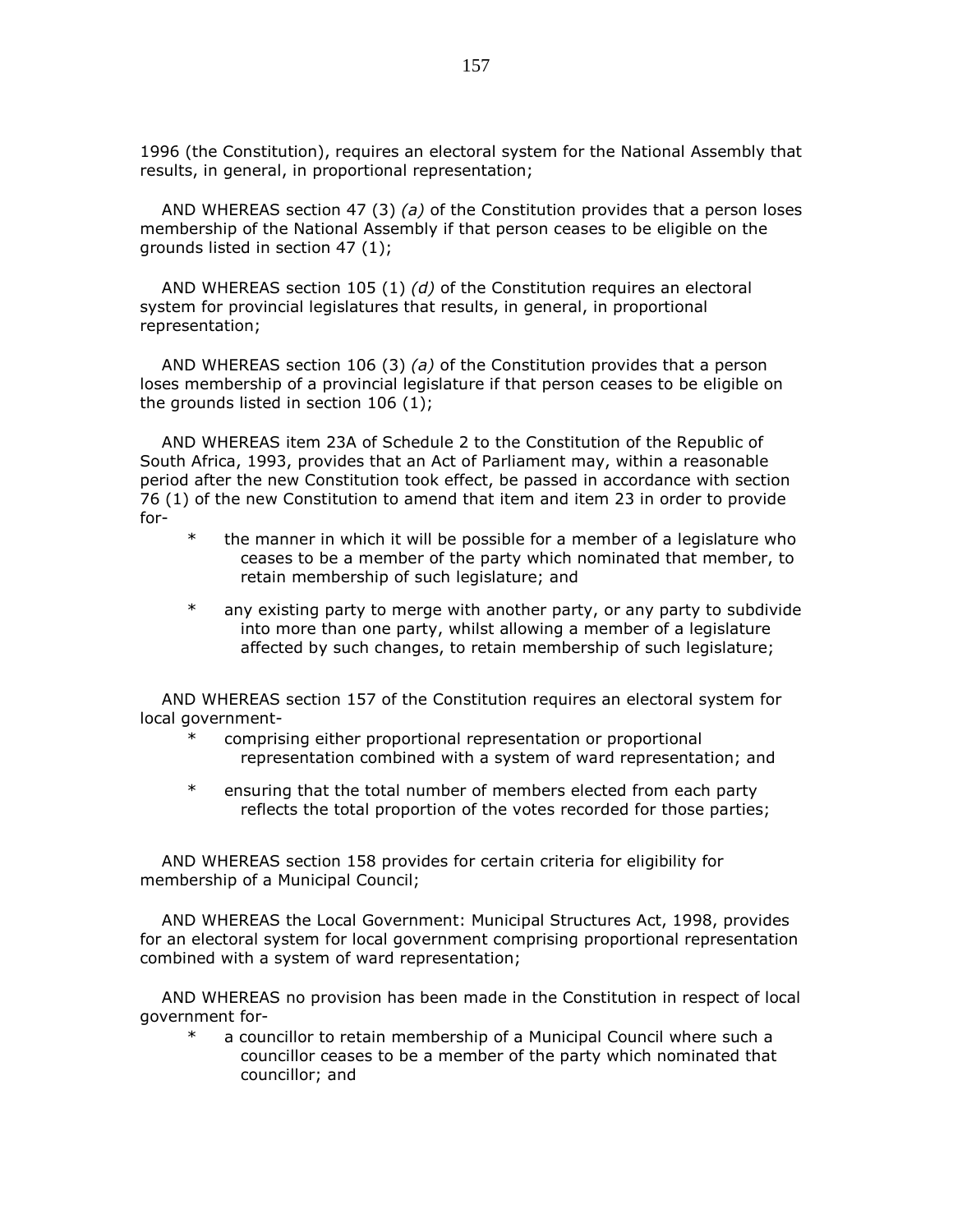\* any party to merge with another party, or any party to subdivide into more than one party or any party to subdivide and any one of the subdivisions to merge with another party, whilst allowing a member of a Council affected by such changes, to retain membership of that Council;

 AND WHEREAS section 27 of the Local Government: Municipal Structures Act, 1998, provides that a councillor-

- \* who was elected from a party list and ceases to be a member of that party; or
- \* who was elected to represent a ward and who was-
	- (i) nominated by a party as a candidate in the ward election and ceases to be a member of that party; or
	- (ii) not nominated by a party as a candidate in the ward election and becomes a member of a party,

ceases to be a member of the Municipal Council in question;

 AND WHEREAS the need exists for uniformity within the three spheres of government regarding loss or retention of membership of any legislature or Municipal Council in the event of a change of party membership, or mergers or subdivision or subdivision and merger of parties,

 BE IT THEREFORE ENACTED by the Parliament of the Republic of South Africa, as follows:-

1 Amends section 157 of the Constitution of the Republic of South Africa, Act 108 of 1996, as follows: paragraph  $(a)$  substitutes subsection  $(1)$ ; and paragraph  $(b)$ substitutes subsection (3).

2 Inserts Schedule 6A in the Constitution of the Republic of South Africa, Act 108 of 1996 .

# 3 Short title

 This Act is called the Constitution Eighth Amendment Act of 2002. [S. 3 substituted by s. 2 of Act 5 of 2005.]

# CONSTITUTION NINTH AMENDMENT ACT OF 2002

(Short title, previously 'Constitution of the Republic of South Africa Second Amendment Act 21 of 2002 ', substituted by s. 2 of Act 5 of 2005 .)

[ASSENTED TO 19 JUNE 2002] [DATE OF COMMENCEMENT: 20 JUNE 2002]

(English text signed by the President)

#### as amended by

Citation of Constitutional Laws Act 5 of 2005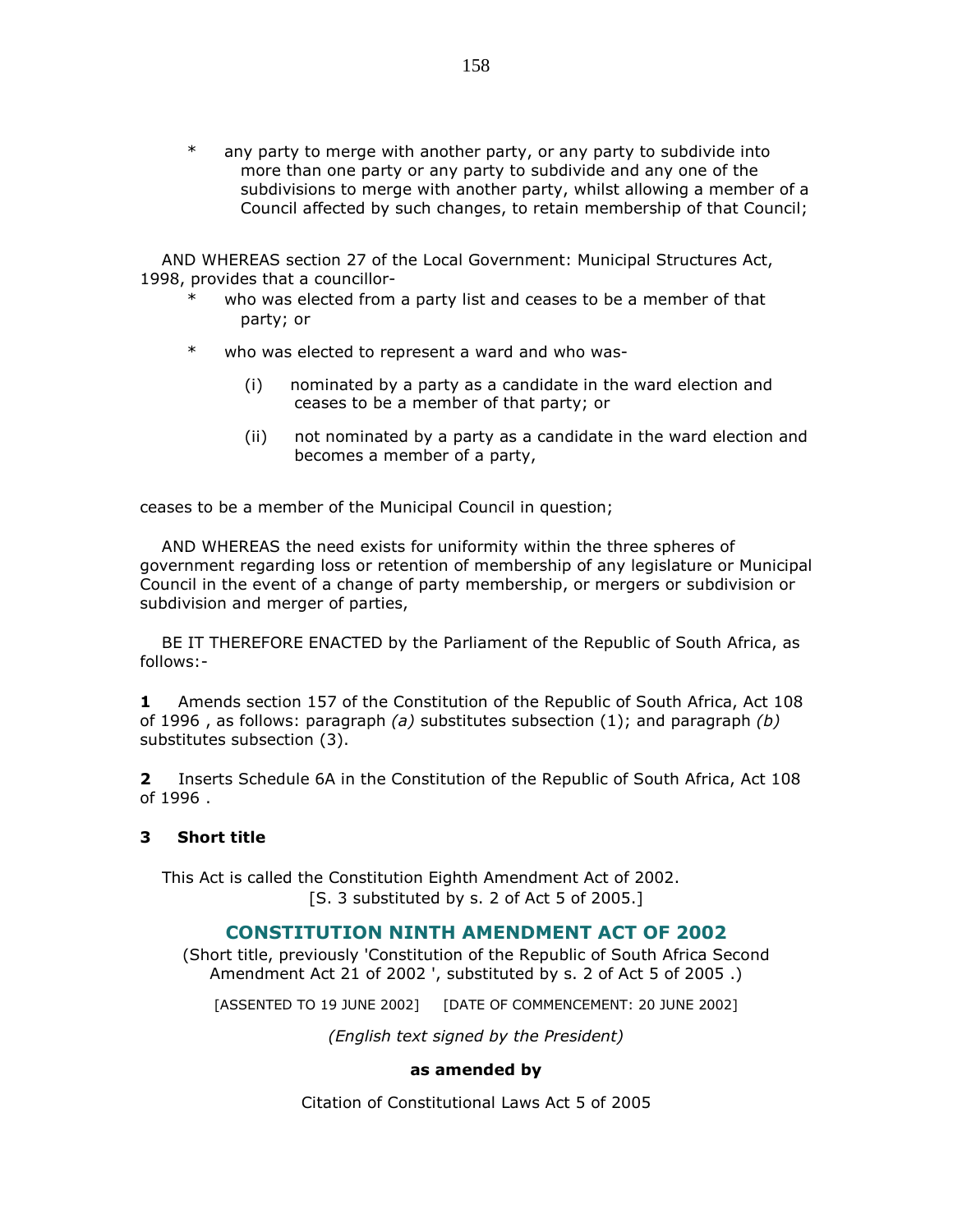## ACT

To amend the Constitution of the Republic of South Africa, 1996, in order to regulate the allocation of delegates to the National Council of Provinces in the event of changes of party membership, mergers between parties, subdivision of parties or subdivision and merger of parties within a provincial legislature; and to provide for matters connected therewith.

## Preamble

 WHEREAS the National Council of Provinces is composed of a single delegation from each province consisting of six permanent and four special delegates;

 AND WHEREAS parties represented in a provincial legislature are entitled to delegates in the province's delegation, and national legislation must determine how many of each party's delegates are to be permanent delegates and how many are to be special delegates;

 AND WHEREAS national legislation has been passed in accordance with item 23A of Schedule 2 to the Constitution of the Republic of South Africa, 1993, providing for-

- the manner in which it will be possible for a member of a national or a provincial legislature who ceases to be a member of the party which nominated that member, to retain membership of such legislature; and
- \* any existing party to merge with another party, or any party to subdivide into more than one party, or to subdivide and any one of the subdivisions to merge with another party, whilst allowing a member of a legislature affected by such changes, to retain membership of such legislature;

 AND WHEREAS in terms of the national legislation in question, changes of party membership, mergers between parties or subdivision of parties or subdivision and merger of parties within a provincial legislature, may necessitate changes in respect of that legislature's delegation to the National Council of Provinces,

 BE IT THEREFORE ENACTED by the Parliament of the Republic of South Africa, as follows:-

1 Amends section 61 of the Constitution of the Republic of South Africa, Act 108 of 1996 by substituting subsection (2).

2 Amends section 62 of the Constitution of the Republic of South Africa, Act 108 of 1996 by substituting subsection (3).

3 Amends Part B of Schedule 3 to the Constitution of the Republic of South Africa, Act 108 of 1996 by substituting item 3.

## 4 Short title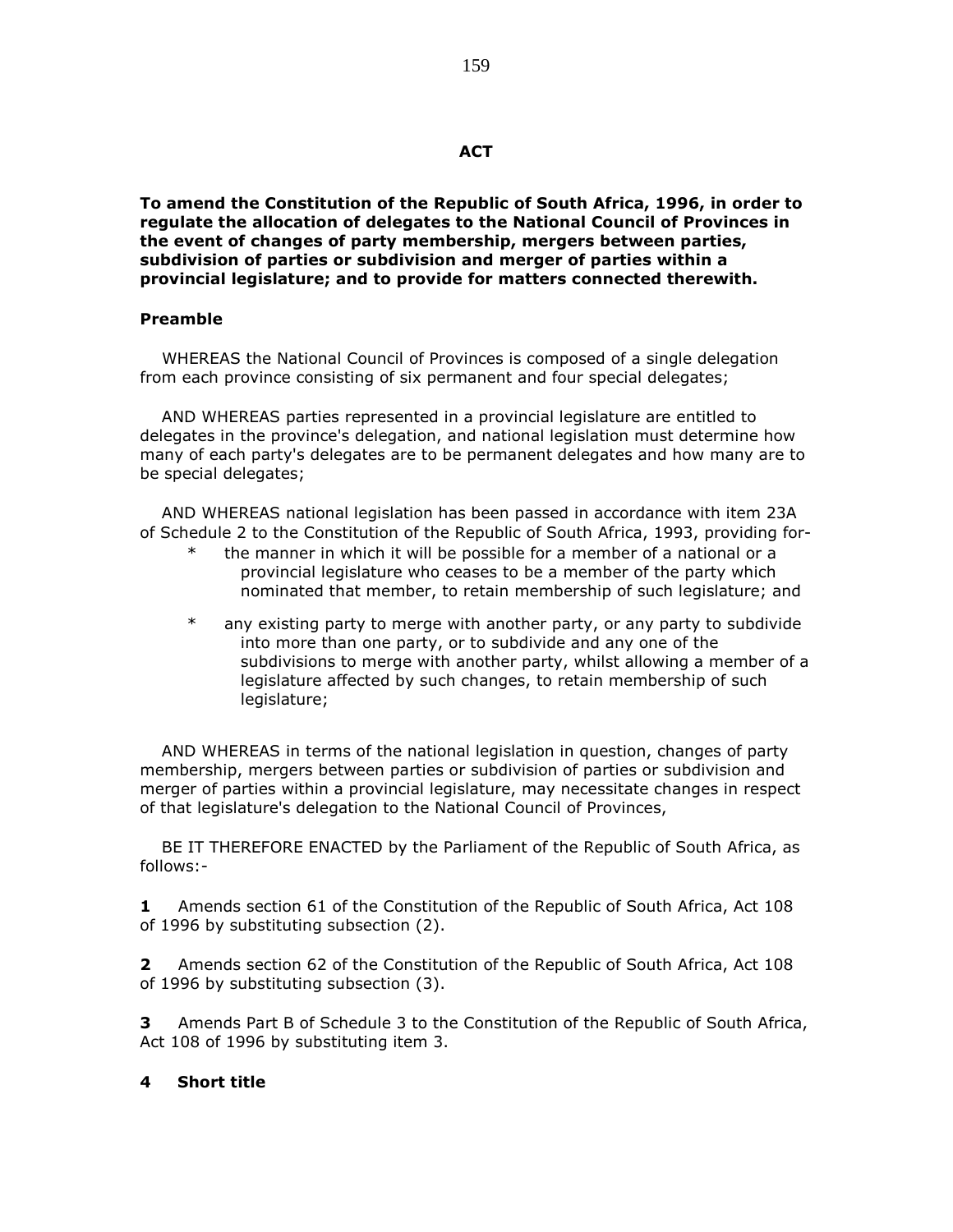This Act is called the Constitution Ninth Amendment Act of 2002. [S. 4 substituted by s. 2 of Act 5 of 2005.]

## CONSTITUTION TENTH AMENDMENT ACT OF 2003

(Short title, previously 'Constitution of the Republic of South Africa Amendment Act 2 of 2003 ', substituted by s. 2 of Act 5 of 2005 .)

[ASSENTED TO 19 MARCH 2003] [DATE OF COMMENCEMENT: 20 MARCH 2003]

(English text signed by the President)

#### as amended by

Citation of Constitutional Laws Act 5 of 2005

## **ACT**

To amend the Constitution of the Republic of South Africa, 1996, so as to enable a member of the National Assembly or a provincial legislature to become a member of another party whilst retaining membership of the National Assembly or that provincial legislature; to enable an existing party to merge with another party, or to subdivide into more than one party, or to subdivide and to permit any of the subdivisions to merge with another party, whilst allowing a member of a legislature affected by such changes to retain membership of that legislature; and to provide for matters connected therewith.

#### Preamble

WHEREAS section 46 (1)  $(d)$  of the Constitution of the Republic of South Africa, 1996 (the Constitution), requires an electoral system for the National Assembly that results, in general, in proportional representation;

AND WHEREAS section 47 (3) (a) of the Constitution provides that a person loses membership of the National Assembly if that person ceases to be eligible on the grounds listed in section 47 (1);

AND WHEREAS section 105 (1) (d) of the Constitution requires an electoral system for provincial legislatures that results, in general, in proportional representation;

AND WHEREAS section 106 (3) (a) of the Constitution provides that a person loses membership of a provincial legislature if that person ceases to be eligible on the grounds listed in section 106 (1);

 AND WHEREAS the Constitution of the Republic of South Africa Amendment Act, 2002 ( Act 18 of 2002 ), amended the Constitution in order to enable a member of a Municipal Council to become a member of another party whilst retaining membership of that Council; and to enable an existing party to merge with another party, or to subdivide into more than one party, or to subdivide and any of the subdivisions to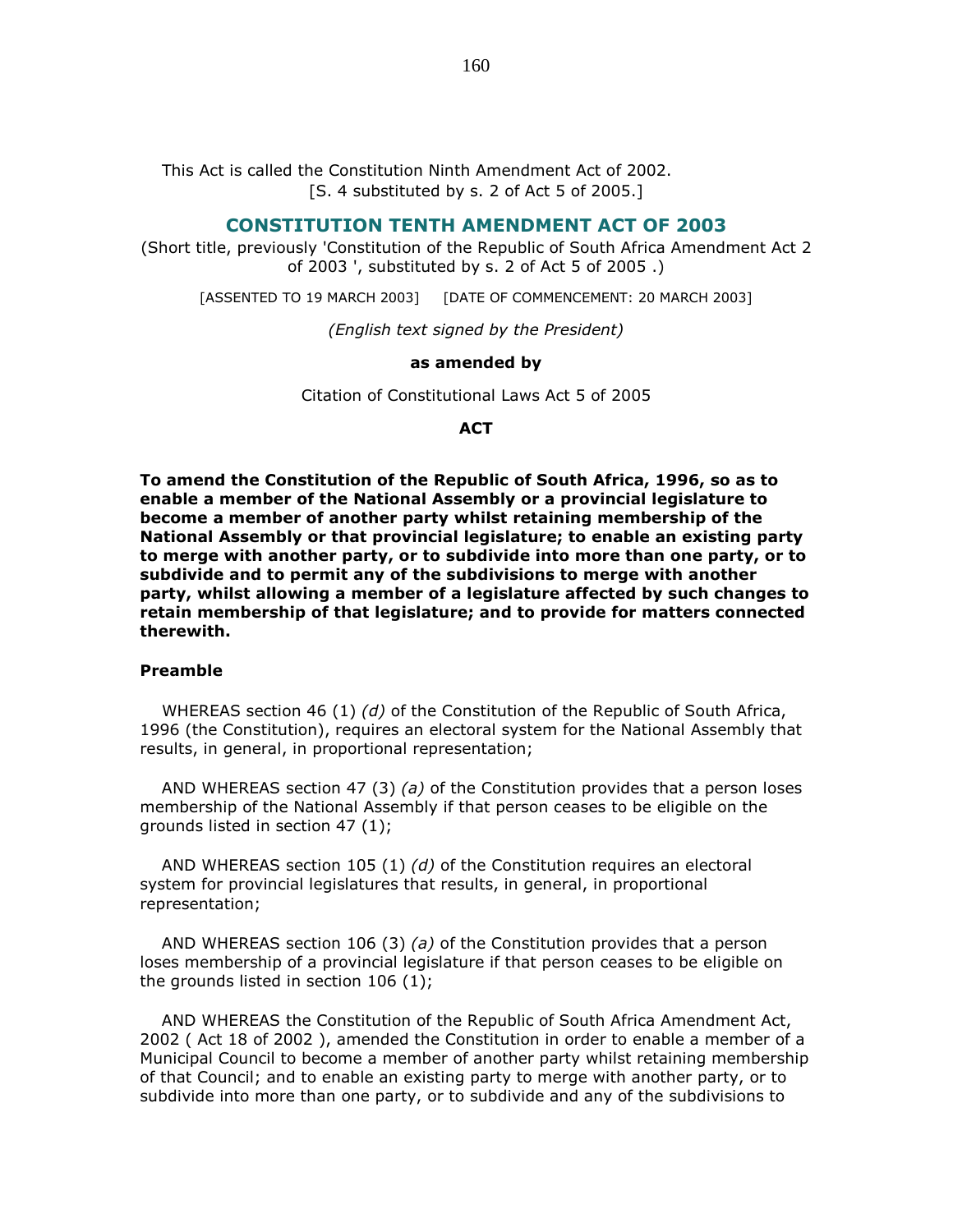merge with another party, whilst allowing a member of a Council affected by such changes to retain membership of that Council;

 AND WHEREAS the need exists for uniformity within the three spheres of government regarding loss or retention of membership of the National Assembly, any provincial legislature or any Municipal Council in the event of a change of party membership, or mergers or subdivision or subdivision and merger of parties,

 BE IT THEREFORE ENACTED by the Parliament of the Republic of South Africa, as follows:-

1 Amends section 46 (1) of the Constitution of the Republic of South Africa, Act 108 of 1996 by substituting the words preceding paragraph  $(a)$ .

2 Amends section 47 of the Constitution of the Republic of South Africa, Act 108 of 1996 by substituting subsection (3).

**3** Amends section 105 (1) of the Constitution of the Republic of South Africa, Act 108 of 1996 by substituting the words preceding paragraph (a).

4 Amends section 106 of the Constitution of the Republic of South Africa, Act 108 of 1996 by substituting subsection (3).

5 Amends Schedule 6A to the Constitution of the Republic of South Africa, Act 108 of 1996 by deleting item 9.

6 Inserts Schedule 6A into the Constitution of the Republic of South Africa, Act 108 of 1996 , the existing Schedule 6A becoming Schedule 6B.

7 Amends Schedule 2 to the Constitution of the Republic of South Africa, Act 200 of 1993, as follows: paragraph (a) substitutes item 23; and paragraph  $(b)$ substitutes item 23A.

8 Repeals the Loss or Retention of Membership of National and Provincial Legislatures Act 22 of 2002.

**9** The laws mentioned in column 2 of the Table are hereby amended to the extent indicated in column 3 of the Table.

#### Table

| Act<br>No. | Short title                                                     | Extent of amendment                                                                                                                                                                                                                                                      |
|------------|-----------------------------------------------------------------|--------------------------------------------------------------------------------------------------------------------------------------------------------------------------------------------------------------------------------------------------------------------------|
| 1998       | 1117 of ILocal Government:<br>Municipal Structures<br>Act, 1998 | Amendment of sections 26, 29, 63, 66, 93A, 93B, item 10 of Schedule 1, item 4 of<br>Schedule 2 and the Table of Contents by the substitution for the words 'Schedule 6A<br>to the Constitution', wherever they occur, of the words 'Schedule 6B to the<br>Constitution'. |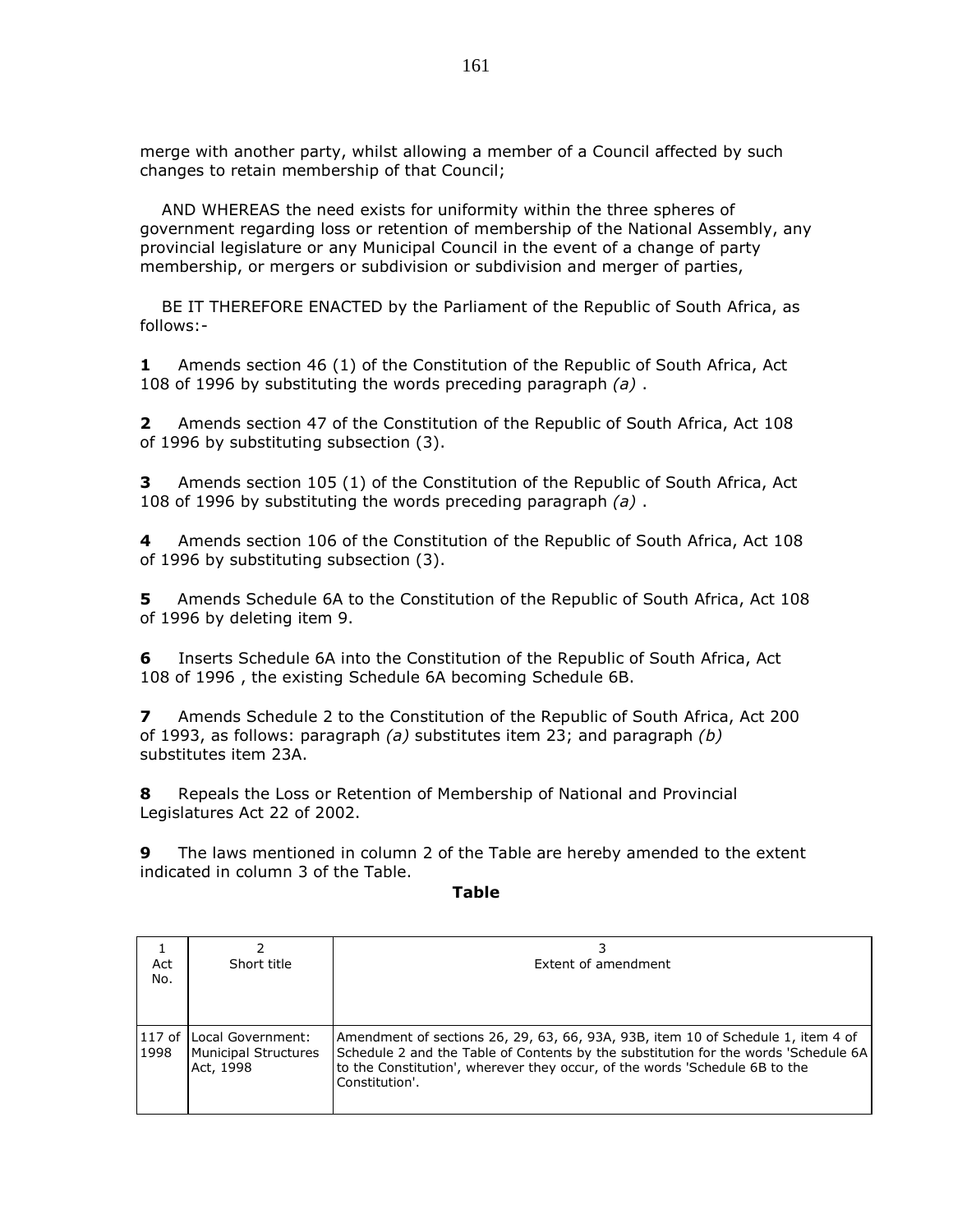| 20 of<br>2002 | Local Government:<br>Municipal Structures<br>Amendment Act,<br>2002 | Amendment of section 12 by the substitution for the words 'Schedule 6A to the<br>Constitution', wherever they occur, of the words 'Schedule 6B to the Constitution'. |
|---------------|---------------------------------------------------------------------|----------------------------------------------------------------------------------------------------------------------------------------------------------------------|

# 10 Short title and commencement

 This Act is called the Constitution Tenth Amendment Act of 2003, and comes into operation on a date set by the President by proclamation.

[S. 10 substituted by s. 2 of Act 5 of 2005.]

# CONSTITUTION ELEVENTH AMENDMENT ACT OF 2003

(Short title, previously 'Constitution of the Republic of South Africa Second Amendment Act 3 of 2003 ', substituted by s. 2 of Act 5 of 2005 .)

[ASSENTED TO 9 APRIL 2003] [DATE OF COMMENCEMENT: 11 JULY 2003]

(English text signed by the President)

## as amended by

Citation of Constitutional Laws Act 5 of 2005

# **ACT**

To amend the Constitution of the Republic of South Africa, 1996, so as to provide for Bills regulating certain financial matters to be dealt with in terms of section 76 (1) of the Constitution; to change the name of the Northern Province to Limpopo; to further regulate provincial intervention in local government; and to further regulate the process of review by the National Council of Provinces where there has been national executive intervention in provincial government and provincial executive intervention in local government; and to provide for matters connected therewith.

1 Amends section 76 (4) of the Constitution of the Republic of South Africa, Act 108 of 1996 by substituting paragraph  $(b)$ .

2 Amends section 100 of the Constitution of the Republic of South Africa, Act 108 of 1996, as follows: paragraph  $(a)$  substitutes the heading; paragraph  $(b)$ substitutes in subsection (1) the words preceding paragraph  $(a)$ ; and paragraph  $(c)$ substitutes subsection (2).

**3** Amends section 103 (1) of the Constitution of the Republic of South Africa, Act 108 of 1996 by substituting paragraph  $(q)$ .

4 Substitutes section 139 of the Constitution of the Republic of South Africa, Act 108 of 1996 .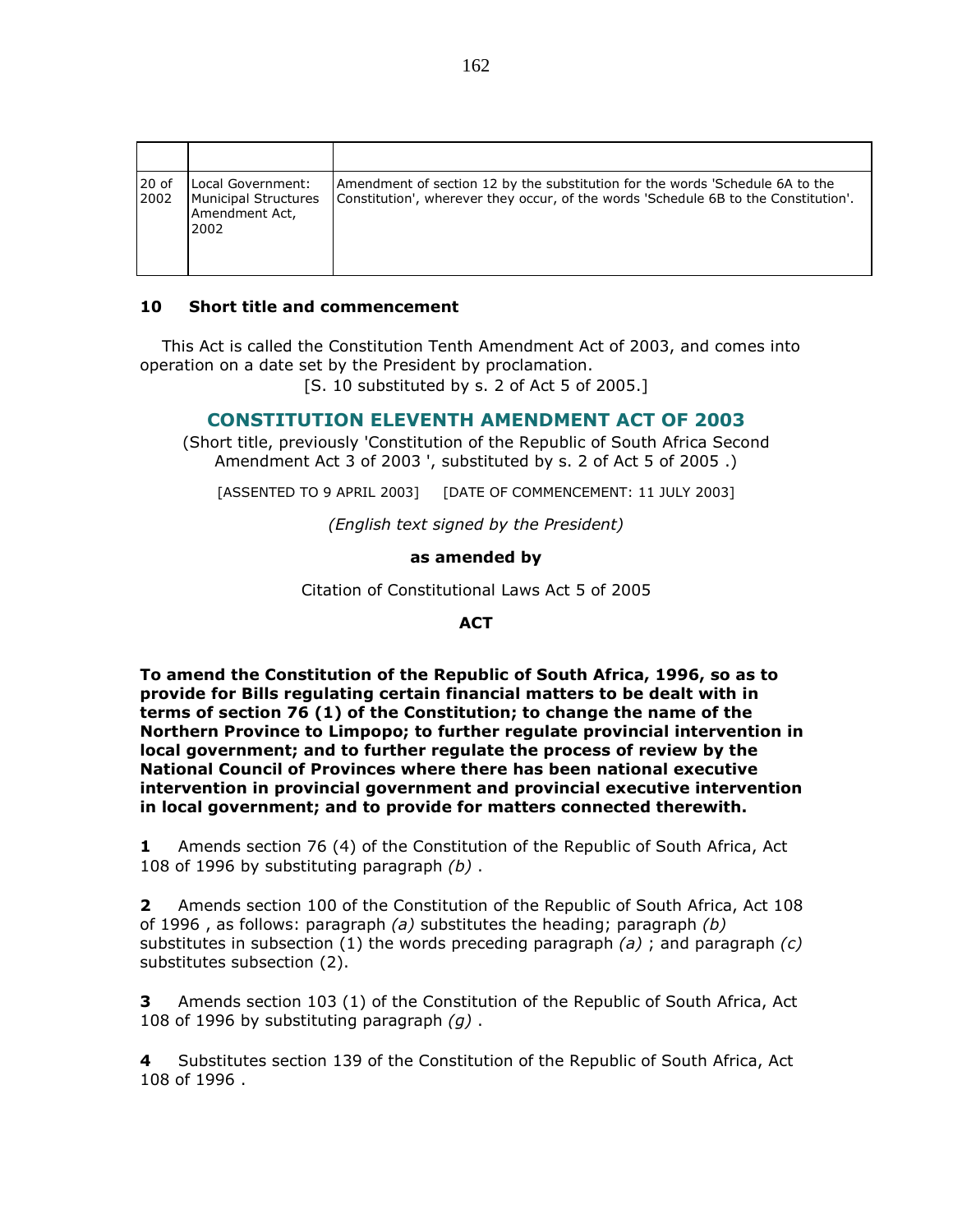# 5 Short title and commencement

 This Act is called the Constitution Eleventh Amendment Act of 2003, and takes effect on a date determined by the President by proclamation in the Gazette. [S. 5 substituted by s. 2 of Act 5 of 2005.]

163

CONSTITUTION TWELFTH AMENDMENT ACT OF 2005 [ASSENTED TO 22 DECEMBER 2005] [DATE OF COMMENCEMENT: 1 MARCH 2006] (Unless otherwise indicated)

(English text signed by the President)

### **ACT**

To amend the Constitution of the Republic of South Africa, 1996, so as to effect a technical change; to re-determine the geographical areas of the nine provinces of the Republic of South Africa; and to provide for matters connected therewith.

1 Substitutes section 103 of the Constitution of the Republic of South Africa, 1996.

[Date of commencement of s. 1 in so far as it inserts s. 103 (3): 23 December 2005.]

2 Amends section 155 of the Constitution of the Republic of South Africa, 1996, by deleting subsection (6A).

**3** Amends section 157 (4) of the Constitution of the Republic of South Africa, 1996, by deleting paragraph  $(b)$ .

4 Inserts Schedule 1A to the Constitution of the Republic of South Africa, 1996.

# 5 Short title and commencement

 (1) This Act is called the Constitution Twelfth Amendment Act of 2005 Matatiele Municipality and others v President of the RSA and others Constitution Twelfth Amendment Act of 2005 Cross-boundary Municipalities Laws Repeal and Related Matters Act 23 of 2005  $*$ , and takes effect on a date determined by the President by proclamation in the Gazette .

 (2) Despite subsection (1), section 103 (3) of the Constitution, as inserted by section 1, takes effect on the date of publication of this Act. CONSTITUTION THIRTEENTH AMENDMENT ACT OF 2007 [ASSENTED TO 13 DECEMBER 2007] [DATE OF COMMENCEMENT: 14 DECEMBER 2007]

(English text signed by the President)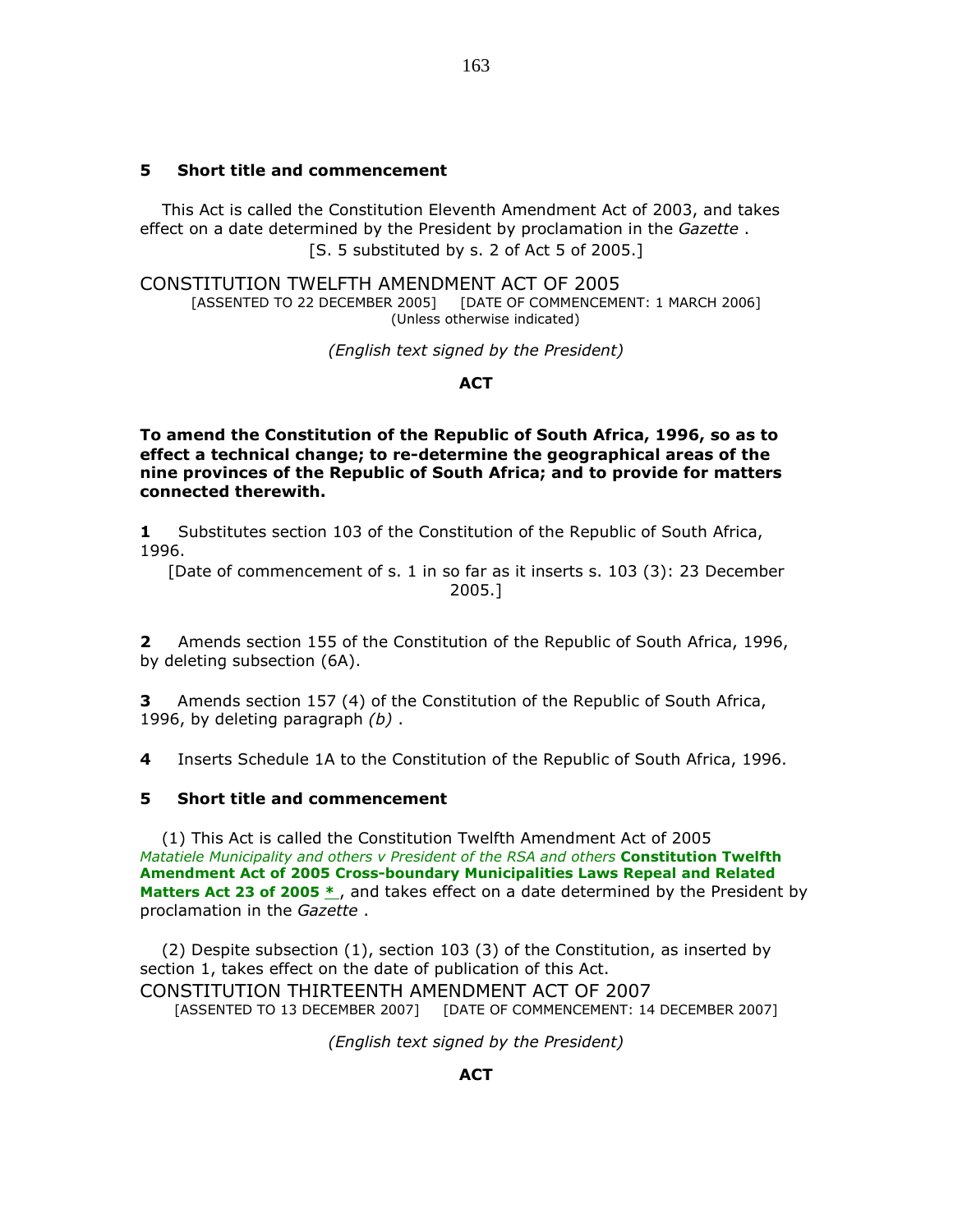# To amend the Constitution of the Republic of South Africa, 1996, so as to correct invalid provisions inserted into the Constitution; and to provide for matters connected therewith.

BE IT ENACTED by the Parliament of the Republic of South Africa, as follows:-

1 Amends Schedule 1A to the Constitution of the Republic of South Africa, 1996, as follows: paragraph  $(a)$  substitutes the determination of the geographical area of the Province of the Eastern Cape; and paragraph  $(b)$  substitutes the determination of the geographical area of the Province of Kwa-Zulu Natal.

# 2 Short title

 This Act is called the Constitution Thirteenth Amendment Act of 2007. CONSTITUTION FOURTEENTH AMENDMENT ACT OF 2008 [ASSENTED TO 6 JANUARY 2009] [DATE OF COMMENCEMENT: 17 APRIL 2009]

(English text signed by the President)

## **ACT**

To amend the Constitution of the Republic of South Africa, 1996, so as to-

- further regulate the determination of political party participation in provincial delegations to the National Council of Provinces; and
- abolish the right
	- of a member of the National Assembly or a provincial legislature to become a member of another political party whilst retaining membership of the National Assembly or that provincial legislature; and
	- of an existing political party to merge with another political party, or to subdivide into more than one political party, or to subdivide and to permit any of the subdivisions to merge with another political party, whilst allowing a member of the National Assembly or a provincial legislature affected by such changes to retain membership of the National Assembly or that provincial legislature;

#### and to provide for matters connected therewith.

Parliament of the Republic of South Africa enacts as follows:-

1 Amends section 61 of the Constitution of the Republic of South Africa, 1996 by substituting subsection (2).

2 Amends section 62 of the Constitution of the Republic of South Africa, 1996 by substituting subsection (3).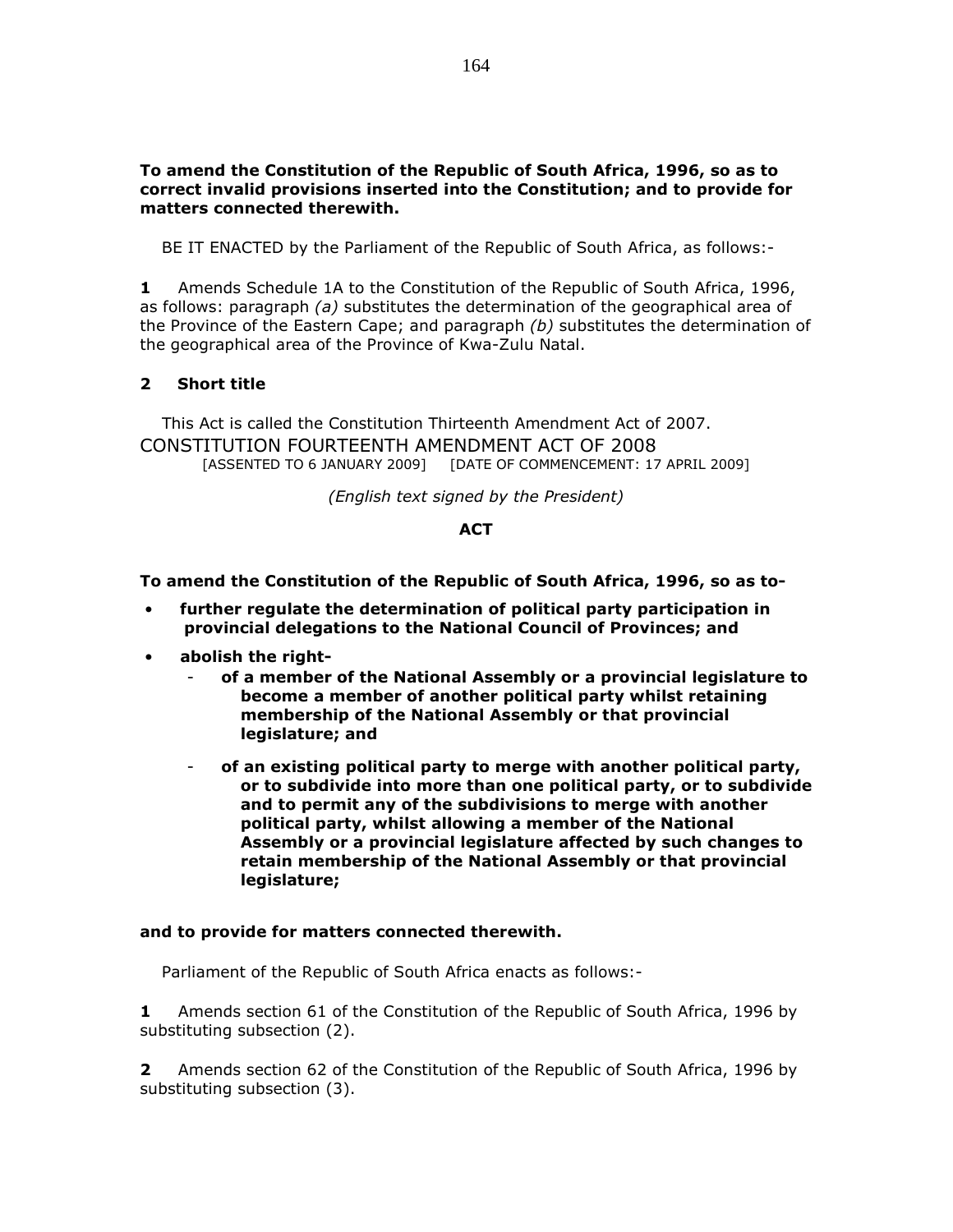3 Amends section 105 (1) of the Constitution of the Republic of South Africa, 1996 by substituting the words preceding paragraph  $(a)$ .

4 Amends section 106 of the Constitution of the Republic of South Africa, 1996 by substituting subsection (3).

5 Amends Part B of Schedule 3 to the Constitution of the Republic of South Africa, 1996, as follows: paragraph (a) substitutes item 3; and paragraph (b) adds item 4.

6 Repeals Schedule 6A to the Constitution of the Republic of South Africa, 1996. 7 Short title and commencement

 This Act is called the Constitution Fourteenth Amendment Act of 2008, and comes into operation on a date set by the President by proclamation in the Gazette. CONSTITUTION FIFTEENTH AMENDMENT ACT OF 2008 [ASSENTED TO 6 JANUARY 2009] [DATE OF COMMENCEMENT: 17 APRIL 2009]

(English text signed by the President)

## **ACT**

To amend the Constitution of the Republic of South Africa, 1996, so as to-

- effect certain consequential amendments necessitated by the provisions of the Constitution Fourteenth Amendment Act of 2008;
- provide for the filling of vacancies in a Municipal Council; and
- abolish the right
	- of a member of a Municipal Council to become a member of another political party whilst retaining membership of that Council; and
	- of an existing political party to merge with another political party, or to subdivide into more than one political party, or to subdivide and to permit any of the subdivisions to merge with another political party, whilst allowing a member of a Council affected by such changes to retain membership of that Council;

#### and to provide for matters connected therewith.

Parliament of the Republic of South Africa enacts as follows:-

1 Amends section 46 (1) of the Constitution of the Republic of South Africa, 1996 by substituting the words preceding paragraph  $(a)$ .

2 Amends section 47 of the Constitution of the Republic of South Africa, 1996 by substituting subsection (3).